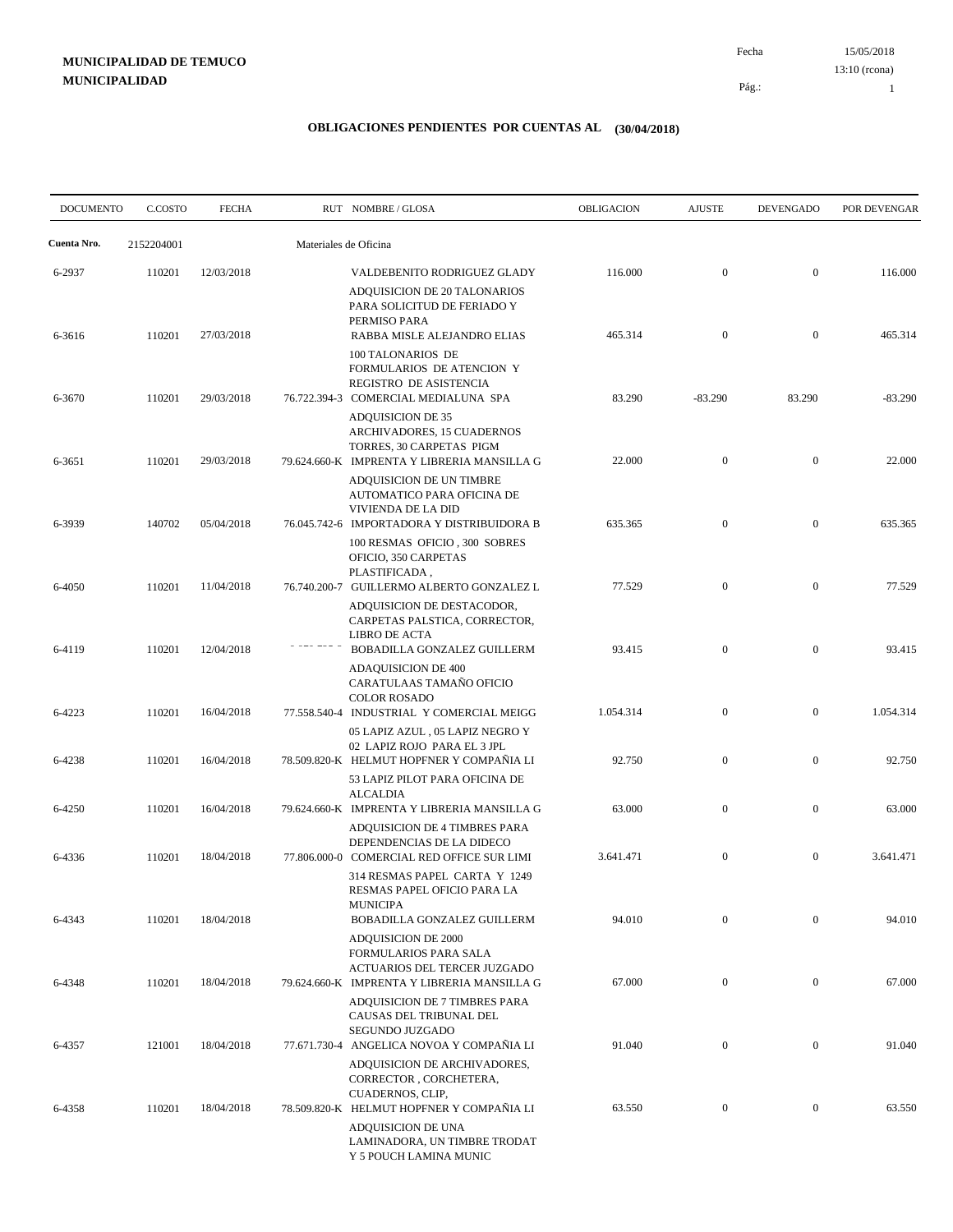15/05/2018 2 Pág.: Fecha 13:10 (rcona)

| <b>DOCUMENTO</b> | C.COSTO | <b>FECHA</b> | RUT NOMBRE/GLOSA                                                                                                          | <b>OBLIGACION</b> | <b>AJUSTE</b>    | <b>DEVENGADO</b> | POR DEVENGAR |
|------------------|---------|--------------|---------------------------------------------------------------------------------------------------------------------------|-------------------|------------------|------------------|--------------|
| 6-4366           | 110201  | 18/04/2018   | 78.509.820-K HELMUT HOPFNER Y COMPAÑIA LI                                                                                 | 93.120            | $\mathbf{0}$     | $\mathbf{0}$     | 93.120       |
|                  |         |              | ADQUISICION DE ARCHIVADORES,<br>DESTACADOR, ROLLOS DE<br><b>ATENCION DE PUBLICO</b>                                       |                   |                  |                  |              |
| 6-4363           | 110201  | 18/04/2018   | BOBADILLA GONZALEZ GUILLERM<br>CONFECCIONAR 10 TALONARIOS DE<br>BITACORAS EN TRIPLICADO PARA                              | 94.010            | $\mathbf{0}$     | $\overline{0}$   | 94.010       |
| 6-4471           | 110702  | 20/04/2018   | <b>LA DIRECCIO</b><br>77.806.000-0 COMERCIAL RED OFFICE SUR LIMI                                                          | 22.000            | $\mathbf{0}$     | $\mathbf{0}$     | 22.000       |
|                  |         |              | ADQUISICION DE 10 CAJAS DE<br>CARTON DE ARCHIVO CON SELLO<br>PARA DPTO. DE L                                              |                   |                  |                  |              |
| 6-4570           | 110201  | 25/04/2018   | 76.740.200-7 GUILLERMO ALBERTO GONZALEZ L<br>ADQUISICION DE PORTA CLIP,<br>DESTACADOR, CORCHETERA, Y<br>OTROS. OFICINA CO | 84.721            | $\mathbf{0}$     | $\mathbf{0}$     | 84.721       |
| 6-4617           | 110201  | 27/04/2018   | VALDEBENITO RODRIGUEZ GLADY<br>20 BLOCK DE ORDENES DE ING.<br>MUNICIPAL DE INFRACCIONES DE                                | 94.000            | $\mathbf{0}$     | $\mathbf{0}$     | 94.000       |
| 6-4627           | 110201  | 27/04/2018   | <b>TRANSITO</b><br>CARTES SEPULVEDA OSCAR HUMBE<br>ARCHIVADORES, CUADERNOS.<br>DESTACADOR Y OTROS PARA<br>OBRAS MUN.      | 94.325            | $\mathbf{0}$     | $\overline{0}$   | 94.325       |
| 6-4637           | 110201  | 27/04/2018   | 77.671.730-4 ANGELICA NOVOA Y COMPAÑIA LI<br>3210 SOBRES 1/4 OFICIO PARA                                                  | 93.090            | $\mathbf{0}$     | $\mathbf{0}$     | 93.090       |
| 6-4685           | 110201  | 30/04/2018   | SEGUNDO JUZGADO<br>76.577.324-5 IMPRENTA MARIA DEL PILAR MANR<br>20 TALONARIOS TAMAÑO OFICIO                              | 90.000            | $\mathbf{0}$     | $\mathbf{0}$     | 90.000       |
| 6-4686           | 120902  | 30/04/2018   | DE PATENTE COMERCIALES PARA<br><b>RENTAS Y PATE</b><br>BURGOS MONSALVES PATRICIA TA                                       | 90.000            | $\mathbf{0}$     | $\boldsymbol{0}$ | 90.000       |
|                  |         |              | CONFECCION DE 8 TALONARIOS DE<br><b>GUIAS DE RECEPCION BODEGA</b><br><b>CLINICA VETER</b>                                 |                   |                  |                  |              |
| 6-4687           | 110201  | 30/04/2018   | 79.624.660-K IMPRENTA Y LIBRERIA MANSILLA G<br>5 TIMBRES AUTOMATICO PARA EL<br>SEGUNDO JUZGADO DE POLICIA                 | 73.500            | $\overline{0}$   | $\boldsymbol{0}$ | 73.500       |
| 6-4688           | 120301  | 30/04/2018   | <b>LOCAL</b><br>79.624.660-K IMPRENTA Y LIBRERIA MANSILLA G<br>70 BITACORAS PARA CONTROL<br>DIARIO DEL PARQUE AUTOMOTRIZ  | 92.000            | $\mathbf{0}$     | $\overline{0}$   | 92.000       |
| 6-4689           | 120601  | 30/04/2018   | ASEO<br>79.624.660-K IMPRENTA Y LIBRERIA MANSILLA G<br><b>30 ACTAS TRABAJOS DIARIOS PARA</b>                              | 73.500            | $\boldsymbol{0}$ | $\boldsymbol{0}$ | 73.500       |
| 6-4691           | 110201  | 30/04/2018   | EL PG AGUA LLUVIAS<br>78.509.820-K HELMUT HOPFNER Y COMPAÑIA LI<br>DISPENSADOR CINTA, TIJERAS,                            | 59.580            | $\boldsymbol{0}$ | $\mathbf{0}$     | 59.580       |
| 6-4679           | 110201  | 30/04/2018   | ETIQUETAS PARA LA DIRECCION DE<br><b>ASEO</b><br>79.624.660-K IMPRENTA Y LIBRERIA MANSILLA G                              | 93.000            | $\boldsymbol{0}$ | $\boldsymbol{0}$ | 93.000       |
| 6-4680           | 110201  | 30/04/2018   | 06 TIMBRES 4923 EN TINTA NEGRA<br>PARA OFICINA DE PARTES<br>CACERES TORRES ROSA ORLANDA                                   | 57.739            | $\mathbf{0}$     | $\boldsymbol{0}$ | 57.739       |
|                  |         |              | LAPIZ TINTA, BLOCK APUNTE,<br>CORRECTOR, PARA OFICINA DPTO<br><b>OPERACIONES</b>                                          |                   |                  |                  |              |
|                  |         |              | <b>TOTALES CUENTA</b>                                                                                                     | 7.864.633         | $-83.290$        | 83.290           | 7.698.053    |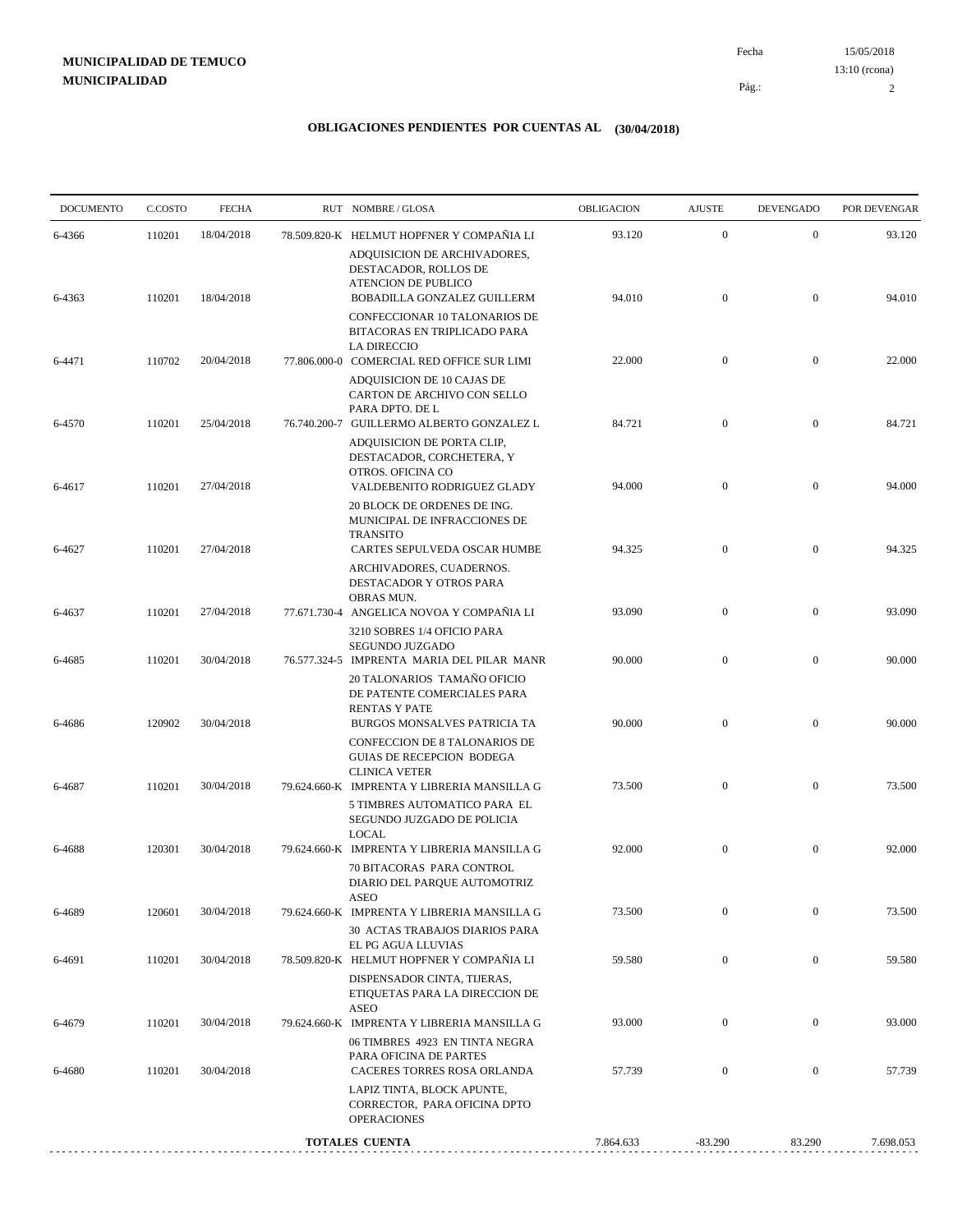15/05/2018 Pág.: Fecha 13:10 (rcona)

3

| <b>DOCUMENTO</b> | C.COSTO       | <b>FECHA</b> | RUT NOMBRE/GLOSA                                                                                                                                          | OBLIGACION | <b>AJUSTE</b>    | <b>DEVENGADO</b> | POR DEVENGAR |
|------------------|---------------|--------------|-----------------------------------------------------------------------------------------------------------------------------------------------------------|------------|------------------|------------------|--------------|
| Cuenta Nro.      | 2152204002001 |              | Textos y Otros Bilbiotecas                                                                                                                                |            |                  |                  |              |
| 6-469            | 160201        | 15/01/2018   | FERNANDEZ GALDAMES FLOR                                                                                                                                   | 200.390    | $\mathbf{0}$     | $\mathbf{0}$     | 200.390      |
| 6-469            | 160202        | 15/01/2018   | ABRIL, PROVISON DIARIOS Y REV.<br>A BIBLIOTECAS \$1.050.270.-<br>FERNANDEZ GALDAMES FLOR<br>ABRIL, PROVISON DIARIOS Y REV.<br>A BIBLIOTECAS \$1.050.270.- | 849.880    | $\mathbf{0}$     | $\boldsymbol{0}$ | 849.880      |
| 6-470            | 160201        | 15/01/2018   | FERNANDEZ GALDAMES FLOR<br>MAYO, PROVISON DIARIOS Y REV.                                                                                                  | 200.390    | $\mathbf{0}$     | $\mathbf{0}$     | 200.390      |
| 6-470            | 160202        | 15/01/2018   | A BIBLIOTECAS \$1.050.270.-<br>FERNANDEZ GALDAMES FLOR<br>MAYO, PROVISON DIARIOS Y REV.                                                                   | 849.880    | $\boldsymbol{0}$ | $\boldsymbol{0}$ | 849.880      |
| 6-471            | 160201        | 15/01/2018   | A BIBLIOTECAS \$1.050.270.-<br>FERNANDEZ GALDAMES FLOR                                                                                                    | 200.390    | $\mathbf{0}$     | $\boldsymbol{0}$ | 200.390      |
| 6-471            | 160202        | 15/01/2018   | JUNIO, PROVISON DIARIOS Y REV.<br>A BIBLIOTECAS \$1.050.270.-<br>FERNANDEZ GALDAMES FLOR                                                                  | 849.880    | $\boldsymbol{0}$ | $\mathbf{0}$     | 849.880      |
| 6-472            | 160201        | 15/01/2018   | JUNIO, PROVISON DIARIOS Y REV.<br>A BIBLIOTECAS \$1.050.270.-<br>FERNANDEZ GALDAMES FLOR                                                                  | 200.390    | $\mathbf{0}$     | $\mathbf{0}$     | 200.390      |
| 6-472            | 160202        | 15/01/2018   | JULIO, PROVISON DIARIOS Y REV.<br>A BIBLIOTECAS \$1.050.270.-<br>FERNANDEZ GALDAMES FLOR                                                                  | 849.880    | $\mathbf{0}$     | $\mathbf{0}$     | 849.880      |
| 6-473            | 160201        | 15/01/2018   | JULIO, PROVISON DIARIOS Y REV.<br>A BIBLIOTECAS \$1.050.270.-<br>FERNANDEZ GALDAMES FLOR                                                                  | 200.390    | $\mathbf{0}$     | $\boldsymbol{0}$ | 200.390      |
| 6-473            | 160202        | 15/01/2018   | AGOSTO, PROVISON DIARIOS Y<br>REV. A BIBLIOTECAS \$1.050.270.-<br>FERNANDEZ GALDAMES FLOR                                                                 | 849.880    | $\mathbf{0}$     | $\mathbf{0}$     | 849.880      |
| 6-474            | 160201        | 15/01/2018   | AGOSTO, PROVISON DIARIOS Y<br>REV. A BIBLIOTECAS \$1.050.270.-<br>FERNANDEZ GALDAMES FLOR                                                                 | 200.390    | $\mathbf{0}$     | $\boldsymbol{0}$ | 200.390      |
| 6-474            | 160202        | 15/01/2018   | SEPTIEMBRE, PROVISON DIARIOS<br>Y REV. A BIBLIOTECAS \$1.050.270.-<br>FERNANDEZ GALDAMES FLOR                                                             | 849.880    | $\mathbf{0}$     | $\boldsymbol{0}$ | 849.880      |
| 6-475            | 160201        | 15/01/2018   | SEPTIEMBRE, PROVISON DIARIOS<br>Y REV. A BIBLIOTECAS \$1.050.270.-<br>FERNANDEZ GALDAMES FLOR                                                             | 200.390    | $\mathbf{0}$     | $\mathbf{0}$     | 200.390      |
| 6-475            | 160202        | 15/01/2018   | <b>OCTUBRE</b> , PROVISON DIARIOS Y<br>REV. A BIBLIOTECAS \$1.050.270.-<br>FERNANDEZ GALDAMES FLOR                                                        | 849.880    | $\boldsymbol{0}$ | $\boldsymbol{0}$ | 849.880      |
| 6-476            | 160201        | 15/01/2018   | <b>OCTUBRE</b> , PROVISON DIARIOS Y<br>REV. A BIBLIOTECAS \$1.050.270.-<br>FERNANDEZ GALDAMES FLOR                                                        | 200.390    | $\boldsymbol{0}$ | $\boldsymbol{0}$ | 200.390      |
| 6-476            | 160202        | 15/01/2018   | NOVIEMBRE, PROVISON DIARIOS Y<br>REV. A BIBLIOTECAS \$1.050.270.-<br>FERNANDEZ GALDAMES FLOR                                                              | 849.880    | $\boldsymbol{0}$ | $\boldsymbol{0}$ | 849.880      |
| 6-477            | 160201        | 15/01/2018   | NOVIEMBRE, PROVISON DIARIOS Y<br>REV. A BIBLIOTECAS \$1.050.270.-<br>FERNANDEZ GALDAMES FLOR                                                              | 200.390    | $\boldsymbol{0}$ | $\overline{0}$   | 200.390      |
|                  |               |              | DICIEMBRE, PROVISON DIARIOS Y<br>REV. A BIBLIOTECAS \$1.050.270.-                                                                                         |            |                  |                  |              |
| 6-477            | 160202        | 15/01/2018   | FERNANDEZ GALDAMES FLOR<br>DICIEMBRE, PROVISON DIARIOS Y                                                                                                  | 849.880    | $\boldsymbol{0}$ | $\overline{0}$   | 849.880      |
| 6-3716           | 160201        | 29/03/2018   | REV. A BIBLIOTECAS \$1.050.270.-<br>77.341.890-K SOCIEDAD COMERCIALIZADORA T                                                                              | 63.992     | $\boldsymbol{0}$ | $\overline{0}$   | 63.992       |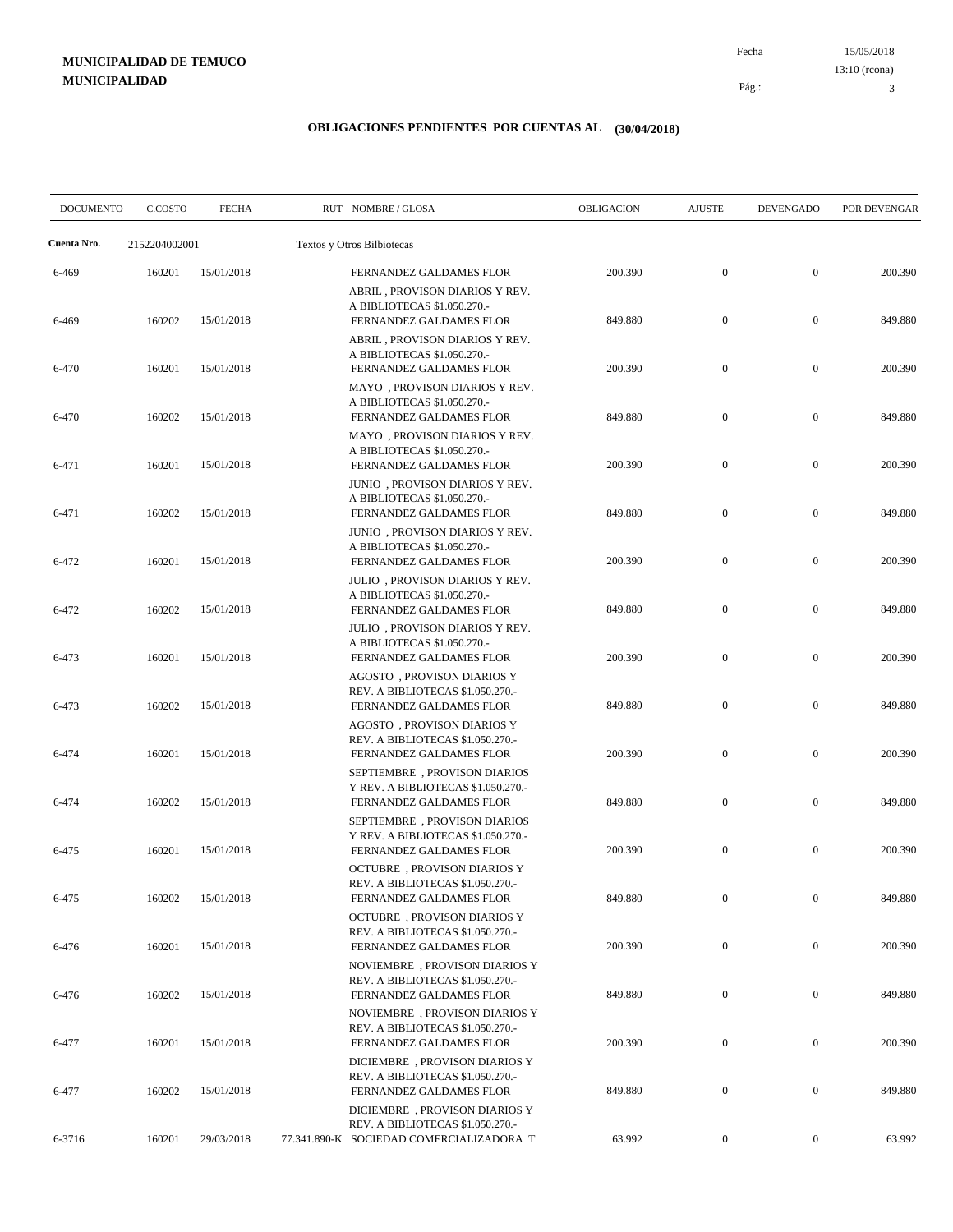| <b>DOCUMENTO</b> | C.COSTO | <b>FECHA</b> | RUT NOMBRE/GLOSA                                                                                                           | <b>OBLIGACION</b> | <b>AJUSTE</b>    | <b>DEVENGADO</b> | POR DEVENGAR |
|------------------|---------|--------------|----------------------------------------------------------------------------------------------------------------------------|-------------------|------------------|------------------|--------------|
| 6-3728           | 160201  | 29/03/2018   | MATERIAL DIDACTICO EDUCATIVO<br>PARA BIBLIOTECAS INFANTIL<br>PARA BIB<br>FLORES MEDINA HANS ALEXIS                         | 75.030            | $\mathbf{0}$     | $\boldsymbol{0}$ | 75.030       |
|                  |         |              | TEATRILLO DE MADERA PARA<br>BIBLIOTECA INFANTIL PARA<br><b>BIBLIOTECA G</b>                                                |                   |                  |                  |              |
| 6-3783           | 160201  | 03/04/2018   | 76.433.383-7 TODOAUDIO LTDA<br>ADQUISICION DE 20 PIZARRA CON                                                               | 110.152           | $\mathbf{0}$     | $\mathbf{0}$     | 110.152      |
| 6-3886           | 160201  | 05/04/2018   | LETRAS Y NUMEROS PARA<br><b>BIBLIOTECA INFANTI</b><br>MUÑOZ FERRADA JUANA PAULINA                                          | 53.250            | $\mathbf{0}$     | $\mathbf{0}$     | 53.250       |
| 6-3944           | 160201  | 05/04/2018   | MATERIAL DE LENGUAJE LAS<br>VOCALES, YA SE LEER, LAS<br>PALABRAS, DELET<br>76.082.908-0 LIBRERIA VIRTUAL Y DISTRIBUIDOR    | 650.375           | $\mathbf{0}$     | $\boldsymbol{0}$ | 650.375      |
|                  |         |              | LIBROS IMPRESOS COCO LA<br>NOVELA, BLQANCANIEVES, PEQUE<br>CHEF, MI PRIMER                                                 |                   |                  |                  |              |
| 6-3944           | 160203  | 05/04/2018   | 76.082.908-0 LIBRERIA VIRTUAL Y DISTRIBUIDOR<br>LIBROS IMPRESOS COCO LA<br>NOVELA, BLQANCANIEVES, PEQUE<br>CHEF, MI PRIMER | 563.807           | $\mathbf{0}$     | $\boldsymbol{0}$ | 563.807      |
| 6-3952           | 160201  | 05/04/2018   | 79.950.300-K EDITORIAL CONTRAPUNTO<br>LIBROS PARA BIBLIOTECA GALO                                                          | 601.989           | $\mathbf{0}$     | $\boldsymbol{0}$ | 601.989      |
| 6-3952           | 160203  | 05/04/2018   | SEPULVEDA Y BIBLIOTECA MOVIL<br>79.950.300-K EDITORIAL CONTRAPUNTO<br>LIBROS PARA BIBLIOTECA GALO                          | 225.829           | $\mathbf{0}$     | $\mathbf{0}$     | 225.829      |
| 6-3950           | 160201  | 05/04/2018   | SEPULVEDA Y BIBLIOTECA MOVIL<br>TRONCOSO MEDINA JUAN EDUARD                                                                | 72.033            | $\mathbf{0}$     | $\boldsymbol{0}$ | 72.033       |
| 6-3950           | 160203  | 05/04/2018   | 06 LIBRO IMPRESO COCINA<br><b>INFORMAL PARA AMIGOS, 06</b><br>LIBROS DE COCINA PA<br>TRONCOSO MEDINA JUAN EDUARD           | 72.031            | $\mathbf{0}$     | $\mathbf{0}$     | 72.031       |
|                  |         |              | 06 LIBRO IMPRESO COCINA<br><b>INFORMAL PARA AMIGOS, 06</b><br>LIBROS DE COCINA PA                                          |                   |                  |                  |              |
| 6-4025           | 160201  | 10/04/2018   | 90.684.000-6 EMPRESA EDITORA ZIG ZAG<br>06 LIBRO DE COCINA EN FAMILIA<br>CON CARLO VON MUHLENBROCK                         | 55.360            | $\mathbf{0}$     | $\mathbf{0}$     | 55.360       |
| 6-4025           | 160203  | 10/04/2018   | $Y$ 06 LI<br>90.684.000-6 EMPRESA EDITORA ZIG ZAG<br>06 LIBRO DE COCINA EN FAMILIA<br>CON CARLO VON MUHLENBROCK            | 55.359            | $\mathbf{0}$     | $\boldsymbol{0}$ | 55.359       |
| 6-4027           | 160201  | 10/04/2018   | $Y$ 06 LI<br>83.171.800-5 LIBRERIA EDUARDO ALBERS LIMIT                                                                    | 705.653           | $\mathbf{0}$     | $\overline{0}$   | 705.653      |
|                  |         |              | LIBROS DIFERENTES TITULOS<br>PARA BIBLIOTECA MOVIL Y GALO<br><b>SEPULVEDA</b>                                              |                   |                  |                  |              |
| 6-4027           | 160203  | 10/04/2018   | 83.171.800-5 LIBRERIA EDUARDO ALBERS LIMIT<br><b>LIBROS DIFERENTES TITULOS</b><br>PARA BIBLIOTECA MOVIL Y GALO             | 352.827           | $\mathbf{0}$     | $\boldsymbol{0}$ | 352.827      |
| 6-4563           | 160201  | 24/04/2018   | <b>SEPULVEDA</b><br>77.248.320-1 MUNDO DIDACTICO LTDA.<br>ADQUISICION DE 60 LIBROS                                         | 441.145           | $\mathbf{0}$     | $\boldsymbol{0}$ | 441.145      |
|                  |         | 30/04/2018   | DIFERENTES TITULOS PARA LA<br><b>BIBLIOTECA MUNICI</b><br>TRONCOSO MEDINA JUAN EDUARD                                      | 333.771           | $\boldsymbol{0}$ | $\boldsymbol{0}$ | 333.771      |
| 6-4676           | 160201  |              |                                                                                                                            |                   |                  |                  |              |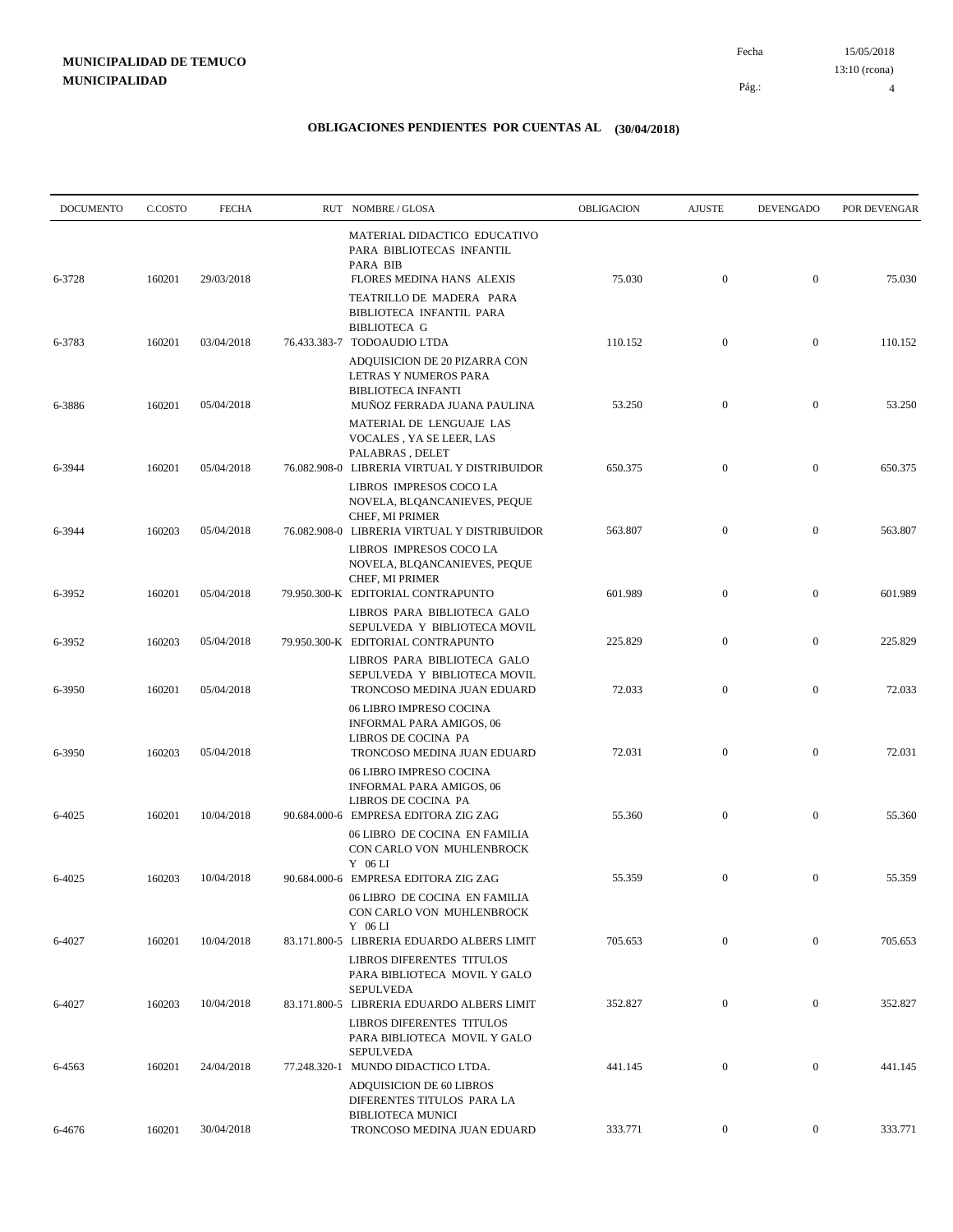| <b>DOCUMENTO</b> | C.COSTO       | <b>FECHA</b> |                                     | RUT NOMBRE/GLOSA                                                                                                                                                                                             | OBLIGACION | <b>AJUSTE</b>    | <b>DEVENGADO</b> | POR DEVENGAR |
|------------------|---------------|--------------|-------------------------------------|--------------------------------------------------------------------------------------------------------------------------------------------------------------------------------------------------------------|------------|------------------|------------------|--------------|
| 6-4677           | 160201        | 30/04/2018   |                                     | LIBROS PARA BIBLIOTECA<br><b>INFANTIL Y CAJAS VIAJERAS</b><br><b>BIBL.GALO SEPULVEDA</b><br>77.248.320-1 MUNDO DIDACTICO LTDA.<br>LIBRO BILBIOGRAFICO PARA<br>BIBLIOTECA INFANTIL Y CAJAS<br><b>VIAJERAS</b> | 427.743    | $\mathbf{0}$     | $\mathbf{0}$     | 427.743      |
|                  |               |              |                                     | <b>TOTALES CUENTA</b>                                                                                                                                                                                        | 14.312.776 | $\bf{0}$         | $\boldsymbol{0}$ | 14.312.776   |
| Cuenta Nro.      | 2152204002002 |              | Textos y Otros Oficinas Municipales |                                                                                                                                                                                                              |            |                  |                  |              |
| 6-211            | 110201        | 10/01/2018   |                                     | 83.171.800-5 LIBRERIA EDUARDO ALBERS LIMIT<br>ACTUALIZA O.C 5105 11.07.2017                                                                                                                                  | 32.609     | $\mathbf{0}$     | $\overline{0}$   | 32.609       |
|                  |               |              | <b>TOTALES CUENTA</b>               |                                                                                                                                                                                                              | 32.609     | $\boldsymbol{0}$ | $\boldsymbol{0}$ | 32.609       |
| Cuenta Nro.      | 2152204002003 |              |                                     | Textos y Otros Actividades Municipales                                                                                                                                                                       |            |                  |                  |              |
| 6-2516           | 140501        | 26/02/2018   |                                     | 77.806.000-0 COMERCIAL RED OFFICE SUR LIMI                                                                                                                                                                   | 399.889    | $\mathbf{0}$     | $\boldsymbol{0}$ | 399.889      |
| 6-3347           | 140501        | 21/03/2018   |                                     | 02 CAJA PLASTICA , JUEGO DE<br>MESA DIDACTICO, , ARTICULOS<br>DEPORTIVOS, BL<br>77.806.000-0 COMERCIAL RED OFFICE SUR LIMI                                                                                   | 191.877    | $\mathbf{0}$     | $\mathbf{0}$     | 191.877      |
| 6-4562           | 141505        | 24/04/2018   |                                     | GUILLOTINA, CINYA ADHESIVA,<br>ELASTICO, GOMA DE BORRAR,<br>TIJERAS, LAP<br>76.398.639-K TECNOCLASS SPA<br>JABALINA, COLCHONETAS, EQUIPO<br>DEPORTIVO, CUERDAS Y OTROS                                       | 737.526    | $\mathbf{0}$     | $\boldsymbol{0}$ | 737.526      |
|                  |               |              |                                     | <b>ACCESORIOS S</b>                                                                                                                                                                                          |            |                  |                  |              |
|                  |               |              |                                     | <b>TOTALES CUENTA</b>                                                                                                                                                                                        | 1.329.292  | $\boldsymbol{0}$ | $\boldsymbol{0}$ | 1.329.292    |
| Cuenta Nro.      | 2152204003    |              | Productos Químicos                  |                                                                                                                                                                                                              |            |                  |                  |              |
| 6-4110           | 120502        | 12/04/2018   |                                     | 76.182.258-6 COMERCIAL CASTRO Y COMPAÑIA<br>70 GALON PINTURA, 10 ANTICORR,<br>05 ELIM.GRAFFITIS Y OTROS PARA<br>PGTCO TE                                                                                     | 2.160      | $\mathbf{0}$     | $\boldsymbol{0}$ | 2.160        |
| 6-4229           | 121102        | 16/04/2018   |                                     | 77.719.930-7 VETERINARIA CORRAL SUR LTDA.<br>PRODUCTOS QUIMICOS PARA<br>CONTROL DE PLAGA CHAQUETAS                                                                                                           | 71.097     | $\mathbf{0}$     | $\boldsymbol{0}$ | 71.097       |
| 6-4275           | 121101        | 17/04/2018   |                                     | AMARILLAS<br>ARO PAVISSICH RICARDO ANTONIO<br>DESENGRASANTE INDUSTRIAL Y<br>NEUTRALIZADOR ALTA<br>CONCENTRACION                                                                                              | 940.100    | $\mathbf{0}$     | $\boldsymbol{0}$ | 940.100      |
|                  |               |              |                                     | <b>TOTALES CUENTA</b>                                                                                                                                                                                        | 1.013.357  | $\boldsymbol{0}$ | $\overline{0}$   | 1.013.357    |
| Cuenta Nro.      | 2152204004    |              |                                     | Productos Farmacéuticos                                                                                                                                                                                      |            |                  |                  |              |
| 6-2585           | 121101        | 27/02/2018   |                                     | 76.168.314-4 COMERCIALIZADORA PROASAL LT<br>ADQUISICION DE 3 KGS DE<br>PROTECTOR SOLAR FPS 50 SUR                                                                                                            | 91.661     | $\mathbf{0}$     | $\overline{0}$   | 91.661       |
| 6-3942           | 120702        | 05/04/2018   |                                     | <b>WORK Y 9 ENVASES DE</b><br>76.338.835-2 FERRETERIA LAS HORTENSIAS SPA<br><b>200 PARES DE GUANTES</b><br>MULTIFLEX, 10 FAJAS, PARA PERS.                                                                   | 121.380    | $\mathbf{0}$     | $\overline{0}$   | 121.380      |
| 6-4125           | 120902        | 12/04/2018   |                                     | <b>OPERACIONES</b><br>76.652.725-6 COMERCIAL CONTRERAS Y REYES L                                                                                                                                             | 62.300     | $\boldsymbol{0}$ | $\overline{0}$   | 62.300       |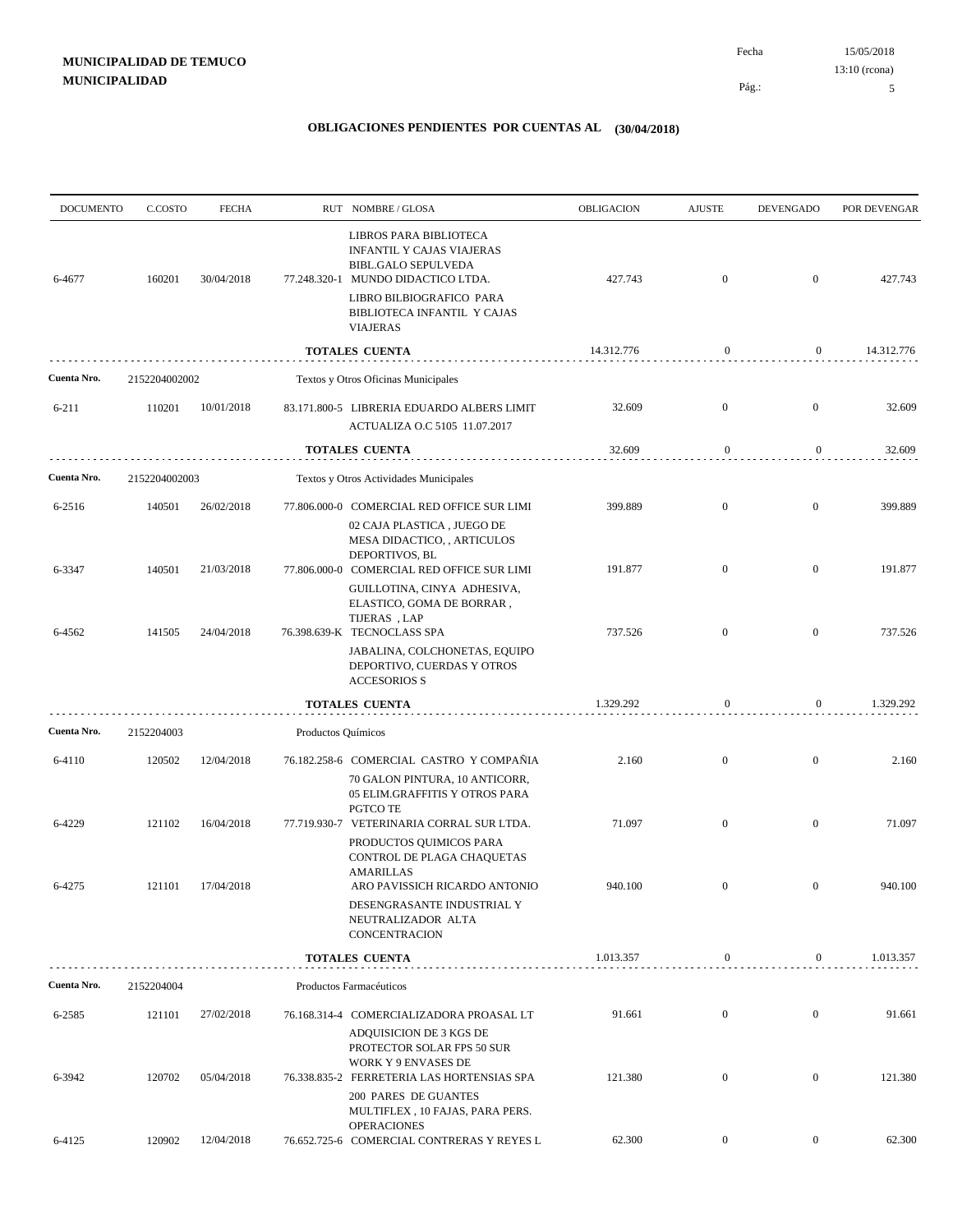| <b>DOCUMENTO</b> | C.COSTO    | <b>FECHA</b> | RUT NOMBRE/GLOSA                                                                                                                            | <b>OBLIGACION</b> | <b>AJUSTE</b>    | <b>DEVENGADO</b> | POR DEVENGAR |
|------------------|------------|--------------|---------------------------------------------------------------------------------------------------------------------------------------------|-------------------|------------------|------------------|--------------|
| 6-4634           | 150106     | 27/04/2018   | ADQUISICION DE MEDICAMENTOS<br>Y CHAMPOO PARA CLINICA<br>VETERINARIA MUNICIP<br>79.612.510-1 HILDA DE GARCIA E HIJOS LTDA.                  | 94.000            | $\mathbf{0}$     | $\mathbf{0}$     | 94.000       |
|                  |            |              | TOTALES CUENTA                                                                                                                              | 369.341           | $\boldsymbol{0}$ | $\boldsymbol{0}$ | 369.341      |
| Cuenta Nro.      | 2152204006 |              | Fertilizantes, Insecticidas, Fungicidas y Otros                                                                                             |                   |                  |                  |              |
| 6-2539           | 121102     | 26/02/2018   | 77.719.930-7 VETERINARIA CORRAL SUR LTDA.<br>RASTOP MINIBLOQUES PARA<br>DESRATIZACION PARA FERIA<br>LABRANZA                                | 93.959            | $\mathbf{0}$     | $\mathbf{0}$     | 93.959       |
|                  |            |              | TOTALES CUENTA                                                                                                                              | 93.959            | $\boldsymbol{0}$ | 0                | 93.959       |
| Cuenta Nro.      | 2152204007 |              | Materiales y Útiles de Aseo                                                                                                                 |                   |                  |                  |              |
| 6-2584           | 121101     | 27/02/2018   | 76.168.314-4 COMERCIALIZADORA PROASAL LT<br>ADQUISICION DE 5 LTS. DE JAVON<br>DE JABON BASE ALCOHOL GEL<br><b>BIO-ALCOHOL</b>               | 89.191            | $\mathbf{0}$     | $\boldsymbol{0}$ | 89.191       |
| 6-3620           | 150302     | 27/03/2018   | 76.546.360-2 DISTRIB DE ARTICULOS DE OFICINA<br>1000 BOLSAS DE BASURA, 100<br>CLORO DE 900 ML, 35 TOALLA DE<br><b>PAPEL</b>                 | 750.000           | $\mathbf{0}$     | $\mathbf{0}$     | 750.000      |
| 6-3620           | 150306     | 27/03/2018   | 76.546.360-2 DISTRIB DE ARTICULOS DE OFICINA<br>1000 BOLSAS DE BASURA, 100<br>CLORO DE 900 ML, 35 TOALLA DE                                 | 373.912           | $\mathbf{0}$     | $\mathbf{0}$     | 373.912      |
| 6-3620           | 150308     | 27/03/2018   | <b>PAPEL</b><br>76.546.360-2 DISTRIB DE ARTICULOS DE OFICINA<br>1000 BOLSAS DE BASURA, 100<br>CLORO DE 900 ML, 35 TOALLA DE                 | 373.912           | $\mathbf{0}$     | $\mathbf{0}$     | 373.912      |
| 6-3620           | 150309     | 27/03/2018   | <b>PAPEL</b><br>76.546.360-2 DISTRIB DE ARTICULOS DE OFICINA<br>1000 BOLSAS DE BASURA, 100<br>CLORO DE 900 ML, 35 TOALLA DE<br><b>PAPEL</b> | 373.912           | $\mathbf{0}$     | $\mathbf{0}$     | 373.912      |
| 6-3620           | 150310     | 27/03/2018   | 76.546.360-2 DISTRIB DE ARTICULOS DE OFICINA<br>1000 BOLSAS DE BASURA, 100<br>CLORO DE 900 ML, 35 TOALLA DE<br><b>PAPEL</b>                 | 373.912           | $\mathbf{0}$     | $\mathbf{0}$     | 373.912      |
| 6-3620           | 150402     | 27/03/2018   | 76.546.360-2 DISTRIB DE ARTICULOS DE OFICINA<br>1000 BOLSAS DE BASURA, 100<br>CLORO DE 900 ML, 35 TOALLA DE                                 | 373.912           | $\boldsymbol{0}$ | $\mathbf{0}$     | 373.912      |
| 6-3620           | 150403     | 27/03/2018   | <b>PAPEL</b><br>76.546.360-2 DISTRIB DE ARTICULOS DE OFICINA<br>1000 BOLSAS DE BASURA, 100<br>CLORO DE 900 ML, 35 TOALLA DE                 | 373.912           | $\mathbf{0}$     | $\mathbf{0}$     | 373.912      |
| 6-3620           | 150404     | 27/03/2018   | <b>PAPEL</b><br>76.546.360-2 DISTRIB DE ARTICULOS DE OFICINA<br>1000 BOLSAS DE BASURA, 100<br>CLORO DE 900 ML, 35 TOALLA DE                 | 373.912           | $\boldsymbol{0}$ | $\mathbf{0}$     | 373.912      |
| 6-3620           | 150406     | 27/03/2018   | PAPEL<br>76.546.360-2 DISTRIB DE ARTICULOS DE OFICINA<br>1000 BOLSAS DE BASURA, 100<br>CLORO DE 900 ML, 35 TOALLA DE                        | 373.912           | $\boldsymbol{0}$ | $\mathbf{0}$     | 373.912      |
| 6-3620           | 150407     | 27/03/2018   | PAPEL<br>76.546.360-2 DISTRIB DE ARTICULOS DE OFICINA                                                                                       | 373.912           | $\overline{0}$   | $\mathbf{0}$     | 373.912      |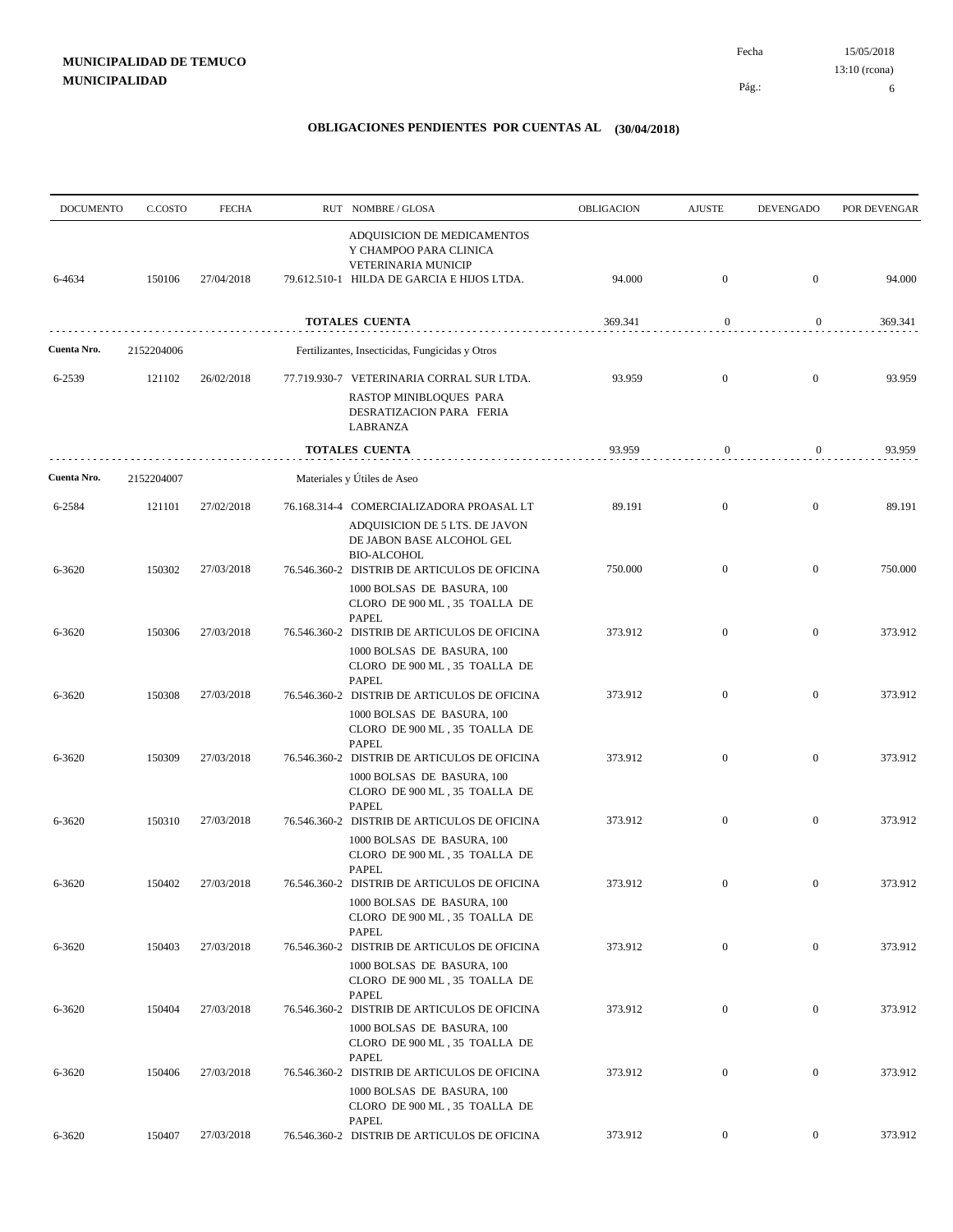| <b>DOCUMENTO</b> | C.COSTO    | <b>FECHA</b> | RUT NOMBRE/GLOSA                                                                                                               | OBLIGACION | <b>AJUSTE</b>    | <b>DEVENGADO</b> | POR DEVENGAR |
|------------------|------------|--------------|--------------------------------------------------------------------------------------------------------------------------------|------------|------------------|------------------|--------------|
|                  |            |              | 1000 BOLSAS DE BASURA, 100<br>CLORO DE 900 ML, 35 TOALLA DE<br><b>PAPEL</b>                                                    |            |                  |                  |              |
| 6-3620           | 150408     | 27/03/2018   | 76.546.360-2 DISTRIB DE ARTICULOS DE OFICINA<br>1000 BOLSAS DE BASURA, 100<br>CLORO DE 900 ML, 35 TOALLA DE<br>PAPEL           | 373.916    | $\mathbf{0}$     | $\mathbf{0}$     | 373.916      |
| 6-3936           | 110813     | 05/04/2018   | 96.556.940-5 PROVEEDORES INTEGRALES PRISA S<br>11 PAQUETES DE PAPEL HIGIENICO<br>JUMBO 250 MTS 6 ROLLOS Y 20                   | 493.614    | $\mathbf{0}$     | $\boldsymbol{0}$ | 493.614      |
| 6-3888           | 121101     | 05/04/2018   | CAJAS<br>78.906.980-8 COMERCIAL MUÑOZ Y COMPAÑIA L<br>20 BOLSAS DE BASURA VIRUTEX,<br>01 GEL DESINFECTANTE, 10 BOLSA<br>D      | 526.579    | $\mathbf{0}$     | $\boldsymbol{0}$ | 526.579      |
| 6-3889           | 121101     | 05/04/2018   | 76.041.579-0 PROVEEDORES INTEGRALES DEL S<br>05 LUSTRAMUEBLE PARA OFICINA<br>DE FERIA PINTO A CARGO DEL PG<br><b>FERIA PIT</b> | 6.497      | $\overline{0}$   | $\mathbf{0}$     | 6.497        |
| 6-4125           | 120902     | 12/04/2018   | 76.652.725-6 COMERCIAL CONTRERAS Y REYES L<br>ADQUISICION DE MEDICAMENTOS<br>Y CHAMPOO PARA CLINICA<br>VETERINARIA MUNICIP     | 29.400     | $\mathbf{0}$     | $\boldsymbol{0}$ | 29.400       |
| 6-4361           | 120902     | 18/04/2018   | 76.020.903-1 COMERCIAL MASOL LTDA.<br>ADQUISICION DE CONTENEDOR DE<br>BASURA, CEPILLO DE MANO, TRAJE<br>PROTECTOR,             | 90.685     | $\overline{0}$   | $\boldsymbol{0}$ | 90.685       |
| 6-4566           | 120403     | 24/04/2018   | 78.906.980-8 COMERCIAL MUÑOZ Y COMPAÑIA L<br>ADQUISICION DE 22 PAQUETES DE<br>TOALLAS DE PAPEL, 10 PAQUETES<br>DE PAPEL        | 488.202    | $\overline{0}$   | $\mathbf{0}$     | 488.202      |
|                  |            |              | <b>TOTALES CUENTA</b>                                                                                                          | 6.213.292  | $\mathbf{0}$     | 0                | 6.213.292    |
| Cuenta Nro.      | 2152204008 |              | Menaje para Oficina, Casino y Otros                                                                                            |            |                  |                  |              |
| 6-4457           | 110201     | 20/04/2018   | 77.261.280-K FALABELLA RETAIL S.A.<br>ADQUISICION DE UN MICROONDAS<br>Y UN HERVIDOR PARA CASINO DE<br><b>LA DIRECCION</b>      | 52.980     | $\mathbf{0}$     | $\boldsymbol{0}$ | 52.980       |
| 6-4623           | 110201     | 27/04/2018   | 77.261.280-K FALABELLA RETAIL S.A.<br>ADQUISICION DE UN HERVIDOR<br>PARA CASINO DPTO. DE ASEO                                  | 9.990      | $\mathbf{0}$     | $\mathbf{0}$     | 9.990        |
|                  |            |              | <b>TOTALES CUENTA</b>                                                                                                          | 62.970     | $\boldsymbol{0}$ | $\boldsymbol{0}$ | 62.970       |
| Cuenta Nro.      | 2152204009 |              | Insumos, Repuestos y Accesorios Computacionales                                                                                |            |                  |                  |              |
| 6-1056           | 110401     | 23/01/2018   | 76.139.005-8 AMBIADO Y HERNANDEZ<br>ADQUISICION DE ROLLOS DE<br>ETIQUETAS PARA CONTROL DE<br><b>BIENES INVENTARIALE</b>        | 85.680     | $\boldsymbol{0}$ | $\mathbf{0}$     | 85.680       |
| 6-3884           | 110401     | 04/04/2018   | 96.523.180-3 OPCIONES S.A.<br>03 TONER PARA IMPRESORA DE<br>SALA PABLO NERUDA DE                                               | 346.887    | $\mathbf{0}$     | $\overline{0}$   | 346.887      |
| 6-4021           | 110401     | 10/04/2018   | BIBLIOTECA GAL<br>89.912.300-K INGENIERIA Y CONSTRUCCION RIC<br>21 CARTUCHOS DE TINTA MARCA<br>HP PARA EL DPTO DE PROYECTO     | 2.451.828  | $\boldsymbol{0}$ | $\boldsymbol{0}$ | 2.451.828    |
| 6-4022           | 110401     | 10/04/2018   | A CAR<br>89.912.300-K INGENIERIA Y CONSTRUCCION RIC                                                                            | 1.494.740  | $\boldsymbol{0}$ | $\overline{0}$   | 1.494.740    |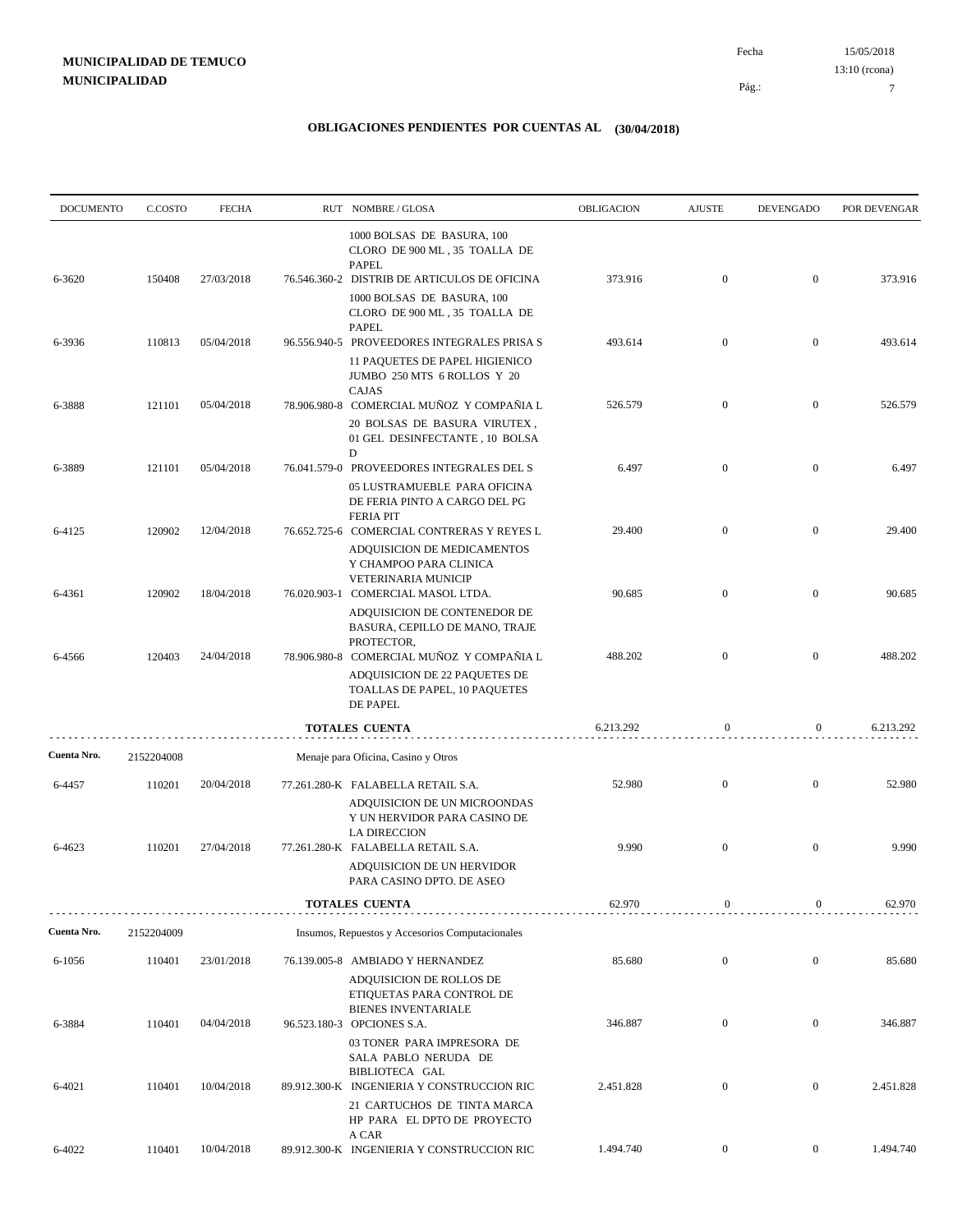| <b>DOCUMENTO</b> | C.COSTO    | <b>FECHA</b> | RUT NOMBRE/GLOSA                                                                                                                                                    | OBLIGACION | <b>AJUSTE</b>    | <b>DEVENGADO</b> | POR DEVENGAR |
|------------------|------------|--------------|---------------------------------------------------------------------------------------------------------------------------------------------------------------------|------------|------------------|------------------|--------------|
| 6-4458           | 110401     | 20/04/2018   | <b>40 TONER PARA IMPRESORA</b><br>LASER CANON PARA<br>DIFERENTES DEPARTA<br>76.139.005-8 AMBIADO Y HERNANDEZ                                                        | 85.680     | $\boldsymbol{0}$ | $\mathbf{0}$     | 85.680       |
| 6-4565           | 110401     | 24/04/2018   | ADQUISICION DE ROLLOS DE<br>ETIQUETAS PARA CONTROL DE<br><b>BIENES INVENTARIALE</b><br>76.020.963-5 INVERSIONES TECNOLOGICAS S.A.<br>ADQUISICION DE 10 TARJETAS PVC | 334.597    | $\boldsymbol{0}$ | $\mathbf{0}$     | 334.597      |
|                  |            |              | BLANCA PAC DE 100 UNIDADES Y 5<br><b>CINTASEV</b>                                                                                                                   |            |                  |                  |              |
|                  |            |              | <b>TOTALES CUENTA</b>                                                                                                                                               | 4.799.412  | $\mathbf{0}$     | $\boldsymbol{0}$ | 4.799.412    |
| Cuenta Nro.      | 2152204010 |              | Materiales para Mantenimiento y Reparaciones de Inmuebles                                                                                                           |            |                  |                  |              |
| 6-186            | 160101     | 10/01/2018   | 96.792.430-K SODIMAC S.A.                                                                                                                                           | 76.926     | $\boldsymbol{0}$ | $\mathbf{0}$     | 76.926       |
| 6-187            | 160101     | 10/01/2018   | ACTUALIZA O.C 9487 20.12.2017<br>96.792.430-K SODIMAC S.A.                                                                                                          | 256.297    | $\boldsymbol{0}$ | $\mathbf{0}$     | 256.297      |
| 6-2218           | 141201     | 16/02/2018   | ACTUALIZA O.C 9471 19.12.2017<br>96.511.460-2 CONSTRUMART S.A.                                                                                                      | 200.513    | $\boldsymbol{0}$ | $\mathbf{0}$     | 200.513      |
|                  |            |              | 02 TINETA LATEX, 04 RODILLO 18<br>CM, 01 PLANCHA DE MELAMINAS,<br>03 BO                                                                                             |            |                  |                  |              |
| 6-2671           | 150404     | 02/03/2018   | 96.792.430-K SODIMAC S.A.<br>400 PLANCHAS DE CHOLGUAN LISO<br>PARA GIMNASIO LABRANZA,                                                                               | 899.999    | $\mathbf{0}$     | $\mathbf{0}$     | 899.999      |
| 6-2671           | 150406     | 02/03/2018   | <b>GIMNASIO RIBE</b><br>96.792.430-K SODIMAC S.A.<br>400 PLANCHAS DE CHOLGUAN LISO<br>PARA GIMNASIO LABRANZA,                                                       | 450.000    | $\boldsymbol{0}$ | $\mathbf{0}$     | 450.000      |
| 6-2671           | 150408     | 02/03/2018   | <b>GIMNASIO RIBE</b><br>96.792.430-K SODIMAC S.A.<br>400 PLANCHAS DE CHOLGUAN LISO                                                                                  | 450.000    | $\boldsymbol{0}$ | $\boldsymbol{0}$ | 450.000      |
| 6-3202           | 110801     | 16/03/2018   | PARA GIMNASIO LABRANZA,<br><b>GIMNASIO RIBE</b><br>77.456.050-5 SOC. CONSTRUCTORAS DE OBRAS M                                                                       | 85.000     | $\boldsymbol{0}$ | $\boldsymbol{0}$ | 85.000       |
|                  |            |              | 05 ACTIVADORES DE BOTON DE<br>PANICO PARA OFICINA DEL                                                                                                               |            |                  |                  |              |
| 6-3363           | 110809     | 21/03/2018   | CONCEJO MUNIC<br>50.207.400-8 SOC.TRANSPORTE Y ARIDOS MAQUE<br>100 M3 ARIDO INTEGRAL 2.5"                                                                           | 500.000    | $\mathbf{0}$     | $\mathbf{0}$     | 500.000      |
| 6-3548           | 150304     | 27/03/2018   | PARA PATIO CORRAL CUSTODIA<br><b>VEHICUL</b><br>76.232.127-0 ECAV Y COMPAÑIA LIMITADA                                                                               | 88.999     | $\mathbf{0}$     | $\mathbf{0}$     | 88.999       |
|                  |            |              | ADQUISICION DE 30 MTS DE<br>MANGUERA Y PITON PARA<br>MANTENCION COMPLEJO CAM                                                                                        |            |                  |                  |              |
| 6-3751           | 150301     | 29/03/2018   | 80.432.900-5 GREZ Y ULLOA S.A.<br>6 HUINCHA 3/4 X 20 MTS, 5                                                                                                         | 89.526     | $\mathbf{0}$     | $\mathbf{0}$     | 89.526       |
| 6-3848           | 150202     | 04/04/2018   | HUINCHA AISLANTE Y 25<br>PORTALAMPARA LOZA<br>96.670.840-9 DIMERC S.A.                                                                                              | 30.835     | $\mathbf{0}$     | $\boldsymbol{0}$ | 30.835       |
|                  |            |              | 50 CANDADOS ODIS 150 STANDAR<br>PARA DIFERENTES RECINTOS<br><b>DEPORTIVOS</b>                                                                                       |            |                  |                  |              |
| 6-3848           | 150301     | 04/04/2018   | 96.670.840-9 DIMERC S.A.<br>50 CANDADOS ODIS 150 STANDAR<br>PARA DIFERENTES RECINTOS<br><b>DEPORTIVOS</b>                                                           | 30.835     | $\boldsymbol{0}$ | $\mathbf{0}$     | 30.835       |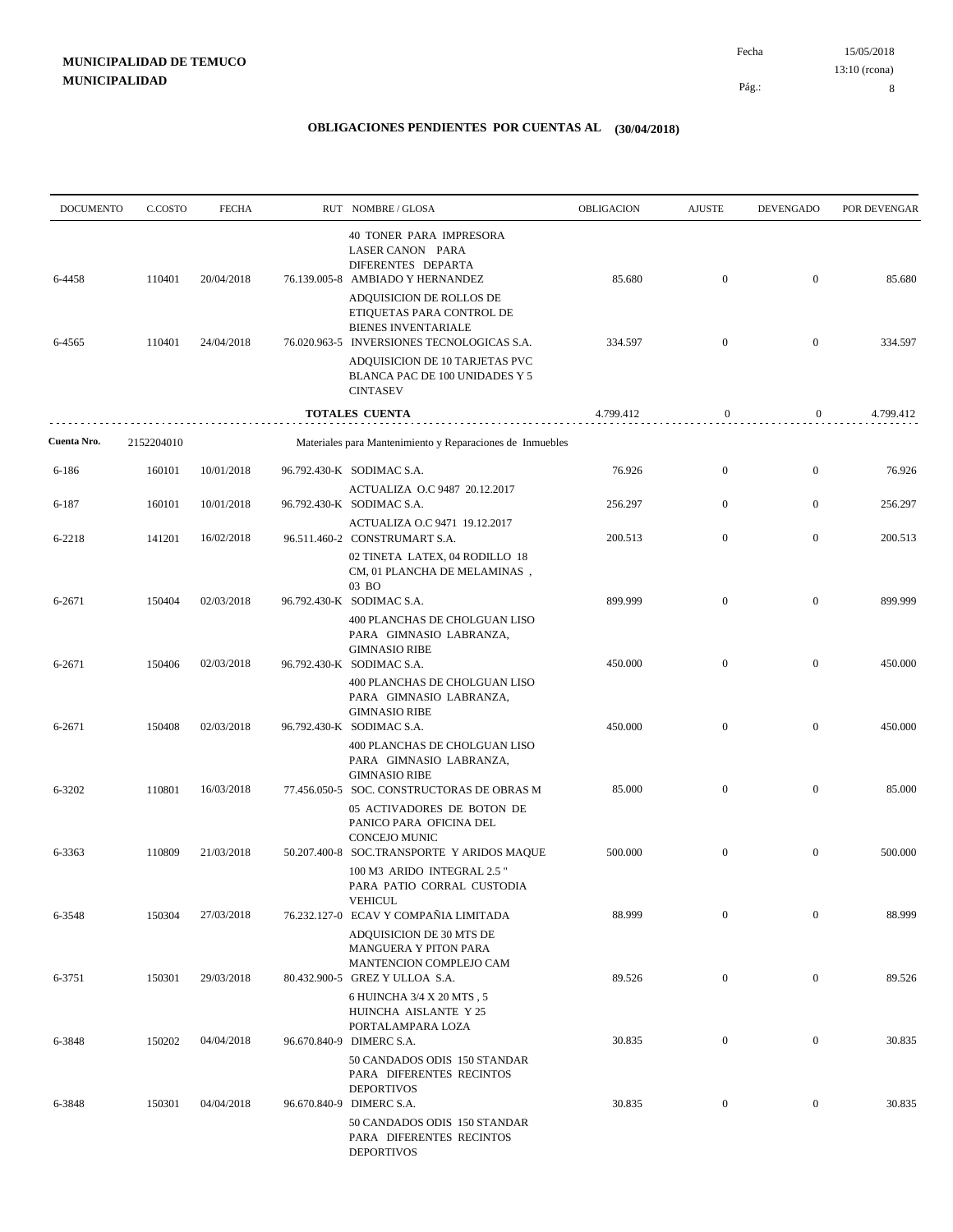| <b>DOCUMENTO</b> | C.COSTO | <b>FECHA</b> | RUT NOMBRE/GLOSA                                                                                          | OBLIGACION | <b>AJUSTE</b>    | <b>DEVENGADO</b> | POR DEVENGAR |
|------------------|---------|--------------|-----------------------------------------------------------------------------------------------------------|------------|------------------|------------------|--------------|
| 6-3848           | 150302  | 04/04/2018   | 96.670.840-9 DIMERC S.A.                                                                                  | 30.835     | $\mathbf{0}$     | $\mathbf{0}$     | 30.835       |
| 6-3848           | 150303  | 04/04/2018   | 50 CANDADOS ODIS 150 STANDAR<br>PARA DIFERENTES RECINTOS<br><b>DEPORTIVOS</b><br>96.670.840-9 DIMERC S.A. | 30.835     | $\boldsymbol{0}$ | $\mathbf{0}$     | 30.835       |
|                  |         |              | 50 CANDADOS ODIS 150 STANDAR<br>PARA DIFERENTES RECINTOS<br><b>DEPORTIVOS</b>                             |            |                  |                  |              |
| 6-3848           | 150304  | 04/04/2018   | 96.670.840-9 DIMERC S.A.<br>50 CANDADOS ODIS 150 STANDAR<br>PARA DIFERENTES RECINTOS                      | 30.835     | $\mathbf{0}$     | $\mathbf{0}$     | 30.835       |
| 6-3848           | 150305  | 04/04/2018   | <b>DEPORTIVOS</b><br>96.670.840-9 DIMERC S.A.                                                             | 30.835     | $\mathbf{0}$     | $\mathbf{0}$     | 30.835       |
| 6-3848           | 150306  | 04/04/2018   | 50 CANDADOS ODIS 150 STANDAR<br>PARA DIFERENTES RECINTOS<br><b>DEPORTIVOS</b><br>96.670.840-9 DIMERC S.A. | 30.835     | $\boldsymbol{0}$ | $\mathbf{0}$     | 30.835       |
|                  |         |              | 50 CANDADOS ODIS 150 STANDAR<br>PARA DIFERENTES RECINTOS<br><b>DEPORTIVOS</b>                             |            |                  |                  |              |
| 6-3848           | 150307  | 04/04/2018   | 96.670.840-9 DIMERC S.A.<br>50 CANDADOS ODIS 150 STANDAR<br>PARA DIFERENTES RECINTOS                      | 30.835     | $\mathbf{0}$     | $\mathbf{0}$     | 30.835       |
| 6-3848           | 150308  | 04/04/2018   | <b>DEPORTIVOS</b><br>96.670.840-9 DIMERC S.A.<br>50 CANDADOS ODIS 150 STANDAR                             | 30.835     | $\mathbf{0}$     | $\mathbf{0}$     | 30.835       |
| 6-3848           | 150309  | 04/04/2018   | PARA DIFERENTES RECINTOS<br><b>DEPORTIVOS</b><br>96.670.840-9 DIMERC S.A.                                 | 30.835     | $\mathbf{0}$     | $\mathbf{0}$     | 30.835       |
| 6-3848           | 150310  | 04/04/2018   | 50 CANDADOS ODIS 150 STANDAR<br>PARA DIFERENTES RECINTOS<br><b>DEPORTIVOS</b><br>96.670.840-9 DIMERC S.A. | 30.835     | $\boldsymbol{0}$ | $\mathbf{0}$     | 30.835       |
|                  |         |              | 50 CANDADOS ODIS 150 STANDAR<br>PARA DIFERENTES RECINTOS<br><b>DEPORTIVOS</b>                             |            |                  |                  |              |
| 6-3848           | 150401  | 04/04/2018   | 96.670.840-9 DIMERC S.A.<br>50 CANDADOS ODIS 150 STANDAR<br>PARA DIFERENTES RECINTOS                      | 30.835     | $\mathbf{0}$     | $\mathbf{0}$     | 30.835       |
| 6-3848           | 150402  | 04/04/2018   | <b>DEPORTIVOS</b><br>96.670.840-9 DIMERC S.A.<br>50 CANDADOS ODIS 150 STANDAR                             | 30.835     | $\mathbf{0}$     | $\mathbf{0}$     | 30.835       |
| 6-3848           | 150403  | 04/04/2018   | PARA DIFERENTES RECINTOS<br><b>DEPORTIVOS</b><br>96.670.840-9 DIMERC S.A.                                 | 30.835     | $\overline{0}$   | $\mathbf{0}$     | 30.835       |
|                  |         |              | 50 CANDADOS ODIS 150 STANDAR<br>PARA DIFERENTES RECINTOS<br><b>DEPORTIVOS</b>                             |            |                  |                  |              |
| 6-3848           | 150404  | 04/04/2018   | 96.670.840-9 DIMERC S.A.<br>50 CANDADOS ODIS 150 STANDAR<br>PARA DIFERENTES RECINTOS                      | 30.835     | $\boldsymbol{0}$ | $\boldsymbol{0}$ | 30.835       |
| 6-3848           | 150405  | 04/04/2018   | <b>DEPORTIVOS</b><br>96.670.840-9 DIMERC S.A.                                                             | 30.835     | $\mathbf{0}$     | $\boldsymbol{0}$ | 30.835       |
|                  |         |              | 50 CANDADOS ODIS 150 STANDAR<br>PARA DIFERENTES RECINTOS<br><b>DEPORTIVOS</b>                             |            |                  |                  |              |
| 6-3848           | 150406  | 04/04/2018   | 96.670.840-9 DIMERC S.A.                                                                                  | 30.835     | $\overline{0}$   | $\overline{0}$   | 30.835       |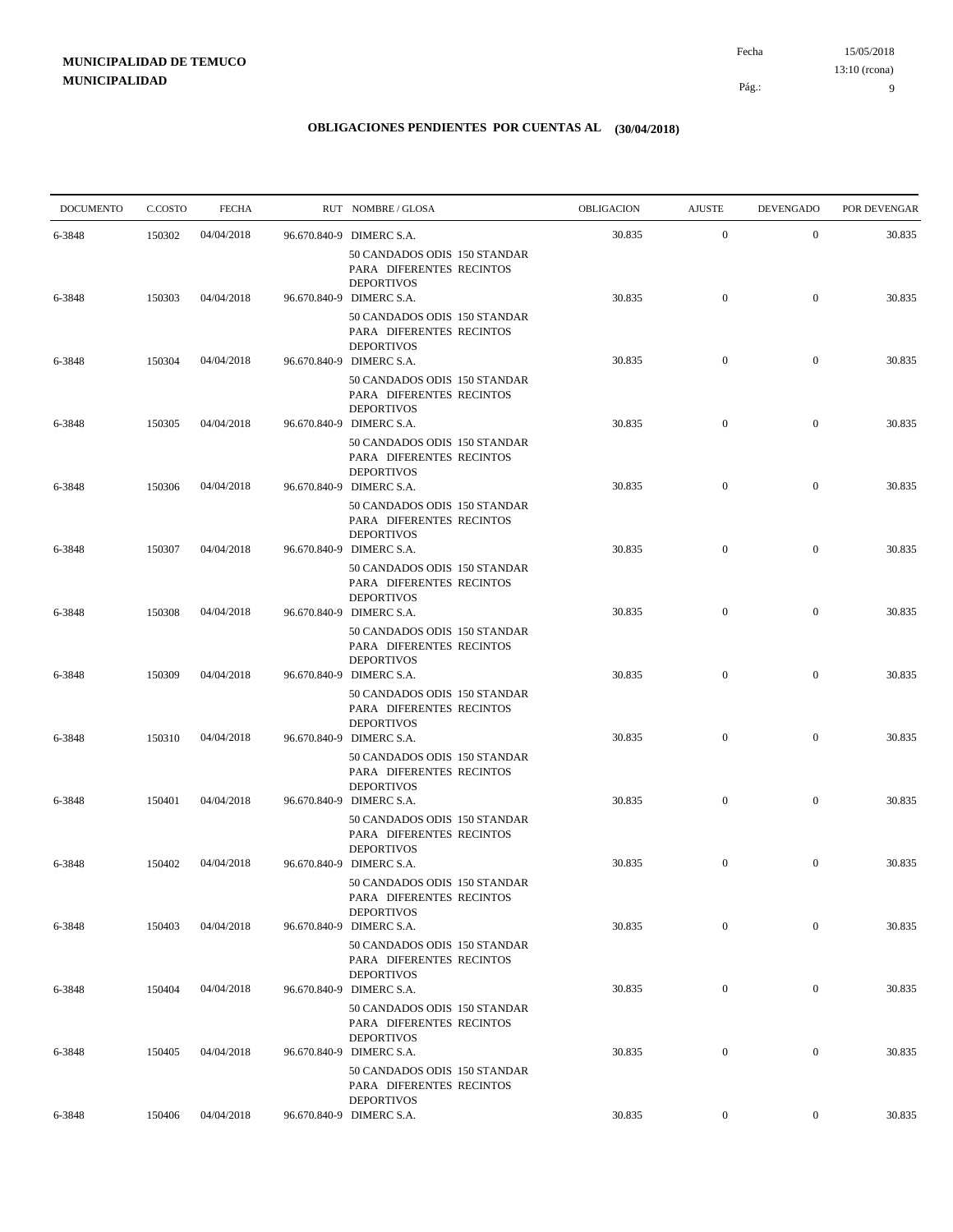| <b>DOCUMENTO</b> | C.COSTO | <b>FECHA</b> | RUT NOMBRE/GLOSA                                                                                                                | OBLIGACION | <b>AJUSTE</b>    | <b>DEVENGADO</b> | POR DEVENGAR |
|------------------|---------|--------------|---------------------------------------------------------------------------------------------------------------------------------|------------|------------------|------------------|--------------|
| 6-3848           | 150407  | 04/04/2018   | 50 CANDADOS ODIS 150 STANDAR<br>PARA DIFERENTES RECINTOS<br><b>DEPORTIVOS</b><br>96.670.840-9 DIMERC S.A.                       | 30.835     | $\mathbf{0}$     | $\boldsymbol{0}$ | 30.835       |
|                  |         |              | 50 CANDADOS ODIS 150 STANDAR<br>PARA DIFERENTES RECINTOS<br><b>DEPORTIVOS</b>                                                   |            |                  |                  |              |
| 6-3848           | 150408  | 04/04/2018   | 96.670.840-9 DIMERC S.A.<br>50 CANDADOS ODIS 150 STANDAR<br>PARA DIFERENTES RECINTOS                                            | 30.807     | $\mathbf{0}$     | $\boldsymbol{0}$ | 30.807       |
| 6-4080           | 160201  | 11/04/2018   | <b>DEPORTIVOS</b><br>96.803.460-K SHERWIN WILLIAMS CHILE S.A.<br>04 TINETA DE PINTURA ESMALTE<br>AL AGUA PARA PINTAR INTERNA    | 187.088    | $\mathbf{0}$     | $\boldsymbol{0}$ | 187.088      |
| 6-4239           | 110804  | 16/04/2018   | <b>Y EXTE</b><br>85.479.600-3 FIGUEROA SALAZAR LTDA<br>3 EQUIPOS DE ALTA EFICIENCIA                                             | 68.800     | $\boldsymbol{0}$ | $\mathbf{0}$     | 68.800       |
| 6-4226           | 150307  | 16/04/2018   | LED Y 8 TUBOS LED PARA MNT<br>76.051.775-5 MAQUINARIAS Y CONSTRUCCIONE                                                          | 85.500     | $\mathbf{0}$     | $\boldsymbol{0}$ | 85.500       |
| 6-4237           | 110803  | 16/04/2018   | 85.479.600-3 FIGUEROA SALAZAR LTDA<br>47 TUBOS LED DE 9 Y 18 WT. PASRA<br>MANTENCION DE EDIFICIO BELLO<br>510                   | 91.000     | $\boldsymbol{0}$ | $\mathbf{0}$     | 91.000       |
| 6-4330           | 110801  | 17/04/2018   | 76.004.471-7 VIDRIERIA LAGOS LTDA<br>02 VIDRIOS DE ESCRITORIO COLOR<br><b>BROCE DIFERENTES MEDIDAS</b><br>PARA OFIC             | 51.000     | $\mathbf{0}$     | $\boldsymbol{0}$ | 51.000       |
| 6-4337           | 110802  | 18/04/2018   | 81.151.900-6 FRINDT S.A.<br>MADERA DE PINO, PLANCHAS DE<br>ECOPLAC, CLAVOS, TORNILLOS,                                          | 93.190     | $\mathbf{0}$     | $\mathbf{0}$     | 93.190       |
| 6-4339           | 150301  | 18/04/2018   | <b>MARCO DE PUER</b><br>81.151.900-6 FRINDT S.A.<br>ADQUISICION DE CERRADURAS,<br>TORNILLOS, PINTURA, DILUYENTE,                | 90.970     | $\boldsymbol{0}$ | $\mathbf{0}$     | 90.970       |
| 6-4346           | 110802  | 18/04/2018   | LIJA, ADES.<br>76.821.330-5 IMPERIAL S.A.<br>ADQUISICION DE 10 MADERAS DE<br>PINO, PLANCHAS DE ECOPLAC,<br><b>CLAVOS, TORNI</b> | 93.783     | $\mathbf{0}$     | $\mathbf{0}$     | 93.783       |
| 6-4359           | 121101  | 18/04/2018   | 76.821.330-5 IMPERIAL S.A.<br>ADQUISICION DE UNA PUERTA DE<br>PINO DE 80 X 2MTS, CERRADURA Y                                    | 94.050     | $\boldsymbol{0}$ | $\boldsymbol{0}$ | 94.050       |
| 6-4370           | 110808  | 18/04/2018   | 2 PERILLAS<br>81.151.900-6 FRINDT S.A.<br>ADQUISICION DE LLAVES DE PASO,<br>FLEX META, CODO DE 1/2                              | 63.360     | $\mathbf{0}$     | $\mathbf{0}$     | 63.360       |
| 6-4377           | 110801  | 18/04/2018   | <b>CUBIERTA LAVAPLA</b><br>81.151.900-6 FRINDT S.A.<br>ADQUISICION DE GALONES DE<br>PINTURA, BROCHAS, RODILLOS Y                | 92.660     | $\boldsymbol{0}$ | $\boldsymbol{0}$ | 92.660       |
| 6-4455           | 150301  | 20/04/2018   | <b>CINTA MASKINNG</b><br>96.355.000-6 ELECTROCOM S.A.<br>ADQUISICION DE 11 SACOS DE SIKA                                        | 83.656     | $\boldsymbol{0}$ | $\boldsymbol{0}$ | 83.656       |
| 6-4491           | 141201  | 20/04/2018   | PARA REPARACION DELÑ ESTADIO<br><b>GERMAN BE</b><br>76.161.383-9 SANTOS HERMANOS LIMITADA                                       | 700.791    | $\boldsymbol{0}$ | $\bf{0}$         | 700.791      |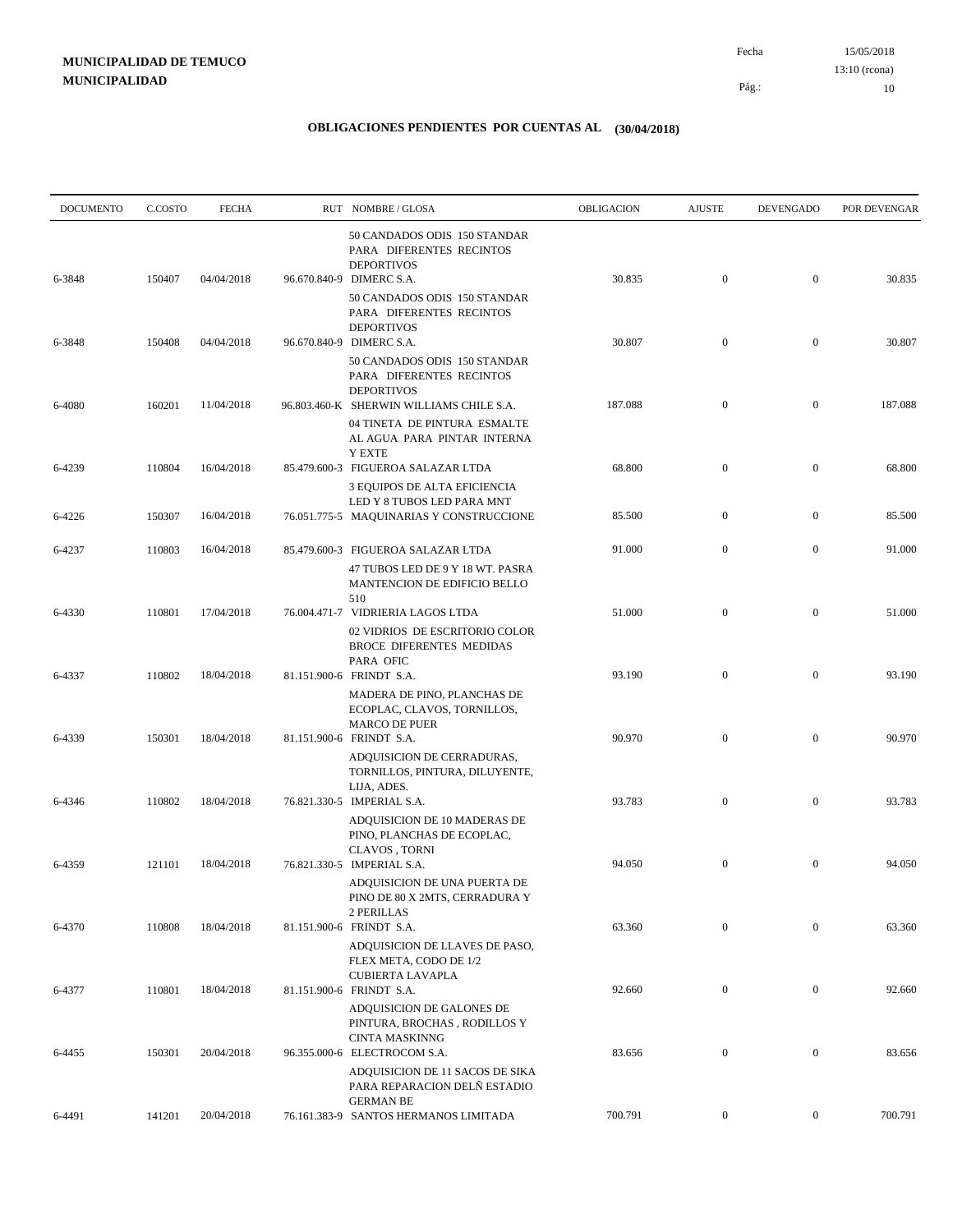| <b>DOCUMENTO</b> | C.COSTO | <b>FECHA</b> | RUT NOMBRE/GLOSA                                                                                           | OBLIGACION | <b>AJUSTE</b>    | <b>DEVENGADO</b> | POR DEVENGAR |
|------------------|---------|--------------|------------------------------------------------------------------------------------------------------------|------------|------------------|------------------|--------------|
| 6-4493           | 150301  | 20/04/2018   | 21 FOCOS LED, MTS CABLES<br>ELECTRICOS, 35 CAJA DE<br>DERIVACION Y OTROS MA<br>ALMONACID GONZALEZ HECTOR N | 1.957.521  | $\mathbf{0}$     | $\boldsymbol{0}$ | 1.957.521    |
|                  |         |              | FUENTE DE PODER, TERMINAL,<br>ATOMATICO, ABRAZADERAS Y<br><b>OTROS MATERIALES</b>                          |            |                  |                  |              |
| 6-4571           | 110801  | 25/04/2018   | 81.151.900-6 FRINDT S.A.<br>18 PINTURAS SPRAY, CLAVOS<br>HELICOIDAD 1 3/4, UN CHALECO                      | 61.480     | $\mathbf{0}$     | $\boldsymbol{0}$ | 61.480       |
| 6-4638           | 120501  | 27/04/2018   | <b>GEOLOGO Y MANGO</b><br>78.329.240-8 HERIBERTO BARENDS Y COMPANIA<br>05 GALONES DE PINTURA DPTO. DE      | 91.500     | $\mathbf{0}$     | $\boldsymbol{0}$ | 91.500       |
| 6-4684           | 150202  | 30/04/2018   | <b>ASEO</b><br>96.670.840-9 DIMERC S.A.                                                                    | 14.768     | $\mathbf{0}$     | $\boldsymbol{0}$ | 14.768       |
| 6-4684           | 150301  | 30/04/2018   | 50 CANDADOS ODIS 130 STANDARD<br>PARA DIFERENTES RECINTOS<br><b>DEPORTIVOS</b><br>96.670.840-9 DIMERC S.A. | 14.768     | $\mathbf{0}$     | $\boldsymbol{0}$ | 14.768       |
|                  |         |              | 50 CANDADOS ODIS 130 STANDARD<br>PARA DIFERENTES RECINTOS<br><b>DEPORTIVOS</b>                             |            |                  |                  |              |
| 6-4684           | 150302  | 30/04/2018   | 96.670.840-9 DIMERC S.A.<br>50 CANDADOS ODIS 130 STANDARD<br>PARA DIFERENTES RECINTOS<br><b>DEPORTIVOS</b> | 14.768     | $\mathbf{0}$     | $\boldsymbol{0}$ | 14.768       |
| 6-4684           | 150303  | 30/04/2018   | 96.670.840-9 DIMERC S.A.<br>50 CANDADOS ODIS 130 STANDARD<br>PARA DIFERENTES RECINTOS                      | 14.768     | $\boldsymbol{0}$ | $\boldsymbol{0}$ | 14.768       |
| 6-4684           | 150304  | 30/04/2018   | <b>DEPORTIVOS</b><br>96.670.840-9 DIMERC S.A.<br>50 CANDADOS ODIS 130 STANDARD                             | 14.768     | $\mathbf{0}$     | $\boldsymbol{0}$ | 14.768       |
| 6-4684           | 150305  | 30/04/2018   | PARA DIFERENTES RECINTOS<br><b>DEPORTIVOS</b><br>96.670.840-9 DIMERC S.A.                                  | 14.768     | $\mathbf{0}$     | $\boldsymbol{0}$ | 14.768       |
|                  |         |              | 50 CANDADOS ODIS 130 STANDARD<br>PARA DIFERENTES RECINTOS<br><b>DEPORTIVOS</b>                             |            |                  |                  |              |
| 6-4684           | 150306  | 30/04/2018   | 96.670.840-9 DIMERC S.A.<br>50 CANDADOS ODIS 130 STANDARD<br>PARA DIFERENTES RECINTOS                      | 14.768     | $\mathbf{0}$     | $\boldsymbol{0}$ | 14.768       |
| 6-4684           | 150307  | 30/04/2018   | <b>DEPORTIVOS</b><br>96.670.840-9 DIMERC S.A.                                                              | 14.768     | $\overline{0}$   | $\overline{0}$   | 14.768       |
| 6-4684           | 150308  | 30/04/2018   | 50 CANDADOS ODIS 130 STANDARD<br>PARA DIFERENTES RECINTOS<br><b>DEPORTIVOS</b><br>96.670.840-9 DIMERC S.A. | 14.768     | $\mathbf{0}$     | $\boldsymbol{0}$ | 14.768       |
|                  |         |              | 50 CANDADOS ODIS 130 STANDARD<br>PARA DIFERENTES RECINTOS<br><b>DEPORTIVOS</b>                             |            |                  |                  |              |
| 6-4684           | 150309  | 30/04/2018   | 96.670.840-9 DIMERC S.A.<br>50 CANDADOS ODIS 130 STANDARD<br>PARA DIFERENTES RECINTOS                      | 14.768     | $\mathbf{0}$     | $\boldsymbol{0}$ | 14.768       |
| 6-4684           | 150310  | 30/04/2018   | <b>DEPORTIVOS</b><br>96.670.840-9 DIMERC S.A.                                                              | 14.768     | $\boldsymbol{0}$ | $\boldsymbol{0}$ | 14.768       |
|                  |         |              | 50 CANDADOS ODIS 130 STANDARD<br>PARA DIFERENTES RECINTOS<br><b>DEPORTIVOS</b>                             |            |                  |                  |              |
| 6-4684           | 150401  | 30/04/2018   | 96.670.840-9 DIMERC S.A.                                                                                   | 14.768     | $\overline{0}$   | $\boldsymbol{0}$ | 14.768       |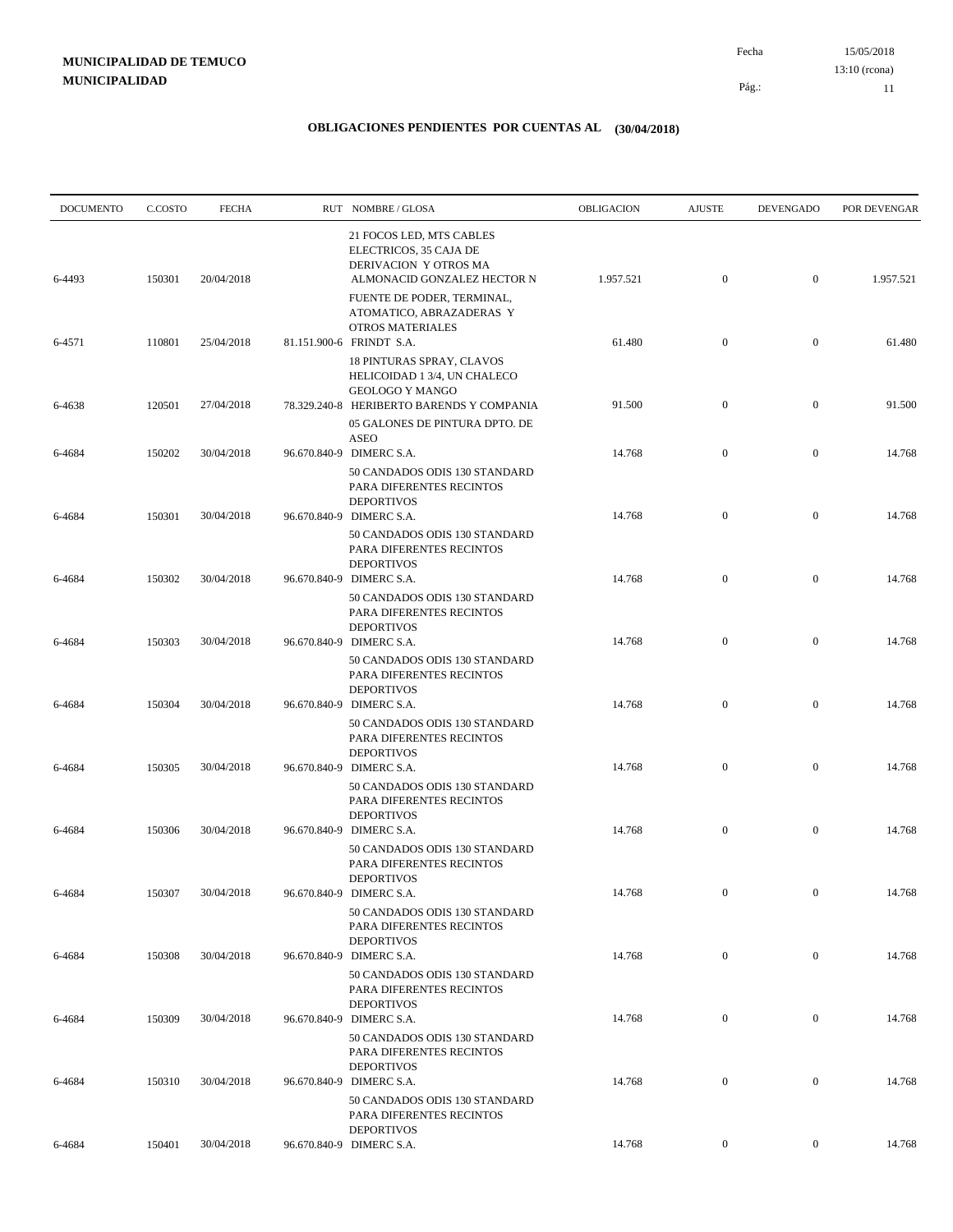| <b>DOCUMENTO</b> | C.COSTO    | <b>FECHA</b> | RUT NOMBRE/GLOSA                                                                                                   | <b>OBLIGACION</b> | <b>AJUSTE</b>    | <b>DEVENGADO</b> | POR DEVENGAR |
|------------------|------------|--------------|--------------------------------------------------------------------------------------------------------------------|-------------------|------------------|------------------|--------------|
| 6-4684           | 150402     | 30/04/2018   | 50 CANDADOS ODIS 130 STANDARD<br>PARA DIFERENTES RECINTOS<br><b>DEPORTIVOS</b><br>96.670.840-9 DIMERC S.A.         | 14.768            | $\boldsymbol{0}$ | $\boldsymbol{0}$ | 14.768       |
|                  |            |              | 50 CANDADOS ODIS 130 STANDARD<br>PARA DIFERENTES RECINTOS<br><b>DEPORTIVOS</b>                                     |                   |                  |                  |              |
| 6-4684           | 150403     | 30/04/2018   | 96.670.840-9 DIMERC S.A.<br>50 CANDADOS ODIS 130 STANDARD<br>PARA DIFERENTES RECINTOS                              | 14.768            | $\boldsymbol{0}$ | $\boldsymbol{0}$ | 14.768       |
| 6-4684           | 150404     | 30/04/2018   | <b>DEPORTIVOS</b><br>96.670.840-9 DIMERC S.A.<br>50 CANDADOS ODIS 130 STANDARD<br>PARA DIFERENTES RECINTOS         | 14.768            | $\mathbf{0}$     | $\boldsymbol{0}$ | 14.768       |
| 6-4684           | 150405     | 30/04/2018   | <b>DEPORTIVOS</b><br>96.670.840-9 DIMERC S.A.<br>50 CANDADOS ODIS 130 STANDARD                                     | 14.768            | $\mathbf{0}$     | $\boldsymbol{0}$ | 14.768       |
| 6-4684           | 150406     | 30/04/2018   | PARA DIFERENTES RECINTOS<br><b>DEPORTIVOS</b><br>96.670.840-9 DIMERC S.A.                                          | 14.768            | $\mathbf{0}$     | $\boldsymbol{0}$ | 14.768       |
| 6-4684           | 150407     | 30/04/2018   | 50 CANDADOS ODIS 130 STANDARD<br>PARA DIFERENTES RECINTOS<br><b>DEPORTIVOS</b><br>96.670.840-9 DIMERC S.A.         | 14.768            | $\mathbf{0}$     | $\boldsymbol{0}$ | 14.768       |
|                  |            |              | 50 CANDADOS ODIS 130 STANDARD<br>PARA DIFERENTES RECINTOS<br><b>DEPORTIVOS</b>                                     |                   |                  |                  |              |
| 6-4684           | 150408     | 30/04/2018   | 96.670.840-9 DIMERC S.A.<br>50 CANDADOS ODIS 130 STANDARD<br>PARA DIFERENTES RECINTOS<br><b>DEPORTIVOS</b>         | 14.778            | $\boldsymbol{0}$ | $\mathbf{0}$     | 14.778       |
|                  |            |              | <b>TOTALES CUENTA</b>                                                                                              | 7.870.048         | $\boldsymbol{0}$ | $\mathbf{0}$     | 7.870.048    |
| Cuenta Nro.      | 2152204011 |              | Repuestos y Accesorios para Mantenimiento y Reparaciones de Vehículos                                              |                   |                  |                  |              |
| 6-1986           | 141403     | 12/02/2018   | 85.184.600-K CRUZ Y CIA LTDA                                                                                       | 100.000           | $\mathbf{0}$     | 88.498           | 11.502       |
| 6-3385           | 120301     | 22/03/2018   | SERVICIO DE VULCANIZACION DE<br>CAMIONTEA Y CAMIONES ALJIBE<br>78.920.560-4 REPUESTERA CENTRAL LTDA.               | 7.000.000         | $\mathbf{0}$     | $\boldsymbol{0}$ | 7.000.000    |
| 6-3386           | 120301     | 22/03/2018   | REPUESTOS VARIOS PARA<br>VEHICULOS DEL PARQUE<br>AUTOMOTRIZ DEL DPTO DE A<br>78.920.560-4 REPUESTERA CENTRAL LTDA. | 1.500.000         |                  |                  | 1.500.000    |
|                  |            |              | REPUESTOS ELECTRICOS PARA<br>VEHICULOS DEL PAROUE<br>AUTOMOTRIZ DEL DPTO                                           |                   |                  |                  |              |
| 6-4004           | 120701     | 09/04/2018   | 76.311.388-4 SOCIEDAD MASSA & MANRIQUEZ L<br><b>ADQUISICION DE 2 FILTROS</b><br>DECANTADOR, 1 FILTRO DE ACEITE,    | 76.680            | $\overline{0}$   | $\bf{0}$         | 76.680       |
| 6-4111           | 120701     | 12/04/2018   | Y FITRO DE P<br>76.670.811-0 COMERCIAL SURAGRO LTDA                                                                | 1.243.336         | $\mathbf{0}$     | $\boldsymbol{0}$ | 1.243.336    |
| 6-4121           | 120301     | 12/04/2018   | 02 NEUMATICOS PARA TRACTOR<br>A-314 PG RED VIAL<br>78.809.340-3 SOC. PERNOS SAN MARTIN LTDA.                       | 64.161            | $\boldsymbol{0}$ | $\boldsymbol{0}$ | 64.161       |
|                  |            |              | ADQUISICION DE PERNOS, UNIONES<br>RAPIDAS Y 10 KILOS ELECTRODOS<br><b>TALLER DE</b>                                |                   |                  |                  |              |
| 6-4362           | 120701     | 18/04/2018   | 6.857.352-1 OÑATE CARES MIRNA FLOR                                                                                 | 38.400            | $\boldsymbol{0}$ | $\overline{0}$   | 38.400       |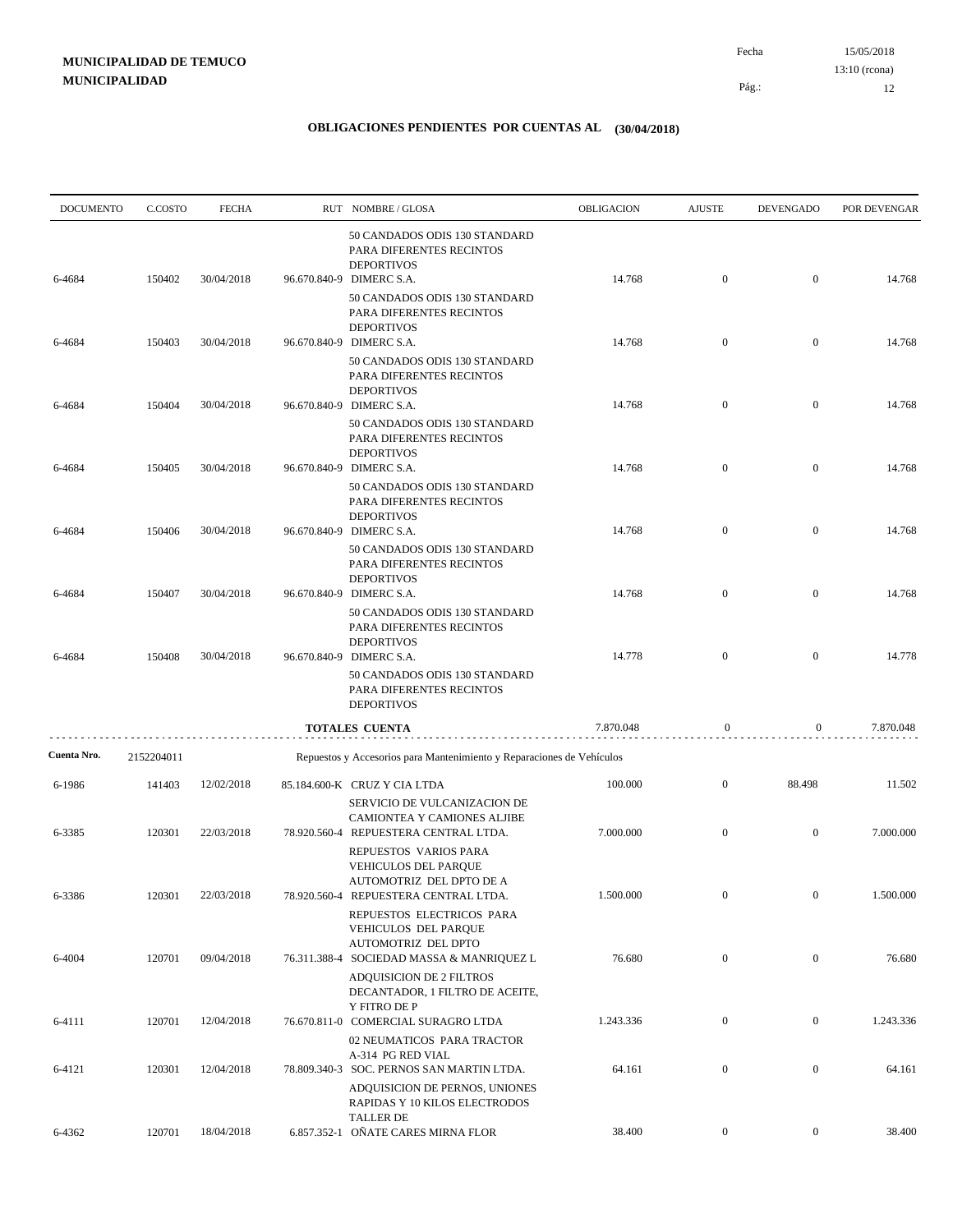| <b>DOCUMENTO</b> | C.COSTO    | <b>FECHA</b> |              | RUT NOMBRE/GLOSA                                                                                                                   | OBLIGACION | <b>AJUSTE</b>    | <b>DEVENGADO</b> | POR DEVENGAR |
|------------------|------------|--------------|--------------|------------------------------------------------------------------------------------------------------------------------------------|------------|------------------|------------------|--------------|
|                  |            |              |              | ADQUISICION DE RESORTE, PARA<br>CAMIONES, A-163 / A-152 / A-254 Y<br>$A-255$                                                       |            |                  |                  |              |
| 6-4464           | 120301     | 20/04/2018   |              | 78.920.560-4 REPUESTERA CENTRAL LTDA.<br>ADQUISICION DE UN FILTRO HF 6551<br>PARA MINICARGADOR Y SWITCH<br>DE RETROCE              | 93.420     | $\mathbf{0}$     | $\boldsymbol{0}$ | 93.420       |
| 6-4510           | 120301     | 23/04/2018   |              | 78.920.560-4 REPUESTERA CENTRAL LTDA.<br>FILTROS Y CINTURON DE SG. PARA                                                            | 94.600     | $\mathbf{0}$     | $\boldsymbol{0}$ | 94.600       |
| 6-4511           | 120601     | 23/04/2018   |              | VEH. MUNICIPALES<br>76.011.181-3 INGENIERIA Y SERVICIOPS ORBITEC                                                                   | 1.006.264  | $\mathbf{0}$     | $\boldsymbol{0}$ | 1.006.264    |
| 6-4512           | 120701     | 23/04/2018   |              | <b>ADQUISICION DE REPUESTOS</b><br>CAMION LIMPIEZA DE CAMARAS<br><b>AGUAS LLUVIAS</b><br>76.311.388-4 SOCIEDAD MASSA & MANRIQUEZ L | 39.984     | $\mathbf{0}$     | $\boldsymbol{0}$ | 39.984       |
|                  |            |              |              | ADQUISICION DE UN CRUCETA<br>PARA RETROEXCAVADORA A-346<br>DEL PROGRAMA RED                                                        |            |                  |                  |              |
| 6-4521           | 120601     | 23/04/2018   |              | 76.011.181-3 INGENIERIA Y SERVICIOPS ORBITEC<br>ADQUISICION DE ACCESORIOS<br>CAMION LIMPIEZA DE CAMARAS                            | 4.036.361  | $\boldsymbol{0}$ | $\mathbf{0}$     | 4.036.361    |
| 6-4639           | 120301     | 27/04/2018   |              | <b>AGUAS LLUVIAS</b><br>78.809.340-3 SOC. PERNOS SAN MARTIN LTDA.<br>PERNOS, ELECTRODOS, LIQUIDO DE                                | 58.272     | $\mathbf{0}$     | $\boldsymbol{0}$ | 58.272       |
| 6-4664           | 120701     | 27/04/2018   | 78.920.560-4 | FRENO Y OTROS TALLER DE ASEO<br>REPUESTERA CENTRAL LTDA.<br>REPUESTOS VARIOS PARA                                                  | 4.000.000  | $\mathbf{0}$     | $\mathbf{0}$     | 4.000.000    |
|                  |            |              |              | VEHICULOS DEL DPTO DE<br>OPERACIONES MES DE MAYO                                                                                   |            |                  |                  |              |
|                  |            |              |              | TOTALES CUENTA                                                                                                                     | 19.351.478 | 0                | 88.498           | 19.262.980   |
| Cuenta Nro.      | 2152204012 |              |              | Otros Materiales, Repuestos y Útiles Diversos                                                                                      |            |                  |                  |              |
| 6-2133           | 150201     | 14/02/2018   |              | 77.621.890-1 COMERCIAL RIMAK LTDA.<br>PIOLA 2.7 MM PARA MAQUINAS<br>PASTERAS A CARGO DEL DPTO DE<br><b>DEPORTES</b>                | 90.050     | $\mathbf{0}$     | $\mathbf{0}$     | 90.050       |
| 6-3555           | 120604     | 27/03/2018   |              | 76.716.877-2 FESCOP SPA<br>30 METRO CUBICO DE HORMIGON<br>PREMEZCLADO PARA REPARACION                                              | 3.320.100  | $\mathbf{0}$     | $\mathbf{0}$     | 3.320.100    |
| 6-3604           | 120301     | 27/03/2018   |              | DE VEREDAS<br>90.100.000-K LINDE GAS CHILE S.A.<br>ADQUISICION DE 10 MTS CUBICOS<br>DE OXIGENO PARA SOLDADURA Y                    | 48.000     | $\mathbf{0}$     | $\boldsymbol{0}$ | 48.000       |
| 6-3691           | 120701     | 29/03/2018   |              | <b>OXICORTE DEL</b><br>11.967.262-7 MORALES SALINAS CARLOS MAURI<br>ADJUDIQUESE LAS OFERTAS PARA                                   | 15.576.148 | $\mathbf{0}$     | $\mathbf{0}$     | 15.576.148   |
| 6-4006           | 110201     | 09/04/2018   |              | LA PROP. PUBLICA N, .- 23-2018"<br><b>ADQUISI</b><br>76.046.809-6 DAP DUCASSE DISEÑO LTDA                                          | 92.915     | $\mathbf{0}$     | $\mathbf{0}$     | 92.915       |
| 6-4113           | 120501     | 12/04/2018   |              | ADQUISICION DE 04 RUEDAS DE 4"<br><b>GIRATORIAS PARA INSTALAR EN</b><br><b>CAJA DE TR</b><br>96.792.430-K SODIMAC S.A.             | 3.588.929  | $\mathbf{0}$     | $\mathbf{0}$     | 3.588.929    |
|                  |            |              |              | FIERROS ESTRIADO, PERFIL<br>ANGULO, PERFIL CUADRADO Y                                                                              |            |                  |                  |              |
| 6-4110           | 120502     | 12/04/2018   |              | OTROS MAT.PG 24 H<br>76.182.258-6 COMERCIAL CASTRO Y COMPAÑIA                                                                      | 1.913.740  | $\overline{0}$   | $\overline{0}$   | 1.913.740    |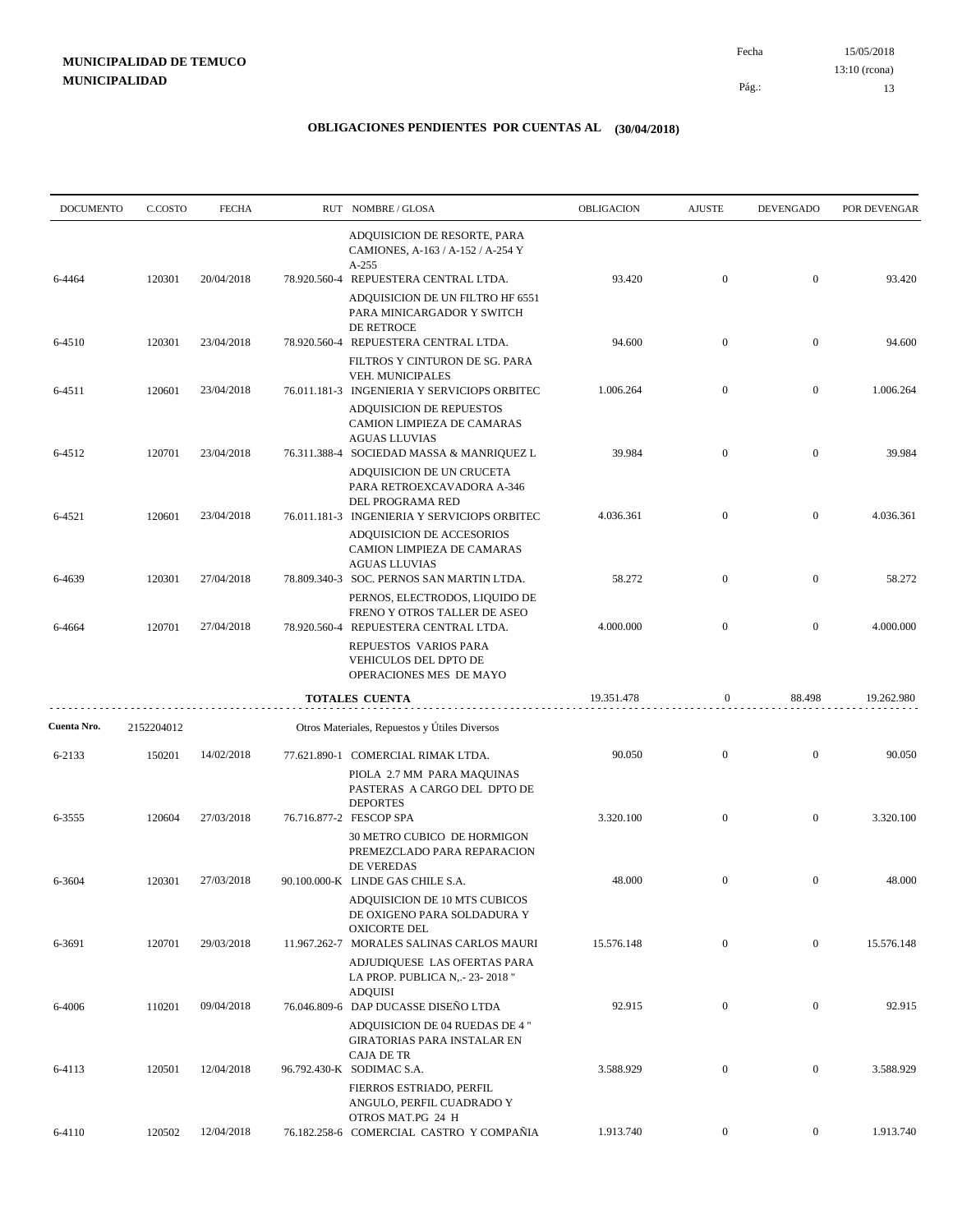| <b>DOCUMENTO</b> | C.COSTO    | <b>FECHA</b> | RUT NOMBRE/GLOSA                                                                                                                                                                 | OBLIGACION | <b>AJUSTE</b>    | <b>DEVENGADO</b> | POR DEVENGAR |
|------------------|------------|--------------|----------------------------------------------------------------------------------------------------------------------------------------------------------------------------------|------------|------------------|------------------|--------------|
| 6-4123           | 120403     | 12/04/2018   | 70 GALON PINTURA, 10 ANTICORR,<br>05 ELIM.GRAFFITIS Y OTROS PARA<br>PGTCO TE<br>76.744.327-7 COMERCIALIZADORA RUDY MANU<br>ADQUISICION DE 25 MTS. DE<br>CUERDA DE CAÑAMO PARA LA | 81.875     | $\mathbf{0}$     | $\mathbf{0}$     | 81.875       |
| 6-4227           | 160303     | 16/04/2018   | <b>DIRECCION DE ASEO</b><br>96.792.430-K SODIMAC S.A.                                                                                                                            | 24.980     | $\boldsymbol{0}$ | $\mathbf{0}$     | 24.980       |
| 6-4434           | 120701     | 18/04/2018   | UN PLAFON Y 2 PLATOS DE DUCHA<br>PARA MUSEO FERROVIARIO<br>76.063.753-K TUBOS Y PLASTICOS TIGRE-ADS D<br><b>18 TUBOS CORRUGADOS HDPE</b>                                         | 4.091.713  | $\mathbf{0}$     | $\mathbf{0}$     | 4.091.713    |
| 6-4399           | 120601     | 18/04/2018   | PARA ATRAVIESOS AGUA LLUVIA<br><b>RURALES</b><br>76.744.327-7 COMERCIALIZADORA RUDY MANU<br>32 METROS CUBICO PARA ARENA                                                          | 495.040    | $\mathbf{0}$     | $\mathbf{0}$     | 495.040      |
| 6-4367           | 120501     | 18/04/2018   | GRUESA PARA CONST CAMARAS<br><b>AGUA LLUVIA</b><br>89.619.100-4 RIQUELME HNOS.LTDA.                                                                                              | 63.800     | $\boldsymbol{0}$ | $\mathbf{0}$     | 63.800       |
| 6-4371           | 120501     | 18/04/2018   | ADQUISICION DE 4 TIJERAS DE<br>JARDIN PARA EL PROGRAMA 24<br>HRS DE SERV. A<br>QUINTANA MANZUR WILFREDO ALF                                                                      | 84.000     | $\mathbf{0}$     | $\mathbf{0}$     | 84.000       |
| 6-4469           | 140101     | 20/04/2018   | ADQUISICION DE 14 BARRE HOJAS<br>PARA PROGRAMA 24 HRS SERV. A<br>LA COMUNIDA<br>79.844.830-7 INGENIEROS LTDA.                                                                    | 80.920     | $\boldsymbol{0}$ | $\mathbf{0}$     | 80.920       |
| 6-4456           | 120501     | 20/04/2018   | FABRICACION DE BOQUILLA DE<br>ACERO INOXIBLE PARA LIMPIEZA<br>DE CAMARAS Y D<br>78.809.340-3 SOC. PERNOS SAN MARTIN LTDA.                                                        | 91.600     | $\boldsymbol{0}$ | $\mathbf{0}$     | 91.600       |
|                  |            |              | 400 PERNOS , 400 GOLILLAS PLANAS<br>Y 400 TUERCAS                                                                                                                                |            |                  |                  |              |
| 6-4658           | 120501     | 27/04/2018   | 76.231.391-K EMPRESA COMERCIALIZADORA LU<br>15 HORQUETAS, 10 PICOTA 10<br>MACHETE Y OTROS PARA<br><b>OPERATIVO 24 HRS</b>                                                        | 1.725.470  | $\boldsymbol{0}$ | $\mathbf{0}$     | 1.725.470    |
| 6-4692           | 160303     | 30/04/2018   | 78.329.240-8 HERIBERTO BARENDS Y COMPANIA<br><b>1 GALON ESMALTE Y PAPEL</b><br>ENGOMADO 40M X 48M PARA                                                                           | 86.246     | $\mathbf{0}$     | $\mathbf{0}$     | 86.246       |
| 6-4693           | 160303     | 30/04/2018   | COCHE ES 36 MUSEO<br>76.821.330-5 IMPERIAL S.A.<br>3 PL. TERCIADO, 03 K CLAVO 1 1/2"<br>Y 3 K. CLAVO 2" PARA MUSEO                                                               | 81.360     | $\boldsymbol{0}$ | $\mathbf{0}$     | 81.360       |
| 6-4678           | 141403     | 30/04/2018   | <b>FERROVIA</b><br>81.151.900-6 FRINDT S.A.<br>10 UNION STORZ Z" PARA                                                                                                            | 91.900     | $\mathbf{0}$     | $\mathbf{0}$     | 91.900       |
| 6-4673           | 120604     | 30/04/2018   | MOTOBOMBAS PG DEFICIT<br><b>HIDRICO</b><br>50.207.400-8 SOC.TRANSPORTE Y ARIDOS MAQUE<br>60 M3 BASE CHANCADA 1 1/2"                                                              | 450.000    | $\boldsymbol{0}$ | $\mathbf{0}$     | 450.000      |
|                  |            |              | PARA REPARACION DE VEREDAS<br><b>TOTALES CUENTA</b>                                                                                                                              | 32.078.786 | $\boldsymbol{0}$ | $\mathbf{0}$     | 32.078.786   |
| Cuenta Nro.      | 2152204014 |              | Productos elaborados de cuero, caucho y plasticos                                                                                                                                |            |                  |                  |              |
| 6-3310           | 141201     | 20/03/2018   | 96.670.840-9 DIMERC S.A.                                                                                                                                                         | 189.713    | $\overline{0}$   | $\boldsymbol{0}$ | 189.713      |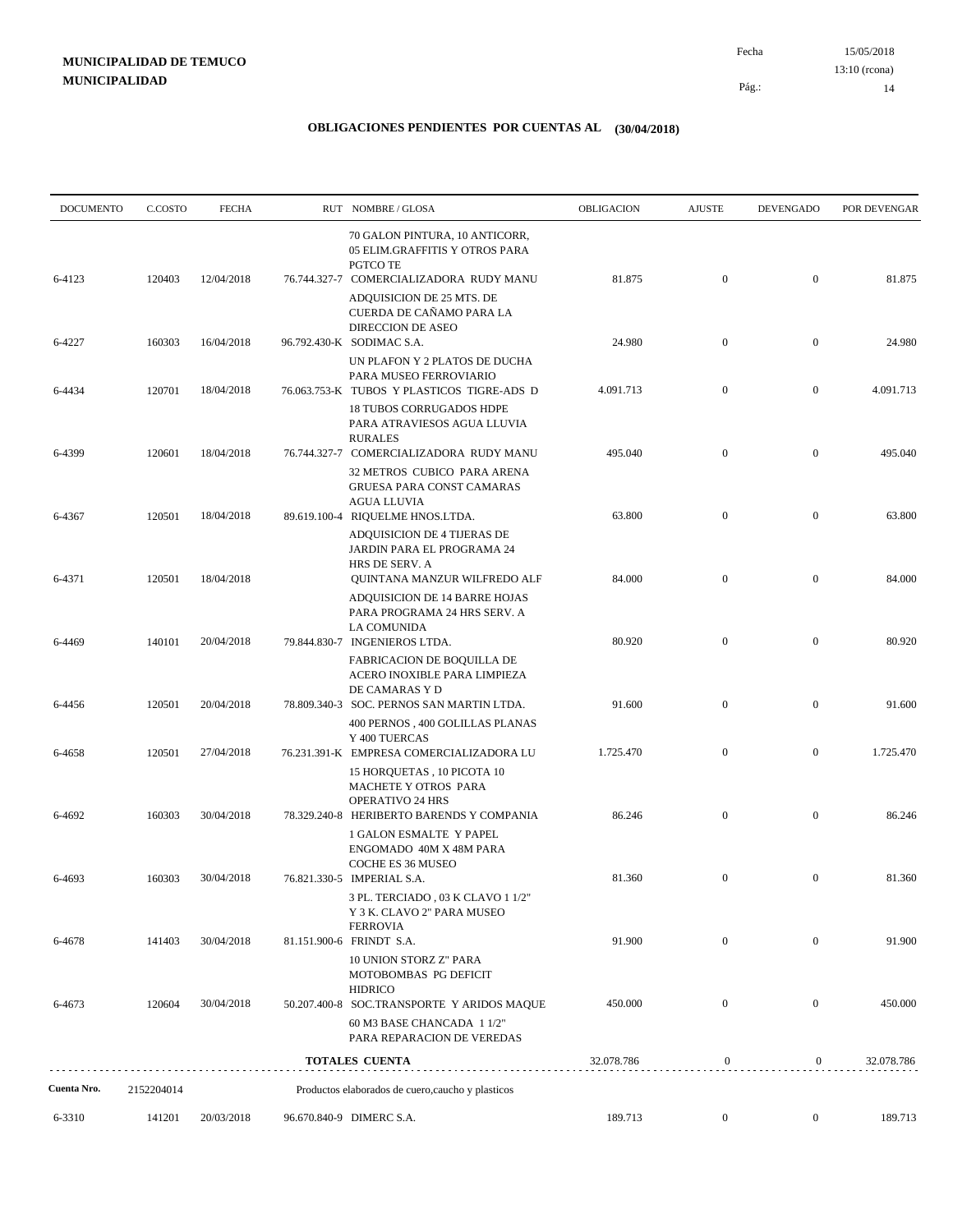| <b>DOCUMENTO</b> | C.COSTO          | <b>FECHA</b> |       | RUT NOMBRE/GLOSA                                                                                                                | OBLIGACION | <b>AJUSTE</b>    | <b>DEVENGADO</b> | POR DEVENGAR |
|------------------|------------------|--------------|-------|---------------------------------------------------------------------------------------------------------------------------------|------------|------------------|------------------|--------------|
| 6-3949           | 120301           | 05/04/2018   |       | 30 BASURERO PLASTICO SANREMO<br>TAPA VAIVEN 10 LT Y 6<br><b>BASURERO SANR</b><br>96.889.950-3 GARMENDIA MACUS SOCIEDAD AN       | 1.609.059  | $\mathbf{0}$     | $\mathbf{0}$     | 1.609.059    |
|                  |                  |              |       | <b>800 PARES DE GUANTES</b><br>CABRETILLA, 500 GUANTE ANT.<br>PARA DPTO ASEO                                                    |            |                  |                  |              |
| 6-3942           | 120702           | 05/04/2018   |       | 76.338.835-2 FERRETERIA LAS HORTENSIAS SPA<br><b>200 PARES DE GUANTES</b><br>MULTIFLEX, 10 FAJAS, PARA PERS.                    | 102.340    | $\overline{0}$   | $\mathbf{0}$     | 102.340      |
| 6-4225           | 120301           | 16/04/2018   |       | <b>OPERACIONES</b><br>96.889.950-3 GARMENDIA MACUS SOCIEDAD AN                                                                  | 131.793    | $\overline{0}$   | $\overline{0}$   | 131.793      |
|                  |                  |              |       | 87 OVEROL, 50 LENTES TORNADO Y<br>25 VISOR PROTECTOR PARA DPTO<br>DE ASEO                                                       |            |                  |                  |              |
|                  |                  |              |       | <b>TOTALES CUENTA</b>                                                                                                           | 2.032.905  | $\bf{0}$         | $\overline{0}$   | 2.032.905    |
| Cuenta Nro.      | 2152204999       |              | Otros |                                                                                                                                 |            |                  |                  |              |
| 6-2435           | 141201           | 23/02/2018   |       | 96.511.460-2 CONSTRUMART S.A.<br>12 CANDADO ODIS 50 MM, 20<br>METROS DE CADENA 8 ESLABON                                        | 274.026    | $\mathbf{0}$     | $\mathbf{0}$     | 274.026      |
| 6-4292           | 120902           | 17/04/2018   |       | PARA CENTRO<br>76.612.651-0 ARNESES CHILE SPA<br>ARNES, CEPILLO, CAMAS, TATAMI                                                  | 460.000    | $\mathbf{0}$     | $\overline{0}$   | 460.000      |
| 6-4661           | 120701           | 27/04/2018   |       | PARA ESCUELA DE PERROS DE<br><b>ASISTENCIA</b><br>50.207.400-8 SOC.TRANSPORTE Y ARIDOS MAQUE                                    | 6.500.000  | $\overline{0}$   | $\mathbf{0}$     | 6.500.000    |
|                  |                  |              |       | 600 M3 BASE CHANCADA DE 1 1/2"<br>Y 400 M3 INTEGRAL 2.5" PARA RED<br><b>VIAL</b>                                                |            |                  |                  |              |
|                  |                  |              |       | <b>TOTALES CUENTA</b>                                                                                                           | 7.234.026  | $\bf{0}$         | 0                | 7.234.026    |
| Cuenta Nro.      | 2152205001001    |              |       | Electric. Inmuebles y Oficinas                                                                                                  |            |                  |                  |              |
| 6-1647           | 110801           | 31/01/2018   |       | 76.411.321-7 COMPAÑIA GENERAL DE ELECTRI<br>SERVICIO DE ENERGIA ELECTRICA<br>DE OFICINAS DEL EDIFICIO PRAT<br><b>650, OFICI</b> | 216.211    | $\mathbf{0}$     | $\boldsymbol{0}$ | 216.211      |
| 6-1647           | 110803           | 31/01/2018   |       | 76.411.321-7 COMPAÑIA GENERAL DE ELECTRI<br>SERVICIO DE ENERGIA ELECTRICA<br>DE OFICINAS DEL EDIFICIO PRAT                      | 950.728    | $\mathbf{0}$     | $\mathbf{0}$     | 950.728      |
| 6-1647           | 110811           | 31/01/2018   |       | <b>650, OFICI</b><br>76.411.321-7 COMPAÑIA GENERAL DE ELECTRI<br>SERVICIO DE ENERGIA ELECTRICA<br>DE OFICINAS DEL EDIFICIO PRAT | 81.924     | $\mathbf{0}$     | $\boldsymbol{0}$ | 81.924       |
|                  |                  |              |       | 650, OFICI<br><b>TOTALES CUENTA</b>                                                                                             | 1.248.863  | $\boldsymbol{0}$ | 0                | 1.248.863    |
| Cuenta Nro.      |                  |              |       |                                                                                                                                 |            |                  |                  |              |
|                  | 2152205001003003 |              |       | Alum. Público - Mejoram. Sistema (136 cuotas)                                                                                   |            |                  |                  |              |
| 6-3706           | 120101           | 29/03/2018   |       | 76.411.321-7 COMPAÑIA GENERAL DE ELECTRI<br>MEJORAMIENTO DE ILUMINACION<br>PUBLICA CON EFICIENCIA<br><b>ENERGETICA PARA LA</b>  | 37.232.946 | $\boldsymbol{0}$ | $\boldsymbol{0}$ | 37.232.946   |
| 6-3707           | 120101           | 29/03/2018   |       | 76.411.321-7 COMPAÑIA GENERAL DE ELECTRI<br>MEJORAMIENTO DE ILUMINACION<br>PUBLICA CON EFICIENCIA<br>ENERGETICA PARA LA         | 37.232.946 | $\boldsymbol{0}$ | $\boldsymbol{0}$ | 37.232.946   |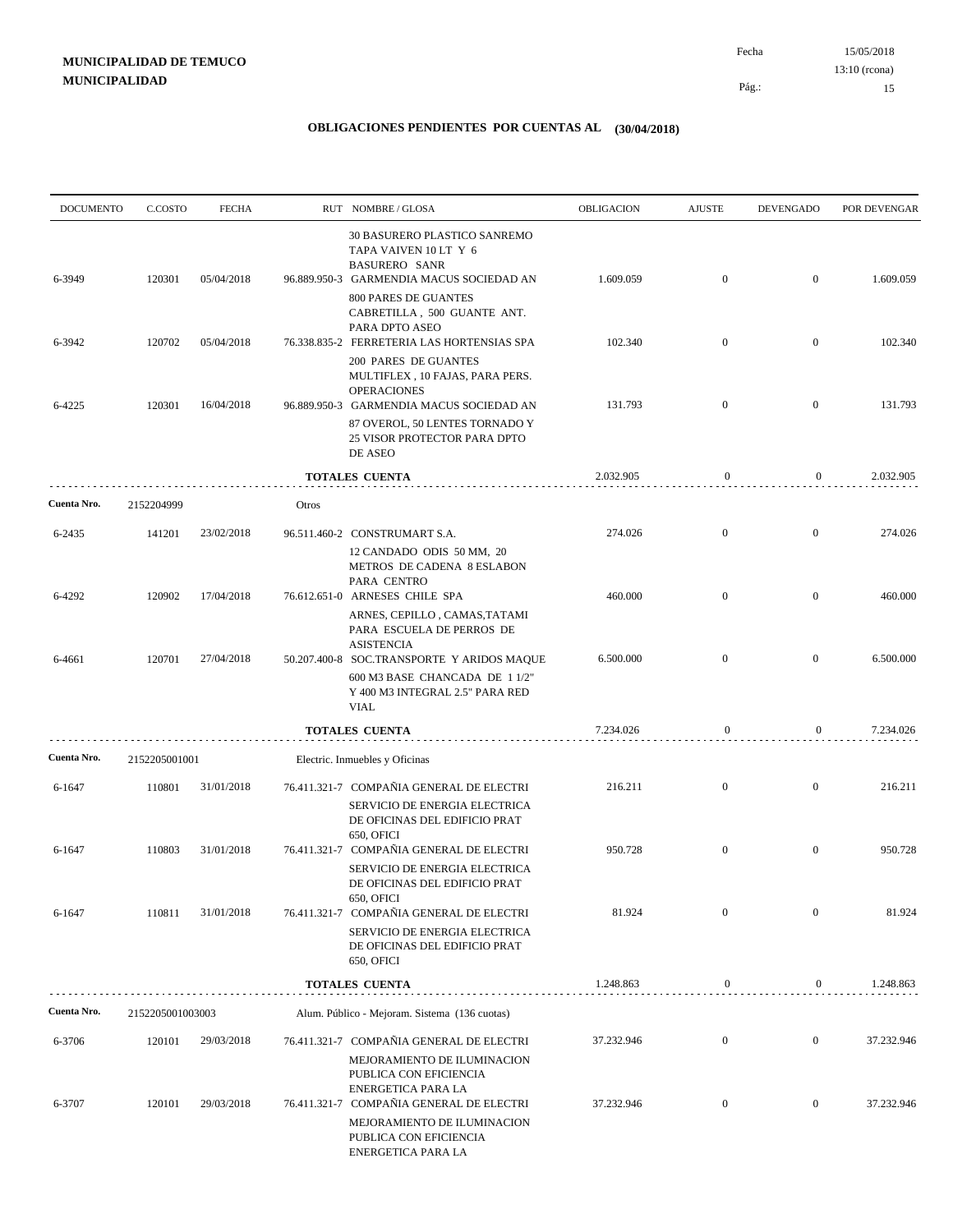15/05/2018 16 Pág.: Fecha 13:10 (rcona)

| <b>DOCUMENTO</b> | C.COSTO    | <b>FECHA</b> |                | RUT NOMBRE/GLOSA                                                                                                               | <b>OBLIGACION</b> | <b>AJUSTE</b>    | <b>DEVENGADO</b> | POR DEVENGAR |
|------------------|------------|--------------|----------------|--------------------------------------------------------------------------------------------------------------------------------|-------------------|------------------|------------------|--------------|
| 6-3708           | 120101     | 29/03/2018   |                | 76.411.321-7 COMPAÑIA GENERAL DE ELECTRI                                                                                       | 37.232.946        | $\mathbf{0}$     | $\overline{0}$   | 37.232.946   |
|                  |            |              |                | MEJORAMIENTO DE ILUMINACION<br>PUBLICA CON EFICIENCIA<br><b>ENERGETICA PARA LA</b>                                             |                   |                  |                  |              |
| 6-3710           | 120101     | 29/03/2018   |                | 76.411.321-7 COMPAÑIA GENERAL DE ELECTRI                                                                                       | 37.232.946        | $\overline{0}$   | $\overline{0}$   | 37.232.946   |
|                  |            |              |                | MEJORAMIENTO DE ILUMINACION<br>PUBLICA CON EFICIENCIA<br>ENERGETICA PARA LA                                                    |                   |                  |                  |              |
| 6-3711           | 120101     | 29/03/2018   |                | 76.411.321-7 COMPAÑIA GENERAL DE ELECTRI                                                                                       | 37.232.946        | $\overline{0}$   | $\mathbf{0}$     | 37.232.946   |
|                  |            |              |                | MEJORAMIENTO DE ILUMINACION<br>PUBLICA CON EFICIENCIA<br><b>ENERGETICA PARA LA</b>                                             |                   |                  |                  |              |
| 6-3712           | 120101     | 29/03/2018   |                | 76.411.321-7 COMPAÑIA GENERAL DE ELECTRI                                                                                       | 37.232.946        | $\overline{0}$   | $\mathbf{0}$     | 37.232.946   |
|                  |            |              |                | MEJORAMIENTO DE ILUMINACION<br>PUBLICA CON EFICIENCIA<br>ENERGETICA PARA LA                                                    |                   |                  |                  |              |
| 6-3713           | 120101     | 29/03/2018   |                | 76.411.321-7 COMPAÑIA GENERAL DE ELECTRI                                                                                       | 37.232.946        | $\overline{0}$   | $\mathbf{0}$     | 37.232.946   |
| 6-3714           | 120101     | 29/03/2018   |                | MEJORAMIENTO DE ILUMINACION<br>PUBLICA CON EFICIENCIA<br><b>ENERGETICA PARA LA</b><br>76.411.321-7 COMPAÑIA GENERAL DE ELECTRI | 37.232.946        | $\overline{0}$   | $\overline{0}$   | 37.232.946   |
|                  |            |              |                | MEJORAMIENTO DE ILUMINACION                                                                                                    |                   |                  |                  |              |
| 6-3715           | 120101     | 29/03/2018   |                | PUBLICA CON EFICIENCIA<br><b>ENERGETICA PARA LA</b><br>76.411.321-7 COMPAÑIA GENERAL DE ELECTRI                                | 37.232.946        | $\overline{0}$   | $\overline{0}$   | 37.232.946   |
|                  |            |              |                | MEJORAMIENTO DE ILUMINACION<br>PUBLICA CON EFICIENCIA<br>ENERGETICA PARA LA                                                    |                   |                  |                  |              |
|                  |            |              |                | <b>TOTALES CUENTA</b>                                                                                                          | 335.096.514       | $\boldsymbol{0}$ | $\overline{0}$   | 335.096.514  |
| Cuenta Nro.      | 2152205003 |              | Gas            |                                                                                                                                |                   |                  |                  |              |
| 6-3887           | 121101     | 05/04/2018   |                | 91.806.000-6 ABASTIBLE S.A.                                                                                                    | 240.932           | $\overline{0}$   | $\mathbf{0}$     | 240.932      |
|                  |            |              |                | 18 CARGAS DE GAS DE 15 KG<br>PARA CALEFACCION OFICINA<br><b>ADMINISTRA</b>                                                     |                   |                  |                  |              |
| 6-4564           | 160201     | 24/04/2018   |                | 91.806.000-6 ABASTIBLE S.A.                                                                                                    | 740.180           | $\overline{0}$   | $\mathbf{0}$     | 740.180      |
|                  |            |              |                | SERVICIO 2000 LITROS DE GAS A<br><b>GRANEL PARA CALEFACCION DE LA</b><br><b>BIBLIOTECA</b>                                     |                   |                  |                  |              |
|                  |            |              |                | <b>TOTALES CUENTA</b>                                                                                                          | 981.112           | $\mathbf{0}$     | $\overline{0}$   | 981.112      |
| Cuenta Nro.      | 2152205004 |              | Correo         |                                                                                                                                |                   |                  |                  |              |
| 6-1679           | 110701     | 01/02/2018   |                | 76.766.581-4 PACKETMAIL SPA                                                                                                    | 3.272.500         | $\mathbf{0}$     | 2.913.358        | 359.142      |
|                  |            |              |                | <b>SERVICIO DE DISTRIBUCION A</b><br>DOMICILIO DE COMPROBANTES DE<br>PERMISOS DE CI                                            |                   |                  |                  |              |
| 6-2926           | 110203     | 12/03/2018   |                | 76.591.352-7 SERVICIOS DE ASESORIA Y CAPACIT                                                                                   | 459.900           | $\boldsymbol{0}$ | $\mathbf{0}$     | 459.900      |
|                  |            |              |                | <b>TOTALES CUENTA</b>                                                                                                          | 3.732.400         | $\boldsymbol{0}$ | 2.913.358        | 819.042      |
| Cuenta Nro.      | 2152205005 |              | Telefonía Fija |                                                                                                                                |                   |                  |                  |              |
| $6 - 520$        | 110203     | 15/01/2018   |                | 96.721.280-6 GTD TELESAT S.A.                                                                                                  | 4.341.877         | $\mathbf{0}$     | 4.235.958        | 105.919      |
|                  |            |              |                | MARZO, SERV. TELEFONICA FIJA,<br>157.08 UF MENSUAL                                                                             |                   |                  |                  |              |
| 6-444            | 110203     | 15/01/2018   |                | 90.299.000-3 CIA NACIONAL DE TELEFONOS TELE                                                                                    | 90.003            | $\boldsymbol{0}$ | $\overline{0}$   | 90.003       |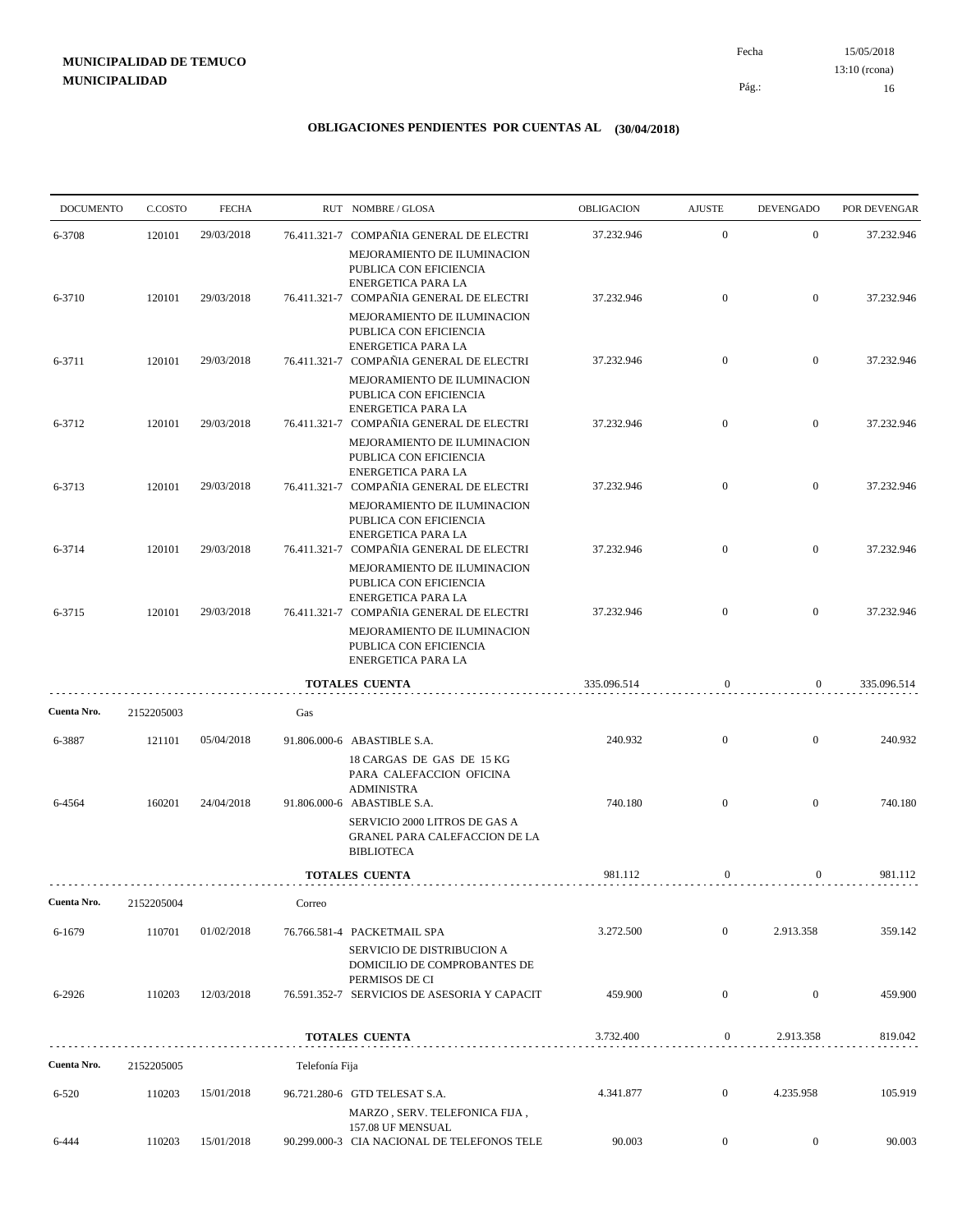15/05/2018 17 Pág.: Fecha 13:10 (rcona)

| ABRIL, TELEFONIA FIJA PARCELA<br>TEGUALDA \$90.003.-<br>90.003<br>$\boldsymbol{0}$<br>110203<br>15/01/2018<br>$\mathbf{0}$<br>6-445<br>90.299.000-3 CIA NACIONAL DE TELEFONOS TELE<br>MAYO, TELEFONIA FIJA PARCELA<br><b>TEGUALDA \$90.003.-</b><br>$\boldsymbol{0}$<br>90.003<br>$\boldsymbol{0}$<br>110203<br>15/01/2018<br>90.299.000-3 CIA NACIONAL DE TELEFONOS TELE<br>6-446<br>JUNIO, TELEFONIA FIJA PARCELA<br>TEGUALDA \$90.003.-<br>90.003<br>$\boldsymbol{0}$<br>$\boldsymbol{0}$<br>110203<br>15/01/2018<br>90.299.000-3 CIA NACIONAL DE TELEFONOS TELE<br>6-447<br>JULIO, TELEFONIA FIJA PARCELA<br>TEGUALDA \$90.003.-<br>$\boldsymbol{0}$<br>$\boldsymbol{0}$<br>15/01/2018<br>90.003<br>6-448<br>110203<br>90.299.000-3 CIA NACIONAL DE TELEFONOS TELE<br>AGOSTO, TELEFONIA FIJA<br>PARCELA TEGUALDA \$90.003.-<br>$\mathbf{0}$<br>90.003<br>$\boldsymbol{0}$<br>110203<br>15/01/2018<br>90.299.000-3 CIA NACIONAL DE TELEFONOS TELE<br>6-449<br>SEPTIEMBRE, TELEFONIA FIJA<br>PARCELA TEGUALDA \$90.003.-<br>110203<br>90.003<br>$\boldsymbol{0}$<br>$\mathbf{0}$<br>6-450<br>15/01/2018<br>90.299.000-3 CIA NACIONAL DE TELEFONOS TELE<br>OCTUBRE, TELEFONIA FIJA<br>PARCELA TEGUALDA \$90.003.-<br>$\mathbf{0}$<br>$\boldsymbol{0}$<br>15/01/2018<br>90.003<br>6-451<br>110203<br>90.299.000-3 CIA NACIONAL DE TELEFONOS TELE<br>NOVIEMBRE, TELEFONIA FIJA<br>PARCELA TEGUALDA \$90.003.-<br>$\mathbf{0}$<br>110203<br>90.299.000-3 CIA NACIONAL DE TELEFONOS TELE<br>90.003<br>$\mathbf{0}$<br>6-452<br>15/01/2018<br>DICIEMBRE, TELEFONIA FIJA<br>PARCELA TEGUALDA \$90.003 .-<br>$\boldsymbol{0}$<br>$\boldsymbol{0}$<br>15/01/2018<br>96.721.280-6 GTD TELESAT S.A.<br>4.341.877<br>6-521<br>110203<br>ABRIL, SERV. TELEFONICA FIJA,<br>157.08 UF MENSUAL<br>110203<br>90.299.000-3 CIA NACIONAL DE TELEFONOS TELE<br>$\boldsymbol{0}$<br>$\boldsymbol{0}$<br>6-956<br>22/01/2018<br>221.129<br>ABRIL, TELEFONIA FIJA 1409 SEG. Y<br><b>EMERGENCIA (8 UF MENS)</b><br>$\mathbf{0}$<br>$\boldsymbol{0}$<br>110203<br>22/01/2018<br>90.299.000-3 CIA NACIONAL DE TELEFONOS TELE<br>221.129<br>6-957<br>MAYO, TELEFONIA FIJA 1409 SEG. Y<br><b>EMERGENCIA (8 UF MENS)</b><br>110203<br>90.299.000-3 CIA NACIONAL DE TELEFONOS TELE<br>221.129<br>$\mathbf{0}$<br>$\boldsymbol{0}$<br>6-958<br>22/01/2018<br>JUNIO, TELEFONIA FIJA 1409 SEG. Y<br><b>EMERGENCIA (8 UF MENS)</b><br>221.129<br>$\mathbf{0}$<br>$\boldsymbol{0}$<br>110203<br>22/01/2018<br>6-959<br>90.299.000-3 CIA NACIONAL DE TELEFONOS TELE<br>JULIO, TELEFONIA FIJA 1409 SEG. Y<br>EMERGENCIA (8 UF MENS)<br>110203<br>22/01/2018<br>90.299.000-3 CIA NACIONAL DE TELEFONOS TELE<br>221.129<br>$\overline{0}$<br>$\mathbf{0}$<br>AGOSTO, TELEFONIA FIJA 1409 SEG.<br>Y EMERGENCIA (8 UF MENS)<br>$\boldsymbol{0}$<br>$\boldsymbol{0}$<br>22/01/2018<br>221.129<br>110203<br>6-962<br>90.299.000-3 CIA NACIONAL DE TELEFONOS TELE<br>OCTUBRE, TELEFONIA FIJA 1409<br>SEG. Y EMERGENCIA (8 UF MENS)<br>$\boldsymbol{0}$<br>$\boldsymbol{0}$<br>110203<br>22/01/2018<br>90.299.000-3 CIA NACIONAL DE TELEFONOS TELE<br>221.129<br>6-963<br>NOVIEMBRE, TELEFONIA FIJA 1409<br>SEG. Y EMERGENCIA (8 UF MENS)<br>$\boldsymbol{0}$<br>$\mathbf{0}$<br>110203<br>22/01/2018<br>90.299.000-3 CIA NACIONAL DE TELEFONOS TELE<br>221.129<br>6-964<br>DICIEMBRE, TELEFONIA FIJA 1409<br>SEG. Y EMERGENCIA (8 UF MENS)<br>$\boldsymbol{0}$<br>$\boldsymbol{0}$<br>221.129<br>110203<br>23/01/2018<br>90.299.000-3 CIA NACIONAL DE TELEFONOS TELE<br>6-961<br>SEPTIEMBRE, TELEFONIA FIJA 1409<br>SEG. Y EMERGENCIA (8 UF MENS)<br>11.483.942<br>4.235.958<br>TOTALES CUENTA<br>0 | <b>DOCUMENTO</b> | C.COSTO | <b>FECHA</b> | RUT NOMBRE/GLOSA | OBLIGACION | <b>AJUSTE</b> | <b>DEVENGADO</b> | POR DEVENGAR |
|-----------------------------------------------------------------------------------------------------------------------------------------------------------------------------------------------------------------------------------------------------------------------------------------------------------------------------------------------------------------------------------------------------------------------------------------------------------------------------------------------------------------------------------------------------------------------------------------------------------------------------------------------------------------------------------------------------------------------------------------------------------------------------------------------------------------------------------------------------------------------------------------------------------------------------------------------------------------------------------------------------------------------------------------------------------------------------------------------------------------------------------------------------------------------------------------------------------------------------------------------------------------------------------------------------------------------------------------------------------------------------------------------------------------------------------------------------------------------------------------------------------------------------------------------------------------------------------------------------------------------------------------------------------------------------------------------------------------------------------------------------------------------------------------------------------------------------------------------------------------------------------------------------------------------------------------------------------------------------------------------------------------------------------------------------------------------------------------------------------------------------------------------------------------------------------------------------------------------------------------------------------------------------------------------------------------------------------------------------------------------------------------------------------------------------------------------------------------------------------------------------------------------------------------------------------------------------------------------------------------------------------------------------------------------------------------------------------------------------------------------------------------------------------------------------------------------------------------------------------------------------------------------------------------------------------------------------------------------------------------------------------------------------------------------------------------------------------------------------------------------------------------------------------------------------------------------------------------------------------------------------------------------------------------------------------------------------------------------------------------------------------------------------------------------------------------------------------------------------------------------------------------------------------------------------------------------------------------------------------------------------------------------------------|------------------|---------|--------------|------------------|------------|---------------|------------------|--------------|
|                                                                                                                                                                                                                                                                                                                                                                                                                                                                                                                                                                                                                                                                                                                                                                                                                                                                                                                                                                                                                                                                                                                                                                                                                                                                                                                                                                                                                                                                                                                                                                                                                                                                                                                                                                                                                                                                                                                                                                                                                                                                                                                                                                                                                                                                                                                                                                                                                                                                                                                                                                                                                                                                                                                                                                                                                                                                                                                                                                                                                                                                                                                                                                                                                                                                                                                                                                                                                                                                                                                                                                                                                                                           |                  |         |              |                  |            |               |                  | 90.003       |
|                                                                                                                                                                                                                                                                                                                                                                                                                                                                                                                                                                                                                                                                                                                                                                                                                                                                                                                                                                                                                                                                                                                                                                                                                                                                                                                                                                                                                                                                                                                                                                                                                                                                                                                                                                                                                                                                                                                                                                                                                                                                                                                                                                                                                                                                                                                                                                                                                                                                                                                                                                                                                                                                                                                                                                                                                                                                                                                                                                                                                                                                                                                                                                                                                                                                                                                                                                                                                                                                                                                                                                                                                                                           |                  |         |              |                  |            |               |                  | 90.003       |
|                                                                                                                                                                                                                                                                                                                                                                                                                                                                                                                                                                                                                                                                                                                                                                                                                                                                                                                                                                                                                                                                                                                                                                                                                                                                                                                                                                                                                                                                                                                                                                                                                                                                                                                                                                                                                                                                                                                                                                                                                                                                                                                                                                                                                                                                                                                                                                                                                                                                                                                                                                                                                                                                                                                                                                                                                                                                                                                                                                                                                                                                                                                                                                                                                                                                                                                                                                                                                                                                                                                                                                                                                                                           |                  |         |              |                  |            |               |                  | 90.003       |
|                                                                                                                                                                                                                                                                                                                                                                                                                                                                                                                                                                                                                                                                                                                                                                                                                                                                                                                                                                                                                                                                                                                                                                                                                                                                                                                                                                                                                                                                                                                                                                                                                                                                                                                                                                                                                                                                                                                                                                                                                                                                                                                                                                                                                                                                                                                                                                                                                                                                                                                                                                                                                                                                                                                                                                                                                                                                                                                                                                                                                                                                                                                                                                                                                                                                                                                                                                                                                                                                                                                                                                                                                                                           |                  |         |              |                  |            |               |                  | 90.003       |
|                                                                                                                                                                                                                                                                                                                                                                                                                                                                                                                                                                                                                                                                                                                                                                                                                                                                                                                                                                                                                                                                                                                                                                                                                                                                                                                                                                                                                                                                                                                                                                                                                                                                                                                                                                                                                                                                                                                                                                                                                                                                                                                                                                                                                                                                                                                                                                                                                                                                                                                                                                                                                                                                                                                                                                                                                                                                                                                                                                                                                                                                                                                                                                                                                                                                                                                                                                                                                                                                                                                                                                                                                                                           |                  |         |              |                  |            |               |                  | 90.003       |
|                                                                                                                                                                                                                                                                                                                                                                                                                                                                                                                                                                                                                                                                                                                                                                                                                                                                                                                                                                                                                                                                                                                                                                                                                                                                                                                                                                                                                                                                                                                                                                                                                                                                                                                                                                                                                                                                                                                                                                                                                                                                                                                                                                                                                                                                                                                                                                                                                                                                                                                                                                                                                                                                                                                                                                                                                                                                                                                                                                                                                                                                                                                                                                                                                                                                                                                                                                                                                                                                                                                                                                                                                                                           |                  |         |              |                  |            |               |                  | 90.003       |
|                                                                                                                                                                                                                                                                                                                                                                                                                                                                                                                                                                                                                                                                                                                                                                                                                                                                                                                                                                                                                                                                                                                                                                                                                                                                                                                                                                                                                                                                                                                                                                                                                                                                                                                                                                                                                                                                                                                                                                                                                                                                                                                                                                                                                                                                                                                                                                                                                                                                                                                                                                                                                                                                                                                                                                                                                                                                                                                                                                                                                                                                                                                                                                                                                                                                                                                                                                                                                                                                                                                                                                                                                                                           |                  |         |              |                  |            |               |                  | 90.003       |
|                                                                                                                                                                                                                                                                                                                                                                                                                                                                                                                                                                                                                                                                                                                                                                                                                                                                                                                                                                                                                                                                                                                                                                                                                                                                                                                                                                                                                                                                                                                                                                                                                                                                                                                                                                                                                                                                                                                                                                                                                                                                                                                                                                                                                                                                                                                                                                                                                                                                                                                                                                                                                                                                                                                                                                                                                                                                                                                                                                                                                                                                                                                                                                                                                                                                                                                                                                                                                                                                                                                                                                                                                                                           |                  |         |              |                  |            |               |                  | 90.003       |
|                                                                                                                                                                                                                                                                                                                                                                                                                                                                                                                                                                                                                                                                                                                                                                                                                                                                                                                                                                                                                                                                                                                                                                                                                                                                                                                                                                                                                                                                                                                                                                                                                                                                                                                                                                                                                                                                                                                                                                                                                                                                                                                                                                                                                                                                                                                                                                                                                                                                                                                                                                                                                                                                                                                                                                                                                                                                                                                                                                                                                                                                                                                                                                                                                                                                                                                                                                                                                                                                                                                                                                                                                                                           |                  |         |              |                  |            |               |                  | 4.341.877    |
|                                                                                                                                                                                                                                                                                                                                                                                                                                                                                                                                                                                                                                                                                                                                                                                                                                                                                                                                                                                                                                                                                                                                                                                                                                                                                                                                                                                                                                                                                                                                                                                                                                                                                                                                                                                                                                                                                                                                                                                                                                                                                                                                                                                                                                                                                                                                                                                                                                                                                                                                                                                                                                                                                                                                                                                                                                                                                                                                                                                                                                                                                                                                                                                                                                                                                                                                                                                                                                                                                                                                                                                                                                                           |                  |         |              |                  |            |               |                  | 221.129      |
|                                                                                                                                                                                                                                                                                                                                                                                                                                                                                                                                                                                                                                                                                                                                                                                                                                                                                                                                                                                                                                                                                                                                                                                                                                                                                                                                                                                                                                                                                                                                                                                                                                                                                                                                                                                                                                                                                                                                                                                                                                                                                                                                                                                                                                                                                                                                                                                                                                                                                                                                                                                                                                                                                                                                                                                                                                                                                                                                                                                                                                                                                                                                                                                                                                                                                                                                                                                                                                                                                                                                                                                                                                                           |                  |         |              |                  |            |               |                  | 221.129      |
|                                                                                                                                                                                                                                                                                                                                                                                                                                                                                                                                                                                                                                                                                                                                                                                                                                                                                                                                                                                                                                                                                                                                                                                                                                                                                                                                                                                                                                                                                                                                                                                                                                                                                                                                                                                                                                                                                                                                                                                                                                                                                                                                                                                                                                                                                                                                                                                                                                                                                                                                                                                                                                                                                                                                                                                                                                                                                                                                                                                                                                                                                                                                                                                                                                                                                                                                                                                                                                                                                                                                                                                                                                                           |                  |         |              |                  |            |               |                  | 221.129      |
|                                                                                                                                                                                                                                                                                                                                                                                                                                                                                                                                                                                                                                                                                                                                                                                                                                                                                                                                                                                                                                                                                                                                                                                                                                                                                                                                                                                                                                                                                                                                                                                                                                                                                                                                                                                                                                                                                                                                                                                                                                                                                                                                                                                                                                                                                                                                                                                                                                                                                                                                                                                                                                                                                                                                                                                                                                                                                                                                                                                                                                                                                                                                                                                                                                                                                                                                                                                                                                                                                                                                                                                                                                                           |                  |         |              |                  |            |               |                  | 221.129      |
|                                                                                                                                                                                                                                                                                                                                                                                                                                                                                                                                                                                                                                                                                                                                                                                                                                                                                                                                                                                                                                                                                                                                                                                                                                                                                                                                                                                                                                                                                                                                                                                                                                                                                                                                                                                                                                                                                                                                                                                                                                                                                                                                                                                                                                                                                                                                                                                                                                                                                                                                                                                                                                                                                                                                                                                                                                                                                                                                                                                                                                                                                                                                                                                                                                                                                                                                                                                                                                                                                                                                                                                                                                                           | 6-960            |         |              |                  |            |               |                  | 221.129      |
|                                                                                                                                                                                                                                                                                                                                                                                                                                                                                                                                                                                                                                                                                                                                                                                                                                                                                                                                                                                                                                                                                                                                                                                                                                                                                                                                                                                                                                                                                                                                                                                                                                                                                                                                                                                                                                                                                                                                                                                                                                                                                                                                                                                                                                                                                                                                                                                                                                                                                                                                                                                                                                                                                                                                                                                                                                                                                                                                                                                                                                                                                                                                                                                                                                                                                                                                                                                                                                                                                                                                                                                                                                                           |                  |         |              |                  |            |               |                  | 221.129      |
|                                                                                                                                                                                                                                                                                                                                                                                                                                                                                                                                                                                                                                                                                                                                                                                                                                                                                                                                                                                                                                                                                                                                                                                                                                                                                                                                                                                                                                                                                                                                                                                                                                                                                                                                                                                                                                                                                                                                                                                                                                                                                                                                                                                                                                                                                                                                                                                                                                                                                                                                                                                                                                                                                                                                                                                                                                                                                                                                                                                                                                                                                                                                                                                                                                                                                                                                                                                                                                                                                                                                                                                                                                                           |                  |         |              |                  |            |               |                  | 221.129      |
|                                                                                                                                                                                                                                                                                                                                                                                                                                                                                                                                                                                                                                                                                                                                                                                                                                                                                                                                                                                                                                                                                                                                                                                                                                                                                                                                                                                                                                                                                                                                                                                                                                                                                                                                                                                                                                                                                                                                                                                                                                                                                                                                                                                                                                                                                                                                                                                                                                                                                                                                                                                                                                                                                                                                                                                                                                                                                                                                                                                                                                                                                                                                                                                                                                                                                                                                                                                                                                                                                                                                                                                                                                                           |                  |         |              |                  |            |               |                  | 221.129      |
|                                                                                                                                                                                                                                                                                                                                                                                                                                                                                                                                                                                                                                                                                                                                                                                                                                                                                                                                                                                                                                                                                                                                                                                                                                                                                                                                                                                                                                                                                                                                                                                                                                                                                                                                                                                                                                                                                                                                                                                                                                                                                                                                                                                                                                                                                                                                                                                                                                                                                                                                                                                                                                                                                                                                                                                                                                                                                                                                                                                                                                                                                                                                                                                                                                                                                                                                                                                                                                                                                                                                                                                                                                                           |                  |         |              |                  |            |               |                  | 221.129      |
|                                                                                                                                                                                                                                                                                                                                                                                                                                                                                                                                                                                                                                                                                                                                                                                                                                                                                                                                                                                                                                                                                                                                                                                                                                                                                                                                                                                                                                                                                                                                                                                                                                                                                                                                                                                                                                                                                                                                                                                                                                                                                                                                                                                                                                                                                                                                                                                                                                                                                                                                                                                                                                                                                                                                                                                                                                                                                                                                                                                                                                                                                                                                                                                                                                                                                                                                                                                                                                                                                                                                                                                                                                                           |                  |         |              |                  |            |               |                  |              |
|                                                                                                                                                                                                                                                                                                                                                                                                                                                                                                                                                                                                                                                                                                                                                                                                                                                                                                                                                                                                                                                                                                                                                                                                                                                                                                                                                                                                                                                                                                                                                                                                                                                                                                                                                                                                                                                                                                                                                                                                                                                                                                                                                                                                                                                                                                                                                                                                                                                                                                                                                                                                                                                                                                                                                                                                                                                                                                                                                                                                                                                                                                                                                                                                                                                                                                                                                                                                                                                                                                                                                                                                                                                           |                  |         |              |                  |            |               |                  | 7.247.984    |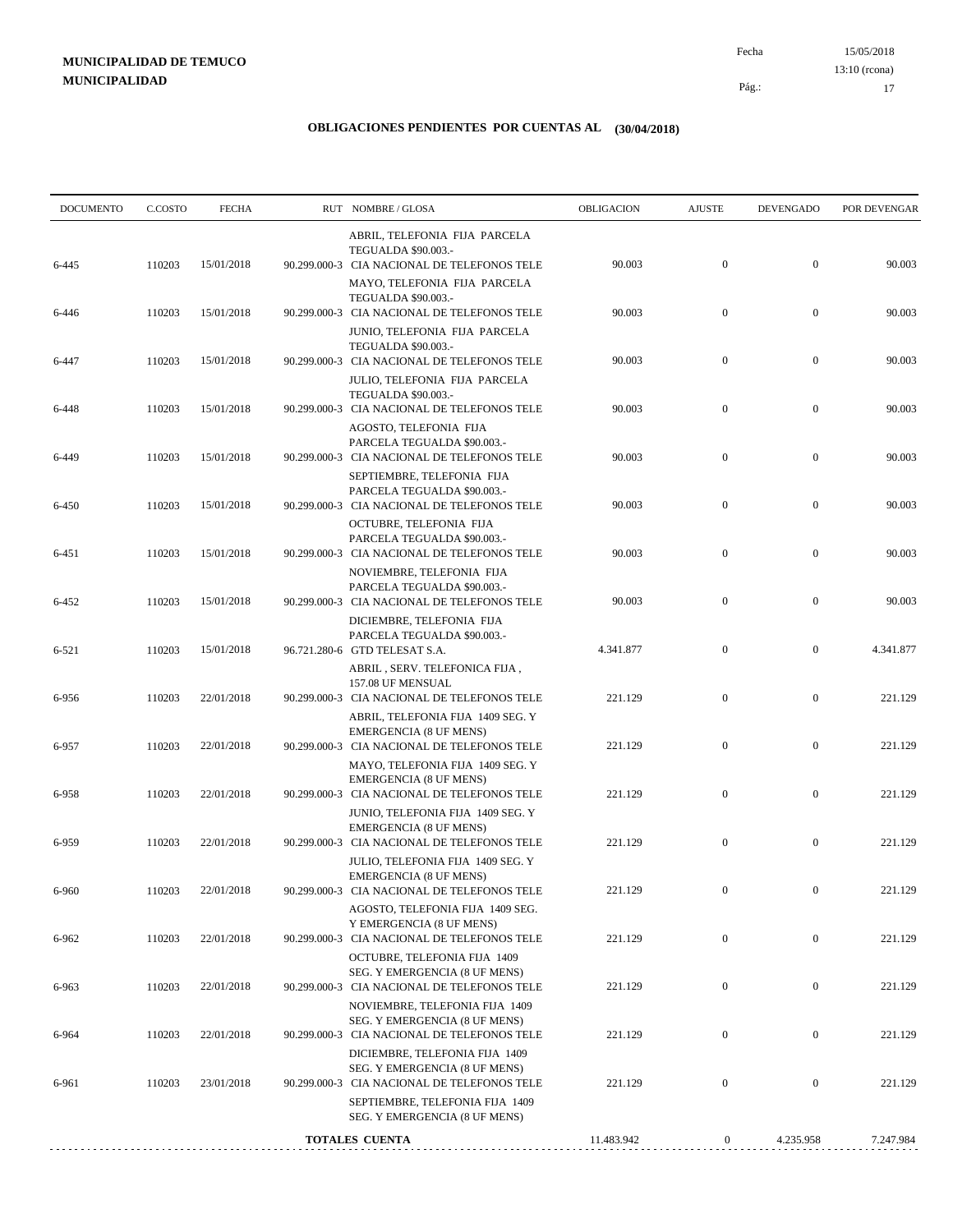15/05/2018 18 Pág.: Fecha 13:10 (rcona)

| <b>DOCUMENTO</b> | C.COSTO    | <b>FECHA</b> |                   | RUT NOMBRE/GLOSA                                                                                                                                                                                        | <b>OBLIGACION</b> | <b>AJUSTE</b>    | <b>DEVENGADO</b> | POR DEVENGAR |
|------------------|------------|--------------|-------------------|---------------------------------------------------------------------------------------------------------------------------------------------------------------------------------------------------------|-------------------|------------------|------------------|--------------|
| Cuenta Nro.      | 2152205006 |              | Telefonía Celular |                                                                                                                                                                                                         |                   |                  |                  |              |
| 6-4470           | 110106     | 20/04/2018   |                   | 76.124.890-1 TELEFONICA MÓVILES CHILE S.A.                                                                                                                                                              | 359.928           | $\mathbf{0}$     | $\overline{0}$   | 359.928      |
| 6-4470           | 110203     | 20/04/2018   |                   | TELEFONIA MOVIL PARA PARA<br>FUNCIONARIOS DE LA<br>MUNICIPALIDAD DE TEM<br>76.124.890-1 TELEFONICA MÓVILES CHILE S.A.<br>TELEFONIA MOVIL PARA PARA<br><b>FUNCIONARIOS DE LA</b><br>MUNICIPALIDAD DE TEM | 2.733.151         | $\mathbf{0}$     | 3.093.079        | $-359.928$   |
|                  |            |              |                   | <b>TOTALES CUENTA</b>                                                                                                                                                                                   | 3.093.079         | $\mathbf{0}$     | 3.093.079        | $\mathbf{0}$ |
| Cuenta Nro.      | 2152205007 |              | Acceso a Internet |                                                                                                                                                                                                         |                   |                  |                  |              |
| $6 - 4$          | 110402     | 02/01/2018   |                   | 90.299.000-3 CIA NACIONAL DE TELEFONOS TELE<br><b>ENERO, INTERNET ADSL 4</b>                                                                                                                            | 195.998           | $\mathbf{0}$     | $\overline{0}$   | 195.998      |
| $6 - 5$          | 110402     | 02/01/2018   |                   | <b>DISPOSITIVO</b><br>76.124.890-1 TELEFONICA MÓVILES CHILE S.A.<br>ENERO, INTERNET INHALAMBRICO                                                                                                        | 238.296           | $\overline{0}$   | $\mathbf{0}$     | 238.296      |
| $6 - 260$        | 110402     | 10/01/2018   |                   | (7 DISPOSITIVO) \$238.296.-<br>76.124.890-1 TELEFONICA MÓVILES CHILE S.A.<br>ACTUALIZA O/C 383 DEL 17-01-2017                                                                                           | 149.500           | $\mathbf{0}$     | $\boldsymbol{0}$ | 149.500      |
| $6 - 256$        | 110402     | 10/01/2018   |                   | "ACCCESO INTERNET<br><b>INALAMBRICO BAM 4</b><br>76.124.890-1 TELEFONICA MÓVILES CHILE S.A.<br>ACTUALIZA O/C 9354 DEL 15 - 12-<br>2017"SERVICIO DE 07 INTERNET                                          | 407.945           | $-45.167$        | 175.000          | 187.778      |
| $6 - 188$        | 110402     | 10/01/2018   |                   | <b>INHA</b><br>96.799.250-K CLARO CHILE S.A.                                                                                                                                                            | 313.495           | $\mathbf{0}$     | 268.498          | 44.997       |
| 6-350            | 110402     | 12/01/2018   |                   | ACTUALIZA O/C 100 DEL 11-01-<br>2017" SERVICIO ACCCESO A<br><b>INTERNET A TRAV</b><br>95.714.000-9 CLARO SERVICIOS EMPRESARIALES<br>MARZO, CORREO EXCHANGE                                              | 5.992.884         | $\mathbf{0}$     | $\overline{0}$   | 5.992.884    |
| 6-351            | 110402     | 12/01/2018   |                   | ONLINE 216.81 UF MENSUALES<br>95.714.000-9 CLARO SERVICIOS EMPRESARIALES                                                                                                                                | 5.992.884         | $\overline{0}$   | $\boldsymbol{0}$ | 5.992.884    |
| 6-352            | 110402     | 12/01/2018   |                   | ABRIL, CORREO EXCHANGE<br>ONLINE 216.81 UF MENSUALES<br>95.714.000-9 CLARO SERVICIOS EMPRESARIALES                                                                                                      | 5.992.884         | $\overline{0}$   | $\boldsymbol{0}$ | 5.992.884    |
| 6-353            | 110402     | 12/01/2018   |                   | MAYO, CORREO EXCHANGE<br>ONLINE 216.81 UF MENSUALES<br>95.714.000-9 CLARO SERVICIOS EMPRESARIALES<br>JUNIO, CORREO EXCHANGE                                                                             | 5.992.884         | $\overline{0}$   | $\overline{0}$   | 5.992.884    |
| 6-354            | 110402     | 12/01/2018   |                   | ONLINE 216.81 UF MENSUALES<br>95.714.000-9 CLARO SERVICIOS EMPRESARIALES                                                                                                                                | 5.992.884         | $\mathbf{0}$     | $\boldsymbol{0}$ | 5.992.884    |
| 6-355            | 110402     | 12/01/2018   |                   | JULIO, CORREO EXCHANGE<br>ONLINE 216.81 UF MENSUALES<br>95.714.000-9 CLARO SERVICIOS EMPRESARIALES                                                                                                      | 5.992.884         | $\boldsymbol{0}$ | $\boldsymbol{0}$ | 5.992.884    |
| 6-356            | 110402     | 12/01/2018   |                   | AGOSTO, CORREO EXCHANGE<br>ONLINE 216.81 UF MENSUALES<br>95.714.000-9 CLARO SERVICIOS EMPRESARIALES                                                                                                     | 5.992.884         | $\mathbf{0}$     | $\boldsymbol{0}$ | 5.992.884    |
| 6-357            | 110402     | 12/01/2018   |                   | SEPTIEMBRE, CORREO EXCHANGE<br>ONLINE 216.81 UF MENSUALES<br>95.714.000-9 CLARO SERVICIOS EMPRESARIALES                                                                                                 | 5.992.884         | $\boldsymbol{0}$ | $\boldsymbol{0}$ | 5.992.884    |
|                  |            | 12/01/2018   |                   | OCTUBRE, CORREO EXCHANGE<br>ONLINE 216.81 UF MENSUALES                                                                                                                                                  | 5.992.884         | $\boldsymbol{0}$ | $\boldsymbol{0}$ | 5.992.884    |
| 6-358            | 110402     |              |                   | 95.714.000-9 CLARO SERVICIOS EMPRESARIALES                                                                                                                                                              |                   |                  |                  |              |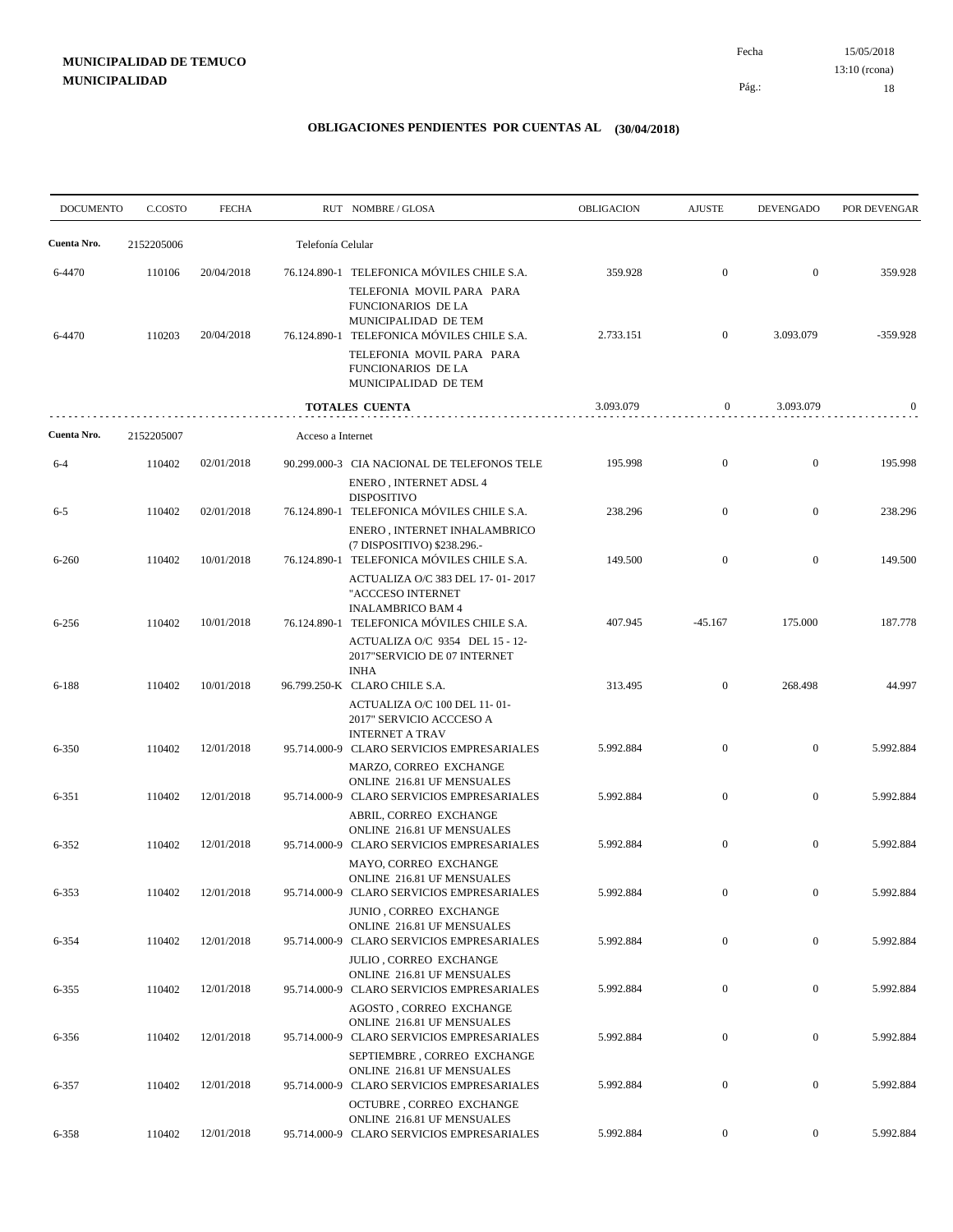15/05/2018 19 Pág.: Fecha 13:10 (rcona)

| <b>DOCUMENTO</b> | C.COSTO | <b>FECHA</b> | RUT NOMBRE/GLOSA                                                                                           | OBLIGACION | <b>AJUSTE</b>    | <b>DEVENGADO</b> | POR DEVENGAR |
|------------------|---------|--------------|------------------------------------------------------------------------------------------------------------|------------|------------------|------------------|--------------|
|                  |         |              | NOVIEMBRE, CORREO EXCHANGE<br>ONLINE 216.81 UF MENSUALES                                                   |            | $\boldsymbol{0}$ | $\boldsymbol{0}$ |              |
| 6-359            | 110402  | 12/01/2018   | 95.714.000-9 CLARO SERVICIOS EMPRESARIALES<br>DICIEMBRE, CORREO EXCHANGE<br>ONLINE 216.81 UF MENSUALES     | 5.992.884  |                  |                  | 5.992.884    |
| 6-381            | 110402  | 12/01/2018   | 96.799.250-K CLARO CHILE S.A.<br>ENERO, INTERNET BANDA ANCHA                                               | 89.500     | $\boldsymbol{0}$ | $\boldsymbol{0}$ | 89.500       |
| 6-385            | 110402  | 12/01/2018   | MOVIL VALOR MENSUAL \$89.500.-<br>96.799.250-K CLARO CHILE S.A.<br>FEBRERO, INTERNET BANDA                 | 89.500     | $\mathbf{0}$     | $\boldsymbol{0}$ | 89.500       |
| 6-386            | 110402  | 12/01/2018   | ANCHA MOVIL VALOR MENSUAL<br>\$89.500.-<br>96.799.250-K CLARO CHILE S.A.                                   | 89.500     | $\mathbf{0}$     | $\boldsymbol{0}$ | 89.500       |
|                  |         |              | MARZO, INTERNET BANDA ANCHA<br>MOVIL VALOR MENSUAL \$89.500.-                                              |            |                  |                  |              |
| 6-387            | 110402  | 12/01/2018   | 96.799.250-K CLARO CHILE S.A.<br>ABRIL, INTERNET BANDA ANCHA                                               | 89.500     | $\mathbf{0}$     | $\boldsymbol{0}$ | 89.500       |
| 6-388            | 110402  | 12/01/2018   | MOVIL VALOR MENSUAL \$89.500.-<br>96.799.250-K CLARO CHILE S.A.<br>MAYO, INTERNET BANDA ANCHA              | 89.500     | $\boldsymbol{0}$ | $\boldsymbol{0}$ | 89.500       |
| 6-389            | 110402  | 12/01/2018   | MOVIL VALOR MENSUAL \$89.500.-<br>96.799.250-K CLARO CHILE S.A.                                            | 89.500     | $\mathbf{0}$     | $\boldsymbol{0}$ | 89.500       |
| 6-656            | 110402  | 18/01/2018   | JUNIO, INTERNET BANDA ANCHA<br>MOVIL VALOR MENSUAL \$89.500.-<br>92.580.000-7 EMPRESA NACIONAL DE TELECOMU | 96.000     | $\mathbf{0}$     | $\boldsymbol{0}$ | 96.000       |
|                  |         |              | ENERO, INTERNET BIBLIOTECAS<br>(VALOR MENUAL \$96.000 .-<br>MENSUAL)                                       |            |                  |                  |              |
| 6-657            | 110402  | 18/01/2018   | 92.580.000-7 EMPRESA NACIONAL DE TELECOMU<br>FEBRERO, INTERNET BIBLIOTECAS<br>(VALOR MENUAL \$96.000.-     | 96.000     | $\mathbf{0}$     | $\boldsymbol{0}$ | 96.000       |
| 6-658            | 110402  | 18/01/2018   | MENSUAL)<br>92.580.000-7 EMPRESA NACIONAL DE TELECOMU                                                      | 96.000     | $\boldsymbol{0}$ | $\mathbf{0}$     | 96.000       |
|                  |         |              | MARZO, INTERNET BIBLIOTECAS<br>(VALOR MENUAL \$96.000.-<br>MENSUAL)                                        |            |                  |                  |              |
| 6-659            | 110402  | 18/01/2018   | 92.580.000-7 EMPRESA NACIONAL DE TELECOMU<br>ABRIL, INTERNET BIBLIOTECAS<br>(VALOR MENUAL \$96.000 .-      | 96.000     | $\boldsymbol{0}$ | $\mathbf{0}$     | 96.000       |
| 6-660            | 110402  | 18/01/2018   | MENSUAL)<br>92.580.000-7 EMPRESA NACIONAL DE TELECOMU<br>MAYO, INTERNET BIBLIOTECAS                        | 96.000     | $\mathbf{0}$     | $\boldsymbol{0}$ | 96.000       |
|                  |         | 18/01/2018   | (VALOR MENUAL \$96.000 .-<br>MENSUAL)                                                                      | 96.000     | $\mathbf{0}$     | $\boldsymbol{0}$ | 96.000       |
| 6-661            | 110402  |              | 92.580.000-7 EMPRESA NACIONAL DE TELECOMU<br>JUNIO, INTERNET BIBLIOTECAS<br>(VALOR MENUAL \$96.000 .-      |            |                  |                  |              |
| 6-662            | 110402  | 18/01/2018   | MENSUAL)<br>92.580.000-7 EMPRESA NACIONAL DE TELECOMU<br>JULIO, INTERNET BIBLIOTECAS                       | 96.000     | $\boldsymbol{0}$ | $\boldsymbol{0}$ | 96.000       |
|                  |         |              | (VALOR MENUAL \$96.000.-<br>MENSUAL)                                                                       |            |                  |                  |              |
| 6-663            | 110402  | 18/01/2018   | 92.580.000-7 EMPRESA NACIONAL DE TELECOMU<br>AGOSTO, INTERNET BIBLIOTECAS<br>(VALOR MENUAL \$96.000.-      | 96.000     | $\boldsymbol{0}$ | $\mathbf{0}$     | 96.000       |
| 6-664            | 110402  | 18/01/2018   | MENSUAL)<br>92.580.000-7 EMPRESA NACIONAL DE TELECOMU                                                      | 96.000     | $\overline{0}$   | $\mathbf{0}$     | 96.000       |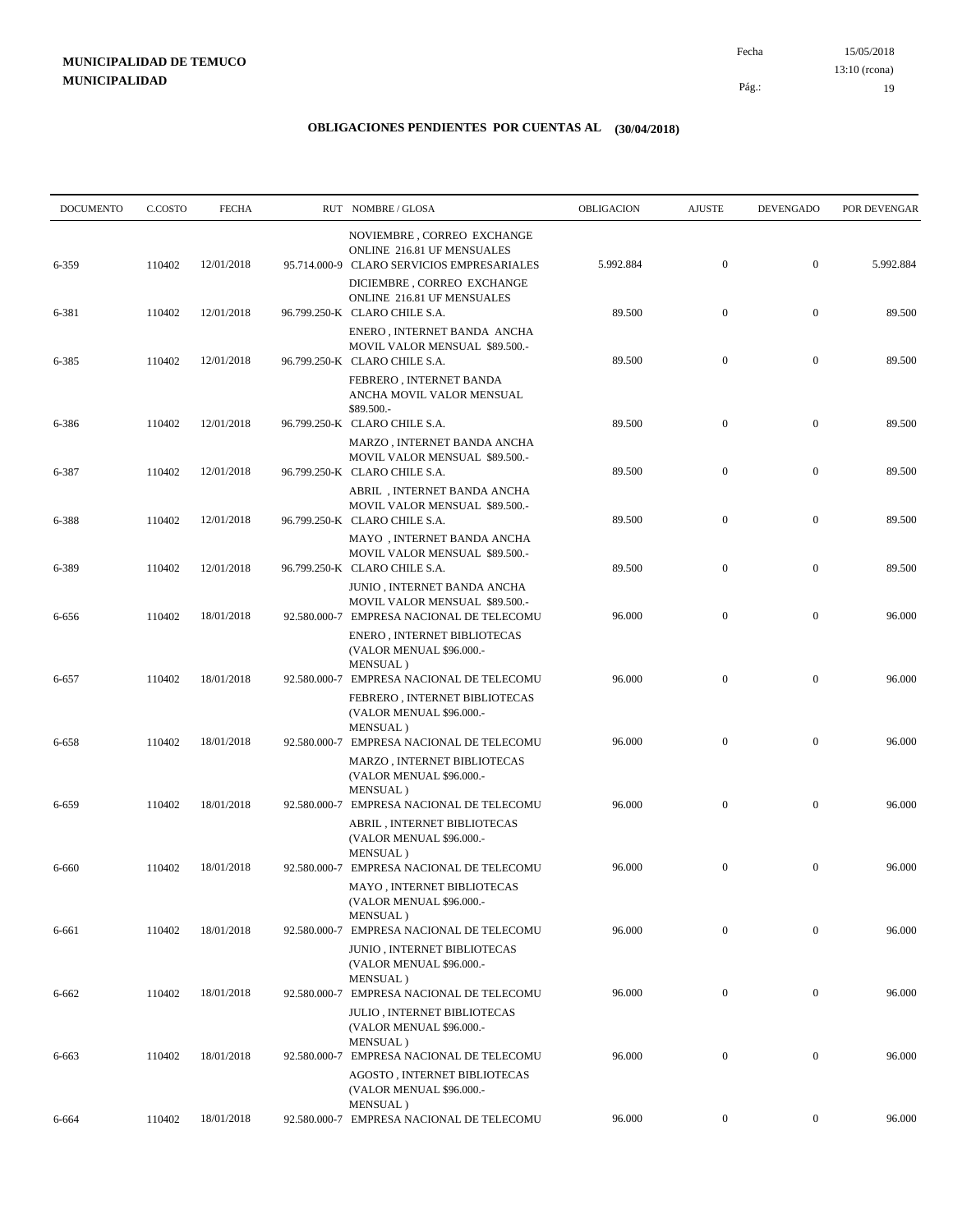| <b>DOCUMENTO</b> | C.COSTO | <b>FECHA</b> |              | RUT NOMBRE/GLOSA                                                                                                                         | OBLIGACION | <b>AJUSTE</b>    | <b>DEVENGADO</b> | POR DEVENGAR |
|------------------|---------|--------------|--------------|------------------------------------------------------------------------------------------------------------------------------------------|------------|------------------|------------------|--------------|
| 6-665            | 110402  | 18/01/2018   |              | SEPTIEMBRE, INTERNET<br>BIBLIOTECAS (VALOR MENUAL<br>\$96.000.- MENSUAL)<br>92.580.000-7 EMPRESA NACIONAL DE TELECOMU                    | 96.000     | $\boldsymbol{0}$ | $\mathbf{0}$     | 96.000       |
|                  |         |              |              | OCTUBRE, INTERNET BIBLIOTECAS<br>(VALOR MENUAL \$96.000.-<br>MENSUAL)                                                                    |            |                  |                  |              |
| 6-666            | 110402  | 18/01/2018   |              | 92.580.000-7 EMPRESA NACIONAL DE TELECOMU<br>NOVIEMBRE, INTERNET<br>BIBLIOTECAS (VALOR MENUAL                                            | 96.000     | $\mathbf{0}$     | $\mathbf{0}$     | 96.000       |
| 6-667            | 110402  | 18/01/2018   | 92.580.000-7 | \$96.000.- MENSUAL)<br>EMPRESA NACIONAL DE TELECOMU<br>DICIEMBRE, INTERNET<br>BIBLIOTECAS (VALOR MENUAL<br>\$96.000.- MENSUAL)           | 96.000     | $\mathbf{0}$     | $\mathbf{0}$     | 96.000       |
| 6-799            | 110402  | 18/01/2018   |              | 78.703.410-1 TELEFONICA EMPRESAS CHILE S.A<br>FEBRERO, ARRIENDO SERVIDOR<br>PARA SITIO WEB MUN, (53.24UF<br>MENS)                        | 1.471.616  | $\mathbf{0}$     | 1.433.434        | 38.182       |
| 6-932            | 110402  | 22/01/2018   |              | 78.703.410-1 TELEFONICA EMPRESAS CHILE S.A<br>ABRIL, ARRIENDO SERVIDOR PARA                                                              | 1.471.616  | $\boldsymbol{0}$ | $\mathbf{0}$     | 1.471.616    |
| 6-933            | 110402  | 22/01/2018   |              | SITIO WEB MUN, (53.24UF MENS)<br>78.703.410-1 TELEFONICA EMPRESAS CHILE S.A<br>MAYO, ARRIENDO SERVIDOR PARA                              | 1.471.616  | $\boldsymbol{0}$ | $\mathbf{0}$     | 1.471.616    |
| 6-934            | 110402  | 22/01/2018   |              | SITIO WEB MUN, (53.24UF MENS)<br>78.703.410-1 TELEFONICA EMPRESAS CHILE S.A<br>JUNIO, ARRIENDO SERVIDOR PARA                             | 1.471.616  | $\boldsymbol{0}$ | $\mathbf{0}$     | 1.471.616    |
| 6-935            | 110402  | 22/01/2018   |              | SITIO WEB MUN, (53.24UF MENS)<br>78.703.410-1 TELEFONICA EMPRESAS CHILE S.A<br>JULIO, ARRIENDO SERVIDOR PARA                             | 1.471.616  | $\mathbf{0}$     | $\mathbf{0}$     | 1.471.616    |
| 6-936            | 110402  | 22/01/2018   |              | SITIO WEB MUN, (53.24UF MENS)<br>78.703.410-1 TELEFONICA EMPRESAS CHILE S.A<br>AGOSTO, ARRIENDO SERVIDOR<br>PARA SITIO WEB MUN, (53.24UF | 1.471.616  | $\mathbf{0}$     | $\mathbf{0}$     | 1.471.616    |
| 6-937            | 110402  | 22/01/2018   |              | MENS)<br>78.703.410-1 TELEFONICA EMPRESAS CHILE S.A<br>SEPTIEMBRE, ARRIENDO SERVIDOR<br>PARA SITIO WEB MUN, (53.24UF                     | 1.471.616  | $\mathbf{0}$     | $\mathbf{0}$     | 1.471.616    |
| 6-938            | 110402  | 22/01/2018   |              | MENS)<br>78.703.410-1 TELEFONICA EMPRESAS CHILE S.A<br>OCTUBRE, ARRIENDO SERVIDOR<br>PARA SITIO WEB MUN, (53.24UF                        | 1.471.616  | $\boldsymbol{0}$ | $\mathbf{0}$     | 1.471.616    |
| 6-939            | 110402  | 22/01/2018   |              | MENS)<br>78.703.410-1 TELEFONICA EMPRESAS CHILE S.A<br>NOVIEMBRE, ARRIENDO SERVIDOR<br>PARA SITIO WEB MUN, (53.24UF                      | 1.471.616  | $\mathbf{0}$     | $\mathbf{0}$     | 1.471.616    |
| 6-940            | 110402  | 22/01/2018   | 78.703.410-1 | MENS)<br>TELEFONICA EMPRESAS CHILE S.A<br>DICIEMBRE, ARRIENDO SERVIDOR<br>PARA SITIO WEB MUN, (53.24UF                                   | 1.471.616  | $\mathbf{0}$     | $\mathbf{0}$     | 1.471.616    |
| 6-944            | 110402  | 22/01/2018   |              | MENS)<br>76.124.890-1 TELEFONICA MÓVILES CHILE S.A.<br>ABRIL, 10 BANDA ANCHA PARA LA<br>MUNICIPLIDAD (\$189.004.-VALOR                   | 189.004    | $\mathbf{0}$     | $\boldsymbol{0}$ | 189.004      |
| 6-945            | 110402  | 22/01/2018   | 76.124.890-1 | MENS)<br>TELEFONICA MÓVILES CHILE S.A.<br>10 BANDA ANCHA PARA LA<br>MUNICIPLIDAD (\$97.550. POR<br>TERMINO CONTRATO                      | 97.550     | $\boldsymbol{0}$ | $\boldsymbol{0}$ | 97.550       |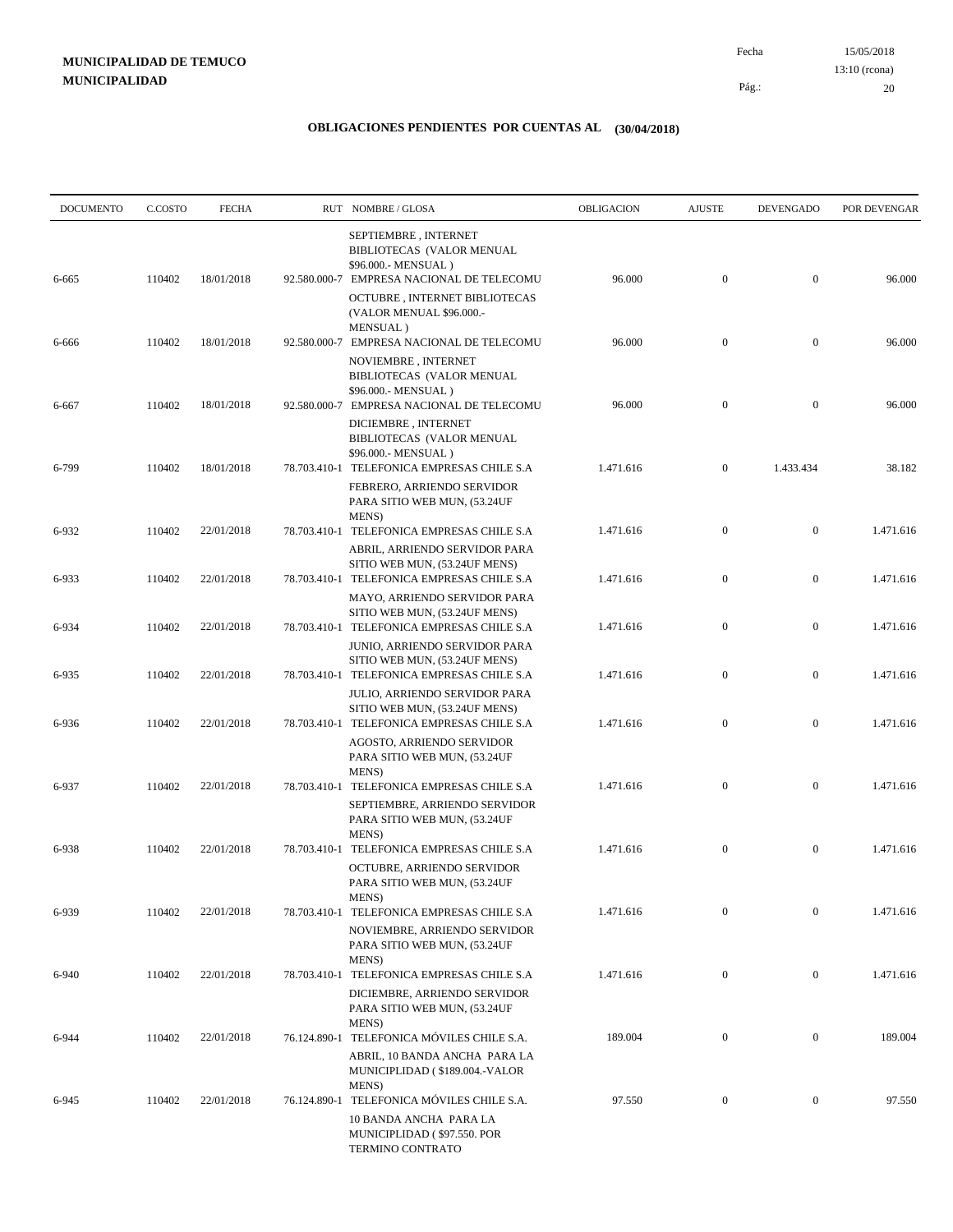15/05/2018 21 Pág.: Fecha 13:10 (rcona)

| <b>DOCUMENTO</b> | C.COSTO | <b>FECHA</b> | RUT NOMBRE/GLOSA                                                                                                                  | OBLIGACION | <b>AJUSTE</b>    | <b>DEVENGADO</b> | POR DEVENGAR |
|------------------|---------|--------------|-----------------------------------------------------------------------------------------------------------------------------------|------------|------------------|------------------|--------------|
| 6-1110           | 110402  | 23/01/2018   | 90.299.000-3 CIA NACIONAL DE TELEFONOS TELE                                                                                       | 254.299    | $\boldsymbol{0}$ | $\mathbf{0}$     | 254.299      |
| 6-1111           | 110402  | 23/01/2018   | FEBRERO, ACCESO INTERNET ADSL<br>9.20 UF MENSUALES<br>90.299.000-3 CIA NACIONAL DE TELEFONOS TELE                                 | 254.299    | $\mathbf{0}$     | $\mathbf{0}$     | 254.299      |
|                  |         |              | MARZO, ACCESO INTERNET ADSL<br>9.20 UF MENSUALES                                                                                  |            |                  |                  |              |
| 6-1112           | 110402  | 23/01/2018   | 90.299.000-3 CIA NACIONAL DE TELEFONOS TELE<br>ABRIL, ACCESO INTERNET ADSL<br>9.20 UF MENSUALES                                   | 254.299    | $\boldsymbol{0}$ | $\mathbf{0}$     | 254.299      |
| 6-1113           | 110402  | 23/01/2018   | 90.299.000-3 CIA NACIONAL DE TELEFONOS TELE<br>MAYO, ACCESO INTERNET ADSL                                                         | 254.299    | $\boldsymbol{0}$ | $\mathbf{0}$     | 254.299      |
| 6-1114           | 110402  | 23/01/2018   | 9.20 UF MENSUALES<br>90.299.000-3 CIA NACIONAL DE TELEFONOS TELE                                                                  | 254.299    | $\mathbf{0}$     | $\mathbf{0}$     | 254.299      |
| 6-1115           | 110402  | 23/01/2018   | JUNIO, ACCESO INTERNET ADSL<br>9.20 UF MENSUALES<br>90.299.000-3 CIA NACIONAL DE TELEFONOS TELE                                   | 254.299    | $\mathbf{0}$     | $\boldsymbol{0}$ | 254.299      |
|                  |         |              | JULIO, ACCESO INTERNET ADSL<br>9.20 UF MENSUALES                                                                                  |            |                  |                  |              |
| 6-1116           | 110402  | 23/01/2018   | 90.299.000-3 CIA NACIONAL DE TELEFONOS TELE<br>ACCESO INTERNET ADSL 9.20 UF<br>MEN. AL 25 DE AGOSTO POR<br><b>TERMINO CONTRAT</b> | 204.545    | $\mathbf{0}$     | $\mathbf{0}$     | 204.545      |
| 6-1119           | 110402  | 23/01/2018   | 76.124.890-1 TELEFONICA MÓVILES CHILE S.A.<br>INTERNET MOVIL 4G PARA<br>INSPECTORES RENT AL 02 DE                                 | 11.600     | $\mathbf{0}$     | $\mathbf{0}$     | 11.600       |
| 6-1143           | 110402  | 23/01/2018   | <b>MARZO X TERM CONT</b><br>90.299.000-3 CIA NACIONAL DE TELEFONOS TELE<br>FEBRERO, INTERNET PARA<br>COMPLEJO LABRANZA, 8.51 UF   | 235.171    | $\mathbf{0}$     | $\mathbf{0}$     | 235.171      |
| 6-1144           | 110402  | 23/01/2018   | <b>MENSUALES</b><br>90.299.000-3 CIA NACIONAL DE TELEFONOS TELE                                                                   | 235.171    | $\mathbf{0}$     | $\mathbf{0}$     | 235.171      |
|                  |         |              | MARZO, INTERNET PARA<br>COMPLEJO LABRANZA, 8.51 UF<br><b>MENSUALES</b>                                                            |            |                  |                  |              |
| 6-1145           | 110402  | 23/01/2018   | 90.299.000-3 CIA NACIONAL DE TELEFONOS TELE<br>ABRIL, INTERNET PARA COMPLEJO                                                      | 235.171    | $\mathbf{0}$     | $\mathbf{0}$     | 235.171      |
| 6-1146           | 110402  | 23/01/2018   | LABRANZA, 8.51 UF MENSUALES<br>90.299.000-3 CIA NACIONAL DE TELEFONOS TELE<br><b>MAYO, INTERNET PARA</b>                          | 235.171    | $\mathbf{0}$     | $\mathbf{0}$     | 235.171      |
| 6-1147           | 110402  | 23/01/2018   | COMPLEJO LABRANZA, 8.51 UF<br><b>MENSUALES</b><br>90.299.000-3 CIA NACIONAL DE TELEFONOS TELE                                     | 235.171    | $\mathbf{0}$     | $\mathbf{0}$     | 235.171      |
|                  |         |              | JUNIO, INTERNET PARA COMPLEJO<br>LABRANZA, 8.51 UF MENSUALES                                                                      |            |                  |                  |              |
| 6-1148           | 110402  | 23/01/2018   | 90.299.000-3 CIA NACIONAL DE TELEFONOS TELE<br>JULIO, INTERNET PARA COMPLEJO                                                      | 235.171    | $\boldsymbol{0}$ | $\mathbf{0}$     | 235.171      |
| 6-1149           | 110402  | 23/01/2018   | LABRANZA, 8.51 UF MENSUALES<br>90.299.000-3 CIA NACIONAL DE TELEFONOS TELE<br>AGOSTO, INTERNET PARA                               | 235.171    | $\mathbf{0}$     | $\boldsymbol{0}$ | 235.171      |
| 6-1150           | 110402  | 23/01/2018   | COMPLEJO LABRANZA, 8.51 UF<br><b>MENSUALES</b><br>90.299.000-3 CIA NACIONAL DE TELEFONOS TELE                                     | 235.171    | $\boldsymbol{0}$ | $\boldsymbol{0}$ | 235.171      |
|                  |         |              | SEPTIEMBRE, INTERNET PARA<br>COMPLEJO LABRANZA, 8.51 UF<br><b>MENSUALES</b>                                                       |            |                  |                  |              |
| 6-1151           | 110402  | 23/01/2018   | 90.299.000-3 CIA NACIONAL DE TELEFONOS TELE<br>OCTUBRE, INTERNET PARA<br>COMPLEJO LABRANZA, 8.51 UF<br><b>MENSUALES</b>           | 235.171    | $\mathbf{0}$     | $\boldsymbol{0}$ | 235.171      |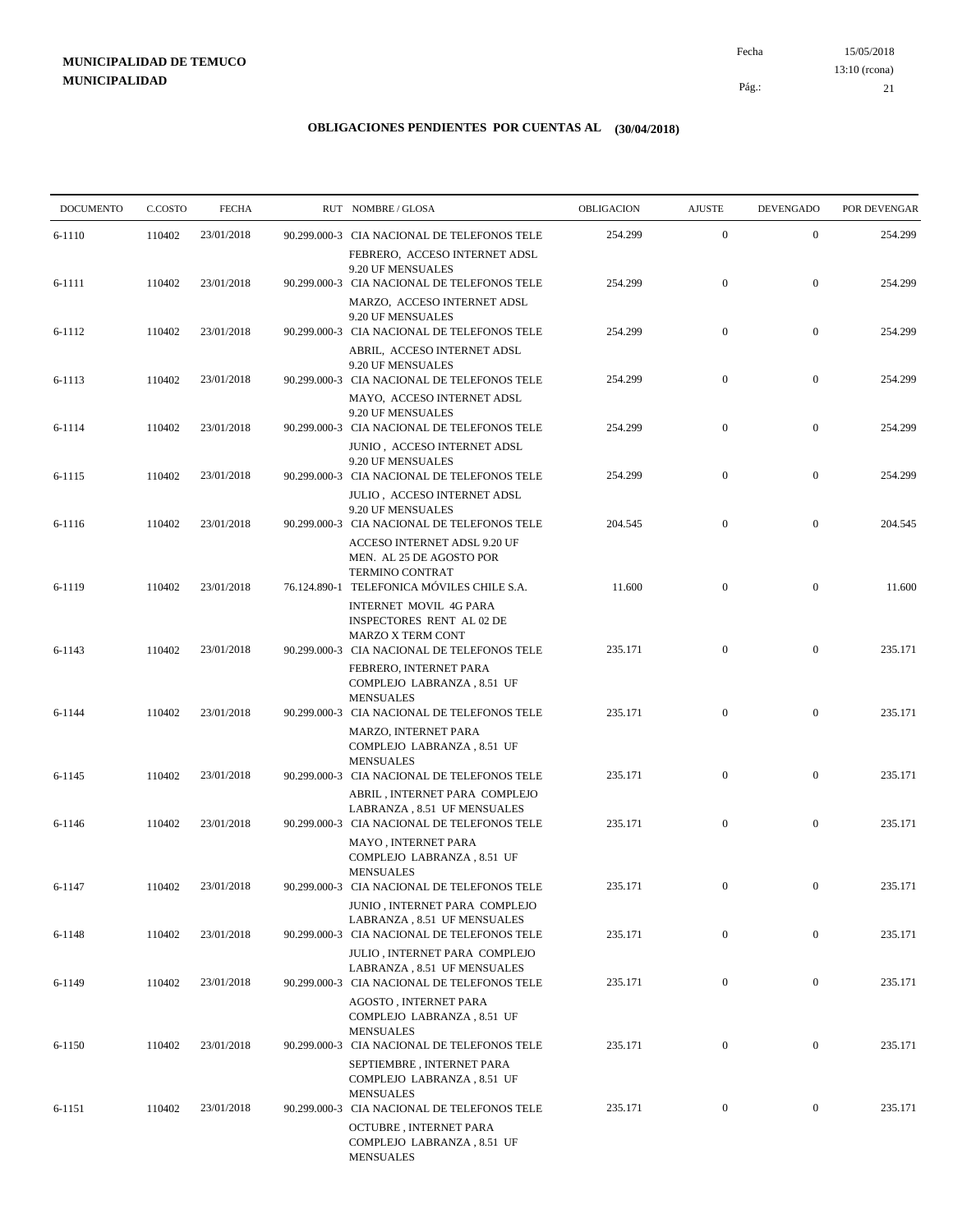15/05/2018 22 Pág.: Fecha 13:10 (rcona)

| <b>DOCUMENTO</b> | C.COSTO | <b>FECHA</b> | RUT NOMBRE/GLOSA                                                                                                 | OBLIGACION | <b>AJUSTE</b>    | <b>DEVENGADO</b> | POR DEVENGAR |
|------------------|---------|--------------|------------------------------------------------------------------------------------------------------------------|------------|------------------|------------------|--------------|
| 6-1152           | 110402  | 23/01/2018   | 90.299.000-3 CIA NACIONAL DE TELEFONOS TELE                                                                      | 235.171    | $\mathbf{0}$     | $\mathbf{0}$     | 235.171      |
|                  |         |              | NOVIEMBRE, INTERNET PARA<br>COMPLEJO LABRANZA, 8.51 UF<br><b>MENSUALES</b>                                       |            |                  |                  |              |
| 6-1153           | 110402  | 23/01/2018   | 90.299.000-3 CIA NACIONAL DE TELEFONOS TELE<br>DICIEMBRE, INTERNET PARA<br>COMPLEJO LABRANZA, 8.51 UF            | 235.171    | $\mathbf{0}$     | $\boldsymbol{0}$ | 235.171      |
| $6 - 1062$       | 110402  | 23/01/2018   | <b>MENSUALES</b><br>76.124.890-1 TELEFONICA MÓVILES CHILE S.A.                                                   | 238.296    | $\mathbf{0}$     | $\mathbf{0}$     | 238.296      |
|                  |         |              | FEBRERO, INTERNET<br>INHALAMBRICO (7 DISPOSITIVO)<br>\$238.296.-                                                 |            |                  |                  |              |
| 6-1063           | 110402  | 23/01/2018   | 76.124.890-1 TELEFONICA MÓVILES CHILE S.A.<br>MARZO, INTERNET INHALAMBRICO                                       | 238.296    | $\mathbf{0}$     | $\mathbf{0}$     | 238.296      |
| 6-1064           | 110402  | 23/01/2018   | (7 DISPOSITIVO) \$238.296.-<br>76.124.890-1 TELEFONICA MÓVILES CHILE S.A.<br>ABRIL, INTERNET INHALAMBRICO        | 238.296    | $\mathbf{0}$     | $\mathbf{0}$     | 238.296      |
| 6-1065           | 110402  | 23/01/2018   | (7 DISPOSITIVO) \$238.296.-<br>76.124.890-1 TELEFONICA MÓVILES CHILE S.A.                                        | 238.296    | $\overline{0}$   | $\mathbf{0}$     | 238.296      |
| 6-1066           | 110402  | 23/01/2018   | MAYO, INTERNET INHALAMBRICO<br>(7 DISPOSITIVO) \$238.296.-<br>76.124.890-1 TELEFONICA MÓVILES CHILE S.A.         | 238.296    | $\mathbf{0}$     | $\mathbf{0}$     | 238.296      |
|                  | 110402  | 23/01/2018   | JUNIO, INTERNET INHALAMBRICO<br>(7 DISPOSITIVO) \$238.296.-<br>76.124.890-1 TELEFONICA MÓVILES CHILE S.A.        |            | $\mathbf{0}$     | $\mathbf{0}$     | 238.296      |
| 6-1067           |         |              | JULIO, INTERNET INHALAMBRICO<br>(7 DISPOSITIVO) \$238.296.-                                                      | 238.296    |                  |                  |              |
| 6-1068           | 110402  | 23/01/2018   | 76.124.890-1 TELEFONICA MÓVILES CHILE S.A.<br>AGOSTO, INTERNET<br>INHALAMBRICO (7 DISPOSITIVO)                   | 238.296    | $\mathbf{0}$     | $\boldsymbol{0}$ | 238.296      |
| 6-1069           | 110402  | 23/01/2018   | \$238.296.-<br>76.124.890-1 TELEFONICA MÓVILES CHILE S.A.<br>SEPTIEMBRE, INTERNET                                | 238.296    | $\mathbf{0}$     | $\boldsymbol{0}$ | 238.296      |
| 6-1070           | 110402  | 23/01/2018   | INHALAMBRICO (7 DISPOSITIVO)<br>\$238.296.-<br>76.124.890-1 TELEFONICA MÓVILES CHILE S.A.                        | 238.296    | $\mathbf{0}$     | $\boldsymbol{0}$ | 238.296      |
|                  |         |              | <b>OCTUBRE, INTERNET</b><br>INHALAMBRICO (7 DISPOSITIVO)<br>\$238.296.-                                          |            |                  |                  |              |
| 6-1071           | 110402  | 23/01/2018   | 76.124.890-1 TELEFONICA MÓVILES CHILE S.A.<br>NOVIEMBRE, INTERNET<br>INHALAMBRICO (7 DISPOSITIVO)                | 238.296    | $\mathbf{0}$     | $\boldsymbol{0}$ | 238.296      |
| 6-1072           | 110402  | 23/01/2018   | \$238.296.-<br>76.124.890-1 TELEFONICA MÓVILES CHILE S.A.<br>DICIEMBRE, INTERNET<br>INHALAMBRICO (7 DISPOSITIVO) | 238.296    | $\mathbf{0}$     | $\boldsymbol{0}$ | 238.296      |
| 6-1073           | 110402  | 23/01/2018   | \$238.296.-<br>90.299.000-3 CIA NACIONAL DE TELEFONOS TELE                                                       | 195.998    | $\mathbf{0}$     | $\boldsymbol{0}$ | 195.998      |
| 6-1074           | 110402  | 23/01/2018   | FEBRERO, INTERNET ADSL 4<br>DISPOSITIVO \$195.998 .-<br>90.299.000-3 CIA NACIONAL DE TELEFONOS TELE              | 195.998    | $\boldsymbol{0}$ | $\boldsymbol{0}$ | 195.998      |
| 6-1075           | 110402  | 23/01/2018   | MARZO, INTERNET ADSL 4<br>DISPOSITIVO \$195.998.-<br>90.299.000-3 CIA NACIONAL DE TELEFONOS TELE                 | 195.998    | $\boldsymbol{0}$ | $\boldsymbol{0}$ | 195.998      |
|                  |         |              | <b>ABRIL, INTERNET ADSL 4</b><br>DISPOSITIVO \$195.998 .-                                                        |            |                  |                  |              |
| 6-1076           | 110402  | 23/01/2018   | 90.299.000-3 CIA NACIONAL DE TELEFONOS TELE<br>MAYO, INTERNET ADSL 4<br>DISPOSITIVO \$195.998.-                  | 195.998    | $\mathbf{0}$     | $\boldsymbol{0}$ | 195.998      |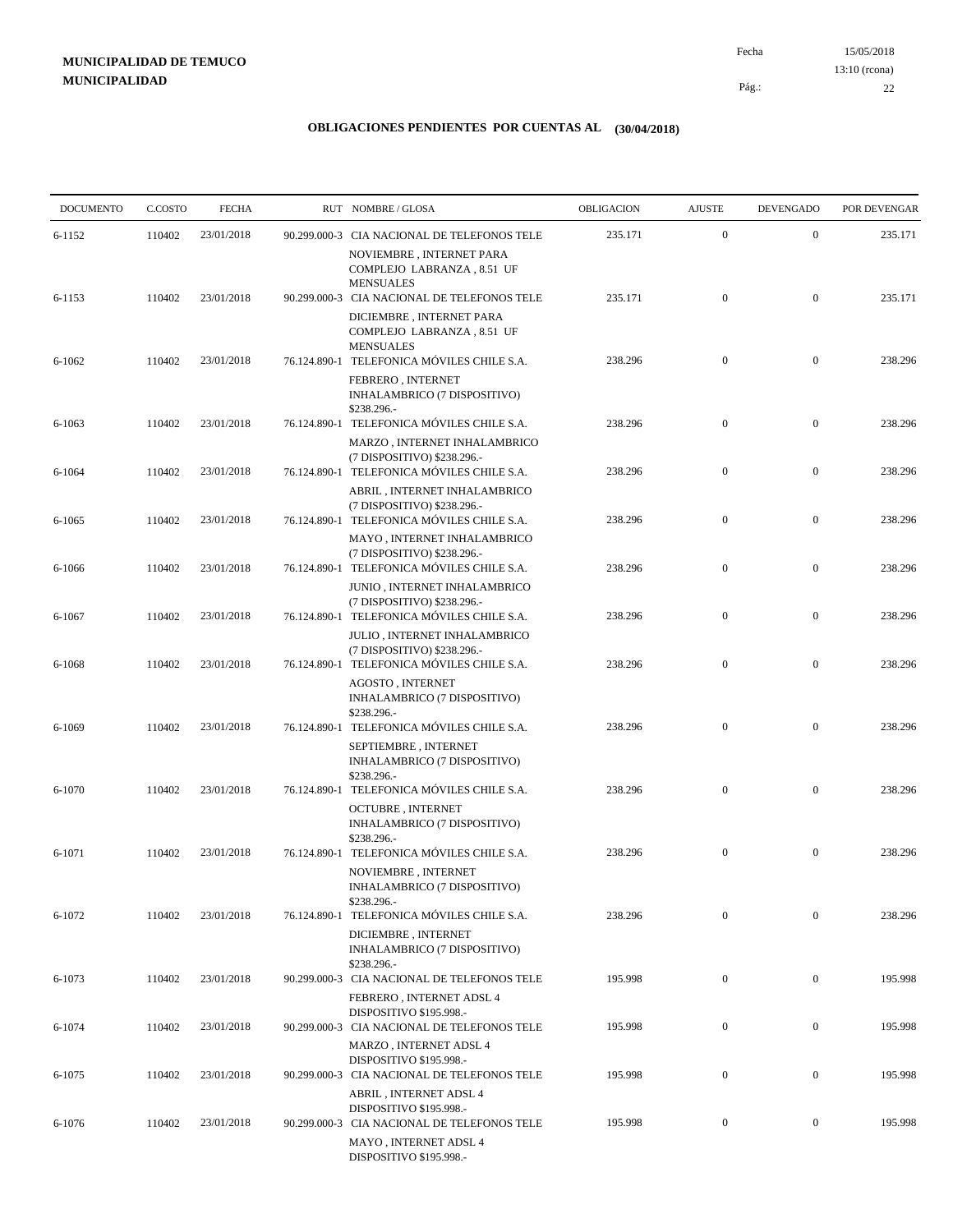15/05/2018 23 Pág.: Fecha 13:10 (rcona)

| <b>DOCUMENTO</b> | C.COSTO | <b>FECHA</b> |              | RUT NOMBRE/GLOSA                                                          | OBLIGACION | <b>AJUSTE</b>    | <b>DEVENGADO</b> | POR DEVENGAR |
|------------------|---------|--------------|--------------|---------------------------------------------------------------------------|------------|------------------|------------------|--------------|
| 6-1077           | 110402  | 23/01/2018   |              | 90.299.000-3 CIA NACIONAL DE TELEFONOS TELE                               | 195.998    | $\boldsymbol{0}$ | $\boldsymbol{0}$ | 195.998      |
|                  |         |              |              | JUNIO, INTERNET ADSL 4<br>DISPOSITIVO \$195.998.-                         |            |                  |                  |              |
| 6-1078           | 110402  | 23/01/2018   |              | 90.299.000-3 CIA NACIONAL DE TELEFONOS TELE                               | 195.998    | $\mathbf{0}$     | $\boldsymbol{0}$ | 195.998      |
|                  |         |              |              | <b>JULIO, INTERNET ADSL 4</b>                                             |            |                  |                  |              |
| 6-1079           | 110402  | 23/01/2018   |              | DISPOSITIVO \$195.998.-<br>90.299.000-3 CIA NACIONAL DE TELEFONOS TELE    | 195.998    | $\mathbf{0}$     | $\boldsymbol{0}$ | 195.998      |
|                  |         |              |              | AGOSTO, INTERNET ADSL 4                                                   |            |                  |                  |              |
|                  |         |              |              | DISPOSITIVO \$195.998 .-                                                  |            |                  |                  |              |
| 6-1080           | 110402  | 23/01/2018   |              | 90.299.000-3 CIA NACIONAL DE TELEFONOS TELE                               | 195.998    | $\mathbf{0}$     | $\boldsymbol{0}$ | 195.998      |
|                  |         |              |              | SEPTIEMBRE, INTERNET ADSL 4<br>DISPOSITIVO \$195.998 .-                   |            |                  |                  |              |
| 6-1081           | 110402  | 23/01/2018   |              | 90.299.000-3 CIA NACIONAL DE TELEFONOS TELE                               | 195.998    | $\mathbf{0}$     | $\boldsymbol{0}$ | 195.998      |
|                  |         |              |              | <b>OCTUBRE, INTERNET ADSL 4</b>                                           |            |                  |                  |              |
| 6-1082           | 110402  | 23/01/2018   |              | DISPOSITIVO \$195.998.-<br>90.299.000-3 CIA NACIONAL DE TELEFONOS TELE    | 195.998    | $\mathbf{0}$     | $\boldsymbol{0}$ | 195.998      |
|                  |         |              |              | NOVIEMBRE, INTERNET ADSL 4                                                |            |                  |                  |              |
|                  |         |              |              | DISPOSITIVO \$195.998.-                                                   |            |                  |                  |              |
| 6-1083           | 110402  | 23/01/2018   |              | 90.299.000-3 CIA NACIONAL DE TELEFONOS TELE<br>DICIEMBRE, INTERNET ADSL 4 | 195.998    | $\mathbf{0}$     | $\boldsymbol{0}$ | 195.998      |
|                  |         |              |              | DISPOSITIVO \$195.998 .-                                                  |            |                  |                  |              |
| 6-1186           | 110402  | 24/01/2018   |              | 76.124.890-1 TELEFONICA MÓVILES CHILE S.A.                                | 187.778    | $\mathbf{0}$     | $\boldsymbol{0}$ | 187.778      |
|                  |         |              |              | FEBRERO, INTERNET MOVIL 7<br>DISPOSITIVO \$187.778.-MENS                  |            |                  |                  |              |
| 6-1187           | 110402  | 24/01/2018   |              | 76.124.890-1 TELEFONICA MÓVILES CHILE S.A.                                | 187.778    | $\mathbf{0}$     | $\boldsymbol{0}$ | 187.778      |
|                  |         |              |              | MARZO, INTERNET MOVIL 7                                                   |            |                  |                  |              |
| 6-1188           | 110402  | 24/01/2018   |              | DISPOSITIVO \$187.778.-MENS<br>76.124.890-1 TELEFONICA MÓVILES CHILE S.A. | 187.778    | $\mathbf{0}$     | $\boldsymbol{0}$ | 187.778      |
|                  |         |              |              | ABRIL, INTERNET MOVIL 7                                                   |            |                  |                  |              |
|                  |         |              |              | DISPOSITIVO \$187.778.-MENS                                               |            |                  |                  |              |
| 6-1189           | 110402  | 24/01/2018   |              | 76.124.890-1 TELEFONICA MÓVILES CHILE S.A.                                | 187.778    | $\mathbf{0}$     | $\boldsymbol{0}$ | 187.778      |
|                  |         |              |              | MAYO, INTERNET MOVIL 7<br>DISPOSITIVO \$187.778.-MENS                     |            |                  |                  |              |
| 6-1190           | 110402  | 24/01/2018   |              | 76.124.890-1 TELEFONICA MÓVILES CHILE S.A.                                | 187.778    | $\mathbf{0}$     | $\boldsymbol{0}$ | 187.778      |
|                  |         |              |              | JUNIO, INTERNET MOVIL 7                                                   |            |                  |                  |              |
| 6-1191           | 110402  | 24/01/2018   | 76.124.890-1 | DISPOSITIVO \$187.778.-MENS<br>TELEFONICA MÓVILES CHILE S.A.              | 187.778    | $\mathbf{0}$     | $\boldsymbol{0}$ | 187.778      |
|                  |         |              |              | <b>JULIO, INTERNET MOVIL 7</b>                                            |            |                  |                  |              |
|                  |         |              |              | DISPOSITIVO \$187.778.-MENS                                               |            |                  |                  |              |
| 6-1192           | 110402  | 24/01/2018   |              | 76.124.890-1 TELEFONICA MÓVILES CHILE S.A.<br>AGOSTO, INTERNET MOVIL 7    | 187.778    | $\mathbf{0}$     | $\mathbf{0}$     | 187.778      |
|                  |         |              |              | DISPOSITIVO \$187.778.-MENS                                               |            |                  |                  |              |
| 6-1193           | 110402  | 24/01/2018   |              | 76.124.890-1 TELEFONICA MÓVILES CHILE S.A.                                | 187.778    | $\mathbf{0}$     | $\boldsymbol{0}$ | 187.778      |
|                  |         |              |              | SEPTIEMBRE, INTERNET MOVIL 7<br>DISPOSITIVO \$187.778.-MENS               |            |                  |                  |              |
| 6-1194           | 110402  | 24/01/2018   |              | 76.124.890-1 TELEFONICA MÓVILES CHILE S.A.                                | 187.778    | $\overline{0}$   | $\bf{0}$         | 187.778      |
|                  |         |              |              | <b>OCTUBRE, INTERNET MOVIL 7</b>                                          |            |                  |                  |              |
| 6-1195           | 110402  | 24/01/2018   |              | DISPOSITIVO \$187.778.-MENS<br>76.124.890-1 TELEFONICA MÓVILES CHILE S.A. | 187.778    | $\boldsymbol{0}$ | $\boldsymbol{0}$ | 187.778      |
|                  |         |              |              | NOVIEMBRE, INTERNET MOVIL 7                                               |            |                  |                  |              |
|                  |         |              |              | DISPOSITIVO \$187.778.-MENS                                               |            |                  |                  |              |
| 6-1196           | 110402  | 24/01/2018   |              | 76.124.890-1 TELEFONICA MÓVILES CHILE S.A.<br>DICIEMBRE, INTERNET MOVIL 7 | 187.778    | $\boldsymbol{0}$ | $\boldsymbol{0}$ | 187.778      |
|                  |         |              |              | DISPOSITIVO \$187.778.-MENS                                               |            |                  |                  |              |
| 6-1197           | 110402  | 24/01/2018   | 76.124.890-1 | TELEFONICA MÓVILES CHILE S.A.                                             | 112.297    | $\boldsymbol{0}$ | $\boldsymbol{0}$ | 112.297      |
|                  |         |              |              | ENERO, INTERNET MOVIL (7<br>DISPOSITIVO) DIF DEPENEDENCIA                 |            |                  |                  |              |
|                  |         |              |              | \$112.297.-ME                                                             |            |                  |                  |              |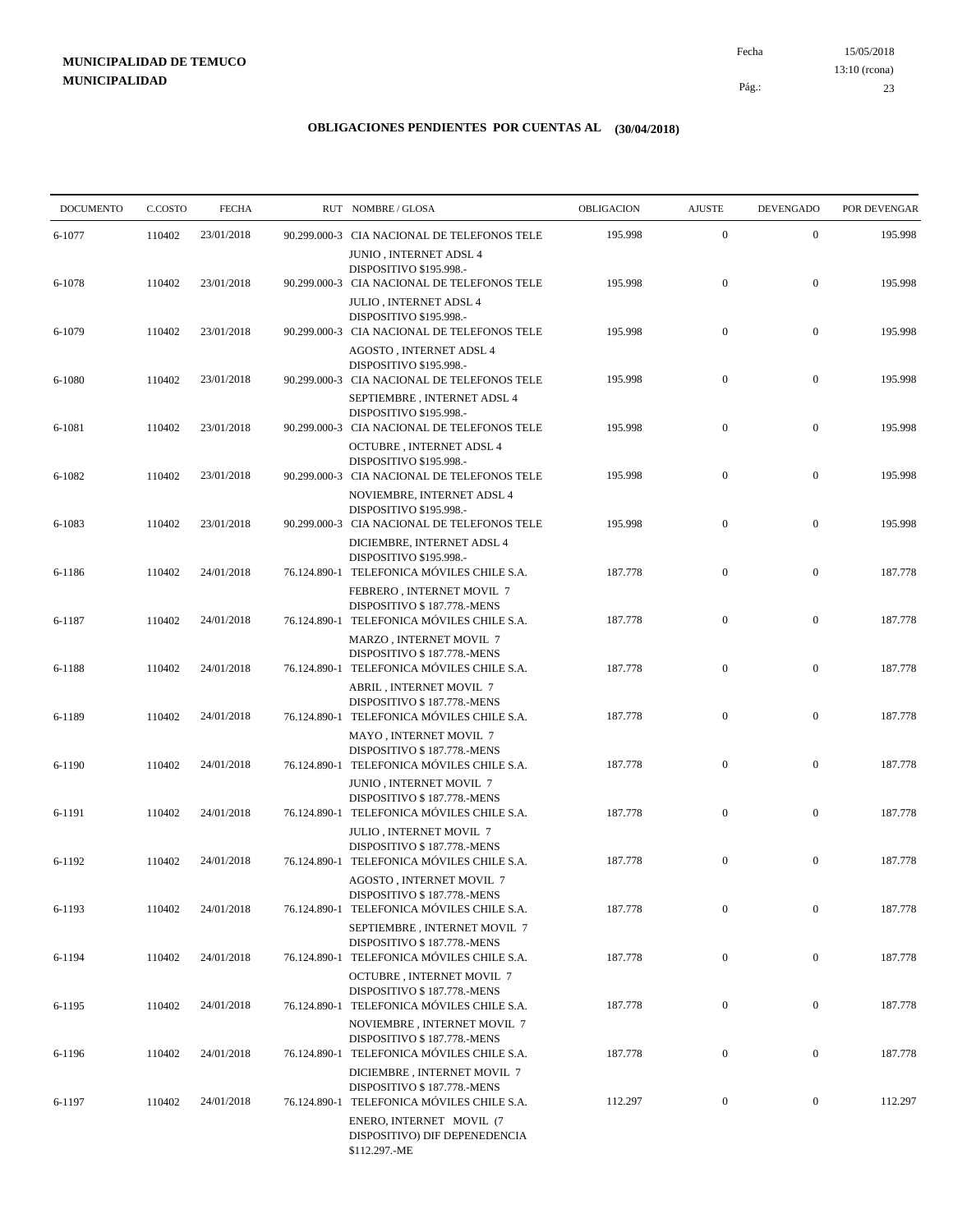15/05/2018 24 Pág.: Fecha 13:10 (rcona)

| <b>DOCUMENTO</b> | C.COSTO       | <b>FECHA</b> | RUT NOMBRE/GLOSA                                                                                                                            | OBLIGACION | <b>AJUSTE</b>    | <b>DEVENGADO</b> | POR DEVENGAR |
|------------------|---------------|--------------|---------------------------------------------------------------------------------------------------------------------------------------------|------------|------------------|------------------|--------------|
| $6 - 1202$       | 110402        | 24/01/2018   | 76.124.890-1 TELEFONICA MÓVILES CHILE S.A.                                                                                                  | 112.297    | $\mathbf{0}$     | $\boldsymbol{0}$ | 112.297      |
|                  |               |              | FEBRERO, INTERNET MOVIL (7<br>DISPOSITIVO) DIF DEPENEDENCIA<br>\$112.297.-ME                                                                |            |                  |                  |              |
| $6 - 1203$       | 110402        | 24/01/2018   | 76.124.890-1 TELEFONICA MÓVILES CHILE S.A.                                                                                                  | 112.297    | $\mathbf{0}$     | $\boldsymbol{0}$ | 112.297      |
|                  |               |              | MARZO, INTERNET MOVIL (7<br>DISPOSITIVO) DIF DEPENEDENCIA<br>\$112.297.-ME                                                                  |            |                  |                  |              |
| $6 - 1204$       | 110402        | 24/01/2018   | 76.124.890-1 TELEFONICA MÓVILES CHILE S.A.<br>ABRIL, INTERNET MOVIL (7<br>DISPOSITIVO) DIF DEPENEDENCIA<br>\$112.297.-ME                    | 112.297    | $\mathbf{0}$     | $\boldsymbol{0}$ | 112.297      |
| $6 - 1205$       | 110402        | 24/01/2018   | 76.124.890-1 TELEFONICA MÓVILES CHILE S.A.<br>MAYO, INTERNET MOVIL (7<br>DISPOSITIVO) DIF DEPENEDENCIA                                      | 112.297    | $\mathbf{0}$     | $\mathbf{0}$     | 112.297      |
| $6 - 1206$       | 110402        | 24/01/2018   | \$112.297.-ME<br>76.124.890-1 TELEFONICA MÓVILES CHILE S.A.                                                                                 | 112.297    | $\mathbf{0}$     | $\boldsymbol{0}$ | 112.297      |
| $6 - 1207$       | 110402        | 24/01/2018   | JUNIO, INTERNET MOVIL (7<br>DISPOSITIVO) DIF DEPENEDENCIA<br>\$112.297.-ME<br>76.124.890-1 TELEFONICA MÓVILES CHILE S.A.                    | 112.297    | $\mathbf{0}$     | $\mathbf{0}$     | 112.297      |
|                  |               |              | JUNIO, INTERNET MOVIL (7<br>DISPOSITIVO) DIF DEPENEDENCIA<br>\$112.297.-ME                                                                  |            |                  |                  |              |
| $6 - 1208$       | 110402        | 24/01/2018   | 76.124.890-1 TELEFONICA MÓVILES CHILE S.A.<br>JULIO, INTERNET MOVIL (7<br>DISPOSITIVO) DIF DEPENEDENCIA<br>\$112.297.-ME                    | 112.297    | $\mathbf{0}$     | $\mathbf{0}$     | 112.297      |
| 6-1209           | 110402        | 24/01/2018   | 76.124.890-1 TELEFONICA MÓVILES CHILE S.A.<br>AGOSTO, INTERNET MOVIL (7<br>DISPOSITIVO) DIF DEPENEDENCIA                                    | 112.297    | $\overline{0}$   | $\boldsymbol{0}$ | 112.297      |
| 6-1210           | 110402        | 24/01/2018   | \$112.297.-ME<br>76.124.890-1 TELEFONICA MÓVILES CHILE S.A.<br>SEPTIE, INTERNET MOVIL (7<br>DISPOSITIVO) DIF DEPENEDENCIA                   | 112.297    | $\mathbf{0}$     | $\mathbf{0}$     | 112.297      |
| $6 - 1211$       | 110402        | 24/01/2018   | \$112.297.-ME<br>76.124.890-1 TELEFONICA MÓVILES CHILE S.A.<br>OCTUBRE, INTERNET MOVIL (7<br>DISPOSITIVO) DIF DEPENEDENCIA<br>\$112.297.-ME | 112.297    | $\mathbf{0}$     | $\mathbf{0}$     | 112.297      |
| $6 - 1212$       | 110402        | 24/01/2018   | 76.124.890-1 TELEFONICA MÓVILES CHILE S.A.<br>NOVIEMB, INTERNET MOVIL (7<br>DISPOSITIVO) DIF DEPENEDENCIA                                   | 112.297    | $\mathbf{0}$     | $\boldsymbol{0}$ | 112.297      |
| 6-1213           | 110402        | 24/01/2018   | \$112.297.-ME<br>76.124.890-1 TELEFONICA MÓVILES CHILE S.A.<br>DICIEMB, INTERNET MOVIL (7                                                   | 112.297    | $\mathbf{0}$     | $\overline{0}$   | 112.297      |
|                  |               |              | DISPOSITIVO) DIF DEPENEDENCIA<br>\$112.297.-ME                                                                                              |            |                  |                  |              |
|                  |               |              | <b>TOTALES CUENTA</b>                                                                                                                       | 90.557.261 | $-45.167$        | 1.876.932        | 88.635.162   |
| Cuenta Nro.      | 2152205008002 |              | Telefonía Fija a Celulares                                                                                                                  |            |                  |                  |              |
| $6 - 520$        | 110203        | 15/01/2018   | 96.721.280-6 GTD TELESAT S.A.<br>MARZO, SERV. TELEFONICA FIJA,                                                                              | 585.000    | $\mathbf{0}$     | 273.492          | 311.508      |
| $6 - 521$        | 110203        | 15/01/2018   | 157.08 UF MENSUAL<br>96.721.280-6 GTD TELESAT S.A.<br>ABRIL, SERV. TELEFONICA FIJA,                                                         | 585.000    | $\boldsymbol{0}$ | $\mathbf{0}$     | 585.000      |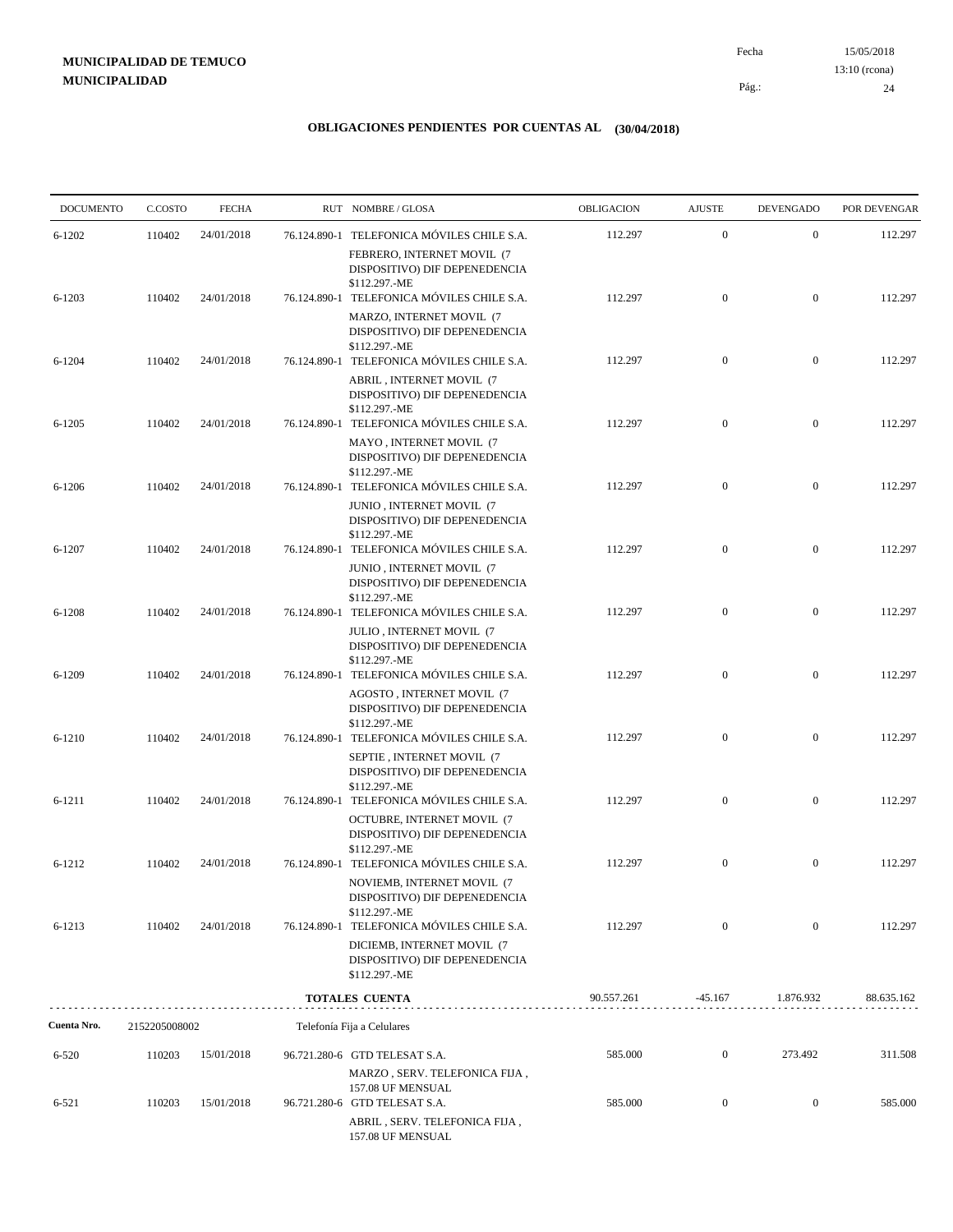|             | <b>DOCUMENTO</b><br>C.COSTO | <b>FECHA</b> |                      | RUT NOMBRE/GLOSA                                                                                                                     | <b>OBLIGACION</b> | <b>AJUSTE</b>    | <b>DEVENGADO</b> | POR DEVENGAR |
|-------------|-----------------------------|--------------|----------------------|--------------------------------------------------------------------------------------------------------------------------------------|-------------------|------------------|------------------|--------------|
|             |                             |              |                      | <b>TOTALES CUENTA</b>                                                                                                                | 1.170.000         | $\boldsymbol{0}$ | 273.492          | 896.508      |
| Cuenta Nro. | 2152205008003               |              | <b>Otros Enlaces</b> |                                                                                                                                      |                   |                  |                  |              |
| 6-330       | 110402                      | 11/01/2018   |                      | 95.714.000-9 CLARO SERVICIOS EMPRESARIALES<br>ACTUALIZA O/C 101 DEL 11-01-<br>2017 " SERVICIO DE INTERNET ADSL                       | 392.700           | $\mathbf{0}$     | 130.900          | 261.800      |
| 6-331       | 110402                      | 11/01/2018   |                      | PARA C<br>92.580.000-7 EMPRESA NACIONAL DE TELECOMU<br>ACTUALIZA O/C 1085 DEL 07-02-<br>2017 "SERVICIO DE ACCESO A                   | 5.873.868         | $\mathbf{0}$     | $\mathbf{0}$     | 5.873.868    |
| 6-333       | 110402                      | 11/01/2018   |                      | <b>INTERNET PA</b><br>76.124.890-1 TELEFONICA MÓVILES CHILE S.A.<br>ACTUALIZA O/C 4610 DEL 19-06-<br>2017"SERVICIO INTERNET MOVIL 4G | 721.600           | $\mathbf{0}$     | 359.000          | 362.600      |
| 6-334       | 110402                      | 11/01/2018   |                      | <b>CON RO</b><br>76.124.890-1 TELEFONICA MÓVILES CHILE S.A.<br>ACTUALIZA O/C 8103 DEL 02-11-<br>2017" SERVICIO DE INTERNET           | 325.389           | $\mathbf{0}$     | $\mathbf{0}$     | 325.389      |
| 6-377       | 110402                      | 12/01/2018   |                      | <b>MOVIL 4 PAR</b><br>95.714.000-9 CLARO SERVICIOS EMPRESARIALES<br>MARZO, INTERNET ADSL PARA                                        | 130.900           | $\mathbf{0}$     | $\mathbf{0}$     | 130.900      |
| 6-378       | 110402                      | 12/01/2018   |                      | CENTROS COMUNITARIOS<br>95.714.000-9 CLARO SERVICIOS EMPRESARIALES<br>ABRIL, INTERNET ADSL PARA                                      | 130.900           | $\mathbf{0}$     | $\mathbf{0}$     | 130.900      |
| 6-379       | 110402                      | 12/01/2018   |                      | <b>CENTROS COMUNITARIOS</b><br>95.714.000-9 CLARO SERVICIOS EMPRESARIALES<br>MAYO, INTERNET ADSL PARA                                | 130.900           | $\mathbf{0}$     | $\mathbf{0}$     | 130.900      |
| 6-380       | 110402                      | 12/01/2018   |                      | CENTROS COMUNITARIOS<br>95.714.000-9 CLARO SERVICIOS EMPRESARIALES<br>JUNIO, INTERNET ADSL PARA                                      | 130.900           | $\mathbf{0}$     | $\mathbf{0}$     | 130.900      |
| 6-426       | 110402                      | 12/01/2018   |                      | <b>CENTROS COMUNITARIOS</b><br>92.580.000-7 EMPRESA NACIONAL DE TELECOMU<br>MAYO, SERVICIOS ACCESO                                   | 10.763.475        | $\mathbf{0}$     | $\mathbf{0}$     | 10.763.475   |
| 6-427       | 110402                      | 12/01/2018   |                      | INTERNET, 389.40 UF MENSUALES<br>92.580.000-7 EMPRESA NACIONAL DE TELECOMU<br>JUNIO, SERVICIOS ACCESO                                | 10.763.475        | $\mathbf{0}$     | $\mathbf{0}$     | 10.763.475   |
| 6-428       | 110402                      | 12/01/2018   |                      | INTERNET, 389.40 UF MENSUALES<br>92.580.000-7 EMPRESA NACIONAL DE TELECOMU<br><b>JULIO, SERVICIOS ACCESO</b>                         | 10.763.475        | $\mathbf{0}$     | $\boldsymbol{0}$ | 10.763.475   |
| 6-429       | 110402                      | 12/01/2018   |                      | INTERNET, 389.40 UF MENSUALES<br>92.580.000-7 EMPRESA NACIONAL DE TELECOMU<br>AGOSTO, SERVICIOS ACCESO                               | 10.763.475        | $\mathbf{0}$     | $\mathbf{0}$     | 10.763.475   |
| 6-430       | 110402                      | 12/01/2018   |                      | INTERNET, 389.40 UF MENSUALES<br>92.580.000-7 EMPRESA NACIONAL DE TELECOMU                                                           | 10.763.475        | $\boldsymbol{0}$ | $\bf{0}$         | 10.763.475   |
| 6-431       | 110402                      | 12/01/2018   |                      | SEPTIEMBRE, SERVICIOS ACCESO<br>INTERNET, 389.40 UF MENSUALES<br>92.580.000-7 EMPRESA NACIONAL DE TELECOMU                           | 10.763.475        | $\boldsymbol{0}$ | $\boldsymbol{0}$ | 10.763.475   |
| 6-432       | 110402                      | 12/01/2018   |                      | OCTUBRE, SERVICIOS ACCESO<br>INTERNET, 389.40 UF MENSUALES<br>92.580.000-7 EMPRESA NACIONAL DE TELECOMU                              | 10.763.475        | $\boldsymbol{0}$ | $\boldsymbol{0}$ | 10.763.475   |
| 6-433       | 110402                      | 12/01/2018   |                      | NOVIEMBRE, SERVICIOS ACCESO<br>INTERNET, 389.40 UF MENSUALES<br>92.580.000-7 EMPRESA NACIONAL DE TELECOMU                            | 10.763.475        | $\boldsymbol{0}$ | $\boldsymbol{0}$ | 10.763.475   |
| 6-741       | 110702                      | 18/01/2018   |                      | DICIEMBRE, SERVICIOS ACCESO<br>INTERNET, 389.40 UF MENSUALES<br>61.002.000-3 SERV.REGISTRO CIVIL E IDENTIF                           | 328.930           | $\overline{0}$   | $\boldsymbol{0}$ | 328.930      |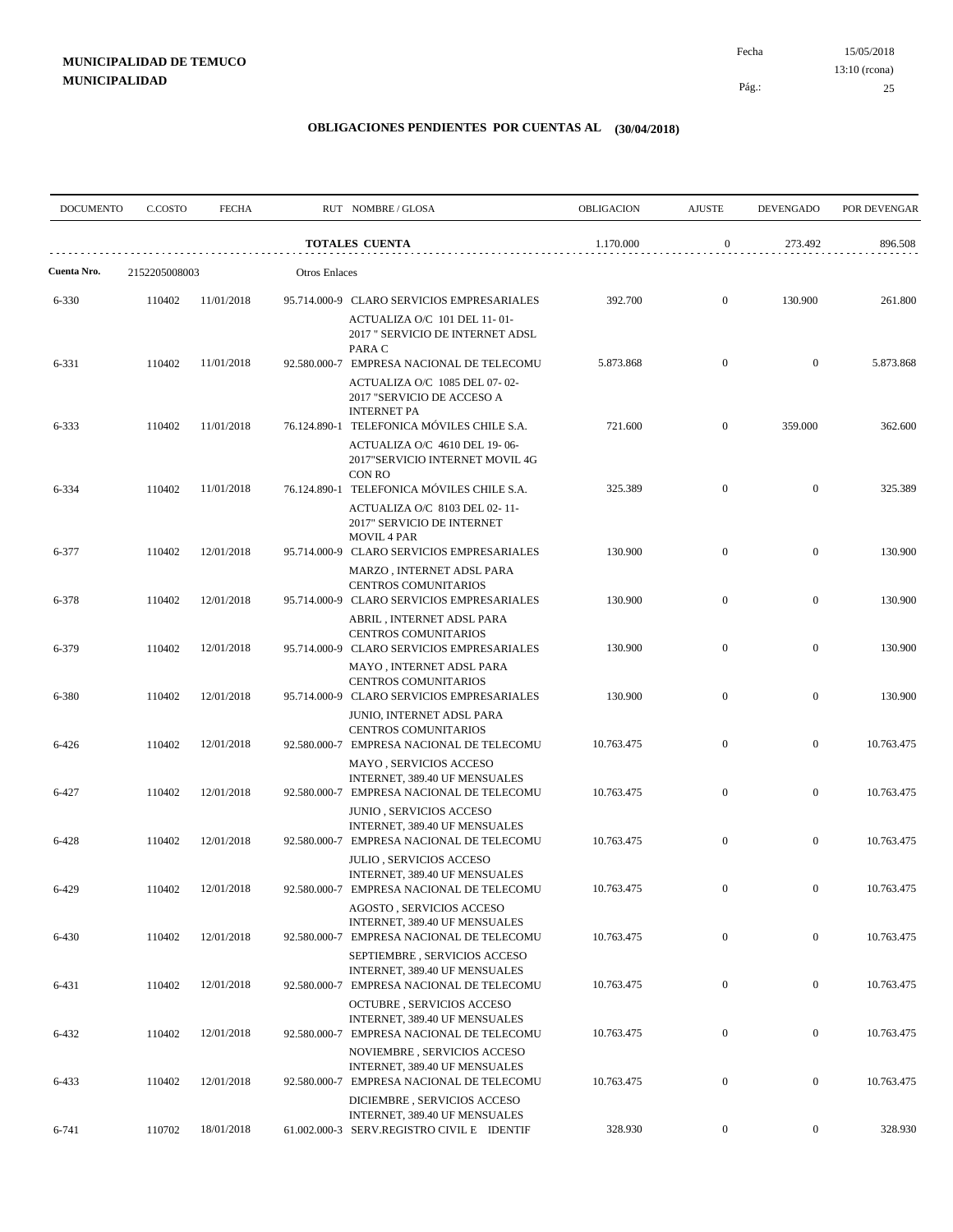15/05/2018 26 Pág.: Fecha 13:10 (rcona)

| <b>DOCUMENTO</b> | C.COSTO | <b>FECHA</b> | RUT NOMBRE/GLOSA                                                                                                                                                    | <b>OBLIGACION</b> | <b>AJUSTE</b>    | <b>DEVENGADO</b> | POR DEVENGAR |
|------------------|---------|--------------|---------------------------------------------------------------------------------------------------------------------------------------------------------------------|-------------------|------------------|------------------|--------------|
| 6-742            | 110702  | 18/01/2018   | ABRIL, CONVENIO CONECTIVIDAD<br>Y PREST REGISTROS (11.90UF)<br>61.002.000-3 SERV.REGISTRO CIVIL E IDENTIF                                                           | 328.930           | $\mathbf{0}$     | $\mathbf{0}$     | 328.930      |
| 6-743            | 110702  | 18/01/2018   | MAYO, CONVENIO CONECTIVIDAD<br>Y PREST REGISTROS (11.90UF)<br>61.002.000-3 SERV.REGISTRO CIVIL E IDENTIF                                                            | 328.930           | $\mathbf{0}$     | $\mathbf{0}$     | 328.930      |
| 6-744            | 110702  | 18/01/2018   | JUNIO, CONVENIO CONECTIVIDAD<br>Y PREST REGISTROS (11.90UF)<br>61.002.000-3 SERV.REGISTRO CIVIL E IDENTIF                                                           | 328.930           | $\mathbf{0}$     | $\mathbf{0}$     | 328.930      |
| 6-745            | 110702  | 18/01/2018   | JULIO, CONVENIO CONECTIVIDAD Y<br>PREST REGISTROS (11.90UF)<br>61.002.000-3 SERV.REGISTRO CIVIL E IDENTIF                                                           | 328.930           | $\mathbf{0}$     | $\mathbf{0}$     | 328.930      |
| 6-746            | 110702  | 18/01/2018   | AGOSTO, CONVENIO<br>CONECTIVIDAD Y PREST<br>REGISTROS (11.90UF)<br>61.002.000-3 SERV.REGISTRO CIVIL E IDENTIF<br>SEPTIEMBRE, CONVENIO                               | 328.930           | $\mathbf{0}$     | $\mathbf{0}$     | 328.930      |
| 6-747            | 110702  | 18/01/2018   | CONECTIVIDAD Y PREST<br>REGISTROS (11.90UF)<br>61.002.000-3 SERV.REGISTRO CIVIL E IDENTIF<br>OCTUBRE, CONVENIO                                                      | 328.930           | $\mathbf{0}$     | $\mathbf{0}$     | 328.930      |
| 6-748            | 110702  | 18/01/2018   | CONECTIVIDAD Y PREST<br>REGISTROS (11.90UF)<br>61.002.000-3 SERV.REGISTRO CIVIL E IDENTIF                                                                           | 328.930           | $\mathbf{0}$     | $\mathbf{0}$     | 328.930      |
| 6-749            | 110702  | 18/01/2018   | NOVIEMBRE, CONVENIO<br>CONECTIVIDAD Y PREST<br>REGISTROS (11.90UF)<br>61.002.000-3 SERV.REGISTRO CIVIL E IDENTIF                                                    | 328.930           | $\mathbf{0}$     | $\mathbf{0}$     | 328.930      |
| 6-986            | 110203  | 22/01/2018   | DICIEMBRE, CONVENIO<br>CONECTIVIDAD Y PREST<br>REGISTROS (11.90UF)<br>76.114.143-0 VTR COMUNICACIONES SPA                                                           | 27.280            | $\mathbf{0}$     | $\mathbf{0}$     | 27.280       |
| 6-987            | 110203  | 22/01/2018   | MAYO, SERVICIO TV CABLE PARA<br>EDIFICO PRAT, \$27.280.-<br>76.114.143-0 VTR COMUNICACIONES SPA                                                                     | 27.280            | $\mathbf{0}$     | $\mathbf{0}$     | 27.280       |
| 6-988            | 110203  | 22/01/2018   | JUNIO, SERVICIO TV CABLE PARA<br>EDIFICO PRAT, \$27.280.-<br>76.114.143-0 VTR COMUNICACIONES SPA<br>JULIO, SERVICIO TV CABLE PARA                                   | 27.280            | $\mathbf{0}$     | $\mathbf{0}$     | 27.280       |
| 6-989            | 110203  | 22/01/2018   | EDIFICO PRAT, \$27.280.-<br>76.114.143-0 VTR COMUNICACIONES SPA                                                                                                     | 27.280            | $\mathbf{0}$     | $\mathbf{0}$     | 27.280       |
| 6-990            | 110203  | 22/01/2018   | AGOSTO, SERVICIO TV CABLE PARA<br>EDIFICO PRAT, \$27.280.-<br>76.114.143-0 VTR COMUNICACIONES SPA                                                                   | 27.280            | $\mathbf{0}$     | $\mathbf{0}$     | 27.280       |
| 6-991            | 110203  | 22/01/2018   | SEPTIEMBRE, SERVICIO TV CABLE<br>PARA EDIFICO PRAT, \$27.280.-<br>76.114.143-0 VTR COMUNICACIONES SPA                                                               | 27.280            | $\mathbf{0}$     | $\boldsymbol{0}$ | 27.280       |
| 6-992            | 110203  | 22/01/2018   | OCTUBRE, SERVICIO TV CABLE<br>PARA EDIFICO PRAT, \$27.280.-<br>76.114.143-0 VTR COMUNICACIONES SPA                                                                  | 27.280            | $\boldsymbol{0}$ | $\boldsymbol{0}$ | 27.280       |
| 6-1060           | 110203  | 23/01/2018   | NOVIEMBRE, SERVICIO TV CABLE<br>PARA EDIFICO PRAT, \$27.280.-<br>76.114.143-0 VTR COMUNICACIONES SPA<br>ENERO, SERVICIO TV CABLE<br>EDIFICIO CONSISTORIAL (27.280.- | 27.280            | $\boldsymbol{0}$ | $\boldsymbol{0}$ | 27.280       |
|                  |         |              | MENS)<br><b>TOTALES CUENTA</b>                                                                                                                                      | 97.123.567        | $\boldsymbol{0}$ | 489.900          | 96.633.667   |
|                  |         |              |                                                                                                                                                                     |                   |                  |                  |              |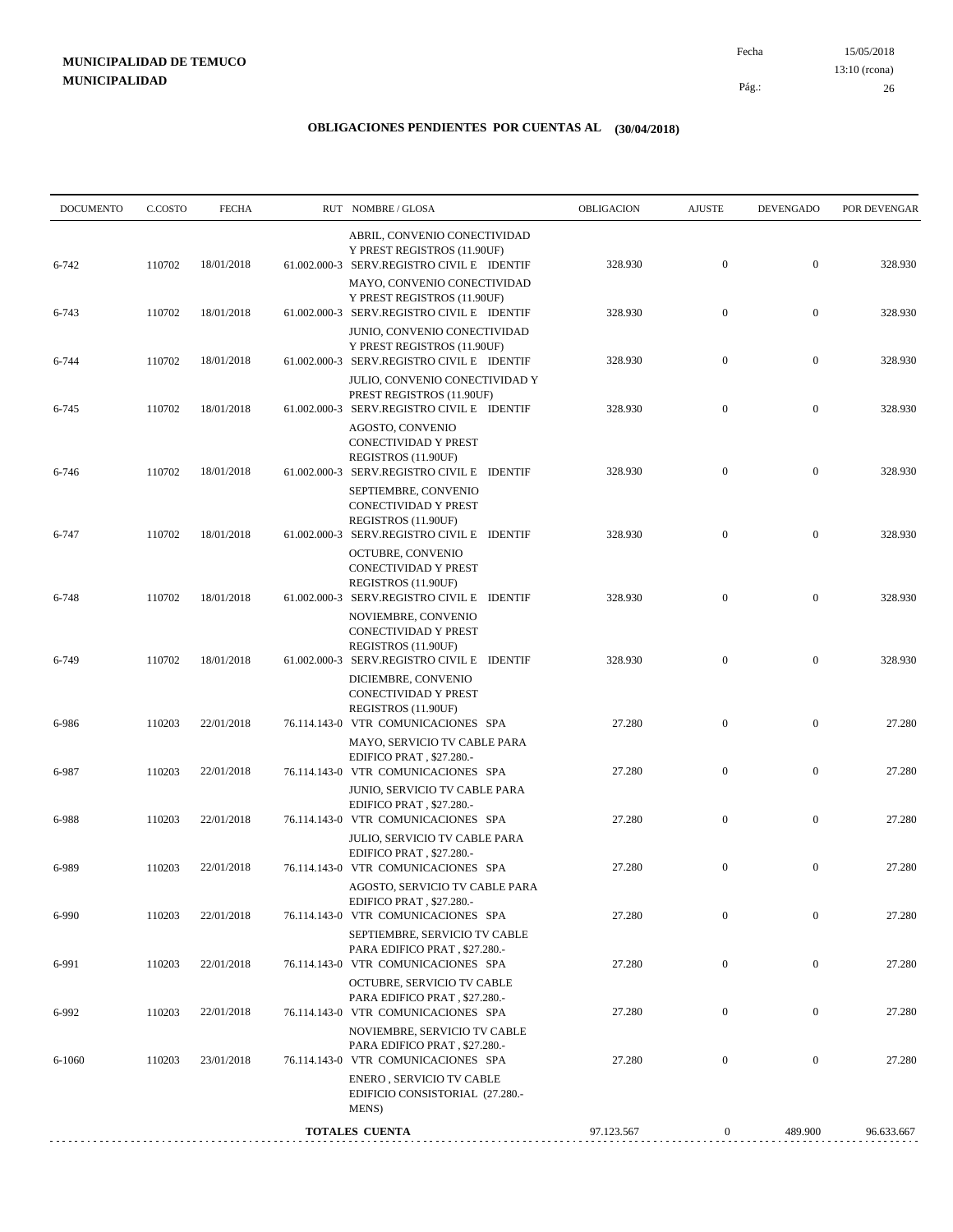15/05/2018 27 Pág.: Fecha 13:10 (rcona)

| <b>DOCUMENTO</b> | C.COSTO       | <b>FECHA</b> | RUT NOMBRE/GLOSA                                                                                                                                 | OBLIGACION | <b>AJUSTE</b>    | <b>DEVENGADO</b> | POR DEVENGAR |
|------------------|---------------|--------------|--------------------------------------------------------------------------------------------------------------------------------------------------|------------|------------------|------------------|--------------|
| Cuenta Nro.      | 2152206001001 |              | Mantenimiento Inmuebles                                                                                                                          |            |                  |                  |              |
| $6 - 326$        | 110801        | 11/01/2018   | 76.033.731-5 R Y S SEGURIDAD LIMITADA                                                                                                            | 462.910    | $\mathbf{0}$     | $\mathbf{0}$     | 462.910      |
| 6-347            | 121101        | 12/01/2018   | PROVISION E INSTALACION DE<br>CERRADURA DIGITAL DE PUERTA<br><b>SUBTERRANEA DE</b><br>ARRIAGADA MUÑOZ ALFREDINA<br>ACTUALIZA O/C 5262 DEL 13-07- | 392.700    | $\mathbf{0}$     | $\mathbf{0}$     | 392.700      |
| 6-361            | 110801        | 12/01/2018   | 2017" SERVICIO DE VARILLAR Y<br><b>DESTAPAR 3</b><br>96.721.280-6 GTD TELESAT S.A.<br>ACTUALIZA O/C 7928 DEL 25-10-                              | 163.676    | $\mathbf{0}$     | $\mathbf{0}$     | 163.676      |
| 6-2956           | 141201        | 12/03/2018   | 2017" TRASLADO DE 05 ANEXOS<br><b>TELEFONICO</b><br>76.004.471-7 VIDRIERIA LAGOS LTDA<br>ADQUISICION E INSTACION DE 2                            | 90.000     | $\mathbf{0}$     | $\mathbf{0}$     | 90.000       |
| 6-3316           | 160201        | 20/03/2018   | <b>ESPEJOS DE 2.450 X 1.500 EN</b><br><b>CENTRO COMUNI</b><br>16.533.117-6 SANHUEZA CRISTOBAL PABLO HER<br>PROVISION E INSTALACION CANAL         | 460.000    | $\mathbf{0}$     | $\mathbf{0}$     | 460.000      |
| 6-3297           | 110801        | 20/03/2018   | AGUA LLUVIAS Y REPARACION<br><b>ALERO DE BI</b><br>77.624.270-5 SOCIEDAD MUEBLES SANTA ANA L<br>PROVISION E INSTALACION                          | 1.474.906  | $\mathbf{0}$     | $\mathbf{0}$     | 1.474.906    |
| 6-3417           | 110805        | 22/03/2018   | MODULOS DE ATENCION PUBLICO<br><b>EDIFICIO PRAT</b><br>76.051.775-5 MAQUINARIAS Y CONSTRUCCIONE                                                  | 23.000     | $\mathbf{0}$     | $\mathbf{0}$     | 23.000       |
| 6-3427           | 141201        | 23/03/2018   | ADQUISICION DE DOS LLAVES PARA<br>LAVATORIO CROMADA PARA<br>OFICINA CONVENIO<br>76.287.853-4 COMERCIAL AGUSTIN LIMITADA                          | 169.070    | $\mathbf{0}$     | $\mathbf{0}$     | 169.070      |
| 6-3624           | 121101        | 27/03/2018   | <b>INSTALACION DE 2 ESTUFA A</b><br>LEÑA PARA CENTRO<br>COMUNITARIO LANIN A<br>76.772.882-4 CONSTRUCTORA CHRISTIAN OPAZO                         | 2.970.240  | $\mathbf{0}$     | $\mathbf{0}$     | 2.970.240    |
|                  |               |              | SERVICIO DE MANTENCION PILETA<br>LAVADO FERIA PINTO SEGUN<br>ID-1658-136-L11                                                                     |            |                  |                  |              |
| 6-3856           | 160201        | 04/04/2018   | 76.663.118-5 PROYECTOS INAROCO SPA<br>PROVISION E INSTALACION DE<br>PUERTAS DE ALUMINIO EN<br>ACCESO A HALL                                      | 2.213.400  | $\mathbf{0}$     | $\mathbf{0}$     | 2.213.400    |
| 6-3827           | 160202        | 04/04/2018   | 76.112.137-5 GUILLERMO ARTURO SEPULVEDA J.<br><b>INSTALACION DE 02 PANDERETAS</b><br>, CONSTRUCCION DE PASTELON Y                                | 316.276    | $\boldsymbol{0}$ | $\mathbf{0}$     | 316.276      |
| 6-3909           | 110806        | 05/04/2018   | RELLENO<br>77.456.050-5 SOC. CONSTRUCTORAS DE OBRAS M<br>SERVICIO DE SELLADO DE                                                                  | 88.500     | $\mathbf{0}$     | $\mathbf{0}$     | 88.500       |
| 6-3977           | 110801        | 09/04/2018   | TECHUMBRE DEL EDIFICIO DE<br><b>JUZGADO DE POLICIA LO</b><br>77.456.050-5 SOC. CONSTRUCTORAS DE OBRAS M                                          | 267.750    | $\boldsymbol{0}$ | $\mathbf{0}$     | 267.750      |
| 6-3979           | 110801        | 09/04/2018   | LIMPIEZA DE PEGAMENTO Y<br>REINSTALACION DE 10 GRADAS<br>DE ESCALER<br>76.251.567-9 ANGELICA APELEO VARGAS DISTR                                 | 446.845    | $\boldsymbol{0}$ | $\mathbf{0}$     | 446.845      |
|                  |               |              | TRASLADO DE EQUIPO DE AIRE<br>ACONDICIONADO DESDE<br>ALCALDIA HASTA                                                                              |            |                  |                  |              |
| 6-4079           | 110803        | 11/04/2018   | 77.624.270-5 SOCIEDAD MUEBLES SANTA ANA L                                                                                                        | 644.385    | $\overline{0}$   | $\overline{0}$   | 644.385      |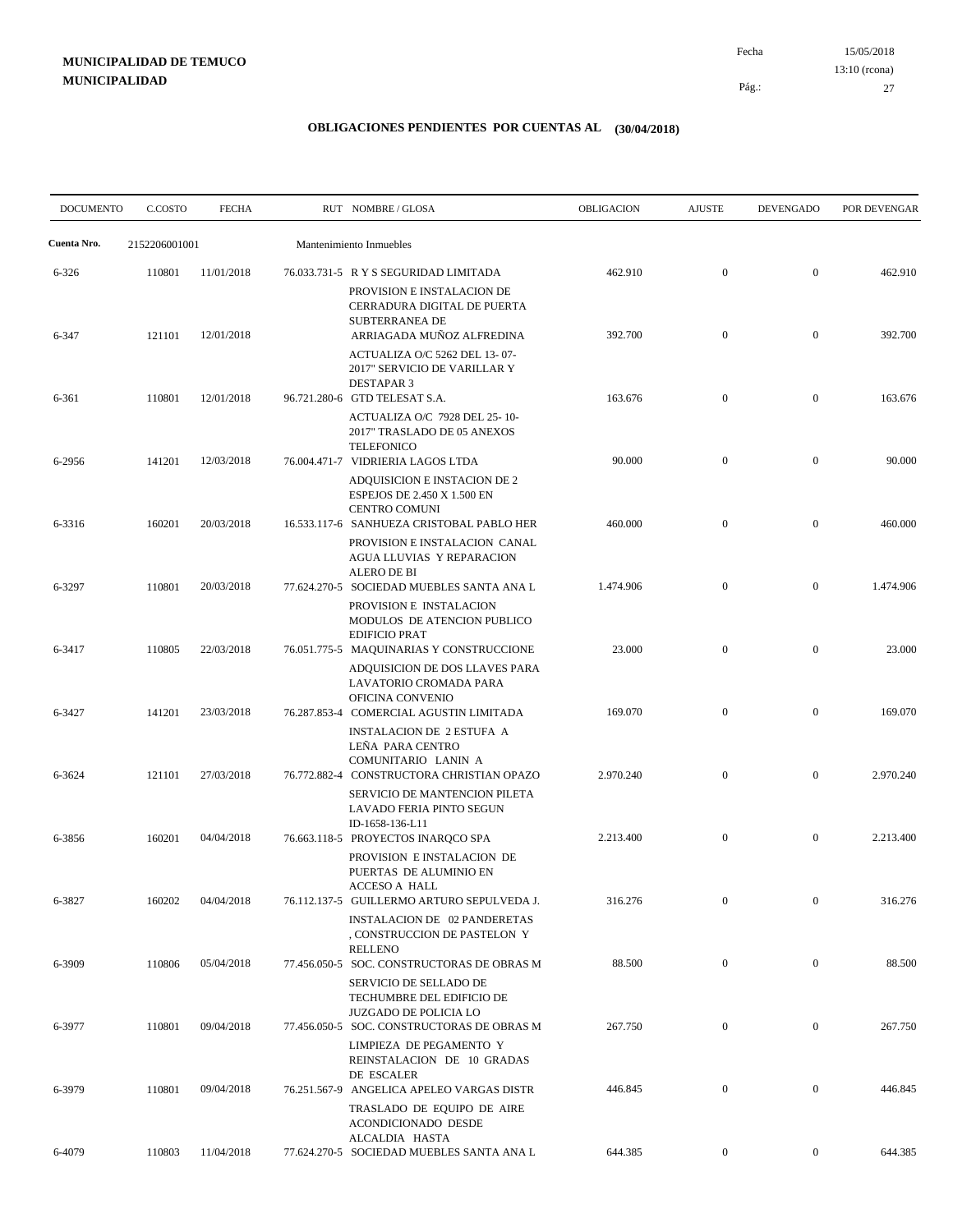| <b>DOCUMENTO</b> | C.COSTO | <b>FECHA</b> | RUT NOMBRE/GLOSA                                                                                                        | OBLIGACION | <b>AJUSTE</b>    | <b>DEVENGADO</b> | POR DEVENGAR |
|------------------|---------|--------------|-------------------------------------------------------------------------------------------------------------------------|------------|------------------|------------------|--------------|
| 6-4052           | 110805  | 11/04/2018   | PROVISION E INSTALACION DE<br>SEPARADORES DE AMBIENTE<br>PARA OFICINA<br>76.667.181-0 CONSTRUCTORA PERECUI SPA          | 167.000    | $\mathbf{0}$     | $\boldsymbol{0}$ | 167.000      |
|                  |         |              | CAMBIO DE MARCO DE ALUMINIO<br>Y CAMBIO DE PUERTA Y QUIZIOS<br>PARA                                                     |            |                  |                  |              |
| 6-4052           | 110890  | 11/04/2018   | 76.667.181-0 CONSTRUCTORA PERECUI SPA                                                                                   | 268.000    | $\mathbf{0}$     | $\mathbf{0}$     | 268.000      |
|                  |         |              | CAMBIO DE MARCO DE ALUMINIO<br>Y CAMBIO DE PUERTA Y QUIZIOS<br><b>PARA</b>                                              |            |                  |                  |              |
| 6-4089           | 110801  | 12/04/2018   | AGUILERA OSSES MARIELA<br>PROVISION E INSTALACION DE 4<br>CORTINAS ROLLER PARA<br><b>OFICINA DE</b>                     | 441.000    | $\mathbf{0}$     | $\mathbf{0}$     | 441.000      |
| 6-4106           | 110801  | 12/04/2018   | 76.004.471-7 VIDRIERIA LAGOS LTDA                                                                                       | 245.915    | $\mathbf{0}$     | $\boldsymbol{0}$ | 245.915      |
| 6-4122           | 110806  | 12/04/2018   | VIDRIO PUERTA PRAT N°650<br>77.456.050-5 SOC. CONSTRUCTORAS DE OBRAS M                                                  | 92.000     | $\mathbf{0}$     | $\mathbf{0}$     | 92.000       |
|                  |         |              | SERVICIO DE SELLADO<br>ESTRUCTURAL DUCTO DE AGUAS<br>LLUVIA DEL EDIFICIO JUZ                                            |            |                  |                  |              |
| 6-4198           | 141201  | 13/04/2018   | 16.533.117-6 SANHUEZA CRISTOBAL PABLO HER                                                                               | 1.099.560  | $\mathbf{0}$     | $\boldsymbol{0}$ | 1.099.560    |
|                  |         |              | PROV. E INSTALACION DE REJAS Y<br>EMPAVONADO EN VENTANA CTRO<br><b>LABRANZA</b>                                         |            |                  |                  |              |
| 6-4216           | 150301  | 16/04/2018   | VERDUGO LEIVA LIDIA FLORENTIN                                                                                           | 460.516    | $\mathbf{0}$     | $\mathbf{0}$     | 460.516      |
|                  |         |              | FABRICAR E INSTALAR PUERTA EN<br>ALUMINIO OF 2 ESTADIO GERMAN<br><b>BECKER</b>                                          |            |                  |                  |              |
| 6-4382           | 110813  | 18/04/2018   | 77.456.050-5 SOC. CONSTRUCTORAS DE OBRAS M                                                                              | 217.770    | $\mathbf{0}$     | $\boldsymbol{0}$ | 217.770      |
| 6-4368           | 160202  | 18/04/2018   | REPARACION PUERTA Y VENTANA<br><b>EDIFICIO VARAS 490</b><br>76.004.471-7 VIDRIERIA LAGOS LTDA                           | 83.145     | $\mathbf{0}$     | $\boldsymbol{0}$ | 83.145       |
|                  |         |              | ADQUISICION DE 3 VIDRIOS<br>DIFERENTES MEDIDAS INSTALADOS<br>EN BIBLIOTECA L                                            |            |                  |                  |              |
| 6-4465           | 160202  | 20/04/2018   | 76.112.137-5 GUILLERMO ARTURO SEPULVEDA J.                                                                              | 70.000     | $\mathbf{0}$     | $\boldsymbol{0}$ | 70.000       |
|                  |         |              | ELEBORACION INFORME TECNICO<br>DE ESTADO DE LAS INSTALACIONES<br><b>ELECTRICA D</b>                                     |            |                  |                  |              |
| 6-4488           | 150301  | 20/04/2018   | 76.398.589-K INGENIERIA Y MANTENCION GENE<br><b>MANTENCION GRUPO</b><br>ELECTROGENO DEL ESTADIO<br><b>GERMAN BECKER</b> | 4.224.500  | $\mathbf{0}$     | $\mathbf{0}$     | 4.224.500    |
| 6-4522           | 121101  | 23/04/2018   | 76.554.278-2 SOCIEDAD A Y C E HIJO LIMITAD<br>SERVICIO LIMPIEZA FERIA PINTO                                             | 470.000    | $\mathbf{0}$     | $\boldsymbol{0}$ | 470.000      |
| 6-4569           | 160301  | 25/04/2018   | <b>BANDEJONES</b><br>SOTO OVIEDO RIGO BERTO                                                                             | 461.720    | $\mathbf{0}$     | $\boldsymbol{0}$ | 461.720      |
| 6-4586           | 110806  | 26/04/2018   | REPARACION DE CALEFACCION<br>DEL MUSEO F. SEGUN ID-1658-<br>77.456.050-5 SOC. CONSTRUCTORAS DE OBRAS M                  | 94.500     | $\boldsymbol{0}$ | $\boldsymbol{0}$ | 94.500       |
|                  |         |              | PROVISION E INSTALACION DE<br>EXTRACTOR DE AIRE DEL PRIMER                                                              |            |                  |                  |              |
| 6-4596           | 110806  | 26/04/2018   | <b>JUZGADO</b><br>77.456.050-5 SOC. CONSTRUCTORAS DE OBRAS M                                                            | 94.500     | $\mathbf{0}$     | $\boldsymbol{0}$ | 94.500       |
|                  |         |              | SERVICIO DE PROVISION E<br><b>INSTALACION DE EXTRACTOR DE</b><br>AIRE DEL PRIMER JU                                     |            |                  |                  |              |
| 6-4660           | 160202  | 27/04/2018   | 76.112.137-5 GUILLERMO ARTURO SEPULVEDA J.                                                                              | 292.287    | $\overline{0}$   | $\boldsymbol{0}$ | 292.287      |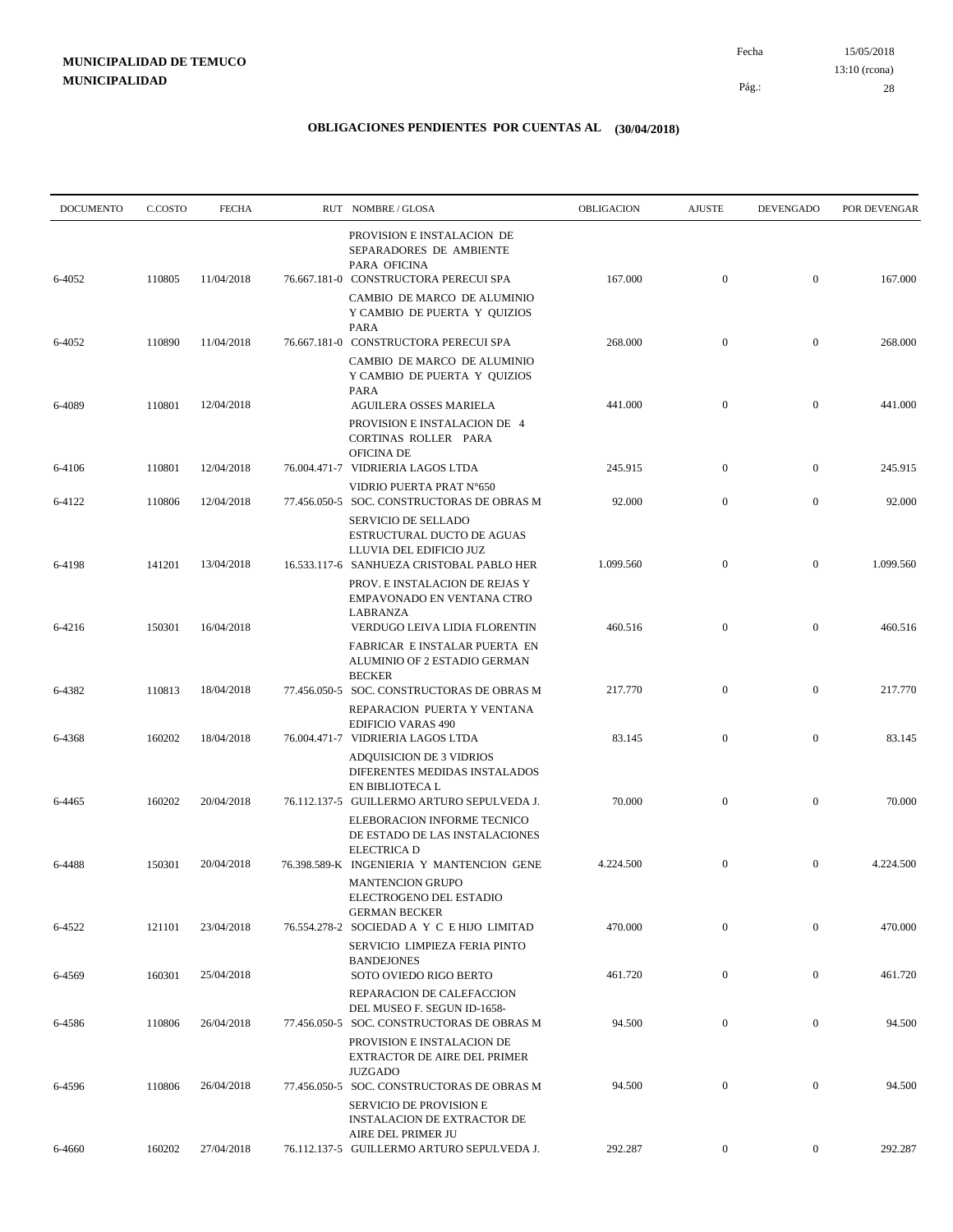| <b>DOCUMENTO</b> | C.COSTO       | <b>FECHA</b> | RUT NOMBRE/GLOSA                                                                                                   | <b>OBLIGACION</b> | <b>AJUSTE</b>    | <b>DEVENGADO</b> | POR DEVENGAR |
|------------------|---------------|--------------|--------------------------------------------------------------------------------------------------------------------|-------------------|------------------|------------------|--------------|
| 6-4694           | 160101        | 30/04/2018   | REUBICACION DE ESTUFA A<br>PELLET BIBLIOTECA PEDRO DE<br><b>VALDIVIA</b><br>96.355.000-6 ELECTROCOM S.A.           | 85.237            | $\mathbf{0}$     | $\overline{0}$   | 85.237       |
|                  |               |              | <b>REPOSICION DE LUCES</b><br>DEPENDIENTE DEL TEATRO<br>MUNICIPAL                                                  |                   |                  |                  |              |
| 6-4695           | 160201        | 30/04/2018   | 76.804.661-1 CONSTRUCTORA DISOM SPA<br>PROVISION E INSTALACION<br>CERAMICAS EN BIBLIOTECA GALO<br><b>SEPULVEDA</b> | 3.522.924         | $\mathbf{0}$     | $\mathbf{0}$     | 3.522.924    |
|                  |               |              | <b>TOTALES CUENTA</b>                                                                                              | 22.574.232        | 0                | $\boldsymbol{0}$ | 22.574.232   |
| Cuenta Nro.      | 2152206001002 |              | Mantenimiento Ascensores                                                                                           |                   |                  |                  |              |
| 6-526            | 150301        | 15/01/2018   | ISLA SAN MARTIN CARLOS MARCO<br>MAYO, SERV MANT. 02 ASCENSOR                                                       | 209.440           | $\mathbf{0}$     | $\mathbf{0}$     | 209.440      |
|                  |               |              | ESTADIO GERMAN BECKER,<br>$$209.440. -$                                                                            |                   |                  |                  |              |
| 6-538            | 110803        | 15/01/2018   | ISLA SAN MARTIN CARLOS MARCO<br>MAYO, SERV MANTENCION<br>ASCENSOR EDIF.BELLO 510<br>$$142.800-$                    | 142.800           | $\mathbf{0}$     | $\mathbf{0}$     | 142.800      |
| 6-539            | 110803        | 15/01/2018   | ISLA SAN MARTIN CARLOS MARCO<br><b>JUNIO, SERV MANTENCION</b><br><b>ASCENSOR EDIF.BELLO 510</b>                    | 142.800           | $\mathbf{0}$     | $\overline{0}$   | 142.800      |
| 6-540            | 110803        | 15/01/2018   | \$142.800.-<br>ISLA SAN MARTIN CARLOS MARCO                                                                        | 142.800           | $\mathbf{0}$     | $\mathbf{0}$     | 142.800      |
|                  |               |              | <b>JULIO, SERV MANTENCION</b><br>ASCENSOR EDIF.BELLO 510<br>\$142.800.-                                            |                   |                  |                  |              |
| 6-541            | 110803        | 15/01/2018   | ISLA SAN MARTIN CARLOS MARCO<br>AGOSTO, SERV MANTENCION<br>ASCENSOR EDIF.BELLO 510<br>\$142.800.-                  | 142.800           | $\mathbf{0}$     | $\mathbf{0}$     | 142.800      |
| 6-542            | 110803        | 15/01/2018   | ISLA SAN MARTIN CARLOS MARCO<br>SEPTIEMBRE, SERV MANTENCION<br>ASCENSOR EDIF.BELLO 510                             | 142.800           | $\mathbf{0}$     | $\mathbf{0}$     | 142.800      |
| 6-543            | 110803        | 15/01/2018   | \$142.800.-<br>ISLA SAN MARTIN CARLOS MARCO<br>OCTUBRE, SERV MANTENCION<br>ASCENSOR EDIF.BELLO 510                 | 142.800           | $\boldsymbol{0}$ | $\mathbf{0}$     | 142.800      |
| 6-544            | 110803        | 15/01/2018   | \$142.800 .-<br>ISLA SAN MARTIN CARLOS MARCO<br>NOVIEMBRE, SERV MANTENCION                                         | 142.800           | $\mathbf{0}$     | $\boldsymbol{0}$ | 142.800      |
|                  |               | 16/01/2018   | ASCENSOR EDIF.BELLO 510<br>\$142.800 .-                                                                            |                   |                  |                  |              |
| 6-573            | 110801        |              | GONZALEZ CRUZ FELIPE ALEJAND<br>ABRIL, MANTENCION 02<br>ASCENSORES PRAT 650 \$149.999.-<br><b>MENSUAL</b>          | 149.999           | $\boldsymbol{0}$ | $\boldsymbol{0}$ | 149.999      |
| 6-574            | 110801        | 16/01/2018   | GONZALEZ CRUZ FELIPE ALEJAND<br>MAYO, MANTENCION 02                                                                | 149.999           | $\boldsymbol{0}$ | $\boldsymbol{0}$ | 149.999      |
| $6 - 575$        | 110801        | 16/01/2018   | ASCENSORES PRAT 650 \$149.999.-<br><b>MENSUAL</b><br>GONZALEZ CRUZ FELIPE ALEJAND<br>JUNIO, MANTENCION 02          | 149.999           | $\boldsymbol{0}$ | $\boldsymbol{0}$ | 149.999      |
|                  |               |              | ASCENSORES PRAT 650 \$149.999.-<br>MENSUAL                                                                         |                   |                  |                  |              |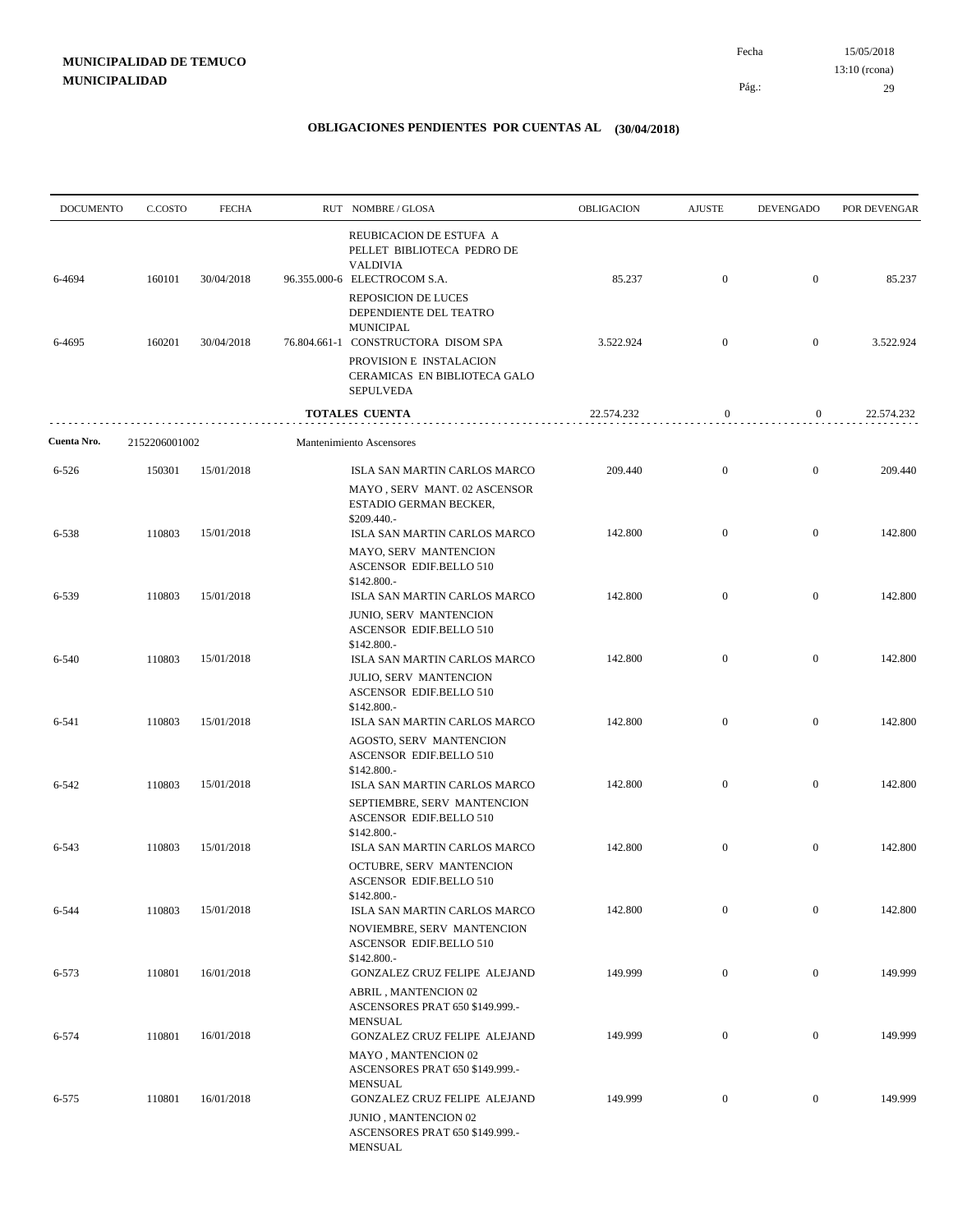15/05/2018 30 Pág.: Fecha 13:10 (rcona)

| <b>DOCUMENTO</b> | C.COSTO       | <b>FECHA</b> | RUT NOMBRE/GLOSA                                                                                            | OBLIGACION | <b>AJUSTE</b>    | <b>DEVENGADO</b> | POR DEVENGAR |
|------------------|---------------|--------------|-------------------------------------------------------------------------------------------------------------|------------|------------------|------------------|--------------|
| 6-576            | 110801        | 16/01/2018   | GONZALEZ CRUZ FELIPE ALEJAND                                                                                | 149.999    | $\mathbf{0}$     | $\overline{0}$   | 149.999      |
| 6-4440           | 150301        | 20/04/2018   | JULIO, MANTENCION 02<br>ASCENSORES PRAT 650 \$149.999.-<br><b>MENSUAL</b><br>ISLA SAN MARTIN CARLOS MARCO   | 190.400    | $\mathbf{0}$     | $\overline{0}$   | 190.400      |
|                  |               |              | SERVICIO MANTENCION<br>ASCENSORES ESTADIO GERMAN<br><b>BECKER JUNIO</b>                                     |            |                  |                  |              |
| 6-4441           | 150301        | 20/04/2018   | ISLA SAN MARTIN CARLOS MARCO<br>SERVICIO MANTENCION<br>ASCENSORES ESTADIO GERMAN                            | 190.400    | $\mathbf{0}$     | $\overline{0}$   | 190.400      |
| 6-4442           | 150301        | 20/04/2018   | <b>BECKER JULIO</b><br>ISLA SAN MARTIN CARLOS MARCO<br>SERVICIO MANTENCION                                  | 190.400    | $\mathbf{0}$     | $\overline{0}$   | 190.400      |
| 6-4443           | 150301        | 20/04/2018   | ASCENSORES ESTADIO GERMAN<br><b>BECKER AGOSTO</b><br>ISLA SAN MARTIN CARLOS MARCO                           | 190.400    | $\mathbf{0}$     | $\mathbf{0}$     | 190.400      |
|                  |               |              | <b>SERVICIO MANTENCION</b><br>ASCENSORES ESTADIO GERMAN<br><b>BECKER SEPTIEMBRE</b>                         |            |                  |                  |              |
| 6-4444           | 150301        | 20/04/2018   | ISLA SAN MARTIN CARLOS MARCO<br>SERVICIO MANTENCION<br>ASCENSORES ESTADIO GERMAN                            | 190.400    | $\mathbf{0}$     | $\overline{0}$   | 190.400      |
| 6-4445           | 150301        | 20/04/2018   | <b>BECKER OCTUBRE</b><br>ISLA SAN MARTIN CARLOS MARCO<br>SERVICIO MANTENCION<br>ASCENSORES ESTADIO GERMAN   | 190.400    | $\mathbf{0}$     | $\overline{0}$   | 190.400      |
| 6-4446           | 150301        | 20/04/2018   | <b>BECKER NOVIEMBRE</b><br>ISLA SAN MARTIN CARLOS MARCO<br>SERVICIO MANTENCION<br>ASCENSORES ESTADIO GERMAN | 190.400    | $\overline{0}$   | $\overline{0}$   | 190.400      |
|                  |               |              | <b>BECKER DICIEMBRE</b>                                                                                     | 3.141.836  |                  |                  |              |
| Cuenta Nro.      | 2152206001003 |              | TOTALES CUENTA<br>Mantenimiento Escala Mecánica                                                             |            | $\boldsymbol{0}$ | 0                | 3.141.836    |
|                  |               |              |                                                                                                             |            | $\mathbf{0}$     | $\boldsymbol{0}$ |              |
| 6-530            | 110801        | 15/01/2018   | ISLA SAN MARTIN CARLOS MARCO<br>ABRIL, MANTENCION ESCALA<br>EDIFICIO PRAT \$205.703                         | 205.703    |                  |                  | 205.703      |
| 6-531            | 110801        | 15/01/2018   | ISLA SAN MARTIN CARLOS MARCO<br>MAYO, MANTENCION ESCALA                                                     | 205.703    | $\mathbf{0}$     | $\overline{0}$   | 205.703      |
| 6-532            | 110801        | 15/01/2018   | EDIFICIO PRAT \$205.703<br>ISLA SAN MARTIN CARLOS MARCO                                                     | 205.703    | $\boldsymbol{0}$ | $\overline{0}$   | 205.703      |
| 6-533            | 110801        | 15/01/2018   | JUNIO, MANTENCION ESCALA<br>EDIFICIO PRAT \$205.703<br>ISLA SAN MARTIN CARLOS MARCO                         | 205.703    | $\boldsymbol{0}$ | $\boldsymbol{0}$ | 205.703      |
|                  |               |              | <b>JULIO, MANTENCION ESCALA</b><br>EDIFICIO PRAT \$205.703                                                  |            |                  |                  |              |
|                  |               |              | TOTALES CUENTA                                                                                              | 822.812    | $\boldsymbol{0}$ | 0                | 822.812      |
| Cuenta Nro.      | 2152206002    |              | Mantenimiento y Reparación de Vehículos                                                                     |            |                  |                  |              |
| 6-1246           | 120301        | 24/01/2018   | 85.184.600-K CRUZ Y CIA LTDA<br>SERVICIO DE VULCANIZACION<br>PARA VEHICULOS DEL PARQUE                      | 2.000.000  | $\boldsymbol{0}$ | 694.950          | 1.305.050    |
| 6-1391           | 110901        | 25/01/2018   | <b>AUTOMOTRIZ DE</b><br>81.762.400-6 SILVA HNOS. Y CIA.                                                     | 211.106    | $\boldsymbol{0}$ | $\overline{0}$   | 211.106      |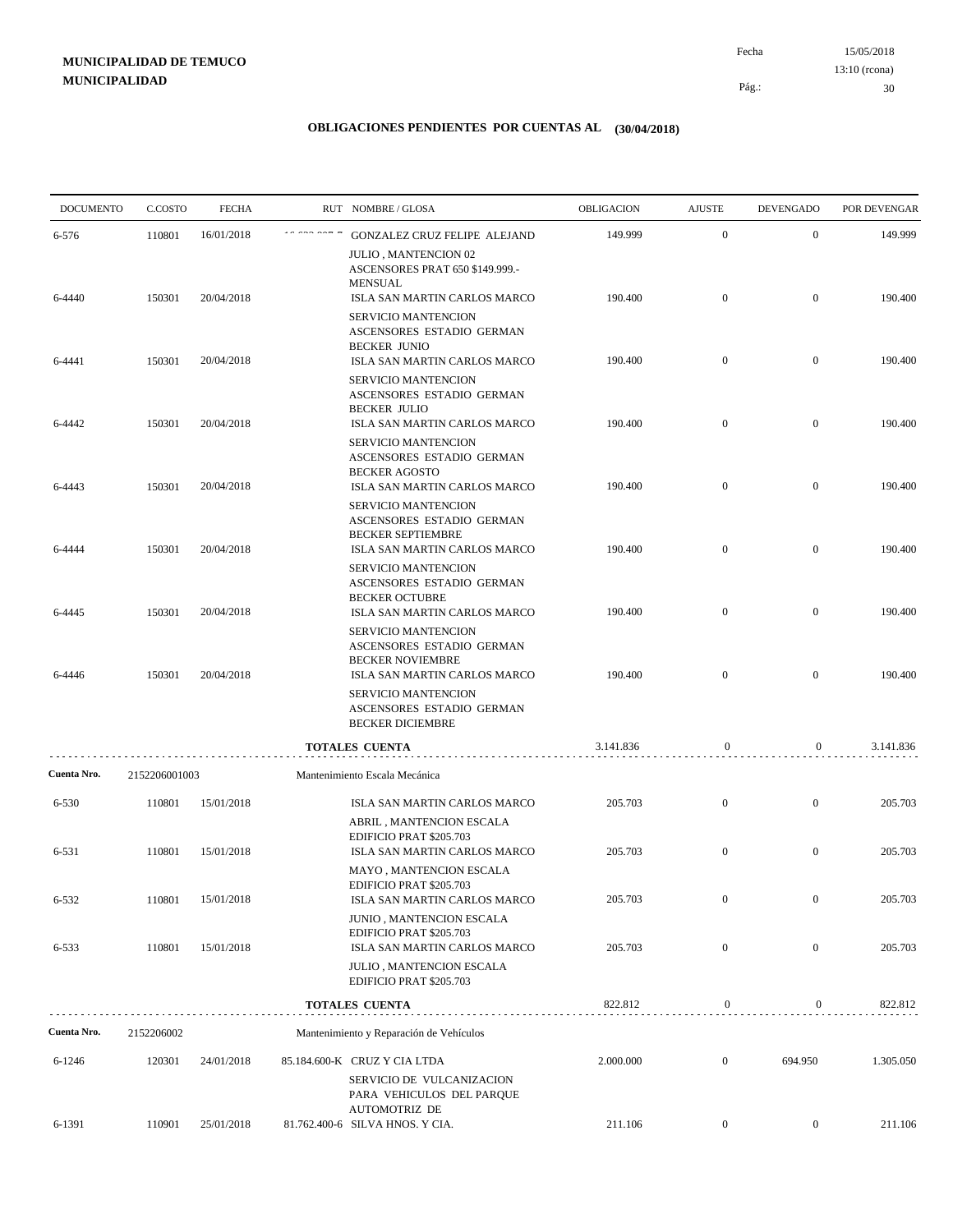| <b>DOCUMENTO</b> | C.COSTO | <b>FECHA</b> | RUT NOMBRE/GLOSA                                                                                           | OBLIGACION | <b>AJUSTE</b>    | <b>DEVENGADO</b> | POR DEVENGAR |
|------------------|---------|--------------|------------------------------------------------------------------------------------------------------------|------------|------------------|------------------|--------------|
| 6-1581           | 120701  | 30/01/2018   | SERVICIO DE CAMBIO DE ACEITE,<br>CAMBIO DEFILTROS DE VEHICULO<br>A-243 DE<br>85.184.600-K CRUZ Y CIA LTDA  | 800.000    | $\boldsymbol{0}$ | $\mathbf{0}$     | 800.000      |
|                  |         |              | SERVICIO DE VULCANIZACION DE<br>VEHICULOS DE VEHICULOS DEL<br>DPTO. OPERACIO                               |            |                  |                  |              |
| 6-2729           | 141403  | 06/03/2018   | 81.762.400-6 SILVA HNOS. Y CIA.<br>CAMBIO DE ACEITE, FILTROS,                                              | 743.512    | $\mathbf{0}$     | $\mathbf{0}$     | 743.512      |
| 6-3387           | 120301  | 22/03/2018   | CORREAS, AMORTIGUADRORES<br>PARA CAMION<br>85.184.600-K CRUZ Y CIA LTDA                                    | 1.500.000  | $\mathbf{0}$     | $\mathbf{0}$     | 1.500.000    |
|                  |         |              | SERVICIO DE VULCANIZACION<br>PARA VEHICULOS DEL PARQUE<br>AUTOMOTRIZ CO                                    | 800.000    | $\boldsymbol{0}$ | $\mathbf{0}$     | 800.000      |
| 6-3388           | 120701  | 22/03/2018   | 85.184.600-K CRUZ Y CIA LTDA<br><b>SERVICIO DE VULCANIZACION</b><br>PARA VEHICULOS DEL PARQUE              |            |                  |                  |              |
| 6-3549           | 110901  | 27/03/2018   | AUTOMOTRIZ CO<br>85.184.600-K CRUZ Y CIA LTDA<br>SERVICIO DE VULCANIZACION                                 | 200.000    | $\boldsymbol{0}$ | $\mathbf{0}$     | 200.000      |
| 6-3625           | 120701  | 29/03/2018   | PARA VEHICULOS MENORES MES<br>DE ABRIL 2018<br>PEÑA OSORE OSCAR                                            | 2.908.826  | $\mathbf{0}$     | $\mathbf{0}$     | 2.908.826    |
|                  |         |              | SERVICIO DE REPARACION DE<br>MOTONIVELADORA A-201 Y A-281<br><b>CAMBIO DE CILI</b>                         |            | $\mathbf{0}$     | $\mathbf{0}$     |              |
| 6-3980           | 120301  | 09/04/2018   | PEÑA OSORE OSCAR<br>CAMBIO DE VIGAS Y PISO EN CAJA<br>RECOLECTORA, CAMBIO VIGAS                            | 868.404    |                  |                  | 868.404      |
| 6-3981           | 120701  | 09/04/2018   | <b>LATERA</b><br>81.762.400-6 SILVA HNOS. Y CIA.<br>REPARACION FRENOS MOTOR                                | 371.637    | $\boldsymbol{0}$ | $\mathbf{0}$     | 371.637      |
| 6-4028           | 120701  | 10/04/2018   | DEL CAMION A-152 DEL PG RED<br><b>VIAL INSERTO</b><br>81.762.400-6 SILVA HNOS. Y CIA.                      | 1.624.588  | $\mathbf{0}$     | $\overline{0}$   | 1.624.588    |
|                  |         |              | REPARACION DE CAMIONES<br>CAMBIO PULMONES DE FRENOS,<br><b>CHICHARRA DE FR</b>                             |            |                  |                  |              |
| 6-4120           | 120701  | 12/04/2018   | 76.296.979-3 SERVICIO AUTOMOTRIZ EDV LIMIT<br>REPARACION SISTEMA ELECTRICO<br>DE CAMION A-250 DEL PROGRAMA | 71.130     | $\boldsymbol{0}$ | $\mathbf{0}$     | 71.130       |
| 6-4127           | 110901  | 12/04/2018   | RED VIAL<br>76.296.979-3 SERVICIO AUTOMOTRIZ EDV LIMIT<br>CAMBIO DE BUJE CENTRAL Y                         | 70.000     | $\mathbf{0}$     | $\boldsymbol{0}$ | 70.000       |
| 6-4245           | 120701  | 16/04/2018   | <b>EXTERNO DE BARRA</b><br>ESTABILIZADORA DE MOVIL A-23<br>81.762.400-6 SILVA HNOS. Y CIA.                 | 583.457    | $\boldsymbol{0}$ | $\boldsymbol{0}$ | 583.457      |
|                  |         |              | REPARACION CAMBIO CILINDRO<br><b>EMISOR EMBRAGUE PARA</b><br><b>CAMIONES A -163 Y</b>                      |            |                  |                  |              |
| 6-4247           | 141403  | 16/04/2018   | 85.184.600-K CRUZ Y CIA LTDA<br>SERVICIO DE VULCANIZACION<br>PAR CAMIONETAS Y CAMIONES                     | 100.000    | $\boldsymbol{0}$ | $\boldsymbol{0}$ | 100.000      |
| 6-4397           | 120301  | 18/04/2018   | ALJIBES . RURAL<br>76.435.845-7 COMERCIAL PROMIT SPA<br>05 NEUMATICOS PARA                                 | 819.029    | $\mathbf{0}$     | $\boldsymbol{0}$ | 819.029      |
| 6-4365           | 120301  | 18/04/2018   | MINICARGADOR A-209 ASEO<br>CANARIO URZUA CRISTIAN PATRIC                                                   | 85.000     | $\overline{0}$   | $\mathbf{0}$     | 85.000       |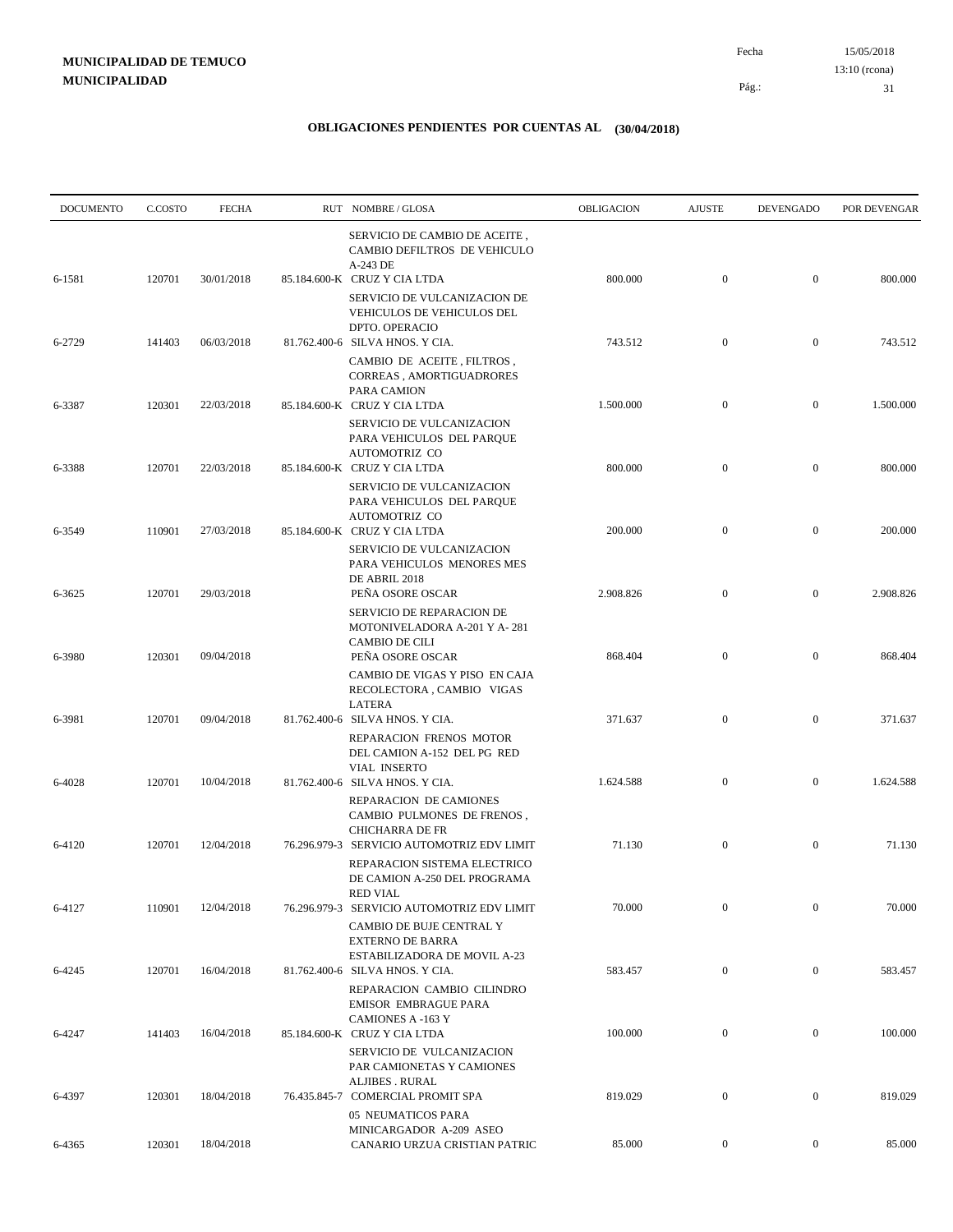| <b>DOCUMENTO</b> | C.COSTO    | <b>FECHA</b> | RUT NOMBRE/GLOSA                                                                                                         | OBLIGACION | <b>AJUSTE</b>    | DEVENGADO        | POR DEVENGAR |
|------------------|------------|--------------|--------------------------------------------------------------------------------------------------------------------------|------------|------------------|------------------|--------------|
| 6-4338           | 120301     | 18/04/2018   | REPARACION DE EQUIPO MOVIL DE<br><b>COMUNICACION DE CAMION A-331</b><br><b>DEL PARQUE</b><br>HENRIQUEZ HENRIQUEZ RICARDO | 2.323.500  | $\boldsymbol{0}$ | $\boldsymbol{0}$ | 2.323.500    |
| 6-4454           | 120301     | 20/04/2018   | CILINDROS HIDRAULICOS CAMION<br>A-328 Y OTROS DEL DPTO DE ASEO<br>OÑATE CARES MIRNA FLOR                                 | 93.000     | $\boldsymbol{0}$ | $\boldsymbol{0}$ | 93.000       |
|                  |            |              | CON FECCION E INSTALACION DE 2<br>MANGUERAS HIDRAULICAS DE<br><b>ALTA PRESION P</b>                                      |            |                  |                  |              |
| 6-4513           | 120301     | 23/04/2018   | 92.475.000-6 KAUFMANN S.A. VEHICULOS MOTO<br>SERV. DE MANTENCION DE<br><b>CAMIONES</b>                                   | 4.501.653  | $\mathbf{0}$     | $\boldsymbol{0}$ | 4.501.653    |
| 6-4514           | 120701     | 23/04/2018   | 92.475.000-6 KAUFMANN S.A. VEHICULOS MOTO<br>SERVICIO DE MANTENCION Y                                                    | 3.434.748  | $\boldsymbol{0}$ | $\boldsymbol{0}$ | 3.434.748    |
| 6-4659           | 120301     | 27/04/2018   | REPARACION CAMIONES<br>92.475.000-6 KAUFMANN S.A. VEHICULOS MOTO                                                         | 2.688.852  | $\boldsymbol{0}$ | $\boldsymbol{0}$ | 2.688.852    |
| 6-4665           | 120301     | 27/04/2018   | MANTENIMIENTO ANUAL,<br><b>REGULAR FRENOS, FILTROS</b><br>SECADO DE AIRE Y OTROS<br>HENRIQUEZ HENRIQUEZ RICARDO          | 1.907.000  | $\boldsymbol{0}$ | $\boldsymbol{0}$ | 1.907.000    |
|                  |            |              | REPARACION CILINDROS<br>HIDRAULICOS CAMIONES A-330-328<br>Y A-166 ASEO                                                   |            |                  |                  |              |
| 6-4640           | 120301     | 27/04/2018   | OÑATE CARES MIRNA FLOR<br>02 MANGUERA HIDRAULICA DE<br>ALTA PRESION CAMION 288                                           | 93.000     | $\boldsymbol{0}$ | $\boldsymbol{0}$ | 93.000       |
| 6-4622           | 110901     | 27/04/2018   | 85.184.600-K CRUZ Y CIA LTDA<br>VULCANIZACION DE VEHICULOS<br>MENORES PARQUE AUTOMOTRIZ                                  | 200.000    | $\boldsymbol{0}$ | $\boldsymbol{0}$ | 200.000      |
| 6-4662           | 120301     | 27/04/2018   | 92.475.000-6 KAUFMANN S.A. VEHICULOS MOTO<br>CAMBIO RADIADOR, REP, BBA DE<br>AGUA, SISTEMA ELECTRICO                     | 8.521.338  | $\boldsymbol{0}$ | $\boldsymbol{0}$ | 8.521.338    |
| 6-4663           | 120701     | 27/04/2018   | <b>CAMION A-287 ASEO</b><br>85.184.600-K CRUZ Y CIA LTDA<br>SERVICIO DE VULCANIZACION                                    | 800.000    | $\boldsymbol{0}$ | $\boldsymbol{0}$ | 800.000      |
| 6-4670           | 120301     | 30/04/2018   | MES DE MAYO VEHICULOS DE<br><b>OPERACIONES</b><br>79.953.260-3 SOC.FAB.RESORTES CASTILLO LTDA                            | 2.142.000  | $\boldsymbol{0}$ | $\boldsymbol{0}$ | 2.142.000    |
|                  |            |              | REP PAQUETE RESORTE<br>DELANTERO DEL CAMION A-323,<br>A-328, A-171, A-329                                                |            |                  |                  |              |
| 6-4681           | 110901     | 30/04/2018   | 76.296.979-3 SERVICIO AUTOMOTRIZ EDV LIMIT<br>CAMBIO DE ACEITE MOTOR CON<br>FILTROS PARA MOVIL A-243                     | 83.500     |                  |                  | 83.500       |
| 6-4667           | 120701     | 30/04/2018   | <b>DIDECO</b><br>HENRIQUEZ HENRIQUEZ RICARDO<br>REP.CILINDRO HIDRAULICO Y<br>CIRCUITO HIDRAULICO CAMION                  | 685.749    | $\overline{0}$   | $\boldsymbol{0}$ | 685.749      |
| 6-4668           | 120301     | 30/04/2018   | A-163 RED VIAL<br>PEÑA OSORE OSCAR<br>REP. ZAPATAS DESLIZADORAS DE                                                       | 885.040    | $\boldsymbol{0}$ | $\boldsymbol{0}$ | 885.040      |
|                  |            |              | PLACA DEL CAMION A-323 ASEO<br>TOTALES CUENTA                                                                            | 42.116.069 | $\mathbf{0}$     | 694.950          | 41.421.119   |
| Cuenta Nro.      | 2152206004 |              | Mantenimiento y Reparación de Máquinas y Equipos de Oficina                                                              |            |                  |                  |              |
| 6-1307           | 110702     | 25/01/2018   | 79.534.260-5 PETRINOVIC Y CIA. LTDA.                                                                                     | 154.700    | $\boldsymbol{0}$ | $\boldsymbol{0}$ | 154.700      |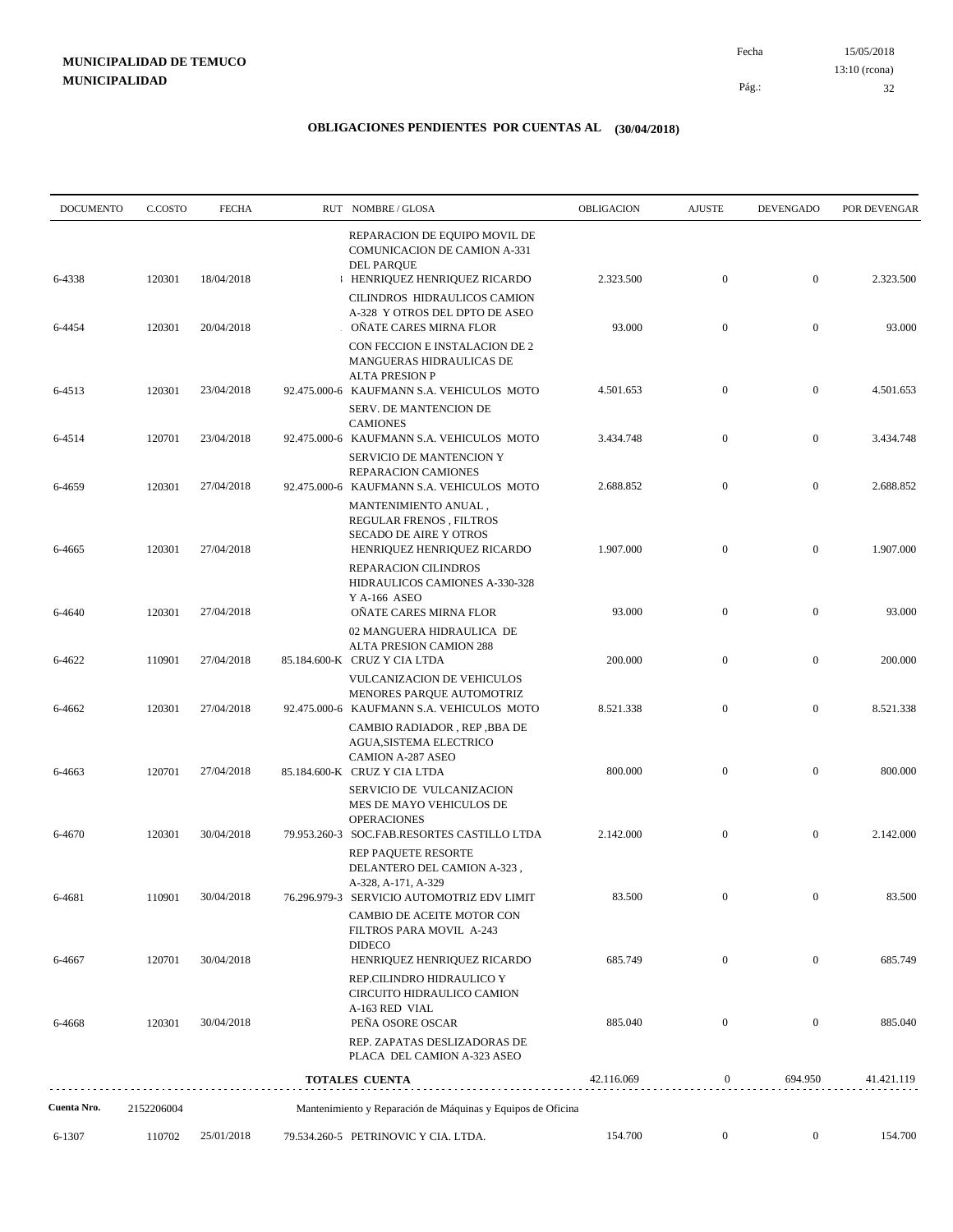15/05/2018 33 Pág.: Fecha 13:10 (rcona)

| <b>DOCUMENTO</b> | C.COSTO    | <b>FECHA</b> |                       | RUT NOMBRE/GLOSA                                                                                                            | OBLIGACION | <b>AJUSTE</b>    | <b>DEVENGADO</b> | POR DEVENGAR |
|------------------|------------|--------------|-----------------------|-----------------------------------------------------------------------------------------------------------------------------|------------|------------------|------------------|--------------|
| 6-1308           | 110702     | 25/01/2018   |                       | ABRIL, MANTENCION GABINETE<br>PSICOTECNICO, \$154.700.-<br>79.534.260-5 PETRINOVIC Y CIA. LTDA.                             | 154.700    | $\mathbf{0}$     | $\mathbf{0}$     | 154.700      |
| 6-1309           | 110702     | 25/01/2018   |                       | MAYO, MANTENCION GABINETE<br>PSICOTECNICO, \$154.700.-<br>79.534.260-5 PETRINOVIC Y CIA. LTDA.                              | 154.700    | $\mathbf{0}$     | $\mathbf{0}$     | 154.700      |
| 6-1310           | 110702     | 25/01/2018   |                       | JUNIO, MANTENCION GABINETE<br>PSICOTECNICO, \$154.700.-<br>79.534.260-5 PETRINOVIC Y CIA. LTDA.                             | 154.700    | $\mathbf{0}$     | $\mathbf{0}$     | 154.700      |
|                  |            |              |                       | JULIO, MANTENCION GABINETE<br>PSICOTECNICO, \$154.700.-                                                                     |            | $\mathbf{0}$     | $\mathbf{0}$     |              |
| 6-1311           | 110702     | 25/01/2018   |                       | 79.534.260-5 PETRINOVIC Y CIA. LTDA.<br>AGOSTO, MANTENCION GABINETE<br>PSICOTECNICO, \$154.700.-                            | 154.700    |                  |                  | 154.700      |
| 6-1312           | 110702     | 25/01/2018   |                       | 79.534.260-5 PETRINOVIC Y CIA. LTDA.<br>SEPTIEMBRE, MANTENCION<br><b>GABINETE PSICOTECNICO, \$</b><br>154.700.-             | 154.700    | $\mathbf{0}$     | $\mathbf{0}$     | 154.700      |
| 6-1313           | 110702     | 25/01/2018   |                       | 79.534.260-5 PETRINOVIC Y CIA. LTDA.<br><b>OCTUBRE, MANTENCION</b><br><b>GABINETE PSICOTECNICO, \$</b>                      | 154.700    | $\mathbf{0}$     | $\mathbf{0}$     | 154.700      |
| 6-1314           | 110702     | 25/01/2018   |                       | 154.700.-<br>79.534.260-5 PETRINOVIC Y CIA. LTDA.<br>NOVIEMBRE, MANTENCION<br><b>GABINETE PSICOTECNICO, \$</b><br>154.700.- | 154.700    | $\mathbf{0}$     | $\mathbf{0}$     | 154.700      |
| 6-1315           | 110702     | 25/01/2018   |                       | 79.534.260-5 PETRINOVIC Y CIA. LTDA.<br>DICIEMBRE, MANTENCION<br><b>GABINETE PSICOTECNICO, \$</b><br>154.700.-              | 154.700    | $\mathbf{0}$     | $\mathbf{0}$     | 154.700      |
| 6-3863           | 160201     | 04/04/2018   |                       | VÁSQUEZ CUTIÑO RUTH<br>REVISION Y MANTENCION Y<br>CAMBIO DE REPUESTOS DE<br><b>ESTUFAS DE MUROS A GAS</b>                   | 963.900    | $\mathbf{0}$     | $\boldsymbol{0}$ | 963.900      |
|                  |            |              |                       | <b>TOTALES CUENTA</b>                                                                                                       | 2.356.200  | 0                | $\boldsymbol{0}$ | 2.356.200    |
| Cuenta Nro.      | 2152206005 |              |                       | Mantenimiento y Reparación de Maquinaria y Equipos de Producción                                                            |            |                  |                  |              |
| 6-3962           | 120301     | 05/04/2018   | 76.795.484-0 WESE SPA |                                                                                                                             | 3.722.509  | $\mathbf{0}$     | $\mathbf{0}$     | 3.722.509    |
|                  |            |              |                       | TRATO DIRECTO N.- 76-2018"<br>SERVICIO DE REPARACION Y<br><b>CAMBIO DE SENSOR</b>                                           |            |                  |                  |              |
|                  |            |              |                       | <b>TOTALES CUENTA</b>                                                                                                       | 3.722.509  | $\boldsymbol{0}$ | 0                | 3.722.509    |
| Cuenta Nro.      | 2152206007 |              |                       | Mantenimiento y Reparación de Equipos Informáticos                                                                          |            |                  |                  |              |
| 6-2042           | 110402     | 13/02/2018   |                       | 87.019.000-K CRECIC S.A.<br>SERVICIO DE MANTENCION DE<br>PLOTER HP-250 DE LA DIRECCION                                      | 677.518    | $\mathbf{0}$     | $\boldsymbol{0}$ | 677.518      |
| 6-2730           | 110402     | 06/03/2018   |                       | DE CATASTRO DE<br>76.294.783-8 SERVICIOS DE INGENIERÍA ELÉCTRI<br>INSTALACION DE CANALIZACION<br>Y CABLEADO EN SALAS CENTRO | 396.211    | $\mathbf{0}$     | $\mathbf{0}$     | 396.211      |
| 6-2732           | 110402     | 06/03/2018   |                       | <b>COMUNITAR</b><br>76.294.783-8 SERVICIOS DE INGENIERÍA ELÉCTRI<br>INSTALACION DE UN PUNTO DE<br>RED Y UN PUNTO ELECTRICO  | 156.871    | $\mathbf{0}$     | $\mathbf{0}$     | 156.871      |
| 6-2986           | 110402     | 12/03/2018   |                       | PARA PLOTTER E<br>76.294.783-8 SERVICIOS DE INGENIERÍA ELÉCTRI                                                              | 248.621    | $\mathbf{0}$     | $\overline{0}$   | 248.621      |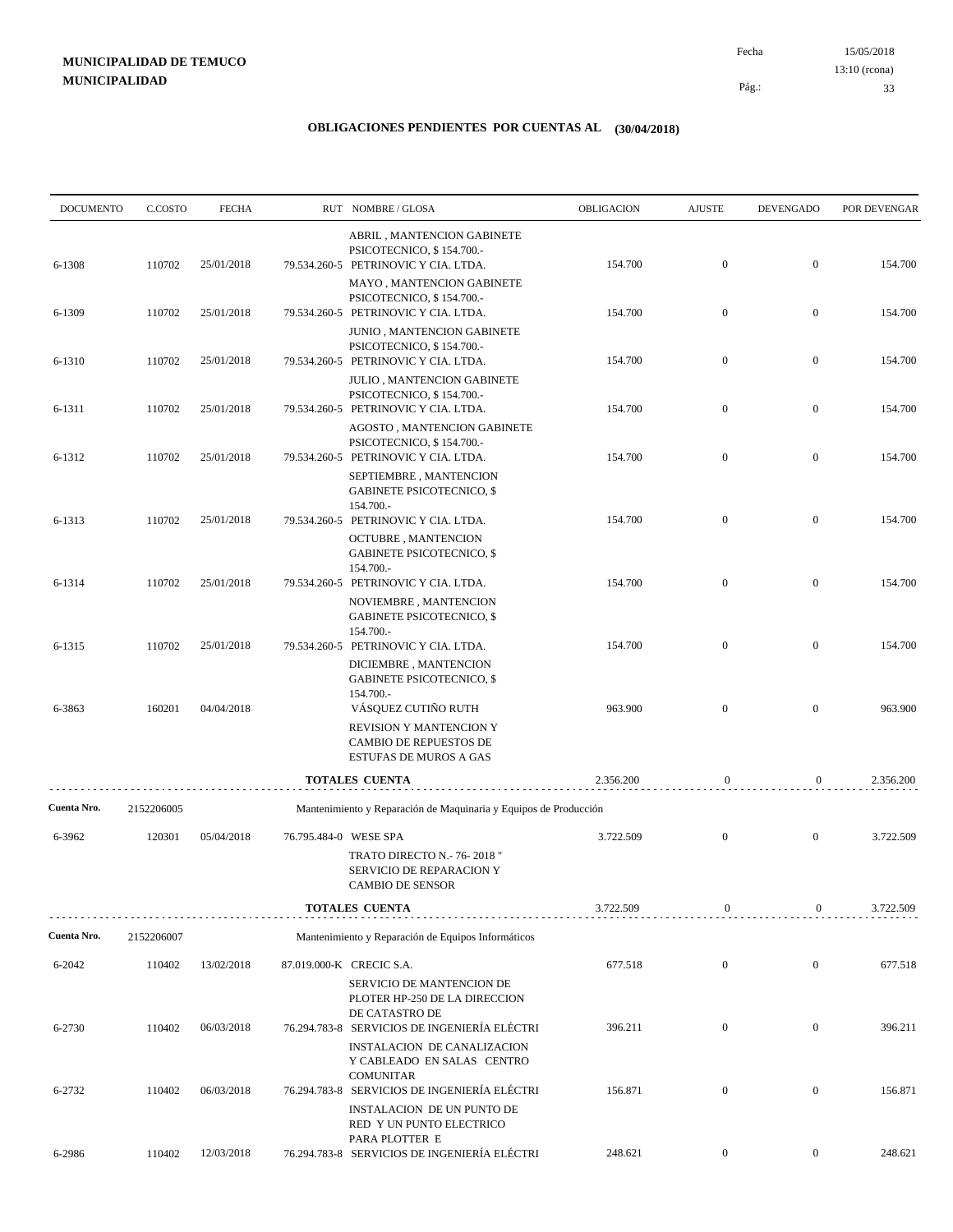| <b>DOCUMENTO</b> | C.COSTO       | <b>FECHA</b> |             | RUT NOMBRE/GLOSA                                                                                                                                                                             | <b>OBLIGACION</b> | <b>AJUSTE</b>    | <b>DEVENGADO</b> | POR DEVENGAR |
|------------------|---------------|--------------|-------------|----------------------------------------------------------------------------------------------------------------------------------------------------------------------------------------------|-------------------|------------------|------------------|--------------|
| 6-3322           | 110402        | 20/03/2018   |             | INSTALACION DE 2 PUNTOS DE<br>RED U 1 ELECTRICO TRASLADO<br>DE UN<br>76.294.783-8 SERVICIOS DE INGENIERÍA ELÉCTRI<br><b>INSTALACION DE CANALIZACION</b><br>Y CABLEADO HDMI EN SALA DE        | 437.028           | $\mathbf{0}$     | $\overline{0}$   | 437.028      |
| 6-3323           | 110402        | 20/03/2018   |             | CINE, SA<br>76.294.783-8 SERVICIOS DE INGENIERÍA ELÉCTRI<br>INSTALACION DE 02 PUNTOS DE<br>RED Y 02 ENCHUFES ELECTRICOS                                                                      | 262.728           | $\mathbf{0}$     | $\mathbf{0}$     | 262.728      |
| 6-3672           | 110402        | 29/03/2018   |             | <b>PARA</b><br>96.523.180-3 OPCIONES S.A.                                                                                                                                                    | 94.600            | $\mathbf{0}$     | $\overline{0}$   | 94.600       |
| 6-4230           | 110402        | 16/04/2018   |             | SERVICIO DE INSTALACION DE UN<br>PLOTER EN LA DIRECCION DE<br>OBRAS PROGRAMA<br>76.294.783-8 SERVICIOS DE INGENIERÍA ELÉCTRI<br>RETIRO DE RED ELECTRICA CON<br>12 ENCHUFES Y DE RED DE DATOS | 209.440           | $\mathbf{0}$     | $\boldsymbol{0}$ | 209.440      |
| 6-4231           | 110402        | 16/04/2018   |             | OF PERM.<br>76.294.783-8 SERVICIOS DE INGENIERÍA ELÉCTRI<br>RETIRO DE RED ELECTRICA CON 30<br>ENCHUFES Y RED DE DATOS OF                                                                     | 471.240           | $\mathbf{0}$     | $\mathbf{0}$     | 471.240      |
| 6-4318           | 110402        | 17/04/2018   |             | PERM.CIR.<br>76.294.783-8 SERVICIOS DE INGENIERÍA ELÉCTRI<br><b>INSTALACION DE 3 PUNTOS DE RED</b><br>Y 3 ELECTRICOS PARA KIOSKO<br><b>TURISMO</b>                                           | 1.127.970         | $\mathbf{0}$     | $\mathbf{0}$     | 1.127.970    |
|                  |               |              |             | <b>TOTALES CUENTA</b>                                                                                                                                                                        | 4.082.227         | $\mathbf{0}$     | $\boldsymbol{0}$ | 4.082.227    |
| Cuenta Nro.      | 2152206999    |              | Otros       |                                                                                                                                                                                              |                   |                  |                  |              |
| 6-3092           | 120601        | 14/03/2018   | 7.864.262-9 | QUINTANA MANZUR WILFREDO ALF<br>CAMBIO BUJIAS, ACELERADOR,<br>PIOLA PARTIDA, ACEITE Y FILTRO<br>PARA ORI                                                                                     | 55.650            | $\overline{0}$   | $\boldsymbol{0}$ | 55.650       |
|                  |               |              |             | <b>TOTALES CUENTA</b>                                                                                                                                                                        | 55.650            | $\bf{0}$         | $\boldsymbol{0}$ | 55.650       |
| Cuenta Nro.      | 2152207001001 |              |             | Public. Gestión Municipal                                                                                                                                                                    |                   |                  |                  |              |
| 6-2385           | 110201        | 22/02/2018   |             | 87.778.800-8 SOC PERIODISTICA ARAUCANIA S.A.<br>PUBLICACION CONCURSO<br>PUBLICO PARA EQUIPO DE<br><b>EXTENSION DEL PG</b>                                                                    | 292.763           | $\mathbf{0}$     | $\mathbf{0}$     | 292.763      |
| 6-2787           | 110701        | 07/03/2018   |             | 81.689.800-5 TELEVISION NACIONAL DE CHILE<br>TRATO DIRECTO PARA CAMPAÑA<br>DIFUSION PROGRAMA 137<br>ANIVERSARIO Y                                                                            | 3.808.000         | $\mathbf{0}$     | $\overline{0}$   | 3.808.000    |
| 6-3943           | 110201        | 05/04/2018   |             | 87.778.800-8 SOC PERIODISTICA ARAUCANIA S.A.<br>AVISO REAVALUO DE BIENES<br>RAICES NO AGRICOLA 2018 A<br>CARGO DEL DPTO                                                                      | 153.514           | $\boldsymbol{0}$ | $\mathbf{0}$     | 153.514      |
| 6-3941           | 110201        | 05/04/2018   |             | 87.778.800-8 SOC PERIODISTICA ARAUCANIA S.A.<br>PUBLICACION NOMINA DE<br>VEHICULOS ABANDONADOS EN LA<br>VIA PUBLICA C                                                                        | 194.761           | $\mathbf{0}$     | $\overline{0}$   | 194.761      |
| 6-4585           | 110201        | 26/04/2018   |             | 87.778.800-8 SOC PERIODISTICA ARAUCANIA S.A.<br>NOMINA DE VEHICULOS ABANADO<br>EN LA VIA PUBLICA                                                                                             | 193.970           | $\boldsymbol{0}$ | $\bf{0}$         | 193.970      |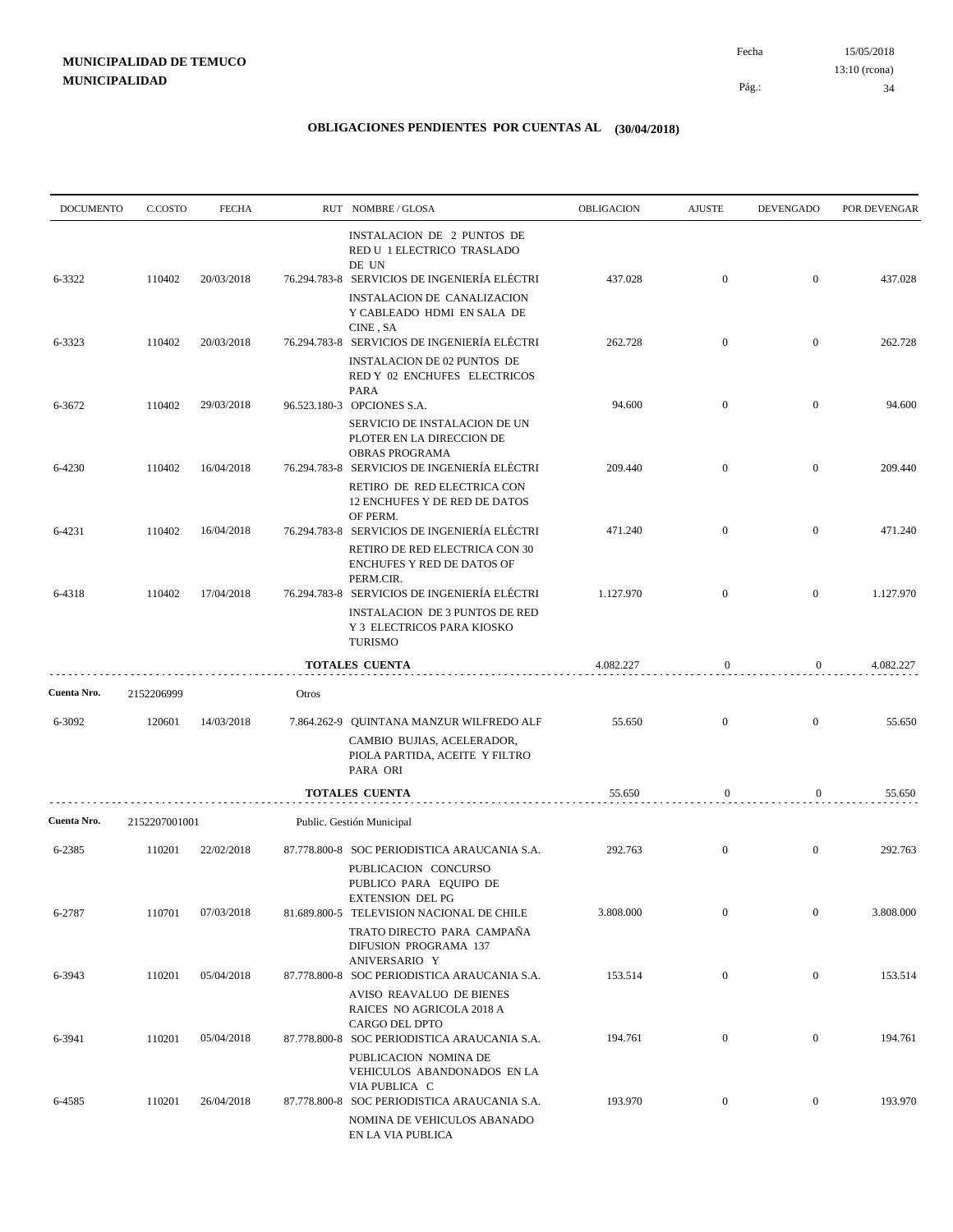15/05/2018 35 Pág.: Fecha 13:10 (rcona)

| <b>DOCUMENTO</b> | C.COSTO       | <b>FECHA</b> | RUT NOMBRE/GLOSA                                                                                                     | OBLIGACION | <b>AJUSTE</b>    | <b>DEVENGADO</b> | POR DEVENGAR |
|------------------|---------------|--------------|----------------------------------------------------------------------------------------------------------------------|------------|------------------|------------------|--------------|
|                  |               |              | <b>TOTALES CUENTA</b>                                                                                                | 4.643.008  | $\boldsymbol{0}$ | $\boldsymbol{0}$ | 4.643.008    |
| Cuenta Nro.      | 2152207001002 |              | Public. Relac. Públicas                                                                                              |            |                  |                  |              |
| $6 - 233$        | 111001        | 10/01/2018   | 87.778.800-8 SOC PERIODISTICA ARAUCANIA S.A.                                                                         | 63.450     | $\mathbf{0}$     | $\overline{0}$   | 63.450       |
| $6 - 242$        | 111001        | 10/01/2018   | ACTUALIZA O.C 8059 30.10.2017<br>87.778.800-8 SOC PERIODISTICA ARAUCANIA S.A.                                        | 63.450     | $\overline{0}$   | $\mathbf{0}$     | 63.450       |
| 6-1091           | 111001        | 23/01/2018   | ACTUALIZA O.C 8957 01.12.2017<br>79.894.330-8 TELEFONICA COMUNICACIONES DA                                           | 177.650    | $\mathbf{0}$     | $\mathbf{0}$     | 177.650      |
| 6-1092           | 111001        | 23/01/2018   | MARZO, SERV EN LA ESPERA<br>TELEFONICA .\$177.650.- MENSUAL<br>79.894.330-8 TELEFONICA COMUNICACIONES DA             | 177.650    | $\overline{0}$   | $\overline{0}$   | 177.650      |
| 6-1093           | 111001        | 23/01/2018   | ABRIL, SERV EN LA ESPERA<br>TELEFONICA .\$177.650.- MENSUAL<br>79.894.330-8 TELEFONICA COMUNICACIONES DA             | 177.650    | $\mathbf{0}$     | $\mathbf{0}$     | 177.650      |
| 6-1094           | 111001        | 23/01/2018   | MAYO, SERV EN LA ESPERA<br>TELEFONICA .\$177.650.- MENSUAL<br>79.894.330-8 TELEFONICA COMUNICACIONES DA              | 177.650    | $\mathbf{0}$     | $\boldsymbol{0}$ | 177.650      |
| 6-1095           | 111001        | 23/01/2018   | JUNIO, SERV EN LA ESPERA<br>TELEFONICA .\$177.650.- MENSUAL<br>79.894.330-8 TELEFONICA COMUNICACIONES DA             | 177.650    | $\overline{0}$   | $\overline{0}$   | 177.650      |
| 6-1096           | 111001        | 23/01/2018   | <b>JULIO, SERV EN LA ESPERA</b><br>TELEFONICA .\$177.650.- MENSUAL<br>79.894.330-8 TELEFONICA COMUNICACIONES DA      | 177.650    | $\mathbf{0}$     | $\mathbf{0}$     | 177.650      |
| 6-1097           | 111001        | 23/01/2018   | AGOSTO, SERV EN LA ESPERA<br>TELEFONICA .\$177.650.- MENSUAL<br>79.894.330-8 TELEFONICA COMUNICACIONES DA            | 177.650    | $\mathbf{0}$     | $\mathbf{0}$     | 177.650      |
| 6-1098           | 111001        | 23/01/2018   | SEPTIEMBRE, SERV EN LA ESPERA<br>TELEFONICA .\$177.650.- MENSUAL<br>79.894.330-8 TELEFONICA COMUNICACIONES DA        | 177.650    | $\mathbf{0}$     | $\mathbf{0}$     | 177.650      |
| 6-1099           | 111001        | 23/01/2018   | OCTUBRE, SERV EN LA ESPERA<br>TELEFONICA .\$177.650.- MENSUAL<br>79.894.330-8 TELEFONICA COMUNICACIONES DA           | 177.650    | $\mathbf{0}$     | $\boldsymbol{0}$ | 177.650      |
| $6 - 1100$       | 111001        | 23/01/2018   | NOVIEMBRE, SERV EN LA ESPERA<br>TELEFONICA .\$177.650.- MENSUAL<br>79.894.330-8 TELEFONICA COMUNICACIONES DA         | 177.650    | $\mathbf{0}$     | $\boldsymbol{0}$ | 177.650      |
| 6-2890           | 111001        | 09/03/2018   | DICIEMBRE, SERV EN LA ESPERA<br>TELEFONICA .\$ 177.650.- MENSUAL<br>90.193.000-7 EMPRESA EL MERCURIO                 | 1.773.100  | $\boldsymbol{0}$ | $\mathbf{0}$     | 1.773.100    |
| 6-4327           | 111001        | 17/04/2018   | PUBLICACION AVISO DIFUSION<br>CAMPAÑA PERMISO DE<br>CIRCULACION 2018<br>87.778.800-8 SOC PERIODISTICA ARAUCANIA S.A. | 65.350     | $\mathbf{0}$     | $\mathbf{0}$     | 65.350       |
|                  |               |              | AVISO PUBLICACION DEFUNCION<br>DE DON HECTOR VERA VASQUEZ<br>PADRE DEL F                                             |            |                  |                  |              |
|                  |               |              | <b>TOTALES CUENTA</b>                                                                                                | 3.741.850  | $\boldsymbol{0}$ | 0                | 3.741.850    |
| Cuenta Nro.      | 2152207002001 |              | Serv. Impres. Gestión Municipal                                                                                      |            |                  |                  |              |
| 6-3592           | 110701        | 27/03/2018   | 77.649.290-6 GRAFICA NEO MUNDO LIMITADA<br>SERVICIO DE IMPRESION DE 2000                                             | 57.165     | $\mathbf{0}$     | $\boldsymbol{0}$ | 57.165       |
| 6-3597           | 110201        | 27/03/2018   | DE 2 COLORES PARA CONTROL DE<br><b>TAXIMETROP</b><br>VALDEBENITO RODRIGUEZ GLADY                                     | 120.000    | $\boldsymbol{0}$ | $\overline{0}$   | 120.000      |
|                  |               |              | SERVICIO DE IMPRESION DE 20<br>TALONARIOS DE SOLICITUD DE<br>PERMISO FERIADO                                         |            |                  |                  |              |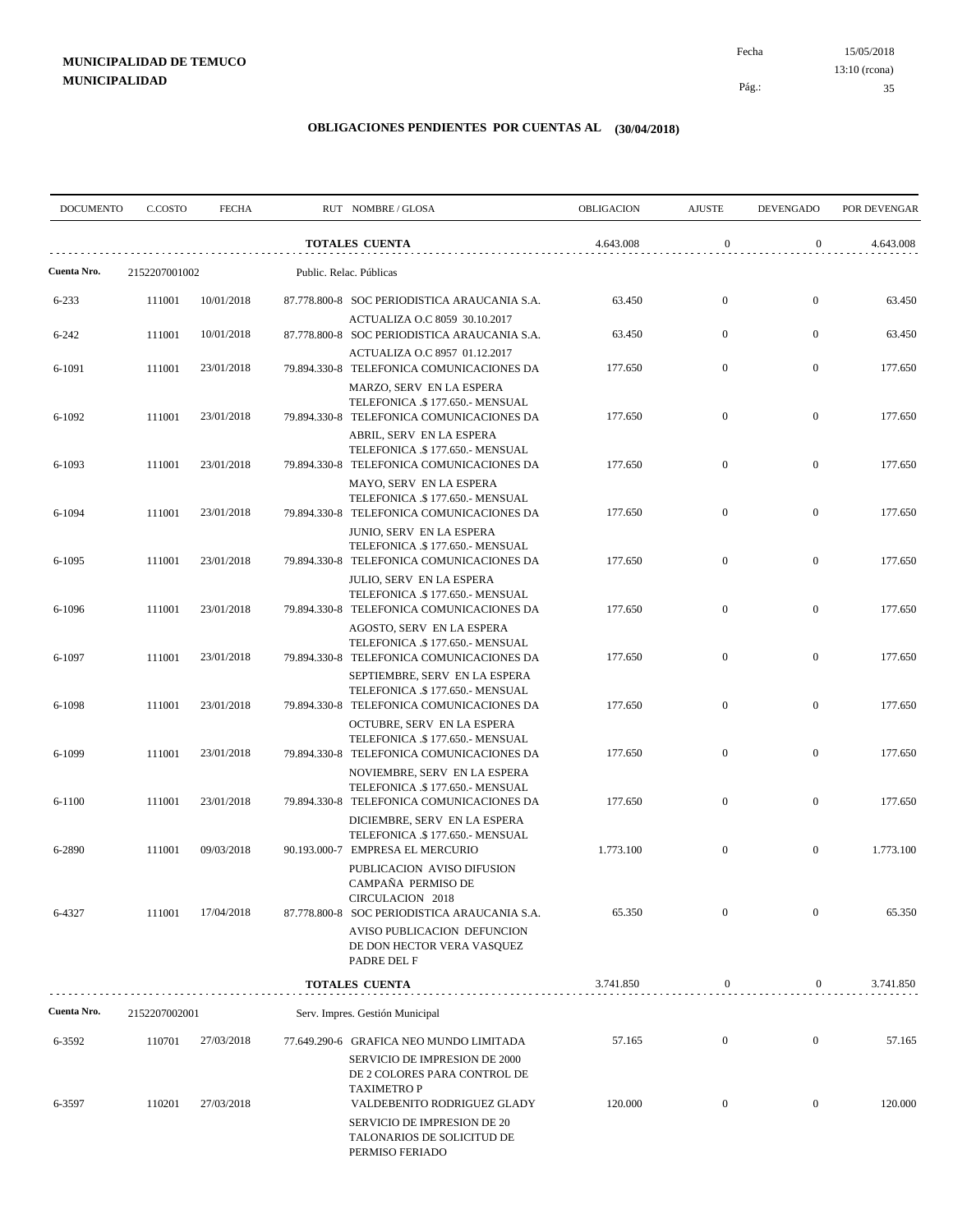| <b>DOCUMENTO</b> | C.COSTO          | <b>FECHA</b>             | RUT NOMBRE/GLOSA                                                                                                                       | <b>OBLIGACION</b>   | <b>AJUSTE</b>                | <b>DEVENGADO</b>                 | POR DEVENGAR        |
|------------------|------------------|--------------------------|----------------------------------------------------------------------------------------------------------------------------------------|---------------------|------------------------------|----------------------------------|---------------------|
| 6-4345           | 110201           | 18/04/2018               | VALDEBENITO RODRIGUEZ GLADY<br>SERVICIO DE IMPRESION DE 20<br>TALONARIOS DE SOLICITUD DE<br>PERMISO FERIADO                            | 120.000             | $\mathbf{0}$                 | $\mathbf{0}$                     | 120.000             |
|                  |                  |                          | <b>TOTALES CUENTA</b>                                                                                                                  | 297.165             | 0                            | 0                                | 297.165             |
| Cuenta Nro.      | 2152207002002    |                          | Serv. Impres. Relac. Públicas                                                                                                          |                     |                              |                                  |                     |
| 6-3090<br>6-3274 | 111001<br>111001 | 14/03/2018<br>20/03/2018 | GAMBOA GUERRERO ROBERTO AN<br><b>634 FOTOGRAFIAS DIGITALES DE</b><br>DIFERENTES ACTIVIDADES<br>MUNICIPALES INS<br>MINDER SANTINI FRIDA | 92.000<br>4.736.200 | $\mathbf{0}$<br>$\mathbf{0}$ | $\overline{0}$<br>$\overline{0}$ | 92.000<br>4.736.200 |
|                  |                  |                          | 2000 CUADERNILLOS PARA SER<br>DISTRIBUID POR EL SR AICALDE                                                                             |                     |                              |                                  |                     |
|                  |                  |                          | <b>TOTALES CUENTA</b>                                                                                                                  | 4.828.200           | $\boldsymbol{0}$             | $\overline{0}$                   | 4.828.200           |
| Cuenta Nro.      | 2152207002003    |                          | Serv. Impres. Progr. y Actividades                                                                                                     |                     |                              |                                  |                     |
| 6-217            | 160302           | 10/01/2018               | PEREZ FIERRO MARCELA PATRICIA                                                                                                          | 60.690              | $\mathbf{0}$                 | $\overline{0}$                   | 60.690              |
| 6-2533           | 121101           | 26/02/2018               | ACTUALIZA O.C 7776 18.10.2017<br>BURGOS MONSALVES PATRICIA TA<br>3750 FORMULARIOS INFRACCIONES                                         | 441.698             | $\overline{0}$               | $\overline{0}$                   | 441.698             |
| 6-3820           | 120902           | 03/04/2018               | PARA EL PG FERIA PINTO<br>79.624.660-K IMPRENTA Y LIBRERIA MANSILLA G                                                                  | 90.000              | $\mathbf{0}$                 | $\boldsymbol{0}$                 | 90.000              |
| 6-3951           | 121001           | 05/04/2018               | SEERVICIO DE IMPRESION DE 5<br>TALONARIOS DE COMPROBANTES<br>DE MICROCHIP Y<br>PEREZ FIERRO MARCELA PATRICIA                           | 742.982             | $\overline{0}$               | $\overline{0}$                   | 742.982             |
| 6-4128           | 141201           | 12/04/2018               | 3000 VOLANTES , 3000 TRIPTICOS<br>13 LETREROS PAPEL<br><b>AUTOADHESIVOS</b><br>BURGOS MONSALVES PATRICIA TA                            | 49.563              | $\mathbf{0}$                 | $\overline{0}$                   | 49.563              |
|                  |                  |                          | SERVICIO DE MPRESION DE 150<br>INVITACIONES DEL PROGRAMA<br><b>ADULTO MAYOR</b>                                                        |                     |                              |                                  |                     |
| 6-4203           | 150602           | 13/04/2018               | 76.709.845-6 CARRIEL Y SANCHEZ LIMITADA<br>3000 BOLSAS TNT DIFUSION<br>ACTIVIDAD Y EVENTO DE LA                                        | 1.195.950           | $\mathbf{0}$                 | $\mathbf{0}$                     | 1.195.950           |
| 6-4217           | 150103           | 16/04/2018               | DIRECC. DE TURISMO<br>BURGOS MONSALVES PATRICIA TA<br>200 AFICHES Y 24 PVC COLOR PARA                                                  | 284.553             | $\overline{0}$               | $\mathbf{0}$                     | 284.553             |
| 6-4218           | 150102           | 16/04/2018               | 6 TELAS 2X1 DOS PENDONES<br><b>ROLLER</b><br>BURGOS MONSALVES PATRICIA TA                                                              | 242.570             | $\mathbf{0}$                 | $\overline{0}$                   | 242.570             |
|                  |                  |                          | 200 AFICHES Y 18 PVC COLOR 3<br>TELAS 2X1 Y DOS PENDONES<br><b>ROLLER</b>                                                              |                     |                              |                                  |                     |
| 6-4221           | 140801           | 16/04/2018               | BURGOS MONSALVES PATRICIA TA<br>37 PVC PENDON ROLLER Y PENDON<br>GRAFICA , 5800 VOLANTES Y 200                                         | 775.690             | $\boldsymbol{0}$             | $\overline{0}$                   | 775.690             |
| 6-4228           | 140701           | 16/04/2018               | <b>CARPETAS</b><br>BURGOS MONSALVES PATRICIA TA<br>GIGANTOGRAFIA (3 PVC COLOR                                                          | 107.100             | $\boldsymbol{0}$             | $\overline{0}$                   | 107.100             |
| 6-4283           | 141201           | 17/04/2018               | ROLLER 18 MTS CUADRADO)<br>PROMOCION COMUNITAR<br>BURGOS MONSALVES PATRICIA TA                                                         | 120.119             | $\boldsymbol{0}$             | $\overline{0}$                   | 120.119             |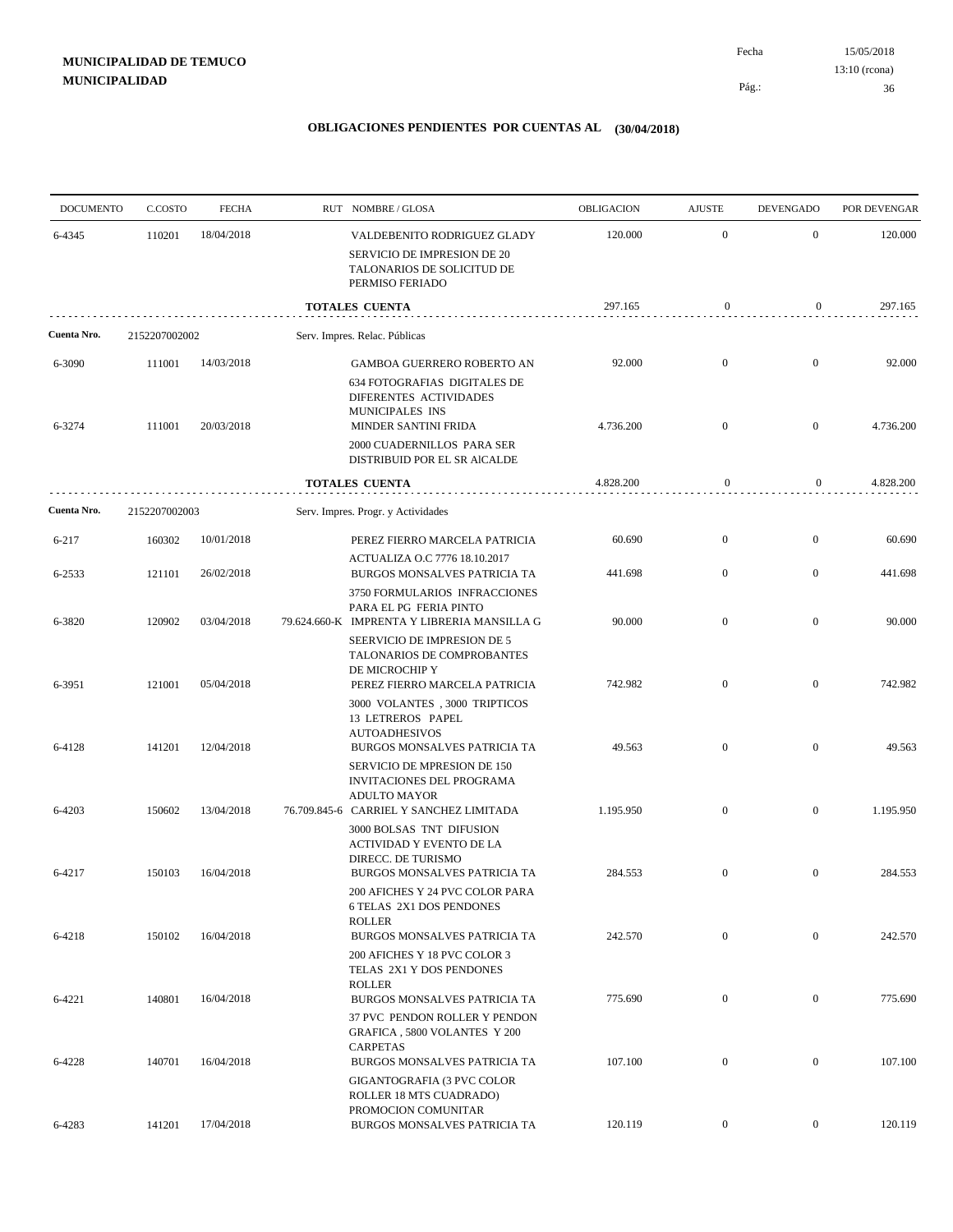| <b>DOCUMENTO</b> | C.COSTO          | <b>FECHA</b> |       | RUT NOMBRE/GLOSA                                                                                                       | OBLIGACION | <b>AJUSTE</b>    | <b>DEVENGADO</b> | POR DEVENGAR |
|------------------|------------------|--------------|-------|------------------------------------------------------------------------------------------------------------------------|------------|------------------|------------------|--------------|
| 6-4285           | 150107           | 17/04/2018   |       | 500 FOLLETOS DE INVITACION Y 60<br>AFICHES PARA DIFUSION ACT<br><b>ADULTO MAY</b><br>BURGOS MONSALVES PATRICIA TA      | 200.586    | $\mathbf{0}$     | $\mathbf{0}$     | 200.586      |
|                  |                  |              |       | 200 AFICHES Y 12MTS CUADRADO<br>PARA DIFUSION PG PISCINA<br><b>VERANO-INVI</b>                                         |            |                  |                  |              |
| 6-4402           | 120902           | 18/04/2018   |       | BURGOS MONSALVES PATRICIA TA<br>SERVICIO DE IMPRESION DE 500<br>TRIPTICO Y 02 MANTELES EN PVC                          | 92.000     | $\mathbf{0}$     | $\bf{0}$         | 92.000       |
| 6-4347           | 150602           | 18/04/2018   |       | <b>COLOR PARA</b><br>PEREZ FIERRO MARCELA PATRICIA                                                                     | 24.990     | $\mathbf{0}$     | $\mathbf{0}$     | 24.990       |
|                  |                  |              |       | SERVICIO DE IMPRESION DE 7<br>AFICHES PARA OFICINA DE DE<br><b>INFORMACION TURI</b>                                    |            |                  |                  |              |
| 6-4438           | 150602           | 20/04/2018   |       | 78.191.720-6 TRAMA IMPRESORES S.A<br>3000 TRIPTICOS PARA DIFUSION PG                                                   | 705.075    | $\mathbf{0}$     | $\mathbf{0}$     | 705.075      |
|                  |                  |              |       | CITY TOURS A CARGO DE TURISMO                                                                                          |            |                  |                  |              |
|                  |                  |              |       | <b>TOTALES CUENTA</b>                                                                                                  | 5.133.566  | $\boldsymbol{0}$ | 0                | 5.133.566    |
| Cuenta Nro.      | 2152207003       |              |       | Servicios de Encuadernación y Empaste                                                                                  |            |                  |                  |              |
| 6-3531           | 110201           | 27/03/2018   |       | MARTINEZ FAUNDEZ ANTONIETA D<br>SERVICIO DE 17 EMPASTE DE<br>DOCUMENTACION DE SECRETARIA                               | 91.035     | $\overline{0}$   | $\overline{0}$   | 91.035       |
| 6-4621           | 110201           | 27/04/2018   |       | MUNICIPAL PROGRA<br>VEGA SEPULVEDA ERNESTO<br><b>EMPASTES DE 218 TOMOS DE</b>                                          | 1.167.390  | $\mathbf{0}$     | $\mathbf{0}$     | 1.167.390    |
|                  |                  |              |       | DOCUMENTACION DE OFICINA DE<br><b>PARTES</b>                                                                           |            |                  |                  |              |
|                  |                  |              |       | <b>TOTALES CUENTA</b>                                                                                                  | 1.258.425  | $\boldsymbol{0}$ | $\overline{0}$   | 1.258.425    |
| Cuenta Nro.      | 2152207999       |              | Otros |                                                                                                                        |            |                  |                  |              |
| 6-4220           | 140801           | 16/04/2018   |       | BURGOS MONSALVES PATRICIA TA<br><b>60 CUADERNOS PARA DIFUSION</b><br>DEL PG CAPACITACION E<br><b>INSERCION LABORAL</b> | 440.824    | $\mathbf{0}$     | $\bf{0}$         | 440.824      |
|                  |                  |              |       | <b>TOTALES CUENTA</b>                                                                                                  | 440.824    | 0                | 0                | 440.824      |
| Cuenta Nro.      | 2152208001003001 |              |       | Vertedero Contrato Operación                                                                                           |            |                  |                  |              |
| 6-257            | 120304           | 10/01/2018   |       | 76.377.649-2 AGUASIN S.P.A<br>ACTUALIZA O/C 8499 DEL 17-11-<br>2017 "SERVICIO DE MONITOREO DE<br><b>AGUAS S</b>        | 1.110.189  | $\boldsymbol{0}$ | $\boldsymbol{0}$ | 1.110.189    |
| 6-675            | 120304           | 18/01/2018   |       | 76.453.951-6 INGENIERIA EN SOLUCIONES AMBIE<br>ABRIL, SERV. MONITOREO Y POST                                           | 14.594.543 | $\boldsymbol{0}$ | $\boldsymbol{0}$ | 14.594.543   |
| 6-676            | 120304           | 18/01/2018   |       | CIERRE BOYECO,(528 UF MENSUAL)<br>76.453.951-6 INGENIERIA EN SOLUCIONES AMBIE                                          | 14.594.543 | $\boldsymbol{0}$ | $\boldsymbol{0}$ | 14.594.543   |
| 6-677            | 120304           | 18/01/2018   |       | MAYO, SERV. MONITOREO Y POST<br>CIERRE BOYECO,(528 UF MENSUAL)<br>76.453.951-6 INGENIERIA EN SOLUCIONES AMBIE          | 14.594.543 | $\boldsymbol{0}$ | $\boldsymbol{0}$ | 14.594.543   |
| 6-678            | 120304           | 18/01/2018   |       | JUNIO, SERV. MONITOREO Y POST<br>CIERRE BOYECO,(528 UF MENSUAL)<br>76.453.951-6 INGENIERIA EN SOLUCIONES AMBIE         | 14.594.543 | $\boldsymbol{0}$ | $\overline{0}$   | 14.594.543   |
|                  |                  |              |       | JULIO, SERV. MONITOREO Y POST<br>CIERRE BOYECO,(528 UF MENSUAL)                                                        |            |                  |                  |              |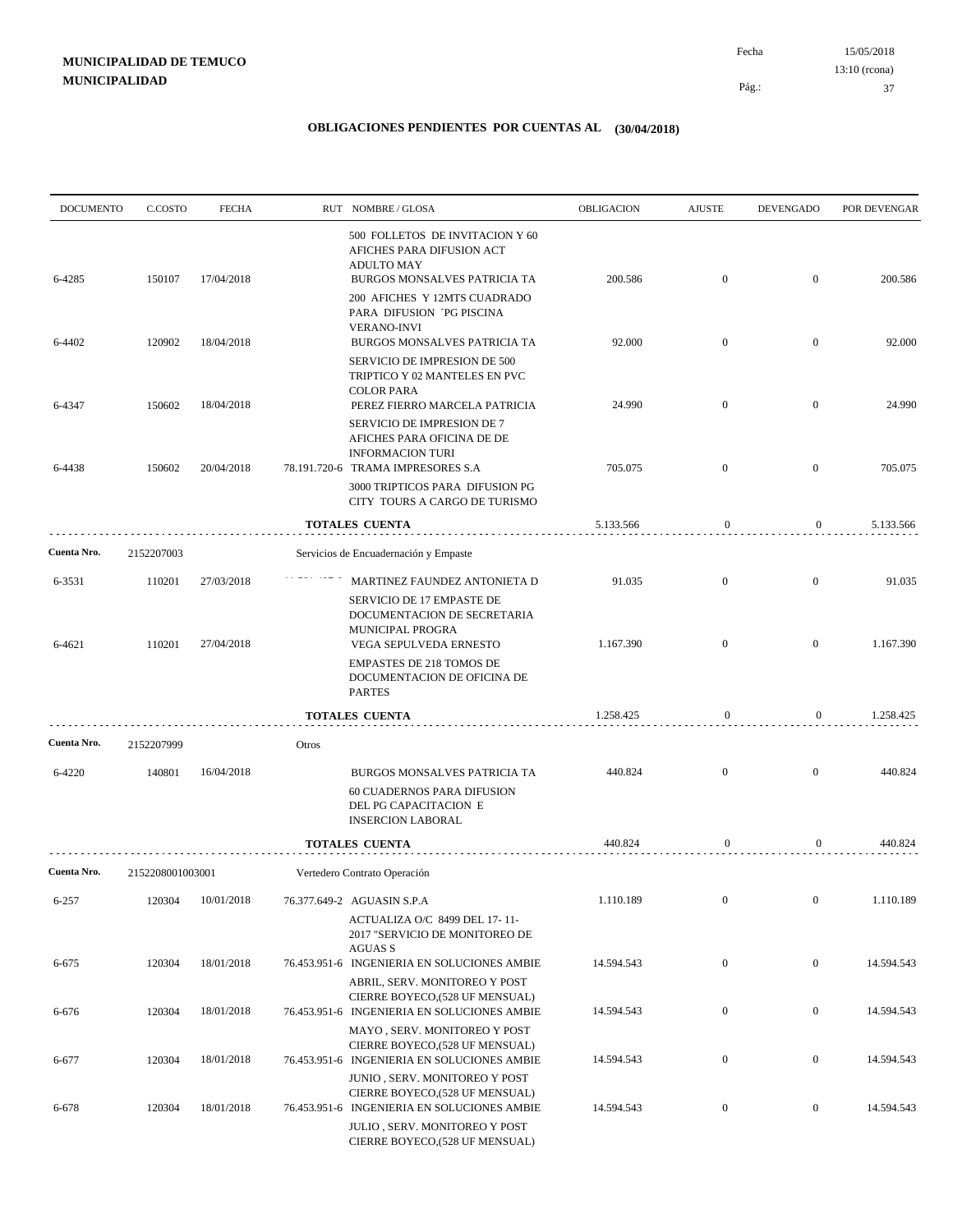15/05/2018 38 Pág.: Fecha 13:10 (rcona)

| <b>DOCUMENTO</b> | C.COSTO       | <b>FECHA</b> | RUT NOMBRE/GLOSA                                                                                                                         | OBLIGACION  | <b>AJUSTE</b>    | <b>DEVENGADO</b> | POR DEVENGAR |
|------------------|---------------|--------------|------------------------------------------------------------------------------------------------------------------------------------------|-------------|------------------|------------------|--------------|
| 6-679            | 120304        | 18/01/2018   | 76.453.951-6 INGENIERIA EN SOLUCIONES AMBIE                                                                                              | 14.594.543  | $\mathbf{0}$     | $\mathbf{0}$     | 14.594.543   |
|                  |               |              | AGOSTO, SERV. MONITOREO Y<br>POST CIERRE BOYECO,(528 UF<br>MENSUAL)                                                                      |             |                  |                  |              |
| 6-680            | 120304        | 18/01/2018   | 76.453.951-6 INGENIERIA EN SOLUCIONES AMBIE<br>SEPTIEMBRE, SERV. MONITOREO Y                                                             | 14.594.543  | $\mathbf{0}$     | $\boldsymbol{0}$ | 14.594.543   |
|                  |               |              | POST CIERRE BOYECO,(528 UF<br>MENSUAL)                                                                                                   |             |                  |                  |              |
| 6-681            | 120304        | 18/01/2018   | 76.453.951-6 INGENIERIA EN SOLUCIONES AMBIE<br>OCTUBRE, SERV. MONITOREO Y<br>POST CIERRE BOYECO,(528 UF<br>MENSUAL)                      | 14.594.543  | $\mathbf{0}$     | $\boldsymbol{0}$ | 14.594.543   |
| 6-682            | 120304        | 18/01/2018   | 76.453.951-6 INGENIERIA EN SOLUCIONES AMBIE<br>NOVIEMBRE, SERV. MONITOREO Y<br>POST CIERRE BOYECO,(528 UF                                | 14.594.543  | $\mathbf{0}$     | $\mathbf{0}$     | 14.594.543   |
| 6-683            | 120304        | 18/01/2018   | MENSUAL)<br>76.453.951-6 INGENIERIA EN SOLUCIONES AMBIE                                                                                  | 14.594.543  | $\mathbf{0}$     | $\boldsymbol{0}$ | 14.594.543   |
|                  |               |              | DICIEMBRE, SERV. MONITOREO Y<br>POST CIERRE BOYECO,(528 UF<br>MENSUAL)                                                                   |             |                  |                  |              |
| 6-3163           | 120303        | 15/03/2018   | 88.975.900-3 EMPRESA DE SERVICIO MECANIZAD<br>600 M3 RECEPCION DE ESCOMBROS<br>RESIDUOS SOLIDOS INERTES                                  | 4.560.000   | $\mathbf{0}$     | $\mathbf{0}$     | 4.560.000    |
| 6-4509           | 120303        | 23/04/2018   | PARA EL ME<br>88.975.900-3 EMPRESA DE SERVICIO MECANIZAD<br>1000 M3 RECEPCION DE<br>ESCOMBROS RESIDUOS SOLIDOS<br><b>INERTES PARA EL</b> | 7.600.000   | $\mathbf{0}$     | $\boldsymbol{0}$ | 7.600.000    |
|                  |               |              | <b>TOTALES CUENTA</b>                                                                                                                    | 144.621.076 | $\mathbf{0}$     | $\overline{0}$   | 144.621.076  |
| Cuenta Nro.      | 2152208001004 |              | Serv. Aseo Inmueb. de Gestión                                                                                                            |             |                  |                  |              |
| $6 - 20$         | 110801        | 08/01/2018   | ARRIAGADA MUÑOZ ALFREDINA<br>SERVICIOS, MARZO INMUEBLES                                                                                  | 3.938.591   | $\mathbf{0}$     | 3.842.512        | 96.079       |
| $6 - 20$         | 110802        | 08/01/2018   | <b>MUNICIPALES</b><br>ARRIAGADA MUÑOZ ALFREDINA<br>SERVICIOS, MARZO INMUEBLES<br><b>MUNICIPALES</b>                                      | 2.506.226   | $\boldsymbol{0}$ | 2.445.088        | 61.138       |
| $6 - 20$         | 110803        | 08/01/2018   | ARRIAGADA MUÑOZ ALFREDINA<br>SERVICIOS, MARZO INMUEBLES                                                                                  | 1.819.619   | $\mathbf{0}$     | 1.775.230        | 44.389       |
| $6 - 20$         | 110804        | 08/01/2018   | <b>MUNICIPALES</b><br>ARRIAGADA MUÑOZ ALFREDINA<br>SERVICIOS, MARZO INMUEBLES                                                            | 282.769     | $\mathbf{0}$     | 275.871          | 6.898        |
| $6 - 20$         | 110805        | 08/01/2018   | <b>MUNICIPALES</b><br>ARRIAGADA MUÑOZ ALFREDINA                                                                                          | 153.961     | $\boldsymbol{0}$ | 150.206          | 3.755        |
| $6 - 20$         | 110806        | 08/01/2018   | SERVICIOS, MARZO INMUEBLES<br><b>MUNICIPALES</b><br>ARRIAGADA MUÑOZ ALFREDINA                                                            | 791.091     | $\boldsymbol{0}$ | 771.793          | 19.298       |
| $6 - 20$         | 110807        | 08/01/2018   | SERVICIOS, MARZO INMUEBLES<br><b>MUNICIPALES</b><br>ARRIAGADA MUÑOZ ALFREDINA                                                            | 62.193      | $\boldsymbol{0}$ | 60.677           | 1.516        |
|                  |               |              | SERVICIOS, MARZO INMUEBLES<br><b>MUNICIPALES</b>                                                                                         |             |                  |                  |              |
| $6 - 20$         | 110808        | 08/01/2018   | ARRIAGADA MUÑOZ ALFREDINA<br>SERVICIOS, MARZO INMUEBLES<br><b>MUNICIPALES</b>                                                            | 293.826     | $\boldsymbol{0}$ | 286.658          | 7.168        |
| $6 - 20$         | 110811        | 08/01/2018   | ARRIAGADA MUÑOZ ALFREDINA                                                                                                                | 216.983     | $\boldsymbol{0}$ | 211.690          | 5.293        |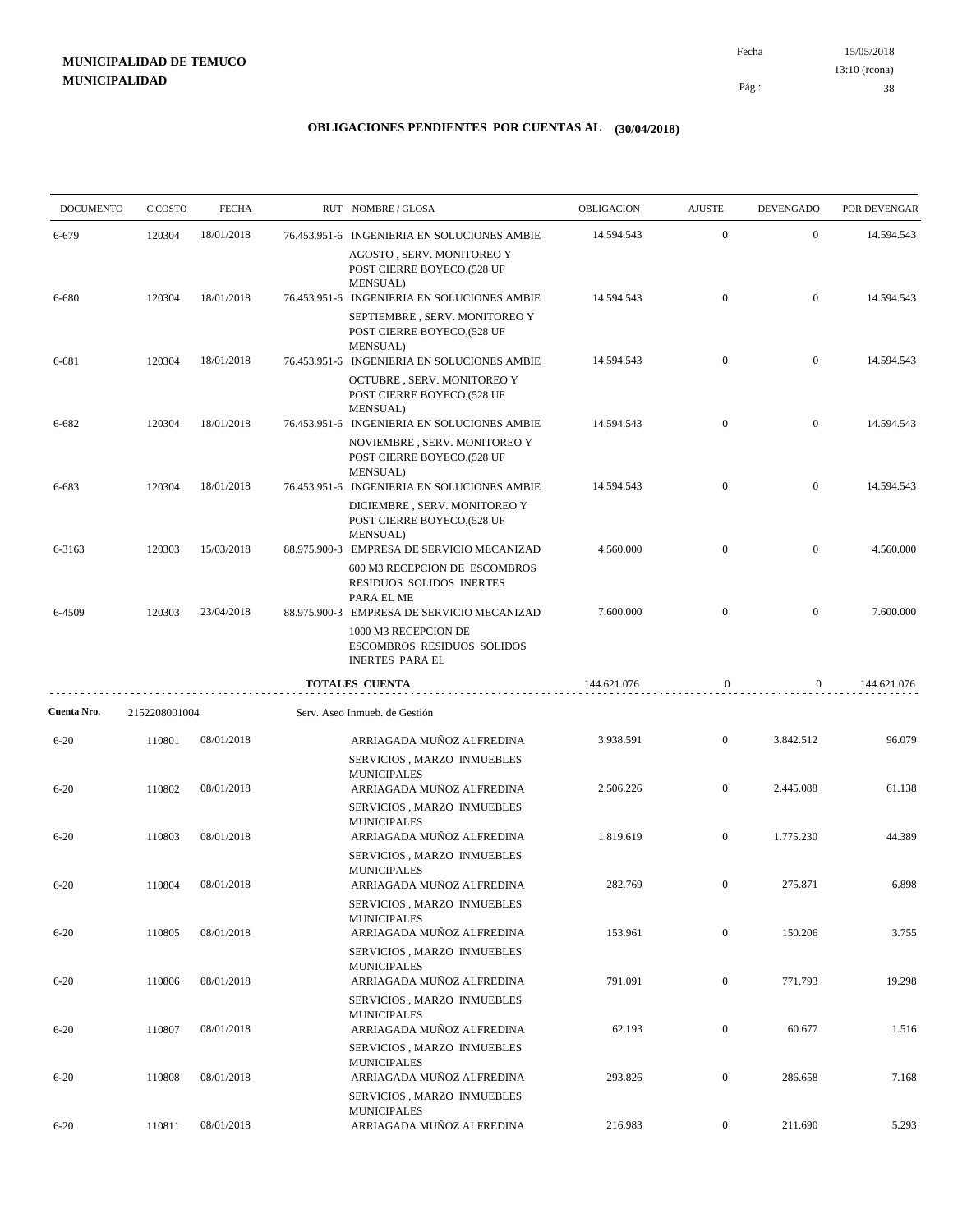15/05/2018 39 Pág.: Fecha 13:10 (rcona)

| <b>DOCUMENTO</b> | C.COSTO | <b>FECHA</b> | RUT NOMBRE/GLOSA                                                                 | OBLIGACION | <b>AJUSTE</b>    | <b>DEVENGADO</b> | POR DEVENGAR |
|------------------|---------|--------------|----------------------------------------------------------------------------------|------------|------------------|------------------|--------------|
|                  |         |              | SERVICIOS, MARZO INMUEBLES<br><b>MUNICIPALES</b>                                 |            |                  |                  |              |
| $6 - 20$         | 110812  | 08/01/2018   | ARRIAGADA MUÑOZ ALFREDINA<br>SERVICIOS, MARZO INMUEBLES<br><b>MUNICIPALES</b>    | 692.964    | $\boldsymbol{0}$ | 676.060          | 16.904       |
| $6 - 21$         | 110801  | 08/01/2018   | ARRIAGADA MUÑOZ ALFREDINA<br>SERVICIOS ABRIL INMUEBLES                           | 3.938.591  | $\boldsymbol{0}$ | $\boldsymbol{0}$ | 3.938.591    |
| $6 - 21$         | 110802  | 08/01/2018   | <b>MUNICIPALES</b><br>ARRIAGADA MUÑOZ ALFREDINA<br>SERVICIOS ABRIL INMUEBLES     | 2.506.226  | $\boldsymbol{0}$ | $\boldsymbol{0}$ | 2.506.226    |
| $6 - 21$         | 110803  | 08/01/2018   | <b>MUNICIPALES</b><br>ARRIAGADA MUÑOZ ALFREDINA<br>SERVICIOS ABRIL INMUEBLES     | 1.819.619  | $\boldsymbol{0}$ | $\boldsymbol{0}$ | 1.819.619    |
| $6 - 21$         | 110804  | 08/01/2018   | <b>MUNICIPALES</b><br>ARRIAGADA MUÑOZ ALFREDINA                                  | 282.769    | $\boldsymbol{0}$ | $\boldsymbol{0}$ | 282.769      |
| $6 - 21$         | 110805  | 08/01/2018   | SERVICIOS ABRIL INMUEBLES<br><b>MUNICIPALES</b><br>ARRIAGADA MUÑOZ ALFREDINA     | 153.961    | $\mathbf{0}$     | $\boldsymbol{0}$ | 153.961      |
| $6 - 21$         | 110806  | 08/01/2018   | SERVICIOS ABRIL INMUEBLES<br><b>MUNICIPALES</b><br>ARRIAGADA MUÑOZ ALFREDINA     | 791.091    | $\mathbf{0}$     | $\boldsymbol{0}$ | 791.091      |
| $6 - 21$         | 110807  | 08/01/2018   | SERVICIOS ABRIL INMUEBLES<br><b>MUNICIPALES</b><br>ARRIAGADA MUÑOZ ALFREDINA     | 62.193     | $\mathbf{0}$     | $\boldsymbol{0}$ | 62.193       |
| $6 - 21$         | 110808  | 08/01/2018   | SERVICIOS ABRIL INMUEBLES<br><b>MUNICIPALES</b><br>ARRIAGADA MUÑOZ ALFREDINA     | 293.826    | $\mathbf{0}$     | $\boldsymbol{0}$ | 293.826      |
| $6 - 21$         | 110811  | 08/01/2018   | SERVICIOS ABRIL INMUEBLES<br><b>MUNICIPALES</b><br>ARRIAGADA MUÑOZ ALFREDINA     | 216.983    | $\boldsymbol{0}$ | $\boldsymbol{0}$ | 216.983      |
| $6 - 21$         | 110812  | 08/01/2018   | SERVICIOS ABRIL INMUEBLES<br><b>MUNICIPALES</b><br>ARRIAGADA MUÑOZ ALFREDINA     | 692.964    | $\boldsymbol{0}$ | $\boldsymbol{0}$ | 692.964      |
|                  |         |              | SERVICIOS ABRIL INMUEBLES<br><b>MUNICIPALES</b>                                  |            | $\mathbf{0}$     |                  |              |
| $6 - 22$         | 110801  | 08/01/2018   | ARRIAGADA MUÑOZ ALFREDINA<br>SERVICIO, MAYO PARA<br><b>INMUEBLES MUNICIPALES</b> | 3.938.591  |                  | $\boldsymbol{0}$ | 3.938.591    |
| $6 - 22$         | 110802  | 08/01/2018   | ARRIAGADA MUÑOZ ALFREDINA<br>SERVICIO, MAYO PARA<br><b>INMUEBLES MUNICIPALES</b> | 2.506.226  | $\mathbf{0}$     | $\mathbf{0}$     | 2.506.226    |
| $6 - 22$         | 110803  | 08/01/2018   | ARRIAGADA MUÑOZ ALFREDINA<br>SERVICIO, MAYO PARA<br><b>INMUEBLES MUNICIPALES</b> | 1.819.619  | $\mathbf{0}$     | $\mathbf{0}$     | 1.819.619    |
| $6 - 22$         | 110804  | 08/01/2018   | ARRIAGADA MUÑOZ ALFREDINA<br>SERVICIO, MAYO PARA                                 | 282.769    | $\boldsymbol{0}$ | $\mathbf{0}$     | 282.769      |
| $6 - 22$         | 110805  | 08/01/2018   | <b>INMUEBLES MUNICIPALES</b><br>ARRIAGADA MUÑOZ ALFREDINA<br>SERVICIO, MAYO PARA | 153.961    | $\boldsymbol{0}$ | $\boldsymbol{0}$ | 153.961      |
| $6 - 22$         | 110806  | 08/01/2018   | <b>INMUEBLES MUNICIPALES</b><br>ARRIAGADA MUÑOZ ALFREDINA<br>SERVICIO, MAYO PARA | 791.091    | $\mathbf{0}$     | $\boldsymbol{0}$ | 791.091      |
| $6 - 22$         | 110807  | 08/01/2018   | <b>INMUEBLES MUNICIPALES</b><br>ARRIAGADA MUÑOZ ALFREDINA                        | 62.193     | $\boldsymbol{0}$ | $\boldsymbol{0}$ | 62.193       |
| $6 - 23$         | 110801  | 08/01/2018   | SERVICIO, MAYO PARA<br><b>INMUEBLES MUNICIPALES</b><br>ARRIAGADA MUÑOZ ALFREDINA | 3.938.591  | $\boldsymbol{0}$ | $\boldsymbol{0}$ | 3.938.591    |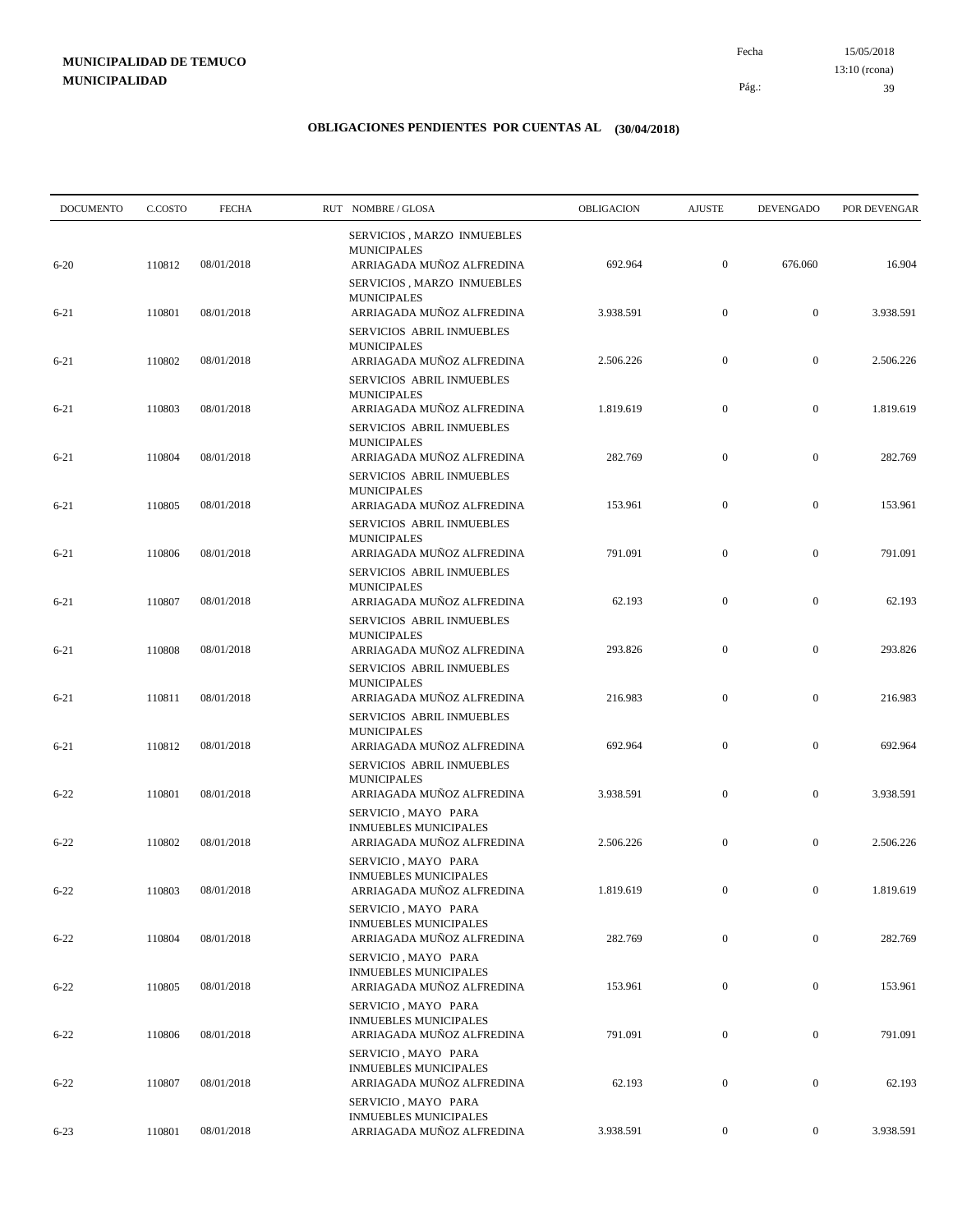15/05/2018 40 Pág.: Fecha 13:10 (rcona)

| <b>DOCUMENTO</b> | C.COSTO | <b>FECHA</b> | RUT NOMBRE/GLOSA                                                                  | OBLIGACION | <b>AJUSTE</b>    | <b>DEVENGADO</b> | POR DEVENGAR |
|------------------|---------|--------------|-----------------------------------------------------------------------------------|------------|------------------|------------------|--------------|
| $6 - 23$         | 110802  | 08/01/2018   | SERVICIO, JUNIO PARA<br><b>INMUEBLES MUNICIPALES</b><br>ARRIAGADA MUÑOZ ALFREDINA | 2.506.226  | $\mathbf{0}$     | $\boldsymbol{0}$ | 2.506.226    |
| $6 - 23$         | 110803  | 08/01/2018   | SERVICIO, JUNIO PARA<br><b>INMUEBLES MUNICIPALES</b><br>ARRIAGADA MUÑOZ ALFREDINA | 1.819.619  | $\boldsymbol{0}$ | $\boldsymbol{0}$ | 1.819.619    |
| $6 - 23$         | 110804  | 08/01/2018   | SERVICIO, JUNIO PARA<br><b>INMUEBLES MUNICIPALES</b><br>ARRIAGADA MUÑOZ ALFREDINA | 282.769    | $\boldsymbol{0}$ | $\boldsymbol{0}$ | 282.769      |
| $6 - 23$         | 110805  | 08/01/2018   | SERVICIO, JUNIO PARA<br><b>INMUEBLES MUNICIPALES</b><br>ARRIAGADA MUÑOZ ALFREDINA | 153.961    | $\boldsymbol{0}$ | $\boldsymbol{0}$ | 153.961      |
| $6 - 23$         | 110806  | 08/01/2018   | SERVICIO, JUNIO PARA<br><b>INMUEBLES MUNICIPALES</b><br>ARRIAGADA MUÑOZ ALFREDINA | 791.091    | $\boldsymbol{0}$ | $\boldsymbol{0}$ | 791.091      |
| $6 - 23$         | 110807  | 08/01/2018   | SERVICIO, JUNIO PARA<br><b>INMUEBLES MUNICIPALES</b><br>ARRIAGADA MUÑOZ ALFREDINA | 62.193     | $\boldsymbol{0}$ | $\boldsymbol{0}$ | 62.193       |
| $6 - 23$         | 110808  | 08/01/2018   | SERVICIO, JUNIO PARA<br><b>INMUEBLES MUNICIPALES</b><br>ARRIAGADA MUÑOZ ALFREDINA | 293.826    | $\boldsymbol{0}$ | $\boldsymbol{0}$ | 293.826      |
| $6 - 23$         | 110811  | 08/01/2018   | SERVICIO, JUNIO PARA<br><b>INMUEBLES MUNICIPALES</b><br>ARRIAGADA MUÑOZ ALFREDINA | 216.983    | $\boldsymbol{0}$ | $\boldsymbol{0}$ | 216.983      |
| $6 - 23$         | 110812  | 08/01/2018   | SERVICIO, JUNIO PARA<br><b>INMUEBLES MUNICIPALES</b><br>ARRIAGADA MUÑOZ ALFREDINA | 692.964    | $\boldsymbol{0}$ | $\boldsymbol{0}$ | 692.964      |
| $6 - 24$         | 110801  | 08/01/2018   | SERVICIO, JUNIO PARA<br><b>INMUEBLES MUNICIPALES</b><br>ARRIAGADA MUÑOZ ALFREDINA | 3.938.591  | $\boldsymbol{0}$ | $\mathbf{0}$     | 3.938.591    |
| $6 - 24$         | 110802  | 08/01/2018   | SERVICIO, JULIO PARA<br><b>INMUEBLES MUNICIPALES</b><br>ARRIAGADA MUÑOZ ALFREDINA | 2.506.226  | $\mathbf{0}$     | $\boldsymbol{0}$ | 2.506.226    |
| $6 - 24$         | 110803  | 08/01/2018   | SERVICIO, JULIO PARA<br><b>INMUEBLES MUNICIPALES</b><br>ARRIAGADA MUÑOZ ALFREDINA | 1.819.619  | $\boldsymbol{0}$ | $\boldsymbol{0}$ | 1.819.619    |
| $6 - 24$         | 110804  | 08/01/2018   | SERVICIO, JULIO PARA<br><b>INMUEBLES MUNICIPALES</b><br>ARRIAGADA MUÑOZ ALFREDINA | 282.769    | $\boldsymbol{0}$ | $\boldsymbol{0}$ | 282.769      |
|                  |         |              | SERVICIO, JULIO PARA<br><b>INMUEBLES MUNICIPALES</b>                              |            |                  |                  |              |
| $6 - 24$         | 110805  | 08/01/2018   | ARRIAGADA MUÑOZ ALFREDINA<br>SERVICIO, JULIO PARA<br>INMUEBLES MUNICIPALES        | 153.961    | $\mathbf{0}$     | $\mathbf{0}$     | 153.961      |
| $6 - 24$         | 110806  | 08/01/2018   | ARRIAGADA MUÑOZ ALFREDINA<br>SERVICIO, JULIO PARA<br><b>INMUEBLES MUNICIPALES</b> | 791.091    | $\boldsymbol{0}$ | $\mathbf{0}$     | 791.091      |
| $6 - 24$         | 110807  | 08/01/2018   | ARRIAGADA MUÑOZ ALFREDINA<br>SERVICIO, JULIO PARA<br><b>INMUEBLES MUNICIPALES</b> | 62.193     | $\boldsymbol{0}$ | $\boldsymbol{0}$ | 62.193       |
| $6 - 24$         | 110808  | 08/01/2018   | ARRIAGADA MUÑOZ ALFREDINA<br>SERVICIO, JULIO PARA<br><b>INMUEBLES MUNICIPALES</b> | 293.826    | $\boldsymbol{0}$ | $\boldsymbol{0}$ | 293.826      |
| $6 - 24$         | 110811  | 08/01/2018   | ARRIAGADA MUÑOZ ALFREDINA<br>SERVICIO, JULIO PARA<br><b>INMUEBLES MUNICIPALES</b> | 216.983    | $\boldsymbol{0}$ | $\overline{0}$   | 216.983      |
| $6 - 24$         | 110812  | 08/01/2018   | ARRIAGADA MUÑOZ ALFREDINA                                                         | 692.964    | $\mathbf{0}$     | $\boldsymbol{0}$ | 692.964      |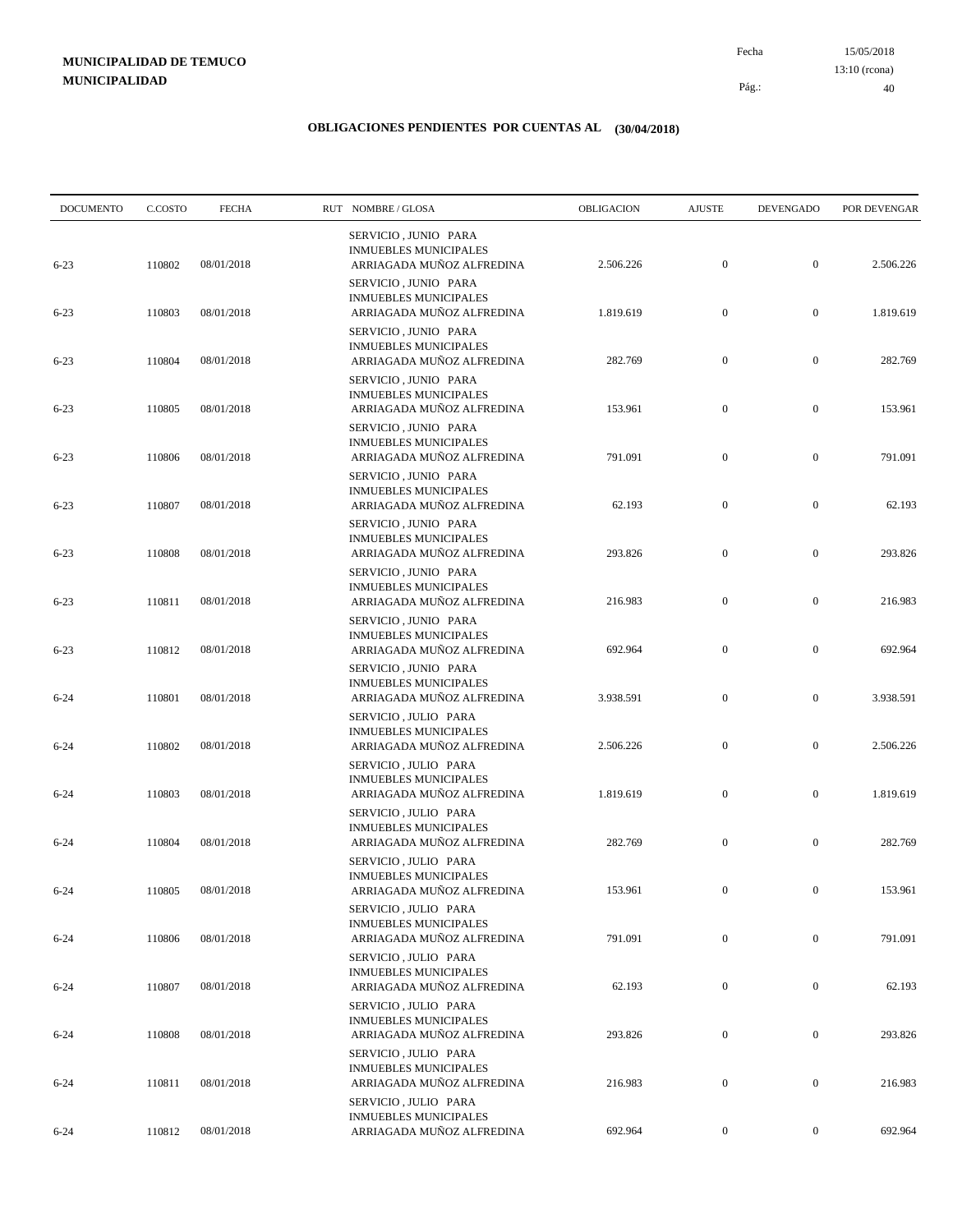15/05/2018 41 Pág.: Fecha 13:10 (rcona)

| <b>DOCUMENTO</b> | C.COSTO | <b>FECHA</b> | RUT NOMBRE/GLOSA                                                                      | OBLIGACION | <b>AJUSTE</b>    | <b>DEVENGADO</b> | POR DEVENGAR |
|------------------|---------|--------------|---------------------------------------------------------------------------------------|------------|------------------|------------------|--------------|
| $6 - 25$         | 110801  | 08/01/2018   | SERVICIO, JULIO PARA<br><b>INMUEBLES MUNICIPALES</b><br>ARRIAGADA MUÑOZ ALFREDINA     | 3.938.591  | $\boldsymbol{0}$ | $\boldsymbol{0}$ | 3.938.591    |
| $6 - 25$         | 110802  | 08/01/2018   | SERVICIO, AGOSTO PARA<br><b>INMUEBLES MUNICIPALES</b><br>ARRIAGADA MUÑOZ ALFREDINA    | 2.506.226  | $\boldsymbol{0}$ | $\boldsymbol{0}$ | 2.506.226    |
| $6 - 25$         | 110803  | 08/01/2018   | SERVICIO, AGOSTO PARA<br><b>INMUEBLES MUNICIPALES</b><br>ARRIAGADA MUÑOZ ALFREDINA    | 1.819.619  | $\boldsymbol{0}$ | $\boldsymbol{0}$ | 1.819.619    |
| $6 - 25$         | 110804  | 08/01/2018   | SERVICIO, AGOSTO PARA<br><b>INMUEBLES MUNICIPALES</b><br>ARRIAGADA MUÑOZ ALFREDINA    | 282.769    | $\boldsymbol{0}$ | $\boldsymbol{0}$ | 282.769      |
| $6 - 25$         | 110805  | 08/01/2018   | SERVICIO, AGOSTO PARA<br><b>INMUEBLES MUNICIPALES</b><br>ARRIAGADA MUÑOZ ALFREDINA    | 153.961    | $\boldsymbol{0}$ | $\boldsymbol{0}$ | 153.961      |
| $6 - 25$         | 110806  | 08/01/2018   | SERVICIO, AGOSTO PARA<br><b>INMUEBLES MUNICIPALES</b><br>ARRIAGADA MUÑOZ ALFREDINA    | 791.091    | $\boldsymbol{0}$ | $\boldsymbol{0}$ | 791.091      |
| $6 - 25$         | 110807  | 08/01/2018   | SERVICIO, AGOSTO PARA<br><b>INMUEBLES MUNICIPALES</b><br>ARRIAGADA MUÑOZ ALFREDINA    | 62.193     | $\boldsymbol{0}$ | $\boldsymbol{0}$ | 62.193       |
| $6 - 25$         | 110808  | 08/01/2018   | SERVICIO, AGOSTO PARA<br><b>INMUEBLES MUNICIPALES</b><br>ARRIAGADA MUÑOZ ALFREDINA    | 293.826    | $\mathbf{0}$     | $\boldsymbol{0}$ | 293.826      |
| $6 - 25$         | 110811  | 08/01/2018   | SERVICIO, AGOSTO PARA<br><b>INMUEBLES MUNICIPALES</b><br>ARRIAGADA MUÑOZ ALFREDINA    | 216.983    | $\boldsymbol{0}$ | $\boldsymbol{0}$ | 216.983      |
| $6 - 25$         | 110812  | 08/01/2018   | SERVICIO, AGOSTO PARA<br><b>INMUEBLES MUNICIPALES</b><br>ARRIAGADA MUÑOZ ALFREDINA    | 692.964    | $\boldsymbol{0}$ | $\boldsymbol{0}$ | 692.964      |
| $6 - 29$         | 110801  | 08/01/2018   | SERVICIO, AGOSTO PARA<br><b>INMUEBLES MUNICIPALES</b><br>ARRIAGADA MUÑOZ ALFREDINA    | 3.938.591  | $\mathbf{0}$     | $\boldsymbol{0}$ | 3.938.591    |
| $6-29$           | 110802  | 08/01/2018   | SERVICIO, DICIEMBRE PARA<br><b>INMUEBLES MUNICIPALES</b><br>ARRIAGADA MUÑOZ ALFREDINA | 2.506.226  | $\mathbf{0}$     | $\boldsymbol{0}$ | 2.506.226    |
| $6-29$           | 110803  | 08/01/2018   | SERVICIO, DICIEMBRE PARA<br><b>INMUEBLES MUNICIPALES</b><br>ARRIAGADA MUÑOZ ALFREDINA | 1.819.619  | $\boldsymbol{0}$ | $\boldsymbol{0}$ | 1.819.619    |
| $6 - 29$         | 110804  | 08/01/2018   | SERVICIO, DICIEMBRE PARA<br><b>INMUEBLES MUNICIPALES</b><br>ARRIAGADA MUÑOZ ALFREDINA | 282.769    | $\mathbf{0}$     | $\mathbf{0}$     | 282.769      |
| $6-29$           | 110805  | 08/01/2018   | SERVICIO, DICIEMBRE PARA<br><b>INMUEBLES MUNICIPALES</b><br>ARRIAGADA MUÑOZ ALFREDINA | 153.961    | $\boldsymbol{0}$ | $\mathbf{0}$     | 153.961      |
| $6-29$           | 110806  | 08/01/2018   | SERVICIO, DICIEMBRE PARA<br><b>INMUEBLES MUNICIPALES</b><br>ARRIAGADA MUÑOZ ALFREDINA | 791.091    | $\boldsymbol{0}$ | $\boldsymbol{0}$ | 791.091      |
| $6-29$           | 110807  | 08/01/2018   | SERVICIO, DICIEMBRE PARA<br><b>INMUEBLES MUNICIPALES</b><br>ARRIAGADA MUÑOZ ALFREDINA | 62.193     | $\boldsymbol{0}$ | $\boldsymbol{0}$ | 62.193       |
|                  |         |              | SERVICIO, DICIEMBRE PARA<br><b>INMUEBLES MUNICIPALES</b>                              |            |                  |                  |              |
| $6-29$           | 110808  | 08/01/2018   | ARRIAGADA MUÑOZ ALFREDINA<br>SERVICIO, DICIEMBRE PARA<br><b>INMUEBLES MUNICIPALES</b> | 293.826    | $\boldsymbol{0}$ | $\boldsymbol{0}$ | 293.826      |
| $6 - 29$         | 110811  | 08/01/2018   | ARRIAGADA MUÑOZ ALFREDINA                                                             | 216.983    | $\boldsymbol{0}$ | $\boldsymbol{0}$ | 216.983      |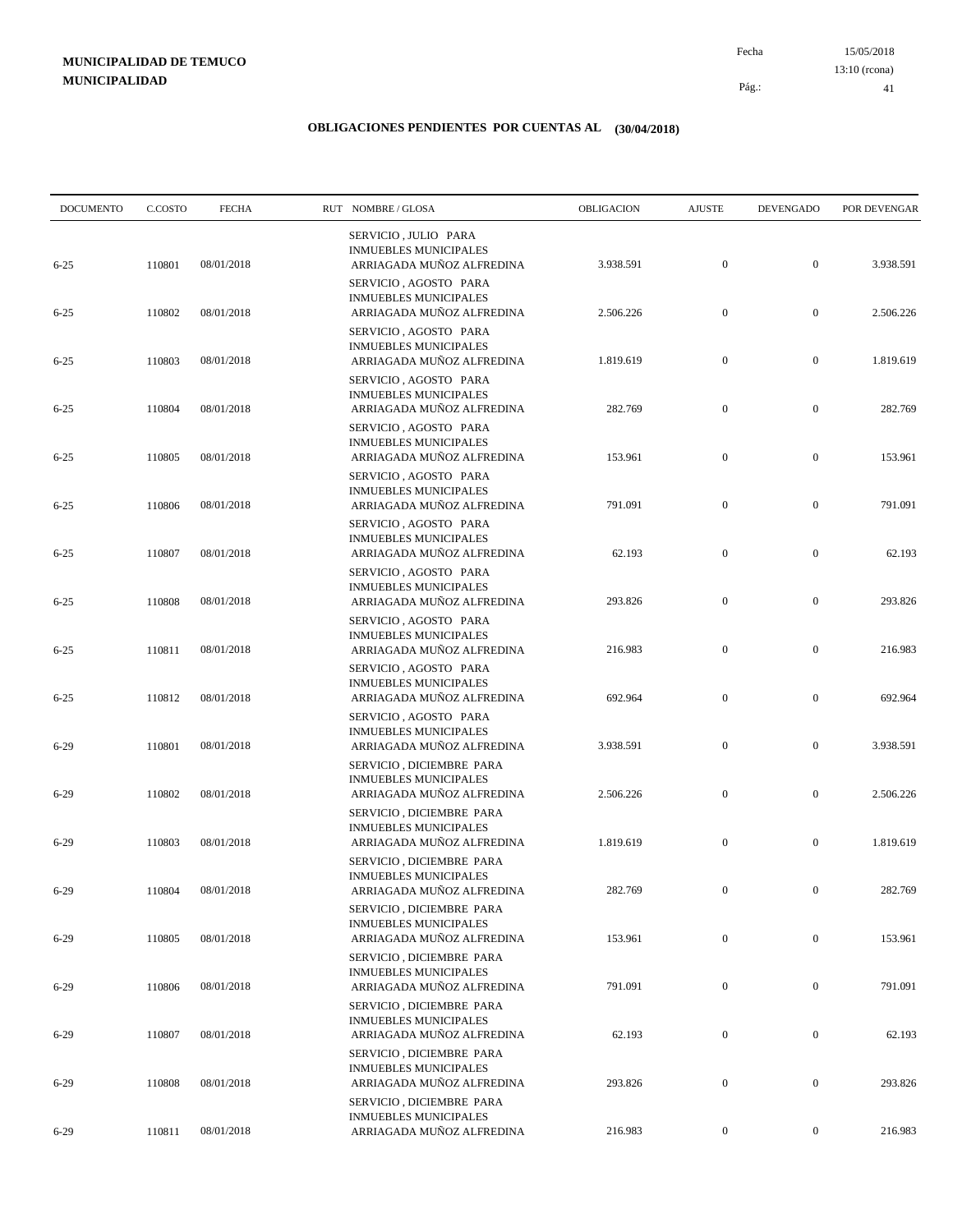15/05/2018 42 Pág.: Fecha 13:10 (rcona)

| <b>DOCUMENTO</b> | C.COSTO | <b>FECHA</b> | RUT NOMBRE/GLOSA                                                                       | OBLIGACION | <b>AJUSTE</b>    | <b>DEVENGADO</b> | POR DEVENGAR |
|------------------|---------|--------------|----------------------------------------------------------------------------------------|------------|------------------|------------------|--------------|
| $6 - 29$         | 110812  | 08/01/2018   | SERVICIO, DICIEMBRE PARA<br><b>INMUEBLES MUNICIPALES</b><br>ARRIAGADA MUÑOZ ALFREDINA  | 692.964    | $\mathbf{0}$     | $\boldsymbol{0}$ | 692.964      |
| $6 - 26$         | 110801  | 08/01/2018   | SERVICIO, DICIEMBRE PARA<br><b>INMUEBLES MUNICIPALES</b><br>ARRIAGADA MUÑOZ ALFREDINA  | 3.938.591  | $\boldsymbol{0}$ | $\boldsymbol{0}$ | 3.938.591    |
| $6 - 26$         | 110802  | 08/01/2018   | SERVICIO, SEPTIEMBRE PARA<br><b>INMUEBLES MUNICIPALES</b><br>ARRIAGADA MUÑOZ ALFREDINA | 2.506.226  | $\boldsymbol{0}$ | $\boldsymbol{0}$ | 2.506.226    |
|                  |         |              | SERVICIO, SEPTIEMBRE PARA<br><b>INMUEBLES MUNICIPALES</b>                              |            |                  |                  |              |
| $6 - 26$         | 110803  | 08/01/2018   | ARRIAGADA MUÑOZ ALFREDINA<br>SERVICIO, SEPTIEMBRE PARA                                 | 1.819.619  | $\mathbf{0}$     | $\boldsymbol{0}$ | 1.819.619    |
| $6 - 26$         | 110804  | 08/01/2018   | <b>INMUEBLES MUNICIPALES</b><br>ARRIAGADA MUÑOZ ALFREDINA<br>SERVICIO, SEPTIEMBRE PARA | 282.769    | $\boldsymbol{0}$ | $\boldsymbol{0}$ | 282.769      |
| $6 - 26$         | 110805  | 08/01/2018   | <b>INMUEBLES MUNICIPALES</b><br>ARRIAGADA MUÑOZ ALFREDINA                              | 153.961    | $\boldsymbol{0}$ | $\boldsymbol{0}$ | 153.961      |
| $6 - 26$         | 110806  | 08/01/2018   | SERVICIO, SEPTIEMBRE PARA<br><b>INMUEBLES MUNICIPALES</b><br>ARRIAGADA MUÑOZ ALFREDINA | 791.091    | $\boldsymbol{0}$ | $\boldsymbol{0}$ | 791.091      |
| $6 - 26$         | 110807  | 08/01/2018   | SERVICIO, SEPTIEMBRE PARA<br><b>INMUEBLES MUNICIPALES</b><br>ARRIAGADA MUÑOZ ALFREDINA | 62.193     | $\boldsymbol{0}$ | $\boldsymbol{0}$ | 62.193       |
| $6 - 26$         | 110808  | 08/01/2018   | SERVICIO, SEPTIEMBRE PARA<br><b>INMUEBLES MUNICIPALES</b><br>ARRIAGADA MUÑOZ ALFREDINA | 293.826    | $\boldsymbol{0}$ | $\boldsymbol{0}$ | 293.826      |
|                  |         |              | SERVICIO, SEPTIEMBRE PARA<br><b>INMUEBLES MUNICIPALES</b><br>ARRIAGADA MUÑOZ ALFREDINA |            | $\boldsymbol{0}$ | $\boldsymbol{0}$ |              |
| $6 - 26$         | 110811  | 08/01/2018   | SERVICIO, SEPTIEMBRE PARA<br><b>INMUEBLES MUNICIPALES</b>                              | 216.983    |                  |                  | 216.983      |
| $6 - 26$         | 110812  | 08/01/2018   | ARRIAGADA MUÑOZ ALFREDINA<br>SERVICIO, SEPTIEMBRE PARA                                 | 692.964    | $\boldsymbol{0}$ | $\boldsymbol{0}$ | 692.964      |
| $6 - 27$         | 110801  | 08/01/2018   | <b>INMUEBLES MUNICIPALES</b><br>ARRIAGADA MUÑOZ ALFREDINA<br>SERVICIO, OCTUBRE PARA    | 3.938.591  | $\boldsymbol{0}$ | $\boldsymbol{0}$ | 3.938.591    |
| $6 - 27$         | 110802  | 08/01/2018   | <b>INMUEBLES MUNICIPALES</b><br>ARRIAGADA MUÑOZ ALFREDINA                              | 2.506.226  | $\boldsymbol{0}$ | $\boldsymbol{0}$ | 2.506.226    |
| $6 - 27$         | 110803  | 08/01/2018   | SERVICIO, OCTUBRE PARA<br><b>INMUEBLES MUNICIPALES</b><br>ARRIAGADA MUÑOZ ALFREDINA    | 1.819.619  | $\overline{0}$   | $\mathbf{0}$     | 1.819.619    |
| $6 - 27$         | 110804  | 08/01/2018   | SERVICIO, OCTUBRE PARA<br><b>INMUEBLES MUNICIPALES</b><br>ARRIAGADA MUÑOZ ALFREDINA    | 282.769    | $\boldsymbol{0}$ | $\boldsymbol{0}$ | 282.769      |
|                  |         |              | SERVICIO, OCTUBRE PARA<br><b>INMUEBLES MUNICIPALES</b>                                 |            |                  |                  |              |
| $6 - 27$         | 110805  | 08/01/2018   | ARRIAGADA MUÑOZ ALFREDINA<br>SERVICIO, OCTUBRE PARA<br><b>INMUEBLES MUNICIPALES</b>    | 153.961    | $\boldsymbol{0}$ | $\boldsymbol{0}$ | 153.961      |
| $6 - 27$         | 110806  | 08/01/2018   | ARRIAGADA MUÑOZ ALFREDINA<br>SERVICIO, OCTUBRE PARA                                    | 791.091    | $\overline{0}$   | $\bf{0}$         | 791.091      |
| $6 - 27$         | 110807  | 08/01/2018   | <b>INMUEBLES MUNICIPALES</b><br>ARRIAGADA MUÑOZ ALFREDINA<br>SERVICIO, OCTUBRE PARA    | 62.193     | $\boldsymbol{0}$ | $\boldsymbol{0}$ | 62.193       |
| $6 - 27$         | 110808  | 08/01/2018   | <b>INMUEBLES MUNICIPALES</b><br>ARRIAGADA MUÑOZ ALFREDINA                              | 293.826    | $\boldsymbol{0}$ | $\boldsymbol{0}$ | 293.826      |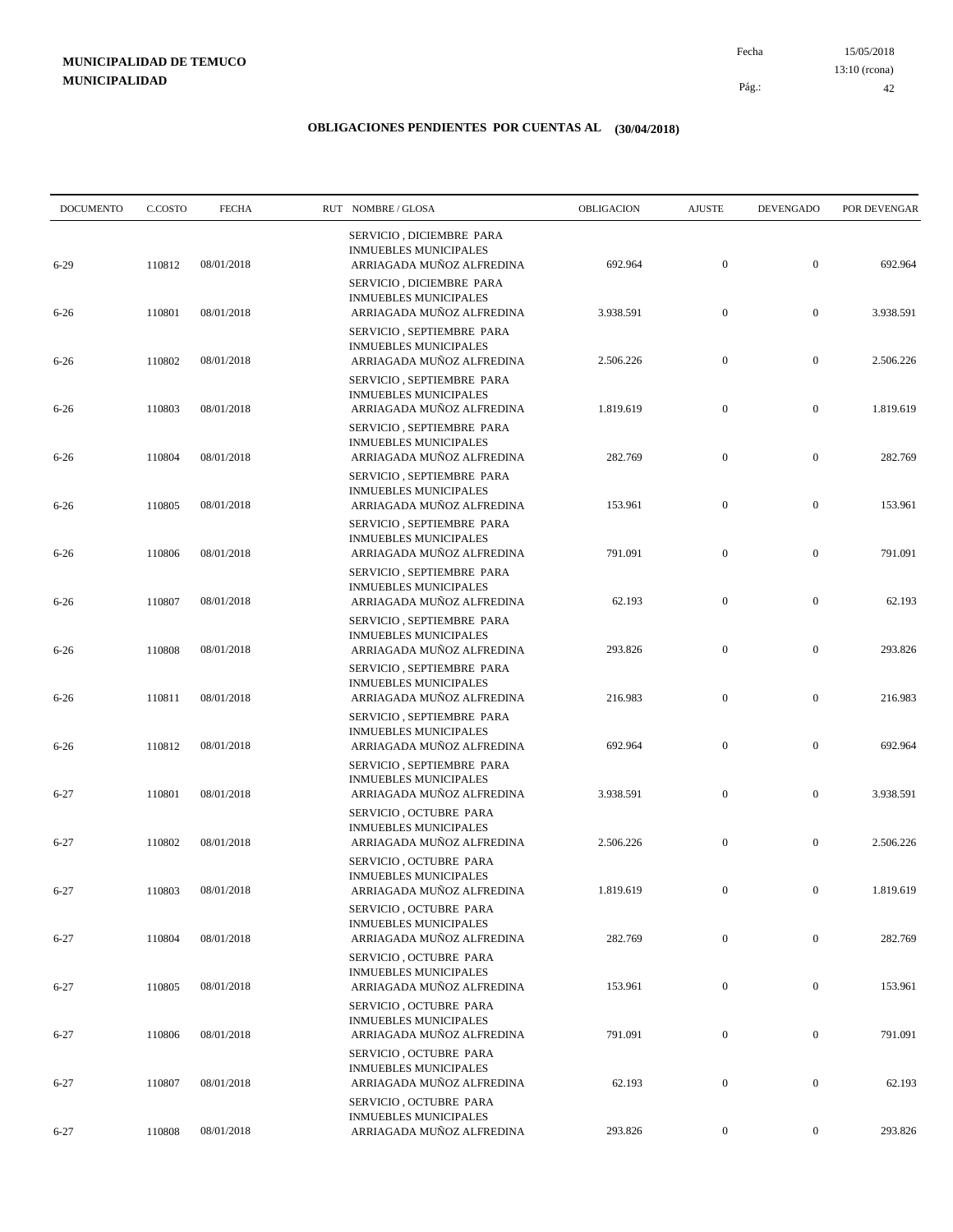15/05/2018 43 Pág.: Fecha 13:10 (rcona)

| <b>DOCUMENTO</b> | C.COSTO | <b>FECHA</b> | RUT NOMBRE/GLOSA                                                                      | OBLIGACION | <b>AJUSTE</b>    | <b>DEVENGADO</b> | POR DEVENGAR |
|------------------|---------|--------------|---------------------------------------------------------------------------------------|------------|------------------|------------------|--------------|
| $6 - 27$         | 110811  | 08/01/2018   | SERVICIO, OCTUBRE PARA<br><b>INMUEBLES MUNICIPALES</b><br>ARRIAGADA MUÑOZ ALFREDINA   | 216.983    | $\boldsymbol{0}$ | $\boldsymbol{0}$ | 216.983      |
| $6 - 27$         | 110812  | 08/01/2018   | SERVICIO, OCTUBRE PARA<br><b>INMUEBLES MUNICIPALES</b><br>ARRIAGADA MUÑOZ ALFREDINA   | 692.964    | $\boldsymbol{0}$ | $\boldsymbol{0}$ | 692.964      |
| $6 - 28$         | 110801  | 08/01/2018   | SERVICIO, OCTUBRE PARA<br><b>INMUEBLES MUNICIPALES</b><br>ARRIAGADA MUÑOZ ALFREDINA   | 3.938.591  | $\boldsymbol{0}$ | $\boldsymbol{0}$ | 3.938.591    |
|                  |         | 08/01/2018   | SERVICIO, NOVIEMBRE PARA<br><b>INMUEBLES MUNICIPALES</b><br>ARRIAGADA MUÑOZ ALFREDINA | 2.506.226  | $\boldsymbol{0}$ | $\boldsymbol{0}$ | 2.506.226    |
| $6 - 28$         | 110802  |              | SERVICIO, NOVIEMBRE PARA<br><b>INMUEBLES MUNICIPALES</b>                              |            |                  |                  |              |
| $6 - 28$         | 110803  | 08/01/2018   | ARRIAGADA MUÑOZ ALFREDINA<br>SERVICIO, NOVIEMBRE PARA<br><b>INMUEBLES MUNICIPALES</b> | 1.819.619  | $\boldsymbol{0}$ | $\boldsymbol{0}$ | 1.819.619    |
| $6 - 28$         | 110804  | 08/01/2018   | ARRIAGADA MUÑOZ ALFREDINA<br>SERVICIO, NOVIEMBRE PARA                                 | 282.769    | $\mathbf{0}$     | $\boldsymbol{0}$ | 282.769      |
| $6 - 28$         | 110805  | 08/01/2018   | <b>INMUEBLES MUNICIPALES</b><br>ARRIAGADA MUÑOZ ALFREDINA<br>SERVICIO, NOVIEMBRE PARA | 153.961    | $\boldsymbol{0}$ | $\boldsymbol{0}$ | 153.961      |
| $6 - 28$         | 110806  | 08/01/2018   | <b>INMUEBLES MUNICIPALES</b><br>ARRIAGADA MUÑOZ ALFREDINA                             | 791.091    | $\boldsymbol{0}$ | $\boldsymbol{0}$ | 791.091      |
| $6 - 28$         | 110807  | 08/01/2018   | SERVICIO, NOVIEMBRE PARA<br><b>INMUEBLES MUNICIPALES</b><br>ARRIAGADA MUÑOZ ALFREDINA | 62.193     | $\mathbf{0}$     | $\boldsymbol{0}$ | 62.193       |
| $6 - 28$         | 110808  | 08/01/2018   | SERVICIO, NOVIEMBRE PARA<br><b>INMUEBLES MUNICIPALES</b><br>ARRIAGADA MUÑOZ ALFREDINA | 293.826    | $\boldsymbol{0}$ | $\boldsymbol{0}$ | 293.826      |
|                  |         |              | SERVICIO, NOVIEMBRE PARA<br><b>INMUEBLES MUNICIPALES</b>                              |            | $\mathbf{0}$     | $\boldsymbol{0}$ | 216.983      |
| $6 - 28$         | 110811  | 08/01/2018   | ARRIAGADA MUÑOZ ALFREDINA<br>SERVICIO, NOVIEMBRE PARA<br><b>INMUEBLES MUNICIPALES</b> | 216.983    |                  |                  |              |
| $6 - 28$         | 110812  | 08/01/2018   | ARRIAGADA MUÑOZ ALFREDINA<br>SERVICIO, NOVIEMBRE PARA<br><b>INMUEBLES MUNICIPALES</b> | 692.964    | $\mathbf{0}$     | $\boldsymbol{0}$ | 692.964      |
| $6 - 22$         | 110808  | 08/01/2018   | ARRIAGADA MUÑOZ ALFREDINA<br>SERVICIO, MAYO PARA                                      | 293.826    | $\boldsymbol{0}$ | $\boldsymbol{0}$ | 293.826      |
| $6 - 22$         | 110811  | 08/01/2018   | <b>INMUEBLES MUNICIPALES</b><br>ARRIAGADA MUÑOZ ALFREDINA<br>SERVICIO, MAYO PARA      | 216.983    | $\overline{0}$   | $\mathbf{0}$     | 216.983      |
| $6 - 22$         | 110812  | 08/01/2018   | <b>INMUEBLES MUNICIPALES</b><br>ARRIAGADA MUÑOZ ALFREDINA                             | 692.964    | $\mathbf{0}$     | $\boldsymbol{0}$ | 692.964      |
| 6-273            | 110807  | 11/01/2018   | SERVICIO, MAYO PARA<br><b>INMUEBLES MUNICIPALES</b><br>RIFFO RAMOS ROXANA ELIANA      | 201.504    | $\boldsymbol{0}$ | $\boldsymbol{0}$ | 201.504      |
| 6-273            | 110813  | 11/01/2018   | NOVIEMBRE, SERV ASEO<br><b>INMUEBLES MUNICIPALES</b><br>RIFFO RAMOS ROXANA ELIANA     | 428.991    | $\overline{0}$   | $\boldsymbol{0}$ | 428.991      |
|                  |         |              | <b>NOVIEMBRE, SERV ASEO</b><br><b>INMUEBLES MUNICIPALES</b>                           |            |                  |                  |              |
| $6 - 274$        | 110807  | 11/01/2018   | RIFFO RAMOS ROXANA ELIANA<br>DICIEMBRE, SERV ASEO                                     | 201.504    | $\mathbf{0}$     | $\boldsymbol{0}$ | 201.504      |
| $6 - 274$        | 110813  | 11/01/2018   | <b>INMUEBLES MUNICIPALES</b><br>RIFFO RAMOS ROXANA ELIANA                             | 428.991    | $\boldsymbol{0}$ | $\boldsymbol{0}$ | 428.991      |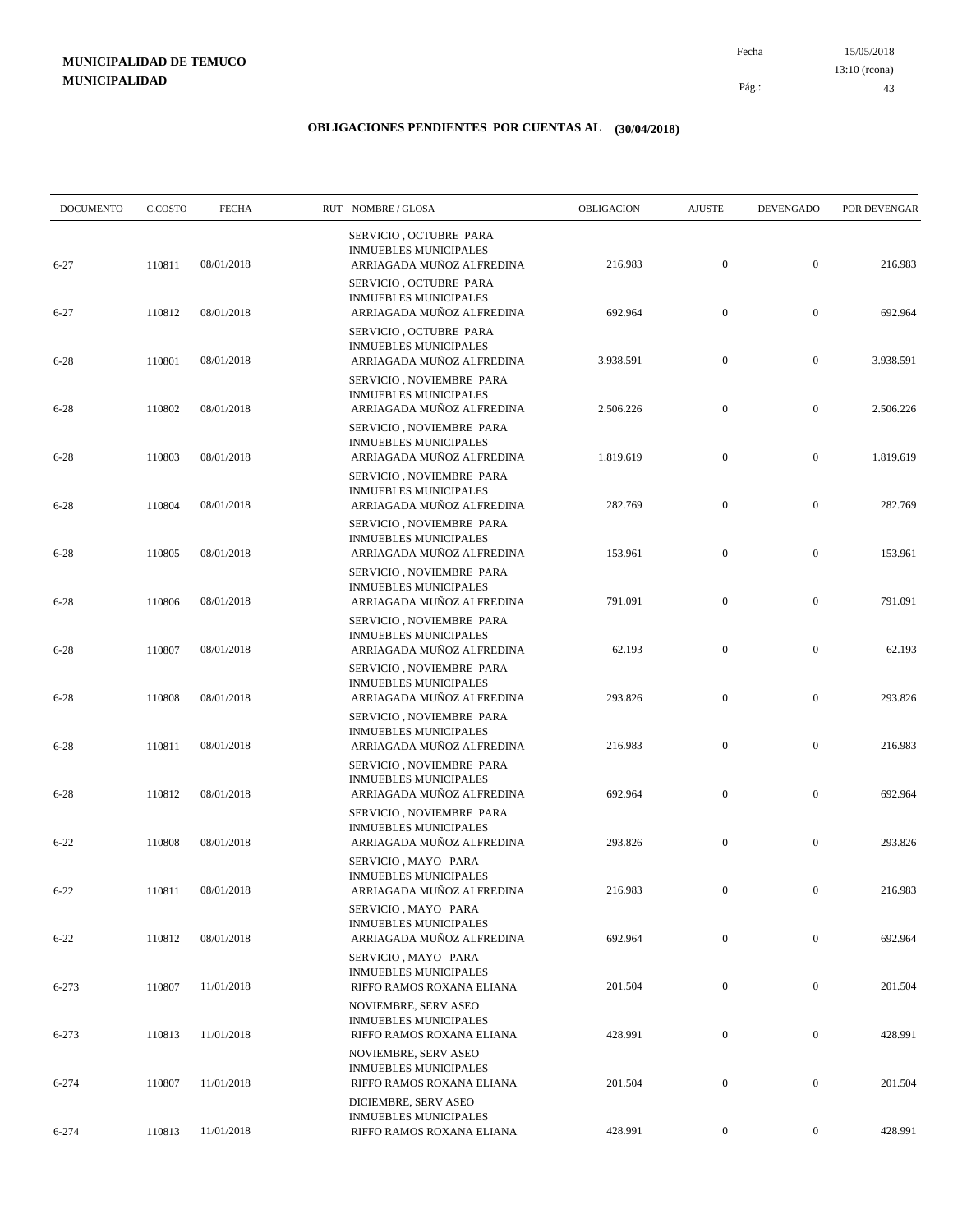15/05/2018 44 Pág.: Fecha 13:10 (rcona)

| <b>DOCUMENTO</b> | C.COSTO       | <b>FECHA</b>      | RUT NOMBRE/GLOSA                                                                     | OBLIGACION  | <b>AJUSTE</b>    | <b>DEVENGADO</b> | POR DEVENGAR |
|------------------|---------------|-------------------|--------------------------------------------------------------------------------------|-------------|------------------|------------------|--------------|
| 6-267            | 110807        | 11/01/2018        | DICIEMBRE, SERV ASEO<br><b>INMUEBLES MUNICIPALES</b><br>RIFFO RAMOS ROXANA ELIANA    | 201.504     | $\mathbf{0}$     | $\boldsymbol{0}$ | 201.504      |
| 6-267            | 110813        | 11/01/2018        | MES DE MAYO SERV ASEO<br><b>INMUEBLES MUNICIPALES</b><br>RIFFO RAMOS ROXANA ELIANA   | 428.991     | $\boldsymbol{0}$ | $\boldsymbol{0}$ | 428.991      |
| $6 - 266$        | 110807        | 11/01/2018        | MES DE MAYO SERV ASEO<br><b>INMUEBLES MUNICIPALES</b><br>RIFFO RAMOS ROXANA ELIANA   | 201.504     | $\boldsymbol{0}$ | $\boldsymbol{0}$ | 201.504      |
|                  |               |                   | MES DE ABRIL SERV ASEO<br><b>INMUEBLES MUNICIPALES</b>                               |             |                  |                  |              |
| 6-266            | 110813        | 11/01/2018        | RIFFO RAMOS ROXANA ELIANA<br>MES DE ABRIL SERV ASEO<br><b>INMUEBLES MUNICIPALES</b>  | 428.991     | $\boldsymbol{0}$ | $\boldsymbol{0}$ | 428.991      |
| 6-268            | 110807        | 11/01/2018        | RIFFO RAMOS ROXANA ELIANA<br>MES DE JUNIO SERV ASEO                                  | 201.504     | $\boldsymbol{0}$ | $\boldsymbol{0}$ | 201.504      |
| 6-268            | 110813        | 11/01/2018        | <b>INMUEBLES MUNICIPALES</b><br>RIFFO RAMOS ROXANA ELIANA<br>MES DE JUNIO SERV ASEO  | 428.991     | $\boldsymbol{0}$ | $\boldsymbol{0}$ | 428.991      |
| 6-269            | 110807        | 11/01/2018        | <b>INMUEBLES MUNICIPALES</b><br>RIFFO RAMOS ROXANA ELIANA                            | 201.504     | $\boldsymbol{0}$ | $\boldsymbol{0}$ | 201.504      |
| 6-269            | 110813        | 11/01/2018        | MES DE JULIO SERV ASEO<br><b>INMUEBLES MUNICIPALES</b><br>RIFFO RAMOS ROXANA ELIANA  | 428.991     | $\boldsymbol{0}$ | $\boldsymbol{0}$ | 428.991      |
| 6-270            | 110807        | 11/01/2018        | MES DE JULIO SERV ASEO<br><b>INMUEBLES MUNICIPALES</b><br>RIFFO RAMOS ROXANA ELIANA  | 201.504     | $\boldsymbol{0}$ | $\boldsymbol{0}$ | 201.504      |
|                  |               |                   | MES DE AGOSTO SERV ASEO<br><b>INMUEBLES MUNICIPALES</b>                              |             |                  |                  |              |
| 6-270            | 110813        | 11/01/2018        | RIFFO RAMOS ROXANA ELIANA<br>MES DE AGOSTO SERV ASEO<br><b>INMUEBLES MUNICIPALES</b> | 428.991     | $\boldsymbol{0}$ | $\boldsymbol{0}$ | 428.991      |
| 6-271            | 110807        | 11/01/2018        | RIFFO RAMOS ROXANA ELIANA<br>SEPTIEMBRE, SERV ASEO                                   | 201.504     | $\boldsymbol{0}$ | $\boldsymbol{0}$ | 201.504      |
| 6-271            | 110813        | 11/01/2018        | <b>INMUEBLES MUNICIPALES</b><br>RIFFO RAMOS ROXANA ELIANA<br>SEPTIEMBRE, SERV ASEO   | 428.991     | $\boldsymbol{0}$ | $\mathbf{0}$     | 428.991      |
| $6 - 272$        | 110807        | 11/01/2018        | <b>INMUEBLES MUNICIPALES</b><br>RIFFO RAMOS ROXANA ELIANA                            | 201.504     | $\boldsymbol{0}$ | $\mathbf{0}$     | 201.504      |
| 6-272            |               | 110813 11/01/2018 | OCTUBRE, SERV ASEO INMUEBLES<br><b>MUNICIPALES</b><br>RIFFO RAMOS ROXANA ELIANA      | 428.991     | $\overline{0}$   | $\theta$         | 428.991      |
| 6-3015           | 110890        | 13/03/2018        | OCTUBRE , SERV ASEO INMUEBLES<br><b>MUNICIPALES</b><br>JAMETT MENDEZ JUAN PABLO      | 1.428.000   | $\overline{0}$   | 119.000          | 1.309.000    |
|                  |               |                   | SERVICIO CONTROL DE PLAGAS Y<br>SANITIZACION INTEGRAL PARA                           |             |                  |                  |              |
| 6-4547           | 110801        | 24/04/2018        | <b>RECINTO</b><br>BARRIENTOS MADARIAGA ODETTE D<br>SERVICIO DE LAVADO DE 7           | 54.000      | $\boldsymbol{0}$ | $\mathbf{0}$     | 54.000       |
|                  |               |                   | MANTELES DE OFICINA DE<br><b>ADMINISTRACION</b>                                      |             |                  |                  |              |
|                  |               |                   | <b>TOTALES CUENTA</b>                                                                | 114.738.685 | $\boldsymbol{0}$ | 10.614.785       | 104.123.900  |
| Cuenta Nro.      | 2152208001005 |                   | Serv. Aseo Progr. y Actividades                                                      |             |                  |                  |              |
| $6 - 21$         | 121290        | 08/01/2018        | ARRIAGADA MUÑOZ ALFREDINA                                                            | 4.729.682   | $\boldsymbol{0}$ | $\boldsymbol{0}$ | 4.729.682    |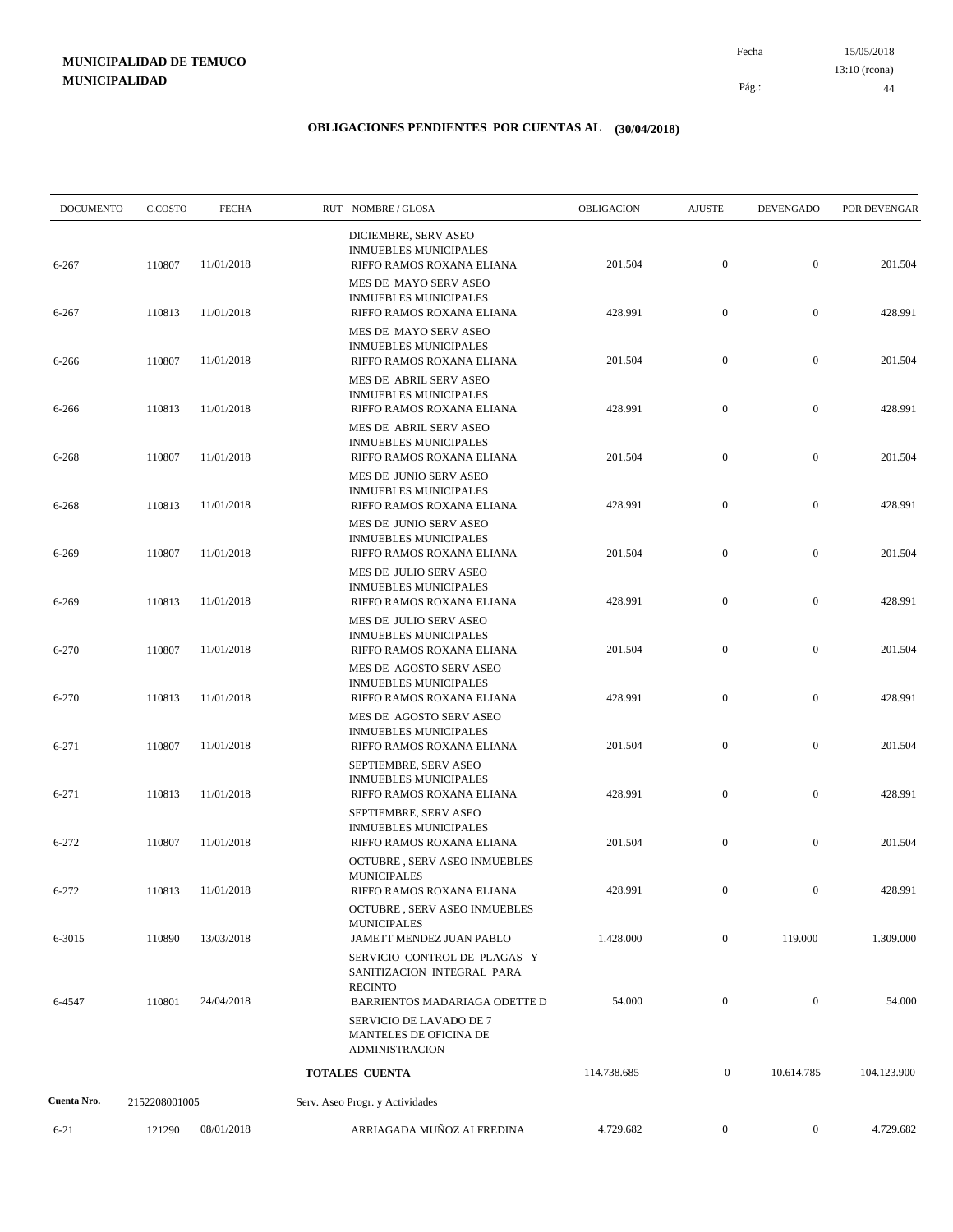15/05/2018 45 Pág.: Fecha 13:10 (rcona)

| <b>DOCUMENTO</b> | C.COSTO | <b>FECHA</b> | RUT NOMBRE/GLOSA                                                                       | OBLIGACION | <b>AJUSTE</b>    | <b>DEVENGADO</b> | POR DEVENGAR |
|------------------|---------|--------------|----------------------------------------------------------------------------------------|------------|------------------|------------------|--------------|
|                  |         |              | SERVICIOS ABRIL INMUEBLES<br><b>MUNICIPALES</b>                                        |            |                  |                  |              |
| $6 - 20$         | 121290  | 08/01/2018   | ARRIAGADA MUÑOZ ALFREDINA<br>SERVICIOS, MARZO INMUEBLES<br><b>MUNICIPALES</b>          | 4.729.682  | $\boldsymbol{0}$ | 4.616.530        | 113.152      |
| $6 - 22$         | 121290  | 08/01/2018   | ARRIAGADA MUÑOZ ALFREDINA<br>SERVICIO, MAYO PARA                                       | 4.729.682  | $\boldsymbol{0}$ | $\boldsymbol{0}$ | 4.729.682    |
| $6 - 28$         | 121290  | 08/01/2018   | <b>INMUEBLES MUNICIPALES</b><br>ARRIAGADA MUÑOZ ALFREDINA<br>SERVICIO, NOVIEMBRE PARA  | 4.729.682  | $\boldsymbol{0}$ | $\boldsymbol{0}$ | 4.729.682    |
| $6 - 27$         | 121290  | 08/01/2018   | <b>INMUEBLES MUNICIPALES</b><br>ARRIAGADA MUÑOZ ALFREDINA                              | 4.729.682  | $\boldsymbol{0}$ | $\boldsymbol{0}$ | 4.729.682    |
| $6 - 26$         | 121290  | 08/01/2018   | SERVICIO, OCTUBRE PARA<br><b>INMUEBLES MUNICIPALES</b><br>ARRIAGADA MUÑOZ ALFREDINA    | 4.729.682  | $\boldsymbol{0}$ | $\boldsymbol{0}$ | 4.729.682    |
| $6 - 29$         | 121290  | 08/01/2018   | SERVICIO, SEPTIEMBRE PARA<br><b>INMUEBLES MUNICIPALES</b><br>ARRIAGADA MUÑOZ ALFREDINA | 4.729.682  | $\boldsymbol{0}$ | $\boldsymbol{0}$ | 4.729.682    |
| $6 - 25$         | 121290  | 08/01/2018   | SERVICIO, DICIEMBRE PARA<br><b>INMUEBLES MUNICIPALES</b><br>ARRIAGADA MUÑOZ ALFREDINA  | 4.729.682  | $\boldsymbol{0}$ | $\boldsymbol{0}$ | 4.729.682    |
| $6 - 24$         | 121290  | 08/01/2018   | SERVICIO, AGOSTO PARA<br><b>INMUEBLES MUNICIPALES</b><br>ARRIAGADA MUÑOZ ALFREDINA     | 4.729.682  | $\boldsymbol{0}$ | $\boldsymbol{0}$ | 4.729.682    |
|                  |         | 08/01/2018   | SERVICIO, JULIO PARA<br><b>INMUEBLES MUNICIPALES</b>                                   | 4.729.682  | $\boldsymbol{0}$ | $\boldsymbol{0}$ | 4.729.682    |
| $6 - 23$         | 121290  |              | ARRIAGADA MUÑOZ ALFREDINA<br>SERVICIO, JUNIO PARA<br><b>INMUEBLES MUNICIPALES</b>      |            |                  |                  |              |
| 6-272            | 121290  | 11/01/2018   | RIFFO RAMOS ROXANA ELIANA<br>OCTUBRE, SERV ASEO INMUEBLES<br><b>MUNICIPALES</b>        | 1.064.739  | $\boldsymbol{0}$ | $\boldsymbol{0}$ | 1.064.739    |
| 6-271            | 121290  | 11/01/2018   | RIFFO RAMOS ROXANA ELIANA<br>SEPTIEMBRE, SERV ASEO                                     | 1.064.739  | $\boldsymbol{0}$ | $\boldsymbol{0}$ | 1.064.739    |
| 6-270            | 121290  | 11/01/2018   | <b>INMUEBLES MUNICIPALES</b><br>RIFFO RAMOS ROXANA ELIANA<br>MES DE AGOSTO SERV ASEO   | 1.064.739  | $\boldsymbol{0}$ | $\boldsymbol{0}$ | 1.064.739    |
| 6-269            | 121290  | 11/01/2018   | <b>INMUEBLES MUNICIPALES</b><br>RIFFO RAMOS ROXANA ELIANA                              | 1.064.739  | $\boldsymbol{0}$ | $\boldsymbol{0}$ | 1.064.739    |
| 6-268            | 121290  | 11/01/2018   | MES DE JULIO SERV ASEO<br><b>INMUEBLES MUNICIPALES</b><br>RIFFO RAMOS ROXANA ELIANA    | 1.064.739  | $\mathbf{0}$     | $\mathbf{0}$     | 1.064.739    |
| $6 - 266$        | 121290  | 11/01/2018   | MES DE JUNIO SERV ASEO<br><b>INMUEBLES MUNICIPALES</b><br>RIFFO RAMOS ROXANA ELIANA    | 1.064.739  | $\boldsymbol{0}$ | $\mathbf{0}$     | 1.064.739    |
| 6-267            | 121290  | 11/01/2018   | MES DE ABRIL SERV ASEO<br><b>INMUEBLES MUNICIPALES</b><br>RIFFO RAMOS ROXANA ELIANA    | 1.064.739  | $\boldsymbol{0}$ | $\boldsymbol{0}$ | 1.064.739    |
|                  |         |              | MES DE MAYO SERV ASEO<br>INMUEBLES MUNICIPALES                                         |            |                  |                  |              |
| 6-274            | 121290  | 11/01/2018   | RIFFO RAMOS ROXANA ELIANA<br>DICIEMBRE, SERV ASEO<br><b>INMUEBLES MUNICIPALES</b>      | 1.064.739  | $\boldsymbol{0}$ | $\boldsymbol{0}$ | 1.064.739    |
| 6-273            | 121290  | 11/01/2018   | RIFFO RAMOS ROXANA ELIANA<br>NOVIEMBRE, SERV ASEO                                      | 1.064.739  | $\boldsymbol{0}$ | $\boldsymbol{0}$ | 1.064.739    |
| 6-3726           | 121290  | 29/03/2018   | <b>INMUEBLES MUNICIPALES</b><br>MARIN PAILLAMILLA RUBEN ARTU                           | 142.800    | $\mathbf{0}$     | $\boldsymbol{0}$ | 142.800      |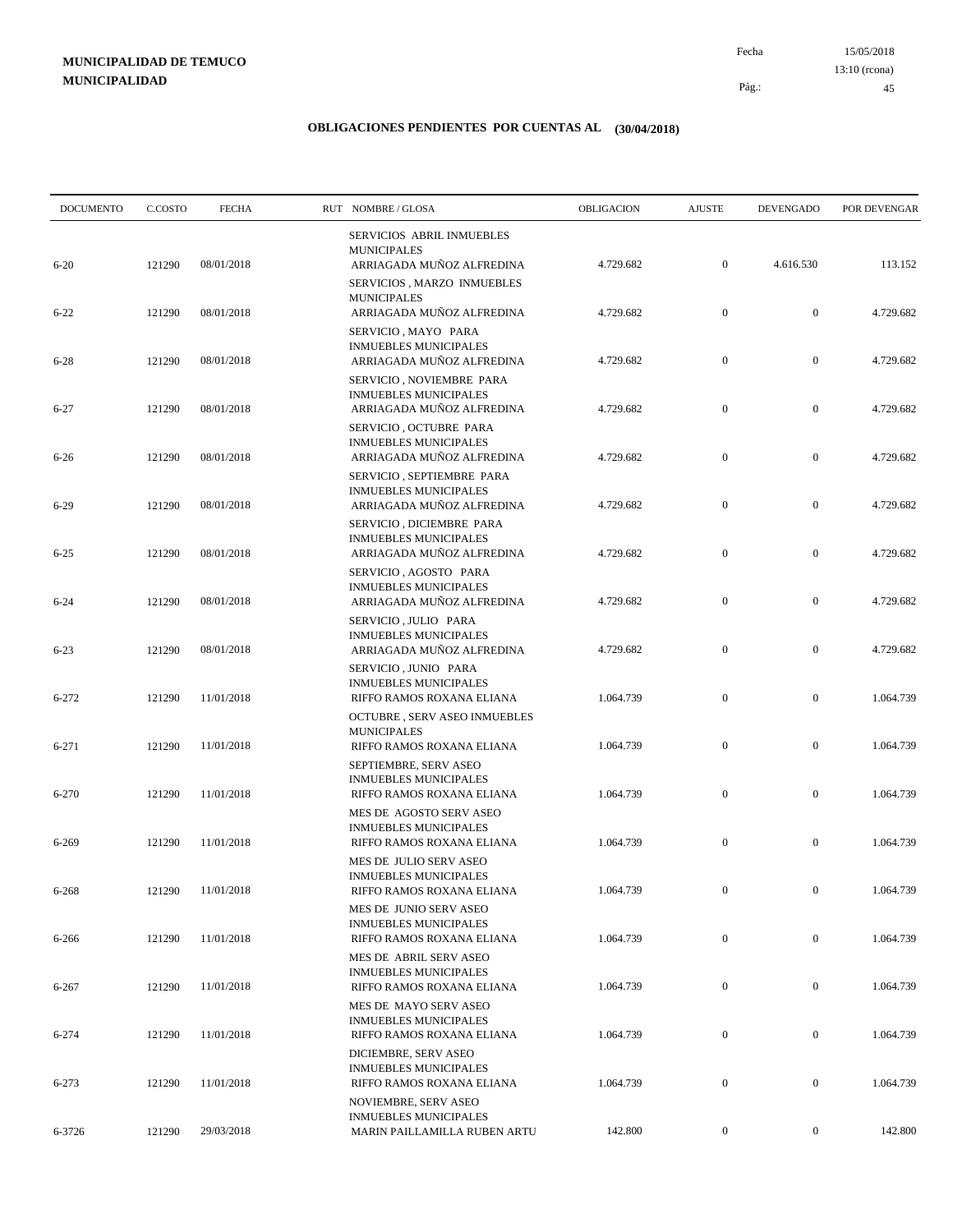15/05/2018 46 Pág.: Fecha 13:10 (rcona)

| <b>DOCUMENTO</b> | C.COSTO       | <b>FECHA</b> | RUT NOMBRE/GLOSA                                                                                                                     | <b>OBLIGACION</b> | <b>AJUSTE</b>    | <b>DEVENGADO</b> | POR DEVENGAR |
|------------------|---------------|--------------|--------------------------------------------------------------------------------------------------------------------------------------|-------------------|------------------|------------------|--------------|
| 6-3833           | 121290        | 04/04/2018   | SERVICIO DE SANITIZACION Y<br>DESRATIZACION PARA EL EDIFICIO<br><b>DIDECO</b><br>ARRIAGADA MUÑOZ ALFREDINA                           | 8.889.128         | $\boldsymbol{0}$ | $\mathbf{0}$     | 8.889.128    |
|                  |               |              | SERVICIO DE ASEO PARA RECINTO<br>DEPORTIVO ABRIL                                                                                     |                   |                  |                  |              |
| 6-3834           | 121290        | 04/04/2018   | ARRIAGADA MUÑOZ ALFREDINA<br>SERVICIO DE ASEO PARA RECINTO                                                                           | 8.889.128         | $\boldsymbol{0}$ | $\mathbf{0}$     | 8.889.128    |
| 6-3835           | 121290        | 04/04/2018   | DEPORTIVO MAYO<br>ARRIAGADA MUÑOZ ALFREDINA                                                                                          | 8.889.128         | $\boldsymbol{0}$ | $\mathbf{0}$     | 8.889.128    |
| 6-3836           | 121290        | 04/04/2018   | SERVICIO DE ASEO PARA RECINTO<br>DEPORTIVO MES DE JUNIO<br>ARRIAGADA MUÑOZ ALFREDINA                                                 | 8.889.128         | $\mathbf{0}$     | $\mathbf{0}$     | 8.889.128    |
|                  |               |              | SERVICIO DE ASEO PARA RECINTO<br>DEPORTIVO MES DE JULIO                                                                              |                   |                  | $\boldsymbol{0}$ |              |
| 6-3837           | 121290        | 04/04/2018   | ARRIAGADA MUÑOZ ALFREDINA<br>SERVICIO DE ASEO PARA RECINTO<br>DEPORTIVO MES DE AGOSTO                                                | 8.889.128         | $\boldsymbol{0}$ |                  | 8.889.128    |
| 6-3838           | 121290        | 04/04/2018   | ARRIAGADA MUÑOZ ALFREDINA<br>SERVICIO DE ASEO PARA RECINTO                                                                           | 8.889.128         | $\mathbf{0}$     | $\mathbf{0}$     | 8.889.128    |
| 6-3839           | 121290        | 04/04/2018   | DEPORTIVO MES DE SEPTIEMBRE<br>ARRIAGADA MUÑOZ ALFREDINA<br>SERVICIO DE ASEO PARA RECINTO                                            | 8.889.128         | $\boldsymbol{0}$ | $\mathbf{0}$     | 8.889.128    |
| 6-3840           | 121290        | 04/04/2018   | DEPORTIVO MES DE OCTUBRE<br>ARRIAGADA MUÑOZ ALFREDINA                                                                                | 8.889.128         | $\boldsymbol{0}$ | $\mathbf{0}$     | 8.889.128    |
| 6-3841           | 121290        | 04/04/2018   | SERVICIO DE ASEO PARA RECINTO<br>DEPORTIVO MES DE NOVIEMBRE<br>ARRIAGADA MUÑOZ ALFREDINA                                             | 8.889.128         | $\mathbf{0}$     | $\mathbf{0}$     | 8.889.128    |
|                  |               |              | ADJUDICACION PROP PUB 361-2017<br>CONTRATACION SERVICIO DE<br><b>ASEO PARA</b>                                                       |                   |                  |                  |              |
| 6-3892           | 121290        | 05/04/2018   | 77.335.440-5 RATACOM CONTROL DE PLAGAS L<br>SERVICIO DE CONTROL DE<br>PLAGAS Y SANITIZACION                                          | 4.664.800         | $\boldsymbol{0}$ | $\boldsymbol{0}$ | 4.664.800    |
| 6-4447           | 121290        | 20/04/2018   | <b>INTEGRAL POR</b><br>MARIN PAILLAMILLA RUBEN ARTU                                                                                  | 2.170.560         | $\boldsymbol{0}$ | $\mathbf{0}$     | 2.170.560    |
|                  |               |              | SERVICIO DE DESRATIZACION<br>,DESINSECTACION Y SANITIZACION<br>DEL REC ESTAD                                                         |                   |                  |                  |              |
| 6-4629           | 121290        | 27/04/2018   | BARRIENTOS MADARIAGA ODETTE D<br><b>SERVICIO DE LAVADOS DE</b><br>CORTINAS, CUBRE SILLAS Y OTROS<br><b>COCHE MUSEO</b>               | 94.000            | $\mathbf{0}$     | $\boldsymbol{0}$ | 94.000       |
|                  |               |              | TOTALES CUENTA                                                                                                                       | 143.953.783       | $\boldsymbol{0}$ | 4.616.530        | 139.337.253  |
| Cuenta Nro.      | 2152208002001 |              | Serv. Vigilancia Inmueb. Gestión                                                                                                     |                   |                  |                  |              |
| 6-314            | 110805        | 11/01/2018   | 77.789.450-1 ALPROTEC Y CIA LTDA                                                                                                     | 49.478            | $\boldsymbol{0}$ | $\mathbf{0}$     | 49.478       |
|                  |               |              | MES DE ABRIL SERVICIO DE<br><b>ALARMAS INMUEBLES</b><br><b>MUNICIPALES</b>                                                           |                   |                  |                  |              |
| 6-314            | 110807        | 11/01/2018   | 77.789.450-1 ALPROTEC Y CIA LTDA<br>MES DE ABRIL SERVICIO DE<br><b>ALARMAS INMUEBLES</b>                                             | 55.835            | $\boldsymbol{0}$ | $\boldsymbol{0}$ | 55.835       |
| 6-314            | 110808        | 11/01/2018   | <b>MUNICIPALES</b><br>77.789.450-1 ALPROTEC Y CIA LTDA<br>MES DE ABRIL SERVICIO DE<br><b>ALARMAS INMUEBLES</b><br><b>MUNICIPALES</b> | 184.367           | $\boldsymbol{0}$ | $\boldsymbol{0}$ | 184.367      |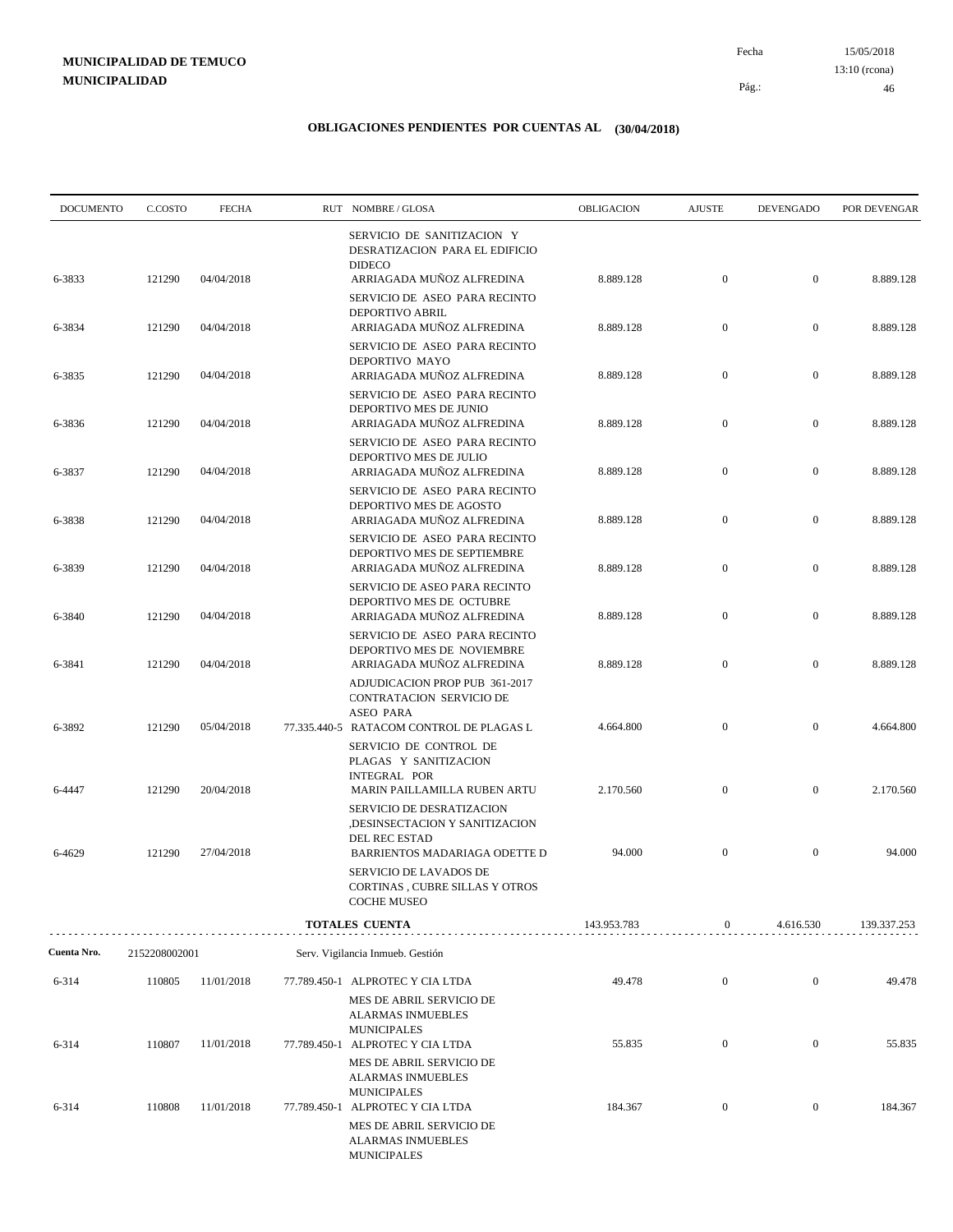15/05/2018 47 Pág.: Fecha 13:10 (rcona)

| <b>DOCUMENTO</b> | C.COSTO | <b>FECHA</b> | RUT NOMBRE/GLOSA                                                                                                   | <b>OBLIGACION</b> | <b>AJUSTE</b>    | <b>DEVENGADO</b> | POR DEVENGAR |
|------------------|---------|--------------|--------------------------------------------------------------------------------------------------------------------|-------------------|------------------|------------------|--------------|
| 6-314            | 110812  | 11/01/2018   | 77.789.450-1 ALPROTEC Y CIA LTDA<br>MES DE ABRIL SERVICIO DE<br><b>ALARMAS INMUEBLES</b>                           | 79.054            | $\boldsymbol{0}$ | $\mathbf{0}$     | 79.054       |
| 6-314            | 110813  | 11/01/2018   | <b>MUNICIPALES</b><br>77.789.450-1 ALPROTEC Y CIA LTDA<br>MES DE ABRIL SERVICIO DE                                 | 88.728            | $\boldsymbol{0}$ | $\mathbf{0}$     | 88.728       |
| $6 - 315$        | 110805  | 11/01/2018   | <b>ALARMAS INMUEBLES</b><br><b>MUNICIPALES</b><br>77.789.450-1 ALPROTEC Y CIA LTDA                                 | 49.478            | $\mathbf{0}$     | $\mathbf{0}$     | 49.478       |
| $6 - 315$        | 110807  | 11/01/2018   | MES DE JUNIO SERVICIO DE<br><b>ALARMAS INMUEBLES</b><br><b>MUNICIPALES</b><br>77.789.450-1 ALPROTEC Y CIA LTDA     | 55.835            | $\mathbf{0}$     | $\mathbf{0}$     | 55.835       |
| $6 - 315$        | 110808  | 11/01/2018   | MES DE JUNIO SERVICIO DE<br><b>ALARMAS INMUEBLES</b><br><b>MUNICIPALES</b><br>77.789.450-1 ALPROTEC Y CIA LTDA     | 184.367           | $\mathbf{0}$     | $\boldsymbol{0}$ | 184.367      |
| 6-315            | 110812  | 11/01/2018   | MES DE JUNIO SERVICIO DE<br><b>ALARMAS INMUEBLES</b><br><b>MUNICIPALES</b><br>77.789.450-1 ALPROTEC Y CIA LTDA     | 79.054            | $\mathbf{0}$     | $\boldsymbol{0}$ | 79.054       |
|                  |         |              | MES DE JUNIO SERVICIO DE<br><b>ALARMAS INMUEBLES</b><br><b>MUNICIPALES</b>                                         |                   |                  |                  |              |
| 6-315            | 110813  | 11/01/2018   | 77.789.450-1 ALPROTEC Y CIA LTDA<br>MES DE JUNIO SERVICIO DE<br><b>ALARMAS INMUEBLES</b><br><b>MUNICIPALES</b>     | 88.728            | $\mathbf{0}$     | $\boldsymbol{0}$ | 88.728       |
| 6-327            | 110805  | 11/01/2018   | 77.789.450-1 ALPROTEC Y CIA LTDA<br>MES DE MAYO SERVICIO DE<br><b>ALARMAS INMUEBLES</b>                            | 49.478            | $\mathbf{0}$     | $\mathbf{0}$     | 49.478       |
| 6-327            | 110807  | 11/01/2018   | <b>MUNICIPALES</b><br>77.789.450-1 ALPROTEC Y CIA LTDA<br>MES DE MAYO SERVICIO DE                                  | 55.835            | $\boldsymbol{0}$ | $\boldsymbol{0}$ | 55.835       |
| 6-327            | 110808  | 11/01/2018   | <b>ALARMAS INMUEBLES</b><br><b>MUNICIPALES</b><br>77.789.450-1 ALPROTEC Y CIA LTDA<br>MES DE MAYO SERVICIO DE      | 184.367           | $\boldsymbol{0}$ | $\mathbf{0}$     | 184.367      |
| 6-327            | 110812  | 11/01/2018   | <b>ALARMAS INMUEBLES</b><br><b>MUNICIPALES</b><br>77.789.450-1 ALPROTEC Y CIA LTDA                                 | 79.054            | $\boldsymbol{0}$ | $\mathbf{0}$     | 79.054       |
| 6-327            | 110813  | 11/01/2018   | MES DE MAYO SERVICIO DE<br><b>ALARMAS INMUEBLES</b><br><b>MUNICIPALES</b><br>77.789.450-1 ALPROTEC Y CIA LTDA      | 88.728            | $\mathbf{0}$     | $\mathbf{0}$     | 88.728       |
|                  |         |              | MES DE MAYO SERVICIO DE<br><b>ALARMAS INMUEBLES</b><br><b>MUNICIPALES</b>                                          |                   |                  |                  |              |
| $6 - 320$        | 110807  | 11/01/2018   | 77.789.450-1 ALPROTEC Y CIA LTDA<br>MES DE NOVIEMBRE SERVICIO DE<br><b>ALARMAS INMUEBLES</b><br><b>MUNICIPALES</b> | 55.835            | $\boldsymbol{0}$ | $\boldsymbol{0}$ | 55.835       |
| 6-320            | 110808  | 11/01/2018   | 77.789.450-1 ALPROTEC Y CIA LTDA<br>MES DE NOVIEMBRE SERVICIO DE<br><b>ALARMAS INMUEBLES</b>                       | 184.367           | $\boldsymbol{0}$ | $\mathbf{0}$     | 184.367      |
| $6 - 320$        | 110812  | 11/01/2018   | <b>MUNICIPALES</b><br>77.789.450-1 ALPROTEC Y CIA LTDA                                                             | 79.054            | $\overline{0}$   | $\boldsymbol{0}$ | 79.054       |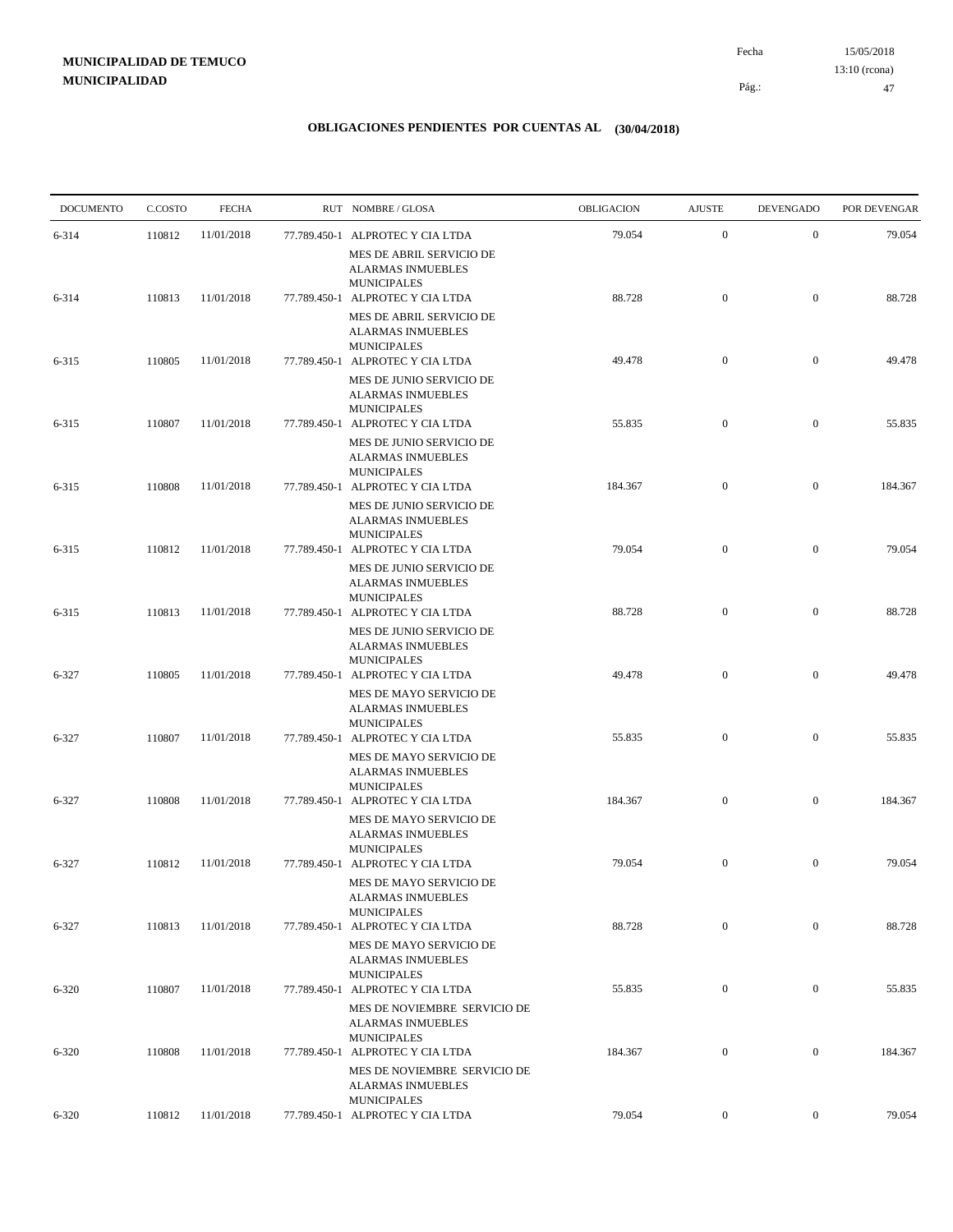| <b>DOCUMENTO</b> | C.COSTO | <b>FECHA</b> | RUT NOMBRE/GLOSA                                                                                                                      | OBLIGACION | <b>AJUSTE</b>    | <b>DEVENGADO</b> | POR DEVENGAR |
|------------------|---------|--------------|---------------------------------------------------------------------------------------------------------------------------------------|------------|------------------|------------------|--------------|
| 6-320            | 110813  | 11/01/2018   | MES DE NOVIEMBRE SERVICIO DE<br><b>ALARMAS INMUEBLES</b><br><b>MUNICIPALES</b><br>77.789.450-1 ALPROTEC Y CIA LTDA                    | 88.728     | $\mathbf{0}$     | $\boldsymbol{0}$ | 88.728       |
|                  |         |              | MES DE NOVIEMBRE SERVICIO DE<br><b>ALARMAS INMUEBLES</b><br><b>MUNICIPALES</b>                                                        |            |                  |                  |              |
| 6-321            | 110807  | 11/01/2018   | 77.789.450-1 ALPROTEC Y CIA LTDA<br>MES DE DICIEMBRE SERVICIO DE<br><b>ALARMAS INMUEBLES</b>                                          | 55.835     | $\mathbf{0}$     | $\boldsymbol{0}$ | 55.835       |
| 6-321            | 110808  | 11/01/2018   | <b>MUNICIPALES</b><br>77.789.450-1 ALPROTEC Y CIA LTDA                                                                                | 184.367    | $\mathbf{0}$     | $\boldsymbol{0}$ | 184.367      |
|                  |         |              | MES DE DICIEMBRE SERVICIO DE<br><b>ALARMAS INMUEBLES</b><br><b>MUNICIPALES</b>                                                        |            |                  |                  |              |
| 6-321            | 110813  | 11/01/2018   | 77.789.450-1 ALPROTEC Y CIA LTDA<br>MES DE DICIEMBRE SERVICIO DE<br><b>ALARMAS INMUEBLES</b>                                          | 88.728     | $\mathbf{0}$     | $\mathbf{0}$     | 88.728       |
| 6-316            | 110805  | 11/01/2018   | <b>MUNICIPALES</b><br>77.789.450-1 ALPROTEC Y CIA LTDA                                                                                | 49.478     | $\boldsymbol{0}$ | $\mathbf{0}$     | 49.478       |
| 6-316            | 110807  | 11/01/2018   | MES DE JULIO SERVICIO DE<br><b>ALARMAS INMUEBLES</b><br><b>MUNICIPALES</b><br>77.789.450-1 ALPROTEC Y CIA LTDA                        | 55.835     | $\boldsymbol{0}$ | $\mathbf{0}$     | 55.835       |
| 6-316            | 110808  | 11/01/2018   | MES DE JULIO SERVICIO DE<br><b>ALARMAS INMUEBLES</b><br><b>MUNICIPALES</b><br>77.789.450-1 ALPROTEC Y CIA LTDA                        | 184.367    | $\mathbf{0}$     | $\mathbf{0}$     | 184.367      |
|                  |         |              | MES DE JULIO SERVICIO DE<br><b>ALARMAS INMUEBLES</b><br><b>MUNICIPALES</b>                                                            |            |                  |                  |              |
| 6-316            | 110812  | 11/01/2018   | 77.789.450-1 ALPROTEC Y CIA LTDA<br>MES DE JULIO SERVICIO DE<br><b>ALARMAS INMUEBLES</b>                                              | 79.054     | $\mathbf{0}$     | $\mathbf{0}$     | 79.054       |
| 6-316            | 110813  | 11/01/2018   | <b>MUNICIPALES</b><br>77.789.450-1 ALPROTEC Y CIA LTDA<br>MES DE JULIO SERVICIO DE                                                    | 88.728     | $\mathbf{0}$     | $\mathbf{0}$     | 88.728       |
| 6-317            | 110805  | 11/01/2018   | <b>ALARMAS INMUEBLES</b><br><b>MUNICIPALES</b><br>77.789.450-1 ALPROTEC Y CIA LTDA                                                    | 49.478     | $\mathbf{0}$     | $\mathbf{0}$     | 49.478       |
|                  |         |              | MES DE AGOSTO SERVICIO DE<br><b>ALARMAS INMUEBLES</b><br><b>MUNICIPALES</b>                                                           |            |                  |                  |              |
| 6-317            | 110807  | 11/01/2018   | 77.789.450-1 ALPROTEC Y CIA LTDA<br>MES DE AGOSTO SERVICIO DE<br><b>ALARMAS INMUEBLES</b>                                             | 55.835     | $\boldsymbol{0}$ | $\boldsymbol{0}$ | 55.835       |
| 6-317            | 110808  | 11/01/2018   | <b>MUNICIPALES</b><br>77.789.450-1 ALPROTEC Y CIA LTDA                                                                                | 184.367    | $\overline{0}$   | $\boldsymbol{0}$ | 184.367      |
|                  |         |              | MES DE AGOSTO SERVICIO DE<br><b>ALARMAS INMUEBLES</b><br><b>MUNICIPALES</b>                                                           |            |                  |                  |              |
| 6-317            | 110812  | 11/01/2018   | 77.789.450-1 ALPROTEC Y CIA LTDA<br>MES DE AGOSTO SERVICIO DE<br><b>ALARMAS INMUEBLES</b>                                             | 79.054     | $\mathbf{0}$     | $\boldsymbol{0}$ | 79.054       |
| 6-317            | 110813  | 11/01/2018   | <b>MUNICIPALES</b><br>77.789.450-1 ALPROTEC Y CIA LTDA<br>MES DE AGOSTO SERVICIO DE<br><b>ALARMAS INMUEBLES</b><br><b>MUNICIPALES</b> | 88.728     | $\mathbf{0}$     | $\boldsymbol{0}$ | 88.728       |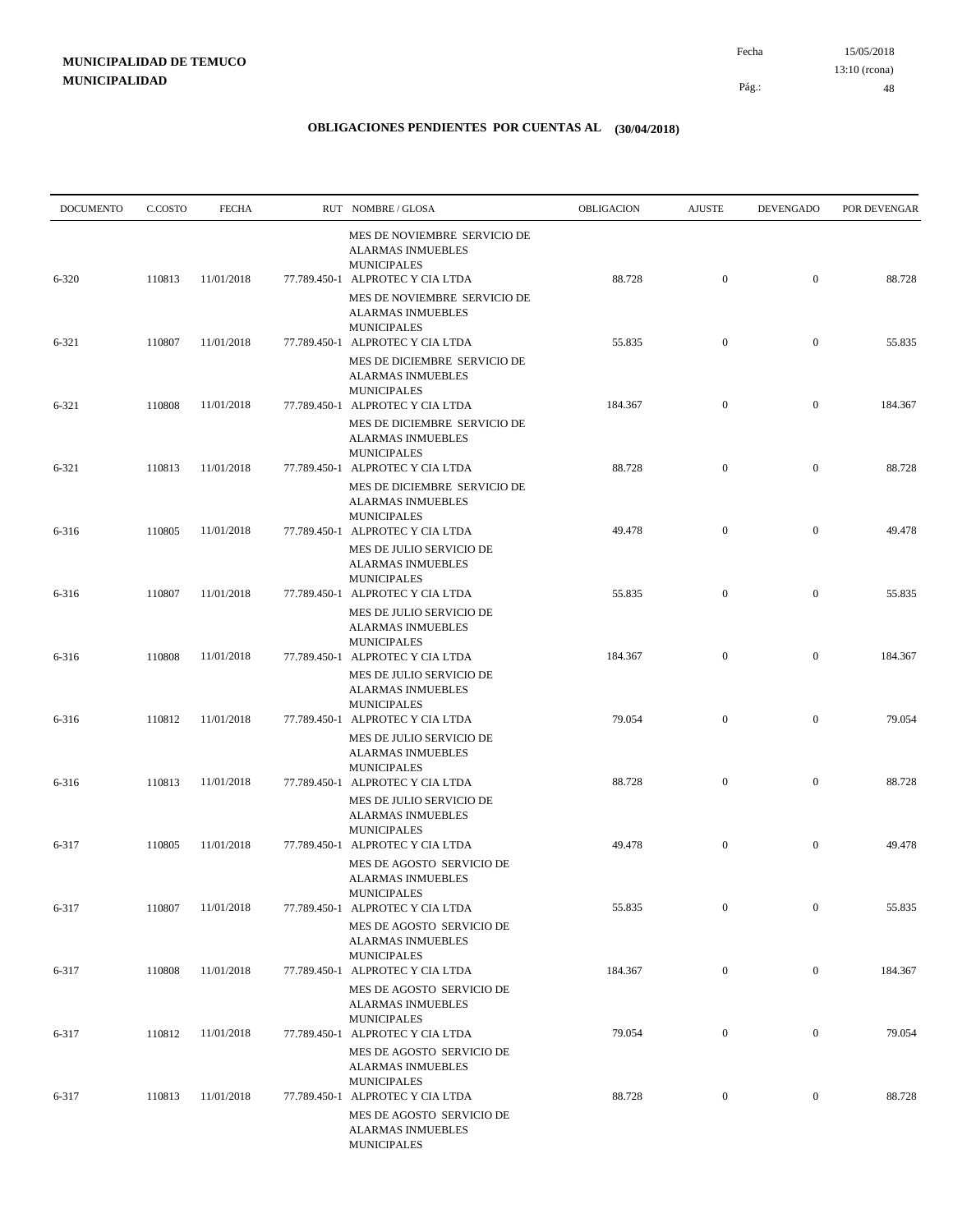15/05/2018 49 Pág.: Fecha 13:10 (rcona)

| <b>DOCUMENTO</b> | C.COSTO | <b>FECHA</b> | RUT NOMBRE/GLOSA                                                                           | <b>OBLIGACION</b> | <b>AJUSTE</b>    | <b>DEVENGADO</b> | POR DEVENGAR |
|------------------|---------|--------------|--------------------------------------------------------------------------------------------|-------------------|------------------|------------------|--------------|
| 6-318            | 110805  | 11/01/2018   | 77.789.450-1 ALPROTEC Y CIA LTDA                                                           | 49.478            | $\boldsymbol{0}$ | $\boldsymbol{0}$ | 49.478       |
|                  |         |              | MES DE SEPTIEMBRE SERVICIO DE<br><b>ALARMAS INMUEBLES</b><br><b>MUNICIPALES</b>            |                   |                  |                  |              |
| 6-318            | 110807  | 11/01/2018   | 77.789.450-1 ALPROTEC Y CIA LTDA                                                           | 55.835            | $\boldsymbol{0}$ | $\mathbf{0}$     | 55.835       |
|                  |         |              | MES DE SEPTIEMBRE SERVICIO DE<br><b>ALARMAS INMUEBLES</b><br><b>MUNICIPALES</b>            |                   |                  |                  |              |
| 6-318            | 110808  | 11/01/2018   | 77.789.450-1 ALPROTEC Y CIA LTDA                                                           | 184.367           | $\mathbf{0}$     | $\boldsymbol{0}$ | 184.367      |
|                  |         |              | MES DE SEPTIEMBRE SERVICIO DE<br><b>ALARMAS INMUEBLES</b><br><b>MUNICIPALES</b>            |                   |                  |                  |              |
| 6-318            | 110812  | 11/01/2018   | 77.789.450-1 ALPROTEC Y CIA LTDA                                                           | 79.054            | $\mathbf{0}$     | $\overline{0}$   | 79.054       |
|                  |         |              | MES DE SEPTIEMBRE SERVICIO DE<br><b>ALARMAS INMUEBLES</b><br><b>MUNICIPALES</b>            |                   |                  |                  |              |
| 6-318            | 110813  | 11/01/2018   | 77.789.450-1 ALPROTEC Y CIA LTDA                                                           | 88.728            | $\mathbf{0}$     | $\mathbf{0}$     | 88.728       |
|                  |         |              | MES DE SEPTIEMBRE SERVICIO DE<br><b>ALARMAS INMUEBLES</b><br><b>MUNICIPALES</b>            |                   |                  |                  |              |
| 6-319            | 110805  | 11/01/2018   | 77.789.450-1 ALPROTEC Y CIA LTDA                                                           | 49.478            | $\boldsymbol{0}$ | $\mathbf{0}$     | 49.478       |
|                  |         |              | MES DE OCTUBRE SERVICIO DE<br><b>ALARMAS INMUEBLES</b><br><b>MUNICIPALES</b>               |                   |                  |                  |              |
| 6-319            | 110807  | 11/01/2018   | 77.789.450-1 ALPROTEC Y CIA LTDA                                                           | 55.835            | $\mathbf{0}$     | $\mathbf{0}$     | 55.835       |
|                  |         |              | MES DE OCTUBRE SERVICIO DE<br><b>ALARMAS INMUEBLES</b><br><b>MUNICIPALES</b>               |                   |                  |                  |              |
| 6-319            | 110808  | 11/01/2018   | 77.789.450-1 ALPROTEC Y CIA LTDA                                                           | 184.367           | $\mathbf{0}$     | $\mathbf{0}$     | 184.367      |
|                  |         |              | MES DE OCTUBRE SERVICIO DE<br><b>ALARMAS INMUEBLES</b><br><b>MUNICIPALES</b>               |                   |                  |                  |              |
| 6-319            | 110812  | 11/01/2018   | 77.789.450-1 ALPROTEC Y CIA LTDA<br>MES DE OCTUBRE SERVICIO DE<br><b>ALARMAS INMUEBLES</b> | 79.054            | $\mathbf{0}$     | $\mathbf{0}$     | 79.054       |
| 6-319            | 110813  | 11/01/2018   | <b>MUNICIPALES</b><br>77.789.450-1 ALPROTEC Y CIA LTDA                                     | 88.728            | $\mathbf{0}$     | $\mathbf{0}$     | 88.728       |
|                  |         |              | MES DE OCTUBRE SERVICIO DE<br><b>ALARMAS INMUEBLES</b><br><b>MUNICIPALES</b>               |                   |                  |                  |              |
| 6-588            | 110801  | 16/01/2018   | COLIMILLA MILLANAO ADRIEL MER                                                              | 3.404.288         | $\mathbf{0}$     | $\mathbf{0}$     | 3.404.288    |
| 6-588            | 110802  | 16/01/2018   | DICIEMB SERV GUARDIAS PARA<br>INMUEBLES MUNS (1259.080UF)<br>COLIMILLA MILLANAO ADRIEL MER | 1.213.724         | $\boldsymbol{0}$ | $\boldsymbol{0}$ | 1.213.724    |
|                  |         |              | DICIEMB SERV GUARDIAS PARA<br>INMUEBLES MUNS (1259.080UF)                                  |                   |                  |                  |              |
| 6-588            | 110803  | 16/01/2018   | COLIMILLA MILLANAO ADRIEL MER                                                              | 1.213.724         | $\boldsymbol{0}$ | $\boldsymbol{0}$ | 1.213.724    |
| 6-588            | 110806  | 16/01/2018   | DICIEMB SERV GUARDIAS PARA<br>INMUEBLES MUNS (1259.080UF)<br>COLIMILLA MILLANAO ADRIEL MER | 1.578.864         | $\boldsymbol{0}$ | $\boldsymbol{0}$ | 1.578.864    |
|                  |         |              | DICIEMB SERV GUARDIAS PARA<br>INMUEBLES MUNS (1259.080UF)                                  |                   | $\boldsymbol{0}$ | $\boldsymbol{0}$ |              |
| 6-588            | 110807  | 16/01/2018   | COLIMILLA MILLANAO ADRIEL MER<br>DICIEMB SERV GUARDIAS PARA<br>INMUEBLES MUNS (1259.080UF) | 2.417.498         |                  |                  | 2.417.498    |
| 6-588            | 110808  | 16/01/2018   | COLIMILLA MILLANAO ADRIEL MER<br>DICIEMB SERV GUARDIAS PARA                                | 2.417.498         | $\boldsymbol{0}$ | $\boldsymbol{0}$ | 2.417.498    |
| 6-588            | 110809  | 16/01/2018   | INMUEBLES MUNS (1259.080UF)<br>COLIMILLA MILLANAO ADRIEL MER                               | 3.226.555         | $\boldsymbol{0}$ | $\overline{0}$   | 3.226.555    |
|                  |         |              |                                                                                            |                   |                  |                  |              |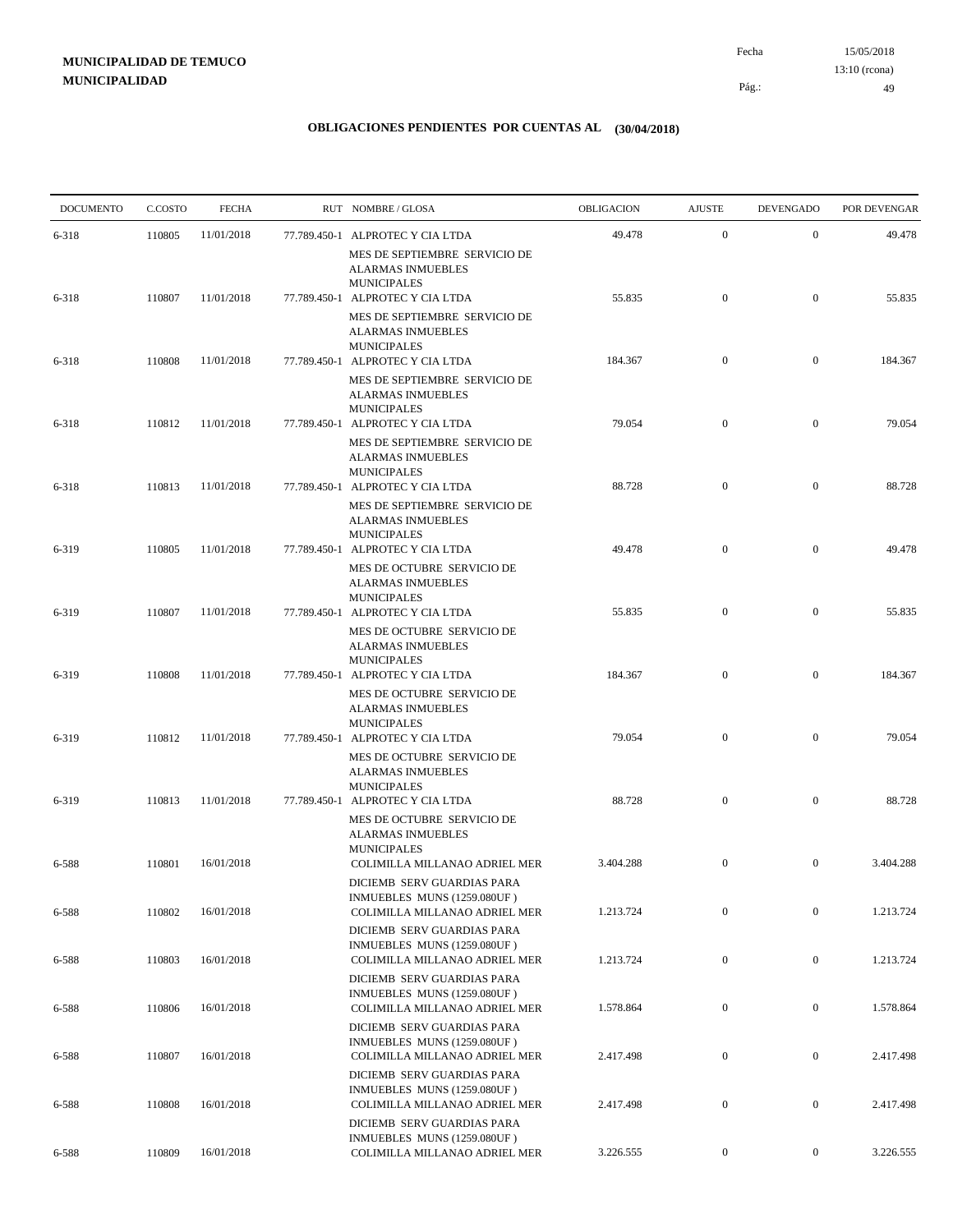15/05/2018 50 Pág.: Fecha 13:10 (rcona)

| <b>DOCUMENTO</b> | C.COSTO | <b>FECHA</b> | RUT NOMBRE/GLOSA                                                                                                        | OBLIGACION | <b>AJUSTE</b>    | <b>DEVENGADO</b> | POR DEVENGAR |
|------------------|---------|--------------|-------------------------------------------------------------------------------------------------------------------------|------------|------------------|------------------|--------------|
| 6-584            | 110801  | 16/01/2018   | DICIEMB SERV GUARDIAS PARA<br>INMUEBLES MUNS (1259.080UF)<br>COLIMILLA MILLANAO ADRIEL MER                              | 3.404.288  | $\mathbf{0}$     | $\mathbf{0}$     | 3.404.288    |
| 6-584            | 110802  | 16/01/2018   | AGOSTO SERV GUARDIAS PARA<br><b>INMUEBLES</b> (1316.20UF)<br>COLIMILLA MILLANAO ADRIEL MER                              | 1.213.724  | $\boldsymbol{0}$ | $\mathbf{0}$     | 1.213.724    |
| 6-584            | 110803  | 16/01/2018   | AGOSTO SERV GUARDIAS PARA<br>INMUEBLES (1316.20UF)<br>COLIMILLA MILLANAO ADRIEL MER                                     | 1.213.724  | $\boldsymbol{0}$ | $\boldsymbol{0}$ | 1.213.724    |
| 6-584            | 110806  | 16/01/2018   | AGOSTO SERV GUARDIAS PARA<br>INMUEBLES (1316.20UF)<br>COLIMILLA MILLANAO ADRIEL MER                                     | 1.578.864  | $\boldsymbol{0}$ | $\boldsymbol{0}$ | 1.578.864    |
| 6-584            | 110807  | 16/01/2018   | AGOSTO SERV GUARDIAS PARA<br><b>INMUEBLES</b> (1316.20UF)<br>COLIMILLA MILLANAO ADRIEL MER<br>AGOSTO SERV GUARDIAS PARA | 2.417.498  | $\boldsymbol{0}$ | $\mathbf{0}$     | 2.417.498    |
| 6-584            | 110808  | 16/01/2018   | INMUEBLES (1316.20UF)<br>COLIMILLA MILLANAO ADRIEL MER                                                                  | 2.417.498  | $\boldsymbol{0}$ | $\boldsymbol{0}$ | 2.417.498    |
| 6-584            | 110809  | 16/01/2018   | AGOSTO SERV GUARDIAS PARA<br><b>INMUEBLES</b> (1316.20UF)<br>COLIMILLA MILLANAO ADRIEL MER                              | 3.226.555  | $\mathbf{0}$     | $\mathbf{0}$     | 3.226.555    |
| 6-584            | 110811  | 16/01/2018   | AGOSTO SERV GUARDIAS PARA<br><b>INMUEBLES</b> (1316.20UF)<br>COLIMILLA MILLANAO ADRIEL MER                              | 1.578.864  | $\boldsymbol{0}$ | $\boldsymbol{0}$ | 1.578.864    |
| 6-585            | 110801  | 16/01/2018   | AGOSTO SERV GUARDIAS PARA<br>INMUEBLES (1316.20UF)<br>COLIMILLA MILLANAO ADRIEL MER                                     | 3.404.288  | $\boldsymbol{0}$ | $\mathbf{0}$     | 3.404.288    |
| 6-585            | 110802  | 16/01/2018   | SEPTIEMB SERV GUARDIAS PARA<br>INMUEBLES (1316.20UF)<br>COLIMILLA MILLANAO ADRIEL MER                                   | 1.213.724  | $\boldsymbol{0}$ | $\mathbf{0}$     | 1.213.724    |
| 6-585            | 110803  | 16/01/2018   | SEPTIEMB SERV GUARDIAS PARA<br>INMUEBLES (1316.20UF)<br>COLIMILLA MILLANAO ADRIEL MER                                   | 1.213.724  | $\boldsymbol{0}$ | $\mathbf{0}$     | 1.213.724    |
| 6-585            | 110806  | 16/01/2018   | SEPTIEMB SERV GUARDIAS PARA<br>INMUEBLES (1316.20UF)<br>COLIMILLA MILLANAO ADRIEL MER                                   | 1.578.864  | $\boldsymbol{0}$ | $\boldsymbol{0}$ | 1.578.864    |
| 6-585            | 110807  | 16/01/2018   | SEPTIEMB SERV GUARDIAS PARA<br>INMUEBLES (1316.20UF)<br>COLIMILLA MILLANAO ADRIEL MER                                   | 2.417.498  | $\boldsymbol{0}$ | $\mathbf{0}$     | 2.417.498    |
| 6-585            | 110808  | 16/01/2018   | SEPTIEMB SERV GUARDIAS PARA<br>INMUEBLES (1316.20UF)<br>COLIMILLA MILLANAO ADRIEL MER                                   | 2.417.498  | $\mathbf{0}$     | $\mathbf{0}$     | 2.417.498    |
|                  |         | 16/01/2018   | SEPTIEMB SERV GUARDIAS PARA<br>INMUEBLES (1316.20UF)                                                                    | 3.226.555  | $\boldsymbol{0}$ | $\mathbf{0}$     | 3.226.555    |
| 6-585            | 110809  |              | COLIMILLA MILLANAO ADRIEL MER<br>SEPTIEMB SERV GUARDIAS PARA<br>INMUEBLES (1316.20UF)                                   |            |                  |                  |              |
| 6-585            | 110811  | 16/01/2018   | COLIMILLA MILLANAO ADRIEL MER<br>SEPTIEMB SERV GUARDIAS PARA<br><b>INMUEBLES</b> (1316.20UF)                            | 1.578.864  | $\boldsymbol{0}$ | $\boldsymbol{0}$ | 1.578.864    |
| 6-586            | 110801  | 16/01/2018   | COLIMILLA MILLANAO ADRIEL MER<br>OCTUBRE SERV GUARDIAS PARA                                                             | 3.404.288  | $\boldsymbol{0}$ | $\boldsymbol{0}$ | 3.404.288    |
| 6-586            | 110802  | 16/01/2018   | INMUEBLES MUN (1259.08UF)<br>COLIMILLA MILLANAO ADRIEL MER<br>OCTUBRE SERV GUARDIAS PARA                                | 1.213.724  | $\boldsymbol{0}$ | $\boldsymbol{0}$ | 1.213.724    |
| 6-586            | 110803  | 16/01/2018   | INMUEBLES MUN (1259.08UF)<br>COLIMILLA MILLANAO ADRIEL MER                                                              | 1.213.724  | $\boldsymbol{0}$ | $\boldsymbol{0}$ | 1.213.724    |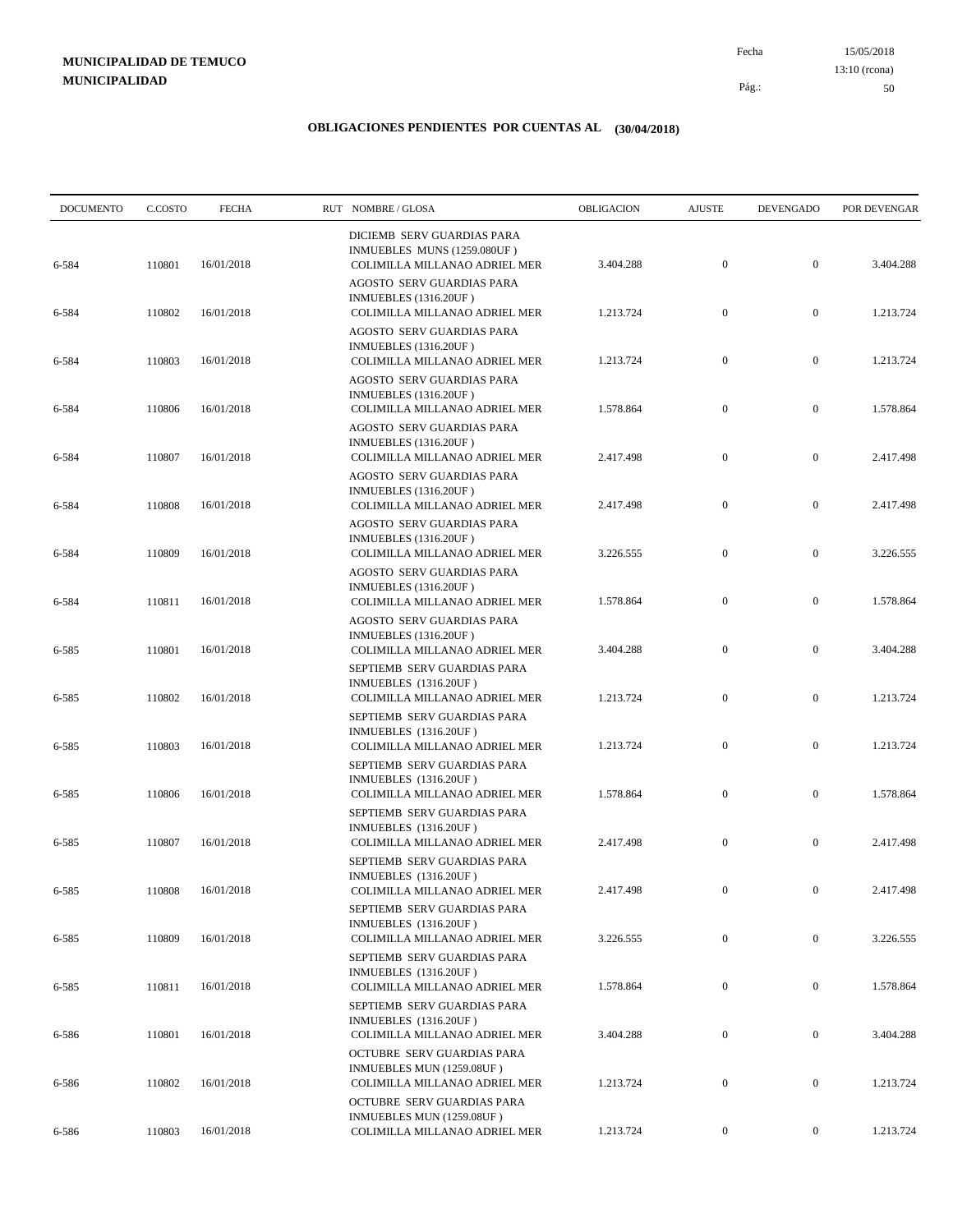15/05/2018 51 Pág.: Fecha 13:10 (rcona)

| <b>DOCUMENTO</b> | C.COSTO | <b>FECHA</b> | RUT NOMBRE/GLOSA                                                                                        | OBLIGACION | <b>AJUSTE</b>    | <b>DEVENGADO</b> | POR DEVENGAR |
|------------------|---------|--------------|---------------------------------------------------------------------------------------------------------|------------|------------------|------------------|--------------|
| 6-586            | 110806  | 16/01/2018   | OCTUBRE SERV GUARDIAS PARA<br>INMUEBLES MUN (1259.08UF)<br>COLIMILLA MILLANAO ADRIEL MER                | 1.578.864  | $\mathbf{0}$     | $\mathbf{0}$     | 1.578.864    |
| 6-586            | 110807  | 16/01/2018   | OCTUBRE SERV GUARDIAS PARA<br>INMUEBLES MUN (1259.08UF)<br>COLIMILLA MILLANAO ADRIEL MER                | 2.417.498  | $\boldsymbol{0}$ | $\mathbf{0}$     | 2.417.498    |
|                  |         |              | OCTUBRE SERV GUARDIAS PARA<br>INMUEBLES MUN (1259.08UF)                                                 |            |                  |                  |              |
| 6-586            | 110808  | 16/01/2018   | COLIMILLA MILLANAO ADRIEL MER<br>OCTUBRE SERV GUARDIAS PARA                                             | 2.417.498  | $\mathbf{0}$     | $\mathbf{0}$     | 2.417.498    |
| 6-586            | 110809  | 16/01/2018   | INMUEBLES MUN (1259.08UF)<br>COLIMILLA MILLANAO ADRIEL MER<br>OCTUBRE SERV GUARDIAS PARA                | 3.226.555  | $\boldsymbol{0}$ | $\mathbf{0}$     | 3.226.555    |
| 6-587            | 110801  | 16/01/2018   | INMUEBLES MUN (1259.08UF)<br>COLIMILLA MILLANAO ADRIEL MER<br>NOVIEMBRE SERV GUARDIAS                   | 3.404.288  | $\boldsymbol{0}$ | $\mathbf{0}$     | 3.404.288    |
|                  |         |              | PARA INMUEBLES MUN (1259.080UF                                                                          |            |                  |                  |              |
| 6-587            | 110802  | 16/01/2018   | COLIMILLA MILLANAO ADRIEL MER<br>NOVIEMBRE SERV GUARDIAS<br>PARA INMUEBLES MUN (1259.080UF<br>$\lambda$ | 1.213.724  | $\boldsymbol{0}$ | $\mathbf{0}$     | 1.213.724    |
| 6-587            | 110803  | 16/01/2018   | COLIMILLA MILLANAO ADRIEL MER<br>NOVIEMBRE SERV GUARDIAS<br>PARA INMUEBLES MUN (1259.080UF              | 1.213.724  | $\mathbf{0}$     | $\mathbf{0}$     | 1.213.724    |
| 6-587            | 110806  | 16/01/2018   | $\lambda$<br>COLIMILLA MILLANAO ADRIEL MER<br>NOVIEMBRE SERV GUARDIAS<br>PARA INMUEBLES MUN (1259.080UF | 1.578.864  | $\mathbf{0}$     | $\mathbf{0}$     | 1.578.864    |
| 6-587            | 110807  | 16/01/2018   | COLIMILLA MILLANAO ADRIEL MER<br>NOVIEMBRE SERV GUARDIAS<br>PARA INMUEBLES MUN (1259.080UF              | 2.417.498  | $\boldsymbol{0}$ | $\mathbf{0}$     | 2.417.498    |
| 6-587            | 110808  | 16/01/2018   | $\lambda$<br>COLIMILLA MILLANAO ADRIEL MER<br>NOVIEMBRE SERV GUARDIAS<br>PARA INMUEBLES MUN (1259.080UF | 2.417.498  | $\mathbf{0}$     | $\mathbf{0}$     | 2.417.498    |
| 6-587            | 110809  | 16/01/2018   | $\lambda$<br>COLIMILLA MILLANAO ADRIEL MER<br>NOVIEMBRE SERV GUARDIAS<br>PARA INMUEBLES MUN (1259.080UF | 3.226.555  | $\mathbf{0}$     | $\mathbf{0}$     | 3.226.555    |
| 6-577            | 110801  | 16/01/2018   | $\lambda$<br>COLIMILLA MILLANAO ADRIEL MER<br>ENERO, SERV. GUARDIAS PARA                                | 3.404.288  | $\mathbf{0}$     | 3.303.737        | 100.551      |
| 6-577            | 110802  | 16/01/2018   | INMUEBLES MUN. (1316.20UF)<br>COLIMILLA MILLANAO ADRIEL MER                                             | 1.213.724  | $\overline{0}$   | 1.177.883        | 35.841       |
| 6-577            | 110803  | 16/01/2018   | ENERO, SERV. GUARDIAS PARA<br>INMUEBLES MUN. (1316.20UF)<br>COLIMILLA MILLANAO ADRIEL MER               | 1.213.724  | $\overline{0}$   | 1.177.883        | 35.841       |
| 6-577            | 110806  | 16/01/2018   | ENERO, SERV. GUARDIAS PARA<br>INMUEBLES MUN. (1316.20UF)<br>COLIMILLA MILLANAO ADRIEL MER               | 1.578.864  | $\overline{0}$   | 1.532.241        | 46.623       |
| 6-577            | 110807  | 16/01/2018   | ENERO, SERV. GUARDIAS PARA<br>INMUEBLES MUN. (1316.20UF)<br>COLIMILLA MILLANAO ADRIEL MER               | 2.417.498  | $\overline{0}$   | 2.346.109        | 71.389       |
|                  |         |              | ENERO, SERV. GUARDIAS PARA<br>INMUEBLES MUN. (1316.20UF)                                                |            |                  |                  |              |
| 6-577            | 110808  | 16/01/2018   | COLIMILLA MILLANAO ADRIEL MER                                                                           | 2.417.498  | $\mathbf{0}$     | 2.346.109        | 71.389       |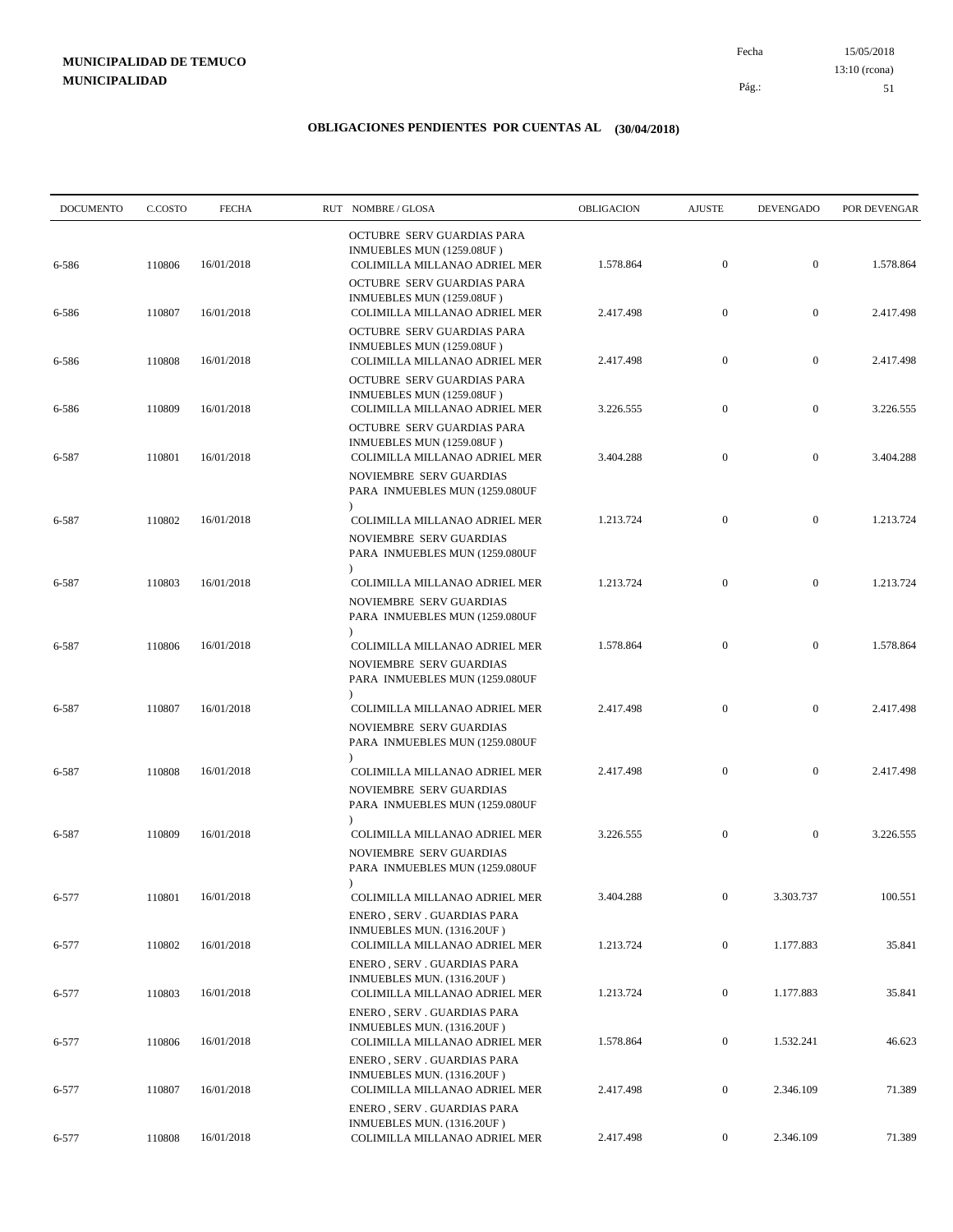15/05/2018 52 Pág.: Fecha 13:10 (rcona)

| <b>DOCUMENTO</b> | C.COSTO | <b>FECHA</b> | RUT NOMBRE/GLOSA                                                                              | OBLIGACION | <b>AJUSTE</b>    | <b>DEVENGADO</b> | POR DEVENGAR |
|------------------|---------|--------------|-----------------------------------------------------------------------------------------------|------------|------------------|------------------|--------------|
| 6-577            | 110809  | 16/01/2018   | ENERO, SERV. GUARDIAS PARA<br>INMUEBLES MUN. (1316.20UF)<br>COLIMILLA MILLANAO ADRIEL MER     | 3.226.555  | $\overline{0}$   | 3.131.275        | 95.280       |
| 6-577            | 110811  | 16/01/2018   | ENERO, SERV. GUARDIAS PARA<br>INMUEBLES MUN. (1316.20UF)<br>COLIMILLA MILLANAO ADRIEL MER     | 1.578.864  | $\boldsymbol{0}$ | 1.532.241        | 46.623       |
| 6-579            | 110801  | 16/01/2018   | ENERO, SERV. GUARDIAS PARA<br>INMUEBLES MUN. (1316.20UF)<br>COLIMILLA MILLANAO ADRIEL MER     | 3.404.288  | $\boldsymbol{0}$ | 3.321.242        | 83.046       |
| 6-579            | 110802  | 16/01/2018   | <b>MARZO SERV GUARDIAS PARA</b><br>INMUEBLES MUN (1478.63UF)<br>COLIMILLA MILLANAO ADRIEL MER | 1.213.724  | $\overline{0}$   | 1.184.116        | 29.608       |
| 6-579            | 110803  | 16/01/2018   | MARZO SERV GUARDIAS PARA<br>INMUEBLES MUN (1478.63UF)<br>COLIMILLA MILLANAO ADRIEL MER        | 1.213.724  | $\boldsymbol{0}$ | 1.184.116        | 29.608       |
| 6-579            | 110806  | 16/01/2018   | MARZO SERV GUARDIAS PARA<br>INMUEBLES MUN (1478.63UF)<br>COLIMILLA MILLANAO ADRIEL MER        | 1.578.864  | $\boldsymbol{0}$ | 1.540.349        | 38.515       |
| 6-579            | 110807  | 16/01/2018   | MARZO SERV GUARDIAS PARA<br>INMUEBLES MUN (1478.63UF)<br>COLIMILLA MILLANAO ADRIEL MER        | 2.417.498  | $\boldsymbol{0}$ | 2.358.524        | 58.974       |
| 6-579            | 110808  | 16/01/2018   | MARZO SERV GUARDIAS PARA<br>INMUEBLES MUN (1478.63UF)<br>COLIMILLA MILLANAO ADRIEL MER        | 2.417.498  | $\boldsymbol{0}$ | 2.358.524        | 58.974       |
| 6-579            | 110809  | 16/01/2018   | MARZO SERV GUARDIAS PARA<br>INMUEBLES MUN (1478.63UF)<br>COLIMILLA MILLANAO ADRIEL MER        | 3.226.555  | $\overline{0}$   | 3.147.845        | 78.710       |
| 6-579            | 110811  | 16/01/2018   | MARZO SERV GUARDIAS PARA<br>INMUEBLES MUN (1478.63UF)<br>COLIMILLA MILLANAO ADRIEL MER        | 6.068.621  | $\boldsymbol{0}$ | 1.540.349        | 4.528.272    |
| 6-580            | 110801  | 16/01/2018   | MARZO SERV GUARDIAS PARA<br>INMUEBLES MUN (1478.63UF)<br>COLIMILLA MILLANAO ADRIEL MER        | 3.404.288  | $\boldsymbol{0}$ | $\boldsymbol{0}$ | 3.404.288    |
| 6-580            | 110802  | 16/01/2018   | ABRIL SERV GUARDIAS PARA<br>INMUEBLES MUN (1343.19UF)<br>COLIMILLA MILLANAO ADRIEL MER        | 1.213.724  | $\mathbf{0}$     | $\boldsymbol{0}$ | 1.213.724    |
| 6-580            | 110803  | 16/01/2018   | ABRIL SERV GUARDIAS PARA<br>INMUEBLES MUN (1343.19UF)<br>COLIMILLA MILLANAO ADRIEL MER        | 1.213.724  | $\mathbf{0}$     | $\boldsymbol{0}$ | 1.213.724    |
| 6-580            | 110806  | 16/01/2018   | ABRIL SERV GUARDIAS PARA<br>INMUEBLES MUN (1343.19UF)<br>COLIMILLA MILLANAO ADRIEL MER        | 1.578.864  | $\theta$         | $\overline{0}$   | 1.578.864    |
|                  |         | 16/01/2018   | ABRIL SERV GUARDIAS PARA<br>INMUEBLES MUN (1343.19UF)<br>COLIMILLA MILLANAO ADRIEL MER        | 2.417.498  | $\mathbf{0}$     | $\boldsymbol{0}$ | 2.417.498    |
| 6-580            | 110807  |              | ABRIL SERV GUARDIAS PARA<br>INMUEBLES MUN (1343.19UF)                                         |            |                  |                  |              |
| 6-580            | 110808  | 16/01/2018   | COLIMILLA MILLANAO ADRIEL MER<br>ABRIL SERV GUARDIAS PARA<br>INMUEBLES MUN (1343.19UF)        | 2.417.498  | $\boldsymbol{0}$ | $\boldsymbol{0}$ | 2.417.498    |
| 6-580            | 110809  | 16/01/2018   | COLIMILLA MILLANAO ADRIEL MER<br>ABRIL SERV GUARDIAS PARA<br>INMUEBLES MUN (1343.19UF)        | 3.226.555  | $\boldsymbol{0}$ | $\boldsymbol{0}$ | 3.226.555    |
| 6-580            | 110811  | 16/01/2018   | COLIMILLA MILLANAO ADRIEL MER<br>ABRIL SERV GUARDIAS PARA                                     | 2.324.900  | $\boldsymbol{0}$ | $\boldsymbol{0}$ | 2.324.900    |
| 6-581            | 110801  | 16/01/2018   | INMUEBLES MUN (1343.19UF)<br>COLIMILLA MILLANAO ADRIEL MER                                    | 3.404.288  | $\boldsymbol{0}$ | $\boldsymbol{0}$ | 3.404.288    |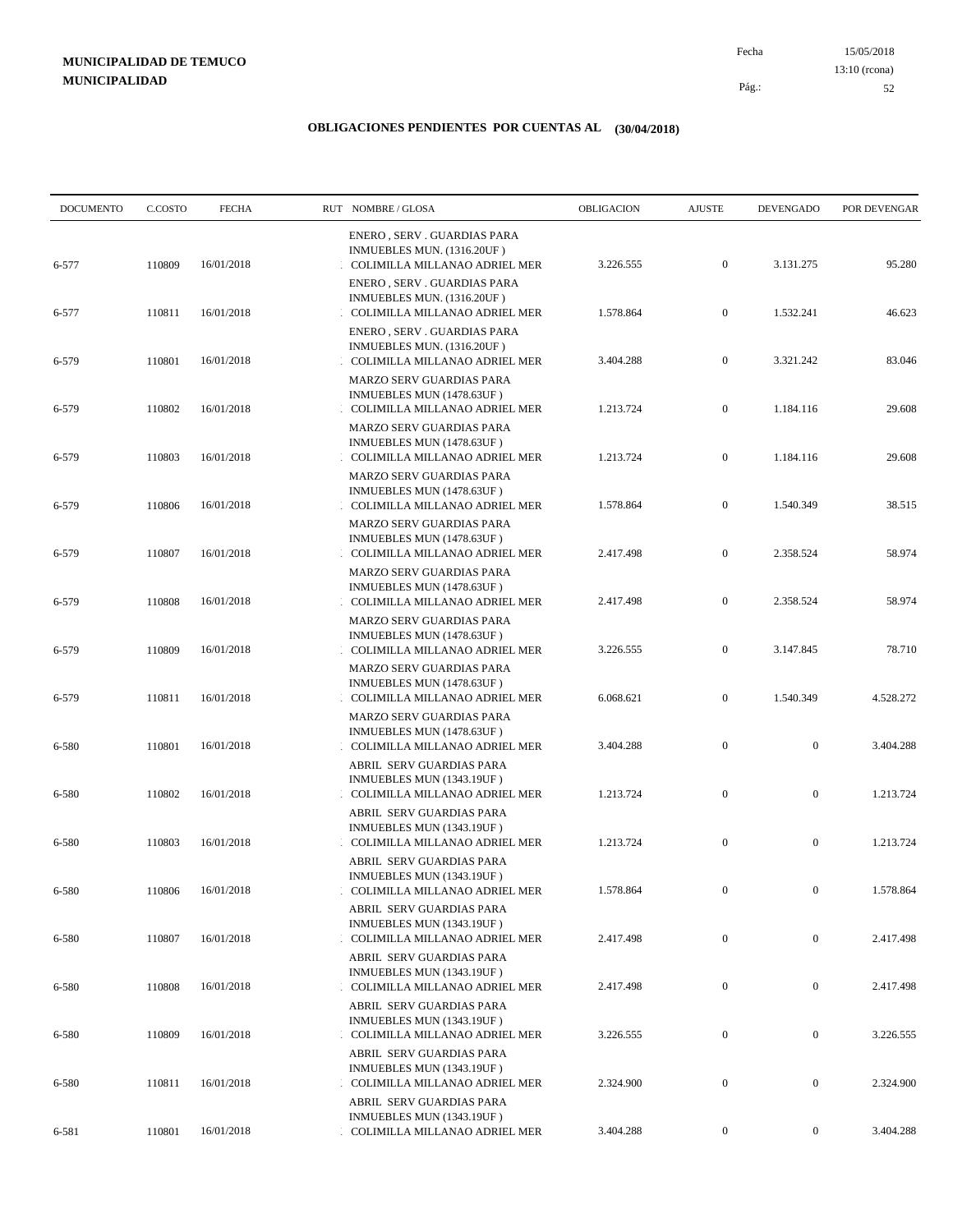15/05/2018 53 Pág.: Fecha 13:10 (rcona)

| <b>DOCUMENTO</b> | C.COSTO | <b>FECHA</b> | RUT NOMBRE/GLOSA                                                                              | OBLIGACION | <b>AJUSTE</b>    | <b>DEVENGADO</b> | POR DEVENGAR |
|------------------|---------|--------------|-----------------------------------------------------------------------------------------------|------------|------------------|------------------|--------------|
| 6-581            | 110802  | 16/01/2018   | MAYO SERV GUARDIAS PARA<br>INMUEBLES MUN (1316.20UF)<br>COLIMILLA MILLANAO ADRIEL MER         | 1.213.724  | $\mathbf{0}$     | $\boldsymbol{0}$ | 1.213.724    |
| 6-581            | 110803  | 16/01/2018   | MAYO SERV GUARDIAS PARA<br>INMUEBLES MUN (1316.20UF)<br>COLIMILLA MILLANAO ADRIEL MER         | 1.213.724  | $\mathbf{0}$     | $\boldsymbol{0}$ | 1.213.724    |
| 6-581            | 110806  | 16/01/2018   | MAYO SERV GUARDIAS PARA<br>INMUEBLES MUN (1316.20UF)<br>COLIMILLA MILLANAO ADRIEL MER         | 1.578.864  | $\mathbf{0}$     | $\boldsymbol{0}$ | 1.578.864    |
| 6-581            | 110807  | 16/01/2018   | MAYO SERV GUARDIAS PARA<br>INMUEBLES MUN (1316.20UF)<br>COLIMILLA MILLANAO ADRIEL MER         | 2.417.498  | $\boldsymbol{0}$ | $\boldsymbol{0}$ | 2.417.498    |
| 6-581            | 110808  | 16/01/2018   | MAYO SERV GUARDIAS PARA<br>INMUEBLES MUN (1316.20UF)<br>COLIMILLA MILLANAO ADRIEL MER         | 2.417.498  | $\mathbf{0}$     | $\boldsymbol{0}$ | 2.417.498    |
| 6-581            | 110809  | 16/01/2018   | MAYO SERV GUARDIAS PARA<br>INMUEBLES MUN (1316.20UF)<br>COLIMILLA MILLANAO ADRIEL MER         | 3.226.555  | $\mathbf{0}$     | $\boldsymbol{0}$ | 3.226.555    |
| 6-581            | 110811  | 16/01/2018   | MAYO SERV GUARDIAS PARA<br>INMUEBLES MUN (1316.20UF)<br>COLIMILLA MILLANAO ADRIEL MER         | 1.578.864  | $\mathbf{0}$     | $\boldsymbol{0}$ | 1.578.864    |
| 6-582            | 110801  | 16/01/2018   | MAYO SERV GUARDIAS PARA<br>INMUEBLES MUN (1316.20UF)<br>COLIMILLA MILLANAO ADRIEL MER         | 3.404.288  | $\mathbf{0}$     | $\boldsymbol{0}$ | 3.404.288    |
| 6-582            | 110802  | 16/01/2018   | JUNIO SERV GUARDIAS PARA<br>INMUEBLES MUN (1316.20UF)<br>COLIMILLA MILLANAO ADRIEL MER        | 1.213.724  | $\boldsymbol{0}$ | $\boldsymbol{0}$ | 1.213.724    |
| 6-582            | 110803  | 16/01/2018   | JUNIO SERV GUARDIAS PARA<br>INMUEBLES MUN (1316.20UF)<br>COLIMILLA MILLANAO ADRIEL MER        | 1.213.724  | $\boldsymbol{0}$ | $\boldsymbol{0}$ | 1.213.724    |
| 6-582            | 110806  | 16/01/2018   | JUNIO SERV GUARDIAS PARA<br>INMUEBLES MUN (1316.20UF)<br>COLIMILLA MILLANAO ADRIEL MER        | 1.578.864  | $\boldsymbol{0}$ | $\boldsymbol{0}$ | 1.578.864    |
| 6-582            | 110807  | 16/01/2018   | JUNIO SERV GUARDIAS PARA<br>INMUEBLES MUN (1316.20UF)<br>COLIMILLA MILLANAO ADRIEL MER        | 2.417.498  | $\boldsymbol{0}$ | $\boldsymbol{0}$ | 2.417.498    |
| 6-582            | 110808  | 16/01/2018   | JUNIO SERV GUARDIAS PARA<br>INMUEBLES MUN (1316.20UF)<br>COLIMILLA MILLANAO ADRIEL MER        | 2.417.498  | $\mathbf{0}$     | $\boldsymbol{0}$ | 2.417.498    |
| 6-582            | 110809  | 16/01/2018   | JUNIO SERV GUARDIAS PARA<br>INMUEBLES MUN (1316.20UF)<br>COLIMILLA MILLANAO ADRIEL MER        | 3.226.555  | $\mathbf{0}$     | $\bf{0}$         | 3.226.555    |
| 6-582            | 110811  | 16/01/2018   | JUNIO SERV GUARDIAS PARA<br>INMUEBLES MUN (1316.20UF)<br>COLIMILLA MILLANAO ADRIEL MER        | 1.578.864  | $\mathbf{0}$     | $\boldsymbol{0}$ | 1.578.864    |
| 6-583            | 110801  | 16/01/2018   | <b>JUNIO SERV GUARDIAS PARA</b><br>INMUEBLES MUN (1316.20UF)<br>COLIMILLA MILLANAO ADRIEL MER | 3.404.288  | $\boldsymbol{0}$ | $\boldsymbol{0}$ | 3.404.288    |
| 6-583            | 110802  | 16/01/2018   | JULIO SERV GUARDIAS PARA<br>INMUEBLES MUN(1316.20UF)<br>COLIMILLA MILLANAO ADRIEL MER         | 1.213.724  | $\boldsymbol{0}$ | $\boldsymbol{0}$ | 1.213.724    |
| 6-583            | 110803  | 16/01/2018   | JULIO SERV GUARDIAS PARA<br>INMUEBLES MUN(1316.20UF)<br>COLIMILLA MILLANAO ADRIEL MER         | 1.213.724  | $\boldsymbol{0}$ | $\mathbf{0}$     | 1.213.724    |
|                  |         |              | JULIO SERV GUARDIAS PARA<br>INMUEBLES MUN(1316.20UF)                                          |            |                  |                  |              |
| 6-583            | 110806  | 16/01/2018   | COLIMILLA MILLANAO ADRIEL MER                                                                 | 1.578.864  | $\boldsymbol{0}$ | $\boldsymbol{0}$ | 1.578.864    |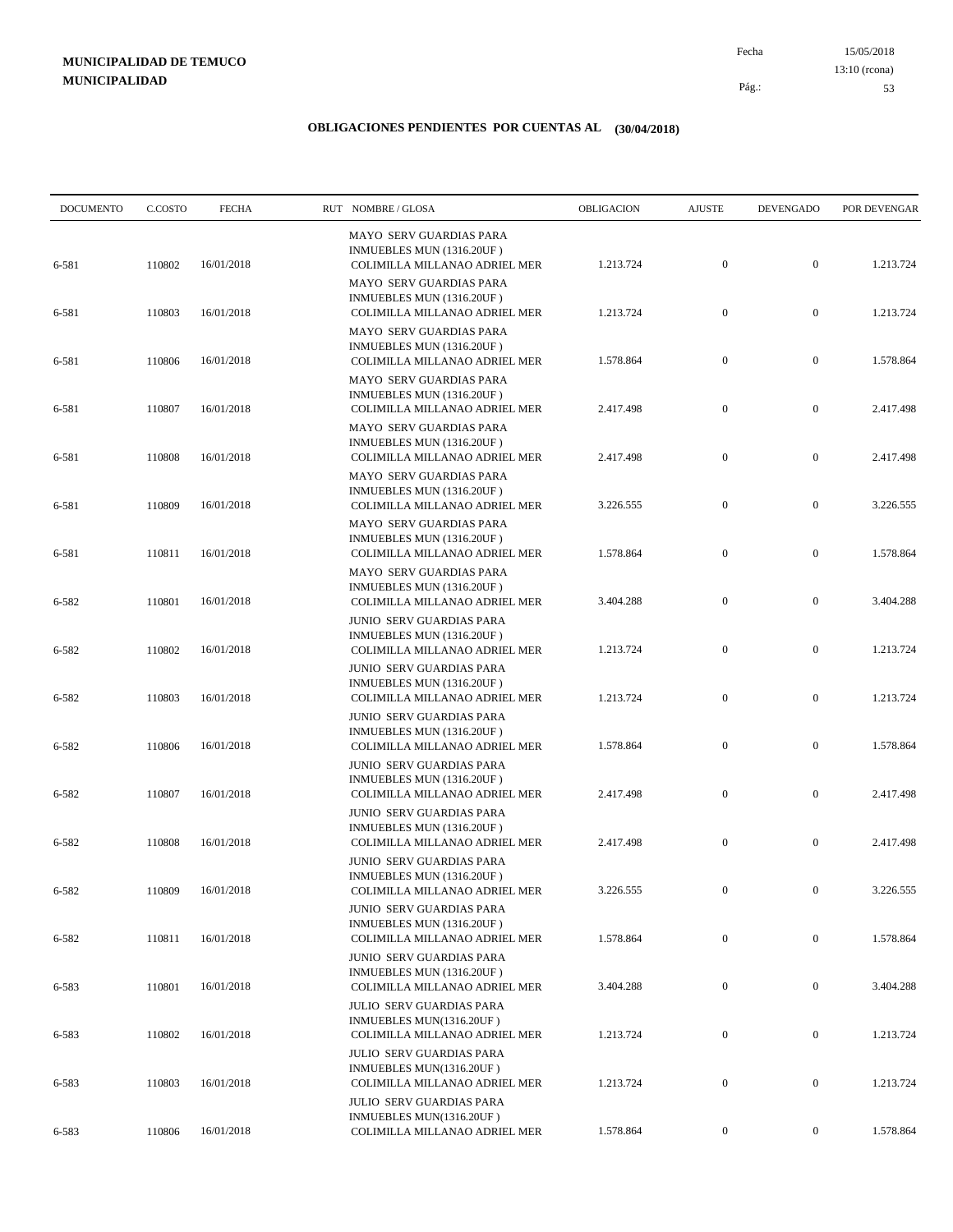15/05/2018 54 Pág.: Fecha 13:10 (rcona)

| <b>DOCUMENTO</b> | C.COSTO       | <b>FECHA</b> | RUT NOMBRE/GLOSA                                                                                                         | OBLIGACION  | <b>AJUSTE</b>    | <b>DEVENGADO</b> | POR DEVENGAR |
|------------------|---------------|--------------|--------------------------------------------------------------------------------------------------------------------------|-------------|------------------|------------------|--------------|
| 6-583            | 110807        | 16/01/2018   | <b>JULIO SERV GUARDIAS PARA</b><br>INMUEBLES MUN(1316.20UF)<br>COLIMILLA MILLANAO ADRIEL MER                             | 2.417.498   | $\mathbf{0}$     | $\boldsymbol{0}$ | 2.417.498    |
| 6-583            | 110808        | 16/01/2018   | <b>JULIO SERV GUARDIAS PARA</b><br>INMUEBLES MUN(1316.20UF)<br>COLIMILLA MILLANAO ADRIEL MER                             | 2.417.498   | $\boldsymbol{0}$ | $\mathbf{0}$     | 2.417.498    |
| 6-583            | 110809        | 16/01/2018   | JULIO SERV GUARDIAS PARA<br>INMUEBLES MUN(1316.20UF)<br>COLIMILLA MILLANAO ADRIEL MER<br><b>JULIO SERV GUARDIAS PARA</b> | 3.226.555   | $\mathbf{0}$     | $\mathbf{0}$     | 3.226.555    |
| 6-583            | 110811        | 16/01/2018   | INMUEBLES MUN(1316.20UF)<br>COLIMILLA MILLANAO ADRIEL MER<br><b>JULIO SERV GUARDIAS PARA</b>                             | 1.578.864   | $\boldsymbol{0}$ | $\mathbf{0}$     | 1.578.864    |
|                  |               |              | INMUEBLES MUN(1316.20UF)<br>TOTALES CUENTA                                                                               | 191.999.514 | $\boldsymbol{0}$ | 33.182.543       | 158.816.971  |
| Cuenta Nro.      | 2152208002002 |              | Serv. Vigilancia Inmueb.Prog. y Actividades                                                                              |             |                  |                  |              |
| 6-319            | 121290        | 11/01/2018   | 77.789.450-1 ALPROTEC Y CIA LTDA<br>MES DE OCTUBRE SERVICIO DE<br><b>ALARMAS INMUEBLES</b>                               | 2.311.908   | $\boldsymbol{0}$ | $\mathbf{0}$     | 2.311.908    |
| 6-318            | 121290        | 11/01/2018   | <b>MUNICIPALES</b><br>77.789.450-1 ALPROTEC Y CIA LTDA<br>MES DE SEPTIEMBRE SERVICIO DE                                  | 2.311.908   | $\mathbf{0}$     | $\mathbf{0}$     | 2.311.908    |
| 6-317            | 121290        | 11/01/2018   | <b>ALARMAS INMUEBLES</b><br><b>MUNICIPALES</b><br>77.789.450-1 ALPROTEC Y CIA LTDA                                       | 2.311.908   | $\mathbf{0}$     | $\mathbf{0}$     | 2.311.908    |
|                  |               | 11/01/2018   | MES DE AGOSTO SERVICIO DE<br><b>ALARMAS INMUEBLES</b><br><b>MUNICIPALES</b>                                              | 2.311.908   | $\mathbf{0}$     | $\mathbf{0}$     | 2.311.908    |
| 6-316            | 121290        |              | 77.789.450-1 ALPROTEC Y CIA LTDA<br>MES DE JULIO SERVICIO DE<br><b>ALARMAS INMUEBLES</b><br><b>MUNICIPALES</b>           |             |                  |                  |              |
| 6-321            | 121290        | 11/01/2018   | 77.789.450-1 ALPROTEC Y CIA LTDA<br>MES DE DICIEMBRE SERVICIO DE<br><b>ALARMAS INMUEBLES</b>                             | 2.311.908   | $\mathbf{0}$     | $\mathbf{0}$     | 2.311.908    |
| 6-320            | 121290        | 11/01/2018   | <b>MUNICIPALES</b><br>77.789.450-1 ALPROTEC Y CIA LTDA<br>MES DE NOVIEMBRE SERVICIO DE<br><b>ALARMAS INMUEBLES</b>       | 2.311.908   | $\mathbf{0}$     | $\mathbf{0}$     | 2.311.908    |
| 6-327            | 121290        | 11/01/2018   | <b>MUNICIPALES</b><br>77.789.450-1 ALPROTEC Y CIA LTDA<br>MES DE MAYO SERVICIO DE                                        | 2.311.908   | $\boldsymbol{0}$ | $\boldsymbol{0}$ | 2.311.908    |
| 6-315            | 121290        | 11/01/2018   | <b>ALARMAS INMUEBLES</b><br><b>MUNICIPALES</b><br>77.789.450-1 ALPROTEC Y CIA LTDA<br>MES DE JUNIO SERVICIO DE           | 2.311.908   | $\boldsymbol{0}$ | $\overline{0}$   | 2.311.908    |
| 6-314            | 121290        | 11/01/2018   | <b>ALARMAS INMUEBLES</b><br><b>MUNICIPALES</b><br>77.789.450-1 ALPROTEC Y CIA LTDA                                       | 2.311.908   | $\boldsymbol{0}$ | $\boldsymbol{0}$ | 2.311.908    |
| 6-583            | 121201        | 16/01/2018   | MES DE ABRIL SERVICIO DE<br><b>ALARMAS INMUEBLES</b><br><b>MUNICIPALES</b><br>COLIMILLA MILLANAO ADRIEL MER              | 2.417.498   | $\boldsymbol{0}$ | $\boldsymbol{0}$ | 2.417.498    |
|                  |               |              | <b>JULIO SERV GUARDIAS PARA</b><br>INMUEBLES MUN(1316.20UF)                                                              |             |                  |                  |              |
| 6-583            | 121290        | 16/01/2018   | COLIMILLA MILLANAO ADRIEL MER                                                                                            | 16.912.808  | $\overline{0}$   | $\boldsymbol{0}$ | 16.912.808   |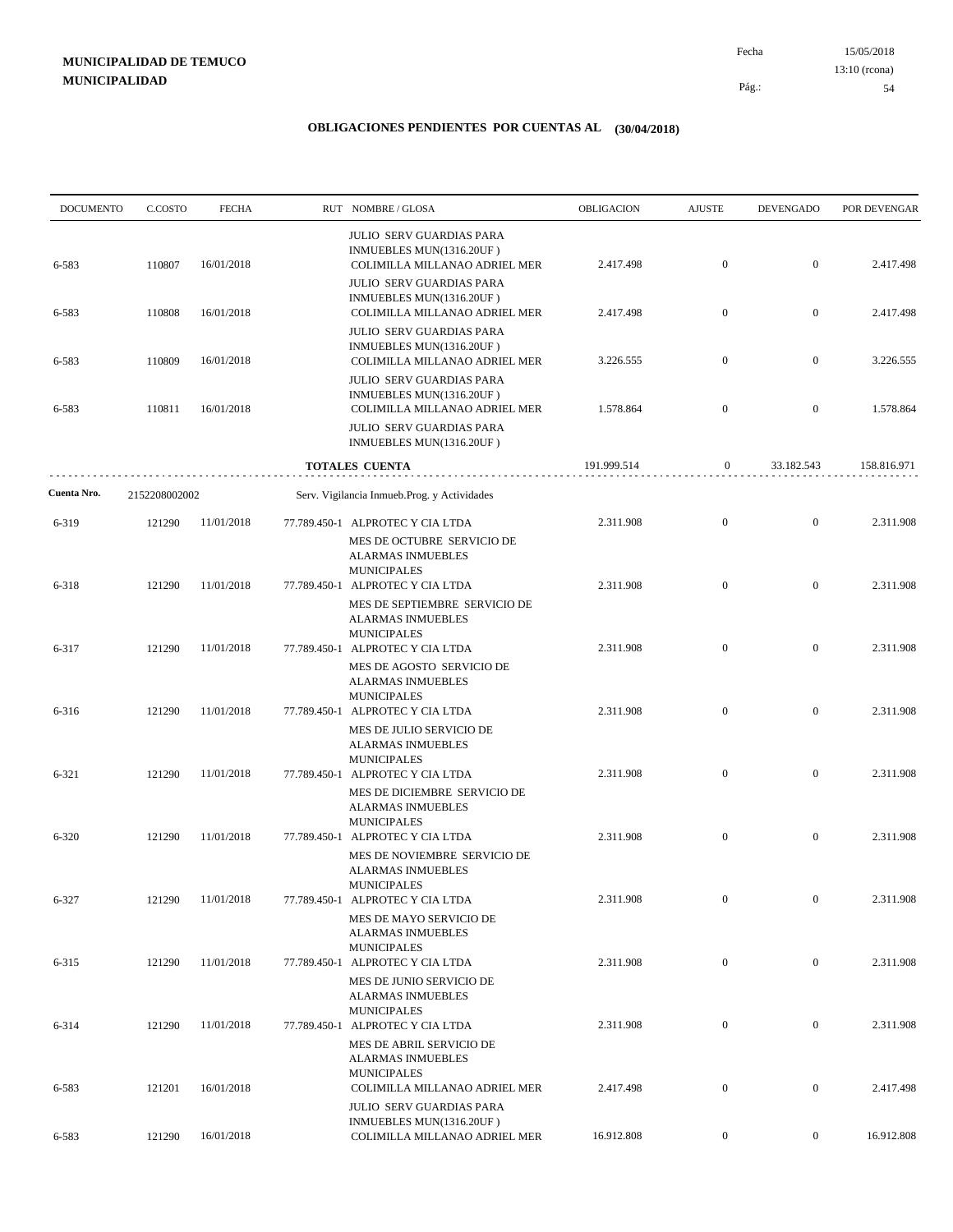15/05/2018 55 Pág.: Fecha 13:10 (rcona)

| <b>DOCUMENTO</b> | C.COSTO | <b>FECHA</b> | RUT NOMBRE/GLOSA                                                                              | OBLIGACION | <b>AJUSTE</b>    | <b>DEVENGADO</b> | POR DEVENGAR |
|------------------|---------|--------------|-----------------------------------------------------------------------------------------------|------------|------------------|------------------|--------------|
| 6-582            | 121201  | 16/01/2018   | <b>JULIO SERV GUARDIAS PARA</b><br>INMUEBLES MUN(1316.20UF)<br>COLIMILLA MILLANAO ADRIEL MER  | 2.417.498  | $\boldsymbol{0}$ | $\mathbf{0}$     | 2.417.498    |
| 6-582            | 121290  | 16/01/2018   | <b>JUNIO SERV GUARDIAS PARA</b><br>INMUEBLES MUN (1316.20UF)<br>COLIMILLA MILLANAO ADRIEL MER | 16.912.808 | $\boldsymbol{0}$ | $\mathbf{0}$     | 16.912.808   |
| 6-581            | 121201  | 16/01/2018   | <b>JUNIO SERV GUARDIAS PARA</b><br>INMUEBLES MUN (1316.20UF)<br>COLIMILLA MILLANAO ADRIEL MER | 2.417.498  | $\boldsymbol{0}$ | $\mathbf{0}$     | 2.417.498    |
| 6-581            | 121290  | 16/01/2018   | <b>MAYO SERV GUARDIAS PARA</b><br>INMUEBLES MUN (1316.20UF)<br>COLIMILLA MILLANAO ADRIEL MER  | 16.912.808 | $\mathbf{0}$     | $\mathbf{0}$     | 16.912.808   |
| 6-580            | 121201  | 16/01/2018   | MAYO SERV GUARDIAS PARA<br>INMUEBLES MUN (1316.20UF)<br>COLIMILLA MILLANAO ADRIEL MER         | 2.417.498  | $\boldsymbol{0}$ | $\mathbf{0}$     | 2.417.498    |
| 6-580            | 121290  | 16/01/2018   | ABRIL SERV GUARDIAS PARA<br>INMUEBLES MUN (1343.19UF)<br>COLIMILLA MILLANAO ADRIEL MER        | 16.912.808 | $\boldsymbol{0}$ | $\mathbf{0}$     | 16.912.808   |
| 6-579            | 121201  | 16/01/2018   | ABRIL SERV GUARDIAS PARA<br>INMUEBLES MUN (1343.19UF)<br>COLIMILLA MILLANAO ADRIEL MER        | 2.417.498  | $\overline{0}$   | 2.358.524        | 58.974       |
| 6-579            | 121290  | 16/01/2018   | MARZO SERV GUARDIAS PARA<br>INMUEBLES MUN (1478.63UF)<br>COLIMILLA MILLANAO ADRIEL MER        | 16.912.808 | $\boldsymbol{0}$ | 16.500.230       | 412.578      |
| 6-577            | 121201  | 16/01/2018   | <b>MARZO SERV GUARDIAS PARA</b><br>INMUEBLES MUN (1478.63UF)<br>COLIMILLA MILLANAO ADRIEL MER | 2.417.498  | $\overline{0}$   | 2.346.109        | 71.389       |
| 6-577            | 121290  | 16/01/2018   | ENERO, SERV. GUARDIAS PARA<br>INMUEBLES MUN. (1316.20UF)<br>COLIMILLA MILLANAO ADRIEL MER     | 16.912.808 | $\boldsymbol{0}$ | 16.413.376       | 499.432      |
| 6-587            | 121201  | 16/01/2018   | ENERO, SERV. GUARDIAS PARA<br>INMUEBLES MUN. (1316.20UF)<br>COLIMILLA MILLANAO ADRIEL MER     | 2.417.498  | $\boldsymbol{0}$ | $\mathbf{0}$     | 2.417.498    |
|                  |         |              | NOVIEMBRE SERV GUARDIAS<br>PARA INMUEBLES MUN (1259.080UF<br>$\lambda$                        |            |                  |                  |              |
| 6-587            | 121290  | 16/01/2018   | COLIMILLA MILLANAO ADRIEL MER<br>NOVIEMBRE SERV GUARDIAS<br>PARA INMUEBLES MUN (1259.080UF    | 16.912.808 | $\boldsymbol{0}$ | $\mathbf{0}$     | 16.912.808   |
| 6-586            | 121201  | 16/01/2018   | COLIMILLA MILLANAO ADRIEL MER<br>OCTUBRE SERV GUARDIAS PARA                                   | 2.417.498  | $\mathbf{0}$     | $\mathbf{0}$     | 2.417.498    |
| 6-586            | 121290  | 16/01/2018   | INMUEBLES MUN (1259.08UF)<br>COLIMILLA MILLANAO ADRIEL MER<br>OCTUBRE SERV GUARDIAS PARA      | 16.912.808 | $\mathbf{0}$     | $\mathbf{0}$     | 16.912.808   |
| 6-585            | 121201  | 16/01/2018   | INMUEBLES MUN (1259.08UF)<br>COLIMILLA MILLANAO ADRIEL MER                                    | 2.417.498  | $\boldsymbol{0}$ | $\boldsymbol{0}$ | 2.417.498    |
| 6-585            | 121290  | 16/01/2018   | SEPTIEMB SERV GUARDIAS PARA<br>INMUEBLES (1316.20UF)<br>COLIMILLA MILLANAO ADRIEL MER         | 16.912.808 | $\boldsymbol{0}$ | $\boldsymbol{0}$ | 16.912.808   |
| 6-584            | 121201  | 16/01/2018   | SEPTIEMB SERV GUARDIAS PARA<br><b>INMUEBLES</b> (1316.20UF)<br>COLIMILLA MILLANAO ADRIEL MER  | 2.417.498  | $\boldsymbol{0}$ | $\boldsymbol{0}$ | 2.417.498    |
| 6-584            | 121290  | 16/01/2018   | AGOSTO SERV GUARDIAS PARA<br><b>INMUEBLES</b> (1316.20UF)<br>COLIMILLA MILLANAO ADRIEL MER    | 16.912.808 | $\boldsymbol{0}$ | $\boldsymbol{0}$ | 16.912.808   |
|                  |         |              | AGOSTO SERV GUARDIAS PARA<br>INMUEBLES (1316.20UF)                                            |            |                  |                  |              |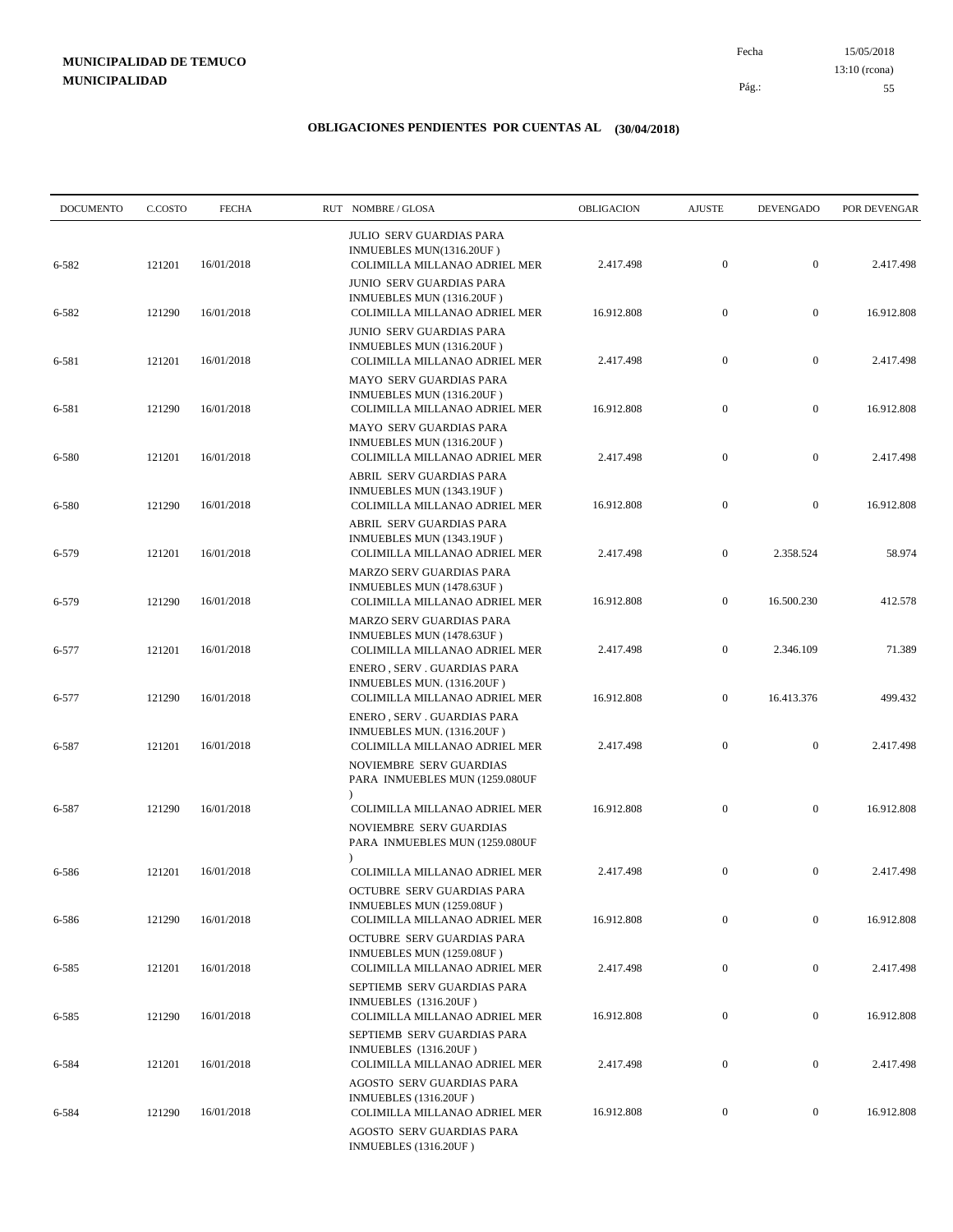15/05/2018 56 Pág.: Fecha 13:10 (rcona)

| <b>DOCUMENTO</b> | C.COSTO | <b>FECHA</b> |              | RUT NOMBRE/GLOSA                                                                              | OBLIGACION | <b>AJUSTE</b>    | <b>DEVENGADO</b> | POR DEVENGAR |
|------------------|---------|--------------|--------------|-----------------------------------------------------------------------------------------------|------------|------------------|------------------|--------------|
| 6-588            | 121201  | 16/01/2018   |              | COLIMILLA MILLANAO ADRIEL MER                                                                 | 2.417.498  | $\boldsymbol{0}$ | $\mathbf{0}$     | 2.417.498    |
| 6-588            | 121290  | 16/01/2018   |              | DICIEMB SERV GUARDIAS PARA<br>INMUEBLES MUNS (1259.080UF)<br>COLIMILLA MILLANAO ADRIEL MER    | 16.912.808 | $\boldsymbol{0}$ | $\mathbf{0}$     | 16.912.808   |
| 6-589            | 121290  | 16/01/2018   |              | DICIEMB SERV GUARDIAS PARA<br>INMUEBLES MUNS (1259.080UF)<br>COLIMILLA MILLANAO ADRIEL MER    | 20.138.808 | $\mathbf{0}$     | $\mathbf{0}$     | 20.138.808   |
| 6-590            | 121290  | 16/01/2018   |              | ENERO, GUARDIAS RECINTOS<br>DEPORTIVOS (728.58 UF MENS)<br>COLIMILLA MILLANAO ADRIEL MER      | 20.138.808 | $\boldsymbol{0}$ | $\mathbf{0}$     | 20.138.808   |
| 6-592            | 121290  | 16/01/2018   |              | FEBRERO, GUARDIAS RECINTOS<br>DEPORTIVOS (728.58 UF MENS)<br>COLIMILLA MILLANAO ADRIEL MER    | 17.750.887 | $\mathbf{0}$     | $\mathbf{0}$     | 17.750.887   |
| 6-593            | 121290  | 16/01/2018   |              | ABRIL, GUARDIAS RECINTOS<br>DEPORTIVOS (642.19 UF MENS)<br>COLIMILLA MILLANAO ADRIEL MER      | 17.750.887 | $\boldsymbol{0}$ | $\mathbf{0}$     | 17.750.887   |
| 6-594            | 121290  | 16/01/2018   |              | MAYO, GUARDIAS RECINTOS<br>DEPORTIVOS (642.19 UF MENS)<br>COLIMILLA MILLANAO ADRIEL MER       | 17.750.887 | $\boldsymbol{0}$ | $\mathbf{0}$     | 17.750.887   |
| 6-595            | 121290  | 16/01/2018   |              | JUNIO, GUARDIAS RECINTOS<br>DEPORTIVOS (642.19 UF MENS)<br>COLIMILLA MILLANAO ADRIEL MER      | 17.750.887 | $\mathbf{0}$     | $\mathbf{0}$     | 17.750.887   |
| 6-596            | 121290  | 16/01/2018   |              | JULIO, GUARDIAS RECINTOS<br>DEPORTIVOS (642.19 UF MENS)<br>COLIMILLA MILLANAO ADRIEL MER      | 17.750.887 | $\mathbf{0}$     | $\mathbf{0}$     | 17.750.887   |
| 6-597            | 121290  | 16/01/2018   |              | AGOSTO, GUARDIAS RECINTOS<br>DEPORTIVOS (642.19 UF MENS)<br>COLIMILLA MILLANAO ADRIEL MER     | 17.750.887 | $\boldsymbol{0}$ | $\mathbf{0}$     | 17.750.887   |
| 6-598            | 121290  | 16/01/2018   |              | SEPTIEMBRE, GUARDIAS RECINTOS<br>DEPORTIVOS (642.19 UF MENS)<br>COLIMILLA MILLANAO ADRIEL MER | 17.750.887 | $\mathbf{0}$     | $\boldsymbol{0}$ | 17.750.887   |
| 6-599            | 121290  | 16/01/2018   |              | OCTUBRE, GUARDIAS RECINTOS<br>DEPORTIVOS (642.19 UF MENS)<br>COLIMILLA MILLANAO ADRIEL MER    | 17.750.887 | $\boldsymbol{0}$ | $\mathbf{0}$     | 17.750.887   |
| 6-600            | 121290  | 16/01/2018   |              | NOVIEMBRE, GUARDIAS RECINTOS<br>DEPORTIVOS (642.19 UF MENS)<br>COLIMILLA MILLANAO ADRIEL MER  | 17.750.887 | $\boldsymbol{0}$ | $\mathbf{0}$     | 17.750.887   |
|                  |         |              |              | DICIEMBRE, GUARDIAS RECINTOS<br>DEPORTIVOS (642.19 UF MENS)                                   |            |                  |                  |              |
| 6-4479           | 121290  | 20/04/2018   | 77.789.450-1 | ALPROTEC Y CIA LTDA<br>SERVICIO DE ALARMAS PARA<br>PLANTA ELEVADORA DE AGUA                   | 477.087    | $\mathbf{0}$     | $\mathbf{0}$     | 477.087      |
| 6-4480           | 121290  | 20/04/2018   |              | LLUVIAS ABRIL<br>77.789.450-1 ALPROTEC Y CIA LTDA<br>SERVICIO DE ALARMAS PARA                 | 477.087    | $\mathbf{0}$     | $\overline{0}$   | 477.087      |
| 6-4481           | 121290  | 20/04/2018   |              | PLANTA ELEVADORA DE AGUA<br>LLUVIAS MAYO<br>77.789.450-1 ALPROTEC Y CIA LTDA                  | 477.087    | $\boldsymbol{0}$ | $\mathbf{0}$     | 477.087      |
|                  |         |              |              | SERVICIO DE ALARMAS PARA<br>PLANTA ELEVADORA DE AGUA<br>LLUVIAS JUNIO                         |            |                  |                  |              |
| 6-4482           | 121290  | 20/04/2018   |              | 77.789.450-1 ALPROTEC Y CIA LTDA<br>SERVICIO DE ALARMAS PARA<br>PLANTA ELEVADORA DE AGUA      | 477.087    | $\mathbf{0}$     | $\mathbf{0}$     | 477.087      |
| 6-4483           | 121290  | 20/04/2018   |              | LLUVIAS JULIO<br>77.789.450-1 ALPROTEC Y CIA LTDA                                             | 477.087    | $\boldsymbol{0}$ | $\boldsymbol{0}$ | 477.087      |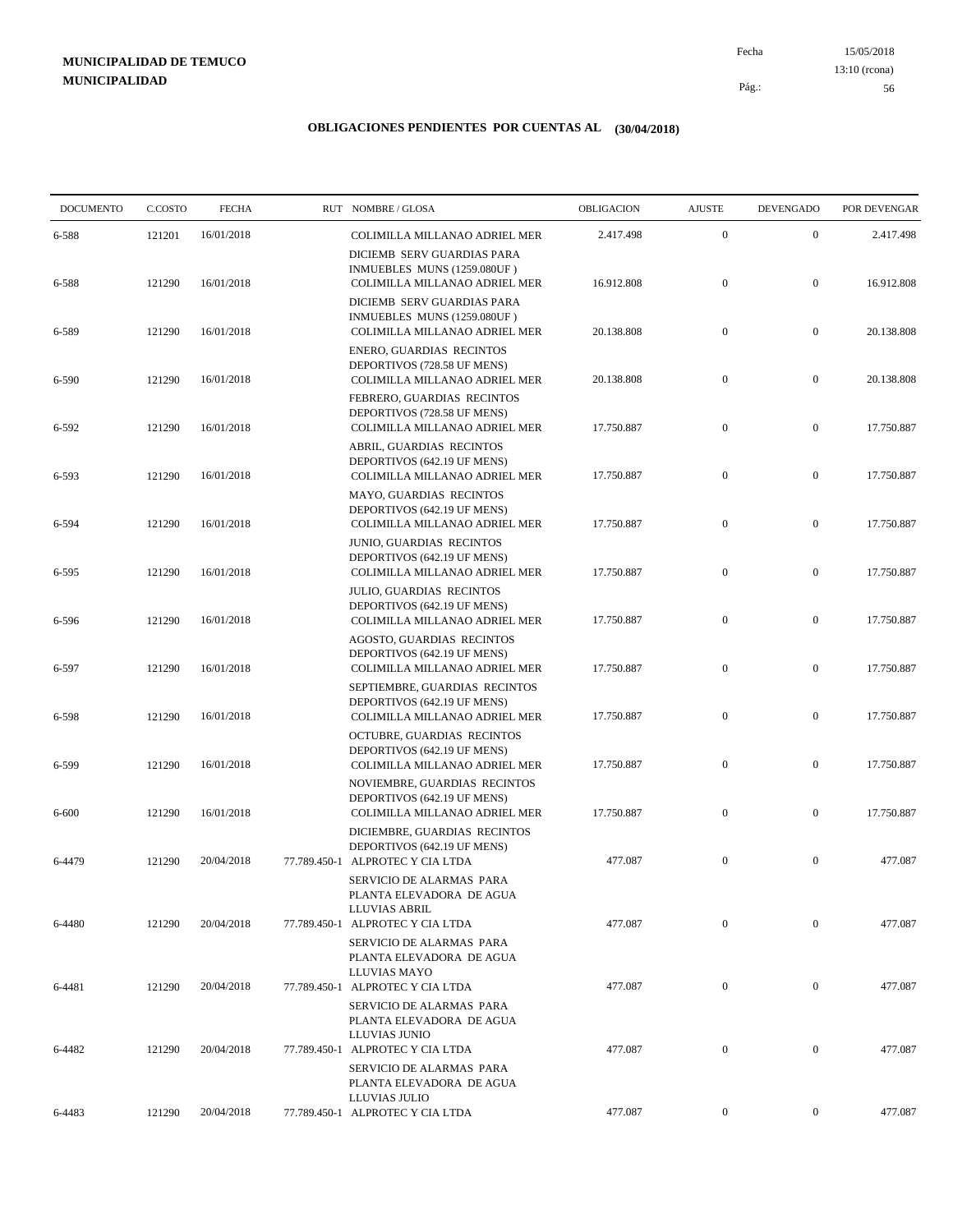| <b>DOCUMENTO</b> | C.COSTO       | <b>FECHA</b> | RUT NOMBRE/GLOSA                                                                                                                      | OBLIGACION  | <b>AJUSTE</b>  | <b>DEVENGADO</b> | POR DEVENGAR |
|------------------|---------------|--------------|---------------------------------------------------------------------------------------------------------------------------------------|-------------|----------------|------------------|--------------|
| 6-4484           | 121290        | 20/04/2018   | SERVICIO DE ALARMAS PARA<br>PLANTA ELEVADORA DE AGUA<br>LLUVIAS AGOSTO<br>77.789.450-1 ALPROTEC Y CIA LTDA                            | 477.087     | $\mathbf{0}$   | $\overline{0}$   | 477.087      |
|                  |               |              | SERVICIO DE ALARMAS PARA<br>PLANTA ELEVADORA DE AGUA<br>LLUVIAS SEPTIEMBR                                                             |             |                |                  |              |
| 6-4485           | 121290        | 20/04/2018   | 77.789.450-1 ALPROTEC Y CIA LTDA<br>SERVICIO DE ALARMAS PARA<br>PLANTA ELEVADORA DE AGUA                                              | 477.087     | $\overline{0}$ | $\overline{0}$   | 477.087      |
| 6-4486           | 121290        | 20/04/2018   | <b>LLUVIAS OCTUBRE</b><br>77.789.450-1 ALPROTEC Y CIA LTDA                                                                            | 477.087     | $\overline{0}$ | $\mathbf{0}$     | 477.087      |
|                  |               |              | SERVICIO DE ALARMAS PARA<br>PLANTA ELEVADORA DE AGUA<br>LLUVIAS NOVIEMBRE                                                             |             |                |                  |              |
| 6-4487           | 121290        | 20/04/2018   | 77.789.450-1 ALPROTEC Y CIA LTDA<br>SERVICIO DE ALARMAS PARA<br>PLANTA ELEVADORA DE AGUA<br>LLUVIAS DICIEMBRE                         | 477.087     | $\overline{0}$ | $\mathbf{0}$     | 477.087      |
|                  |               |              | <b>TOTALES CUENTA</b>                                                                                                                 | 437.769.920 | $\overline{0}$ | 37.618.239       | 400.151.681  |
| Cuenta Nro.      | 2152208002003 |              | Serv. Televigilancia - Cámaras                                                                                                        |             |                |                  |              |
| 6-3519           | 121002        | 26/03/2018   | 90.299.000-3 CIA NACIONAL DE TELEFONOS TELE<br>SERV. MANTENCION TRANSM,<br>OPERATIVIDAD SISTEMA<br>CAMARAS TELEVIG.ABRIL              | 14.407.136  | $\mathbf{0}$   | $\overline{0}$   | 14.407.136   |
|                  |               |              | <b>TOTALES CUENTA</b>                                                                                                                 | 14.407.136  | $\mathbf{0}$   | $\overline{0}$   | 14.407.136   |
| Cuenta Nro.      | 2152208003    |              | Servicios de Mantención de Jardines                                                                                                   |             |                |                  |              |
| 6-687            | 120401        | 18/01/2018   | 88.650.400-4 DISEÑO, SERVICIOS Y CONSTRUCCIO<br>ABRIL, CONCESION MANT,<br>CONSERV. RIEGO AREAS VERDES<br>(3646.77UF)                  | 100.801.026 | $-2.321.351$   | $\mathbf{0}$     | 98.479.675   |
| 6-688            | 120401        | 18/01/2018   | 88.650.400-4 DISEÑO, SERVICIOS Y CONSTRUCCIO<br>MAYO, CONCESION MANT,<br>CONSERV. RIEGO AREAS VERDES<br>(3646.77UF)                   | 100.801.026 | $-2.173.803$   | $\boldsymbol{0}$ | 98.627.223   |
| 6-689            | 120401        | 18/01/2018   | 88.650.400-4 DISEÑO, SERVICIOS Y CONSTRUCCIO<br>JUNIO, CONCESION MANT,<br>CONSERV. RIEGO AREAS VERDES<br>(3646.77UF)                  | 100.801.026 | $-2.026.255$   | $\mathbf{0}$     | 98.774.771   |
| 6-690            | 120401        | 18/01/2018   | 88.650.400-4 DISEÑO, SERVICIOS Y CONSTRUCCIO<br>JULIO, CONCESION MANT,<br>CONSERV. RIEGO AREAS VERDES<br>(3646.77UF)                  | 100.801.026 | $-1.878.707$   | $\boldsymbol{0}$ | 98.922.319   |
| 6-691            | 120401        | 18/01/2018   | 88.650.400-4 DISEÑO, SERVICIOS Y CONSTRUCCIO<br>AGOSTO, CONCESION MANT,<br>CONSERV. RIEGO AREAS VERDES                                | 100.801.026 | $-1.878.707$   | $\mathbf{0}$     | 98.922.319   |
| 6-692            | 120401        | 18/01/2018   | (3646.77UF)<br>88.650.400-4 DISEÑO, SERVICIOS Y CONSTRUCCIO<br>SEPTIEMBRE, CONCESION MANT,<br>CONSERV. RIEGO AREAS VERDES             | 100.801.026 | $-1.878.707$   | $\boldsymbol{0}$ | 98.922.319   |
| 6-693            | 120401        | 18/01/2018   | (3646.77UF)<br>88.650.400-4 DISEÑO, SERVICIOS Y CONSTRUCCIO<br>OCTUBRE, CONCESION MANT,<br>CONSERV. RIEGO AREAS VERDES<br>(3646.77UF) | 100.801.026 | $-1.878.707$   | $\overline{0}$   | 98.922.319   |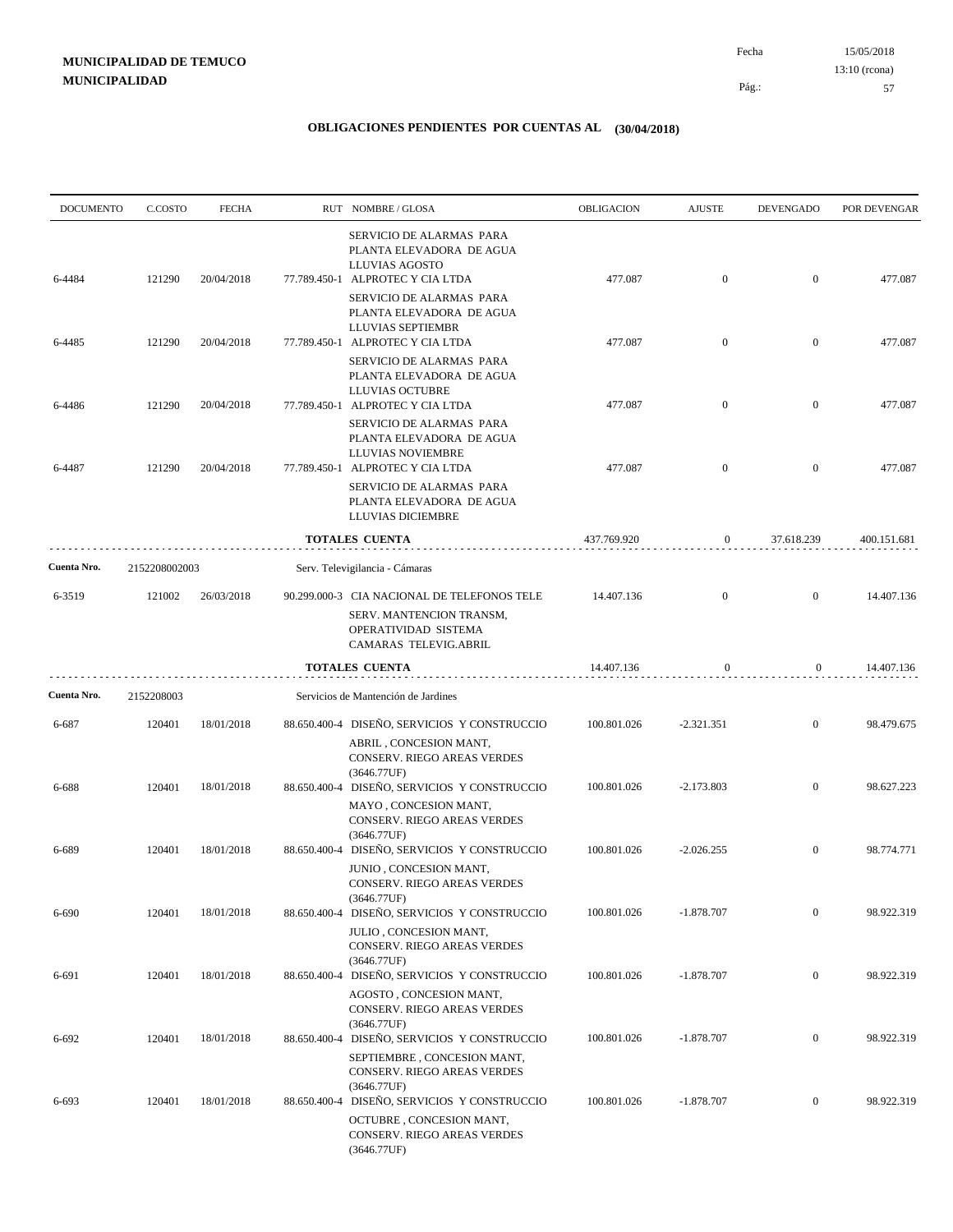15/05/2018 58 Pág.: Fecha 13:10 (rcona)

| <b>DOCUMENTO</b> | C.COSTO | <b>FECHA</b> |              | RUT NOMBRE/GLOSA                                                                                                              | OBLIGACION  | <b>AJUSTE</b>    | <b>DEVENGADO</b> | POR DEVENGAR |
|------------------|---------|--------------|--------------|-------------------------------------------------------------------------------------------------------------------------------|-------------|------------------|------------------|--------------|
| 6-694            | 120401  | 18/01/2018   |              | 88.650.400-4 DISEÑO, SERVICIOS Y CONSTRUCCIO                                                                                  | 100.801.026 | $-1.878.707$     | $\boldsymbol{0}$ | 98.922.319   |
|                  |         | 18/01/2018   |              | NOVIEMBRE, CONCESION MANT,<br>CONSERV. RIEGO AREAS VERDES<br>(3646.77UF)                                                      | 100.801.026 | $-1.878.707$     | $\boldsymbol{0}$ | 98.922.319   |
| 6-695            | 120401  |              |              | 88.650.400-4 DISEÑO, SERVICIOS Y CONSTRUCCIO<br>DICIEMBRE, CONCESION MANT,<br>CONSERV. RIEGO AREAS VERDES                     |             |                  |                  |              |
| 6-699            | 120401  | 18/01/2018   |              | (3646.77UF)<br>88.650.400-4 DISEÑO, SERVICIOS Y CONSTRUCCIO<br>ABRIL, SERV MANT. CONSERV.                                     | 118.892.455 | $-2.737.980$     | $\boldsymbol{0}$ | 116.154.475  |
| 6-700            | 120401  | 18/01/2018   | 88.650.400-4 | <b>RENOV RIEGO AREAS</b><br>VERDES, (4301.28 UF)<br>DISEÑO, SERVICIOS Y CONSTRUCCIO                                           | 118.892.455 | $-2.563.950$     | $\boldsymbol{0}$ | 116.328.505  |
| 6-701            | 120401  | 18/01/2018   |              | MAYO, SERV MANT. CONSERV.<br><b>RENOV RIEGO AREAS</b><br>VERDES, (4301.28 UF)<br>88.650.400-4 DISEÑO, SERVICIOS Y CONSTRUCCIO | 118.892.455 | $-2.389.920$     | $\boldsymbol{0}$ | 116.502.535  |
|                  |         |              |              | JUNIO, SERV MANT. CONSERV.<br><b>RENOV RIEGO AREAS</b><br>VERDES, (4301.28 UF)                                                |             |                  |                  |              |
| 6-702            | 120401  | 18/01/2018   |              | 88.650.400-4 DISEÑO, SERVICIOS Y CONSTRUCCIO<br>JULIO. SERV MANT. CONSERV.<br><b>RENOV RIEGO AREAS</b>                        | 118.892.455 | $-2.215.890$     | $\mathbf{0}$     | 116.676.565  |
| 6-703            | 120401  | 18/01/2018   |              | VERDES, (4301.28 UF)<br>88.650.400-4 DISEÑO, SERVICIOS Y CONSTRUCCIO<br>AGOSTO, SERV MANT. CONSERV.                           | 118.892.455 | $-2.215.890$     | $\boldsymbol{0}$ | 116.676.565  |
| 6-704            | 120401  | 18/01/2018   | 88.650.400-4 | <b>RENOV RIEGO AREAS</b><br>VERDES, (4301.28 UF)<br>DISEÑO, SERVICIOS Y CONSTRUCCIO                                           | 118.892.455 | $-2.215.890$     | $\boldsymbol{0}$ | 116.676.565  |
| 6-705            | 120401  | 18/01/2018   |              | SEPTIEMBRE, SERV MANT.<br>CONSERV. RENOV RIEGO AREAS<br>VERDES, (4301.28 UF)<br>88.650.400-4 DISEÑO, SERVICIOS Y CONSTRUCCIO  | 118.892.455 | $-2.215.890$     | $\mathbf{0}$     | 116.676.565  |
|                  |         |              |              | OCTUBRE, SERV MANT. CONSERV.<br><b>RENOV RIEGO AREAS</b><br>VERDES, (4301.28 UF)                                              |             |                  |                  |              |
| 6-706            | 120401  | 18/01/2018   |              | 88.650.400-4 DISEÑO, SERVICIOS Y CONSTRUCCIO<br>NOVIEMBRE, SERV MANT.<br>CONSERV. RENOV RIEGO AREAS                           | 118.892.455 | $-2.215.890$     | $\mathbf{0}$     | 116.676.565  |
| 6-707            | 120401  | 18/01/2018   | 88.650.400-4 | VERDES, (4301.28 UF)<br>DISEÑO, SERVICIOS Y CONSTRUCCIO<br>DICIEMBRE, SERV MANT. CONSERV.                                     | 118.892.455 | $-2.215.890$     | $\mathbf{0}$     | 116.676.565  |
| 6-4426           | 120401  | 18/04/2018   |              | <b>RENOV RIEGO AREAS</b><br>VERDES, (4301.28 UF)<br>88.650.400-4 DISEÑO, SERVICIOS Y CONSTRUCCIO                              | 39.269.471  | $\mathbf{0}$     | $\mathbf{0}$     | 39.269.471   |
| 6-4427           | 120401  | 18/04/2018   |              | AUMENTO CONTRATO 1452 UF MES<br>DE MAYO<br>88.650.400-4 DISEÑO, SERVICIOS Y CONSTRUCCIO                                       | 39.328.219  | $\boldsymbol{0}$ | $\boldsymbol{0}$ | 39.328.219   |
|                  |         |              |              | AUMENTO CONTRATO 1452 UF MES<br>DE JUNIO                                                                                      |             |                  |                  |              |
| 6-4428           | 120401  | 18/04/2018   |              | 88.650.400-4 DISEÑO, SERVICIOS Y CONSTRUCCIO<br>AUMENTO CONTRATO 1452 UF MES<br>DE JULIO                                      | 39.386.967  | $\mathbf{0}$     | $\bf{0}$         | 39.386.967   |
| 6-4429           | 120401  | 18/04/2018   |              | 88.650.400-4 DISEÑO, SERVICIOS Y CONSTRUCCIO<br>AUMENTO CONTRATO 1452 UF MES<br>DE AGOSTO                                     | 39.445.714  | $\boldsymbol{0}$ | $\boldsymbol{0}$ | 39.445.714   |
| 6-4430           | 120401  | 18/04/2018   |              | 88.650.400-4 DISEÑO, SERVICIOS Y CONSTRUCCIO<br>AUMENTO CONTRATO 1452 UF MES<br>DE SEPTIEMBRE                                 | 39.504.462  | $\boldsymbol{0}$ | $\mathbf{0}$     | 39.504.462   |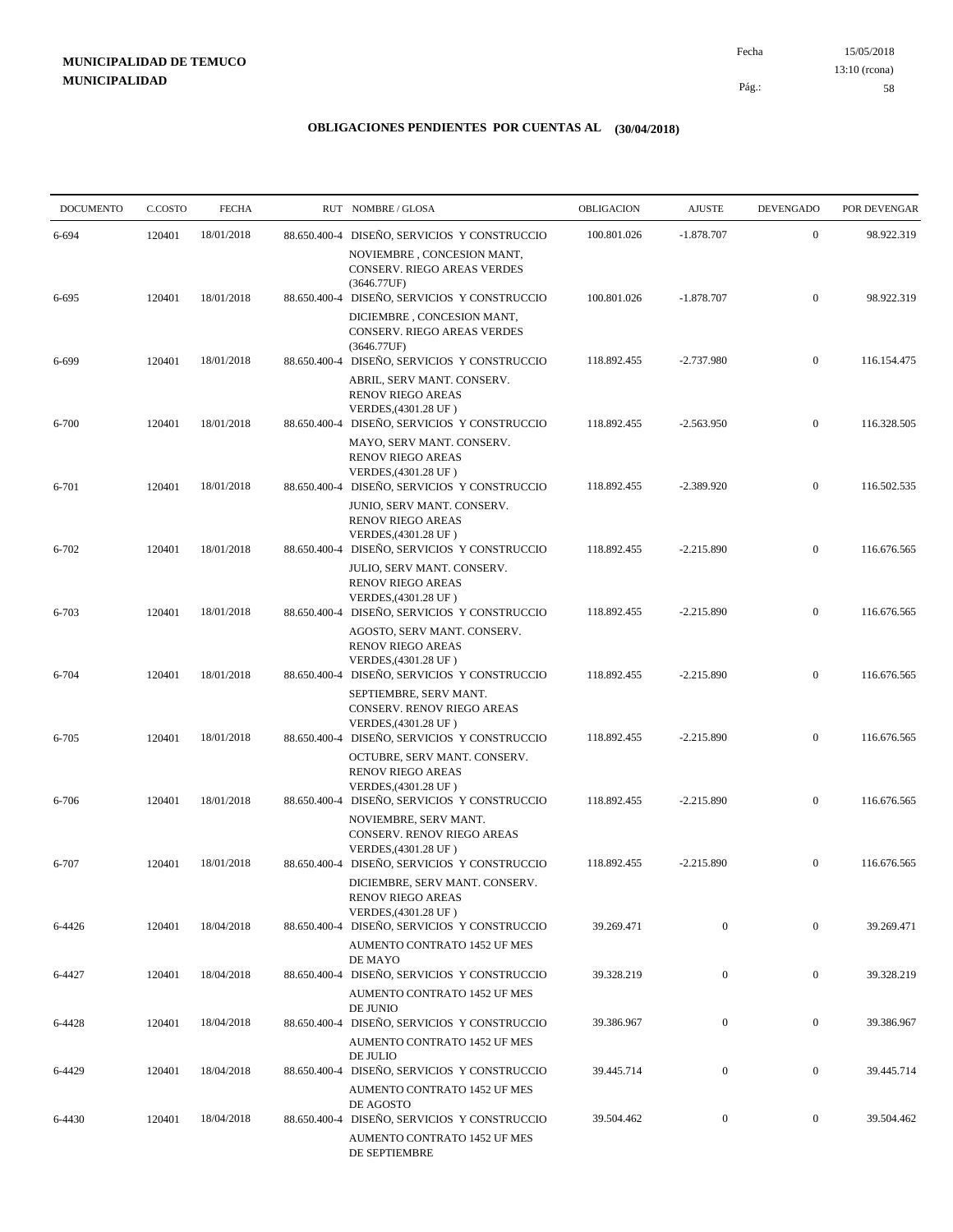15/05/2018 59 Pág.: Fecha 13:10 (rcona)

| <b>DOCUMENTO</b> | C.COSTO       | <b>FECHA</b> | RUT NOMBRE/GLOSA                                                                                                       | OBLIGACION    | <b>AJUSTE</b>    | <b>DEVENGADO</b> | POR DEVENGAR  |
|------------------|---------------|--------------|------------------------------------------------------------------------------------------------------------------------|---------------|------------------|------------------|---------------|
| 6-4431           | 120401        | 18/04/2018   | 88.650.400-4 DISEÑO, SERVICIOS Y CONSTRUCCIO<br>AUMENTO CONTRATO 1452 UF MES                                           | 39.563.210    | $\mathbf{0}$     | $\boldsymbol{0}$ | 39.563.210    |
| 6-4432           | 120401        | 18/04/2018   | DE OCTUBRE<br>88.650.400-4 DISEÑO, SERVICIOS Y CONSTRUCCIO<br>AUMENTO CONTRATO 1452 UF MES<br>DE NOVIEMBRE             | 39.621.958    | $\boldsymbol{0}$ | $\mathbf{0}$     | 39.621.958    |
|                  |               |              | <b>TOTALES CUENTA</b>                                                                                                  | 2.253.361.330 | $-38.780.841$    | $\mathbf{0}$     | 2.214.580.489 |
| Cuenta Nro.      | 2152208004001 |              | Contrato Serv. Mant. Al. Publico                                                                                       |               |                  |                  |               |
| 6-286            | 120101        | 11/01/2018   | 89.715.700-4 ANABALON E HIJOS LTDA.<br>ABRIL ,SERV ALUMBRADO PUB                                                       | 7.414.194     | $\boldsymbol{0}$ | $\mathbf{0}$     | 7.414.194     |
| 6-287            | 120101        | 11/01/2018   | (268.23 UF MENSUALES)<br>89.715.700-4 ANABALON E HIJOS LTDA.<br>MAYO ,SERV ALUMBRADO PUB                               | 7.414.194     | $\mathbf{0}$     | $\mathbf{0}$     | 7.414.194     |
| 6-288            | 120101        | 11/01/2018   | (268.23 UF MENSUALES)<br>89.715.700-4 ANABALON E HIJOS LTDA.                                                           | 7.414.194     | $\boldsymbol{0}$ | $\mathbf{0}$     | 7.414.194     |
| 6-289            | 120101        | 11/01/2018   | JUNIO ,SERV ALUMBRADO PUB<br>(268.23 UF MENSUALES)<br>89.715.700-4 ANABALON E HIJOS LTDA.<br>JULIO ,SERV ALUMBRADO PUB | 7.414.194     | $\boldsymbol{0}$ | $\boldsymbol{0}$ | 7.414.194     |
| 6-290            | 120101        | 11/01/2018   | (268.23 UF MENSUALES)<br>89.715.700-4 ANABALON E HIJOS LTDA.                                                           | 7.414.194     | $\mathbf{0}$     | $\boldsymbol{0}$ | 7.414.194     |
| 6-291            | 120101        | 11/01/2018   | AGOSTO ,SERV ALUMBRADO PUB<br>(268.23 UF MENSUALES)<br>89.715.700-4 ANABALON E HIJOS LTDA.                             | 7.414.194     | $\boldsymbol{0}$ | $\mathbf{0}$     | 7.414.194     |
| 6-292            | 120101        | 11/01/2018   | SEPTIEMBRE , SERV ALUMBRADO<br>PUB (268.23 UF MENSUALES)<br>89.715.700-4 ANABALON E HIJOS LTDA.                        | 7.414.194     | $\boldsymbol{0}$ | $\boldsymbol{0}$ | 7.414.194     |
| 6-293            | 120101        | 11/01/2018   | OCTUBRE ,SERV ALUMBRADO PUB<br>(268.23 UF MENSUALES)<br>89.715.700-4 ANABALON E HIJOS LTDA.                            | 7.414.194     | $\boldsymbol{0}$ | $\mathbf{0}$     | 7.414.194     |
| 6-294            | 120101        | 11/01/2018   | NOVIEMBRE, SERV ALUMBRADO<br>PUB (268.23 UF MENSUALES)<br>89.715.700-4 ANABALON E HIJOS LTDA.                          | 5.500.318     | $\boldsymbol{0}$ | $\mathbf{0}$     | 5.500.318     |
|                  |               |              | DICIEMBRE, SERV ALUMBRADO<br>PUB (198.99 UF MENSUALES<br>)TERMINO CONTRATO                                             |               |                  |                  |               |
|                  |               |              | <b>TOTALES CUENTA</b>                                                                                                  | 64.813.870    | $\mathbf{0}$     | $\overline{0}$   | 64.813.870    |
| Cuenta Nro.      | 2152208005    |              | Servicios de Mantención de Semáforos                                                                                   |               |                  |                  |               |
| 6-363            | 120201        | 12/01/2018   | 79.993.910-K ASITEC LTDA.                                                                                              | 14.419.514    | $\boldsymbol{0}$ | $\overline{0}$   | 14.419.514    |
| 6-397            | 120201        | 12/01/2018   | ACTUALIZA O/C 59 DEL 10-01-2017<br>" SERVICIO DE MANTENCION Y<br><b>CONSERVA</b><br>78.090.950-1 TEK CHILE S.A.        | 25.287.229    | $\boldsymbol{0}$ | $\overline{0}$   | 25.287.229    |
|                  |               |              | ABRIL, SERV MANT. Y<br>CONSERVACION SEMAFORO 914.84<br>UF MENSUALES                                                    |               |                  |                  |               |
| 6-398            | 120201        | 12/01/2018   | 78.090.950-1 TEK CHILE S.A.<br>MAYO, SERV MANT. Y                                                                      | 25.287.229    | $\boldsymbol{0}$ | $\overline{0}$   | 25.287.229    |
| 6-399            | 120201        | 12/01/2018   | CONSERVACION SEMAFORO 914.84<br>UF MENSUALES<br>78.090.950-1 TEK CHILE S.A.                                            | 25.287.229    | $\boldsymbol{0}$ | $\overline{0}$   | 25.287.229    |
|                  |               |              | <b>JUNIO, SERV MANT. Y</b><br>CONSERVACION SEMAFORO 914.84<br>UF MENSUALES                                             |               |                  |                  |               |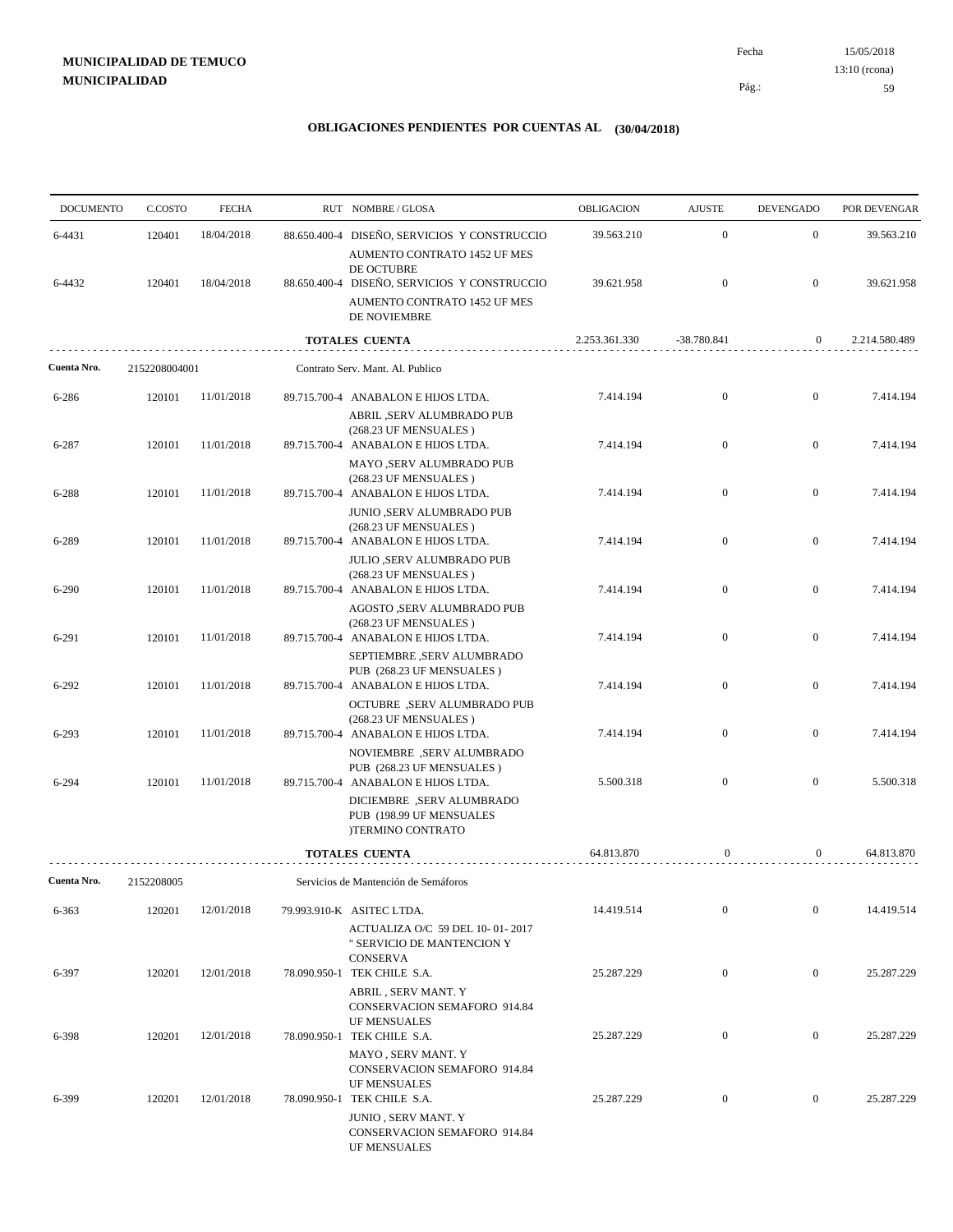15/05/2018 60 Pág.: Fecha 13:10 (rcona)

| <b>DOCUMENTO</b> | C.COSTO | <b>FECHA</b> | RUT NOMBRE/GLOSA                                                                                                     | OBLIGACION | <b>AJUSTE</b>    | <b>DEVENGADO</b> | POR DEVENGAR |
|------------------|---------|--------------|----------------------------------------------------------------------------------------------------------------------|------------|------------------|------------------|--------------|
| 6-400            | 120201  | 12/01/2018   | 78.090.950-1 TEK CHILE S.A.                                                                                          | 25.287.229 | $\mathbf{0}$     | $\mathbf{0}$     | 25.287.229   |
|                  |         |              | <b>JULIO, SERV MANT. Y</b><br>CONSERVACION SEMAFORO 914.84<br>UF MENSUALES                                           |            |                  |                  |              |
| 6-401            | 120201  | 12/01/2018   | 78.090.950-1 TEK CHILE S.A.<br>AGOSTO, SERV MANT. Y                                                                  | 25.287.229 | $\boldsymbol{0}$ | $\mathbf{0}$     | 25.287.229   |
|                  |         |              | CONSERVACION SEMAFORO 914.84<br>UF MENSUALES                                                                         |            |                  |                  |              |
| 6-402            | 120201  | 12/01/2018   | 78.090.950-1 TEK CHILE S.A.<br>SEPTIEMBRE, SERV MANT. Y<br>CONSERVACION SEMAFORO 914.84                              | 25.287.229 | $\mathbf{0}$     | $\mathbf{0}$     | 25.287.229   |
| 6-403            | 120201  | 12/01/2018   | <b>UF MENSUALES</b><br>78.090.950-1 TEK CHILE S.A.                                                                   | 25.287.229 | $\mathbf{0}$     | $\mathbf{0}$     | 25.287.229   |
| 6-404            | 120201  | 12/01/2018   | OCTUBRE, SERV MANT. Y<br>CONSERVACION SEMAFORO 914.84<br><b>UF MENSUALES</b><br>78.090.950-1 TEK CHILE S.A.          | 25.287.229 | $\mathbf{0}$     | $\mathbf{0}$     | 25.287.229   |
|                  |         |              | NOVIEMBRE, SERV MANT. Y<br>CONSERVACION SEMAFORO 914.84<br><b>UF MENSUALES</b>                                       |            |                  |                  |              |
| 6-405            | 120201  | 12/01/2018   | 78.090.950-1 TEK CHILE S.A.<br>DICIEMBRE, SERV MANT. Y<br><b>CONSERVACION SEMAFORO 914.84</b><br><b>UF MENSUALES</b> | 25.287.229 | $\mathbf{0}$     | $\mathbf{0}$     | 25.287.229   |
| 6-3480           | 120201  | 26/03/2018   | 78.090.950-1 TEK CHILE S.A.<br>SERVICIO INSTALACION CABLE<br>TIERRA POSTES DE SEMAFORO EN                            | 169.352    | $\mathbf{0}$     | $\mathbf{0}$     | 169.352      |
| 6-4261           | 120201  | 17/04/2018   | <b>CALLE PR</b><br>78.090.950-1 TEK CHILE S.A.                                                                       | 364.864    | $\mathbf{0}$     | $\mathbf{0}$     | 364.864      |
| 6-4264           | 120201  | 17/04/2018   | INCORPORESE AL CONTRATO 18<br>VEH.LED Y 26 PEAT. LED.- MES<br>ABRIL 2018<br>78.090.950-1 TEK CHILE S.A.              | 364.864    | $\boldsymbol{0}$ | $\mathbf{0}$     | 364.864      |
|                  |         |              | INCORPORESE AL CONTRATO 18<br>VEH.LED Y 26 PEAT. LED.- MES<br><b>MAYO 2018</b>                                       |            |                  |                  |              |
| 6-4265           | 120201  | 17/04/2018   | 78.090.950-1 TEK CHILE S.A.<br>INCORPORESE AL CONTRATO 18<br>VEH.LED Y 26 PEAT. LED.- MES<br><b>JUNIO 2018</b>       | 364.864    | $\boldsymbol{0}$ | $\mathbf{0}$     | 364.864      |
| 6-4266           | 120201  | 17/04/2018   | 78.090.950-1 TEK CHILE S.A.<br>INCORPORESE AL CONTRATO 18<br>VEH.LED Y 26 PEAT. LED.- MES                            | 364.864    | $\mathbf{0}$     | $\mathbf{0}$     | 364.864      |
| 6-4267           | 120201  | 17/04/2018   | <b>JULIO 2018</b><br>78.090.950-1 TEK CHILE S.A.                                                                     | 364.864    | $\boldsymbol{0}$ | $\mathbf{0}$     | 364.864      |
|                  |         |              | INCORPORESE AL CONTRATO 18<br>VEH.LED Y 26 PEAT. LED.- MES<br>AGOSTO 2018                                            |            |                  |                  |              |
| 6-4268           | 120201  | 17/04/2018   | 78.090.950-1 TEK CHILE S.A.<br>INCORPORESE AL CONTRATO 18<br>VEH.LED Y 26 PEAT. LED.- MES                            | 364.864    | $\boldsymbol{0}$ | $\boldsymbol{0}$ | 364.864      |
| 6-4269           | 120201  | 17/04/2018   | SEPTIEMBRE<br>78.090.950-1 TEK CHILE S.A.<br>INCORPORESE AL CONTRATO 18                                              | 364.864    | $\boldsymbol{0}$ | $\boldsymbol{0}$ | 364.864      |
|                  |         |              | VEH.LED Y 26 PEAT. LED.- MES<br>OCTUBRE 201                                                                          |            |                  |                  |              |
| 6-4270           | 120201  | 17/04/2018   | 78.090.950-1 TEK CHILE S.A.                                                                                          | 364.864    | $\boldsymbol{0}$ | $\overline{0}$   | 364.864      |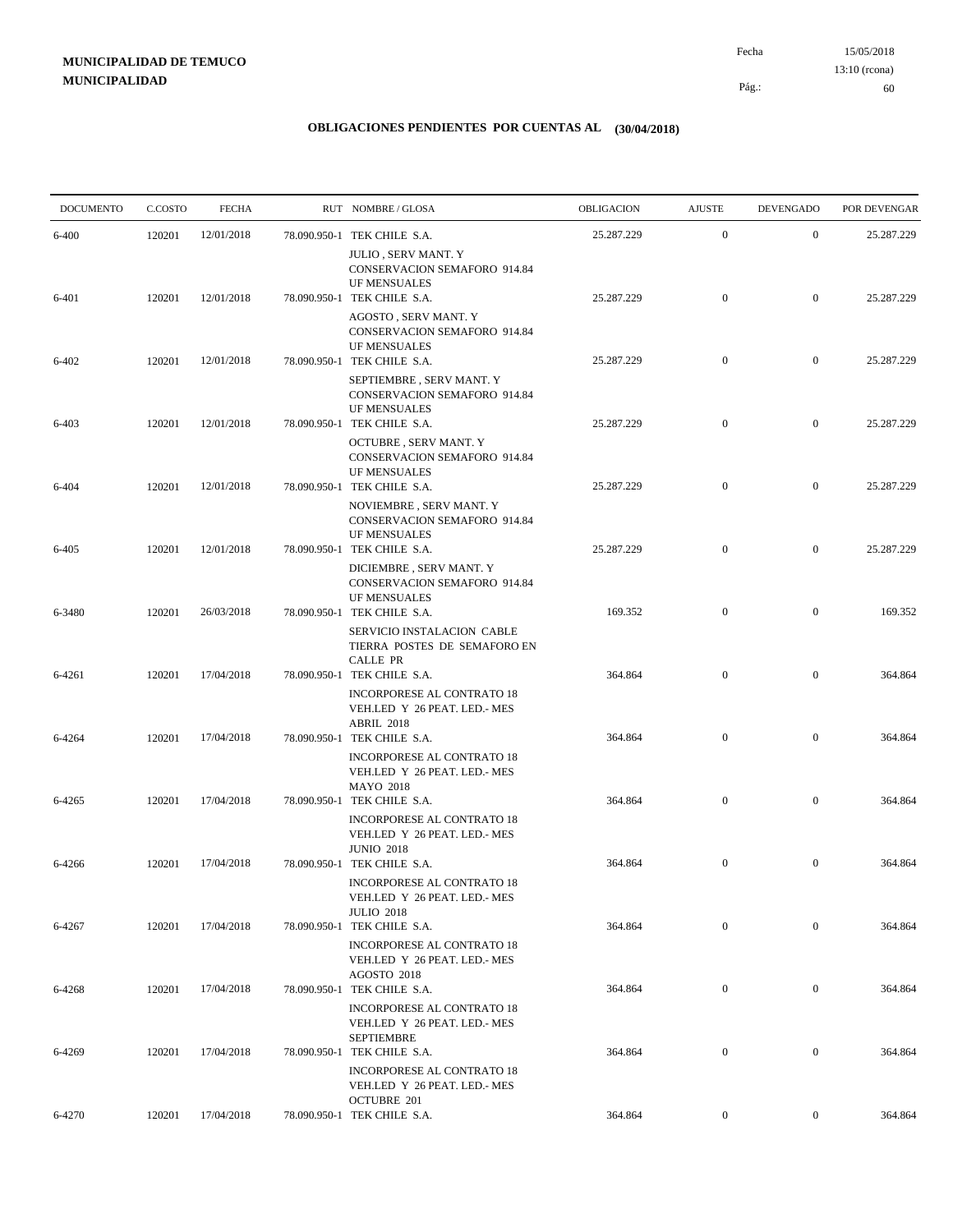| <b>DOCUMENTO</b> | C.COSTO    | <b>FECHA</b> | RUT NOMBRE/GLOSA                                                                                                                                                              | OBLIGACION  | <b>AJUSTE</b>    | <b>DEVENGADO</b> | POR DEVENGAR |
|------------------|------------|--------------|-------------------------------------------------------------------------------------------------------------------------------------------------------------------------------|-------------|------------------|------------------|--------------|
| 6-4271           | 120201     | 17/04/2018   | INCORPORESE AL CONTRATO 18<br>VEH.LED Y 26 PEAT. LED.- MES<br><b>NOVIEMBRE 2</b><br>78.090.950-1 TEK CHILE S.A.<br>INCORPORESE AL CONTRATO 18<br>VEH.LED Y 26 PEAT. LED.- MES | 364.864     | $\boldsymbol{0}$ | $\overline{0}$   | 364.864      |
|                  |            |              | <b>DICIEMBRE 2</b>                                                                                                                                                            |             |                  |                  |              |
|                  |            |              | <b>TOTALES CUENTA</b>                                                                                                                                                         | 245.457.703 | $\boldsymbol{0}$ | $\overline{0}$   | 245.457.703  |
| Cuenta Nro.      | 2152208006 |              | Servicios de Mantención de Señalizaciones de Tránsito                                                                                                                         |             |                  |                  |              |
| 6-561            | 120202     | 16/01/2018   | 76.969.030-1 INGENIERIA Y SERVICIOS PROFESIO<br>ABRIL, MANT. Y CONSERV.<br>SEÑALIZACION VIAL 531.25 UF                                                                        | 14.684.377  | $\mathbf{0}$     | $\overline{0}$   | 14.684.377   |
| 6-562            | 120202     | 16/01/2018   | <b>MENSUAL</b><br>76.969.030-1 INGENIERIA Y SERVICIOS PROFESIO                                                                                                                | 14.684.377  | $\mathbf{0}$     | $\overline{0}$   | 14.684.377   |
|                  |            |              | MAYO, MANT. Y CONSERV.<br>SEÑALIZACION VIAL 531.25 UF<br><b>MENSUAL</b>                                                                                                       |             |                  |                  |              |
| 6-563            | 120202     | 16/01/2018   | 76.969.030-1 INGENIERIA Y SERVICIOS PROFESIO<br>JUNIO, MANT. Y CONSERV.<br>SEÑALIZACION VIAL 531.25 UF<br><b>MENSUAL</b>                                                      | 14.684.377  | $\mathbf{0}$     | $\mathbf{0}$     | 14.684.377   |
| 6-564            | 120202     | 16/01/2018   | 76.969.030-1 INGENIERIA Y SERVICIOS PROFESIO<br>JULIO, MANT. Y CONSERV.<br>SEÑALIZACION VIAL 531.25 UF                                                                        | 14.684.377  | $\boldsymbol{0}$ | $\overline{0}$   | 14.684.377   |
| 6-565            | 120202     | 16/01/2018   | <b>MENSUAL</b><br>76.969.030-1 INGENIERIA Y SERVICIOS PROFESIO<br>AGOSTO, MANT. Y CONSERV.<br>SEÑALIZACION VIAL 531.25 UF                                                     | 14.684.377  | $\mathbf{0}$     | $\overline{0}$   | 14.684.377   |
| 6-566            | 120202     | 16/01/2018   | <b>MENSUAL</b><br>76.969.030-1 INGENIERIA Y SERVICIOS PROFESIO<br>SEPTIEMBRE, MANT. Y CONSERV.<br>SEÑALIZACION VIAL 531.25 UF                                                 | 14.684.377  | $\mathbf{0}$     | $\mathbf{0}$     | 14.684.377   |
| 6-567            | 120202     | 16/01/2018   | <b>MENSUAL</b><br>76.969.030-1 INGENIERIA Y SERVICIOS PROFESIO<br>OCTUBRE, MANT. Y CONSERV.<br>SEÑALIZACION VIAL 531.25 UF                                                    | 14.684.377  | $\overline{0}$   | $\overline{0}$   | 14.684.377   |
| 6-568            | 120202     | 16/01/2018   | <b>MENSUAL</b><br>76.969.030-1 INGENIERIA Y SERVICIOS PROFESIO<br>NOVIEMBRE, MANT. Y CONSERV.<br>SEÑALIZACION VIAL 531.25 UF                                                  | 14.684.377  | $\boldsymbol{0}$ | $\mathbf{0}$     | 14.684.377   |
| 6-569            | 120202     | 16/01/2018   | <b>MENSUAL</b><br>76.969.030-1 INGENIERIA Y SERVICIOS PROFESIO<br>DICIEMBRE, MANT. Y CONSERV.<br>SEÑALIZACION VIAL 531.25 UF                                                  | 14.684.377  | $\mathbf{0}$     | $\boldsymbol{0}$ | 14.684.377   |
| $6 - 2020$       | 120202     | 13/02/2018   | <b>MENSUAL</b><br>76.969.030-1 INGENIERIA Y SERVICIOS PROFESIO<br>INCORPORESE AL CONTRATO DE<br>MANTENIMIENTO Y                                                               | 65.721      | $\mathbf{0}$     | $\boldsymbol{0}$ | 65.721       |
| 6-2021           | 120202     | 13/02/2018   | CONSERVACION 35 SEÑALES, D<br>76.969.030-1 INGENIERIA Y SERVICIOS PROFESIO<br>INCORPORESE AL CONTRATO DE                                                                      | 65.721      | $\boldsymbol{0}$ | $\mathbf{0}$     | 65.721       |
| 6-2022           | 120202     | 13/02/2018   | MANTENIMIENTO Y<br>CONSERVACION 35 SEÑALES, D<br>76.969.030-1 INGENIERIA Y SERVICIOS PROFESIO<br>INCORPORESE AL CONTRATO DE<br>MANTENIMIENTO Y<br>CONSERVACION 35 SEÑALES, D  | 65.721      | $\bf{0}$         | $\bf{0}$         | 65.721       |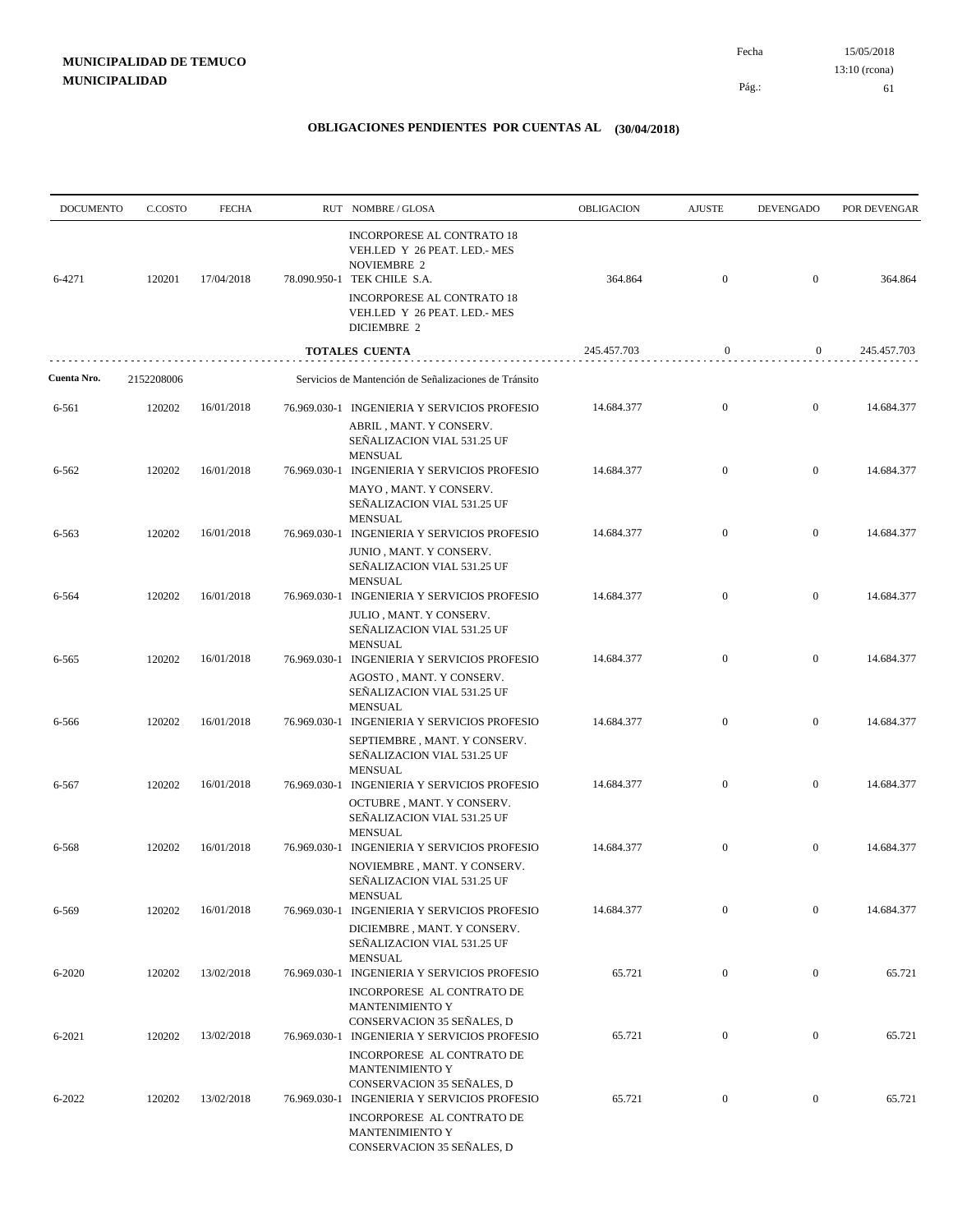15/05/2018 62 Pág.: Fecha 13:10 (rcona)

| <b>DOCUMENTO</b> | C.COSTO       | <b>FECHA</b> |              | RUT NOMBRE/GLOSA                                                                                                                            | OBLIGACION  | <b>AJUSTE</b>    | <b>DEVENGADO</b> | POR DEVENGAR |
|------------------|---------------|--------------|--------------|---------------------------------------------------------------------------------------------------------------------------------------------|-------------|------------------|------------------|--------------|
| 6-2023           | 120202        | 13/02/2018   |              | 76.969.030-1 INGENIERIA Y SERVICIOS PROFESIO<br>INCORPORESE AL CONTRATO DE                                                                  | 65.721      | $\mathbf{0}$     | $\mathbf{0}$     | 65.721       |
| 6-2024           | 120202        | 13/02/2018   |              | <b>MANTENIMIENTO Y</b><br>CONSERVACION 35 SEÑALES, D<br>76.969.030-1 INGENIERIA Y SERVICIOS PROFESIO<br>INCORPORESE AL CONTRATO DE          | 65.721      | $\mathbf{0}$     | $\mathbf{0}$     | 65.721       |
| 6-2025           | 120202        | 13/02/2018   |              | <b>MANTENIMIENTO Y</b><br>CONSERVACION 35 SEÑALES, D<br>76.969.030-1 INGENIERIA Y SERVICIOS PROFESIO                                        | 65.721      | $\overline{0}$   | $\mathbf{0}$     | 65.721       |
| 6-2026           | 120202        | 13/02/2018   |              | NCORPORESE AL CONTRATO DE<br><b>MANTENIMIENTO Y</b><br>CONSERVACION 35 SEÑALES, DE<br>76.969.030-1 INGENIERIA Y SERVICIOS PROFESIO          | 65.721      | $\overline{0}$   | $\overline{0}$   | 65.721       |
| 6-2027           | 120202        | 13/02/2018   | 76.969.030-1 | INCORPORESE AL CONTRATO DE<br><b>MANTENIMIENTO Y</b><br>CONSERVACION 35 SEÑALES, D<br>INGENIERIA Y SERVICIOS PROFESIO                       | 65.721      | $\overline{0}$   | $\overline{0}$   | 65.721       |
|                  |               |              |              | INCORPORESE AL CONTRATO DE<br>MANTENIMIENTO Y<br>CONSERVACION 35 SEÑALES, D                                                                 |             |                  |                  |              |
| 6-2028           | 120202        | 13/02/2018   | 76.969.030-1 | <b>INGENIERIA Y SERVICIOS PROFESIO</b><br>INCORPORESE AL CONTRATO DE<br>MANTENIMIENTO Y                                                     | 65.721      | $\overline{0}$   | $\overline{0}$   | 65.721       |
| 6-3795           | 120202        | 03/04/2018   |              | CONSERVACION 35 SEÑALES, D<br>76.969.030-1 INGENIERIA Y SERVICIOS PROFESIO<br><b>INCORPORESE AL CONTRATO 37</b><br>SEÑALES Y 7 BARRERAS DE  | 1.910.860   | $\overline{0}$   | 186.881          | 1.723.979    |
|                  |               |              |              | MARZO A DI<br><b>TOTALES CUENTA</b>                                                                                                         | 134.661.742 | $\boldsymbol{0}$ | 186.881          | 134.474.861  |
| Cuenta Nro.      | 2152208007001 |              |              | Movilización - Cometidos y Capacitación                                                                                                     |             |                  |                  |              |
| 6-651            | 110302        | 18/01/2018   |              | <b>FUENTES BARRA GUSTAVO</b>                                                                                                                | 160.000     | $\overline{0}$   | $\overline{0}$   | 160.000      |
| 6-3046           | 110302        | 14/03/2018   |              | ASIGNACION Y FONDOS A RENDIR<br>POR ASISNTENCIA A PROGRAMA DE<br>CAPACITACIO<br>PAREDES SANDOVAL ROBERTO RI<br>ASIGNACION Y FONDOS A RENDIR | 150.000     | $\mathbf{0}$     | $\overline{0}$   | 150.000      |
| 6-3047           | 110302        | 14/03/2018   |              | POR ASISTENCIA A PG. DE<br><b>CAPACITACION EN L</b><br>CANALES FERNANDEZ GERMAN IG                                                          | 150.000     | $\overline{0}$   | $\mathbf{0}$     | 150.000      |
| 6-3044           | 110302        | 14/03/2018   |              | ASIGNACION Y FONDOS A RENDIR<br>POR ASISTENCIA A PG. DE<br>CAPACITACION EN L<br>PEREZ PEREZ JOSE                                            | 150.000     | $\boldsymbol{0}$ | $\mathbf{0}$     | 150.000      |
| 6-3045           | 110302        | 14/03/2018   |              | ASIGNACION Y FONDOS A RENDIR<br>POR ASISTENCIA A PG. DE<br>CAPACITACION EN L<br>LARENAS BARRIA MARCEL EDUAR                                 | 150.000     | $\overline{0}$   | $\mathbf{0}$     | 150.000      |
|                  |               |              |              | ASIGNACION Y FONDOS A RENDIR<br>POR ASISTENCIA A PG. DE<br>CAPACITACION EN L                                                                |             |                  |                  |              |
| 6-3181           | 110101        | 15/03/2018   |              | <b>BECKER ALVEAR MIGUEL</b><br><b>VIATICO NACIONAL E</b><br>INTERNACIONAL POR COMETIDO A                                                    | 200.000     | $-200.000$       | 97.520           | $-97.520$    |
| 6-3325           | 110101        | 21/03/2018   |              | LA CIUDAD DE MENDOZA,<br>JARAMILLO GRANDON EMILIO ENR                                                                                       | 30.000      | $\boldsymbol{0}$ | $\overline{0}$   | 30.000       |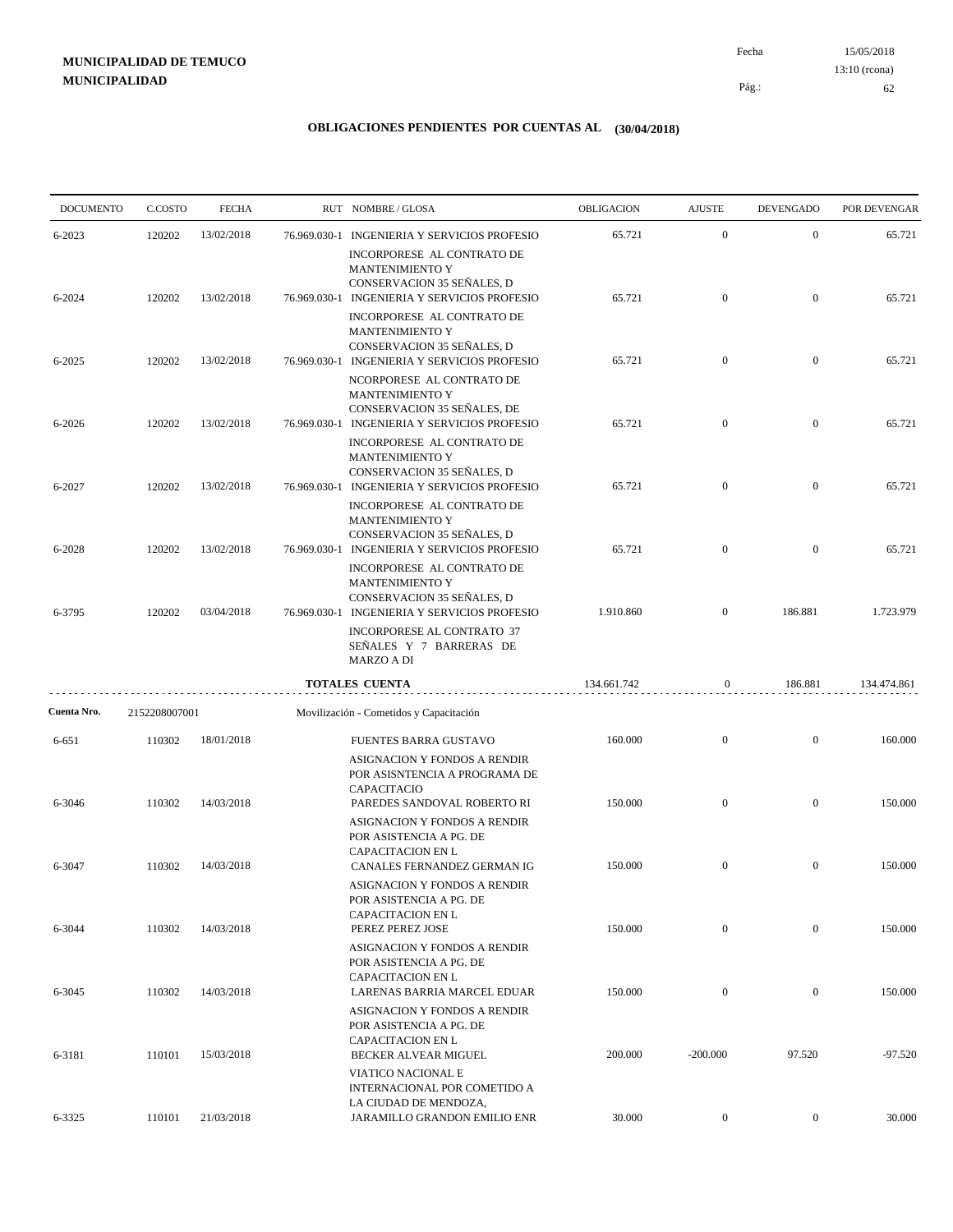15/05/2018 63 Pág.: Fecha 13:10 (rcona)

| <b>DOCUMENTO</b> | C.COSTO | <b>FECHA</b>      | RUT NOMBRE/GLOSA                                                                                        | <b>OBLIGACION</b> | <b>AJUSTE</b>    | <b>DEVENGADO</b> | POR DEVENGAR |
|------------------|---------|-------------------|---------------------------------------------------------------------------------------------------------|-------------------|------------------|------------------|--------------|
| 6-3452           | 110101  | 26/03/2018        | VIATICO Y FONDO A<br>DISPOSICION POR COMETIDO A LA<br>CIUDAD DE ANG<br><b>HOLAS VELIZ JAIME</b>         | 220.000           | $\mathbf{0}$     | $\mathbf{0}$     | 220.000      |
| 6-3677           | 110101  | 29/03/2018        | VIATICO Y FONDOS A RENDIR POR<br>COMETIDO A LA CIUDAD DE<br>SANTIAGO DIAS 27<br>BECKER ALVEAR MIGUEL    | 200.000           | $-102.480$       | $\mathbf{0}$     | 97.520       |
|                  |         |                   | VIATICO A LA CIUDAD DE<br>MENDOZA ARGENTINA                                                             |                   |                  |                  |              |
| 6-3843           | 110302  | 04/04/2018        | JARAMILLO RIVERA MARIA CECILI<br>ASIGNACION Y FONDOS A RENDIR<br>POR ASISTENCIA A PROGRAMA DE           | 120.000           | $\mathbf{0}$     | $\mathbf{0}$     | 120.000      |
| 6-4014           | 110101  | 09/04/2018        | CAPACITACION<br>89.862.200-2 LATAM AIRLINES GROUP S.A.<br><b>PASAJES AEREOS</b>                         | 226.974           | $\mathbf{0}$     | $\mathbf{0}$     | 226.974      |
| 6-4295           | 110101  | 17/04/2018        | TEMUCO-SANTIAGO-TEMUCO PARA<br>DON JUAN CARLOS BAHAMONDES<br>76.704.958-7 NOVO RENT SPA                 | 131.150           | $\mathbf{0}$     | $\mathbf{0}$     | 131.150      |
|                  |         |                   | <b>MOVILIZACION PARA SRES</b><br>CONCEJALES Y SR JUAN CARLOS<br><b>BAHAMONDES A VIÑA</b>                |                   |                  |                  |              |
| 6-4436           | 110101  | 18/04/2018        | 76.704.958-7 NOVO RENT SPA<br>MOVILIZACION PARA GIRA<br>TECNICA TRAMO SANTIAGO-VIÑA<br>DEL MAR-SANTIAGO | 20.000            | $\mathbf{0}$     | $\boldsymbol{0}$ | 20.000       |
| 6-4369           | 110101  | 18/04/2018        | 7.617.518-7 ARANEDA NAVARRO JUAN ALBER<br>VIATICO Y FONDOS A RENDIR POR<br>COMETIDO DE DON JUAN ARANEDA | 200.000           | $\mathbf{0}$     | $\mathbf{0}$     | 200.000      |
| 6-4517           | 110101  | 23/04/2018        | <b>NAVARRO</b><br>BECKER ALVEAR MIGUEL                                                                  | 200.000           | $\boldsymbol{0}$ | $\mathbf{0}$     | 200.000      |
|                  |         |                   | VIATICO INTERNACIONAL Y FDOS,<br>A RENDIR SR. MIGUEL BECKER<br>ALVEAR 29-4 A                            |                   |                  |                  |              |
| 6-4518           | 110102  | 23/04/2018        | GUERRA SOTO MARCELO ADOLFO<br>VIATICO INTERNACIONAL Y FDOS,<br>A RENDIR SR. MARCELO GUERRA S.           | 100.000           | $\mathbf{0}$     | $\boldsymbol{0}$ | 100.000      |
| 6-4533           | 110302  | 24/04/2018        | 29-4 AL<br>MEDEL LEIVA HARDY RAFAEL<br>ASIGNACION Y FONDOS A RENDIR                                     | 110.000           | $\mathbf{0}$     | $\mathbf{0}$     | 110.000      |
| 6-4535           |         | 110302 24/04/2018 | POR CAPACITACION EN SANTIAGO<br><b>HARDY MEDEL</b><br>VASQUEZ CONTRERAS JESSICA VER                     | 230.000           | $\overline{0}$   | $\overline{0}$   | 230.000      |
|                  |         |                   | CAPACITACION EN LA SERENA<br>JESSICA VASQUEZ CONTRERAS<br>22-26-05-2018                                 |                   |                  |                  |              |
| 6-4540           | 110302  | 24/04/2018        | URRA DE LA PENA FABIOLA ANDRE<br>CAPACITACION EN LA SERENA<br>FABIOLA URRA DE LA PEÑA                   | 230.000           | $\mathbf{0}$     | $\overline{0}$   | 230.000      |
| 6-4536           | 110302  | 24/04/2018        | 22-26-05-2018<br>QUEZADA PEREIRA GLADYS DEL R<br>CAPACITACION EN LA SERENA                              | 230.000           | $\mathbf{0}$     | $\boldsymbol{0}$ | 230.000      |
| 6-4537           | 110302  | 24/04/2018        | <b>GLADYZ QUEZADA PEREIRA</b><br>22-26-05-2018<br>LABRIN RIOS ARMANDO IVAN                              | 230.000           | $\mathbf{0}$     | $\boldsymbol{0}$ | 230.000      |
|                  |         |                   | CAPACITACION EN LA SERENA<br>ARMANDO LABRIN RIOS<br>22-26-05-2018                                       |                   |                  |                  |              |
| 6-4538           | 110302  | 24/04/2018        | OTTO AGURTO ADELAIDA DEL CAR                                                                            | 230.000           | $\overline{0}$   | $\boldsymbol{0}$ | 230.000      |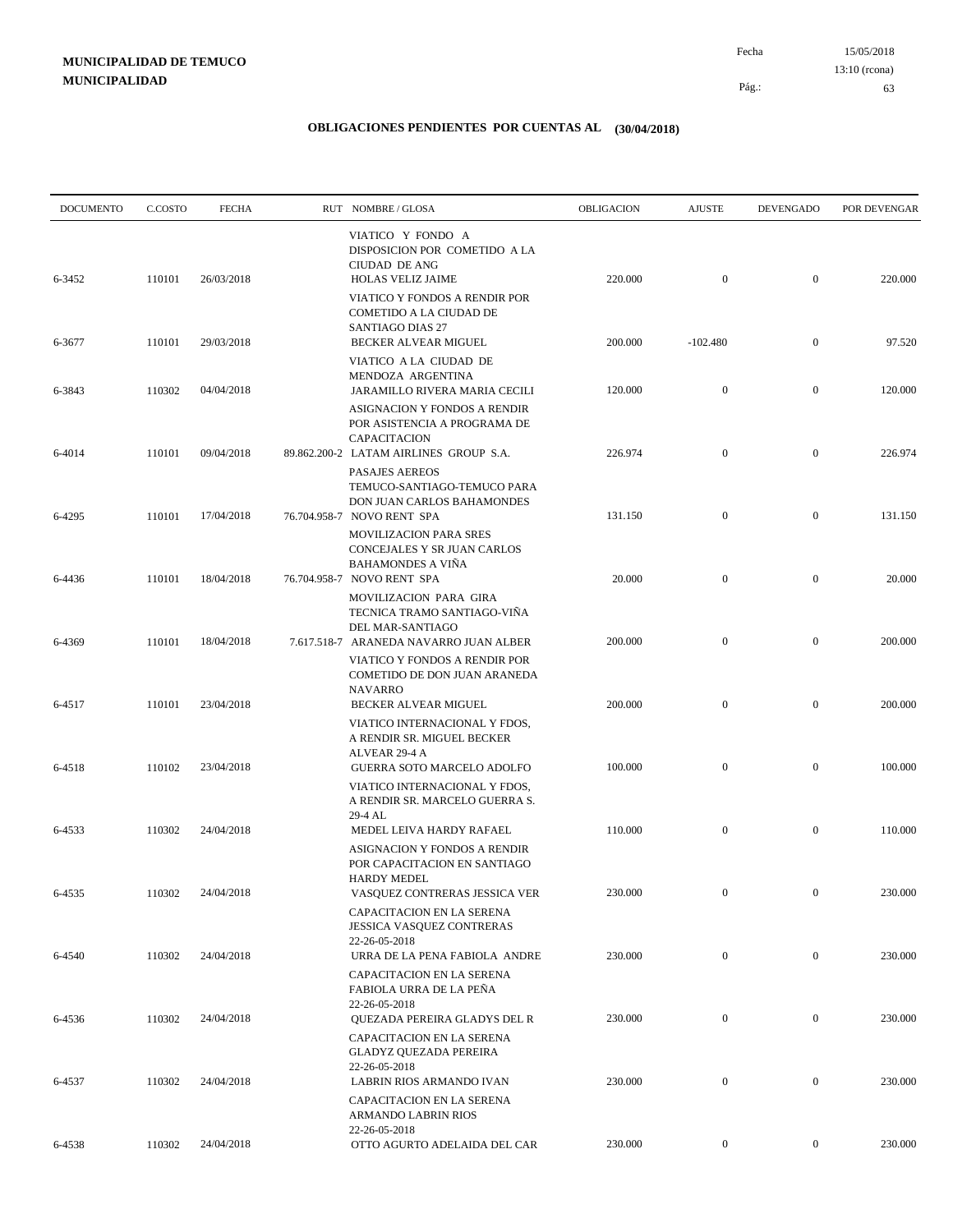15/05/2018 64 Pág.: Fecha 13:10 (rcona)

| <b>DOCUMENTO</b> | C.COSTO       | <b>FECHA</b> | RUT NOMBRE/GLOSA                                                                                                           | OBLIGACION  | <b>AJUSTE</b>    | <b>DEVENGADO</b> | POR DEVENGAR |
|------------------|---------------|--------------|----------------------------------------------------------------------------------------------------------------------------|-------------|------------------|------------------|--------------|
| 6-4539           | 110302        | 24/04/2018   | CAPACITACION EN LA SERENA<br>ADELAIDA OTTO AGURTO<br>22-26-05-2018<br>MORALES VALLEJOS PAOLA ANDR                          | 230.000     | $\mathbf{0}$     | $\mathbf{0}$     | 230.000      |
|                  |               |              | CAPACITACION EN LA SERENA<br>PAOLA MORALES VALLEJOS<br>22-26-05-2018                                                       |             |                  |                  |              |
| 6-4641           | 110101        | 27/04/2018   | BECKER ALVEAR MIGUEL<br>COMETIDO A SANTIAGO SR.<br>MIGUEL BECKER ALVEAR 03 AL 05-                                          | 550.000     | $\mathbf{0}$     | $\boldsymbol{0}$ | 550.000      |
| 6-4642           | 110102        | 27/04/2018   | 05-2018<br>GUERRA SOTO MARCELO ADOLFO                                                                                      | 70.000      | $\mathbf{0}$     | $\mathbf{0}$     | 70.000       |
|                  |               |              | COMETIDO A SANTIAGO<br>DN.MARCELO GUERRA SOTO 03 AL<br>$05 - 05 - 2018$                                                    |             |                  |                  |              |
| 6-4644           | 110101        | 27/04/2018   | FERRADA VASQUEZ HENRY PATRI<br>COMETIDA A SANTIAGIO 03- AL 05-                                                             | 70.000      | $\mathbf{0}$     | $\mathbf{0}$     | 70.000       |
| 6-4645           | 110102        | 27/04/2018   | 05-2018 HENRY FERRADA VASQUEZ<br>ZAMBRANO CHAVEZ RODRIGO AL                                                                | 265.000     | $\mathbf{0}$     | $\mathbf{0}$     | 265.000      |
|                  |               |              | COMETIDA A SANTIAGIO 03- AL 05-<br>05-2018 RODRIGO ZAMBRANO<br><b>CHAVEZ</b>                                               |             |                  |                  |              |
|                  |               |              | <b>TOTALES CUENTA</b>                                                                                                      | 4.853.124   | $-302.480$       | 97.520           | 4.453.124    |
| Cuenta Nro.      | 2152208007003 |              | PCV - Traslados, Transporte y Otros                                                                                        |             |                  |                  |              |
| 6-3895           | 120302        | 05/04/2018   | 88.842.000-2 VEOLIA SI CHILE S.A.<br>SERVICIO DE TRANSPORTE (85<br>VIAJES ) DE RESIDUOS SOLIDOS<br><b>DOMICILIAR</b>       | 31.756.000  | $\mathbf{0}$     | $\mathbf{0}$     | 31.756.000   |
| 6-4674           | 120302        | 30/04/2018   | 96.722.440-5 GESTION ECOLOGICA DE RESIDUOS S<br>10.000 TONELADAS SERV. TRANSF.<br>Y TRANSP. RESIDUOS SOLIDOS<br>DOM. ABRIL | 276.139.000 | $\overline{0}$   | $\mathbf{0}$     | 276.139.000  |
|                  |               |              | <b>TOTALES CUENTA</b>                                                                                                      | 307.895.000 | $\boldsymbol{0}$ | $\boldsymbol{0}$ | 307.895.000  |
| Cuenta Nro.      | 2152208007004 |              | Vehículos - Serv. de Traslados                                                                                             |             |                  |                  |              |
| 6-481            | 110902        | 15/01/2018   | LABRAÑA MÉNDEZ MANUEL<br>ABRIL, SERV TRASLADO DE<br>PASAJERO PG UDEL 32.5 UF                                               | 898.338     | $\mathbf{0}$     | $\mathbf{0}$     | 898.338      |
| 6-482            | 110902        | 15/01/2018   | <b>MENSUALES</b><br>LABRANA MÉNDEZ MANUEL<br>MAYO, SERV TRASLADO DE                                                        | 898.338     | $\boldsymbol{0}$ | $\overline{0}$   | 898.338      |
| 6-483            | 110902        | 15/01/2018   | PASAJERO PG UDEL 32.5 UF<br><b>MENSUALES</b><br>LABRAÑA MÉNDEZ MANUEL                                                      | 478.745     | $\boldsymbol{0}$ | $\mathbf{0}$     | 478.745      |
|                  |               |              | JUNIO, SERV TRASLADO DE<br>PASAJERO PG UDEL 17.32 UF<br><b>MENSUALES</b>                                                   |             |                  |                  |              |
| 6-499            | 110902        | 15/01/2018   | QUIJADA PINTO ALEJANDRO<br>MARZO, SERV. TRASLADO DE<br>PASAJERO PG VIVIENDA 31.10 UF                                       | 859.641     | $\boldsymbol{0}$ | 838.670          | 20.971       |
| $6 - 500$        | 110902        | 15/01/2018   | <b>MENSUAIL</b><br><b>OUIJADA PINTO ALEJANDRO</b><br>ABRIL, SERV. TRASLADO DE                                              | 429.544     | $\boldsymbol{0}$ | $\mathbf{0}$     | 429.544      |
| 6-501            | 110902        | 15/01/2018   | PASAJERO PG VIVIENDA 15.54 UF<br><b>MENSUAIL</b><br>QUIJADA PINTO ALEJANDRO                                                | 1.591.026   | $\mathbf{0}$     | 1.544.044        | 46.982       |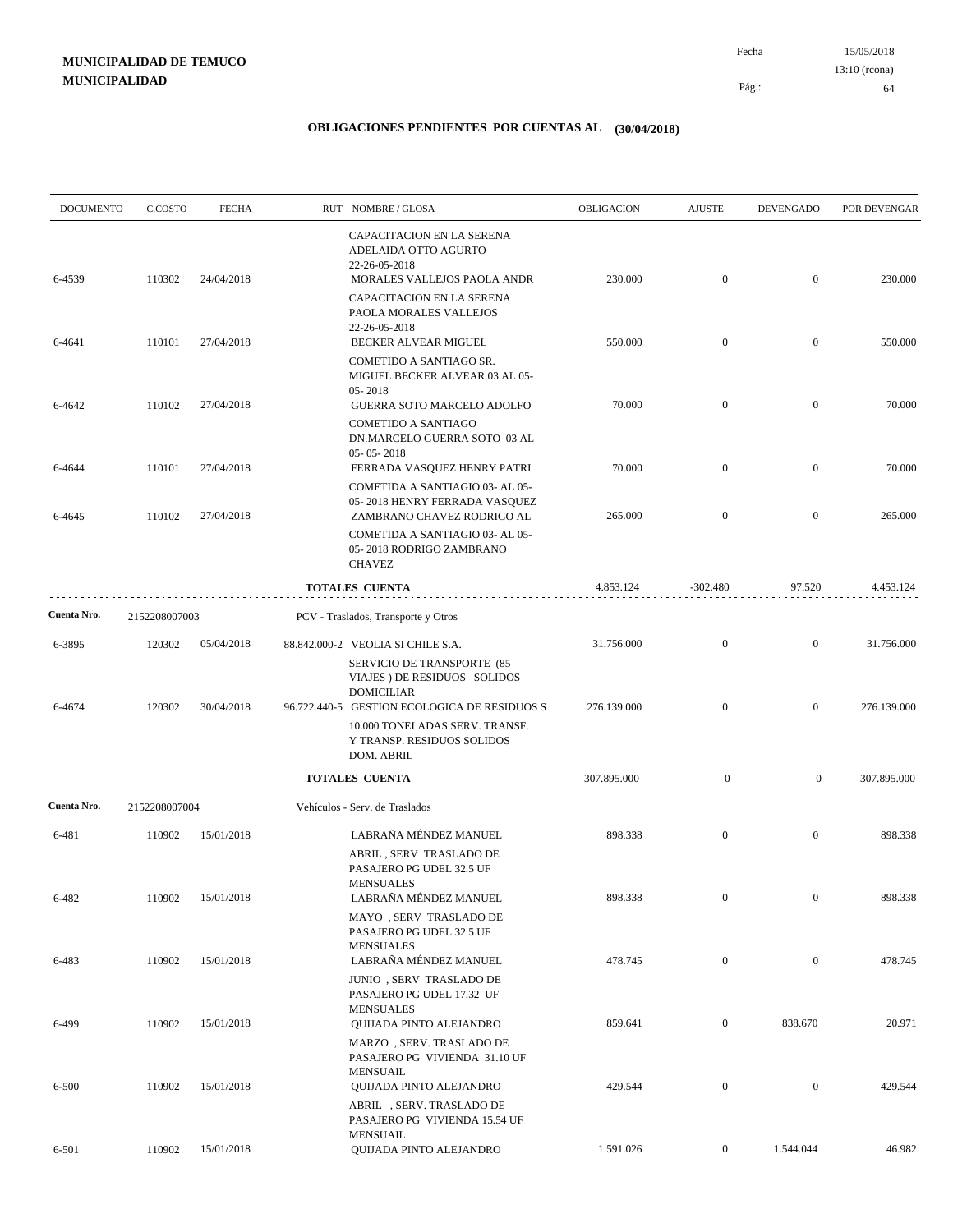15/05/2018 65 Pág.: Fecha 13:10 (rcona)

| <b>DOCUMENTO</b>   | C.COSTO          | <b>FECHA</b>             | RUT NOMBRE/GLOSA                                                                                                                                       | OBLIGACION         | <b>AJUSTE</b>    | <b>DEVENGADO</b> | POR DEVENGAR       |
|--------------------|------------------|--------------------------|--------------------------------------------------------------------------------------------------------------------------------------------------------|--------------------|------------------|------------------|--------------------|
| 6-502              | 110902           | 15/01/2018               | ENERO, SERV TRASLADO PARA PG<br>SIT.CALLE, 57.56 UF MEN<br>QUIJADA PINTO ALEJANDRO                                                                     | 1.591.026          | $\boldsymbol{0}$ | 1.549.728        | 41.298             |
| 6-505              | 110902           | 15/01/2018               | FEBRERO, SERV TRASLADO PG SIT<br>DE CALLE, 57.56 UF MENS.<br>QUIJADA PINTO ALEJANDRO                                                                   | 1.591.026          | $\boldsymbol{0}$ | $\boldsymbol{0}$ | 1.591.026          |
| 6-506              | 110902           | 15/01/2018               | ABRIL, SERV TRASLADO PG SIT DE<br>CALLE, 57.56 UF MENS.<br>QUIJADA PINTO ALEJANDRO                                                                     | 1.591.026          | $\boldsymbol{0}$ | $\mathbf{0}$     | 1.591.026          |
| 6-507              | 110902           | 15/01/2018               | MAYO, SERV TRASLADO PG SIT<br>DE CALLE, 57.56 UF MENS.<br>QUIJADA PINTO ALEJANDRO                                                                      | 1.591.026          | $\boldsymbol{0}$ | $\mathbf{0}$     | 1.591.026          |
| 6-508              | 110902           | 15/01/2018               | JUNIO, SERV TRASLADO PG SIT<br>DE CALLE, 57.56 UF MENS.<br>QUIJADA PINTO ALEJANDRO                                                                     | 1.591.026          | $\boldsymbol{0}$ | $\boldsymbol{0}$ | 1.591.026          |
| 6-509              | 110902           | 15/01/2018               | JULIO, SERV TRASLADO PG SIT DE<br>CALLE, 57.56 UF MENS.<br>QUIJADA PINTO ALEJANDRO                                                                     | 564.433            | $\mathbf{0}$     | $\mathbf{0}$     | 564.433            |
|                    |                  |                          | AGOSTO, SERV TRASLADO PG SIT<br>DE CALLE ,20.42 UF TERMINO<br><b>CONTRATO</b>                                                                          |                    | $\boldsymbol{0}$ | $\mathbf{0}$     |                    |
| $6 - 515$<br>6-516 | 110902<br>110902 | 15/01/2018<br>15/01/2018 | 76.111.928-1 SOCIEDAD COMERCIAL S Y M LTDA<br>ABRIL, SERV TRASLADO ACT PG<br><b>OMIL 29 UF MENSUALES</b><br>76.111.928-1 SOCIEDAD COMERCIAL S Y M LTDA | 801.594<br>801.594 | $\boldsymbol{0}$ | $\boldsymbol{0}$ | 801.594<br>801.594 |
| 6-517              | 110902           | 15/01/2018               | MAYO, SERV TRASLADO ACT PG<br>OMIL 29 UF MENSUALES<br>76.111.928-1 SOCIEDAD COMERCIAL S Y M LTDA                                                       | 720.882            | $\mathbf{0}$     | $\mathbf{0}$     | 720.882            |
|                    |                  |                          | JUNIO, SERV TRASLADO ACT PG<br>OMIL 26.08 AL 27 DE JUNIO<br><b>TERMINO CONT</b>                                                                        |                    |                  |                  |                    |
| 6-1421             | 110902           | 26/01/2018               | CARMONA PALACIOS FRANCISCO<br>ABRIL, TRASLADO PASAJERO ACT.<br>MUNICIPALES 34 UF MENS                                                                  | 939.800            | $\mathbf{0}$     | $\mathbf{0}$     | 939.800            |
| $6 - 1422$         | 110902           | 26/01/2018               | CARMONA PALACIOS FRANCISCO<br>MAYO, TRASLADO PASAJERO<br>ACT. MUNICIPALES 34 UF MENS                                                                   | 939.800            | $\boldsymbol{0}$ | $\mathbf{0}$     | 939.800            |
| $6 - 1423$         | 110902           | 26/01/2018               | CARMONA PALACIOS FRANCISCO<br>JUNIO, TRASLADO PASAJERO ACT.                                                                                            | 939.800            | $\mathbf{0}$     | $\mathbf{0}$     | 939.800            |
| 6-1424             | 110902           | 26/01/2018               | MUNICIPALES 34 UF MENS<br>CARMONA PALACIOS FRANCISCO<br>JULIO , TRASLADO PASAJERO ACT.                                                                 | 939.800            | $\mathbf{0}$     | $\mathbf{0}$     | 939.800            |
| 6-1425             | 110902           | 26/01/2018               | MUNICIPALES 34 UF MENS<br>CARMONA PALACIOS FRANCISCO<br>AGOSTO, TRASLADO PASAJERO                                                                      | 939.800            | $\mathbf{0}$     | $\mathbf{0}$     | 939.800            |
| 6-1427             | 110902           | 26/01/2018               | ACT. MUNICIPALES 34 UF MENS<br>CARMONA PALACIOS FRANCISCO<br>SEPTIEMBRE, TRASLADO                                                                      | 939.800            | $\boldsymbol{0}$ | $\boldsymbol{0}$ | 939.800            |
| 6-1428             | 110902           | 26/01/2018               | PASAJERO ACT. MUNICIPALES 34<br><b>UF MENS</b><br>CARMONA PALACIOS FRANCISCO                                                                           | 939.800            | $\boldsymbol{0}$ | $\boldsymbol{0}$ | 939.800            |
| 6-1429             | 110902           | 26/01/2018               | OCTUBRE, TRASLADO PASAJERO<br>ACT. MUNICIPALES 34 UF MENS<br>CARMONA PALACIOS FRANCISCO                                                                | 939.800            | $\boldsymbol{0}$ | $\boldsymbol{0}$ | 939.800            |
|                    |                  |                          | NOVIEMBRE, TRASLADO<br>PASAJERO ACT. MUNICIPALES 34<br><b>UF MENS</b>                                                                                  |                    |                  |                  |                    |
| 6-1430             | 110902           | 26/01/2018               | CARMONA PALACIOS FRANCISCO                                                                                                                             | 939.800            | $\boldsymbol{0}$ | $\boldsymbol{0}$ | 939.800            |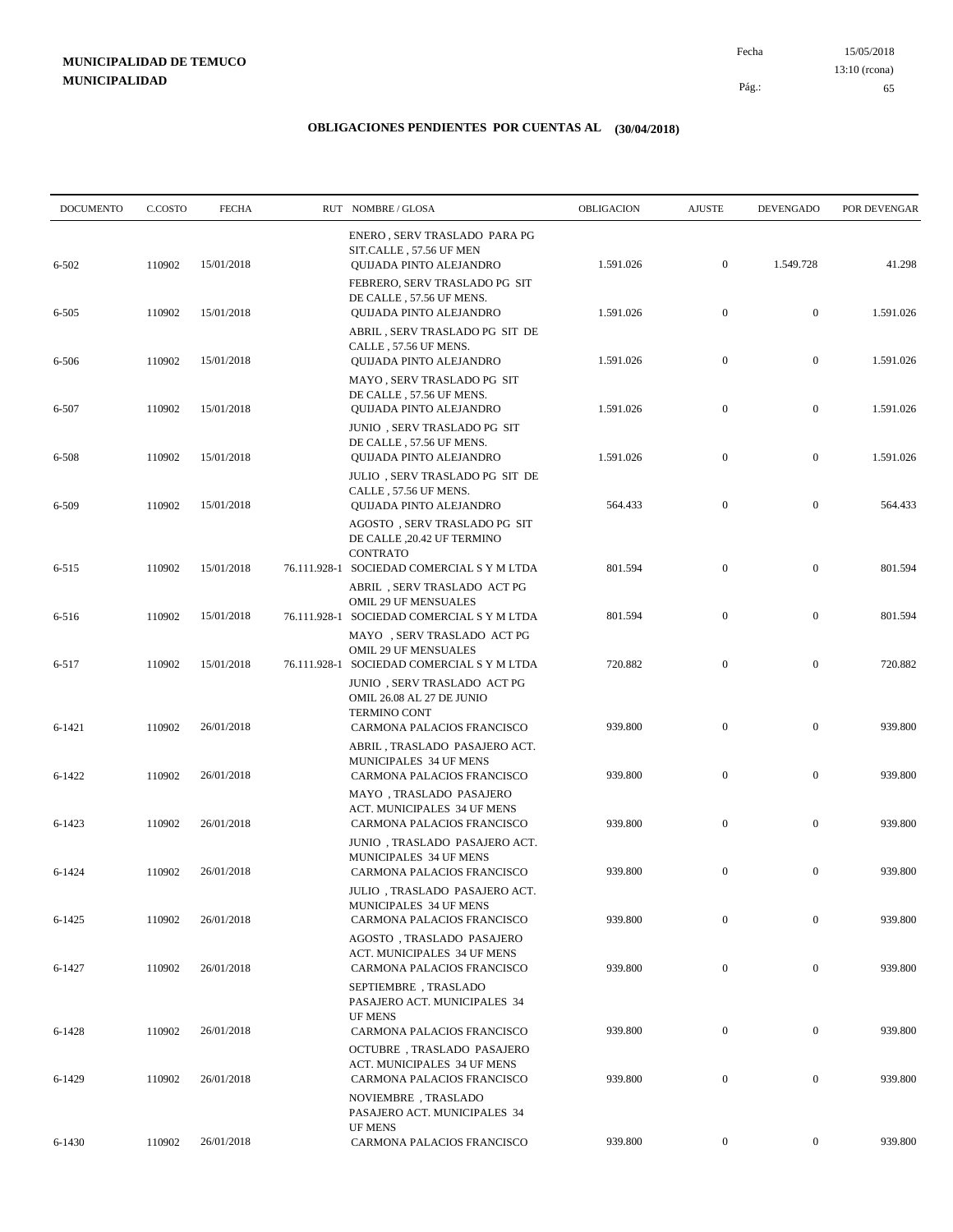15/05/2018 66 Pág.: Fecha 13:10 (rcona)

| <b>DOCUMENTO</b> | C.COSTO | <b>FECHA</b> | RUT NOMBRE/GLOSA                                                                                          | OBLIGACION | <b>AJUSTE</b>    | <b>DEVENGADO</b> | POR DEVENGAR |
|------------------|---------|--------------|-----------------------------------------------------------------------------------------------------------|------------|------------------|------------------|--------------|
| 6-1434           | 110902  | 26/01/2018   | DICIEMBRE, TRASLADO PASAJERO<br>ACT. MUNICIPALES 34 UF MENS<br>14.123.878-7 POBLETE REYNOLDS JORGE DANIE  | 939.800    | $\mathbf{0}$     | $\boldsymbol{0}$ | 939.800      |
| 6-1435           | 110902  | 26/01/2018   | ABRIL, TRASLADO PASAJERO ACT<br>MUNICIPALES, 34 UF MENS<br>POBLETE REYNOLDS JORGE DANIE                   | 939.800    | $\mathbf{0}$     | $\boldsymbol{0}$ | 939.800      |
| 6-1436           | 110902  | 26/01/2018   | MAYO, TRASLADO PASAJERO ACT<br>MUNICIPALES, 34 UF MENS<br>POBLETE REYNOLDS JORGE DANIE                    | 939.800    | $\boldsymbol{0}$ | $\mathbf{0}$     | 939.800      |
| 6-1437           | 110902  | 26/01/2018   | JUNIO, TRASLADO PASAJERO ACT<br>MUNICIPALES, 34 UF MENS<br>POBLETE REYNOLDS JORGE DANIE                   | 939.800    | $\mathbf{0}$     | $\mathbf{0}$     | 939.800      |
| 6-1438           | 110902  | 26/01/2018   | JULIO, TRASLADO PASAJERO ACT<br>MUNICIPALES, 34 UF MENS<br>POBLETE REYNOLDS JORGE DANIE                   | 939.800    | $\mathbf{0}$     | $\boldsymbol{0}$ | 939.800      |
| 6-1439           | 110902  | 26/01/2018   | AGOSTO, TRASLADO PASAJERO<br>ACT MUNICIPALES, 34 UF MENS<br>POBLETE REYNOLDS JORGE DANIE                  | 939.800    | $\boldsymbol{0}$ | $\mathbf{0}$     | 939.800      |
|                  |         |              | SEPTIEMBRE, TRASLADO<br><b>PASAJERO ACT MUNICIPALES</b> , 34<br><b>UF MENS</b>                            |            |                  |                  |              |
| $6 - 1440$       | 110902  | 26/01/2018   | POBLETE REYNOLDS JORGE DANIE<br><b>OCTUBRE</b> , TRASLADO PASAJERO<br>ACT MUNICIPALES, 34 UF MENS         | 939.800    | $\boldsymbol{0}$ | $\mathbf{0}$     | 939.800      |
| 6-1441           | 110902  | 26/01/2018   | POBLETE REYNOLDS JORGE DANIE<br>NOVIEMBRE, TRASLADO                                                       | 939.800    | $\boldsymbol{0}$ | $\mathbf{0}$     | 939.800      |
| 6-1442           | 110902  | 26/01/2018   | PASAJERO ACT MUNICIPALES, 34<br><b>UF MENS</b><br>POBLETE REYNOLDS JORGE DANIE                            | 939.800    | $\mathbf{0}$     | $\mathbf{0}$     | 939.800      |
| 6-1446           | 110902  | 26/01/2018   | DICIEMBRE, TRASLADO PASAJERO<br>ACT MUNICIPALES, 34 UF MENS<br>WALTEMATH BASCUNAN JORGE S                 | 939.800    | $\boldsymbol{0}$ | $\mathbf{0}$     | 939.800      |
|                  |         |              | ABRIL, SERV TRASLADO DE<br>PASAJERO ACT MUN. 34 UF<br><b>MENSUALES</b>                                    |            |                  |                  |              |
| 6-1447           | 110902  | 26/01/2018   | WALTEMATH BASCUNAN JORGE S<br>MAYO, SERV TRASLADO DE<br>PASAJERO ACT MUN. 34 UF                           | 939.800    | $\boldsymbol{0}$ | $\mathbf{0}$     | 939.800      |
| 6-1448           | 110902  | 26/01/2018   | <b>MENSUALES</b><br>WALTEMATH BASCUNAN JORGE S<br>JUNIO, SERV TRASLADO DE                                 | 939.800    | $\mathbf{0}$     | $\mathbf{0}$     | 939.800      |
| 6-1449           | 110902  | 26/01/2018   | PASAJERO ACT MUN. 34 UF<br><b>MENSUALES</b><br>WALTEMATH BASCUNAN JORGE S                                 | 939.800    | $\mathbf{0}$     | $\mathbf{0}$     | 939.800      |
|                  |         |              | JULIO, SERV TRASLADO DE<br>PASAJERO ACT MUN. 34 UF<br><b>MENSUALES</b>                                    |            |                  |                  |              |
| 6-1450           | 110902  | 26/01/2018   | WALTEMATH BASCUNAN JORGE S<br>AGOSTO, SERV TRASLADO DE<br>PASAJERO ACT MUN. 34 UF                         | 939.800    | $\boldsymbol{0}$ | $\mathbf{0}$     | 939.800      |
| 6-1451           | 110902  | 26/01/2018   | <b>MENSUALES</b><br>WALTEMATH BASCUNAN JORGE S                                                            | 939.800    | $\mathbf{0}$     | $\boldsymbol{0}$ | 939.800      |
| 6-1452           | 110902  | 26/01/2018   | SEPTIEMBRE, SERV TRASLADO DE<br>PASAJERO ACT MUN. 34 UF<br><b>MENSUALES</b><br>WALTEMATH BASCUNAN JORGE S | 939.800    | $\mathbf{0}$     | $\mathbf{0}$     | 939.800      |
|                  |         |              | OCTUBRE, SERV TRASLADO DE<br>PASAJERO ACT MUN. 34 UF<br><b>MENSUALES</b>                                  |            |                  |                  |              |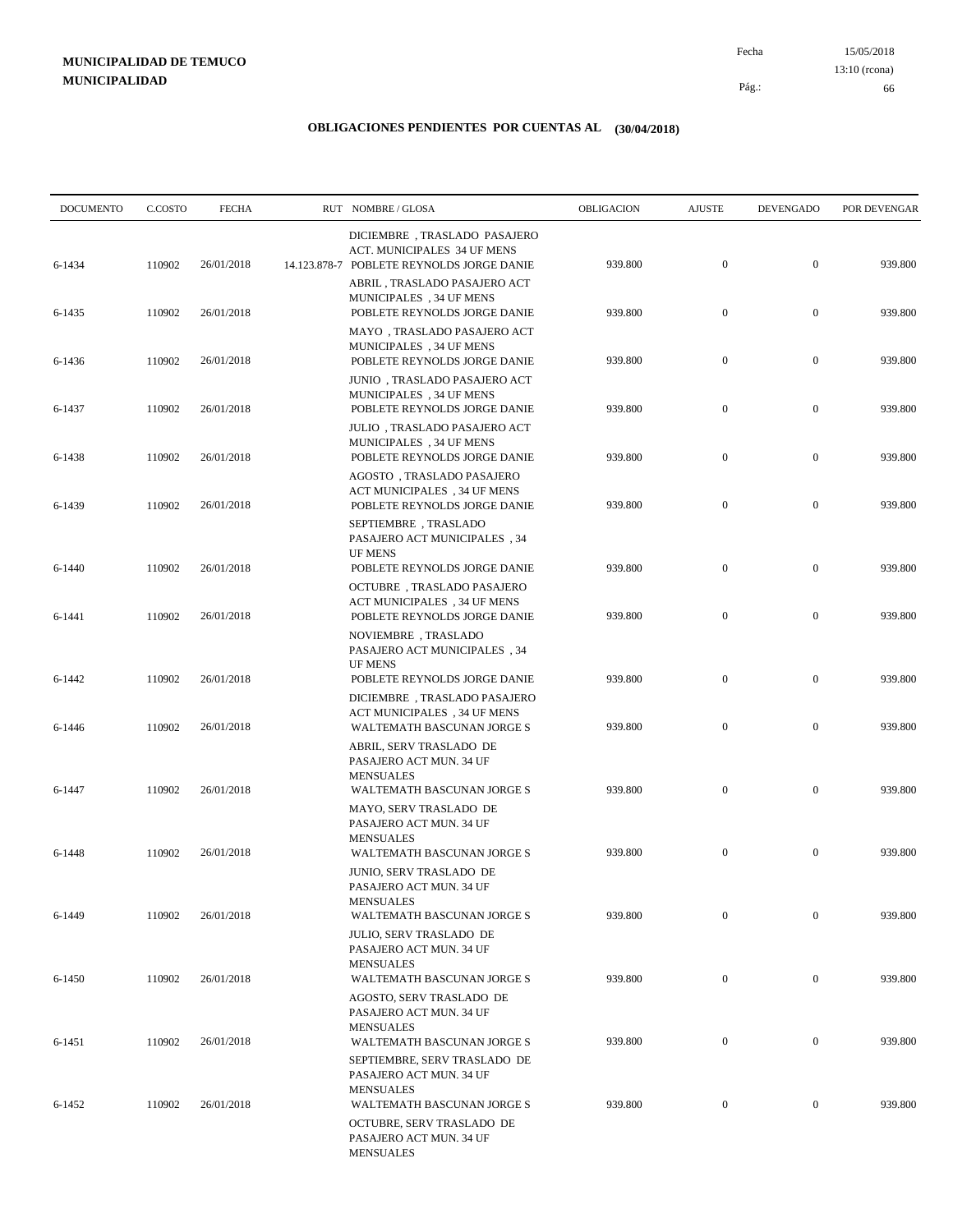15/05/2018 67 Pág.: Fecha 13:10 (rcona)

| <b>DOCUMENTO</b> | C.COSTO | <b>FECHA</b> | RUT NOMBRE/GLOSA                                                                                         | OBLIGACION | <b>AJUSTE</b>    | <b>DEVENGADO</b> | POR DEVENGAR |
|------------------|---------|--------------|----------------------------------------------------------------------------------------------------------|------------|------------------|------------------|--------------|
| 6-1453           | 110902  | 26/01/2018   | WALTEMATH BASCUNAN JORGE S<br>NOVIEMBRE, SERV TRASLADO DE                                                | 939.800    | $\boldsymbol{0}$ | $\mathbf{0}$     | 939.800      |
| 6-1454           | 110902  | 26/01/2018   | PASAJERO ACT MUN. 34 UF<br><b>MENSUALES</b><br>WALTEMATH BASCUNAN JORGE S<br>DICIEMBRE, SERV TRASLADO DE | 939.800    | $\boldsymbol{0}$ | $\boldsymbol{0}$ | 939.800      |
| 6-1458           | 110902  | 26/01/2018   | PASAJERO ACT MUN. 34 UF<br><b>MENSUALES</b><br>CURIHUAL HUENCHO PAOLA ANDRE                              | 1.243.853  | $\boldsymbol{0}$ | $\mathbf{0}$     | 1.243.853    |
| 6-1459           | 110902  | 26/01/2018   | ABRIL, SERV. TRASLADO PASAJERO<br>ACT MUN. 45 UF MENSUALES<br>CURIHUAL HUENCHO PAOLA ANDRE               | 1.243.853  | $\boldsymbol{0}$ | $\mathbf{0}$     | 1.243.853    |
|                  |         |              | MAYO, SERV. TRASLADO PASAJERO<br>ACT MUN. 45 UF MENSUALES                                                |            |                  |                  |              |
| 6-1460           | 110902  | 26/01/2018   | CURIHUAL HUENCHO PAOLA ANDRE<br>JUNIO, SERV. TRASLADO PASAJERO<br>ACT MUN. 45 UF MENSUALES               | 1.243.853  | $\boldsymbol{0}$ | $\mathbf{0}$     | 1.243.853    |
| 6-1461           | 110902  | 26/01/2018   | CURIHUAL HUENCHO PAOLA ANDRE<br>JULIO, SERV. TRASLADO PASAJERO<br>ACT MUN. 45 UF MENSUALES               | 1.243.853  | $\boldsymbol{0}$ | $\boldsymbol{0}$ | 1.243.853    |
| 6-1462           | 110902  | 26/01/2018   | CURIHUAL HUENCHO PAOLA ANDRE<br>AGOSTO, SERV. TRASLADO                                                   | 1.243.853  | $\boldsymbol{0}$ | $\mathbf{0}$     | 1.243.853    |
| 6-1463           | 110902  | 26/01/2018   | PASAJERO ACT MUN. 45 UF<br><b>MENSUALES</b><br>CURIHUAL HUENCHO PAOLA ANDRE                              | 1.243.853  | $\boldsymbol{0}$ | $\mathbf{0}$     | 1.243.853    |
|                  |         |              | SEPTIEMBRE, SERV. TRASLADO<br>PASAJERO ACT MUN. 45 UF<br><b>MENSUALES</b>                                |            |                  |                  |              |
| 6-1464           | 110902  | 26/01/2018   | CURIHUAL HUENCHO PAOLA ANDRE<br>OCTUBRE, SERV. TRASLADO                                                  | 1.243.853  | $\boldsymbol{0}$ | $\mathbf{0}$     | 1.243.853    |
| 6-1465           | 110902  | 26/01/2018   | PASAJERO ACT MUN. 45 UF<br><b>MENSUALES</b><br>CURIHUAL HUENCHO PAOLA ANDRE                              | 1.243.853  | $\boldsymbol{0}$ | $\mathbf{0}$     | 1.243.853    |
|                  |         |              | NOVIEMBRE, SERV. TRASLADO<br>PASAJERO ACT MUN. 45 UF<br><b>MENSUALES</b>                                 |            |                  |                  |              |
| 6-1466           | 110902  | 26/01/2018   | CURIHUAL HUENCHO PAOLA ANDRE<br>DICIEMBRE, SERV. TRASLADO<br>PASAJERO ACT MUN. 45 UF                     | 1.243.853  | $\boldsymbol{0}$ | $\mathbf{0}$     | 1.243.853    |
| 6-1470           | 110902  | 26/01/2018   | <b>MENSUALES</b><br>BIZAMA GUZMAN RODRIGO JAVIER<br>ABRIL, SERV TRASLADO DE                              | 939.772    | $\boldsymbol{0}$ | $\mathbf{0}$     | 939.772      |
| 6-1471           | 110902  | 26/01/2018   | PASAJERO ACT MUN. 33.99 UF<br><b>MENSUAL</b><br>BIZAMA GUZMAN RODRIGO JAVIER                             | 939.772    | $\boldsymbol{0}$ | $\boldsymbol{0}$ | 939.772      |
|                  |         |              | MAYO, SERV TRASLADO DE<br>PASAJERO ACT MUN. 33.99 UF                                                     |            |                  |                  |              |
| 6-1472           | 110902  | 26/01/2018   | <b>MENSUAL</b><br>BIZAMA GUZMAN RODRIGO JAVIER<br>JUNIO, SERV TRASLADO DE                                | 939.772    | $\boldsymbol{0}$ | $\boldsymbol{0}$ | 939.772      |
| 6-1473           | 110902  | 26/01/2018   | PASAJERO ACT MUN. 33.99 UF<br><b>MENSUAL</b><br>BIZAMA GUZMAN RODRIGO JAVIER                             | 939.772    | $\mathbf{0}$     | $\boldsymbol{0}$ | 939.772      |
|                  |         |              | <b>JULIO, SERV TRASLADO DE</b><br>PASAJERO ACT MUN. 33.99 UF<br><b>MENSUAL</b>                           |            |                  |                  |              |
| 6-1474           | 110902  | 26/01/2018   | BIZAMA GUZMAN RODRIGO JAVIER                                                                             | 939.772    | $\mathbf{0}$     | $\boldsymbol{0}$ | 939.772      |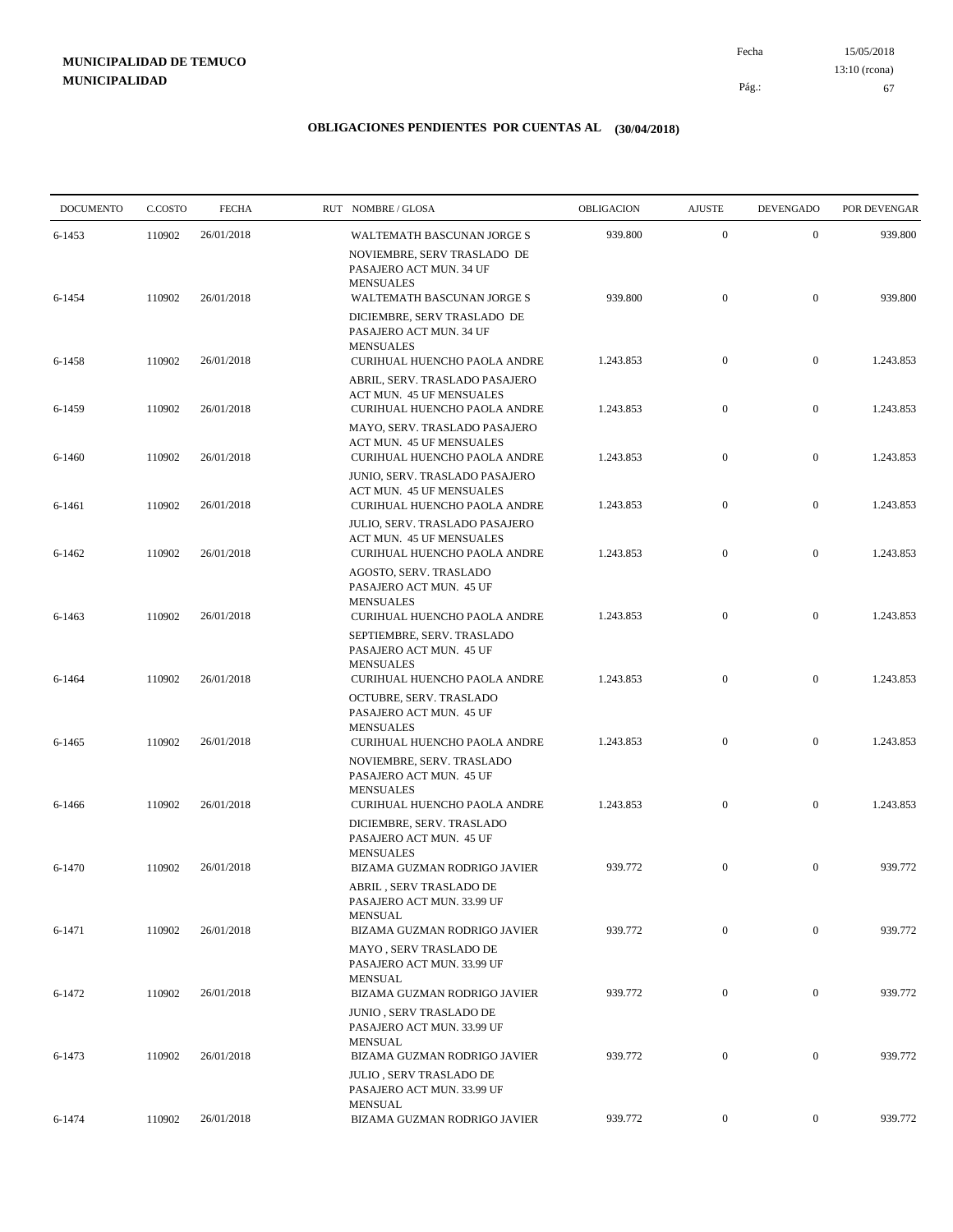15/05/2018 68 Pág.: Fecha 13:10 (rcona)

| <b>DOCUMENTO</b> | C.COSTO | <b>FECHA</b> | RUT NOMBRE/GLOSA                                                                                                     | OBLIGACION | <b>AJUSTE</b>    | <b>DEVENGADO</b> | POR DEVENGAR |
|------------------|---------|--------------|----------------------------------------------------------------------------------------------------------------------|------------|------------------|------------------|--------------|
| 6-1475           | 110902  | 26/01/2018   | AGOSTO, SERV TRASLADO DE<br>PASAJERO ACT MUN. 33.99 UF<br><b>MENSUAL</b><br>BIZAMA GUZMAN RODRIGO JAVIER             | 939.772    | $\mathbf{0}$     | $\boldsymbol{0}$ | 939.772      |
|                  |         |              | SEPTIEMBRE, SERV TRASLADO DE<br>PASAJERO ACT MUN. 33.99 UF<br><b>MENSUAL</b>                                         |            |                  |                  |              |
| 6-1476           | 110902  | 26/01/2018   | BIZAMA GUZMAN RODRIGO JAVIER<br>OCTUBRE, SERV TRASLADO DE<br>PASAJERO ACT MUN. 33.99 UF                              | 939.772    | $\boldsymbol{0}$ | $\boldsymbol{0}$ | 939.772      |
| 6-1477           | 110902  | 26/01/2018   | <b>MENSUAL</b><br>BIZAMA GUZMAN RODRIGO JAVIER<br>NOVIEMBRE, SERV TRASLADO DE<br>PASAJERO ACT MUN. 33.99 UF          | 939.772    | $\boldsymbol{0}$ | $\boldsymbol{0}$ | 939.772      |
| 6-1478           | 110902  | 26/01/2018   | <b>MENSUAL</b><br>BIZAMA GUZMAN RODRIGO JAVIER<br>DICIEMBRE, SERV TRASLADO DE                                        | 939.772    | $\mathbf{0}$     | $\mathbf{0}$     | 939.772      |
| 6-1485           | 110902  | 26/01/2018   | PASAJERO ACT MUN. 33.99 UF<br><b>MENSUAL</b><br>POBLETE REYNOLDS JORGE DANIE                                         | 925.980    | $\mathbf{0}$     | $\boldsymbol{0}$ | 925.980      |
| 6-1486           | 110902  | 26/01/2018   | ABRIL , TRASLADO PASAJERO ACT<br>MUNICIPALES, 33.5 UF<br>POBLETE REYNOLDS JORGE DANIE<br>MAYO, TRASLADO PASAJERO ACT | 925.980    | $\mathbf{0}$     | $\mathbf{0}$     | 925.980      |
| 6-1487           | 110902  | 26/01/2018   | <b>MUNICIPALES, 33.5 UF</b><br>POBLETE REYNOLDS JORGE DANIE<br>JUNIO , TRASLADO PASAJERO ACT                         | 925.980    | $\boldsymbol{0}$ | $\boldsymbol{0}$ | 925.980      |
| 6-1488           | 110902  | 26/01/2018   | MUNICIPALES, 33.5 UF<br>POBLETE REYNOLDS JORGE DANIE<br>JULIO , TRASLADO PASAJERO ACT                                | 925.980    | $\mathbf{0}$     | $\boldsymbol{0}$ | 925.980      |
| 6-1489           | 110902  | 26/01/2018   | MUNICIPALES, 33.5 UF<br>POBLETE REYNOLDS JORGE DANIE<br>AGOSTO, TRASLADO PASAJERO                                    | 925.980    | $\mathbf{0}$     | $\boldsymbol{0}$ | 925.980      |
| 6-1490           | 110902  | 26/01/2018   | ACT MUNICIPALES, 33.5 UF<br>POBLETE REYNOLDS JORGE DANIE<br>SEPTIEMBRE, TRASLADO<br>PASAJERO ACT MUNICIPALES, 33.5   | 925.980    | $\boldsymbol{0}$ | $\boldsymbol{0}$ | 925.980      |
| 6-1491           | 110902  | 26/01/2018   | UF<br>POBLETE REYNOLDS JORGE DANIE<br>OCTUBRE, TRASLADO PASAJERO<br>ACT MUNICIPALES, 33.5 UF                         | 925.980    | $\mathbf{0}$     | $\boldsymbol{0}$ | 925.980      |
| 6-1492           | 110902  | 26/01/2018   | POBLETE REYNOLDS JORGE DANIE<br>NOVIEMBRE, TRASLADO PASAJERO                                                         | 925.980    | $\mathbf{0}$     | $\boldsymbol{0}$ | 925.980      |
| 6-1493           | 110902  | 26/01/2018   | ACT MUNICIPALES, 33.5 UF<br>POBLETE REYNOLDS JORGE DANIE<br>DICIEMBRE, TRASLADO PASAJERO                             | 925.980    | $\boldsymbol{0}$ | $\boldsymbol{0}$ | 925.980      |
| 6-1494           | 110902  | 26/01/2018   | ACT MUNICIPALES, 33.5 UF<br>CURIHUAL HUENCHO PAOLA ANDRE<br><b>ENERO, SERV TRASLADO DE</b>                           | 720.357    | $\mathbf{0}$     | $\boldsymbol{0}$ | 720.357      |
| 6-1495           | 110902  | 26/01/2018   | PASAJERO ACT MUN, 46 UF MENS<br>CURIHUAL HUENCHO PAOLA ANDRE<br>MAYO, SERV TRASLADO DE                               | 1.271.494  | $\boldsymbol{0}$ | $\boldsymbol{0}$ | 1.271.494    |
| 6-1496           | 110902  | 26/01/2018   | PASAJERO ACT MUN, 46 UF MENS<br>CURIHUAL HUENCHO PAOLA ANDRE<br>JUNIO, SERV TRASLADO DE                              | 1.271.494  | $\boldsymbol{0}$ | $\boldsymbol{0}$ | 1.271.494    |
| 6-1497           | 110902  | 26/01/2018   | PASAJERO ACT MUN, 46 UF MENS<br>CURIHUAL HUENCHO PAOLA ANDRE                                                         | 1.271.494  | $\boldsymbol{0}$ | $\boldsymbol{0}$ | 1.271.494    |
|                  |         |              | JULIO, SERV TRASLADO DE<br>PASAJERO ACT MUN, 46 UF MENS                                                              |            |                  |                  |              |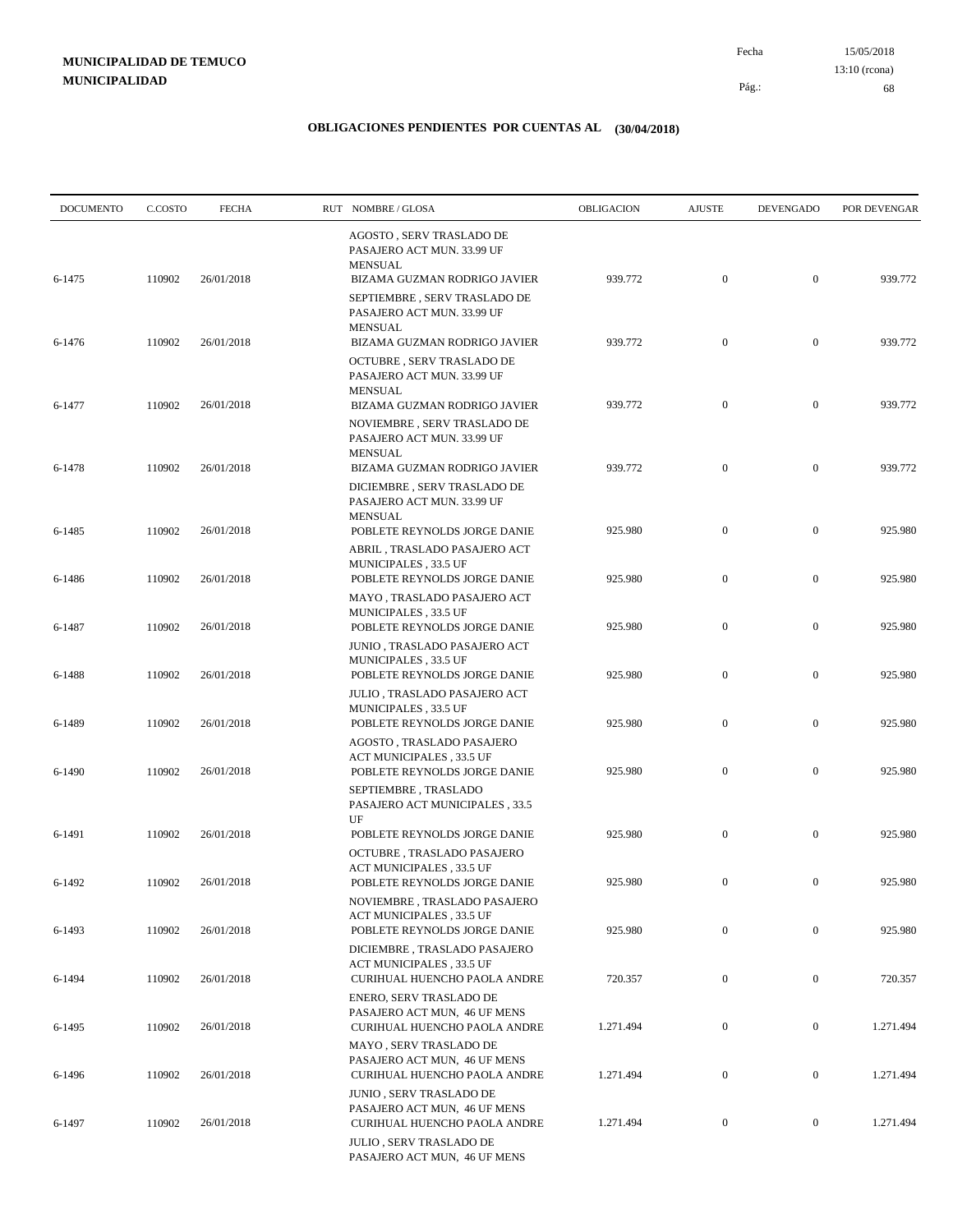15/05/2018 69 Pág.: Fecha 13:10 (rcona)

| <b>DOCUMENTO</b> | C.COSTO | <b>FECHA</b> | RUT NOMBRE/GLOSA                                                                                                                | OBLIGACION | <b>AJUSTE</b>    | <b>DEVENGADO</b> | POR DEVENGAR |
|------------------|---------|--------------|---------------------------------------------------------------------------------------------------------------------------------|------------|------------------|------------------|--------------|
| 6-1498           | 110902  | 26/01/2018   | CURIHUAL HUENCHO PAOLA ANDRE                                                                                                    | 1.271.494  | $\boldsymbol{0}$ | $\boldsymbol{0}$ | 1.271.494    |
| 6-1499           | 110902  | 26/01/2018   | AGOSTO, SERV TRASLADO DE<br>PASAJERO ACT MUN, 46 UF MENS<br>CURIHUAL HUENCHO PAOLA ANDRE                                        | 1.271.494  | $\boldsymbol{0}$ | $\mathbf{0}$     | 1.271.494    |
| 6-1500           | 110902  | 26/01/2018   | SEPTIEMBRE, SERV TRASLADO DE<br>PASAJERO ACT MUN, 46 UF MENS<br>CURIHUAL HUENCHO PAOLA ANDRE                                    | 1.271.494  | $\boldsymbol{0}$ | $\mathbf{0}$     | 1.271.494    |
| 6-1501           | 110902  | 26/01/2018   | OCTUBRE, SERV TRASLADO DE<br>PASAJERO ACT MUN, 46 UF MENS<br>CURIHUAL HUENCHO PAOLA ANDRE                                       | 1.271.494  | $\boldsymbol{0}$ | $\mathbf{0}$     | 1.271.494    |
| 6-1502           | 110902  | 26/01/2018   | NOVIEMBRE, SERV TRASLADO DE<br>PASAJERO ACT MUN, 46 UF MENS<br>CURIHUAL HUENCHO PAOLA ANDRE                                     | 1.271.494  | $\boldsymbol{0}$ | $\mathbf{0}$     | 1.271.494    |
| 6-2232           | 110902  | 19/02/2018   | DICIEMBRE, SERV TRASLADO DE<br>PASAJERO ACT MUN, 46 UF MENS<br>76.136.523-1 TRANSPORTES ESPERANZA LIMITA                        | 939.800    | $\mathbf{0}$     | $\boldsymbol{0}$ | 939.800      |
| 6-2233           | 110902  | 19/02/2018   | SERVICIO TRASLADO DE<br>PASAJAROS PARA ACTIVIDADES DE<br>LA MUINICIPALIDAD,<br>76.136.523-1 TRANSPORTES ESPERANZA LIMITA        | 939.800    | $\boldsymbol{0}$ | $\boldsymbol{0}$ | 939.800      |
| 6-2234           | 110902  | 19/02/2018   | <b>SERVICIO TRASLADO DE</b><br>PASAJAROS PARA ACTIVIDADES DE<br>LA MUINICIPALIDAD,<br>76.136.523-1 TRANSPORTES ESPERANZA LIMITA | 939.800    | $\mathbf{0}$     | $\mathbf{0}$     | 939.800      |
| 6-2235           | 110902  | 19/02/2018   | SERVICIO TRASLADO DE<br>PASAJAROS PARA ACTIVIDADES DE<br>LA MUINICIPALIDAD,<br>76.136.523-1 TRANSPORTES ESPERANZA LIMITA        | 939.800    | $\boldsymbol{0}$ | $\mathbf{0}$     | 939.800      |
| 6-2236           | 110902  | 19/02/2018   | SERVICIO TRASLADO DE<br>PASAJAROS PARA ACTIVIDADES DE<br>LA MUINICIPALIDAD,<br>76.136.523-1 TRANSPORTES ESPERANZA LIMITA        | 939.800    | $\boldsymbol{0}$ | $\mathbf{0}$     | 939.800      |
|                  |         |              | SERVICIO TRASLADO DE<br>PASAJAROS PARA ACTIVIDADES DE<br>LA MUINICIPALIDAD,                                                     |            |                  |                  |              |
| 6-2237           | 110902  | 19/02/2018   | 76.136.523-1 TRANSPORTES ESPERANZA LIMITA<br><b>SERVICIO TRASLADO DE</b><br>PASAJAROS PARA ACTIVIDADES DE                       | 939.800    | $\boldsymbol{0}$ | $\mathbf{0}$     | 939.800      |
| 6-2238           | 110902  | 19/02/2018   | LA MUINICIPALIDAD,<br>76.136.523-1 TRANSPORTES ESPERANZA LIMITA<br>SERVICIO TRASLADO DE                                         | 939.800    | $\mathbf{0}$     | $\mathbf{0}$     | 939.800      |
| 6-2239           | 110902  | 19/02/2018   | PASAJAROS PARA ACTIVIDADES DE<br>LA MUINICIPALIDAD,<br>76.136.523-1 TRANSPORTES ESPERANZA LIMITA                                | 939.800    | $\mathbf{0}$     | $\mathbf{0}$     | 939.800      |
| 6-2240           | 110902  | 19/02/2018   | SERVICIO TRASLADO DE<br>PASAJAROS PARA ACTIVIDADES DE<br>LA MUINICIPALIDAD,<br>76.136.523-1 TRANSPORTES ESPERANZA LIMITA        | 939.800    | $\boldsymbol{0}$ | $\mathbf{0}$     | 939.800      |
| 6-2295           | 110902  | 20/02/2018   | <b>SERVICIO TRASLADO DE</b><br>PASAJAROS PARA ACTIVIDADES DE<br>LA MUINICIPALIDAD,<br>76.136.523-1 TRANSPORTES ESPERANZA LIMITA | 939.800    | $\mathbf{0}$     | $\mathbf{0}$     | 939.800      |
|                  |         |              | SERVICIO TRASLADO DE<br>PASAJAROS PARA ACTIVIDADES DE<br>LA MUINICIPALIDAD,                                                     |            |                  |                  |              |
| 6-2296           | 110902  | 20/02/2018   | 76.136.523-1 TRANSPORTES ESPERANZA LIMITA<br>SERVICIO TRASLADO DE<br>PASAJAROS PARA ACTIVIDADES DE<br>LA MUINICIPALIDAD,        | 939.800    | $\mathbf{0}$     | $\mathbf{0}$     | 939.800      |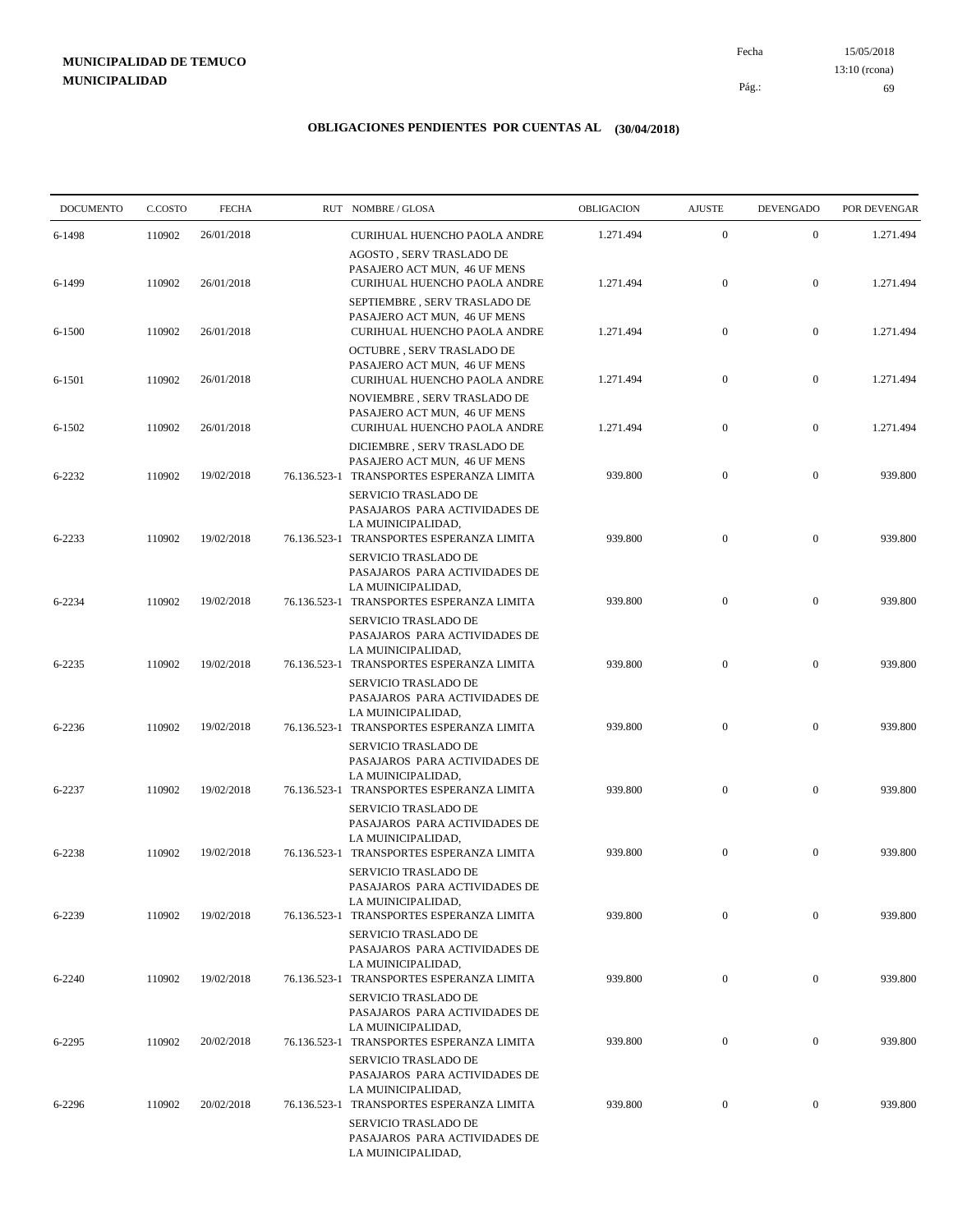15/05/2018 70 Pág.: Fecha 13:10 (rcona)

| <b>DOCUMENTO</b> | C.COSTO | <b>FECHA</b> | RUT NOMBRE/GLOSA                                                                                                                | <b>OBLIGACION</b> | <b>AJUSTE</b>    | <b>DEVENGADO</b> | POR DEVENGAR |
|------------------|---------|--------------|---------------------------------------------------------------------------------------------------------------------------------|-------------------|------------------|------------------|--------------|
| 6-2297           | 110902  | 20/02/2018   | 76.136.523-1 TRANSPORTES ESPERANZA LIMITA                                                                                       | 939.800           | $\boldsymbol{0}$ | $\mathbf{0}$     | 939.800      |
| 6-2298           | 110902  | 20/02/2018   | <b>SERVICIO TRASLADO DE</b><br>PASAJAROS PARA ACTIVIDADES DE<br>LA MUINICIPALIDAD,<br>76.136.523-1 TRANSPORTES ESPERANZA LIMITA | 939.800           | $\boldsymbol{0}$ | $\mathbf{0}$     | 939.800      |
|                  |         |              | SERVICIO TRASLADO DE<br>PASAJAROS PARA ACTIVIDADES DE<br>LA MUINICIPALIDAD,                                                     |                   |                  |                  |              |
| 6-2299           | 110902  | 20/02/2018   | 76.136.523-1 TRANSPORTES ESPERANZA LIMITA<br>SERVICIO TRASLADO DE<br>PASAJAROS PARA ACTIVIDADES DE                              | 939.800           | $\mathbf{0}$     | $\mathbf{0}$     | 939.800      |
| 6-2300           | 110902  | 20/02/2018   | LA MUINICIPALIDAD,<br>76.136.523-1 TRANSPORTES ESPERANZA LIMITA<br>SERVICIO TRASLADO DE                                         | 939.800           | $\mathbf{0}$     | $\mathbf{0}$     | 939.800      |
| 6-2301           | 110902  | 20/02/2018   | PASAJAROS PARA ACTIVIDADES DE<br>LA MUINICIPALIDAD,<br>76.136.523-1 TRANSPORTES ESPERANZA LIMITA                                | 939.800           | $\mathbf{0}$     | $\mathbf{0}$     | 939.800      |
| 6-2302           | 110902  | 20/02/2018   | SERVICIO TRASLADO DE<br>PASAJAROS PARA ACTIVIDADES DE<br>LA MUINICIPALIDAD,<br>76.136.523-1 TRANSPORTES ESPERANZA LIMITA        | 939.800           | $\boldsymbol{0}$ | $\mathbf{0}$     | 939.800      |
|                  |         |              | SERVICIO TRASLADO DE<br>PASAJAROS PARA ACTIVIDADES DE<br>LA MUINICIPALIDAD,                                                     |                   |                  |                  |              |
| 6-2303           | 110902  | 20/02/2018   | 76.136.523-1 TRANSPORTES ESPERANZA LIMITA<br>SERVICIO TRASLADO DE<br>PASAJAROS PARA ACTIVIDADES DE                              | 939.800           | $\boldsymbol{0}$ | $\mathbf{0}$     | 939.800      |
| 6-2305           | 110902  | 20/02/2018   | LA MUINICIPALIDAD,<br>76.136.523-1 TRANSPORTES ESPERANZA LIMITA<br>SERVICIO TRASLADO DE                                         | 939.800           | $\mathbf{0}$     | $\mathbf{0}$     | 939.800      |
| 6-2323           | 110902  | 20/02/2018   | PASAJAROS PARA ACTIVIDADES DE<br>LA MUINICIPALIDAD,<br>76.136.523-1 TRANSPORTES ESPERANZA LIMITA                                | 939.800           | $\mathbf{0}$     | $\mathbf{0}$     | 939.800      |
| 6-2325           | 110902  | 20/02/2018   | SERVICIO TRASLADO DE<br>PASAJAROS PARA ACTIVIDADES DE<br>LA MUINICIPALIDAD,<br>76.136.523-1 TRANSPORTES ESPERANZA LIMITA        | 939.800           | $\mathbf{0}$     | $\overline{0}$   | 939.800      |
|                  |         |              | <b>SERVICIO TRASLADO DE</b><br>PASAJAROS PARA ACTIVIDADES DE<br>LA MUINICIPALIDAD,                                              |                   |                  |                  |              |
| 6-2326           | 110902  | 20/02/2018   | 76.136.523-1 TRANSPORTES ESPERANZA LIMITA<br>SERVICIO TRASLADO DE<br>PASAJAROS PARA ACTIVIDADES DE                              | 939.800           | $\mathbf{0}$     | $\mathbf{0}$     | 939.800      |
| 6-2327           | 110902  | 20/02/2018   | LA MUINICIPALIDAD,<br>76.136.523-1 TRANSPORTES ESPERANZA LIMITA                                                                 | 939.800           | $\mathbf{0}$     | $\mathbf{0}$     | 939.800      |
| 6-2328           | 110902  | 20/02/2018   | SERVICIO TRASLADO DE<br>PASAJAROS PARA ACTIVIDADES DE<br>LA MUINICIPALIDAD,<br>76.136.523-1 TRANSPORTES ESPERANZA LIMITA        | 939.800           | $\bf{0}$         | $\mathbf{0}$     | 939.800      |
|                  |         |              | SERVICIO TRASLADO DE<br>PASAJAROS PARA ACTIVIDADES DE<br>LA MUINICIPALIDAD,                                                     |                   |                  |                  |              |
| 6-2329           | 110902  | 20/02/2018   | 76.136.523-1 TRANSPORTES ESPERANZA LIMITA<br><b>SERVICIO TRASLADO DE</b><br>PASAJAROS PARA ACTIVIDADES DE                       | 939.800           | $\boldsymbol{0}$ | $\mathbf{0}$     | 939.800      |
| 6-2330           | 110902  | 20/02/2018   | LA MUINICIPALIDAD,<br>76.136.523-1 TRANSPORTES ESPERANZA LIMITA                                                                 | 939.800           | $\overline{0}$   | $\boldsymbol{0}$ | 939.800      |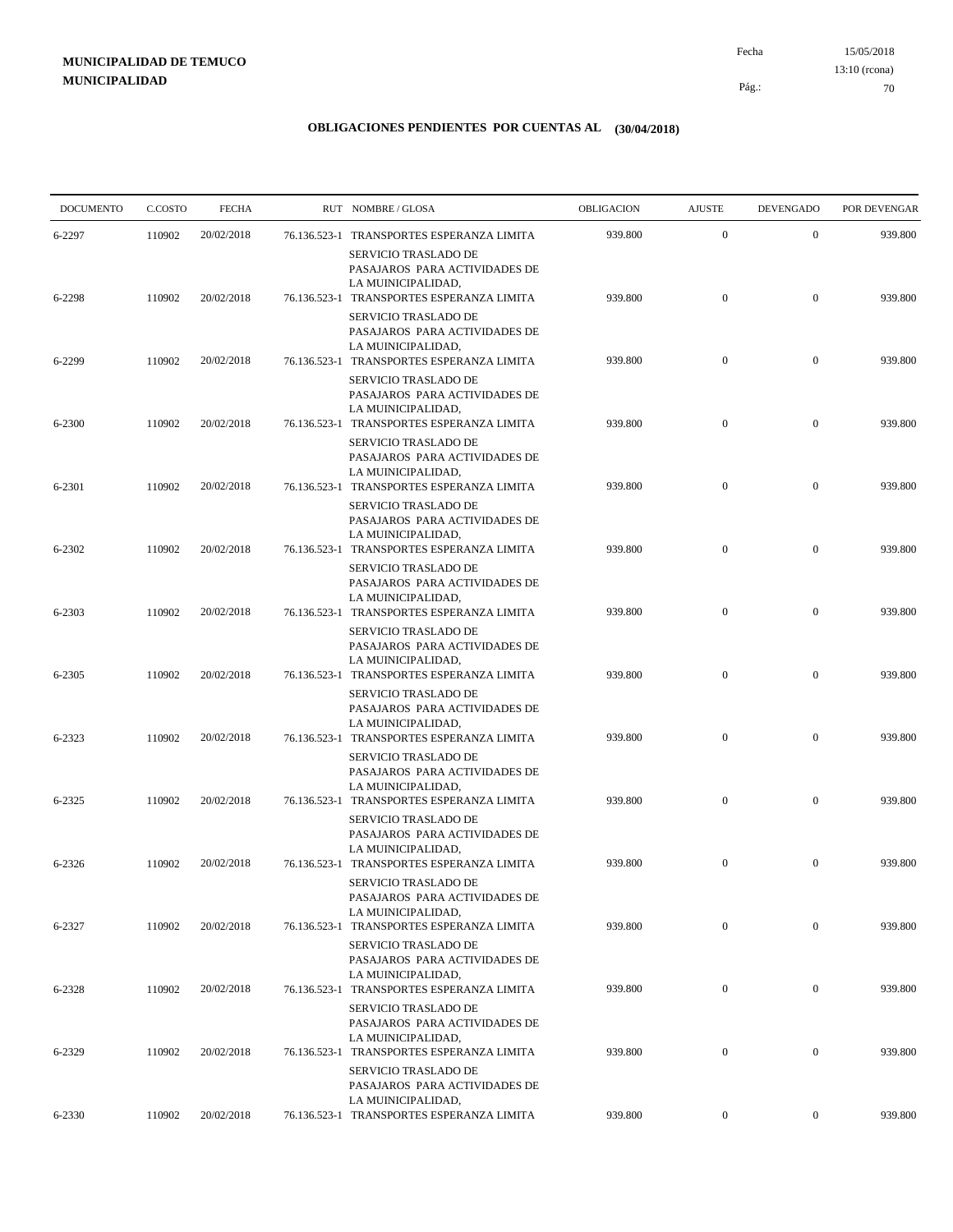| <b>DOCUMENTO</b> | C.COSTO       | <b>FECHA</b> | RUT NOMBRE/GLOSA                                                                                                                | OBLIGACION  | <b>AJUSTE</b>    | <b>DEVENGADO</b> | POR DEVENGAR |
|------------------|---------------|--------------|---------------------------------------------------------------------------------------------------------------------------------|-------------|------------------|------------------|--------------|
| 6-2331           | 110902        | 20/02/2018   | <b>SERVICIO TRASLADO DE</b><br>PASAJAROS PARA ACTIVIDADES DE<br>LA MUINICIPALIDAD,<br>76.136.523-1 TRANSPORTES ESPERANZA LIMITA | 939.800     | $\boldsymbol{0}$ | $\overline{0}$   | 939.800      |
|                  |               |              | SERVICIO TRASLADO DE<br>PASAJAROS PARA ACTIVIDADES DE<br>LA MUINICIPALIDAD,                                                     |             |                  |                  |              |
| 6-2332           | 110902        | 20/02/2018   | 76.136.523-1 TRANSPORTES ESPERANZA LIMITA<br><b>SERVICIO TRASLADO DE</b><br>PASAJAROS PARA ACTIVIDADES DE                       | 939.800     | $\overline{0}$   | $\overline{0}$   | 939.800      |
| 6-2333           | 110902        | 20/02/2018   | LA MUINICIPALIDAD.<br>76.136.523-1 TRANSPORTES ESPERANZA LIMITA<br>SERVICIO TRASLADO DE<br>PASAJAROS PARA ACTIVIDADES DE        | 939.800     | $\overline{0}$   | $\overline{0}$   | 939.800      |
|                  |               |              | LA MUINICIPALIDAD,                                                                                                              |             |                  |                  |              |
|                  |               |              | <b>TOTALES CUENTA</b>                                                                                                           | 107.506.819 | 0                | 3.932.442        | 103.574.377  |
| Cuenta Nro.      | 2152208007005 |              | Buses - Serv. de Traslado                                                                                                       |             |                  |                  |              |
| 6-905            | 150602        | 22/01/2018   | PROVOSTE SEPULVEDA ROBERTO<br>TRATO DIRECTO N.-09-2018"                                                                         | 1.083.333   | $\boldsymbol{0}$ | $\mathbf{0}$     | 1.083.333    |
| 6-906            | 150602        | 22/01/2018   | SERVICIO DE TRASLADO DE<br>PASAJEROS CITY TOUR<br>PROVOSTE SEPULVEDA ROBERTO                                                    | 1.083.333   | $\boldsymbol{0}$ | $\overline{0}$   | 1.083.333    |
|                  |               |              | TRATO DIRECTO N.- 09-2018"<br>SERVICIO DE TRASLADO DE<br>PASAJEROS CITY TOUR                                                    |             |                  |                  |              |
| 6-907            | 150602        | 22/01/2018   | PROVOSTE SEPULVEDA ROBERTO<br>TRATO DIRECTO N.- 09-2018"<br>SERVICIO DE TRASLADO DE                                             | 1.083.333   | $\overline{0}$   | $\mathbf{0}$     | 1.083.333    |
| 6-908            | 150602        | 22/01/2018   | PASAJEROS CITY TOUR<br>PROVOSTE SEPULVEDA ROBERTO<br>TRATO DIRECTO N.- 09-2018"<br>SERVICIO DE TRASLADO DE                      | 1.083.333   | $\boldsymbol{0}$ | $\mathbf{0}$     | 1.083.333    |
| 6-910            | 150602        | 22/01/2018   | PASAJEROS CITY TOUR<br>PROVOSTE SEPULVEDA ROBERTO                                                                               | 1.083.333   | $\overline{0}$   | $\overline{0}$   | 1.083.333    |
|                  |               |              | TRATO DIRECTO N.- 09-2018"<br>SERVICIO DE TRASLADO DE<br>PASAJEROS CITY TOUR                                                    |             |                  |                  |              |
| 6-911            | 150602        | 22/01/2018   | PROVOSTE SEPULVEDA ROBERTO<br>TRATO DIRECTO N.- 09-2018"<br>SERVICIO DE TRASLADO DE                                             | 1.083.333   | $\boldsymbol{0}$ | $\mathbf{0}$     | 1.083.333    |
| 6-912            | 150602        | 22/01/2018   | PASAJEROS CITY TOUR<br>PROVOSTE SEPULVEDA ROBERTO                                                                               | 1.083.333   | $\mathbf{0}$     | $\boldsymbol{0}$ | 1.083.333    |
|                  |               |              | TRATO DIRECTO N.- 09-2018"<br>SERVICIO DE TRASLADO DE<br>PASAJEROS CITY TOUR                                                    |             |                  |                  |              |
| 6-913            | 150602        | 22/01/2018   | PROVOSTE SEPULVEDA ROBERTO<br>TRATO DIRECTO N.- 09-2018"<br>SERVICIO DE TRASLADO DE                                             | 1.083.333   | $\boldsymbol{0}$ | $\boldsymbol{0}$ | 1.083.333    |
| 6-914            | 150602        | 22/01/2018   | PASAJEROS CITY TOUR<br>PROVOSTE SEPULVEDA ROBERTO<br>TRATO DIRECTO N.- 09-2018"                                                 | 1.083.333   | $\boldsymbol{0}$ | $\boldsymbol{0}$ | 1.083.333    |
| 6-2984           | 150501        | 12/03/2018   | SERVICIO DE TRASLADO DE<br>PASAJEROS CITY TOUR<br>HUNTER ABARZUA RAMON RENAT                                                    | 190.440     | $\boldsymbol{0}$ | $\boldsymbol{0}$ | 190.440      |
|                  |               |              | SERVICIO DE TRASLADO DE<br>PASAJERO PARA ACTIVIDAD<br><b>ENCUENTRO DE PALIN</b>                                                 |             |                  |                  |              |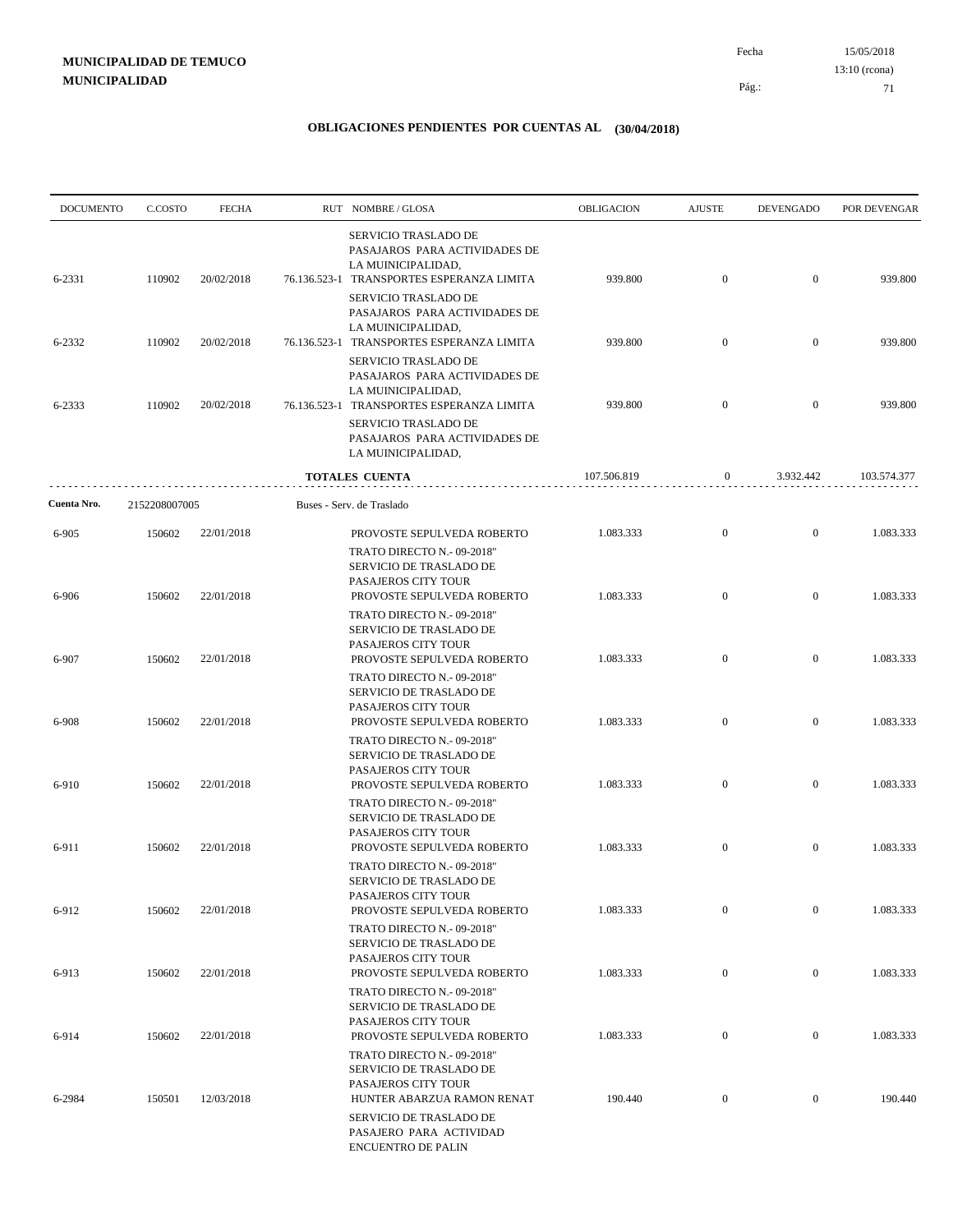15/05/2018 72 Pág.: Fecha 13:10 (rcona)

| <b>DOCUMENTO</b> | C.COSTO | <b>FECHA</b> | RUT NOMBRE/GLOSA                                                                                             | OBLIGACION | <b>AJUSTE</b>    | <b>DEVENGADO</b> | POR DEVENGAR |
|------------------|---------|--------------|--------------------------------------------------------------------------------------------------------------|------------|------------------|------------------|--------------|
| 6-3159           | 140701  | 15/03/2018   | HUNTER ABARZUA RAMON RENAT                                                                                   | 3.717.450  | $\boldsymbol{0}$ | $\mathbf{0}$     | 3.717.450    |
| 6-3524           | 140701  | 26/03/2018   | SERVICIO DE TRASLADO DE<br>PASAJERO PARA ORGANIZACIONES<br><b>FRUNCIONALES</b><br>HUNTER ABARZUA RAMON RENAT | 51.480     | $\boldsymbol{0}$ | $\mathbf{0}$     | 51.480       |
|                  | 140701  | 27/03/2018   | SERVICIO DE TRASLADO DE<br>PASAJERO PARA ACTIVIDAD<br>MUNICIPAL DEL PG<br>HUNTER ABARZUA RAMON RENAT         | 71.250     | $\boldsymbol{0}$ | $\mathbf{0}$     | 71.250       |
| 6-3573           |         |              | SERVICIO DE TRASLADO DE<br>PASAJERO PARA<br>ORGANIZACIONES FUNCIONALES                                       |            |                  |                  |              |
| 6-3648           | 150502  | 29/03/2018   | HUNTER ABARZUA RAMON RENAT<br>SERVICIO DE TRASLADO DE<br>PASAJERO PARA CAMPEONATO<br>DE FUTBOL MEN           | 66.240     | $\mathbf{0}$     | $\mathbf{0}$     | 66.240       |
| 6-3649           | 141201  | 29/03/2018   | HUNTER ABARZUA RAMON RENAT<br>SERVICIO DE TRASLADO DE<br>PASAJERO PARA CLUBES                                | 3.439.050  | $\boldsymbol{0}$ | $\mathbf{0}$     | 3.439.050    |
| 6-3654           | 140701  | 29/03/2018   | DEPORTIVOS A REALIZAR<br>HUNTER ABARZUA RAMON RENAT<br>SERVICIO DE TRASLADO DE                               | 1.287.750  | $\boldsymbol{0}$ | $\mathbf{0}$     | 1.287.750    |
| 6-3754           | 150101  | 29/03/2018   | PASAJERO PARA ACTIVIDAD DE<br>ORGANIZACIONES<br>HUNTER ABARZUA RAMON RENAT                                   | 160.500    | $\boldsymbol{0}$ | $\mathbf{0}$     | 160.500      |
| 6-3626           | 140701  | 29/03/2018   | SERVICIO DE TRASLADO DE<br>PASAJERO PARA CLUB<br>DEPORTIVO COMERCIAL<br>HUNTER ABARZUA RAMON RENAT           | 15.600     | $\mathbf{0}$     | $\mathbf{0}$     | 15.600       |
|                  |         |              | REGULARIZA TRASLADO DE 35<br>PASAJEROS POR FUNERAL AL<br><b>CEMENTERIO DE PADRE</b>                          |            |                  |                  |              |
| 6-3918           | 140701  | 05/04/2018   | HUNTER ABARZUA RAMON RENAT<br>SERVICIO TRASLADO DE<br>PASAJERO DENTRO Y FUERA DE                             | 49.320     | $\boldsymbol{0}$ | $\mathbf{0}$     | 49.320       |
| 6-3920           | 140701  | 05/04/2018   | LA COMUNA PARA<br>HUNTER ABARZUA RAMON RENAT<br>SERVICIO DE TRASLADO DE<br>PASAJERO DENTRO Y FUERA DE        | 1.954.050  | $\boldsymbol{0}$ | $\mathbf{0}$     | 1.954.050    |
| 6-3922           | 150101  | 05/04/2018   | LA COMUNA P<br>HUNTER ABARZUA RAMON RENAT<br>SERVICIO DE TRASLADO DE                                         | 128.850    | $\bf{0}$         | $\mathbf{0}$     | 128.850      |
| 6-3995           | 141201  | 09/04/2018   | PASAJERO PARA CLUB<br>DEPORTIVO PALACIOS A<br>HUNTER ABARZUA RAMON RENAT                                     | 1.309.320  | $\mathbf{0}$     | $\mathbf{0}$     | 1.309.320    |
|                  |         |              | TRASLADO DE PASAJERO IDA Y<br>REGRESO DENTRO DE LA COMUNA<br><b>REALIZA</b>                                  |            |                  |                  |              |
| 6-4192           | 140701  | 13/04/2018   | HUNTER ABARZUA RAMON RENAT<br>TRASLADO PASAJERO<br>ORGANIZACION FUNCIONALES<br>MES DE ABRIL 2018             | 1.231.800  | $\bf{0}$         | $\boldsymbol{0}$ | 1.231.800    |
| 6-4207           | 140701  | 13/04/2018   | HUNTER ABARZUA RAMON RENAT<br>SERVICIO TRASLADO DE<br>PASAJERO ACTIVIDAD                                     | 136.800    | $\boldsymbol{0}$ | $\mathbf{0}$     | 136.800      |
| 6-4233           | 140701  | 16/04/2018   | DIFUSIONMOVIL SOCIAL MES DE<br>HUNTER ABARZUA RAMON RENAT                                                    | 45.900     | $\boldsymbol{0}$ | $\boldsymbol{0}$ | 45.900       |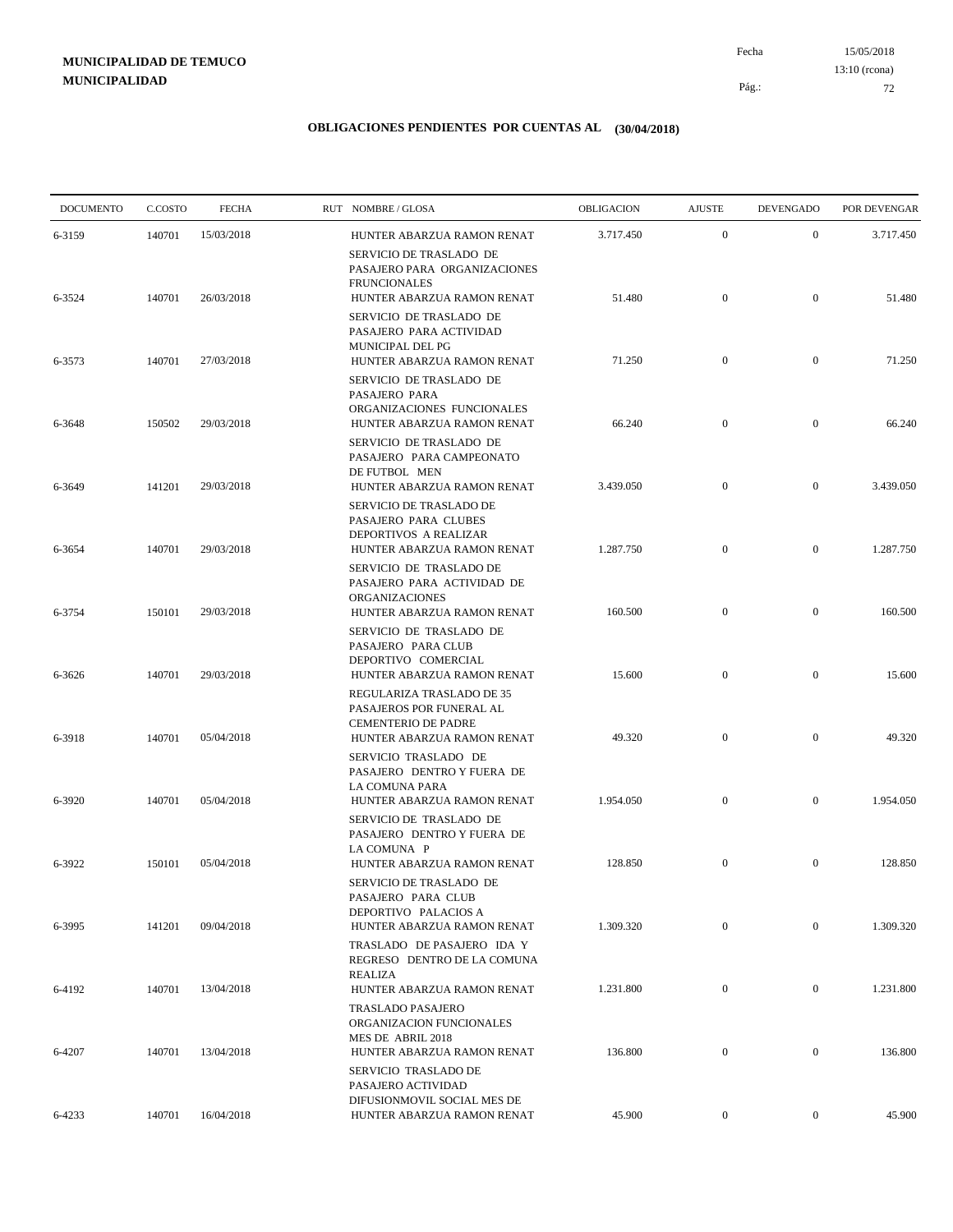15/05/2018 73 Pág.: Fecha 13:10 (rcona)

| <b>DOCUMENTO</b> | C.COSTO    | <b>FECHA</b> | RUT NOMBRE/GLOSA                                                                                                                 | OBLIGACION | <b>AJUSTE</b>    | <b>DEVENGADO</b> | POR DEVENGAR |
|------------------|------------|--------------|----------------------------------------------------------------------------------------------------------------------------------|------------|------------------|------------------|--------------|
| 6-4311           | 150501     | 17/04/2018   | TRASLADO DE PASAJERO FUERA<br>DE LA COMUNA PARA<br>ORGANIZACIONES FUNCIONAL<br>HUNTER ABARZUA RAMON RENAT                        | 282.240    | $\mathbf{0}$     | $\mathbf{0}$     | 282.240      |
| 6-4313           | 150101     | 17/04/2018   | TRASLADO DE PASAJERO, ACT.<br>ENCUENTRO DE PALIN 21/04/2018<br>HUNTER ABARZUA RAMON RENAT<br>SERVICIO DE TRASLADO PARA           | 225.000    | $\mathbf{0}$     | $\mathbf{0}$     | 225.000      |
| 6-4389           | 140701     | 18/04/2018   | CLUB DEPORTIVO ALAMEDA DIA<br>22 DE ABRIL<br>HUNTER ABARZUA RAMON RENAT                                                          | 20.700     | $\mathbf{0}$     | $\mathbf{0}$     | 20.700       |
| 6-4390           | 140701     | 18/04/2018   | TRASLADO PASAJERO PARA<br>ORGANIZACION COMITE VILLA LOS<br>AROMOS 21/04/2018<br>HUNTER ABARZUA RAMON RENAT                       | 147.600    | $\mathbf{0}$     | $\mathbf{0}$     | 147.600      |
|                  |            |              | TRASLADO PASAJERO PARA JUNTA<br>DE VEC. LAS VERTIENTES<br>(FUNERAL) 13/04/20                                                     |            |                  |                  |              |
| 6-4557           | 150101     | 24/04/2018   | HUNTER ABARZUA RAMON RENAT<br>SERVICIO TRASLADO DE 130<br>PASAJERO DENTRO DE LA CIUDAD<br>PROGRAMA GIMNASI                       | 101.340    | $\mathbf{0}$     | $\mathbf{0}$     | 101.340      |
| 6-4583           | 140701     | 26/04/2018   | HUNTER ABARZUA RAMON RENAT<br>TRASLADO DE 30 PASAJEROS<br>FUNERAL AL CEMENTERIO PADRE<br><b>LAS CASAS</b>                        | 15.150     | $\mathbf{0}$     | $\mathbf{0}$     | 15.150       |
| 6-4609           | 140701     | 27/04/2018   | HUNTER ABARZUA RAMON RENAT<br>PROVISION E INSTALACION DE<br><b>EXTRACTOR DE AIRE DEL PRIMER</b><br><b>JUZGADOS DE PO</b>         | 177.000    | $\mathbf{0}$     | $\mathbf{0}$     | 177.000      |
|                  |            |              | <b>TOTALES CUENTA</b>                                                                                                            | 24.574.827 | $\boldsymbol{0}$ | 0                | 24.574.827   |
| Cuenta Nro.      | 2152208008 |              | Salas Cunas y/o Jardines Infantiles                                                                                              |            |                  |                  |              |
| $6 - 129$        | 110101     | 10/01/2018   | GARCIA QUEZADA ANDREA SOLED<br>RECONOCESE A CONTAR DE ENERO<br>A ABRIL 2018 EL BENEFICIO DE<br><b>SALA CUNA Y/</b>               | 3.020.000  | $\mathbf{0}$     | 2.415.000        | 605.000      |
| $6 - 130$        | 110101     | 10/01/2018   | 76.129.930-1 MAURICIO Y ARTURO WEVAR Y CI<br>RECONOCESE A CONTAR DE ENERO<br>A ABRIL 2018 EL BENEFICIO DE                        | 5.980.000  | $\mathbf{0}$     | 4.333.000        | 1.647.000    |
| 6-130            | 110102     | 10/01/2018   | <b>SALA CUNA Y/</b><br>76.129.930-1 MAURICIO Y ARTURO WEVAR Y CI<br>RECONOCESE A CONTAR DE ENERO<br>A ABRIL 2018 EL BENEFICIO DE | 4.600.000  | $\bf{0}$         | 3.680.000        | 920.000      |
| 6-1735           | 110101     | 05/02/2018   | SALA CUNA Y/<br>76.129.930-1 MAURICIO Y ARTURO WEVAR Y CI                                                                        | 920.000    | $\mathbf{0}$     | 612.000          | 308.000      |
| 6-3978           | 110101     | 09/04/2018   | RECONOCESE A CONTAR DE<br>FEBRERO A ABRIL 2018 EL<br>BENEFICIO DE SALA CUNA<br>76.129.930-1 MAURICIO Y ARTURO WEVAR Y CI         | 575.000    | $\mathbf{0}$     | 287.500          | 287.500      |
|                  |            |              | RECONOCESE A CONTAR DE<br>MARZO A ABRIL 2018, EL BENEFICIO<br>DE JARDIN INFA                                                     |            |                  |                  |              |
|                  |            |              | TOTALES CUENTA                                                                                                                   | 15.095.000 | $\boldsymbol{0}$ | 11.327.500       | 3.767.500    |
| Cuenta Nro.      | 2152208010 |              | Servicios de Suscripciones y Similares                                                                                           |            |                  |                  |              |
| 6-338            | 110201     | 12/01/2018   | 85.896.100-9 SERVICIOS EQUIFAX CHILE LIMITAD                                                                                     | 32.893     | $\mathbf{0}$     | $\overline{0}$   | 32.893       |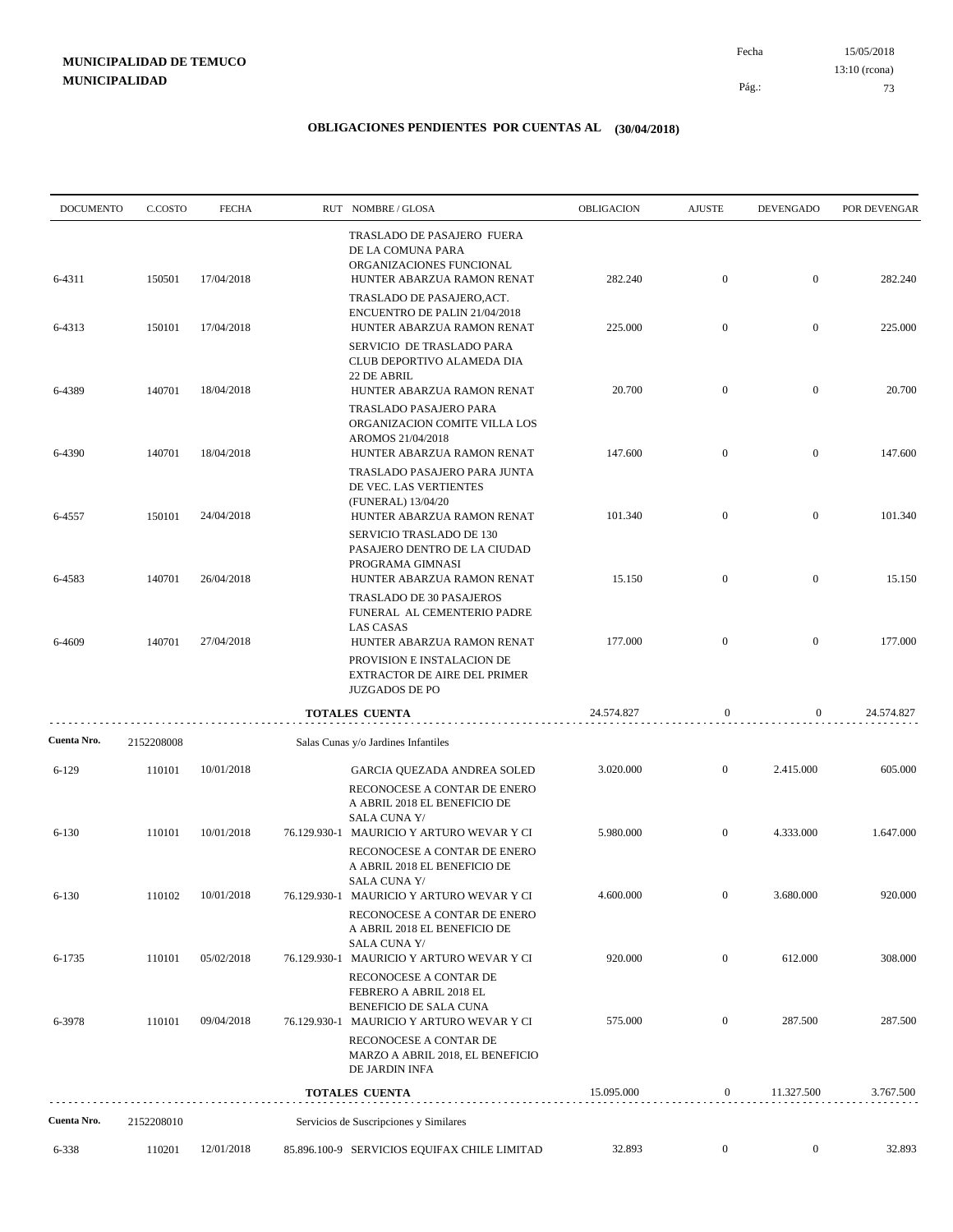15/05/2018 74 Pág.: Fecha 13:10 (rcona)

| <b>DOCUMENTO</b> | C.COSTO | <b>FECHA</b> |              | RUT NOMBRE/GLOSA                                                                                            | <b>OBLIGACION</b> | <b>AJUSTE</b>    | <b>DEVENGADO</b> | POR DEVENGAR |
|------------------|---------|--------------|--------------|-------------------------------------------------------------------------------------------------------------|-------------------|------------------|------------------|--------------|
| 6-339            | 110201  | 12/01/2018   |              | ABRIL, SERVICIO INFORMACION<br>(DICOM) (1.19 UF MENSUALES)<br>85.896.100-9 SERVICIOS EQUIFAX CHILE LIMITAD  | 32.893            | $\mathbf{0}$     | $\mathbf{0}$     | 32.893       |
| $6 - 340$        | 110201  | 12/01/2018   |              | MAYO, SERVICIO INFORMACION<br>(DICOM) (1.19 UF MENSUALES)<br>85.896.100-9 SERVICIOS EQUIFAX CHILE LIMITAD   | 32.893            | $\mathbf{0}$     | $\mathbf{0}$     | 32.893       |
| 6-341            | 110201  | 12/01/2018   |              | JUNIO, SERVICIO INFORMACION<br>(DICOM) (1.19 UF MENSUALES)<br>85.896.100-9 SERVICIOS EQUIFAX CHILE LIMITAD  | 32.893            | $\boldsymbol{0}$ | $\mathbf{0}$     | 32.893       |
| 6-342            | 110201  | 12/01/2018   |              | <b>JULIO</b> , SERVICIO INFORMACION<br>(DICOM) (1.19 UF MENSUALES)                                          | 32.893            | $\mathbf{0}$     | $\mathbf{0}$     | 32.893       |
|                  |         |              |              | 85.896.100-9 SERVICIOS EQUIFAX CHILE LIMITAD<br>AGOSTO, SERVICIO INFORMACION<br>(DICOM) (1.19 UF MENSUALES) |                   |                  |                  |              |
| 6-343            | 110201  | 12/01/2018   |              | 85.896.100-9 SERVICIOS EQUIFAX CHILE LIMITAD<br>SEPTIEMBRE, SERVICIO<br>INFORMACION (DICOM) (1.19 UF        | 32.893            | $\mathbf{0}$     | $\mathbf{0}$     | 32.893       |
| 6-344            | 110201  | 12/01/2018   |              | <b>MENSUALES</b> )<br>85.896.100-9 SERVICIOS EQUIFAX CHILE LIMITAD<br><b>OCTUBRE</b> , SERVICIO             | 32.893            | $\mathbf{0}$     | $\mathbf{0}$     | 32.893       |
| 6-345            | 110201  | 12/01/2018   |              | INFORMACION (DICOM) (1.19 UF<br><b>MENSUALES</b> )<br>85.896.100-9 SERVICIOS EQUIFAX CHILE LIMITAD          | 32.893            | $\mathbf{0}$     | $\mathbf{0}$     | 32.893       |
|                  |         |              |              | NOVIEMBRE, SERVICIO<br>INFORMACION (DICOM) (1.19 UF<br><b>MENSUALES</b> )                                   |                   |                  |                  |              |
| 6-346            | 110201  | 12/01/2018   | 85.896.100-9 | SERVICIOS EQUIFAX CHILE LIMITAD<br>DICIEMBRE, SERVICIO<br>INFORMACION (DICOM) (1.19 UF                      | 32.893            | $\mathbf{0}$     | $\mathbf{0}$     | 32.893       |
| 6-457            | 110201  | 15/01/2018   |              | <b>MENSUALES</b> )<br>FERNANDEZ GALDAMES FLOR<br>ABRIL, PROVISION DE DIARIOS Y                              | 93.750            | $\mathbf{0}$     | $\mathbf{0}$     | 93.750       |
| 6-458            | 110201  | 15/01/2018   |              | REVISTAS PRAT 650 \$93.750.<br>FERNANDEZ GALDAMES FLOR                                                      | 93.750            | $\mathbf{0}$     | $\mathbf{0}$     | 93.750       |
| 6-459            | 110201  | 15/01/2018   |              | MAYO, PROVISION DE DIARIOS Y<br>REVISTAS PRAT 650 \$93.750.<br>FERNANDEZ GALDAMES FLOR                      | 93.750            | $\mathbf{0}$     | $\mathbf{0}$     | 93.750       |
| 6-460            | 110201  | 15/01/2018   |              | JUNIO, PROVISION DE DIARIOS Y<br>REVISTAS PRAT 650 \$93.750.<br>FERNANDEZ GALDAMES FLOR                     | 93.750            | $\mathbf{0}$     | $\mathbf{0}$     | 93.750       |
| 6-461            | 110201  | 15/01/2018   |              | JULIO, PROVISION DE DIARIOS Y<br>REVISTAS PRAT 650 \$93.750.<br>FERNANDEZ GALDAMES FLOR                     | 93.750            | $\boldsymbol{0}$ | $\boldsymbol{0}$ | 93.750       |
| 6-462            | 110201  | 15/01/2018   |              | AGOSTO, PROVISION DE DIARIOS Y<br>REVISTAS PRAT 650 \$93.750.<br>FERNANDEZ GALDAMES FLOR                    | 93.750            | $\boldsymbol{0}$ | $\boldsymbol{0}$ | 93.750       |
|                  |         |              |              | SEPTIEMBRE, PROVISION DE<br>DIARIOS Y REVISTAS PRAT 650                                                     |                   |                  |                  |              |
| 6-463            | 110201  | 15/01/2018   |              | \$93.750.<br>FERNANDEZ GALDAMES FLOR<br><b>OCTUBRE</b> , PROVISION DE DIARIOS                               | 93.750            | $\boldsymbol{0}$ | $\boldsymbol{0}$ | 93.750       |
| 6-464            | 110201  | 15/01/2018   |              | Y REVISTAS PRAT 650 \$93.750.<br>FERNANDEZ GALDAMES FLOR                                                    | 93.750            | $\boldsymbol{0}$ | $\boldsymbol{0}$ | 93.750       |
|                  |         |              |              | NOVIEMBRE, PROVISION DE<br>DIARIOS Y REVISTAS PRAT 650<br>\$93.750.                                         |                   |                  |                  |              |
| 6-465            | 110201  | 15/01/2018   |              | FERNANDEZ GALDAMES FLOR                                                                                     | 93.750            | $\boldsymbol{0}$ | $\boldsymbol{0}$ | 93.750       |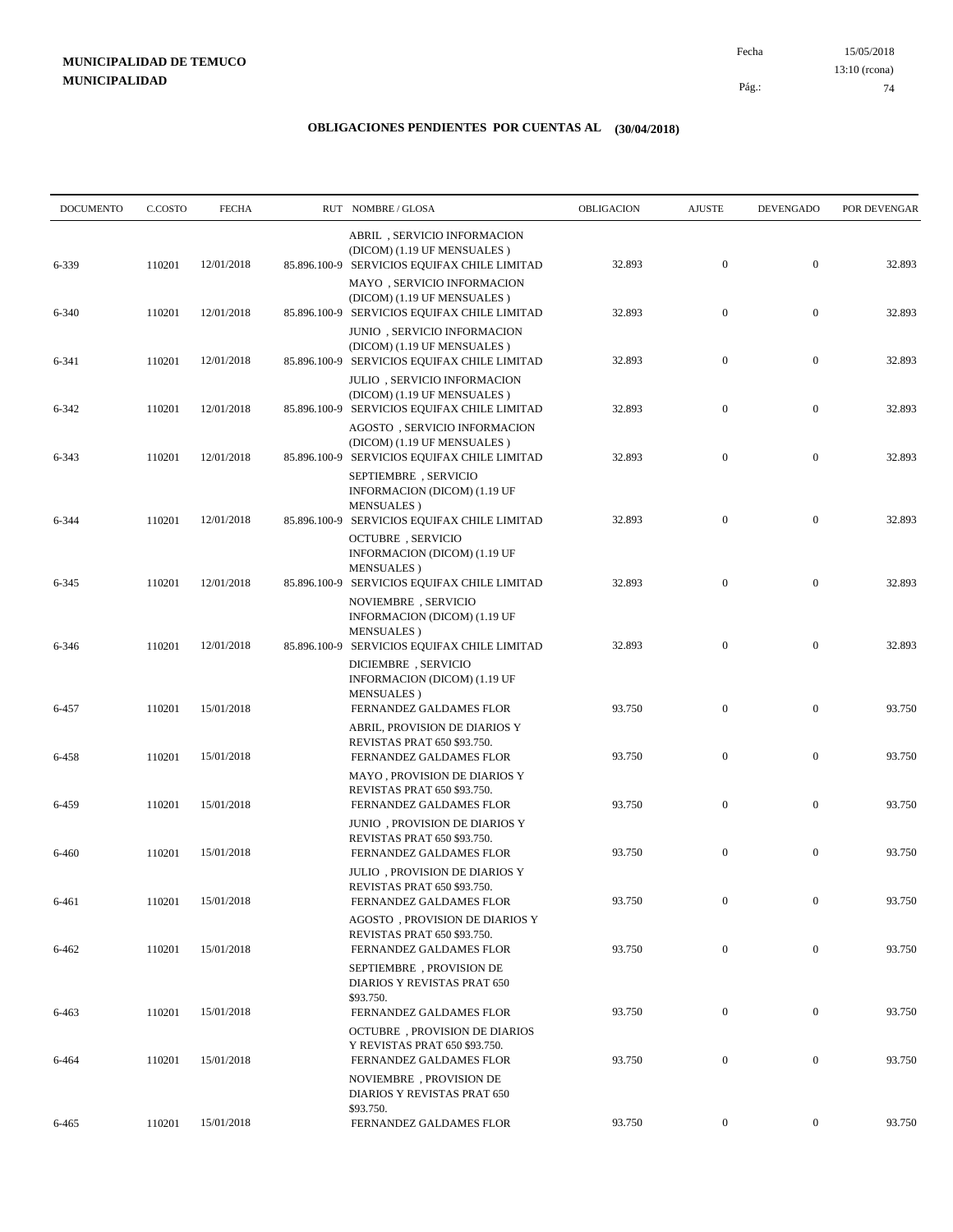15/05/2018 75 Fecha 13:10 (rcona)

Pág.:

| <b>DOCUMENTO</b> | C.COSTO       | <b>FECHA</b> |                   | RUT NOMBRE/GLOSA                                                                                                                           | <b>OBLIGACION</b> | <b>AJUSTE</b>    | <b>DEVENGADO</b> | POR DEVENGAR |
|------------------|---------------|--------------|-------------------|--------------------------------------------------------------------------------------------------------------------------------------------|-------------------|------------------|------------------|--------------|
|                  |               |              |                   | DICIEMBRE, PROVISION DE<br>DIARIOS Y REVISTAS PRAT 650<br>\$93.750.                                                                        |                   |                  |                  |              |
|                  |               |              |                   | <b>TOTALES CUENTA</b>                                                                                                                      | 1.139.787         | $\mathbf{0}$     | $\overline{0}$   | 1.139.787    |
| Cuenta Nro.      | 2152208011004 |              |                   | Eventos Programas Sociales                                                                                                                 |                   |                  |                  |              |
| 6-3875           | 141001        | 04/04/2018   |                   | 76.395.187-1 PRODUCTORA EL GRINGO LTDA.<br>SERVICIO DE EVENTO PARA EL<br>PROGRAMA FAMILIAS,                                                | 479.570           | $\mathbf{0}$     | $\mathbf{0}$     | 479.570      |
| 6-4391           | 141201        | 18/04/2018   |                   | SEGURIDAD Y OPOR<br>76.395.187-1 PRODUCTORA EL GRINGO LTDA.<br>PRODUCCION DE EVENTO POR<br>ACTVIDAD DEL PROGRAMA<br>ADULTO MAYOR EN CENTRO | 3.986.500         | $\mathbf{0}$     | $\mathbf{0}$     | 3.986.500    |
| 6-4332           | 141302        | 18/04/2018   |                   | 76.333.818-5 SOCIEDAD COMERCIAL DELIGHT LI<br>PRODUCCION DE EVENTO JORNADA<br>INFORMACION LABORAL PG MUJER<br><b>TRABAJADORA</b>           | 1.490.000         | $\mathbf{0}$     | $\mathbf{0}$     | 1.490.000    |
| 6-4490           | 141201        | 20/04/2018   |                   | 76.393.525-6 PRODUCTORA DE EVENTOS FAVIO<br>SERVICIO DE PRODUCCION DE<br>EVENTOS ACT JORNADA<br>EDUCATIVA PG ADULTO MAY                    | 3.736.600         | $\mathbf{0}$     | $\mathbf{0}$     | 3.736.600    |
| 6-4502           | 140701        | 23/04/2018   |                   | 76.393.525-6 PRODUCTORA DE EVENTOS FAVIO<br>SERVICIO DE PRODUCCION DE<br><b>EVENTO POR " TALLER DE</b><br>CAPACITACION A LIDERE            | 1.951.600         | $\mathbf{0}$     | $\mathbf{0}$     | 1.951.600    |
|                  |               |              |                   | <b>TOTALES CUENTA</b>                                                                                                                      | 11.644.270        | $\boldsymbol{0}$ | $\overline{0}$   | 11.644.270   |
| Cuenta Nro.      | 2152208011005 |              |                   | Eventos Programas Recreacionales                                                                                                           |                   |                  |                  |              |
| 6-4296           | 150601        | 17/04/2018   |                   | 76.032.794-8 SOCIEDAD PEDRERO Y ALARCON L<br>ACTIVIDAD DIA DE LA COCINA<br>CHILENA DIA 20 DE ABRIL                                         | 450.000           | $\mathbf{0}$     | $\mathbf{0}$     | 450.000      |
| 6-4272           | 150102        | 17/04/2018   |                   | 76.313.175-0 PRODUCCION DE EVENTOS RENE M<br>PRODUCCION EVENTO ACT<br><b>INAUGURACION GIMNASIA</b><br>ADULTO MAYOR 25 ABRIL                | 1.284.010         | $\mathbf{0}$     | $\mathbf{0}$     | 1.284.010    |
|                  |               |              |                   | <b>TOTALES CUENTA</b>                                                                                                                      | 1.734.010         | $\bf{0}$         | $\overline{0}$   | 1.734.010    |
| Cuenta Nro.      | 2152208999001 |              | Personal de Apoyo |                                                                                                                                            |                   |                  |                  |              |
| 6-750            | 120305        | 18/01/2018   |                   | 76.554.278-2 SOCIEDAD A Y C E HIJO LIMITAD<br>ENERO, PROV. PERSONAL APOYO<br>RES. SOL.DOM(1936.19 UF                                       | 53.518.576        | $\boldsymbol{0}$ | 51.938.181       | 1.580.395    |
| 6-753            | 120305        | 18/01/2018   |                   | <b>MENSUAL</b> )<br>76.554.278-2 SOCIEDAD A Y C E HIJO LIMITAD<br>ABRIL, PROV. PERSONAL APOYO<br>RES. SOL.DOM(1936.19 UF                   | 53.518.576        | $\boldsymbol{0}$ | $\mathbf{0}$     | 53.518.576   |
| 6-754            | 120305        | 18/01/2018   |                   | MENSUAL)<br>76.554.278-2 SOCIEDAD A Y C E HIJO LIMITAD<br>MAYO, PROV. PERSONAL APOYO<br>RES. SOL.DOM(1936.19 UF                            | 53.518.576        | $\boldsymbol{0}$ | $\boldsymbol{0}$ | 53.518.576   |
| $6 - 755$        | 120305        | 18/01/2018   |                   | <b>MENSUAL</b> )<br>76.554.278-2 SOCIEDAD A Y C E HIJO LIMITAD<br>JUNIO, PROV. PERSONAL APOYO<br>RES. SOL.DOM(1936.19 UF<br>MENSUAL)       | 53.518.576        | $\boldsymbol{0}$ | $\boldsymbol{0}$ | 53.518.576   |
| 6-756            | 120305        | 18/01/2018   |                   | 76.554.278-2 SOCIEDAD A Y C E HIJO LIMITAD                                                                                                 | 8.631.788         | $\overline{0}$   | $\overline{0}$   | 8.631.788    |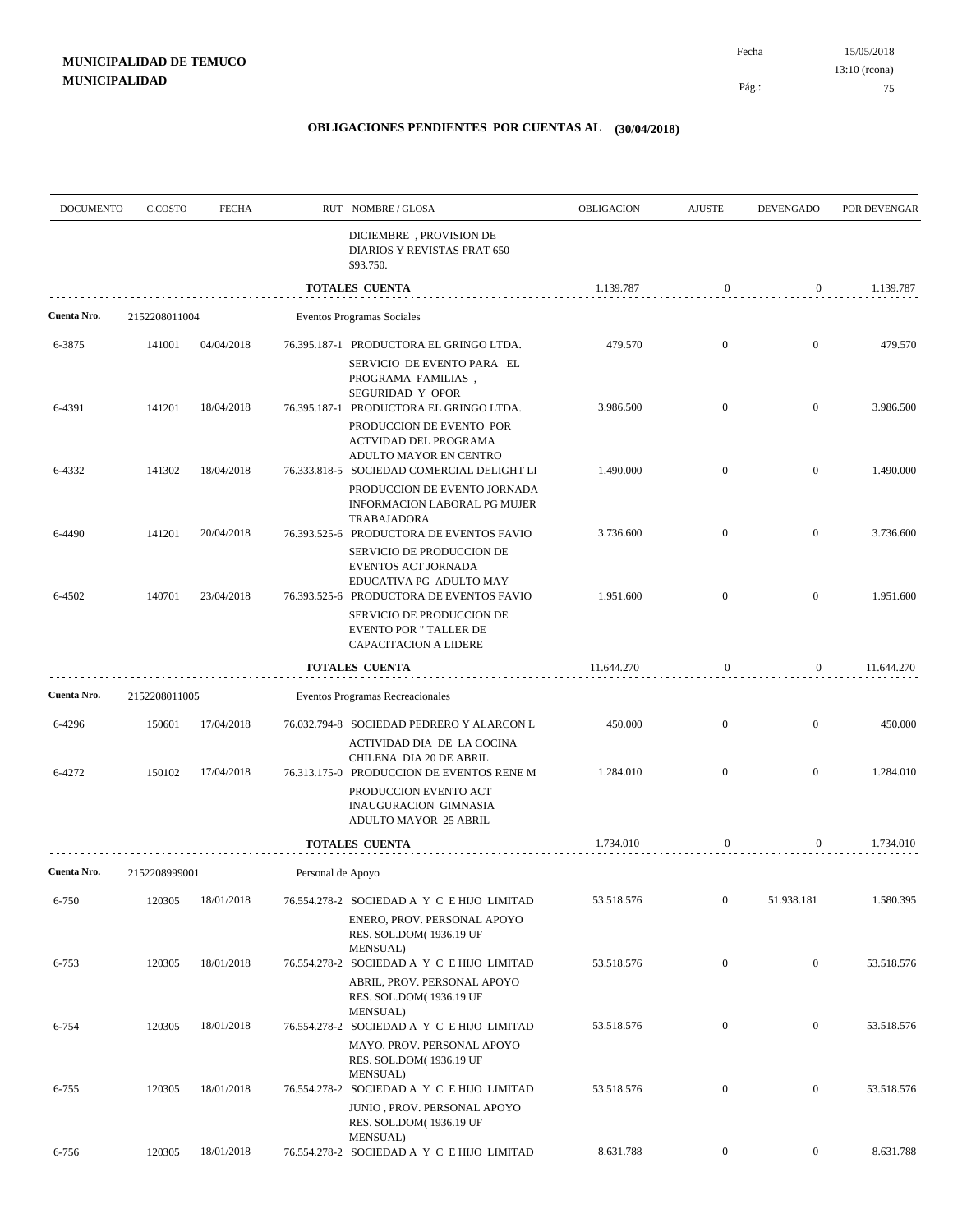| <b>DOCUMENTO</b> | C.COSTO       | <b>FECHA</b> |              | RUT NOMBRE/GLOSA                                                                                                         | <b>OBLIGACION</b> | <b>AJUSTE</b>    | <b>DEVENGADO</b> | POR DEVENGAR |
|------------------|---------------|--------------|--------------|--------------------------------------------------------------------------------------------------------------------------|-------------------|------------------|------------------|--------------|
| 6-760            | 120305        | 18/01/2018   |              | PROV. PERSONAL APOYO RES.<br>SOL.DOM(312.28 UF MENSUAL)AL<br>05 JULIO TERM<br>76.554.278-2 SOCIEDAD A Y C E HIJO LIMITAD | 24.974.083        | $\boldsymbol{0}$ | $\mathbf{0}$     | 24.974.083   |
|                  |               |              |              | ABRIL, PER.DE APOYO<br>RECOLECCION RES. DOM (903.51 UF<br>) ASEO                                                         |                   |                  |                  |              |
| 6-761            | 120305        | 18/01/2018   |              | 76.554.278-2 SOCIEDAD A Y C E HIJO LIMITAD                                                                               | 24.974.083        | $\mathbf{0}$     | $\mathbf{0}$     | 24.974.083   |
|                  |               |              |              | MAYO, PER.DE APOYO<br>RECOLECCION RES. DOM (903.51 UF<br>) ASEO                                                          |                   |                  |                  |              |
| 6-762            | 120305        | 18/01/2018   |              | 76.554.278-2 SOCIEDAD A Y C E HIJO LIMITAD<br>JUNIO, PER.DE APOYO<br>RECOLECCION RES. DOM (903.51 UF<br>) ASEO           | 24.974.083        | $\mathbf{0}$     | $\mathbf{0}$     | 24.974.083   |
| 6-763            | 120305        | 18/01/2018   |              | 76.554.278-2 SOCIEDAD A Y C E HIJO LIMITAD<br>JULIO, PER.DE APOYO<br>RECOLECCION RES. DOM (903.51 UF<br>) ASEO           | 24.974.083        | $\mathbf{0}$     | $\mathbf{0}$     | 24.974.083   |
| 6-2284           | 120305        | 20/02/2018   |              | 76.554.278-2 SOCIEDAD A Y C E HIJO LIMITAD                                                                               | 11.885.707        | $\mathbf{0}$     | $\mathbf{0}$     | 11.885.707   |
| 6-2285           | 120305        | 20/02/2018   |              | AMPLIACION CONTRATO 430 UF<br>MENSUALES MES DE ABRIL 2018<br>76.554.278-2 SOCIEDAD A Y C E HIJO LIMITAD                  | 11.885.707        | $\boldsymbol{0}$ | $\mathbf{0}$     | 11.885.707   |
| 6-2286           | 120305        | 20/02/2018   |              | <b>AMPLIACION CONTRATO 430 UF</b><br>MENSUALES MES DE MAYO 2018<br>76.554.278-2 SOCIEDAD A Y C E HIJO LIMITAD            | 11.885.707        | $\boldsymbol{0}$ | $\mathbf{0}$     | 11.885.707   |
| 6-4350           | 120306        | 18/04/2018   | 88.650.400-4 | AMPLIACION CONTRATO 430 UF<br>MENSUALES MES DE JUNIO 2018<br>DISEÑO, SERVICIOS Y CONSTRUCCIO                             | 70.644.382        | $\mathbf{0}$     | $\mathbf{0}$     | 70.644.382   |
| 6-4351           | 120306        | 18/04/2018   |              | ABRIL, CONCESION BARRIDO DE<br>CALLE Y ASEO (2616.010UF)<br>88.650.400-4 DISEÑO, SERVICIOS Y CONSTRUCCIO                 | 72.309.603        | $\mathbf{0}$     | $\mathbf{0}$     | 72.309.603   |
| 6-4352           | 120306        | 18/04/2018   |              | MAYO, CONCESION BARRIDO DE<br>CALLE Y ASEO (2616.010UF)<br>88.650.400-4 DISEÑO, SERVICIOS Y CONSTRUCCIO                  | 72.309.603        | $\boldsymbol{0}$ | $\mathbf{0}$     | 72.309.603   |
| 6-4353           | 120306        | 18/04/2018   |              | JUNIO, CONCESION BARRIDO DE<br>CALLE Y ASEO (2616.010UF)<br>88.650.400-4 DISEÑO, SERVICIOS Y CONSTRUCCIO                 | 72.309.603        | $\mathbf{0}$     | $\mathbf{0}$     | 72.309.603   |
| 6-4354           | 120306        | 18/04/2018   | 88.650.400-4 | JULIO, CONCESION BARRIDO DE<br>CALLE Y ASEO (2616.010UF)<br>DISEÑO, SERVICIOS Y CONSTRUCCIO                              | 72.309.603        | $\mathbf{0}$     | $\mathbf{0}$     | 72.309.603   |
|                  |               |              |              | AGOSTO, CONCESION BARRIDO DE<br>CALLE Y ASEO (2616.010UF)                                                                |                   |                  |                  |              |
| 6-4355           | 120306        | 18/04/2018   |              | 88.650.400-4 DISEÑO, SERVICIOS Y CONSTRUCCIO<br>SEPTIEMBRE, CONCESION BARRIDO                                            | 72.309.603        | $\mathbf{0}$     | $\mathbf{0}$     | 72.309.603   |
| 6-4356           | 120306        | 18/04/2018   |              | DE CALLE Y ASEO (2616.010UF)<br>88.650.400-4 DISEÑO, SERVICIOS Y CONSTRUCCIO                                             | 72.309.603        | $\mathbf{0}$     | $\mathbf{0}$     | 72.309.603   |
|                  |               |              |              | OCTUBRE, CONCESION BARRIDO DE<br>CALLE Y ASEO (2616.010UF)                                                               |                   |                  |                  |              |
|                  |               |              |              | <b>TOTALES CUENTA</b>                                                                                                    | 862.761.545       | $\boldsymbol{0}$ | 51.938.181       | 810.823.364  |
| Cuenta Nro.      | 2152208999002 |              |              | Servicio GPS Vehículos Muicipales                                                                                        |                   |                  |                  |              |
| 6-604            | 110901        | 18/01/2018   |              | 76.378.304-9 VENSER SPA<br>ABRIL, GPS PARA VEH<br>MUNICIPALES 18.48 UF TERMINO<br><b>CONTRATO</b>                        | 510.809           | $\mathbf{0}$     | $\boldsymbol{0}$ | 510.809      |
|                  |               |              |              | <b>TOTALES CUENTA</b>                                                                                                    | 510.809           | $\boldsymbol{0}$ | $\boldsymbol{0}$ | 510.809      |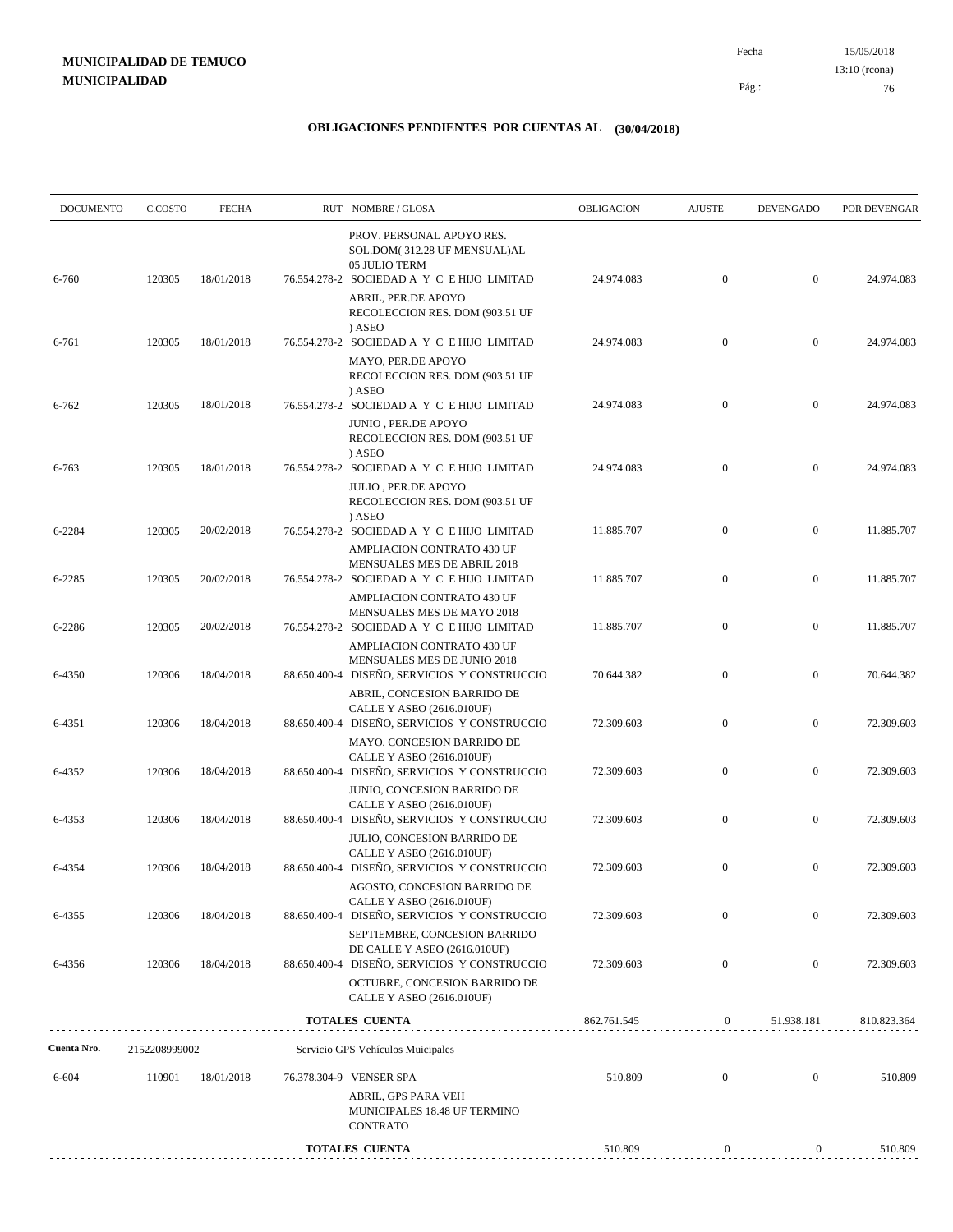15/05/2018 77 Pág.: Fecha 13:10 (rcona)

| <b>DOCUMENTO</b> | C.COSTO       | <b>FECHA</b> | RUT NOMBRE/GLOSA                                                                                                   | OBLIGACION | <b>AJUSTE</b>    | <b>DEVENGADO</b> | POR DEVENGAR |
|------------------|---------------|--------------|--------------------------------------------------------------------------------------------------------------------|------------|------------------|------------------|--------------|
| Cuenta Nro.      | 2152208999009 |              | Otros Servicios Generales                                                                                          |            |                  |                  |              |
| 6-309            | 110201        | 11/01/2018   | 76.325.394-5 AGUA PURIFICADA LAIK SPA                                                                              | 75.000     | $\mathbf{0}$     | $\mathbf{0}$     | 75.000       |
| 6-973            | 120502        | 22/01/2018   | ACTUALIZA O.C 8718 23.11.2017<br>76.485.073-4 TRANSPORTE OLIVER CANTERO RO                                         | 2.072.259  | $\mathbf{0}$     | $\boldsymbol{0}$ | 2.072.259    |
| 6-974            | 120502        | 22/01/2018   | ABRIL, SERV. LIMPIEZA MUROS Y<br>MOB (74.97 UF MENSUALES)<br>76.485.073-4 TRANSPORTE OLIVER CANTERO RO             | 2.072.259  | $\mathbf{0}$     | $\mathbf{0}$     | 2.072.259    |
| 6-975            | 120502        | 22/01/2018   | MAYO, SERV. LIMPIEZA MUROS Y<br>MOB (74.97 UF MENSUALES)<br>76.485.073-4 TRANSPORTE OLIVER CANTERO RO              | 2.072.259  | $\mathbf{0}$     | $\mathbf{0}$     | 2.072.259    |
| 6-976            | 120502        | 22/01/2018   | JUNIO, SERV. LIMPIEZA MUROS Y<br>MOB (74.97 UF MENSUALES)<br>76.485.073-4 TRANSPORTE OLIVER CANTERO RO             | 2.072.259  | $\overline{0}$   | $\boldsymbol{0}$ | 2.072.259    |
| 6-977            | 120502        | 22/01/2018   | JULIO, SERV. LIMPIEZA MUROS Y<br>MOB (74.97 UF MENSUALES)<br>76.485.073-4 TRANSPORTE OLIVER CANTERO RO             | 2.072.259  | $\mathbf{0}$     | $\mathbf{0}$     | 2.072.259    |
| 6-978            | 120502        | 22/01/2018   | AGOSTO, SERV. LIMPIEZA MUROS Y<br>MOB (74.97 UF MENSUALES)<br>76.485.073-4 TRANSPORTE OLIVER CANTERO RO            | 2.072.259  | $\mathbf{0}$     | $\boldsymbol{0}$ | 2.072.259    |
| 6-979            | 120502        | 22/01/2018   | SEPTIEMBRE, SERV. LIMPIEZA<br>MUROS Y MOB (74.97 UF<br>MENSUALES)<br>76.485.073-4 TRANSPORTE OLIVER CANTERO RO     | 2.072.259  | $\mathbf{0}$     | $\boldsymbol{0}$ | 2.072.259    |
| 6-980            | 120502        | 22/01/2018   | OCTUBRE , SERV. LIMPIEZA MUROS<br>Y MOB (74.97 UF MENSUALES)<br>76.485.073-4 TRANSPORTE OLIVER CANTERO RO          | 2.072.259  | $\mathbf{0}$     | $\boldsymbol{0}$ | 2.072.259    |
|                  |               |              | NOVIEMBRE, SERV. LIMPIEZA<br>MUROS Y MOB (74.97 UF<br><b>MENSUALES</b> )                                           |            |                  |                  |              |
| 6-981            | 120502        | 22/01/2018   | 76.485.073-4 TRANSPORTE OLIVER CANTERO RO<br>DICIEMBRE, SERV. LIMPIEZA<br>MUROS Y MOB (74.97 UF                    | 2.072.259  | $\overline{0}$   | $\overline{0}$   | 2.072.259    |
| 6-1368           | 121201        | 25/01/2018   | MENSUALES)<br>76.825.692-6 COMERCIAL BARU SPA<br>ARRIENDO (INSTALACION Y RETIRO                                    | 714.000    | $\mathbf{0}$     | 142.800          | 571.200      |
| 6-2867           | 110701        | 08/03/2018   | INCLUIDO) DE 01 CONTAINER PARA<br><b>MERCADO</b><br>76.230.392-2 SOCIEDAD DE INVERSIONES FUCA                      | 302.712    | $\mathbf{0}$     | $\mathbf{0}$     | 302.712      |
|                  |               |              | SERVICIO DE AROMATIZACION Y<br>SANITIZACION PARA LOCALES<br>PROCESO DE P                                           |            |                  |                  |              |
| 6-3029           | 110201        | 13/03/2018   | 76.325.394-5 AGUA PURIFICADA LAIK SPA<br>SERVICIO DE PROVISION DE<br>DISPENSADORES DE AGUA                         | 435.183    | $\boldsymbol{0}$ | $\boldsymbol{0}$ | 435.183      |
| 6-3030           | 110201        | 13/03/2018   | PURIFICADA INM MARZO<br>76.325.394-5 AGUA PURIFICADA LAIK SPA                                                      | 435.183    | $\boldsymbol{0}$ | $\boldsymbol{0}$ | 435.183      |
| 6-3031           | 110201        | 13/03/2018   | SERVICIO DE PROVISION DE<br>DISPENSADORES DE AGUA<br>PURIFICADA INM ABRIL<br>76.325.394-5 AGUA PURIFICADA LAIK SPA | 435.183    | $\boldsymbol{0}$ | $\boldsymbol{0}$ | 435.183      |
|                  |               |              | <b>SERVICIO DE PROVISION DE</b><br>DISPENSADORES DE AGUA<br>PURIFICADA INM MAYO                                    |            |                  |                  |              |
| 6-3032           | 110201        | 13/03/2018   | 76.325.394-5 AGUA PURIFICADA LAIK SPA<br>SERVICIO DE PROVISION DE<br>DISPENSADORES DE AGUA<br>PURIFICADA INM JUNIO | 435.183    | $\boldsymbol{0}$ | $\boldsymbol{0}$ | 435.183      |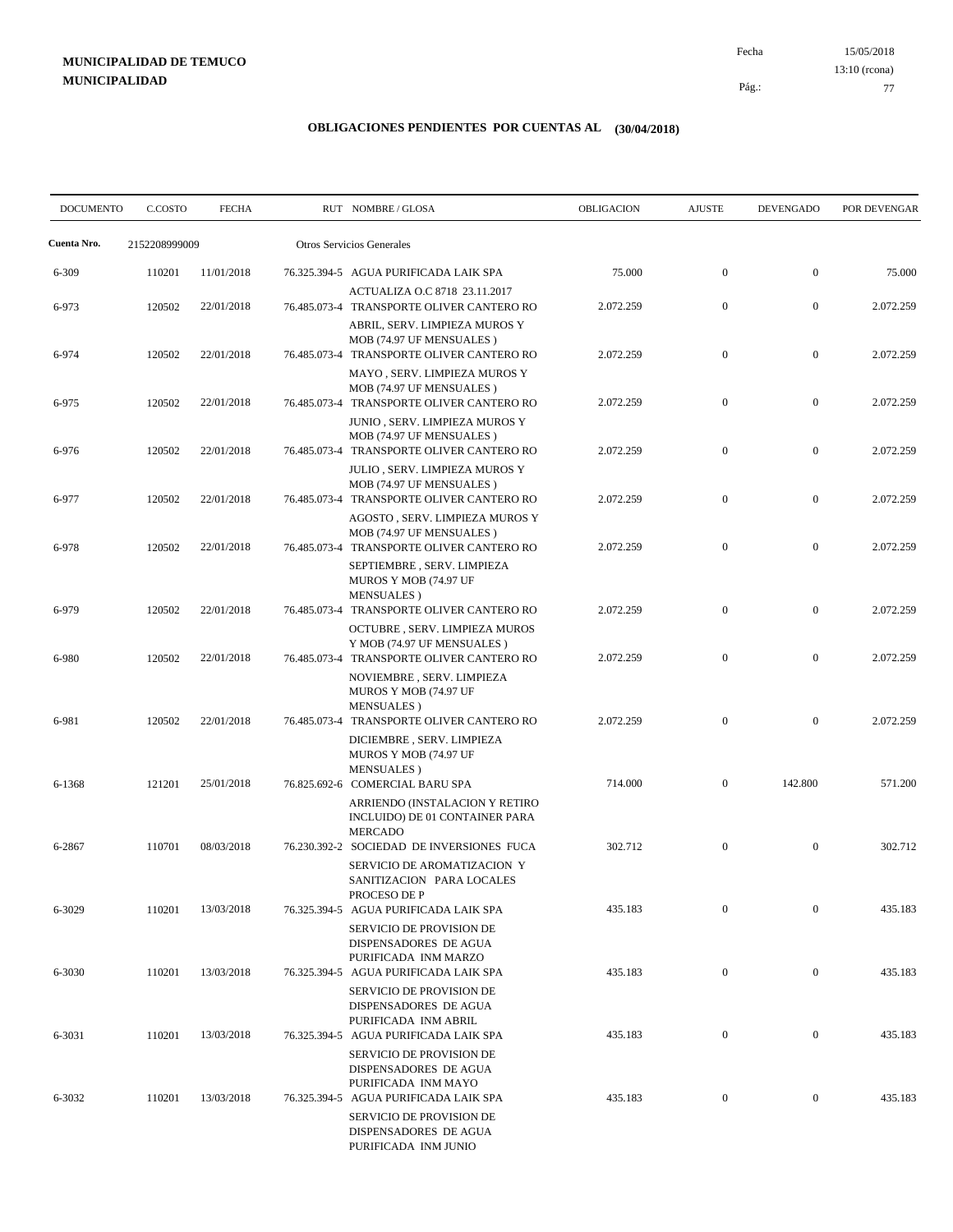15/05/2018 78 Pág.: Fecha 13:10 (rcona)

| <b>DOCUMENTO</b> | C.COSTO | <b>FECHA</b> | RUT NOMBRE/GLOSA                                                                                                            | OBLIGACION | <b>AJUSTE</b>    | <b>DEVENGADO</b> | POR DEVENGAR |
|------------------|---------|--------------|-----------------------------------------------------------------------------------------------------------------------------|------------|------------------|------------------|--------------|
| 6-3033           | 110201  | 13/03/2018   | 76.325.394-5 AGUA PURIFICADA LAIK SPA<br>SERVICIO DE PROVISION DE                                                           | 435.183    | $\boldsymbol{0}$ | $\mathbf{0}$     | 435.183      |
| 6-3034           | 110201  | 13/03/2018   | DISPENSADORES DE AGUA<br>PURIFICADA INM JULIO<br>76.325.394-5 AGUA PURIFICADA LAIK SPA                                      | 435.183    | $\mathbf{0}$     | $\mathbf{0}$     | 435.183      |
|                  |         |              | <b>SERVICIO DE PROVISION DE</b><br>DISPENSADORES DE AGUA<br>PURIFICADA INM AGOSTO                                           |            |                  |                  |              |
| 6-3035           | 110201  | 13/03/2018   | 76.325.394-5 AGUA PURIFICADA LAIK SPA<br>SERVICIO DE PROVISION DE<br>DISPENSADORES DE AGUA                                  | 435.183    | $\mathbf{0}$     | $\mathbf{0}$     | 435.183      |
| 6-3036           | 110201  | 13/03/2018   | PURIFICADA INM SEPT<br>76.325.394-5 AGUA PURIFICADA LAIK SPA<br>SERVICIO DE PROVISION DE                                    | 435.183    | $\mathbf{0}$     | $\mathbf{0}$     | 435.183      |
| 6-3037           | 110201  | 13/03/2018   | DISPENSADORES DE AGUA<br>PURIFICADA INM OCTUBR<br>76.325.394-5 AGUA PURIFICADA LAIK SPA                                     | 435.183    | $\mathbf{0}$     | $\mathbf{0}$     | 435.183      |
|                  |         |              | SERVICIO DE PROVISION DE<br>DISPENSADORES DE AGUA<br>PURIFICADA INM NOVIEM                                                  |            |                  |                  |              |
| 6-3038           | 110201  | 13/03/2018   | 76.325.394-5 AGUA PURIFICADA LAIK SPA<br>SERVICIO DE PROVISION DE<br>DISPENSADORES DE AGUA                                  | 435.183    | $\mathbf{0}$     | $\mathbf{0}$     | 435.183      |
| 6-3742           | 160401  | 29/03/2018   | PURIFICADA INM DICIEM<br>SANHUEZA MANRIQUEZ ELIANA DE<br>SERVICIO DE ATENCION DE                                            | 120.000    | $\mathbf{0}$     | $\boldsymbol{0}$ | 120.000      |
| 6-3883           | 140701  | 04/04/2018   | <b>COCTEL PARA 50 PERSONAS</b><br><b>INAUGURACION S</b><br>MONSALVEZ MONSALVE LILIAN J                                      | 143.988    | $\mathbf{0}$     | $\boldsymbol{0}$ | 143.988      |
| 6-4041           | 120402  | 10/04/2018   | SERVICIO DE 30 COFFE BREAK<br>PARA REUNION GRUPAL<br><b>ACTIVIDADES NOSOTR</b><br>76.815.617-4 SOCIEDAD AGRICOLA GANADERA Y | 32.997.706 | $\mathbf{0}$     | $\mathbf{0}$     | 32.997.706   |
|                  |         |              | ADJUDIQUESE PROP.<br>PUBLICA30-2018" SERVICIO DE<br>PODA DE ESPECIES ARBOREA                                                |            |                  |                  |              |
| 6-4342           | 160101  | 18/04/2018   | PÉREZ VÁSQUEZ AURELIA<br>SERVICIO DE CONTROL DE PLAGA<br>PARA RECINTO DEL TEATRO                                            | 90.000     | $\mathbf{0}$     | $\boldsymbol{0}$ | 90.000       |
| 6-4433           | 110301  | 18/04/2018   | <b>MUNICIPAL PROGR</b><br>MONSALVEZ MONSALVE LILIAN J<br>SERVICIO DE COFFE PARA                                             | 128.560    | $\boldsymbol{0}$ | $\bf{0}$         | 128.560      |
| 6-4515           | 110702  | 23/04/2018   | JORNADA CAPACITACION<br>DERECHOS Y OBLIGACIONES<br>94.099.000-9 MICROSYSTEM S.A.                                            | 3.240.615  | $\mathbf{0}$     | $\mathbf{0}$     | 3.240.615    |
| 6-4552           | 141502  | 24/04/2018   | 107.360.- HOJAS PARA<br>DIGITALIZACION Y ACCESO<br><b>CARPETAS DEL DPTO</b><br>SANHUEZA MANRIQUEZ ELIANA DE                 | 1.500.000  | $\boldsymbol{0}$ | $\mathbf{0}$     | 1.500.000    |
| 6-4568           | 121001  | 25/04/2018   | SERV. DE BANQUETERIA CON<br>MUJERES PG. S. CIUDADANA<br>MONSALVEZ MONSALVE LILIAN J                                         | 457.103    | $\mathbf{0}$     | $\boldsymbol{0}$ | 457.103      |
|                  |         |              | SERVICIO DE COFFE BREKC 80<br>PERSONAS PG COMUNAL SEG.<br><b>CIUDADANA</b>                                                  |            |                  |                  |              |
|                  |         |              | <b>TOTALES CUENTA</b>                                                                                                       | 62.771.845 | $\mathbf{0}$     | 142.800          | 62.629.045   |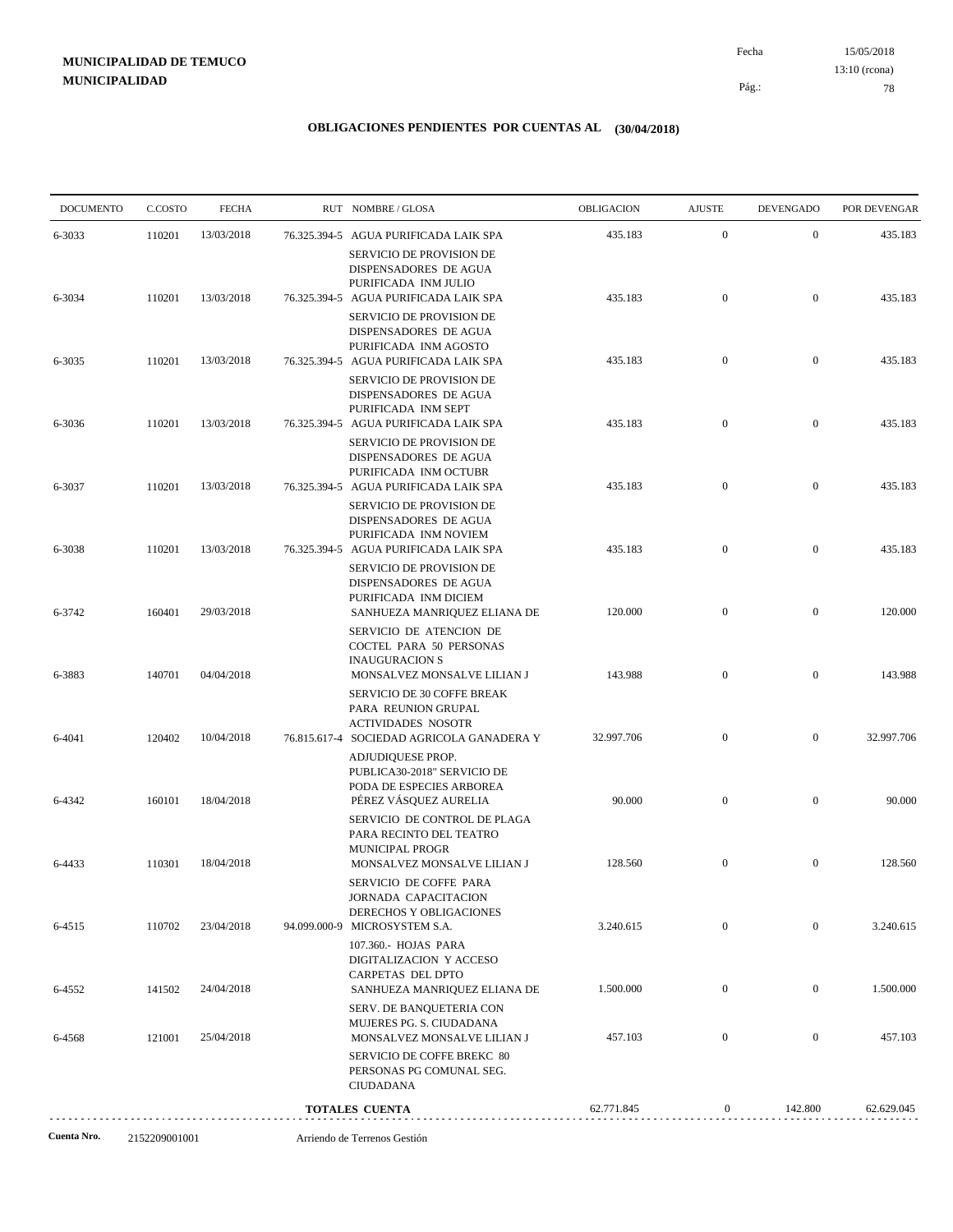15/05/2018 79 Pág.: Fecha 13:10 (rcona)

| <b>DOCUMENTO</b>      | C.COSTO                 | <b>FECHA</b> | RUT NOMBRE/GLOSA                                                                                                                                                      | OBLIGACION | <b>AJUSTE</b>    | <b>DEVENGADO</b> | POR DEVENGAR |
|-----------------------|-------------------------|--------------|-----------------------------------------------------------------------------------------------------------------------------------------------------------------------|------------|------------------|------------------|--------------|
| 6-141                 | 110801                  | 10/01/2018   | UGARTE ORTIZ MIGUEL<br><b>SERVICIOS MES DE NOVIEMB</b>                                                                                                                | 801.594    | $\mathbf{0}$     | $\mathbf{0}$     | 801.594      |
| 6-139                 | 110801                  | 10/01/2018   | ESTACIONAMIEN, BODEGA OBRAS,<br><b>ALCALDIA GESTION</b><br>UGARTE ORTIZ MIGUEL<br>SERVICIOS MES DE SEPTIEM<br>ESTACIONAMIEN, BODEGA OBRAS,<br><b>ALCALDIA GESTION</b> | 801.594    | $\boldsymbol{0}$ | $\mathbf{0}$     | 801.594      |
| $6-140$               | 110801                  | 10/01/2018   | UGARTE ORTIZ MIGUEL<br><b>SERVICIOS MES DE OCTUBRE</b>                                                                                                                | 801.594    | $\boldsymbol{0}$ | $\mathbf{0}$     | 801.594      |
| $6 - 135$             | 110801                  | 10/01/2018   | ESTACIONAMIEN, BODEGA OBRAS,<br><b>ALCALDIA GESTION</b><br>UGARTE ORTIZ MIGUEL                                                                                        | 801.594    | $\boldsymbol{0}$ | $\mathbf{0}$     | 801.594      |
| 6-136                 | 110801                  | 10/01/2018   | SERVICIOS MES DE MAYO<br>ESTACIONAMIEN, BODEGA OBRAS,<br><b>ALCALDIA GESTION</b><br>UGARTE ORTIZ MIGUEL                                                               | 801.594    | $\boldsymbol{0}$ | $\mathbf{0}$     | 801.594      |
| 6-137                 | 110801                  | 10/01/2018   | <b>SERVICIOS MES DE JUNIO</b><br>ESTACIONAMIEN, BODEGA OBRAS,<br><b>ALCALDIA GESTION</b><br>UGARTE ORTIZ MIGUEL                                                       | 801.594    | $\boldsymbol{0}$ | $\mathbf{0}$     | 801.594      |
| 6-138                 | 110801                  | 10/01/2018   | SERVICIOS MES DE JULIO<br>ESTACIONAMIEN, BODEGA OBRAS,<br><b>ALCALDIA GESTION</b><br>UGARTE ORTIZ MIGUEL                                                              | 801.594    | $\boldsymbol{0}$ | $\mathbf{0}$     | 801.594      |
| 6-134                 | 110801                  | 10/01/2018   | SERVICIOS MES DE AGOSTO<br>ESTACIONAMIEN, BODEGA OBRAS,<br><b>ALCALDIA GESTION</b><br>UGARTE ORTIZ MIGUEL                                                             | 801.594    | $\boldsymbol{0}$ | 782.039          | 19.555       |
| $6 - 142$             | 110801                  | 10/01/2018   | SERVICIOS MES DE ABRIL<br>ESTACIONAMIEN, BODEGA OBRAS,<br><b>ALCALDIA GESTION</b><br>UGARTE ORTIZ MIGUEL                                                              | 801.594    | $\boldsymbol{0}$ | $\mathbf{0}$     | 801.594      |
|                       |                         |              | SERVICIOS MES DE DICIEMBRE<br>ESTACIONAM, BODEGA OBRAS,<br><b>ALCALDIA GESTION</b>                                                                                    |            |                  |                  |              |
|                       |                         |              | TOTALES CUENTA                                                                                                                                                        | 7.214.346  | 0                | 782.039          | 6.432.307    |
| Cuenta Nro.<br>6-4286 | 2152209001002<br>160301 | 17/04/2018   | Arriendo Terrenos Prog. y Actividades<br>96.756.340-4 INMOBILIARIA NUEVA VIA S. A.<br>ARRIENDO LOTE 2 MUSEO<br>FERROVIARIO PABLO NERUDA DE                            | 276.412    | $\mathbf{0}$     | $\mathbf{0}$     | 276.412      |
| 6-4284                | 160301                  | 17/04/2018   | TEMUCO, SEPTIEMBRE 2<br>96.756.340-4 INMOBILIARIA NUEVA VIA S. A.                                                                                                     | 276.412    | $\boldsymbol{0}$ | $\boldsymbol{0}$ | 276.412      |
| 6-4276                | 160301                  | 17/04/2018   | ARRIENDO LOTE 2 MUSEO<br>FERROVIARIO PABLO NERUDA DE<br>TEMUCO, AGOSTO 2018<br>96.756.340-4 INMOBILIARIA NUEVA VIA S. A.                                              | 276.412    | $\overline{0}$   | 268.172          | 8.240        |
|                       |                         |              | ARRIENDO LOTE 2 MUSEO<br>FERROVIARIO PABLO NERUDA DE<br>TEMUCO, FEBRERO 201                                                                                           |            |                  |                  |              |
| 6-4277                | 160301                  | 17/04/2018   | 96.756.340-4 INMOBILIARIA NUEVA VIA S. A.<br>ARRIENDO LOTE 2 MUSEO<br>FERROVIARIO PABLO NERUDA DE                                                                     | 276.412    | $\overline{0}$   | 269.189          | 7.223        |
| 6-4279                | 160301                  | 17/04/2018   | TEMUCO, MARZO 2018<br>96.756.340-4 INMOBILIARIA NUEVA VIA S. A.                                                                                                       | 276.412    | $\overline{0}$   | 269.669          | 6.743        |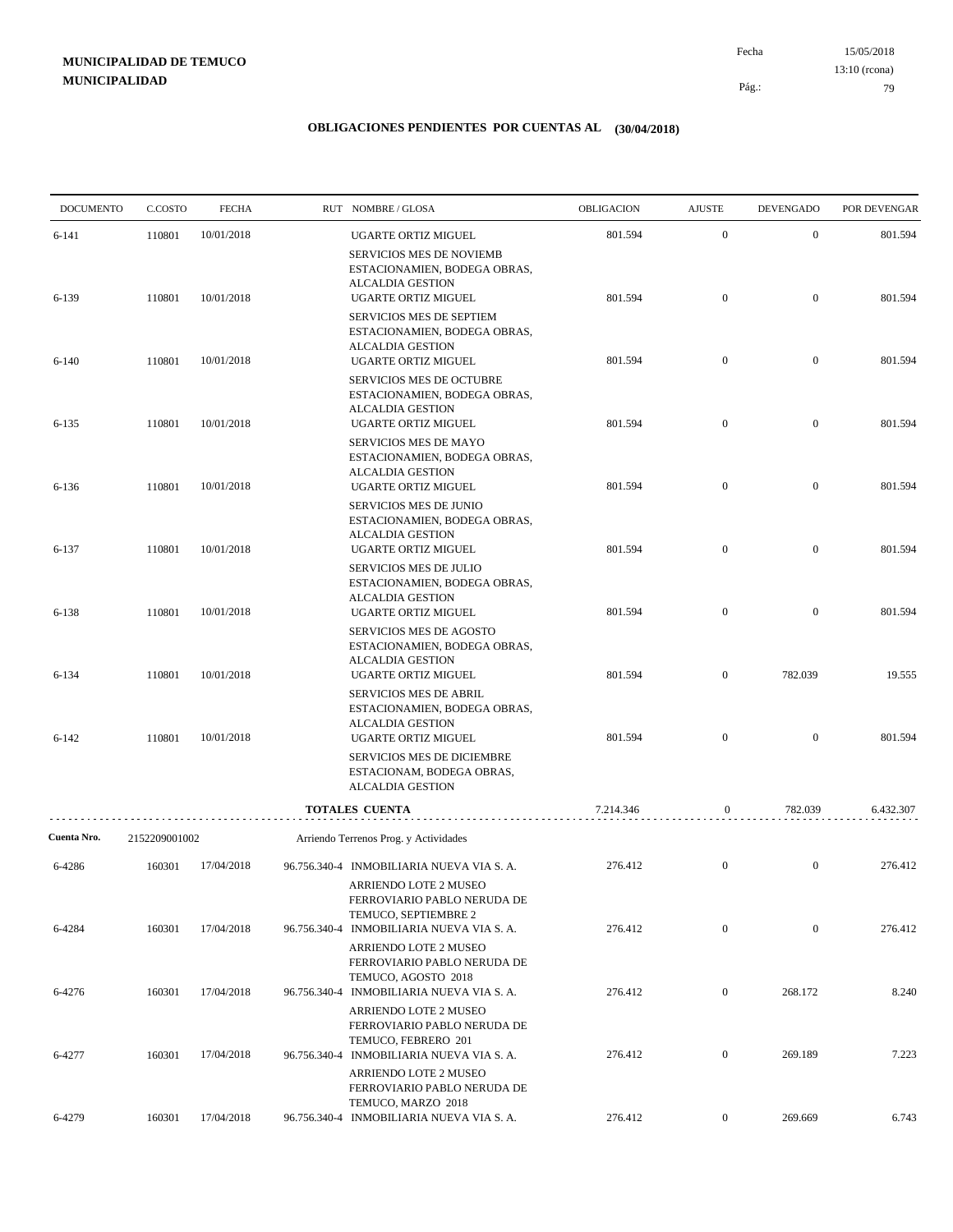15/05/2018 80 Pág.: Fecha 13:10 (rcona)

| <b>DOCUMENTO</b> | C.COSTO       | <b>FECHA</b> |              | RUT NOMBRE/GLOSA                                                                                                                | OBLIGACION | <b>AJUSTE</b>    | <b>DEVENGADO</b> | POR DEVENGAR |
|------------------|---------------|--------------|--------------|---------------------------------------------------------------------------------------------------------------------------------|------------|------------------|------------------|--------------|
| 6-4280           | 160301        | 17/04/2018   |              | ARRIENDO LOTE 2 MUSEO<br>FERROVIARIO PABLO NERUDA DE<br>TEMUCO, ABRIL 2018<br>96.756.340-4 INMOBILIARIA NUEVA VIA S. A.         | 276.412    | $\boldsymbol{0}$ | $\mathbf{0}$     | 276.412      |
|                  |               |              |              | ARRIENDO LOTE 2 MUSEO<br>FERROVIARIO PABLO NERUDA DE                                                                            |            |                  |                  |              |
| 6-4281           | 160301        | 17/04/2018   |              | TEMUCO, MAYO 2018<br>96.756.340-4 INMOBILIARIA NUEVA VIA S. A.<br>ARRIENDO LOTE 2 MUSEO                                         | 276.412    | $\boldsymbol{0}$ | $\mathbf{0}$     | 276.412      |
| 6-4282           | 160301        | 17/04/2018   |              | FERROVIARIO PABLO NERUDA DE<br>TEMUCO, JUNIO 2018<br>96.756.340-4 INMOBILIARIA NUEVA VIA S. A.                                  | 276.412    | $\boldsymbol{0}$ | $\mathbf{0}$     | 276.412      |
|                  |               |              |              | ARRIENDO LOTE 2 MUSEO<br>FERROVIARIO PABLO NERUDA DE<br>TEMUCO, JULIO 2018                                                      |            |                  |                  |              |
| 6-4274           | 160301        | 17/04/2018   | 96.756.340-4 | INMOBILIARIA NUEVA VIA S. A.<br>ARRIENDO LOTE 2 MUSEO<br>FERROVIARIO PABLO NERUDA DE                                            | 276.412    | $\boldsymbol{0}$ | $\mathbf{0}$     | 276.412      |
| 6-4287           | 160301        | 17/04/2018   |              | TEMUCO, ENERO 2018<br>96.756.340-4 INMOBILIARIA NUEVA VIA S. A.                                                                 | 276.412    | $\boldsymbol{0}$ | $\mathbf{0}$     | 276.412      |
| 6-4289           | 160301        | 17/04/2018   |              | ARRIENDO LOTE 2 MUSEO<br>FERROVIARIO PABLO NERUDA DE<br>TEMUCO, OCTUBRE 2018<br>96.756.340-4 INMOBILIARIA NUEVA VIA S. A.       | 276.412    | $\boldsymbol{0}$ | $\mathbf{0}$     | 276.412      |
| 6-4290           | 160301        | 17/04/2018   |              | <b>ARRIENDO LOTE 2 MUSEO</b><br>FERROVIARIO PABLO NERUDA DE<br>TEMUCO, NOVIEMBRE 2<br>96.756.340-4 INMOBILIARIA NUEVA VIA S. A. | 276.412    | $\overline{0}$   | $\boldsymbol{0}$ | 276.412      |
|                  |               |              |              | ARRIENDO LOTE 2 MUSEO<br>FERROVIARIO PABLO NERUDA DE<br>TEMUCO, DICIEMBRE 2                                                     |            |                  |                  |              |
|                  |               |              |              | TOTALES CUENTA                                                                                                                  | 3.316.944  | $\boldsymbol{0}$ | 807.030          | 2.509.914    |
| Cuenta Nro.      | 2152209002001 |              |              | Arriendo Edif. Gestión Municipal                                                                                                |            |                  |                  |              |
| $6 - 34$         | 110804        | 09/01/2018   |              | ASTUDILLO FLORES HUGO ROBERT<br><b>GASTOS COMUNES , MAYO 2018</b><br><b>VARAS 974 TRANSITO</b>                                  | 425.040    | $\boldsymbol{0}$ | $\boldsymbol{0}$ | 425.040      |
| $6 - 35$         | 110804        | 09/01/2018   |              | ASTUDILLO FLORES HUGO ROBERT<br><b>GASTOS COMUNES ,JUNIO 2018</b>                                                               | 425.040    | $\boldsymbol{0}$ | $\mathbf{0}$     | 425.040      |
| 6-36             | 110804        | 09/01/2018   |              | <b>VARAS 974 TRANSITO</b><br>ASTUDILLO FLORES HUGO ROBERT<br>GASTOS COMUNES , JULIO 2018                                        | 425.040    | $\boldsymbol{0}$ | $\mathbf{0}$     | 425.040      |
| $6 - 37$         | 110804        | 09/01/2018   |              | VARAS 974 TRANSITO<br>ASTUDILLO FLORES HUGO ROBERT<br><b>GASTOS COMUNES .AGOSTO 2018</b>                                        | 425.040    | $\boldsymbol{0}$ | $\boldsymbol{0}$ | 425.040      |
| $6 - 38$         | 110804        | 09/01/2018   |              | <b>VARAS 974 TRANSITO</b><br>ASTUDILLO FLORES HUGO ROBERT                                                                       | 425.040    | $\overline{0}$   | $\boldsymbol{0}$ | 425.040      |
| $6 - 39$         | 110804        | 09/01/2018   |              | <b>GASTOS COMUNES ,SEPTIEMBRE</b><br>2018 VARAS 974 TRANSITO<br>ASTUDILLO FLORES HUGO ROBERT                                    | 425.040    | $\boldsymbol{0}$ | $\boldsymbol{0}$ | 425.040      |
| $6-40$           | 110804        | 09/01/2018   |              | <b>GASTOS COMUNES , OCTUBRE 2018</b><br><b>VARAS 974 TRANSITO</b><br>ASTUDILLO FLORES HUGO ROBERT                               | 425.040    | $\boldsymbol{0}$ | $\boldsymbol{0}$ | 425.040      |
|                  |               |              |              | <b>GASTOS COMUNES NOVIEMBRE</b><br>2018 VARAS 974 TRANSITO                                                                      |            |                  |                  |              |
| $6 - 41$         | 110804        | 09/01/2018   |              | ASTUDILLO FLORES HUGO ROBERT<br>GASTOS COMUNES DICIEMBRE 2018<br>VARAS 974 TRANSITO                                             | 425.040    | $\mathbf{0}$     | $\mathbf{0}$     | 425.040      |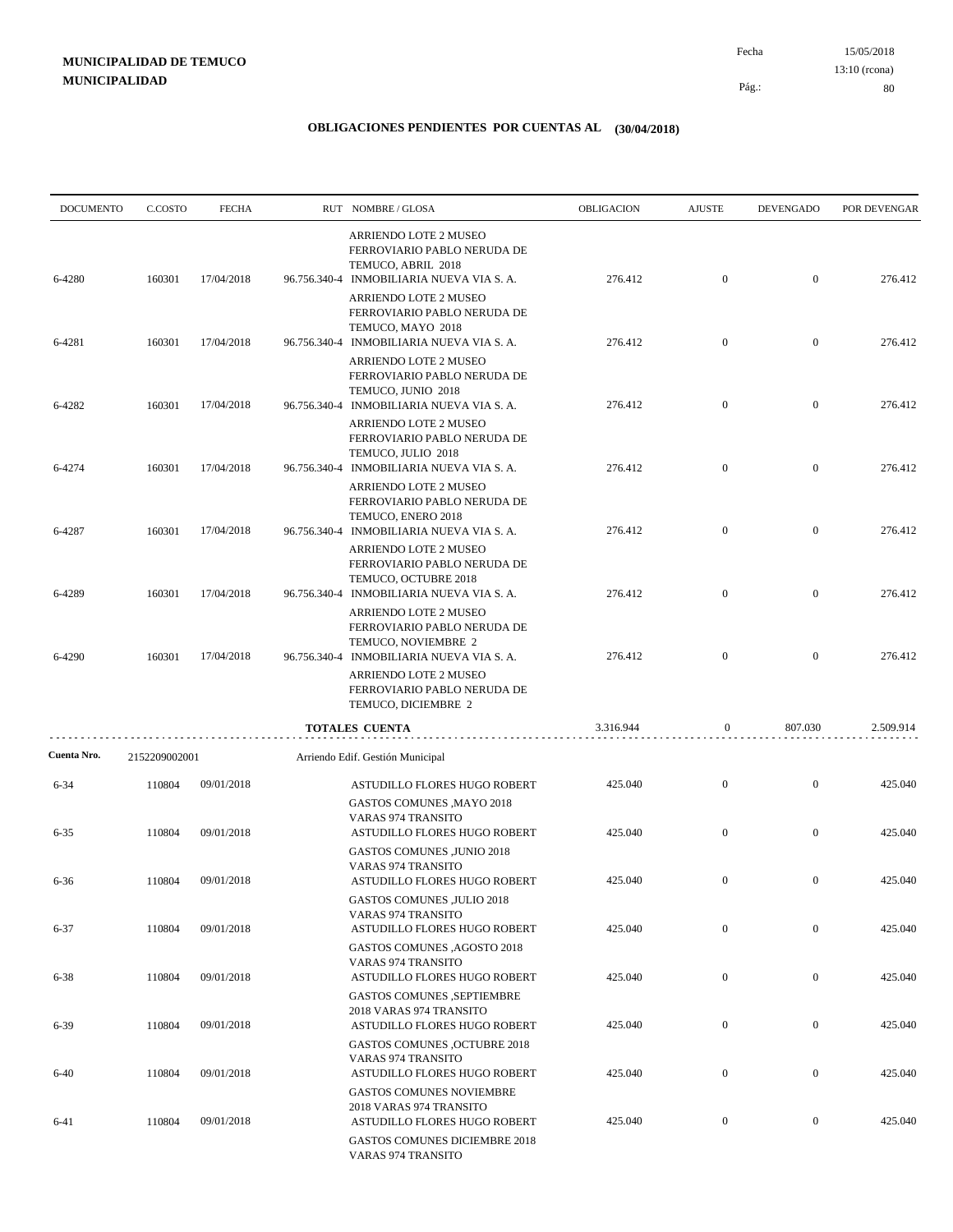15/05/2018 81 Pág.: Fecha 13:10 (rcona)

| <b>DOCUMENTO</b> | C.COSTO | <b>FECHA</b> | RUT NOMBRE/GLOSA                                                                                        | OBLIGACION | <b>AJUSTE</b>    | <b>DEVENGADO</b> | POR DEVENGAR |
|------------------|---------|--------------|---------------------------------------------------------------------------------------------------------|------------|------------------|------------------|--------------|
| $6 - 46$         | 110804  | 09/01/2018   | PIZARRO PIZARRO JUANA                                                                                   | 516.890    | $\boldsymbol{0}$ | $\mathbf{0}$     | 516.890      |
| $6 - 47$         | 110804  | 09/01/2018   | VARAS 974, MES DE MAYO<br>ARRIENDO DPTO TRANSITO<br>PIZARRO PIZARRO JUANA                               | 516.890    | $\mathbf{0}$     | $\boldsymbol{0}$ | 516.890      |
| 6-48             | 110804  | 09/01/2018   | VARAS 974, MES DE JUNIO<br>ARRIENDO DPTO TRANSITO<br>PIZARRO PIZARRO JUANA                              | 516.890    | $\boldsymbol{0}$ | $\boldsymbol{0}$ | 516.890      |
| $6-49$           | 110804  | 09/01/2018   | VARAS 974, MES DE JULIO<br>ARRIENDO DPTO TRANSITO<br>PIZARRO PIZARRO JUANA                              | 516.890    | $\mathbf{0}$     | $\boldsymbol{0}$ | 516.890      |
| $6 - 50$         | 110804  | 09/01/2018   | VARAS 974, MES DE AGOSTO<br>ARRIENDO DPTO TRANSITO<br>PIZARRO PIZARRO JUANA                             | 516.890    | $\boldsymbol{0}$ | $\boldsymbol{0}$ | 516.890      |
| $6 - 51$         | 110804  | 09/01/2018   | VARAS 974, MES DE SEPTIEMBRE<br>ARRIENDO DPTO TRANSITO<br>PIZARRO PIZARRO JUANA                         | 516.890    | $\mathbf{0}$     | $\boldsymbol{0}$ | 516.890      |
| $6 - 52$         | 110804  | 09/01/2018   | VARAS 974, MES DE OCTUBRE<br>ARRIENDO DPTO TRANSITO<br>PIZARRO PIZARRO JUANA                            | 516.890    | $\mathbf{0}$     | $\boldsymbol{0}$ | 516.890      |
| $6 - 53$         | 110804  | 09/01/2018   | VARAS 974, MES DE NOVIEMBRE<br>ARRIENDO DPTO TRANSITO<br>PIZARRO PIZARRO JUANA                          | 516.890    | $\mathbf{0}$     | $\boldsymbol{0}$ | 516.890      |
| $6 - 57$         | 110805  | 09/01/2018   | VARAS 974, MES DE DICIEMBRE<br>ARRIENDO DPTO TRANSITO<br>89.691.100-7 INMOBILIARIA LONCOTRARO           | 1.077.441  | $\overline{0}$   | 943.841          | 133.600      |
| $6 - 57$         | 110811  | 09/01/2018   | OF CONVENIO Y PERM CIRC. MES<br>DE ABRIL 2018 ARRIENDO OFICINAS<br>89.691.100-7 INMOBILIARIA LONCOTRARO | 1.680.295  | $\overline{0}$   | 1.531.881        | 148.414      |
| $6 - 58$         | 110805  | 09/01/2018   | OF CONVENIO Y PERM CIRC. MES<br>DE ABRIL 2018 ARRIENDO OFICINAS<br>89.691.100-7 INMOBILIARIA LONCOTRARO | 1.077.441  | $\boldsymbol{0}$ | $\boldsymbol{0}$ | 1.077.441    |
| $6 - 58$         | 110811  | 09/01/2018   | OF CONVENIO Y PERM CIRC. MES<br>DE MAYO 2018 ARRIENDO OFICINAS<br>89.691.100-7 INMOBILIARIA LONCOTRARO  | 1.680.295  | $\mathbf{0}$     | $\mathbf{0}$     | 1.680.295    |
| $6 - 59$         | 110805  | 09/01/2018   | OF CONVENIO Y PERM CIRC. MES<br>DE MAYO 2018 ARRIENDO OFICINAS<br>89.691.100-7 INMOBILIARIA LONCOTRARO  | 1.077.441  | $\mathbf{0}$     | $\boldsymbol{0}$ | 1.077.441    |
| 6-59             | 110811  | 09/01/2018   | OF CONVENIO Y PERM CIRC. MES<br>DE JUNIO 2018 ARRIENDO OFICINAS<br>89.691.100-7 INMOBILIARIA LONCOTRARO | 1.680.295  | $\mathbf{0}$     | $\boldsymbol{0}$ | 1.680.295    |
| $6 - 60$         | 110805  | 09/01/2018   | OF CONVENIO Y PERM CIRC. MES<br>DE JUNIO 2018 ARRIENDO OFICINAS<br>89.691.100-7 INMOBILIARIA LONCOTRARO | 1.077.441  | $\mathbf{0}$     | $\boldsymbol{0}$ | 1.077.441    |
| $6 - 60$         | 110811  | 09/01/2018   | OF CONVENIO Y PERM CIRC. MES<br>DE JULIO 2018 ARRIENDO OFICINAS<br>89.691.100-7 INMOBILIARIA LONCOTRARO | 1.680.295  | $\boldsymbol{0}$ | $\boldsymbol{0}$ | 1.680.295    |
|                  |         |              | OF CONVENIO Y PERM CIRC. MES<br>DE JULIO 2018 ARRIENDO OFICINAS                                         | 1.077.441  | $\boldsymbol{0}$ | $\boldsymbol{0}$ | 1.077.441    |
| 6-61             | 110805  | 09/01/2018   | 89.691.100-7 INMOBILIARIA LONCOTRARO<br>OF CONVENIO Y PERM CIRC. MES<br>DE AGOSTO 2018 ARRIENDO         |            |                  |                  |              |
| 6-61             | 110811  | 09/01/2018   | <b>OFICINAS</b><br>89.691.100-7 INMOBILIARIA LONCOTRARO<br>OF CONVENIO Y PERM CIRC. MES                 | 1.680.295  | $\mathbf{0}$     | $\boldsymbol{0}$ | 1.680.295    |
| $6 - 62$         | 110805  | 09/01/2018   | DE AGOSTO 2018 ARRIENDO<br><b>OFICINAS</b><br>89.691.100-7 INMOBILIARIA LONCOTRARO                      | 1.077.441  | $\overline{0}$   | $\boldsymbol{0}$ | 1.077.441    |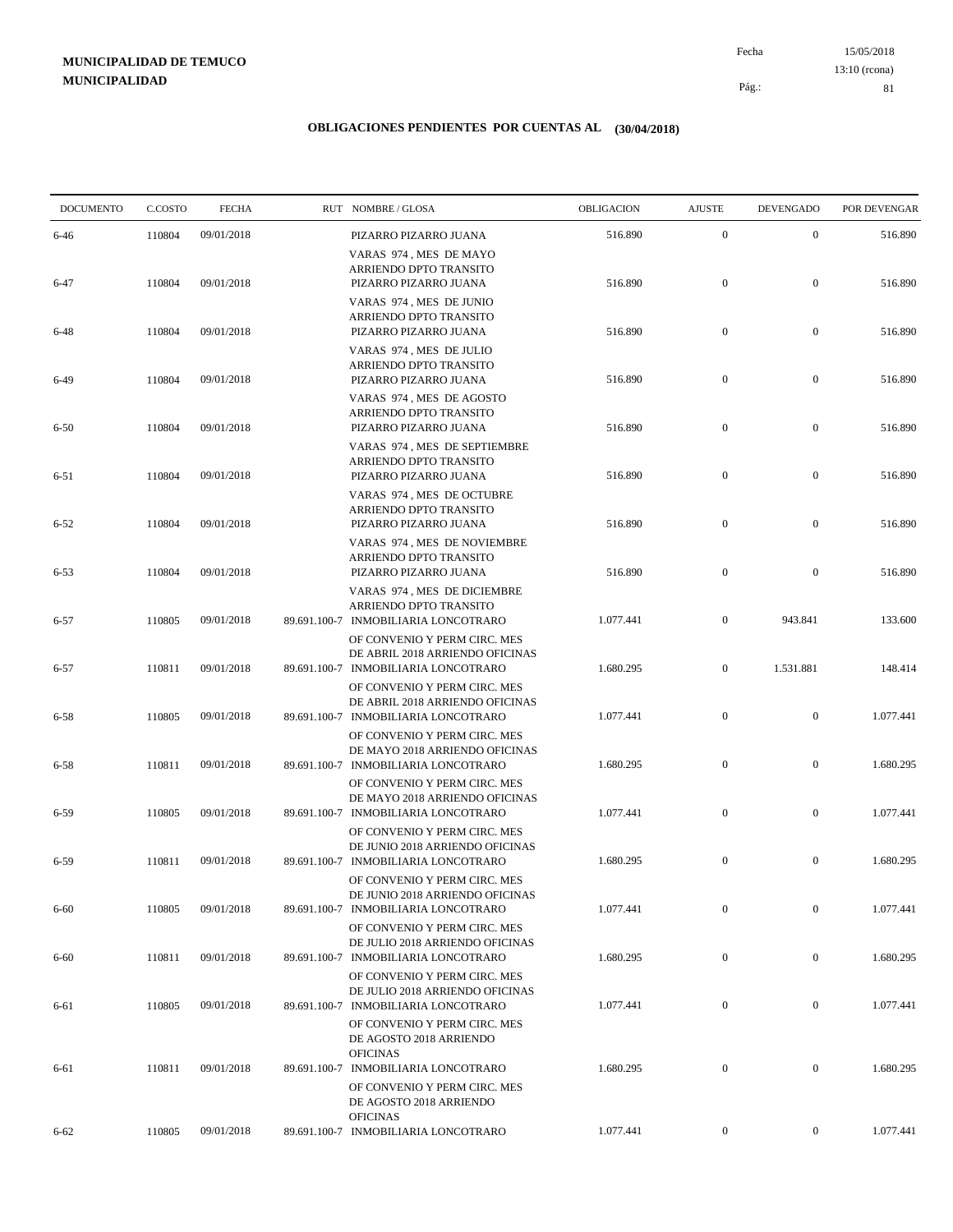| <b>DOCUMENTO</b> | C.COSTO | <b>FECHA</b> | RUT NOMBRE/GLOSA                                                                                                                       | OBLIGACION | <b>AJUSTE</b>    | <b>DEVENGADO</b> | POR DEVENGAR |
|------------------|---------|--------------|----------------------------------------------------------------------------------------------------------------------------------------|------------|------------------|------------------|--------------|
| $6 - 62$         | 110811  | 09/01/2018   | OF CONVENIO Y PERM CIRC. MES<br>DE SEPTIEMBRE 2018 ARRIENDO<br><b>OFICINAS</b><br>89.691.100-7 INMOBILIARIA LONCOTRARO                 | 1.680.295  | $\mathbf{0}$     | $\mathbf{0}$     | 1.680.295    |
|                  |         |              | OF CONVENIO Y PERM CIRC. MES<br>DE SEPTIEMBRE 2018 ARRIENDO<br><b>OFICINAS</b>                                                         |            |                  |                  |              |
| 6-63             | 110805  | 09/01/2018   | 89.691.100-7 INMOBILIARIA LONCOTRARO<br>OF CONVENIO Y PERM CIRC. MES<br>DE OCTUBRE 2018 ARRIENDO                                       | 1.077.441  | $\mathbf{0}$     | $\mathbf{0}$     | 1.077.441    |
| 6-63             | 110811  | 09/01/2018   | <b>OFICINAS</b><br>89.691.100-7 INMOBILIARIA LONCOTRARO<br>OF CONVENIO Y PERM CIRC. MES<br>DE OCTUBRE 2018 ARRIENDO<br><b>OFICINAS</b> | 1.680.295  | $\mathbf{0}$     | $\mathbf{0}$     | 1.680.295    |
| 6-64             | 110805  | 09/01/2018   | 89.691.100-7 INMOBILIARIA LONCOTRARO<br>OF CONVENIO Y PERM CIRC. MES<br>DE NOVIEMBRE 2018 ARRIENDO<br><b>OFICINAS</b>                  | 1.077.441  | $\mathbf{0}$     | $\boldsymbol{0}$ | 1.077.441    |
| 6-64             | 110811  | 09/01/2018   | 89.691.100-7 INMOBILIARIA LONCOTRARO<br>OF CONVENIO Y PERM CIRC. MES<br>DE NOVIEMBRE 2018 ARRIENDO                                     | 1.680.295  | $\mathbf{0}$     | $\mathbf{0}$     | 1.680.295    |
| $6 - 65$         | 110805  | 09/01/2018   | <b>OFICINAS</b><br>89.691.100-7 INMOBILIARIA LONCOTRARO<br>OF CONVENIO Y PERM CIRC. MES<br>DE DICIEMBRE 2018 ARRIENDO                  | 1.077.441  | $\mathbf{0}$     | $\boldsymbol{0}$ | 1.077.441    |
| $6 - 65$         | 110811  | 09/01/2018   | <b>OFICINAS</b><br>89.691.100-7 INMOBILIARIA LONCOTRARO<br>OF CONVENIO Y PERM CIRC. MES<br>DE DICIEMBRE 2018 ARRIENDO                  | 1.680.295  | $\mathbf{0}$     | $\boldsymbol{0}$ | 1.680.295    |
| $6 - 84$         | 110813  | 09/01/2018   | <b>OFICINAS</b><br>TELECHEA KRAUSE JAIME MARCEL<br>VARAS 490-486 MES MAYO                                                              | 1.686.112  | $\mathbf{0}$     | $\boldsymbol{0}$ | 1.686.112    |
| $6 - 85$         | 110813  | 09/01/2018   | DESARROLLO RURAL<br>TELECHEA KRAUSE JAIME MARCEL<br>VARAS 490-486 MES JUNIO                                                            | 1.686.112  | $\mathbf{0}$     | $\boldsymbol{0}$ | 1.686.112    |
| 6-86             | 110813  | 09/01/2018   | DESARROLLO RURAL<br>TELECHEA KRAUSE JAIME MARCEL<br>VARAS 490-486 MES JULIO                                                            | 1.686.112  | $\mathbf{0}$     | $\mathbf{0}$     | 1.686.112    |
| $6 - 87$         | 110813  | 09/01/2018   | DESARROLLO RURAL<br>TELECHEA KRAUSE JAIME MARCEL<br>VARAS 490-486 MES AGOSTO                                                           | 1.686.112  | $\mathbf{0}$     | $\mathbf{0}$     | 1.686.112    |
| $6 - 88$         | 110813  | 09/01/2018   | DESARROLLO RURAL<br>TELECHEA KRAUSE JAIME MARCEL<br>VARAS 490-486 MES SEPTIEMBRE                                                       | 1.686.112  | $\mathbf{0}$     | $\boldsymbol{0}$ | 1.686.112    |
| 6-89             | 110813  | 09/01/2018   | DESARROLLO RURAL<br>TELECHEA KRAUSE JAIME MARCEL                                                                                       | 1.686.112  | $\mathbf{0}$     | $\boldsymbol{0}$ | 1.686.112    |
| $6-90$           | 110813  | 09/01/2018   | VARAS 490-486 MES OCTUBRE<br>DESARROLLO RURAL<br>TELECHEA KRAUSE JAIME MARCEL<br>VARAS 490-486 MES NOVIEMBRE                           | 1.686.112  | $\boldsymbol{0}$ | $\boldsymbol{0}$ | 1.686.112    |
| 6-91             | 110813  | 09/01/2018   | DESARROLLO RURAL<br>TELECHEA KRAUSE JAIME MARCEL                                                                                       | 1.686.112  | $\boldsymbol{0}$ | $\boldsymbol{0}$ | 1.686.112    |
| 6-97             | 110803  | 09/01/2018   | VARAS 490-486 MES DICIEMBRE<br>DESARROLLO RURAL<br>76.153.552-8 INMOBILIARIA DEL VALLE LTDA.<br>EDIFICIO BELLO 510 MES DE MAYO         | 7.500.000  | $\mathbf{0}$     | $\boldsymbol{0}$ | 7.500.000    |
| 6-98             | 110803  | 09/01/2018   | VARIOS DPTOS MUNICIPALES<br>76.153.552-8 INMOBILIARIA DEL VALLE LTDA.                                                                  | 7.500.000  | $\overline{0}$   | $\boldsymbol{0}$ | 7.500.000    |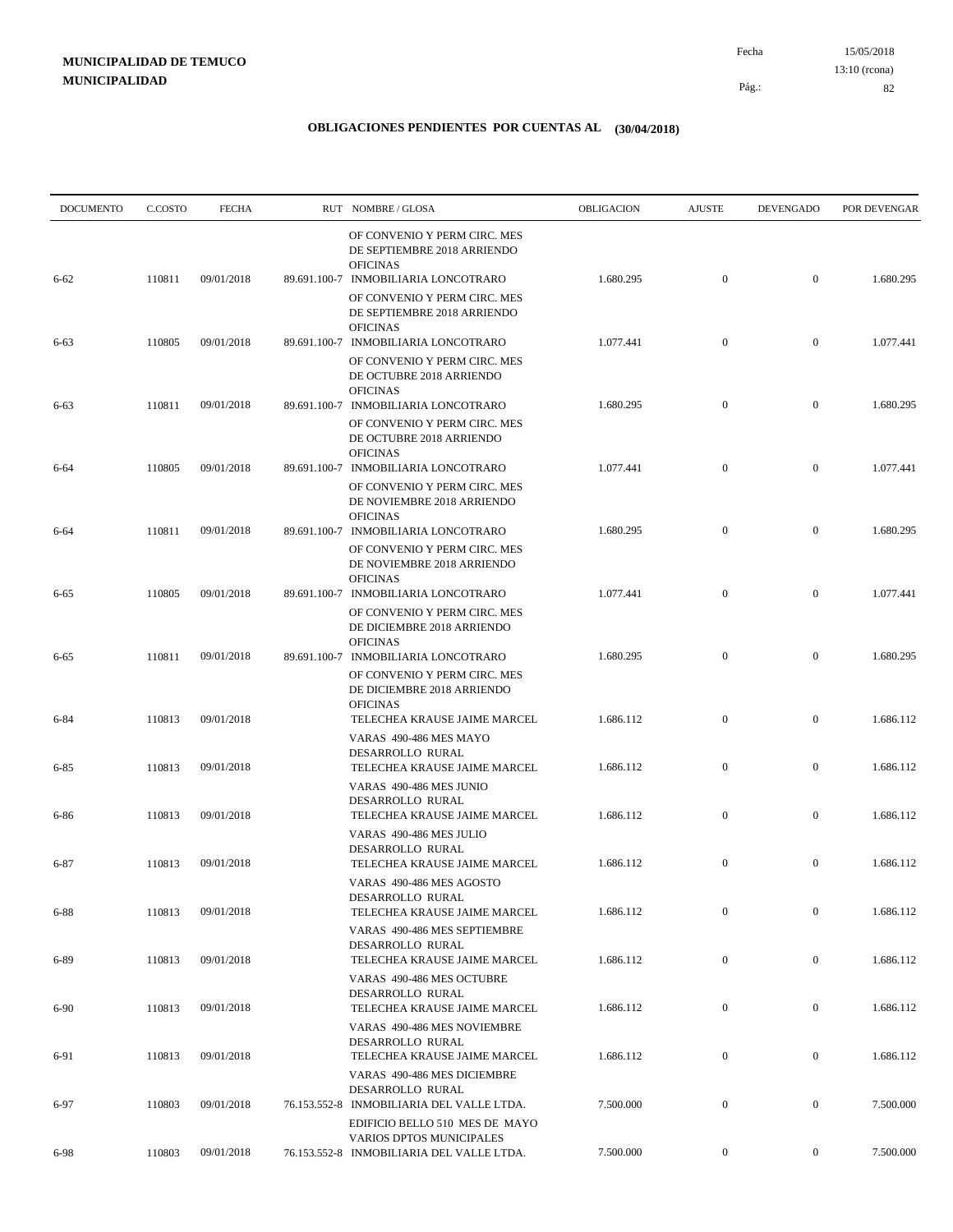15/05/2018 83 Pág.: Fecha 13:10 (rcona)

| <b>DOCUMENTO</b> | C.COSTO | <b>FECHA</b> | RUT NOMBRE/GLOSA                                                                                                       | OBLIGACION | <b>AJUSTE</b>    | <b>DEVENGADO</b> | POR DEVENGAR |
|------------------|---------|--------------|------------------------------------------------------------------------------------------------------------------------|------------|------------------|------------------|--------------|
| 6-99             | 110803  | 09/01/2018   | EDIFICIO BELLO 510 MES DE JUNIO<br><b>VARIOS DPTOS MUNICIPALES</b><br>76.153.552-8 INMOBILIARIA DEL VALLE LTDA.        | 7.500.000  | $\mathbf{0}$     | $\boldsymbol{0}$ | 7.500.000    |
| $6 - 100$        | 110803  | 09/01/2018   | EDIFICIO BELLO 510 MES DE JULIO<br><b>VARIOS DPTOS MUNICIPALES</b><br>76.153.552-8 INMOBILIARIA DEL VALLE LTDA.        | 7.500.000  | $\mathbf{0}$     | $\mathbf{0}$     | 7.500.000    |
|                  |         |              | EDIFICIO BELLO 510 MES DE<br><b>AGOSTO VARIOS DPTOS</b><br><b>MUNICIPALES</b>                                          |            |                  |                  |              |
| $6 - 101$        | 110803  | 09/01/2018   | 76.153.552-8 INMOBILIARIA DEL VALLE LTDA.<br>EDIFICIO BELLO 510 MES DE<br>SEPTIEMBRE VARIOS DPTOS                      | 7.500.000  | $\mathbf{0}$     | $\boldsymbol{0}$ | 7.500.000    |
| $6 - 102$        | 110803  | 09/01/2018   | <b>MUNICIPALES</b><br>76.153.552-8 INMOBILIARIA DEL VALLE LTDA.<br>EDIFICIO BELLO 510 MES DE                           | 7.687.500  | $\mathbf{0}$     | $\mathbf{0}$     | 7.687.500    |
| $6 - 103$        | 110803  | 09/01/2018   | <b>OCTUBRE VARIOS DPTOS</b><br><b>MUNICIPALES</b><br>76.153.552-8 INMOBILIARIA DEL VALLE LTDA.                         | 7.687.500  | $\mathbf{0}$     | $\mathbf{0}$     | 7.687.500    |
|                  |         |              | EDIFICIO BELLO 510 MES DE<br>NOVIEMBRE VARIOS DPTOS<br><b>MUNICIPALES</b>                                              |            |                  |                  |              |
| $6 - 104$        | 110803  | 09/01/2018   | 76.153.552-8 INMOBILIARIA DEL VALLE LTDA.<br>EDIFICIO BELLO 510 MES DE<br>DICIEMBRE VARIOS DPTOS                       | 7.687.500  | $\mathbf{0}$     | $\mathbf{0}$     | 7.687.500    |
| $6 - 142$        | 110801  | 10/01/2018   | <b>MUNICIPALES</b><br>7.275.101-9 UGARTE ORTIZ MIGUEL<br><b>SERVICIOS MES DE DICIEMBRE</b>                             | 911.778    | $\boldsymbol{0}$ | $\boldsymbol{0}$ | 911.778      |
| $6 - 147$        | 110806  | 10/01/2018   | ESTACIONAM, BODEGA OBRAS,<br><b>ALCALDIA GESTION</b><br>76.948.920-7 INMOBILIARIA SANTA EMILIA LTD                     | 4.642.613  | $\mathbf{0}$     | $\mathbf{0}$     | 4.642.613    |
| $6 - 148$        | 110806  | 10/01/2018   | MES DE MAYO INMUEBLE<br>JUZGADOS DE POLICIA LOCAL<br>(167.96 UF MENSUAL)<br>76.948.920-7 INMOBILIARIA SANTA EMILIA LTD | 4.642.613  | $\boldsymbol{0}$ | $\boldsymbol{0}$ | 4.642.613    |
|                  |         |              | MES DE JUNIO INMUEBLE<br>JUZGADOS DE POLICIA LOCAL<br>(167.96 UF MENSUAL)                                              |            |                  |                  |              |
| $6-149$          | 110806  | 10/01/2018   | 76.948.920-7 INMOBILIARIA SANTA EMILIA LTD<br>MES DE JULIO INMUEBLE<br>JUZGADOS DE POLICIA LOCAL                       | 4.642.613  | $\mathbf{0}$     | $\boldsymbol{0}$ | 4.642.613    |
| $6 - 150$        | 110806  | 10/01/2018   | (167.96 UF MENSUAL)<br>76.948.920-7 INMOBILIARIA SANTA EMILIA LTD<br>MES DE AGOSTO INMUEBLE                            | 4.642.613  | $\mathbf{0}$     | $\mathbf{0}$     | 4.642.613    |
| $6 - 151$        | 110806  | 10/01/2018   | <b>JUZGADOS DE POLICIA LOCAL</b><br>(167.96 UF MENSUAL)<br>76.948.920-7 INMOBILIARIA SANTA EMILIA LTD                  | 4.642.613  | $\overline{0}$   | $\overline{0}$   | 4.642.613    |
|                  |         |              | MES DE SEPTIEMBRE INM.<br>JUZGADOS DE POLICIA LOCAL<br>(167.96 UF MENSUAL)                                             |            |                  |                  |              |
| $6 - 152$        | 110806  | 10/01/2018   | 76.948.920-7 INMOBILIARIA SANTA EMILIA LTD<br>MES DE OCTUBRE INM. JUZGADOS<br>DE POLICIA LOCAL (167.96 UF              | 4.642.613  | $\boldsymbol{0}$ | $\mathbf{0}$     | 4.642.613    |
| $6 - 153$        | 110806  | 10/01/2018   | MENSUAL)<br>76.948.920-7 INMOBILIARIA SANTA EMILIA LTD<br>MES DE NOVIEMBRE INM.                                        | 4.642.613  | $\boldsymbol{0}$ | $\mathbf{0}$     | 4.642.613    |
| $6 - 154$        | 110806  | 10/01/2018   | JUZGADOS DE POLICIA LOCAL<br>(167.96 UF MENSUAL)<br>76.948.920-7 INMOBILIARIA SANTA EMILIA LTD                         | 4.642.613  | $\boldsymbol{0}$ | $\boldsymbol{0}$ | 4.642.613    |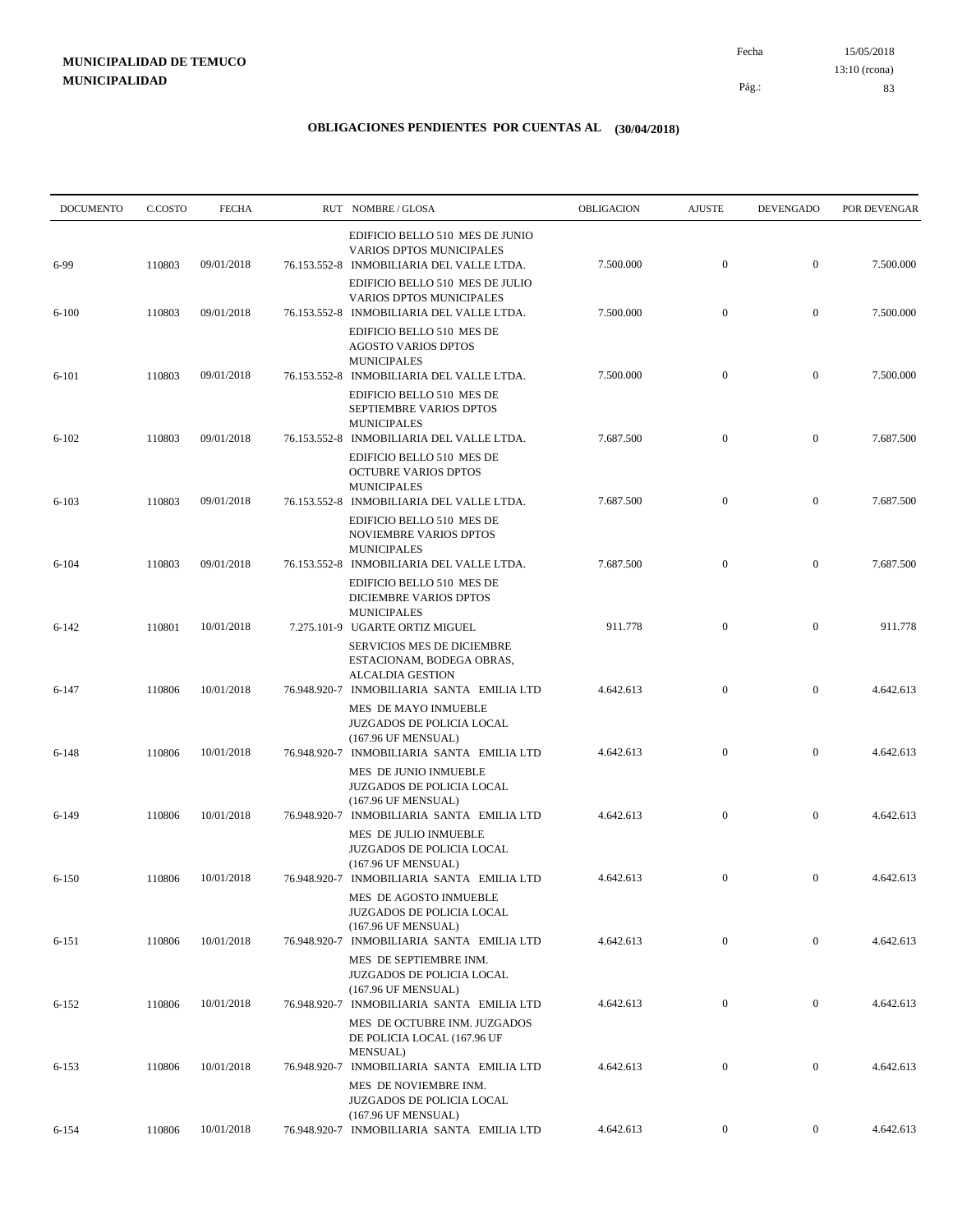| <b>DOCUMENTO</b> | C.COSTO | <b>FECHA</b> | RUT NOMBRE/GLOSA                                                                                                                          | <b>OBLIGACION</b> | <b>AJUSTE</b>    | <b>DEVENGADO</b> | POR DEVENGAR |
|------------------|---------|--------------|-------------------------------------------------------------------------------------------------------------------------------------------|-------------------|------------------|------------------|--------------|
| 6-159            | 110801  | 10/01/2018   | MES DE DICIEMBRE INM.<br>JUZGADOS DE POLICIA LOCAL<br>(167.96 UF MENSUAL)<br>65.597.320-6 COMUNIDAD EDIFICIO OFICINAS PL                  | 250.000           | $\mathbf{0}$     | $\mathbf{0}$     | 250.000      |
|                  |         |              | MES DE MAYO OFICINA 305-306-405<br>Y 406 (VALOR ESTIMAT 250.000<br>MENS.)                                                                 |                   |                  |                  |              |
| $6 - 160$        | 110801  | 10/01/2018   | 65.597.320-6 COMUNIDAD EDIFICIO OFICINAS PL<br>MES DE JUNIO OFICINA 305-306-405<br>Y 406 (VALOR ESTIMAT 250.000                           | 250.000           | $\mathbf{0}$     | $\boldsymbol{0}$ | 250.000      |
| 6-161            | 110801  | 10/01/2018   | MENS.)<br>65.597.320-6 COMUNIDAD EDIFICIO OFICINAS PL<br>MES DE JULIO OFICINA 305-306-405<br>Y 406 (VALOR ESTIMAT 250.000                 | 250.000           | $\mathbf{0}$     | $\boldsymbol{0}$ | 250.000      |
| $6 - 162$        | 110801  | 10/01/2018   | MENS.)<br>65.597.320-6 COMUNIDAD EDIFICIO OFICINAS PL<br>MES DE AGOSTO OFICINA<br>305-306-405 Y 406 (VALOR ESTIMAT                        | 250.000           | $\mathbf{0}$     | $\boldsymbol{0}$ | 250.000      |
| $6 - 163$        | 110801  | 10/01/2018   | 250.000 MENS.)<br>65.597.320-6 COMUNIDAD EDIFICIO OFICINAS PL<br>SEPTIEMBRE OFICINA 305-306-405 Y<br>406 (VALOR ESTIMAT 250.000<br>MENS.) | 250.000           | $\boldsymbol{0}$ | $\boldsymbol{0}$ | 250.000      |
| $6 - 164$        | 110801  | 10/01/2018   | 65.597.320-6 COMUNIDAD EDIFICIO OFICINAS PL<br>OCTUBRE OFICINA 305-306-405 Y<br>406 (VALOR ESTIMAT 250.000                                | 250.000           | $\mathbf{0}$     | $\boldsymbol{0}$ | 250.000      |
| $6 - 165$        | 110801  | 10/01/2018   | MENS.)<br>65.597.320-6 COMUNIDAD EDIFICIO OFICINAS PL<br>NOVIEMBRE OFICINA 305-306-405 Y<br>406 (VALOR ESTIMAT 250.000                    | 250.000           | $\mathbf{0}$     | $\boldsymbol{0}$ | 250.000      |
| $6 - 175$        | 110815  | 10/01/2018   | MENS.)<br>FRITZ AGUERO JUAN<br>MES DE ABRIL INM LAGOS 780                                                                                 | 549.981           | $\boldsymbol{0}$ | 540.788          | 9.193        |
| $6 - 176$        | 110815  | 10/01/2018   | <b>BODEGAS BARRIDO</b><br>FRITZ AGUERO JUAN<br>MES DE MAYO INM LAGOS 780                                                                  | 549.981           | $\mathbf{0}$     | $\boldsymbol{0}$ | 549.981      |
| $6 - 177$        | 110815  | 10/01/2018   | <b>BODEGAS BARRIDO</b><br>FRITZ AGUERO JUAN                                                                                               | 549.981           | $\mathbf{0}$     | $\boldsymbol{0}$ | 549.981      |
| $6 - 178$        | 110815  | 10/01/2018   | MES DE JUNIO INM LAGOS 780<br><b>BODEGAS BARRIDO</b><br>FRITZ AGUERO JUAN<br>MES DE JULIO INM LAGOS 780                                   | 563.731           | $\boldsymbol{0}$ | $\boldsymbol{0}$ | 563.731      |
| 6-179            | 110815  | 10/01/2018   | <b>BODEGAS BARRIDO</b><br>FRITZ AGUERO JUAN                                                                                               | 563.731           | $\mathbf{0}$     | $\boldsymbol{0}$ | 563.731      |
| 6-180            | 110815  | 10/01/2018   | MES DE AGOSTO INM LAGOS 780<br><b>BODEGAS BARRIDO</b><br>FRITZ AGUERO JUAN                                                                | 563.731           | $\boldsymbol{0}$ | $\boldsymbol{0}$ | 563.731      |
| 6-181            | 110815  | 10/01/2018   | MES DE SEPTIEMBRE INM LAGOS<br>780 BODEGAS BARRIDO<br>FRITZ AGUERO JUAN                                                                   | 563.731           | $\boldsymbol{0}$ | $\boldsymbol{0}$ | 563.731      |
| 6-182            | 110815  | 10/01/2018   | MES DE OCTUBRE INM LAGOS 780<br><b>BODEGAS BARRIDO</b><br>FRITZ AGUERO JUAN                                                               | 563.731           | $\boldsymbol{0}$ | $\boldsymbol{0}$ | 563.731      |
| 6-183            | 110815  | 10/01/2018   | MES DE NOVIEMBRE INM LAGOS<br><b>780 BODEGAS BARRIDO</b><br>FRITZ AGUERO JUAN<br>MES DE DICIEMBRE INM LAGOS                               | 563.731           | $\boldsymbol{0}$ | $\boldsymbol{0}$ | 563.731      |
| $6 - 134$        | 110801  | 10/01/2018   | 780 BODEGAS BARRIDO<br>UGARTE ORTIZ MIGUEL                                                                                                | 911.778           | $\overline{0}$   | 905.912          | 5.866        |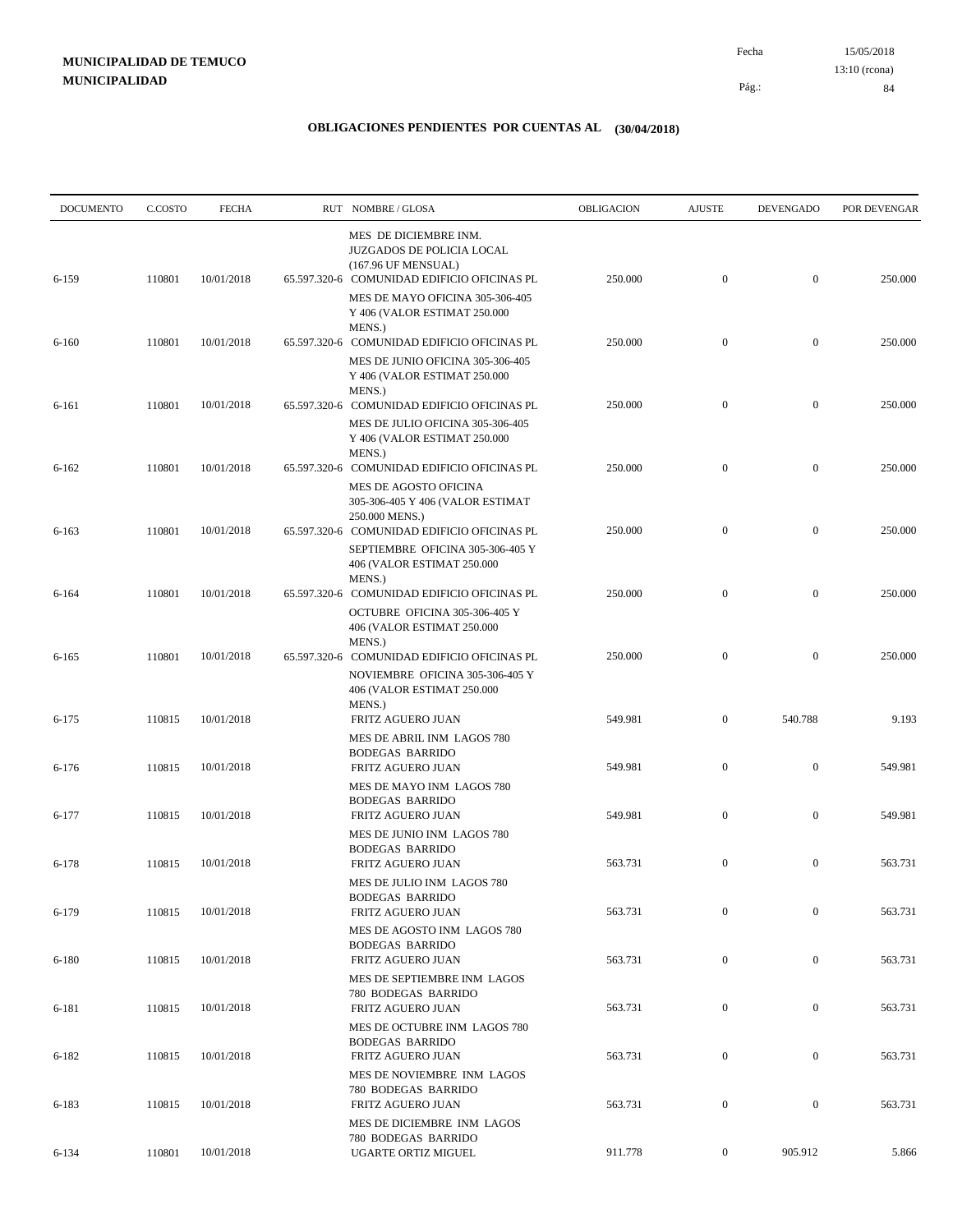15/05/2018 85 Pág.: Fecha 13:10 (rcona)

| <b>DOCUMENTO</b> | C.COSTO | <b>FECHA</b> | RUT NOMBRE/GLOSA                                                                                                         | <b>OBLIGACION</b> | <b>AJUSTE</b>    | <b>DEVENGADO</b> | POR DEVENGAR |
|------------------|---------|--------------|--------------------------------------------------------------------------------------------------------------------------|-------------------|------------------|------------------|--------------|
| 6-138            | 110801  | 10/01/2018   | <b>SERVICIOS MES DE ABRIL</b><br>ESTACIONAMIEN, BODEGA OBRAS,<br><b>ALCALDIA GESTION</b><br>UGARTE ORTIZ MIGUEL          | 911.778           | $\mathbf{0}$     | $\overline{0}$   | 911.778      |
|                  |         |              | <b>SERVICIOS MES DE AGOSTO</b><br>ESTACIONAMIEN, BODEGA OBRAS,<br><b>ALCALDIA GESTION</b>                                |                   |                  |                  |              |
| 6-137            | 110801  | 10/01/2018   | UGARTE ORTIZ MIGUEL<br>SERVICIOS MES DE JULIO<br>ESTACIONAMIEN, BODEGA OBRAS,                                            | 911.778           | $\mathbf{0}$     | $\boldsymbol{0}$ | 911.778      |
| 6-136            | 110801  | 10/01/2018   | <b>ALCALDIA GESTION</b><br>UGARTE ORTIZ MIGUEL<br>SERVICIOS MES DE JUNIO                                                 | 911.778           | $\mathbf{0}$     | $\overline{0}$   | 911.778      |
| $6 - 135$        | 110801  | 10/01/2018   | ESTACIONAMIEN, BODEGA OBRAS,<br><b>ALCALDIA GESTION</b><br>UGARTE ORTIZ MIGUEL                                           | 911.778           | $\boldsymbol{0}$ | $\mathbf{0}$     | 911.778      |
| $6 - 140$        | 110801  | 10/01/2018   | <b>SERVICIOS MES DE MAYO</b><br>ESTACIONAMIEN, BODEGA OBRAS,<br><b>ALCALDIA GESTION</b><br><b>UGARTE ORTIZ MIGUEL</b>    | 911.778           | $\boldsymbol{0}$ | $\boldsymbol{0}$ | 911.778      |
|                  |         |              | SERVICIOS MES DE OCTUBRE<br>ESTACIONAMIEN, BODEGA OBRAS,<br><b>ALCALDIA GESTION</b>                                      |                   |                  |                  |              |
| 6-139            | 110801  | 10/01/2018   | <b>UGARTE ORTIZ MIGUEL</b><br><b>SERVICIOS MES DE SEPTIEM</b><br>ESTACIONAMIEN, BODEGA OBRAS,<br><b>ALCALDIA GESTION</b> | 911.778           | $\mathbf{0}$     | $\boldsymbol{0}$ | 911.778      |
| 6-141            | 110801  | 10/01/2018   | <b>UGARTE ORTIZ MIGUEL</b><br>SERVICIOS MES DE NOVIEMB<br>ESTACIONAMIEN, BODEGA OBRAS,                                   | 911.778           | $\mathbf{0}$     | $\boldsymbol{0}$ | 911.778      |
| $6 - 243$        | 110812  | 10/01/2018   | <b>ALCALDIA GESTION</b><br>77.092.420-0 SOC. INMOBILIARIA CASA DE TRONCO<br>MES DE SEPTIEMBRE INM LEON                   | 989.468           | $\mathbf{0}$     | $\mathbf{0}$     | 989.468      |
| $6 - 248$        | 110812  | 10/01/2018   | GALLO 135 Y 147 \$1.306.997<br>77.092.420-0 SOC. INMOBILIARIA CASA DE TRONCO<br>MES DE OCTUBRE INM LEON                  | 989.468           | $\mathbf{0}$     | $\boldsymbol{0}$ | 989.468      |
| 6-249            | 110812  | 10/01/2018   | GALLO 135 Y 147 \$1.306.997<br>77.092.420-0 SOC. INMOBILIARIA CASA DE TRONCO<br>MES DE NOVIEMBRE INM LEON                | 989.468           | $\mathbf{0}$     | $\boldsymbol{0}$ | 989.468      |
| $6 - 250$        | 110812  | 10/01/2018   | GALLO 135 Y 147 \$1.306.997<br>77.092.420-0 SOC. INMOBILIARIA CASA DE TRONCO<br>MES DE DICIEMBRE INM LEON                | 989.468           | $\mathbf{0}$     | $\boldsymbol{0}$ | 989.468      |
| $6 - 234$        | 110812  | 10/01/2018   | GALLO 135 Y 147 \$1.306.997<br>77.092.420-0 SOC. INMOBILIARIA CASA DE TRONCO<br>MES DE MARZO, INM LEON GALLO             | 1.306.997         | $\mathbf{0}$     | 955.837          | 351.160      |
| 6-238            | 110812  | 10/01/2018   | 135 Y 147 \$1.306.997<br>77.092.420-0 SOC. INMOBILIARIA CASA DE TRONCO<br>MES DE MAYO, INM LEON GALLO                    | 989.468           | $\boldsymbol{0}$ | $\boldsymbol{0}$ | 989.468      |
| 6-239            | 110812  | 10/01/2018   | 135 Y 147 \$1.306.997<br>77.092.420-0 SOC. INMOBILIARIA CASA DE TRONCO<br>MES DE JUNIO, INM LEON GALLO                   | 989.468           | $\mathbf{0}$     | $\boldsymbol{0}$ | 989.468      |
| $6 - 240$        | 110812  | 10/01/2018   | 135 Y 147 \$1.306.997<br>77.092.420-0 SOC. INMOBILIARIA CASA DE TRONCO<br>MES DE JULIO, INM LEON GALLO                   | 989.468           | $\mathbf{0}$     | $\boldsymbol{0}$ | 989.468      |
| 6-241            | 110812  | 10/01/2018   | 135 Y 147 \$1.306.997<br>77.092.420-0 SOC. INMOBILIARIA CASA DE TRONCO<br>MES DE AGOSTO, INM LEON GALLO                  | 989.468           | $\mathbf{0}$     | $\boldsymbol{0}$ | 989.468      |
|                  |         |              | 135 Y 147 \$1.306.997                                                                                                    |                   |                  |                  |              |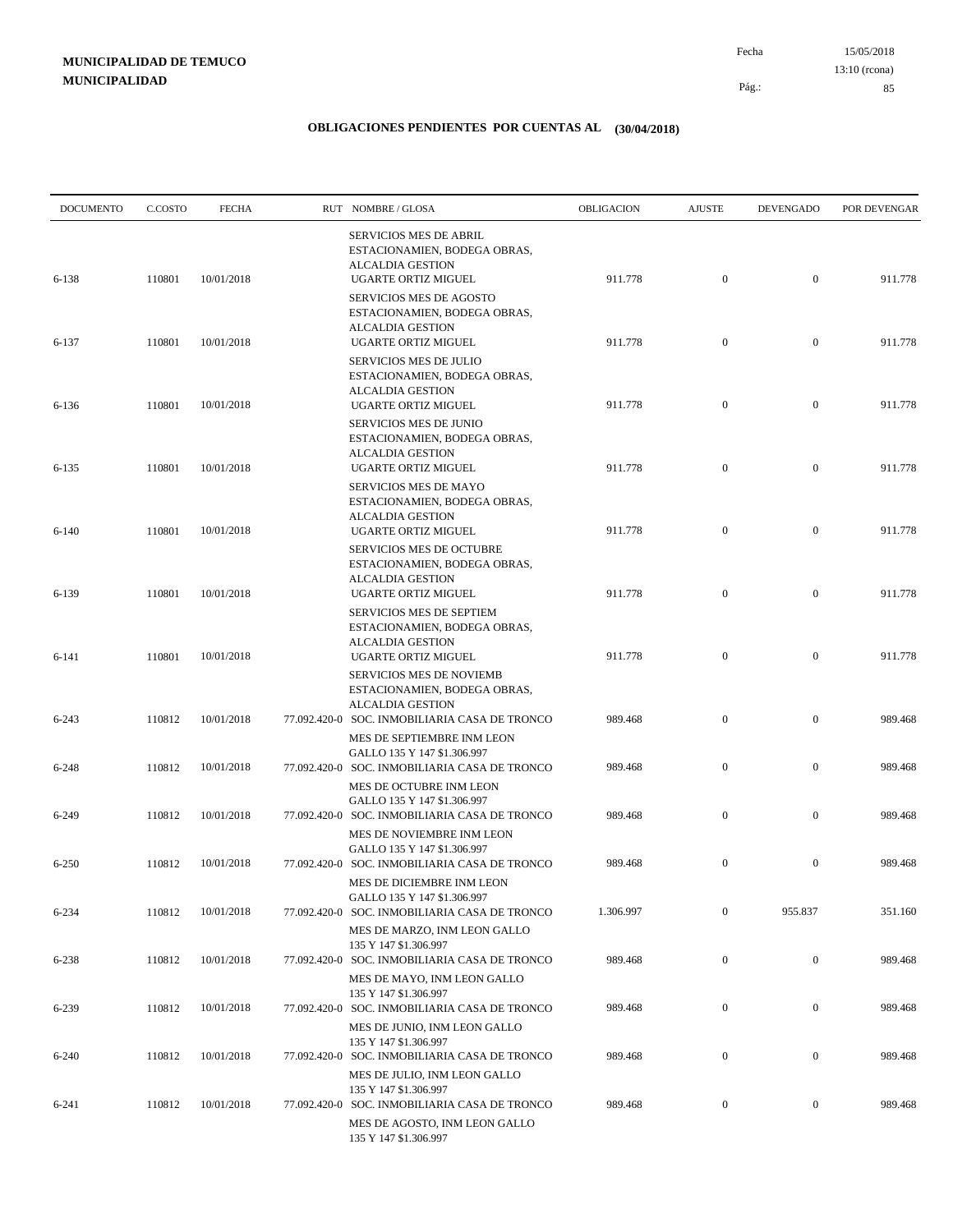15/05/2018 86 Pág.: Fecha 13:10 (rcona)

| <b>DOCUMENTO</b> | C.COSTO       | <b>FECHA</b> | RUT NOMBRE/GLOSA                                                                                          | OBLIGACION  | <b>AJUSTE</b>    | <b>DEVENGADO</b> | POR DEVENGAR |
|------------------|---------------|--------------|-----------------------------------------------------------------------------------------------------------|-------------|------------------|------------------|--------------|
|                  |               |              | <b>TOTALES CUENTA</b>                                                                                     | 167.758.436 | $\boldsymbol{0}$ | 4.878.259        | 162.880.177  |
| Cuenta Nro.      | 2152209002002 |              | Arriendo Edif. Programas y Actividades                                                                    |             |                  |                  |              |
| 6-68             | 140601        | 09/01/2018   | RODRIGUEZ GUZMAN NOLFA<br>JORNADA ALTERNA EL                                                              | 211.375     | $\mathbf{0}$     | 205.712          | 5.663        |
| $6 - 72$         | 140601        | 09/01/2018   | GORRIONCITO MES DE ENERO<br>RODRIGUEZ GUZMAN NOLFA                                                        | 211.375     | $\mathbf{0}$     | $\mathbf{0}$     | 211.375      |
| $6 - 73$         | 140601        | 09/01/2018   | JORNADA ALTERNA EL<br>GORRIONCITO MES DE MAYO<br>RODRIGUEZ GUZMAN NOLFA                                   | 211.375     | $\overline{0}$   | $\overline{0}$   | 211.375      |
| $6 - 74$         | 140601        | 09/01/2018   | JORNADA ALTERNA EL<br>GORRIONCITO MES DE JUNIO<br>RODRIGUEZ GUZMAN NOLFA                                  | 216.659     | $\mathbf{0}$     | $\mathbf{0}$     | 216.659      |
| $6 - 75$         | 140601        | 09/01/2018   | JORNADA ALTERNA EL<br>GORRIONCITO MES DE JULIO<br>RODRIGUEZ GUZMAN NOLFA                                  | 216.659     | $\mathbf{0}$     | $\boldsymbol{0}$ | 216.659      |
| $6 - 76$         | 140601        | 09/01/2018   | JORNADA ALTERNA EL<br><b>GORRIONCITO MES DE AGOSTO</b><br>RODRIGUEZ GUZMAN NOLFA                          | 216.659     | $\mathbf{0}$     | $\mathbf{0}$     | 216.659      |
|                  |               |              | JORNADA ALTERNA EL<br><b>GORRIONCITO MES DE</b><br><b>SEPTIEMBRE</b>                                      |             |                  |                  |              |
| $6 - 77$         | 140601        | 09/01/2018   | RODRIGUEZ GUZMAN NOLFA<br>JORNADA ALTERNA EL                                                              | 216.659     | $\mathbf{0}$     | $\boldsymbol{0}$ | 216.659      |
| $6 - 78$         | 140601        | 09/01/2018   | GORRIONCITO MES DE OCTUBRE<br>RODRIGUEZ GUZMAN NOLFA<br>JORNADA ALTERNA EL                                | 216.659     | $\mathbf{0}$     | $\boldsymbol{0}$ | 216.659      |
| $6 - 79$         | 140601        | 09/01/2018   | <b>GORRIONCITO MES DE NOVIEMBRE</b><br>RODRIGUEZ GUZMAN NOLFA                                             | 216.659     | $\mathbf{0}$     | $\boldsymbol{0}$ | 216.659      |
| 6-196            | 141201        | 10/01/2018   | JORNADA ALTERNA EL<br><b>GORRIONCITO MES DE DICIEMBRE</b><br>78.306.640-8 SOC. INMOBILIARIA LAS RAICES LT | 2.143.462   | $\overline{0}$   | $\overline{0}$   | 2.143.462    |
|                  |               |              | ABRIL, INM BULNES 815 PG<br>ADULTO MAYOR (60 UF MENS. +<br><b>GASTOS COMUNES)</b>                         |             |                  |                  |              |
| 6-197            | 141201        | 10/01/2018   | 78.306.640-8 SOC. INMOBILIARIA LAS RAICES LT<br>MAYO, INM BULNES 815 PG<br>ADULTO MAYOR (60 UF MENS. +    | 2.143.462   | $\mathbf{0}$     | $\boldsymbol{0}$ | 2.143.462    |
| 6-198            | 141201        | 10/01/2018   | <b>GASTOS COMUNES)</b><br>78.306.640-8 SOC. INMOBILIARIA LAS RAICES LT<br>JUNIO, INM BULNES 815 PG        | 2.143.462   | $\overline{0}$   | $\boldsymbol{0}$ | 2.143.462    |
| $6 - 199$        | 141201        | 10/01/2018   | ADULTO MAYOR (60 UF MENS. +<br><b>GASTOS COMUNES)</b><br>78.306.640-8 SOC. INMOBILIARIA LAS RAICES LT     | 2.143.462   | $\boldsymbol{0}$ | $\overline{0}$   | 2.143.462    |
|                  |               |              | JULIO, INM BULNES 815 PG<br>ADULTO MAYOR (60 UF MENS. +<br><b>GASTOS COMUNES)</b>                         |             |                  |                  |              |
| $6 - 200$        | 141201        | 10/01/2018   | 78.306.640-8 SOC. INMOBILIARIA LAS RAICES LT<br>AGOSTO INM BULNES 815 PG                                  | 2.143.462   | $\boldsymbol{0}$ | $\boldsymbol{0}$ | 2.143.462    |
| $6 - 201$        | 141201        | 10/01/2018   | ADULTO MAYOR (60 UF MENS. +<br><b>GASTOS COMUNES)</b><br>78.306.640-8 SOC. INMOBILIARIA LAS RAICES LT     | 2.143.462   | $\boldsymbol{0}$ | $\boldsymbol{0}$ | 2.143.462    |
|                  |               |              | SEPTIEMBRE INM BULNES 815 PG<br>AD MAYOR (60 UF MENS. + GASTOS<br><b>COMUNES</b> )                        |             |                  |                  |              |
| $6 - 202$        | 141201        | 10/01/2018   | 78.306.640-8 SOC. INMOBILIARIA LAS RAICES LT                                                              | 2.143.462   | $\boldsymbol{0}$ | $\overline{0}$   | 2.143.462    |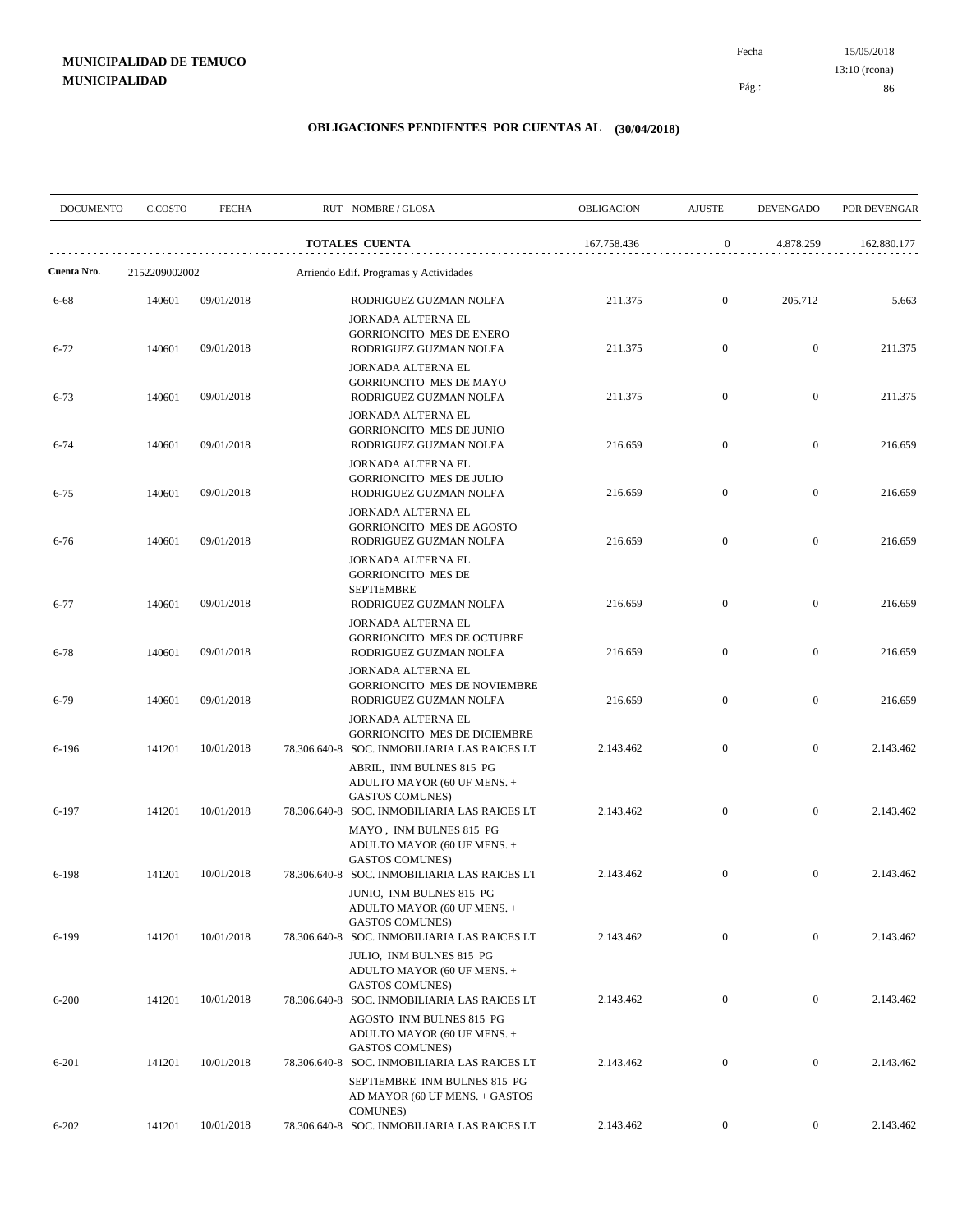| <b>DOCUMENTO</b> | C.COSTO       | <b>FECHA</b> | RUT NOMBRE/GLOSA                                                                                                                                               | <b>OBLIGACION</b> | <b>AJUSTE</b>    | <b>DEVENGADO</b> | POR DEVENGAR |
|------------------|---------------|--------------|----------------------------------------------------------------------------------------------------------------------------------------------------------------|-------------------|------------------|------------------|--------------|
| $6 - 203$        | 141201        | 10/01/2018   | OCTUBRE INM BULNES 815 PG AD<br>MAYOR (60 UF MENS. + GASTOS<br><b>COMUNES</b> )<br>78.306.640-8 SOC. INMOBILIARIA LAS RAICES LT<br>NOVIEMBRE INM BULNES 815 PG | 1.658.471         | $\mathbf{0}$     | $\overline{0}$   | 1.658.471    |
|                  |               |              | AD MAYOR (60 UF MENS. + GASTOS<br><b>COMUNES</b> )                                                                                                             |                   |                  |                  |              |
| $6 - 204$        | 141201        | 10/01/2018   | 78.306.640-8 SOC. INMOBILIARIA LAS RAICES LT<br>DICIEMBRE INM BULNES 815 PG<br>AD MAYOR (60 UF MENS. + GASTOS                                                  | 1.658.471         | $\mathbf{0}$     | $\boldsymbol{0}$ | 1.658.471    |
| 6-4530           | 150102        | 23/04/2018   | <b>COMUNES</b> )<br>87.912.900-1 UNIVERSIDAD DE LA FRONTERA                                                                                                    | 2.000.000         | $\overline{0}$   | $\boldsymbol{0}$ | 2.000.000    |
|                  |               |              | CONTRATO DE ARRENDAMIENTO<br>GIMNASIO OLIMPICO UNIVERIDAD<br>DE LA FRONTERA                                                                                    |                   |                  |                  |              |
| 6-4530           | 150103        | 23/04/2018   | 87.912.900-1 UNIVERSIDAD DE LA FRONTERA                                                                                                                        | 2.000.000         | $\mathbf{0}$     | $\mathbf{0}$     | 2.000.000    |
|                  |               |              | CONTRATO DE ARRENDAMIENTO<br>GIMNASIO OLIMPICO UNIVERIDAD<br><b>DE LA FRONTERA</b>                                                                             |                   |                  |                  |              |
|                  |               |              | <b>TOTALES CUENTA</b>                                                                                                                                          | 24.255.255        | $\boldsymbol{0}$ | 205.712          | 24.049.543   |
| Cuenta Nro.      | 2152209003001 |              | Arriendo Vehíc. Gestión Municipal                                                                                                                              |                   |                  |                  |              |
| 6-4624           | 110902        | 27/04/2018   | 83.547.100-4 AUTORENTAS DEL PACIFICO LTDA<br>ARRIENDO VEHICULO PARA EL SR<br>ALCALDE EN LA CIUDAD DE                                                           | 222.350           | $\overline{0}$   | $\overline{0}$   | 222.350      |
|                  |               |              | <b>SANTIAGO</b>                                                                                                                                                |                   |                  |                  |              |
|                  |               |              | <b>TOTALES CUENTA</b>                                                                                                                                          | 222.350           | $\boldsymbol{0}$ | $\overline{0}$   | 222.350      |
| Cuenta Nro.      | 2152209006001 |              | Arriendo Computadores                                                                                                                                          |                   |                  |                  |              |
| 6-777            | 110402        | 18/01/2018   | 86.130.200-8 SISTEMAS MODULARES DE COMPUT<br>ABRIL, ARRIENDO SERVIDOR (\$<br>1.598.302.- VALOR MENSUAL)                                                        | 1.598.302         | $\mathbf{0}$     | $\mathbf{0}$     | 1.598.302    |
| 6-778            | 110402        | 18/01/2018   | 86.130.200-8 SISTEMAS MODULARES DE COMPUT<br><b>MAYO, ARRIENDO SERVIDOR (\$</b>                                                                                | 1.598.302         | $\mathbf{0}$     | $\boldsymbol{0}$ | 1.598.302    |
| 6-779            | 110402        | 18/01/2018   | 1.598.302.- VALOR MENSUAL)<br>86.130.200-8 SISTEMAS MODULARES DE COMPUT<br>JUNIO, ARRIENDO SERVIDOR (\$                                                        | 1.598.302         | $\overline{0}$   | $\boldsymbol{0}$ | 1.598.302    |
| 6-780            | 110402        | 18/01/2018   | 1.598.302.- VALOR MENSUAL)<br>86.130.200-8 SISTEMAS MODULARES DE COMPUT<br>JULIO, ARRIENDO SERVIDOR (\$                                                        | 1.598.302         | $\mathbf{0}$     | $\mathbf{0}$     | 1.598.302    |
| 6-781            | 110402        | 18/01/2018   | 1.598.302.- VALOR MENSUAL)<br>86.130.200-8 SISTEMAS MODULARES DE COMPUT                                                                                        | 1.598.302         | $\mathbf{0}$     | $\boldsymbol{0}$ | 1.598.302    |
| 6-782            | 110402        | 18/01/2018   | AGOSTO, ARRIENDO SERVIDOR (\$<br>1.598.302.- VALOR MENSUAL)<br>86.130.200-8 SISTEMAS MODULARES DE COMPUT                                                       | 1.598.302         | $\boldsymbol{0}$ | $\boldsymbol{0}$ | 1.598.302    |
| 6-783            | 110402        | 18/01/2018   | SEPTIEMBRE, ARRIENDO SERVIDOR<br>(\$1.598.302.- VALOR MENSUAL)<br>86.130.200-8 SISTEMAS MODULARES DE COMPUT                                                    | 1.598.302         | $\boldsymbol{0}$ | $\boldsymbol{0}$ | 1.598.302    |
|                  |               |              | OCTUBRE, ARRIENDO SERVIDOR (\$<br>1.598.302.- VALOR MENSUAL)                                                                                                   |                   |                  |                  |              |
| 6-784            | 110402        | 18/01/2018   | 86.130.200-8 SISTEMAS MODULARES DE COMPUT<br>NOVIEMBRE, ARRIENDO SERVIDOR                                                                                      | 1.598.302         | $\boldsymbol{0}$ | $\boldsymbol{0}$ | 1.598.302    |
| 6-785            | 110402        | 18/01/2018   | (\$1.598.302.- VALOR MENSUAL)<br>86.130.200-8 SISTEMAS MODULARES DE COMPUT<br>DICIEMBRE, ARRIENDO SERVIDOR                                                     | 1.598.302         | $\boldsymbol{0}$ | $\overline{0}$   | 1.598.302    |
|                  |               |              | (\$1.598.302.- VALOR MENSUAL)                                                                                                                                  |                   |                  |                  |              |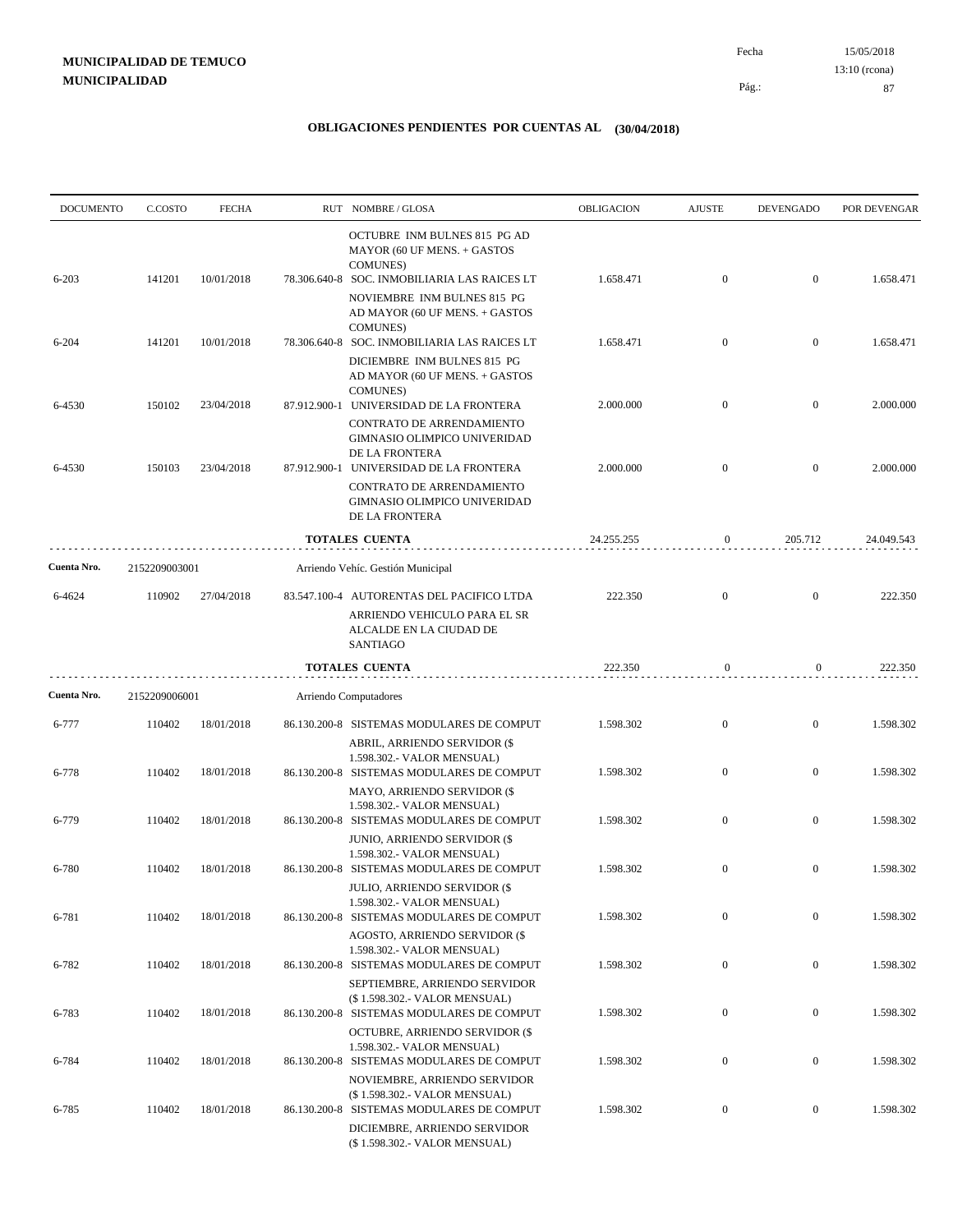15/05/2018 88 Pág.: Fecha 13:10 (rcona)

| <b>DOCUMENTO</b> | C.COSTO | <b>FECHA</b> | RUT NOMBRE/GLOSA                                                                                                   | OBLIGACION | <b>AJUSTE</b>    | <b>DEVENGADO</b> | POR DEVENGAR |
|------------------|---------|--------------|--------------------------------------------------------------------------------------------------------------------|------------|------------------|------------------|--------------|
| 6-789            | 110402  | 18/01/2018   | 96.587.380-5 VIGATEC S.A.                                                                                          | 854.105    | $\mathbf{0}$     | $\mathbf{0}$     | 854.105      |
| 6-790            | 110402  | 18/01/2018   | ABRIL, ARRIENDO REGISTRO<br>ASISTENCIA \$854.105.- MENSUAL<br>96.587.380-5 VIGATEC S.A.<br>MAYO, ARRIENDO REGISTRO | 854.105    | $\mathbf{0}$     | $\mathbf{0}$     | 854.105      |
| 6-791            | 110402  | 18/01/2018   | ASISTENCIA \$854.105.- MENSUAL<br>96.587.380-5 VIGATEC S.A.<br>JUNIO, ARRIENDO REGISTRO                            | 854.105    | $\boldsymbol{0}$ | $\mathbf{0}$     | 854.105      |
| 6-792            | 110402  | 18/01/2018   | ASISTENCIA \$854.105.- MENSUAL<br>96.587.380-5 VIGATEC S.A.                                                        | 854.105    | $\mathbf{0}$     | $\mathbf{0}$     | 854.105      |
| 6-793            | 110402  | 18/01/2018   | JULIO, ARRIENDO REGISTRO<br>ASISTENCIA \$854.105.- MENSUAL<br>96.587.380-5 VIGATEC S.A.                            | 854.105    | $\mathbf{0}$     | $\mathbf{0}$     | 854.105      |
| 6-794            | 110402  | 18/01/2018   | AGOSTO, ARRIENDO REGISTRO<br>ASISTENCIA \$854.105.- MENSUAL<br>96.587.380-5 VIGATEC S.A.                           | 854.105    | $\boldsymbol{0}$ | $\mathbf{0}$     | 854.105      |
| 6-795            | 110402  | 18/01/2018   | SEPTIEMBRE, ARRIENDO REGISTRO<br>ASISTENCIA \$854.105.- MENSUAL<br>96.587.380-5 VIGATEC S.A.                       | 854.105    | $\boldsymbol{0}$ | $\mathbf{0}$     | 854.105      |
| 6-796            | 110402  | 18/01/2018   | OCTUBRE, ARRIENDO REGISTRO<br>ASISTENCIA \$854.105.- MENSUAL<br>96.587.380-5 VIGATEC S.A.                          | 854.105    | $\boldsymbol{0}$ | $\mathbf{0}$     | 854.105      |
| 6-797            | 110402  | 18/01/2018   | NOVIEMBRE, ARRIENDO REGISTRO<br>ASISTENCIA \$854.105.- MENSUAL<br>96.587.380-5 VIGATEC S.A.                        | 854.105    | $\mathbf{0}$     | $\mathbf{0}$     | 854.105      |
| 6-726            | 110402  | 18/01/2018   | DICIEMBRE, ARRIENDO REGISTRO<br>ASISTENCIA \$854.105.- MENSUAL<br>96.523.180-3 OPCIONES S.A.                       | 11.343.494 | $\mathbf{0}$     | $\mathbf{0}$     | 11.343.494   |
| 6-727            | 110402  | 18/01/2018   | ABRIL, ARRIENDO EQUIPOS COMP.<br>VALOR MENSUAL \$11.343.494-<br>96.523.180-3 OPCIONES S.A.                         | 11.343.494 | $-1.300.908$     | $\mathbf{0}$     | 10.042.586   |
| 6-728            | 110402  | 18/01/2018   | MAYO, ARRIENDO EQUIPOS COMP.<br>VALOR MENSUAL \$11.343.494-<br>96.523.180-3 OPCIONES S.A.                          | 11.343.494 | $-1.300.908$     | $\mathbf{0}$     | 10.042.586   |
|                  |         |              | JUNIO, ARRIENDO EQUIPOS COMP.<br>VALOR MENSUAL \$11.343.494-                                                       |            |                  |                  |              |
| 6-729            | 110402  | 18/01/2018   | 96.523.180-3 OPCIONES S.A.<br>JULIO, ARRIENDO EQUIPOS COMP.<br>VALOR MENSUAL \$11.343.494-                         | 11.343.494 | $-1.300.908$     | $\mathbf{0}$     | 10.042.586   |
| 6-730            | 110402  | 18/01/2018   | 96.523.180-3 OPCIONES S.A.<br>AGOSTO, ARRIENDO EQUIPOS<br>COMP. VALOR MENSUAL                                      | 11.343.494 | $-2.080.239$     | $\mathbf{0}$     | 9.263.255    |
| 6-731            | 110402  | 18/01/2018   | \$11.343.494-<br>96.523.180-3 OPCIONES S.A.<br>SEPTIEMBRE, ARRIENDO EQUIPOS                                        | 11.343.494 | $-2.080.239$     | $\overline{0}$   | 9.263.255    |
| $6 - 732$        | 110402  | 18/01/2018   | COMP. VALOR MENSUAL<br>\$11.343.494-<br>96.523.180-3 OPCIONES S.A.                                                 | 11.343.494 | $-2.080.239$     | $\boldsymbol{0}$ | 9.263.255    |
|                  |         |              | OCTUBRE, ARRIENDO EQUIPOS<br>COMP. VALOR MENSUAL<br>\$11.343.494-                                                  |            |                  |                  |              |
| 6-733            | 110402  | 18/01/2018   | 96.523.180-3 OPCIONES S.A.<br>NOVIEMBRE, ARRIENDO EQUIPOS<br>COMP. VALOR MENSUAL                                   | 11.343.494 | $-2.080.239$     | $\boldsymbol{0}$ | 9.263.255    |
| 6-734            | 110402  | 18/01/2018   | \$11.343.494-<br>96.523.180-3 OPCIONES S.A.                                                                        | 11.343.494 | $-2.080.239$     | $\boldsymbol{0}$ | 9.263.255    |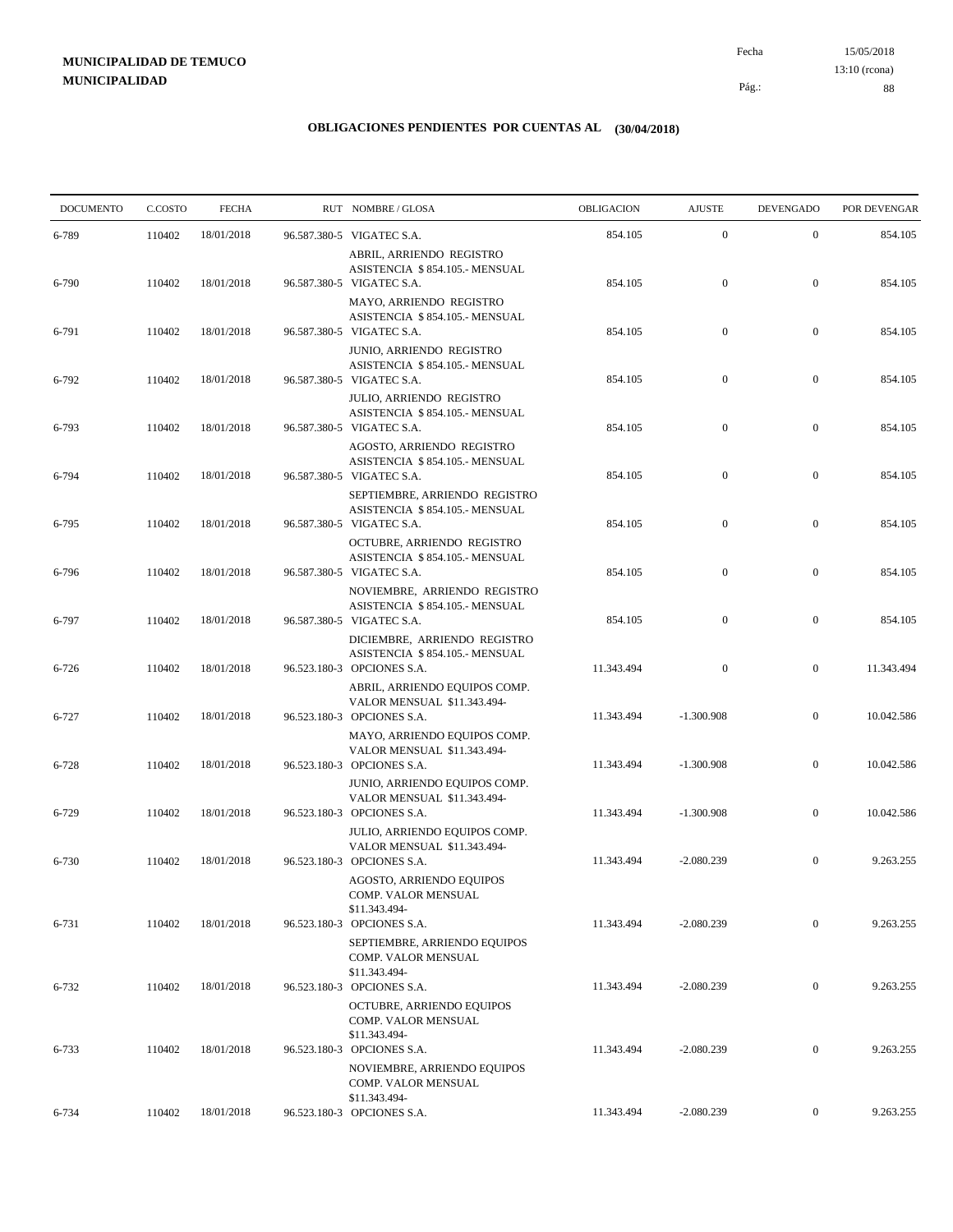| <b>DOCUMENTO</b> | C.COSTO | <b>FECHA</b> | RUT NOMBRE/GLOSA                                                                                          | <b>OBLIGACION</b> | <b>AJUSTE</b>    | <b>DEVENGADO</b> | POR DEVENGAR |
|------------------|---------|--------------|-----------------------------------------------------------------------------------------------------------|-------------------|------------------|------------------|--------------|
| 6-2347           | 110402  | 21/02/2018   | DICIEMBRE, ARRIENDO EQUIPOS<br>COMP. VALOR MENSUAL<br>\$11.343.494-<br>96.523.180-3 OPCIONES S.A.         | 8.103.594         | $\mathbf{0}$     | $\mathbf{0}$     | 8.103.594    |
|                  |         |              | ARRIENDO DE EQUIPOS COMP,<br>CONT OPERATIVA MES DE ABRIL<br>2018                                          |                   |                  |                  |              |
| 6-2348           | 110402  | 21/02/2018   | 96.523.180-3 OPCIONES S.A.<br>ARRIENDO DE EQUIPOS COMP,<br>CONT OPERATIVA MES DE MAYO                     | 8.103.594         | $\mathbf{0}$     | $\mathbf{0}$     | 8.103.594    |
| 6-2349           | 110402  | 21/02/2018   | 2018<br>96.523.180-3 OPCIONES S.A.<br>ARRIENDO DE EQUIPOS COMP,<br>CONT OPERATIVA MES DE JUNIO<br>2018    | 8.103.594         | $\mathbf{0}$     | $\mathbf{0}$     | 8.103.594    |
| 6-2350           | 110402  | 21/02/2018   | 96.523.180-3 OPCIONES S.A.<br>ARRIENDO DE EQUIPOS COMP,<br>CONT OPERATIVA MES DE JULIO<br>2018            | 8.103.594         | $\boldsymbol{0}$ | $\boldsymbol{0}$ | 8.103.594    |
| 6-2351           | 110402  | 21/02/2018   | 96.523.180-3 OPCIONES S.A.<br>ARRIENDO DE EQUIPOS COMP,<br>CONT OPERATIVA MES DE<br>AGOSTO 2018           | 8.103.594         | $\mathbf{0}$     | $\mathbf{0}$     | 8.103.594    |
| 6-2352           | 110402  | 21/02/2018   | 96.523.180-3 OPCIONES S.A.<br>ARRIENDO DE EQUIPOS COMP,<br>CONT OPERATIVA MES DE<br>SEPTIEMBRE 2018       | 8.103.594         | $\boldsymbol{0}$ | $\boldsymbol{0}$ | 8.103.594    |
| 6-2353           | 110402  | 21/02/2018   | 96.523.180-3 OPCIONES S.A.<br>ARRIENDO DE EQUIPOS COMP,<br>CONT OPERATIVA MES DE<br><b>OCTUBRE 2018</b>   | 8.103.594         | $\boldsymbol{0}$ | $\mathbf{0}$     | 8.103.594    |
| 6-2354           | 110402  | 21/02/2018   | 96.523.180-3 OPCIONES S.A.<br>ARRIENDO DE EQUIPOS COMP,<br>CONT OPERATIVA MES DE<br><b>NOVIEMBRE 2018</b> | 8.103.594         | $\boldsymbol{0}$ | $\mathbf{0}$     | 8.103.594    |
| 6-2355           | 110402  | 21/02/2018   | 96.523.180-3 OPCIONES S.A.<br>ARRIENDO DE EQUIPOS COMP,<br>CONT OPERATIVA MES DE<br>DICIEMBRE 2018        | 8.103.594         | $\mathbf{0}$     | $\mathbf{0}$     | 8.103.594    |
| 6-2699           | 110402  | 05/03/2018   | 96.523.180-3 OPCIONES S.A.<br>ARRIENDO DE EQUIPO PARA LA<br>MUNICIPALIDAD DE TEMUCO<br>${\rm ABRIL}$      | 531.888           | $\boldsymbol{0}$ | $\mathbf{0}$     | 531.888      |
| 6-2700           | 110402  | 05/03/2018   | 96.523.180-3 OPCIONES S.A.<br>ARRIENDO DE EQUIPO PARA LA<br>MUNICIPALIDAD DE TEMUCO<br><b>MAYO</b>        | 531.888           | $\boldsymbol{0}$ | $\mathbf{0}$     | 531.888      |
| 6-2701           | 110402  | 05/03/2018   | 96.523.180-3 OPCIONES S.A.<br>ARRIENDO DE EQUIPO PARA LA<br>MUNICIPALIDAD DE TEMUCO<br><b>JUNIO</b>       | 531.888           | $\boldsymbol{0}$ | $\boldsymbol{0}$ | 531.888      |
| 6-2702           | 110402  | 05/03/2018   | 96.523.180-3 OPCIONES S.A.<br>ARRIENDO DE EQUIPO PARA LA<br>MUNICIPALIDAD DE TEMUCO JULIO                 | 531.888           | $\boldsymbol{0}$ | $\boldsymbol{0}$ | 531.888      |
| 6-2703           | 110402  | 05/03/2018   | 96.523.180-3 OPCIONES S.A.<br>ARRIENDO DE EQUIPO PARA LA<br>MUNICIPALIDAD DE TEMUCO                       | 531.888           | $\boldsymbol{0}$ | $\boldsymbol{0}$ | 531.888      |
| 6-2704           | 110402  | 05/03/2018   | <b>AGOSTO</b><br>96.523.180-3 OPCIONES S.A.                                                               | 531.888           | $\overline{0}$   | $\boldsymbol{0}$ | 531.888      |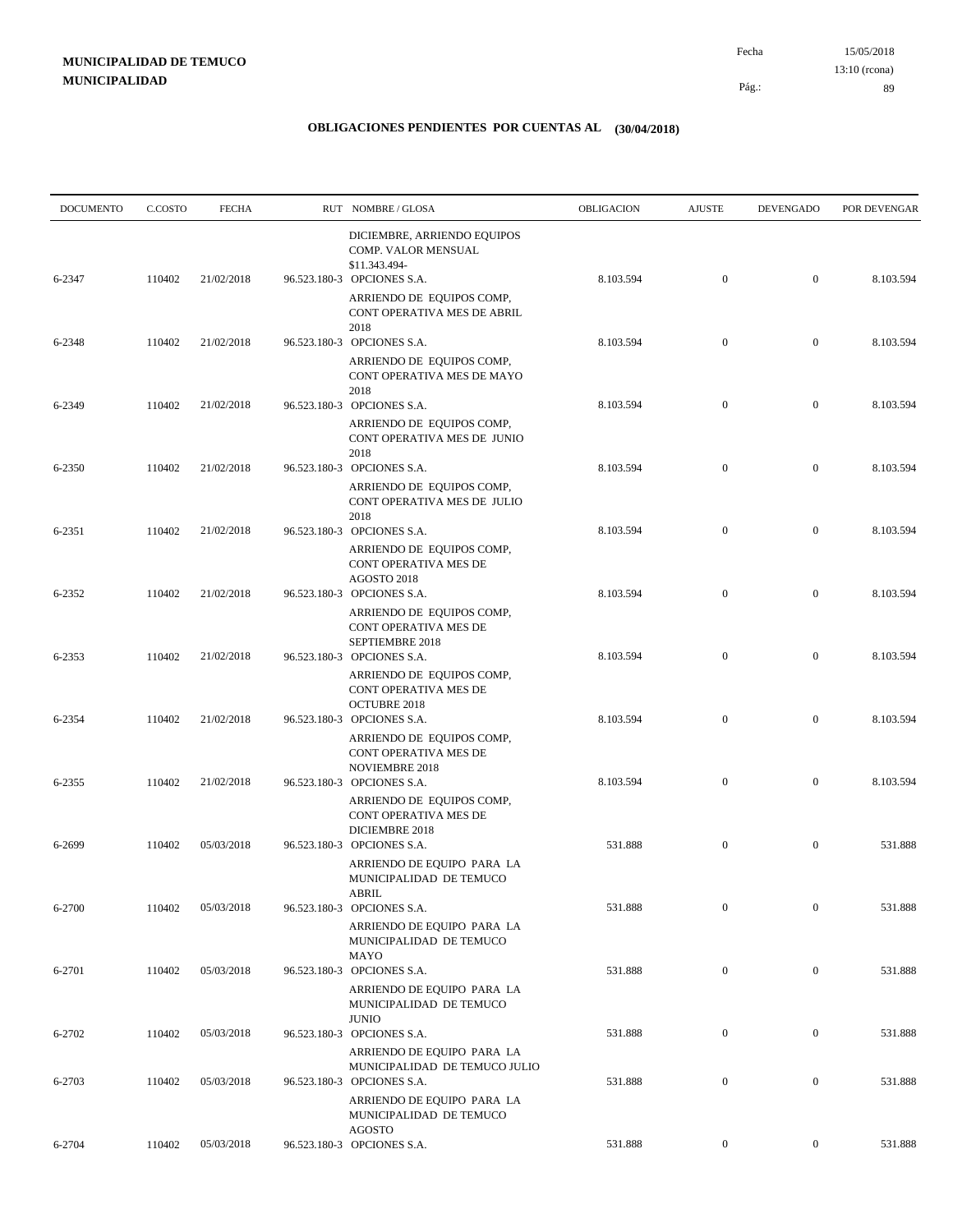15/05/2018 90 Pág.: Fecha 13:10 (rcona)

| <b>DOCUMENTO</b> | C.COSTO       | <b>FECHA</b> | RUT NOMBRE/GLOSA                                                                                                        | OBLIGACION  | <b>AJUSTE</b>    | <b>DEVENGADO</b> | POR DEVENGAR |
|------------------|---------------|--------------|-------------------------------------------------------------------------------------------------------------------------|-------------|------------------|------------------|--------------|
| 6-2705           | 110402        | 05/03/2018   | ARRIENDO DE EQUIPO PARA LA<br>MUNICIPALIDAD DE TEMUCO SEPTI<br>96.523.180-3 OPCIONES S.A.<br>ARRIENDO DE EQUIPO PARA LA | 531.888     | $\boldsymbol{0}$ | $\mathbf{0}$     | 531.888      |
| 6-2706           | 110402        | 05/03/2018   | MUNICIPALIDAD DE TEMUCO<br><b>OCTUBRE</b><br>96.523.180-3 OPCIONES S.A.<br>ARRIENDO DE EQUIPO PARA LA                   | 531.888     | $\boldsymbol{0}$ | $\mathbf{0}$     | 531.888      |
| 6-2707           | 110402        | 05/03/2018   | MUNICIPALIDAD DE TEMUCO<br><b>NOVIEMBRE</b><br>96.523.180-3 OPCIONES S.A.<br>ARRIENDO DE EQUIPO PARA LA                 | 531.888     | $\boldsymbol{0}$ | $\mathbf{0}$     | 531.888      |
| 6-3663           | 110402        | 29/03/2018   | MUNICIPALIDAD DE TEMUCO<br><b>DICIEMBRE</b><br>96.523.180-3 OPCIONES S.A.                                               | 1.977.274   | $\boldsymbol{0}$ | $\boldsymbol{0}$ | 1.977.274    |
| 6-3664           | 110402        | 29/03/2018   | ARRIENDO DE EQUIPOS<br>COMPUTACIONALES JULIO<br>96.523.180-3 OPCIONES S.A.<br>ARRIENDO DE EQUIPOS                       | 1.977.274   | $\boldsymbol{0}$ | $\mathbf{0}$     | 1.977.274    |
| 6-3665           | 110402        | 29/03/2018   | COMPUTACIONALES AGOSTO<br>96.523.180-3 OPCIONES S.A.                                                                    | 1.977.274   | $\boldsymbol{0}$ | $\mathbf{0}$     | 1.977.274    |
| 6-3666           | 110402        | 29/03/2018   | ARRIENDO DE EQUIPOS<br>COMPUTACIONALES SEPTIEMBRE<br>96.523.180-3 OPCIONES S.A.                                         | 1.977.274   | $\boldsymbol{0}$ | $\mathbf{0}$     | 1.977.274    |
| 6-3667           | 110402        | 29/03/2018   | ARRIENDO DE EQUIPOS<br>COMPUTACIONALES OCTUBRE<br>96.523.180-3 OPCIONES S.A.                                            | 1.977.274   | $\boldsymbol{0}$ | $\mathbf{0}$     | 1.977.274    |
| 6-3668           | 110402        | 29/03/2018   | ARRIENDO DE EQUIPOS<br>COMPUTACIONALES NOV<br>96.523.180-3 OPCIONES S.A.                                                | 1.977.274   | $\boldsymbol{0}$ | $\mathbf{0}$     | 1.977.274    |
| 6-3627           | 110402        | 29/03/2018   | ARRIENDO DE EQUIPOS<br>COMPUTACIONALES DIC<br>96.523.180-3 OPCIONES S.A.                                                | 1.977.274   | $\overline{0}$   | $\overline{0}$   | 1.977.274    |
| 6-3628           | 110402        | 29/03/2018   | ARRIENDO DE EQUIPOS<br>COMPUTACIONALES CON<br>SERVICIO DE CONTINUIDAD<br>96.523.180-3 OPCIONES S.A.                     | 1.977.274   | $\boldsymbol{0}$ | $\overline{0}$   | 1.977.274    |
|                  |               |              | ARRIENDO DE EQUIPOS<br>COMPUTACIONALES JUNIO                                                                            |             |                  |                  |              |
|                  |               |              | <b>TOTALES CUENTA</b>                                                                                                   | 217.700.639 | -14.303.919      | $\boldsymbol{0}$ | 203.396.720  |
| Cuenta Nro.      | 2152209999001 |              | Arriendo Contenedores                                                                                                   |             |                  |                  |              |
| 6-737            | 120301        | 18/01/2018   | 96.753.590-7 PLASTIC OMNIUN S.A.<br>ARRIENDO CONTENEDORES (164.96<br>UF MENS.) AL 05 DE MARZO<br>TERMINO DE C           | 4.559.689   | $\mathbf{0}$     | $\overline{0}$   | 4.559.689    |
| 6-2413           | 120301        | 22/02/2018   | 96.753.590-7 PLASTIC OMNIUN S.A.<br>TRATO DIRECTO 51-2018 ARRIENDO<br>DE 2260 CONTENEDORES                              | 18.058.259  | $\boldsymbol{0}$ | $\overline{0}$   | 18.058.259   |
| 6-2414           | 120301        | 22/02/2018   | PLASTICOS MARZO<br>96.753.590-7 PLASTIC OMNIUN S.A.<br>TRATO DIRECTO 51-2018 ARRIENDO                                   | 18.058.259  | $\boldsymbol{0}$ | $\overline{0}$   | 18.058.259   |
| 6-2415           | 120301        | 22/02/2018   | DE 2260 CONTENEDORES<br>PLASTICOS ABRIL<br>96.753.590-7 PLASTIC OMNIUN S.A.                                             | 18.058.259  | $\boldsymbol{0}$ | $\overline{0}$   | 18.058.259   |
|                  |               |              | TRATO DIRECTO 51-2018 ARRIENDO<br>DE 2260 CONTENEDORES<br>PLASTICOS MAYO                                                |             |                  |                  |              |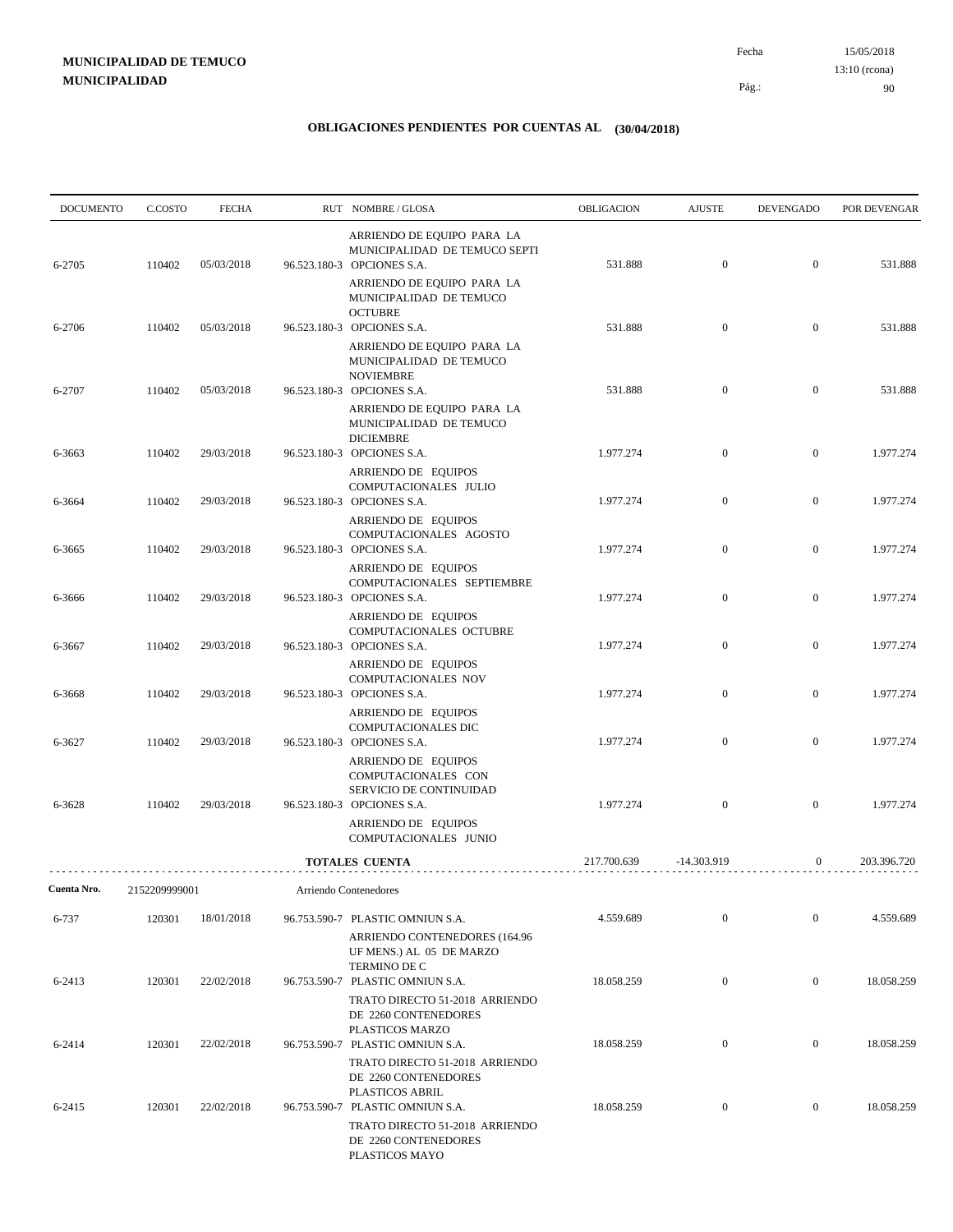15/05/2018 91 Pág.: Fecha 13:10 (rcona)

| <b>DOCUMENTO</b> | C.COSTO       | <b>FECHA</b> |                 | RUT NOMBRE/GLOSA                                                                           | OBLIGACION  | <b>AJUSTE</b>    | <b>DEVENGADO</b> | POR DEVENGAR |
|------------------|---------------|--------------|-----------------|--------------------------------------------------------------------------------------------|-------------|------------------|------------------|--------------|
| 6-2416           | 120301        | 22/02/2018   |                 | 96.753.590-7 PLASTIC OMNIUN S.A.                                                           | 18.058.259  | $\mathbf{0}$     | $\mathbf{0}$     | 18.058.259   |
|                  |               |              |                 | TRATO DIRECTO 51-2018 ARRIENDO<br>DE 2260 CONTENEDORES<br>PLASTICOS JUNIO                  |             |                  |                  |              |
| 6-2417           | 120301        | 22/02/2018   |                 | 96.753.590-7 PLASTIC OMNIUN S.A.<br>TRATO DIRECTO 51-2018 ARRIENDO<br>DE 2260 CONTENEDORES | 18.058.259  | $\mathbf{0}$     | $\overline{0}$   | 18.058.259   |
| 6-2418           | 120301        | 22/02/2018   |                 | PLASTICOS JULIO<br>96.753.590-7 PLASTIC OMNIUN S.A.<br>TRATO DIRECTO 51-2018 ARRIENDO      | 18.058.259  | $\mathbf{0}$     | $\mathbf{0}$     | 18.058.259   |
| 6-2419           | 120301        | 22/02/2018   |                 | DE 2260 CONTENEDORES<br>PLASTICOS AGOSTO<br>96.753.590-7 PLASTIC OMNIUN S.A.               | 18.058.259  | $\overline{0}$   | $\mathbf{0}$     | 18.058.259   |
|                  |               |              |                 | TRATO DIRECTO 51-2018 ARRIENDO<br>DE 2260 CONTENEDORES<br>PLASTICOS SEPTIE                 |             |                  |                  |              |
| 6-2420           | 120301        | 22/02/2018   |                 | 96.753.590-7 PLASTIC OMNIUN S.A.<br>TRATO DIRECTO 51-2018 ARRIENDO<br>DE 2260 CONTENEDORES | 18.058.259  | $\overline{0}$   | $\mathbf{0}$     | 18.058.259   |
| 6-2421           | 120301        | 22/02/2018   |                 | PLASTICOS OCTUB<br>96.753.590-7 PLASTIC OMNIUN S.A.<br>TRATO DIRECTO 51-2018 ARRIENDO      | 18.058.259  | $\overline{0}$   | $\overline{0}$   | 18.058.259   |
| 6-2422           | 120301        | 22/02/2018   |                 | DE 2260 CONTENEDORES<br>PLASTICOS NOVIEM<br>96.753.590-7 PLASTIC OMNIUN S.A.               | 18.058.259  | $\overline{0}$   | $\mathbf{0}$     | 18.058.259   |
|                  |               |              |                 | TRATO DIRECTO 51-2018 ARRIENDO<br>DE 2260 CONTENEDORES<br>PLASTICOS DICIEM                 |             |                  |                  |              |
|                  |               |              |                 | <b>TOTALES CUENTA</b>                                                                      | 185.142.279 | $\mathbf{0}$     | $\overline{0}$   | 185.142.279  |
| Cuenta Nro.      | 2152209999009 |              | Otros Arriendos |                                                                                            |             |                  |                  |              |
| $6 - 278$        | 121201        | 11/01/2018   |                 | 96.824.110-9 DISAL CHILE SANITARIOS PORTABLE                                               | 59.500      | $\overline{0}$   | $\mathbf{0}$     | 59.500       |
| $6 - 1020$       | 121201        | 22/01/2018   |                 | ACTUALIZA O.C 5864 07.08.2017<br>96.824.110-9 DISAL CHILE SANITARIOS PORTABLE              | 595.000     | $\mathbf{0}$     | 119.000          | 476.000      |
|                  |               |              |                 | ARRIENDO BAÑO QUIMICO CON<br>SERVICIO DE LIMPIEZA SEMANAL<br>PARA RECI                     |             |                  |                  |              |
| 6-2768           | 140101        | 06/03/2018   |                 | MENDEZ SANDOVAL RENATO<br>ARRIENDO DEL SERVICIO DE<br>REPETICION DE COMUNICACIONES         | 1.400.000   | $\mathbf{0}$     | $\mathbf{0}$     | 1.400.000    |
| 6-2769           | 140101        | 06/03/2018   |                 | <b>ABRIL</b><br>MENDEZ SANDOVAL RENATO<br>ARRIENDO DEL SERVICIO DE                         | 1.400.000   | $\boldsymbol{0}$ | $\overline{0}$   | 1.400.000    |
| 6-2770           | 140101        | 06/03/2018   |                 | REPETICION DE COMUNICACIONES<br>MAYO<br>MENDEZ SANDOVAL RENATO                             | 1.400.000   | $\boldsymbol{0}$ | $\mathbf{0}$     | 1.400.000    |
|                  |               |              |                 | ARRIENDO DEL SERVICIO DE<br>REPETICION DE COMUNICACIONES<br><b>JUNIO</b>                   |             |                  |                  |              |
| 6-2771           | 140101        | 06/03/2018   |                 | MENDEZ SANDOVAL RENATO<br>ARRIENDO DEL SERVICIO DE<br>REPETICION DE COMUNICACIONES         | 1.400.000   | $\mathbf{0}$     | $\mathbf{0}$     | 1.400.000    |
| 6-2772           | 140101        | 06/03/2018   |                 | <b>JULIO</b><br>MENDEZ SANDOVAL RENATO<br>ARRIENDO DEL SERVICIO DE                         | 1.400.000   | $\boldsymbol{0}$ | $\mathbf{0}$     | 1.400.000    |
| 6-2773           | 140101        | 06/03/2018   |                 | REPETICION DE COMUNICACIONES<br>AGOSTO<br>MENDEZ SANDOVAL RENATO                           | 1.400.000   | $\mathbf{0}$     | $\mathbf{0}$     | 1.400.000    |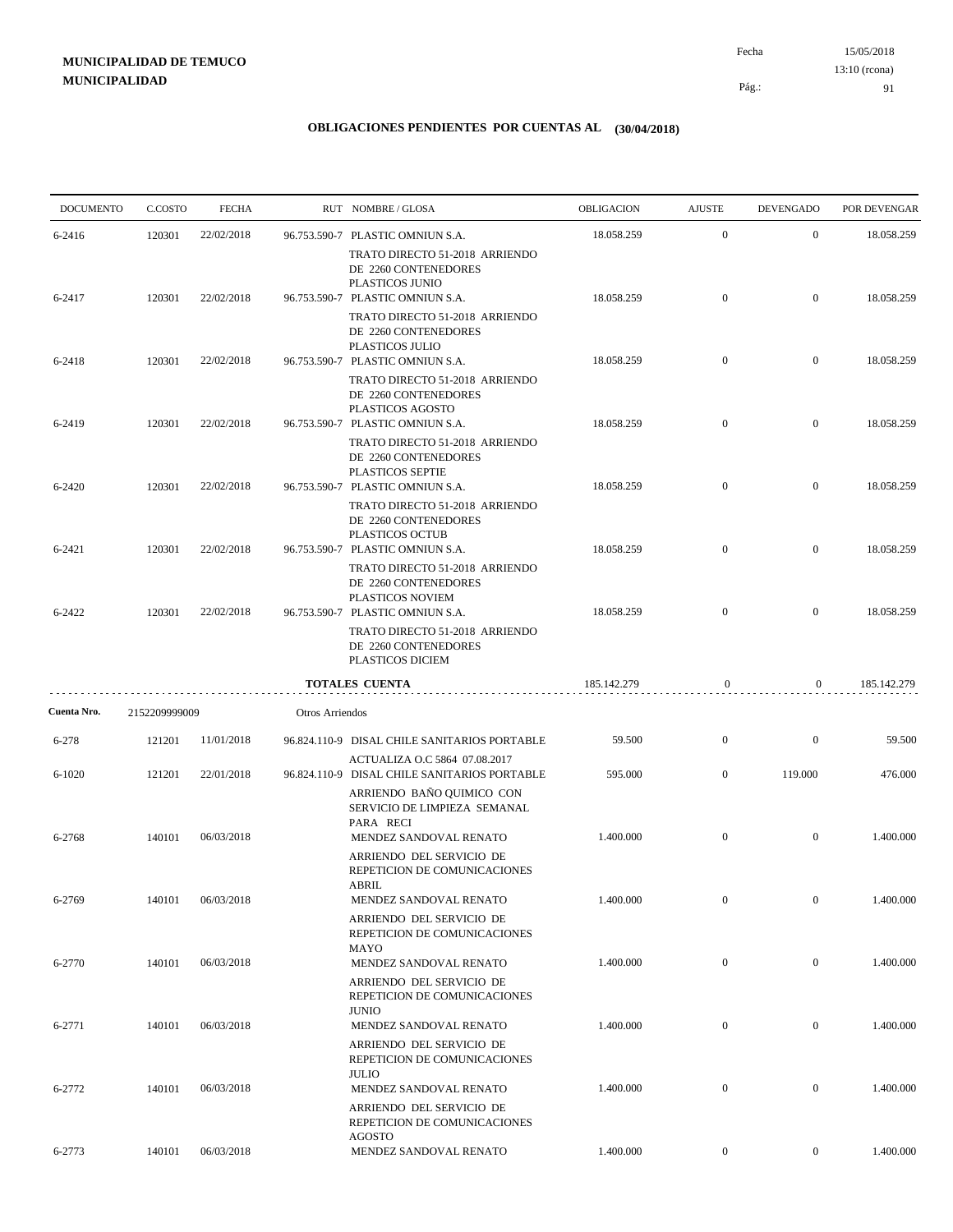| <b>DOCUMENTO</b> | C.COSTO       | <b>FECHA</b> | RUT NOMBRE/GLOSA                                                                                                                                                      | <b>OBLIGACION</b> | <b>AJUSTE</b>    | <b>DEVENGADO</b> | POR DEVENGAR |
|------------------|---------------|--------------|-----------------------------------------------------------------------------------------------------------------------------------------------------------------------|-------------------|------------------|------------------|--------------|
| 6-2774           | 140101        | 06/03/2018   | ARRIENDO DEL SERVICIO DE<br>REPETICION DE COMUNICACIONES<br><b>SEPTIEMBRE</b><br>MENDEZ SANDOVAL RENATO                                                               | 1.400.000         | $\mathbf{0}$     | $\mathbf{0}$     | 1.400.000    |
|                  |               |              | ARRIENDO DEL SERVICIO DE<br>REPETICION DE COMUNICACIONES<br><b>OCTUBRE</b>                                                                                            |                   |                  |                  |              |
| 6-2775           | 140101        | 06/03/2018   | MENDEZ SANDOVAL RENATO<br>ARRIENDO DEL SERVICIO DE<br>REPETICION DE COMUNICACIONES                                                                                    | 1.400.000         | $\mathbf{0}$     | $\boldsymbol{0}$ | 1.400.000    |
| 6-2776           | 140101        | 06/03/2018   | <b>NOVIEMBRE</b><br>MENDEZ SANDOVAL RENATO<br>ARRIENDO DEL SERVICIO DE<br>REPETICION DE COMUNICACIONES                                                                | 1.400.000         | $\mathbf{0}$     | $\boldsymbol{0}$ | 1.400.000    |
| 6-4448           | 121001        | 20/04/2018   | <b>DICIEMBRE</b><br>MARQUEZ CABELLO ENZO FABIAN                                                                                                                       | 535.500           | $\mathbf{0}$     | $\mathbf{0}$     | 535.500      |
| 6-4672           | 121105        | 30/04/2018   | ARRIENDO DE CARPA PARA EL PG<br>SEGURIDAD CIUDADANA PROY.<br><b>HUERTOS URBA</b><br>MARTINEZ SALAS ELIAS JORGE<br>ARRIENDO DE BAÑOS QUIMICOS<br>PARA LOCATARIOS FERIA | 1.033.000         | $\mathbf{0}$     | $\mathbf{0}$     | 1.033.000    |
|                  |               |              | ITINERANTE, ABRIL<br><b>TOTALES CUENTA</b>                                                                                                                            | 14.823.000        | $\boldsymbol{0}$ | 119.000          | 14.704.000   |
| Cuenta Nro.      | 2152210002001 |              | Seguros Inmuebles y Otros                                                                                                                                             |                   |                  |                  |              |
| 6-1317           | 140601        | 25/01/2018   | 99.225.000-3 ACE SEGUROS S.A.                                                                                                                                         | 575.628           | $\mathbf{0}$     | $\boldsymbol{0}$ | 575.628      |
| 6-1339           | 140601        | 25/01/2018   | ENERO, SEGURO COLECTIVO PARA<br>NIÑOS JORNADAS ALTER. 20.825UF<br>99.225.000-3 ACE SEGUROS S.A.                                                                       | 575.628           | $\mathbf{0}$     | $\mathbf{0}$     | 575.628      |
|                  |               |              | FEBRERO, SEGURO COLECTIVO<br>PARA NIÑOS JORNADAS ALTER.<br>20.825UF                                                                                                   |                   |                  |                  |              |
| 6-1340           | 140601        | 25/01/2018   | 99.225.000-3 ACE SEGUROS S.A.<br>MARZO, SEGURO COLECTIVO PARA<br>NIÑOS JORNADAS ALTER. 20.825UF                                                                       | 575.628           | $\mathbf{0}$     | $\boldsymbol{0}$ | 575.628      |
| 6-1341           | 140601        | 25/01/2018   | 99.225.000-3 ACE SEGUROS S.A.<br>ABRIL, SEGURO COLECTIVO PARA<br>NIÑOS JORNADAS ALTER. 20.825UF                                                                       | 575.628           | $\mathbf{0}$     | $\boldsymbol{0}$ | 575.628      |
| 6-1342           | 140601        | 25/01/2018   | 99.225.000-3 ACE SEGUROS S.A.<br>MAYO, SEGURO COLECTIVO PARA<br>NINOS JORNADAS ALTER. 20.825UF                                                                        | 575.628           | $\mathbf{0}$     | $\mathbf{0}$     | 575.628      |
| 6-1343           | 140601        | 25/01/2018   | 99.225.000-3 ACE SEGUROS S.A.<br>JUNIO, SEGURO COLECTIVO PARA<br>NIÑOS JORNADAS ALTER. 20.825UF                                                                       | 575.628           | $\boldsymbol{0}$ | $\overline{0}$   | 575.628      |
| 6-1344           | 140601        | 25/01/2018   | 99.225.000-3 ACE SEGUROS S.A.<br>JULIO, SEGURO COLECTIVO PARA<br>NIÑOS JORNADAS ALTER. 20.825UF                                                                       | 575.628           | $\boldsymbol{0}$ | $\overline{0}$   | 575.628      |
| 6-1345           | 140601        | 25/01/2018   | 99.225.000-3 ACE SEGUROS S.A.<br>AGOSTO, SEGURO COLECTIVO<br>PARA NIÑOS JORNADAS ALTER.                                                                               | 575.628           | $\boldsymbol{0}$ | $\boldsymbol{0}$ | 575.628      |
| 6-1346           | 140601        | 25/01/2018   | 20.825UF<br>99.225.000-3 ACE SEGUROS S.A.<br>SEPTIEMBRE, SEGURO COLECTIVO                                                                                             | 575.628           | $\boldsymbol{0}$ | $\mathbf{0}$     | 575.628      |
| 6-1347           | 140601        | 25/01/2018   | PARA NINOS JORNADAS ALTER.<br>20.825UF<br>99.225.000-3 ACE SEGUROS S.A.                                                                                               | 575.628           | $\boldsymbol{0}$ | $\overline{0}$   | 575.628      |
|                  |               |              |                                                                                                                                                                       |                   |                  |                  |              |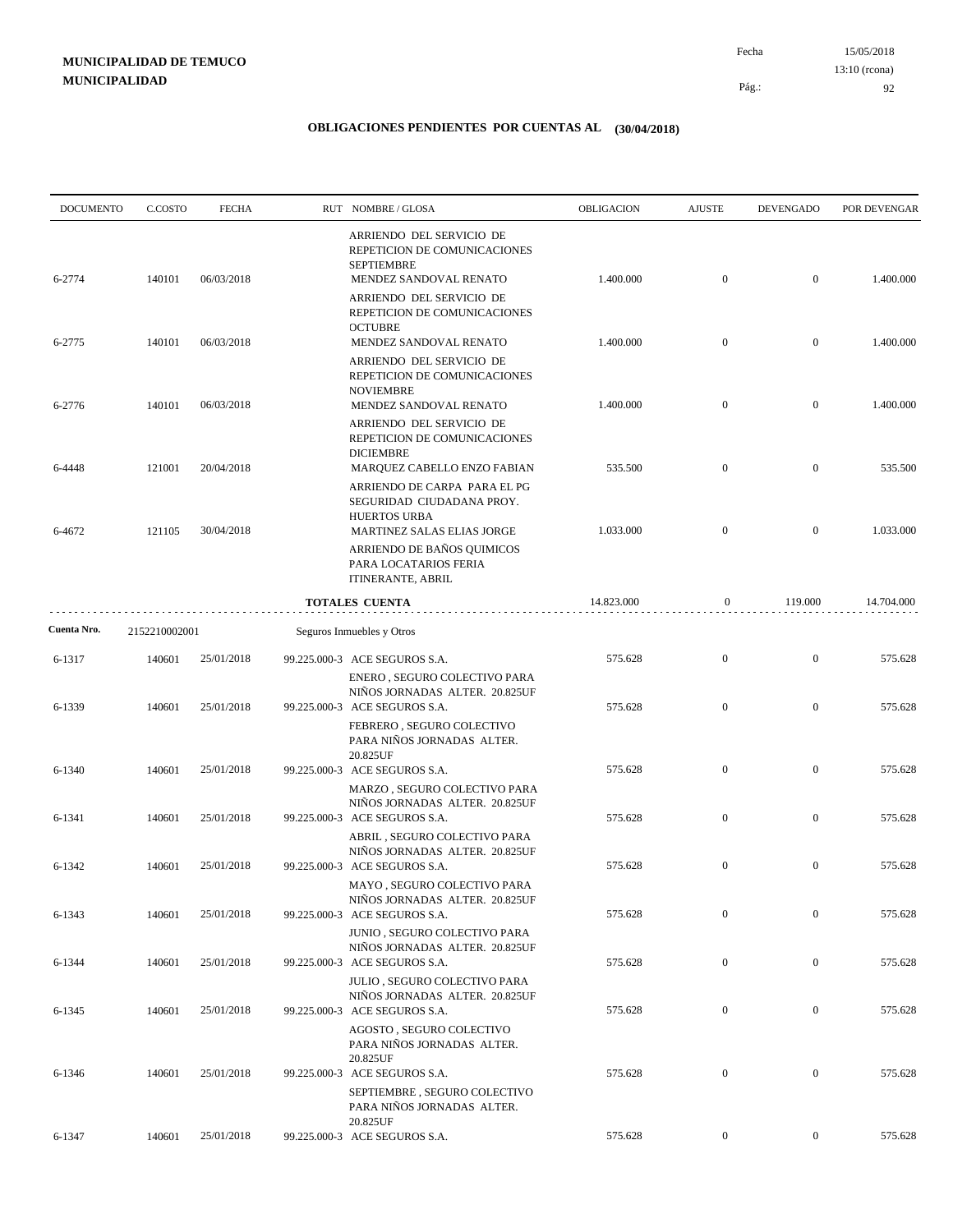| <b>DOCUMENTO</b> | C.COSTO       | <b>FECHA</b> |                   | RUT NOMBRE/GLOSA                                                                                                           | OBLIGACION | <b>AJUSTE</b>    | <b>DEVENGADO</b> | POR DEVENGAR |
|------------------|---------------|--------------|-------------------|----------------------------------------------------------------------------------------------------------------------------|------------|------------------|------------------|--------------|
| 6-1348           | 140601        | 25/01/2018   |                   | OCTUBRE, SEGURO COLECTIVO<br>PARA NIÑOS JORNADAS ALTER.<br>20.825UF<br>99.225.000-3 ACE SEGUROS S.A.                       | 575.628    | $\mathbf{0}$     | $\boldsymbol{0}$ | 575.628      |
|                  |               |              |                   | NOVIEMBRE, SEGURO COLECTIVO<br>PARA NIÑOS JORNADAS ALTER.<br>20.825UF                                                      |            |                  |                  |              |
| 6-1349           | 140601        | 25/01/2018   |                   | 99.225.000-3 ACE SEGUROS S.A.<br>DICIEMBRE, SEGURO COLECTIVO<br>PARA NIÑOS JORNADAS ALTER.                                 | 575.628    | $\mathbf{0}$     | $\bf{0}$         | 575.628      |
|                  |               |              |                   | 20.825UF                                                                                                                   |            |                  |                  |              |
|                  |               |              |                   | <b>TOTALES CUENTA</b>                                                                                                      | 6.907.536  | 0                | 0                | 6.907.536    |
| Cuenta Nro.      | 2152210002002 |              | Seguros Vehículos |                                                                                                                            |            |                  |                  |              |
| $6 - 305$        | 110901        | 11/01/2018   |                   | 99.061.000-2 LIBERTY COMPAÑIA DE SEGUROS G                                                                                 | 34.600     | $\mathbf{0}$     | $\boldsymbol{0}$ | 34.600       |
| 6-3300           | 110901        | 20/03/2018   |                   | ACTUALIZA O.C 7641 11.10.2017<br>99.061.000-2 LIBERTY COMPAÑIA DE SEGUROS G                                                | 355.816    | $\mathbf{0}$     | $\mathbf{0}$     | 355.816      |
| 6-3560           | 110901        | 27/03/2018   |                   | <b>35 SOAP PAARA MOVILES</b><br>MUNICIPALES PARA RENOVACION<br>DE PERMISO DE<br>99.061.000-2 LIBERTY COMPAÑIA DE SEGUROS G | 124.000    | $\mathbf{0}$     | $\mathbf{0}$     | 124.000      |
|                  |               |              |                   | SEGUROS OBLIGATORIOS PARA<br>VEHICULOS MENORES SIGLAS<br>$A-214$ ; $A-216$ ;                                               |            |                  |                  |              |
|                  |               |              |                   | <b>TOTALES CUENTA</b>                                                                                                      | 514.416    | 0                | 0                | 514.416      |
| Cuenta Nro.      | 2152211002    |              |                   | Cursos de Capacitación                                                                                                     |            |                  |                  |              |
| 6-651            | 110302        | 18/01/2018   |                   | FUENTES BARRA GUSTAVO                                                                                                      | 250.000    | $\mathbf{0}$     | $\boldsymbol{0}$ | 250.000      |
|                  |               |              |                   | ASIGNACION Y FONDOS A RENDIR<br>POR ASISNTENCIA A PROGRAMA DE<br>CAPACITACIO                                               |            |                  |                  |              |
| 6-3045           | 110302        | 14/03/2018   |                   | LARENAS BARRIA MARCEL EDUAR<br>ASIGNACION Y FONDOS A RENDIR<br>POR ASISTENCIA A PG. DE<br><b>CAPACITACION EN L</b>         | 120.000    | $\mathbf{0}$     | $\mathbf{0}$     | 120.000      |
| 6-3044           | 110302        | 14/03/2018   |                   | PEREZ PEREZ JOSE<br>ASIGNACION Y FONDOS A RENDIR                                                                           | 120.000    | $\mathbf{0}$     | $\boldsymbol{0}$ | 120.000      |
| 6-3047           | 110302        | 14/03/2018   |                   | POR ASISTENCIA A PG. DE<br><b>CAPACITACION EN L</b><br>CANALES FERNANDEZ GERMAN IG                                         | 120.000    | $\boldsymbol{0}$ | $\boldsymbol{0}$ | 120.000      |
|                  |               |              |                   | ASIGNACION Y FONDOS A RENDIR<br>POR ASISTENCIA A PG. DE<br><b>CAPACITACION EN L</b>                                        |            |                  |                  |              |
| 6-3046           | 110302        | 14/03/2018   |                   | PAREDES SANDOVAL ROBERTO RI<br>ASIGNACION Y FONDOS A RENDIR<br>POR ASISTENCIA A PG. DE                                     | 120.000    | $\mathbf{0}$     | $\overline{0}$   | 120.000      |
| 6-3344           | 141401        | 21/03/2018   |                   | CAPACITACION EN L<br>76.288.988-9 SOCIEDAD DE CAPACITACION ARTE                                                            | 4.400.000  | $\boldsymbol{0}$ | $\mathbf{0}$     | 4.400.000    |
| 6-3551           | 141401        | 27/03/2018   |                   | CAPACITACION EN OBRAS DE<br>RIEGO Y DRENAJE PARA<br><b>USUARIOS DE LA DIRE</b><br>76.092.846-1 MARCELO SANCHEZ MORAN EMP   | 3.950.000  | $\boldsymbol{0}$ | $\overline{0}$   | 3.950.000    |
|                  |               |              |                   | CAPACITACION EN CONSERVACION<br>DE ALIMENTOS PARA USUARIOS<br>DEL PG PRODE                                                 |            |                  |                  |              |
| 6-3770           | 141401        | 03/04/2018   |                   | 76.092.846-1 MARCELO SANCHEZ MORAN EMP                                                                                     | 4.500.000  | $\mathbf{0}$     | $\mathbf{0}$     | 4.500.000    |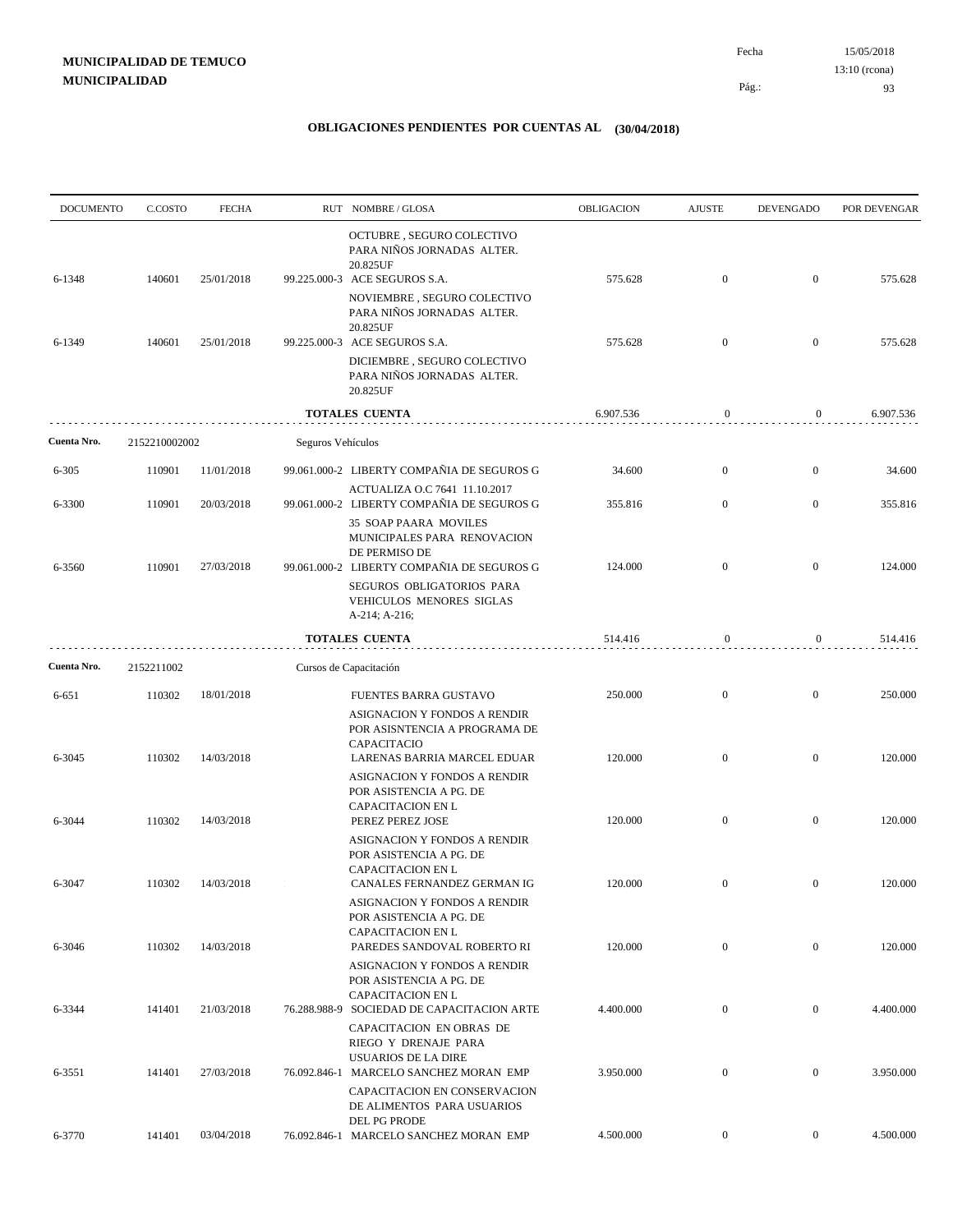15/05/2018 94 Pág.: Fecha 13:10 (rcona)

| <b>DOCUMENTO</b> | C.COSTO    | <b>FECHA</b> | RUT NOMBRE/GLOSA                                                                                                            | OBLIGACION | <b>AJUSTE</b>    | <b>DEVENGADO</b> | POR DEVENGAR |
|------------------|------------|--------------|-----------------------------------------------------------------------------------------------------------------------------|------------|------------------|------------------|--------------|
| 6-3843           | 110302     | 04/04/2018   | <b>SERVICIO DE CAPACITACION EN</b><br>PRODUCCION DE FLORES PARA<br><b>AGRICULTORES USU</b><br>JARAMILLO RIVERA MARIA CECILI | 400.000    | $\boldsymbol{0}$ | $\mathbf{0}$     | 400.000      |
|                  |            |              | ASIGNACION Y FONDOS A RENDIR<br>POR ASISTENCIA A PROGRAMA DE<br>CAPACITACION                                                |            |                  |                  |              |
| 6-4196           | 141401     | 13/04/2018   | 76.593.297-1 ADVANCE CAPACITACIONES LIMI<br>CAPACITACION EN RUTA APICOLA                                                    | 1.445.000  | $\boldsymbol{0}$ | $\mathbf{0}$     | 1.445.000    |
| 6-4398           | 141401     | 18/04/2018   | PARA USUARIO DEL PG PRODER<br>76.351.786-1 EMPRESA DE CAPACITACION CARO<br>CAPACITACION EN CULTIVOS DE                      | 2.749.000  | $\boldsymbol{0}$ | $\mathbf{0}$     | 2.749.000    |
| 6-4529           | 141401     | 23/04/2018   | CEREALES PARA USUARIOS<br><b>PRODER</b><br>76.578.201-5 GRUPO LAFQUEN SPA.                                                  | 2.900.000  | $\mathbf{0}$     | $\mathbf{0}$     | 2.900.000    |
| 6-4535           | 110302     | 24/04/2018   | SERVICIO DE CAPACITACION<br>MEJORAMIENTO OVINO PARA 27<br><b>USUARIOS DEL PRODE</b><br>VASQUEZ CONTRERAS JESSICA VER        | 180.000    | $\mathbf{0}$     | $\mathbf{0}$     | 180.000      |
|                  |            | 24/04/2018   | CAPACITACION EN LA SERENA<br><b>JESSICA VASQUEZ CONTRERAS</b><br>22-26-05-2018                                              |            | $\boldsymbol{0}$ | $\mathbf{0}$     |              |
| 6-4533           | 110302     |              | MEDEL LEIVA HARDY RAFAEL<br>ASIGNACION Y FONDOS A RENDIR<br>POR CAPACITACION EN SANTIAGO<br><b>HARDY MEDEL</b>              | 270.000    |                  |                  | 270.000      |
| 6-4540           | 110302     | 24/04/2018   | URRA DE LA PENA FABIOLA ANDRE<br>CAPACITACION EN LA SERENA<br>FABIOLA URRA DE LA PEÑA                                       | 180.000    | $\boldsymbol{0}$ | $\mathbf{0}$     | 180.000      |
| 6-4539           | 110302     | 24/04/2018   | 22-26-05-2018<br>MORALES VALLEJOS PAOLA ANDR<br>CAPACITACION EN LA SERENA<br>PAOLA MORALES VALLEJOS                         | 180.000    | $\boldsymbol{0}$ | $\mathbf{0}$     | 180.000      |
| 6-4538           | 110302     | 24/04/2018   | 22-26-05-2018<br>OTTO AGURTO ADELAIDA DEL CAR<br>CAPACITACION EN LA SERENA                                                  | 180.000    | $\boldsymbol{0}$ | $\mathbf{0}$     | 180.000      |
| 6-4537           | 110302     | 24/04/2018   | ADELAIDA OTTO AGURTO<br>22-26-05-2018<br>LABRIN RIOS ARMANDO IVAN                                                           | 180.000    | $\boldsymbol{0}$ | $\mathbf{0}$     | 180.000      |
|                  |            |              | CAPACITACION EN LA SERENA<br><b>ARMANDO LABRIN RIOS</b>                                                                     |            |                  |                  |              |
| 6-4536           | 110302     | 24/04/2018   | 22-26-05-2018<br>QUEZADA PEREIRA GLADYS DEL R<br>CAPACITACION EN LA SERENA                                                  | 180.000    |                  | $\overline{0}$   | 180.000      |
| 6-4589           | 110302     | 27/04/2018   | <b>GLADYZ QUEZADA PEREIRA</b><br>22-26-05-2018<br>BECKER ALVEAR MIGUEL                                                      | 10.000     | $\boldsymbol{0}$ | $\overline{0}$   | 10.000       |
|                  |            |              | REINTEGRO INSCRIPCION<br>CAPACITACION SR. MIGUEL<br><b>BECKER ALVEAR</b>                                                    |            |                  |                  |              |
|                  |            |              | <b>TOTALES CUENTA</b>                                                                                                       | 22.434.000 | $\boldsymbol{0}$ | $\overline{0}$   | 22.434.000   |
| Cuenta Nro.      | 2152211003 |              | Servicios Informáticos                                                                                                      |            |                  |                  |              |
| 6-553            | 110402     | 06/01/2018   | 77.222.100-2 FORTUNATO Y ASOCIADOS LIMITA<br><b>AGOSTO, SERV ARRIENDO</b><br>SOFWARE INVENTARIO \$694.960.-<br>MENS.        | 694.960    | $\boldsymbol{0}$ | $\mathbf{0}$     | 694.960      |
| 6-369            | 110402     | 12/01/2018   | HENRÍQUEZ MORALES FRANCISCO J                                                                                               | 600.000    | $\overline{0}$   | $\overline{0}$   | 600.000      |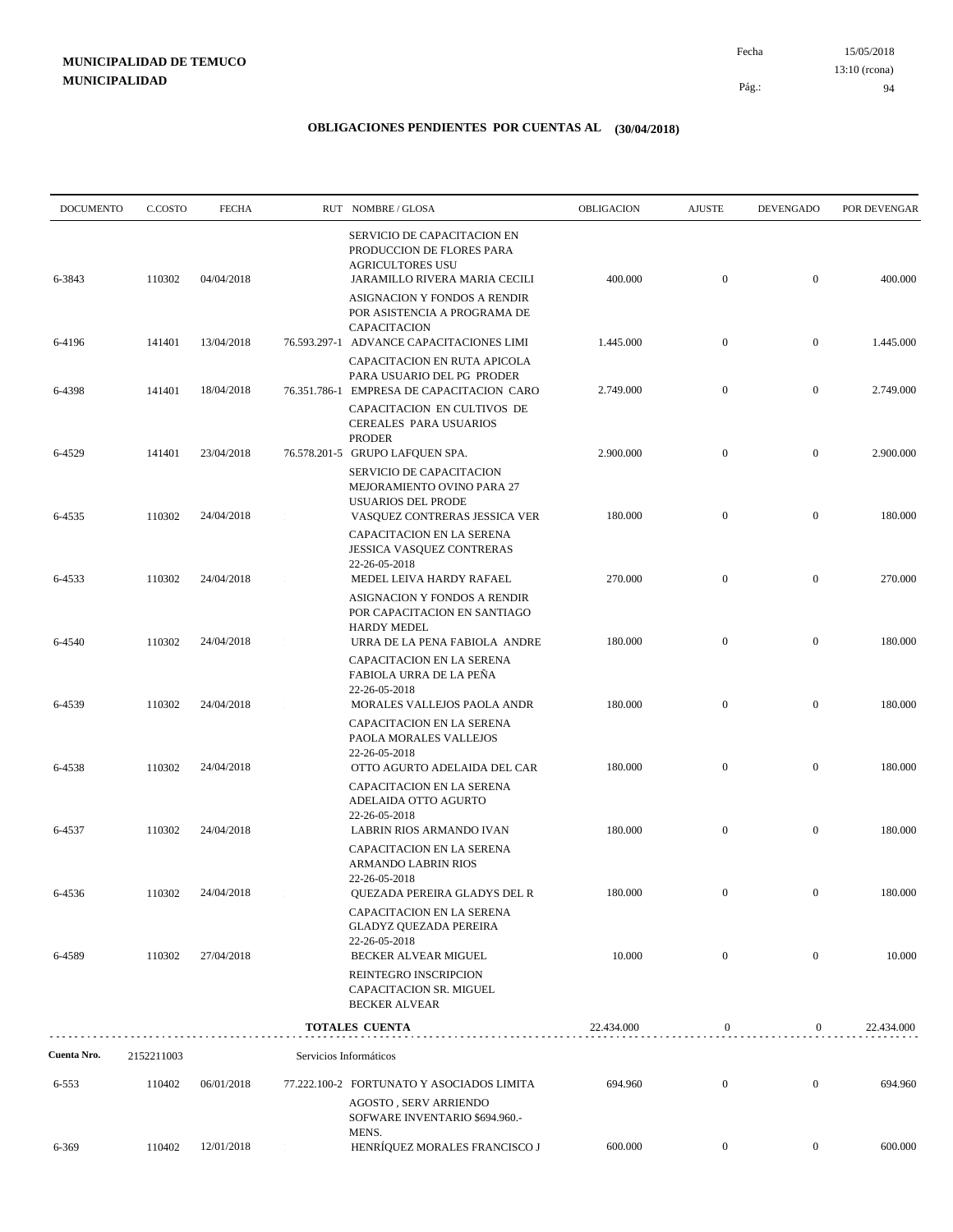| <b>DOCUMENTO</b> | C.COSTO | <b>FECHA</b> | RUT NOMBRE/GLOSA                                                                                                         | OBLIGACION | <b>AJUSTE</b>    | <b>DEVENGADO</b> | POR DEVENGAR |
|------------------|---------|--------------|--------------------------------------------------------------------------------------------------------------------------|------------|------------------|------------------|--------------|
| 6-554            | 110402  | 16/01/2018   | ACTUALIZA O/C 9077 DEL 11-12-<br>2017" SERVICIO DE ACTUALIZACION<br>DE CONT<br>77.222.100-2 FORTUNATO Y ASOCIADOS LIMITA | 694.960    | $\mathbf{0}$     | $\boldsymbol{0}$ | 694.960      |
|                  |         |              | SEPTIEMBRE, SERV ARRIENDO<br>SOFWARE INVENTARIO \$694.960.-<br>MENS.                                                     |            |                  |                  |              |
| 6-555            | 110402  | 16/01/2018   | 77.222.100-2 FORTUNATO Y ASOCIADOS LIMITA<br><b>OCTUBRE, SERV ARRIENDO</b>                                               | 694.960    | $\mathbf{0}$     | $\mathbf{0}$     | 694.960      |
| 6-556            | 110402  | 16/01/2018   | SOFWARE INVENTARIO \$694.960.-<br>MENS.<br>77.222.100-2 FORTUNATO Y ASOCIADOS LIMITA                                     | 694.960    | $\boldsymbol{0}$ | $\boldsymbol{0}$ | 694.960      |
|                  |         |              | NOVIEMBRE, SERV ARRIENDO<br>SOFWARE INVENTARIO \$694.960.-<br>MENS.                                                      |            |                  |                  |              |
| 6-557            | 110402  | 16/01/2018   | 77.222.100-2 FORTUNATO Y ASOCIADOS LIMITA<br>DICIEMBRE, SERV ARRIENDO<br>SOFWARE INVENTARIO \$694.960.-                  | 694.960    | $\mathbf{0}$     | $\mathbf{0}$     | 694.960      |
| 6-549            | 110402  | 16/01/2018   | MENS.<br>77.222.100-2 FORTUNATO Y ASOCIADOS LIMITA<br>ABRIL, SERV ARRIENDO SOFWARE                                       | 694.960    | $\mathbf{0}$     | $\boldsymbol{0}$ | 694.960      |
| 6-550            | 110402  | 16/01/2018   | INVENTARIO \$694.960.- MENS.<br>77.222.100-2 FORTUNATO Y ASOCIADOS LIMITA<br>MAYO, SERV ARRIENDO SOFWARE                 | 694.960    | $\boldsymbol{0}$ | $\boldsymbol{0}$ | 694.960      |
| 6-551            | 110402  | 16/01/2018   | INVENTARIO \$694.960.- MENS.<br>77.222.100-2 FORTUNATO Y ASOCIADOS LIMITA<br>JUNIO, SERV ARRIENDO SOFWARE                | 694.960    | $\mathbf{0}$     | $\mathbf{0}$     | 694.960      |
| 6-552            | 110402  | 16/01/2018   | INVENTARIO \$694.960.- MENS.<br>77.222.100-2 FORTUNATO Y ASOCIADOS LIMITA                                                | 694.960    | $\mathbf{0}$     | $\boldsymbol{0}$ | 694.960      |
| 6-766            | 110402  | 18/01/2018   | JULIO, SERV ARRIENDO SOFWARE<br>INVENTARIO \$694.960.- MENS.<br>86.130.200-8 SISTEMAS MODULARES DE COMPUT                | 5.970.080  | $\mathbf{0}$     | 5.439.357        | 530.723      |
| 6-767            | 110402  | 18/01/2018   | MARZO, ARRIENDO SISTEMA<br>APLICACION (215.985 UF)<br>86.130.200-8 SISTEMAS MODULARES DE COMPUT                          | 5.970.080  | $\boldsymbol{0}$ | $\boldsymbol{0}$ | 5.970.080    |
| 6-768            | 110402  | 18/01/2018   | ABRIL, ARRIENDO SISTEMA<br>APLICACION (215.985 UF)<br>86.130.200-8 SISTEMAS MODULARES DE COMPUT                          | 5.970.080  | $\mathbf{0}$     | $\boldsymbol{0}$ | 5.970.080    |
| 6-769            | 110402  | 18/01/2018   | MAYO, ARRIENDO SISTEMA<br>APLICACION (215.985 UF)<br>86.130.200-8 SISTEMAS MODULARES DE COMPUT                           | 5.970.080  | $\boldsymbol{0}$ | $\boldsymbol{0}$ | 5.970.080    |
| 6-770            | 110402  | 18/01/2018   | JUNIO, ARRIENDO SISTEMA<br>APLICACION (215.985 UF)<br>86.130.200-8 SISTEMAS MODULARES DE COMPUT                          | 5.970.080  | $\mathbf{0}$     | $\boldsymbol{0}$ | 5.970.080    |
| 6-771            | 110402  | 18/01/2018   | JULIO, ARRIENDO SISTEMA<br>APLICACION (215.985 UF)<br>86.130.200-8 SISTEMAS MODULARES DE COMPUT                          | 5.970.080  | $\boldsymbol{0}$ | $\boldsymbol{0}$ | 5.970.080    |
|                  |         |              | AGOSTO, ARRIENDO SISTEMA<br>APLICACION (215.985 UF)                                                                      |            |                  |                  |              |
| 6-772            | 110402  | 18/01/2018   | 86.130.200-8 SISTEMAS MODULARES DE COMPUT<br>SEPTIEMBRE, ARRIENDO SISTEMA<br>APLICACION (215.985 UF)                     | 5.970.080  | $\boldsymbol{0}$ | $\boldsymbol{0}$ | 5.970.080    |
| 6-773            | 110402  | 18/01/2018   | 86.130.200-8 SISTEMAS MODULARES DE COMPUT<br>ARRIENDO SISTEMA APLICACION<br>143.980 UF AL 20 OCTUBRE                     | 3.979.777  | $\mathbf{0}$     | $\boldsymbol{0}$ | 3.979.777    |
| 6-1562           | 110402  | 29/01/2018   | TERMINO CONTRATO<br>VERA CARRIEL MARCELO ALEJAND                                                                         | 93.000     | $\boldsymbol{0}$ | $\boldsymbol{0}$ | 93.000       |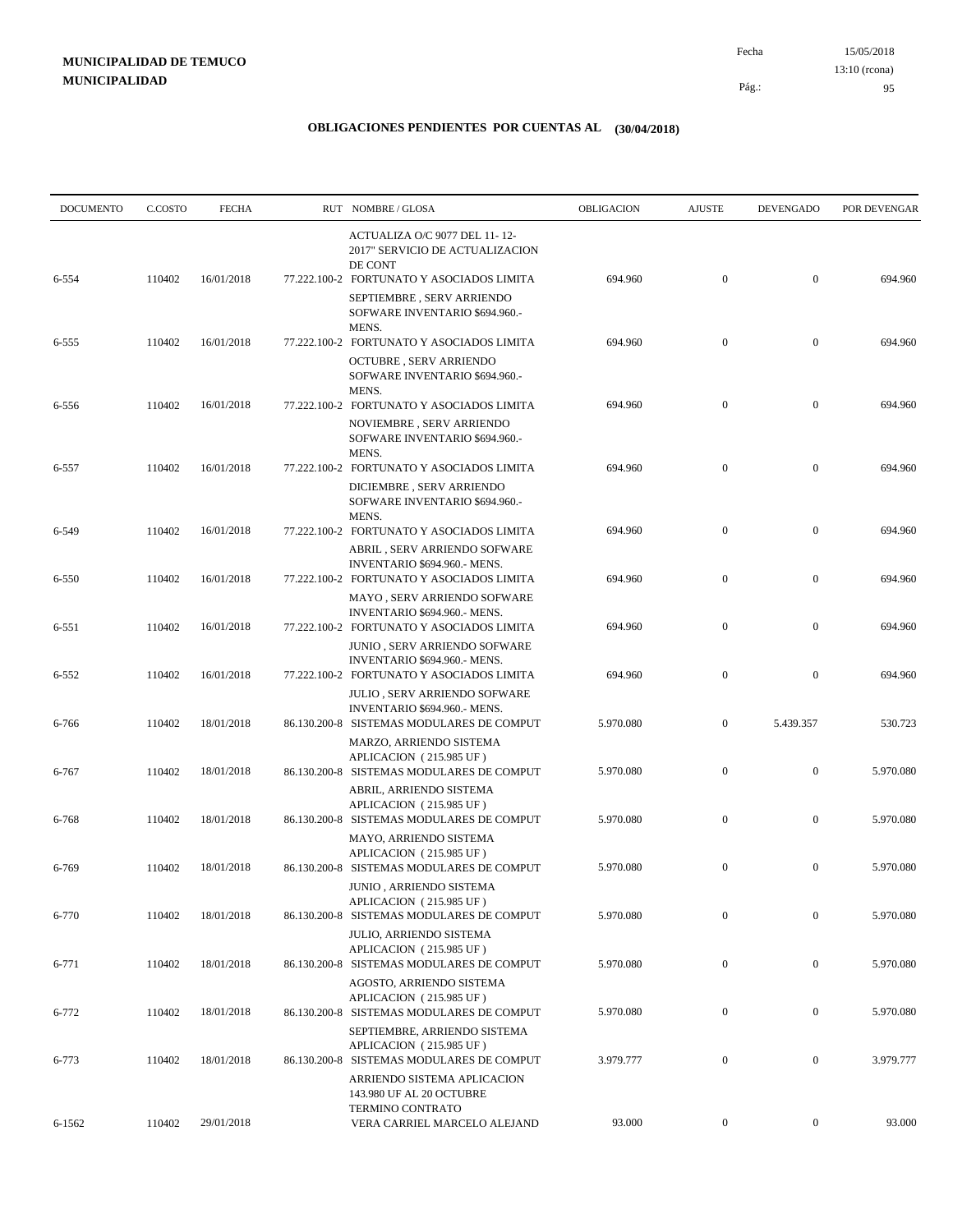| <b>DOCUMENTO</b> | C.COSTO    | <b>FECHA</b> |       | RUT NOMBRE/GLOSA                                                                                                          | OBLIGACION | <b>AJUSTE</b>    | <b>DEVENGADO</b> | POR DEVENGAR |
|------------------|------------|--------------|-------|---------------------------------------------------------------------------------------------------------------------------|------------|------------------|------------------|--------------|
| 6-3331           | 110402     | 21/03/2018   |       | IMPLEMENTACION DE SOFTWARE<br>PARA CONTROL DE GASTO<br><b>BANCARIO</b><br>87.019.000-K CRECIC S.A.                        | 116.922    | $\boldsymbol{0}$ | $\mathbf{0}$     | 116.922      |
|                  |            |              |       | ARRIENDO SISTEMA DE ATENCION                                                                                              |            |                  |                  |              |
| 6-3332           | 110402     | 21/03/2018   |       | SOCIAL ,ABRIL<br>87.019.000-K CRECIC S.A.                                                                                 | 116.922    | $\boldsymbol{0}$ | $\mathbf{0}$     | 116.922      |
| 6-3333           | 110402     | 21/03/2018   |       | ARRIENDO SISTEMA DE ATENCION<br>SOCIAL, MAYO<br>87.019.000-K CRECIC S.A.                                                  | 116.922    | $\boldsymbol{0}$ | $\mathbf{0}$     | 116.922      |
| 6-3334           | 110402     | 21/03/2018   |       | ARRIENDO SISTEMA DE ATENCION<br>SOCIAL ,JUNIO<br>87.019.000-K CRECIC S.A.                                                 | 116.922    | $\mathbf{0}$     | $\mathbf{0}$     | 116.922      |
| 6-3335           | 110402     | 21/03/2018   |       | ARRIENDO SISTEMA DE ATENCION<br>SOCIAL , JULIO<br>87.019.000-K CRECIC S.A.                                                | 116.922    | $\boldsymbol{0}$ | $\mathbf{0}$     | 116.922      |
| 6-3336           | 110402     | 21/03/2018   |       | ARRIENDO SISTEMA DE ATENCION<br>SOCIAL, AGOSTO<br>87.019.000-K CRECIC S.A.                                                | 116.922    | $\boldsymbol{0}$ | $\mathbf{0}$     | 116.922      |
| 6-3337           | 110402     | 21/03/2018   |       | ARRIENDO SISTEMA DE ATENCION<br>SOCIAL , SEPTIEMBRE<br>87.019.000-K CRECIC S.A.                                           | 116.922    | $\boldsymbol{0}$ | $\mathbf{0}$     | 116.922      |
| 6-3338           | 110402     | 21/03/2018   |       | ARRIENDO SISTEMA DE ATENCION<br>SOCIAL , OCTUBRE<br>87.019.000-K CRECIC S.A.                                              | 116.922    | $\boldsymbol{0}$ | $\mathbf{0}$     | 116.922      |
| 6-3339           | 110402     | 21/03/2018   |       | ARRIENDO SISTEMA DE ATENCION<br>SOCIAL , NOVIEMBRE<br>87.019.000-K CRECIC S.A.                                            | 116.922    | $\boldsymbol{0}$ | $\mathbf{0}$     | 116.922      |
| 6-4213           | 110402     | 16/04/2018   |       | ARRIENDO SISTEMA DE ATENCION<br>SOCIAL , DICIEMBRE<br>96.523.180-3 OPCIONES S.A.                                          | 2.561.855  | $\mathbf{0}$     | $\mathbf{0}$     | 2.561.855    |
|                  |            |              |       | CONFIGURACION INCREMENTAR LA<br>SEGURIDAD PC USUARIOS T.D.<br>75-2018                                                     |            |                  |                  |              |
|                  |            |              |       | TOTALES CUENTA                                                                                                            | 56.332.130 | $\boldsymbol{0}$ | 5.439.357        | 50.892.773   |
| Cuenta Nro.      | 2152211999 |              | Otros |                                                                                                                           |            |                  |                  |              |
| 6-382            | 110201     | 12/01/2018   |       | 65.076.037-9 ASOCIACION DE MUNICIPALIDADES<br>ACTUALIZA O/C 8589 DEL 21-11-<br>2017 " DIAGNOSTICO Y<br>MODELACION DE PROC | 25.019.621 | $\boldsymbol{0}$ | $\mathbf{0}$     | 25.019.621   |
| 6-371            | 110601     | 12/01/2018   |       | FERNANDEZ GARRIDO LUIS<br>ACTUALIZA O/C 2029 DEL 21-03-<br>2017" CONTRATACION SERVICIO                                    | 1.200.000  | $\boldsymbol{0}$ | $\overline{0}$   | 1.200.000    |
| 6-373            | 120101     | 12/01/2018   |       | <b>DIBUJO TECN</b><br>MUÑOZ PANES JORGE ANDRES<br>ACTUALIZA O/C 6072 DEL 17-08-                                           | 1.895.612  | $\boldsymbol{0}$ | $\boldsymbol{0}$ | 1.895.612    |
| 6-1370           | 110601     | 25/01/2018   |       | 2017" PRESTACION SERVICIO<br><b>PROFESIONALES</b><br>RAIPAN CAMPOS LUIS RENATO                                            | 1.418.282  | $\mathbf{0}$     | $\boldsymbol{0}$ | 1.418.282    |
| 6-1371           | 110601     | 25/01/2018   |       | TRATO DIRECTO N.-<br>309-2017"CONTRATACION<br>SERVICIOS PROFESIONALES ESPECI<br>RAIPAN CAMPOS LUIS RENATO                 | 1.418.282  | $\boldsymbol{0}$ | $\boldsymbol{0}$ | 1.418.282    |
|                  |            |              |       | TRATO DIRECTO N.-<br>309-2017"CONTRATACION<br>SERVICIOS PROFESIONALES ESPECI                                              |            |                  |                  |              |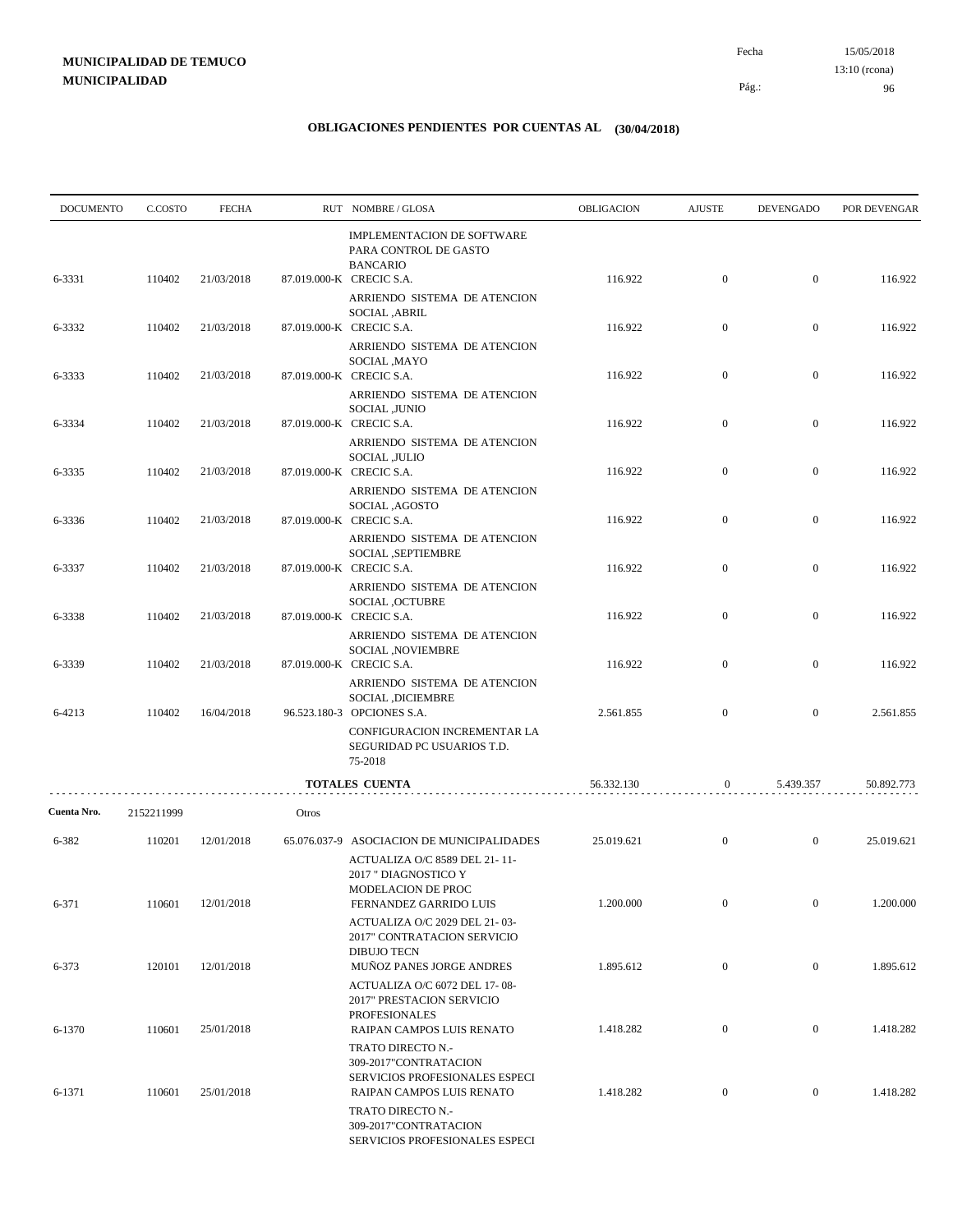15/05/2018 97 Pág.: Fecha

### **OBLIGACIONES PENDIENTES POR CUENTAS AL (30/04/2018)**

| <b>DOCUMENTO</b> | C.COSTO | <b>FECHA</b> | RUT NOMBRE/GLOSA                                                                                                               | <b>OBLIGACION</b> | <b>AJUSTE</b>    | <b>DEVENGADO</b> | POR DEVENGAR |
|------------------|---------|--------------|--------------------------------------------------------------------------------------------------------------------------------|-------------------|------------------|------------------|--------------|
| 6-1372           | 110601  | 25/01/2018   | RAIPAN CAMPOS LUIS RENATO                                                                                                      | 1.418.282         | $\mathbf{0}$     | $\mathbf{0}$     | 1.418.282    |
| 6-1373           | 110601  | 25/01/2018   | TRATO DIRECTO N.-<br>309-2017"CONTRATACION<br>SERVICIOS PROFESIONALES ESPECI<br>RAIPAN CAMPOS LUIS RENATO<br>TRATO DIRECTO N.- | 1.418.282         | $\boldsymbol{0}$ | $\overline{0}$   | 1.418.282    |
| 6-1374           | 110601  | 25/01/2018   | 309-2017"CONTRATACION<br>SERVICIOS PROFESIONALES ESPECI<br>RAIPAN CAMPOS LUIS RENATO                                           | 1.418.282         | $\boldsymbol{0}$ | $\mathbf{0}$     | 1.418.282    |
| 6-1375           | 110601  | 25/01/2018   | TRATO DIRECTO N.-<br>309-2017"CONTRATACION<br>SERVICIOS PROFESIONALES ESPECI<br>RAIPAN CAMPOS LUIS RENATO                      | 1.418.282         | $\mathbf{0}$     | $\mathbf{0}$     | 1.418.282    |
| 6-1376           | 110601  | 25/01/2018   | TRATO DIRECTO N.-<br>309-2017"CONTRATACION<br>SERVICIOS PROFESIONALES ESPECI<br>RAIPAN CAMPOS LUIS RENATO                      | 1.418.282         | $\boldsymbol{0}$ | $\mathbf{0}$     | 1.418.282    |
| 6-1377           | 110601  | 25/01/2018   | TRATO DIRECTO N.-<br>309-2017"CONTRATACION<br><b>SERVICIOS PROFESIONALES ESPECI</b><br><b>RAIPAN CAMPOS LUIS RENATO</b>        | 1.418.282         | $\boldsymbol{0}$ | $\overline{0}$   | 1.418.282    |
| 6-1316           | 110305  | 25/01/2018   | TRATO DIRECTO N.-<br>309-2017"CONTRATACION<br>SERVICIOS PROFESIONALES ESPECI<br>76.593.297-1 ADVANCE CAPACITACIONES LIMI       | 3.950.000         | $\boldsymbol{0}$ | 1.580.000        | 2.370.000    |
| 6-1357           | 110601  | 25/01/2018   | PROP PUB 264-2017 CONSULT.<br>CAPACITACION FUNC.<br><b>MUNICIPALES</b><br>MADRID ANIÑIR KAREN ANDREA                           | 990.000           | $\overline{0}$   | $\mathbf{0}$     | 990.000      |
| 6-1358           | 110601  | 25/01/2018   | <b>TRATO DIRECTO</b><br>N.-299-2017"CONTRATACION DE<br>SERVICIOS PROFESIONALES ESPE<br>MADRID ANIÑIR KAREN ANDREA              | 990.000           | $\mathbf{0}$     | $\mathbf{0}$     | 990.000      |
| 6-1359           | 110601  | 25/01/2018   | <b>TRATO DIRECTO</b><br>N.-299-2017"CONTRATACION DE<br>SERVICIOS PROFESIONALES ESPE<br>MADRID ANIÑIR KAREN ANDREA              | 990.000           | $\mathbf{0}$     | $\overline{0}$   | 990.000      |
| 6-1360           | 110601  | 25/01/2018   | <b>TRATO DIRECTO</b><br>N.-299-2017"CONTRATACION DE<br>SERVICIOS PROFESIONALES ESPE<br>MADRID ANIÑIR KAREN ANDREA              | 990.000           | $\mathbf{0}$     | $\mathbf{0}$     | 990.000      |
| 6-1361           | 110601  | 25/01/2018   | <b>TRATO DIRECTO</b><br>N.-299-2017"CONTRATACION DE<br>SERVICIOS PROFESIONALES ESPE<br>MADRID ANIÑIR KAREN ANDREA              | 990.000           | $\mathbf{0}$     | $\mathbf{0}$     | 990.000      |
| 6-1362           | 110601  | 25/01/2018   | <b>TRATO DIRECTO</b><br>N.-299-2017"CONTRATACION DE<br><b>SERVICIOS PROFESIONALES ESPE</b><br>MADRID ANINIR KAREN ANDREA       | 990.000           | $\boldsymbol{0}$ | $\boldsymbol{0}$ | 990.000      |
| 6-1363           | 110601  | 25/01/2018   | <b>TRATO DIRECTO</b><br>N.-299-2017"CONTRATACION DE<br>SERVICIOS PROFESIONALES ESPE<br>MADRID ANIÑIR KAREN ANDREA              | 990.000           | $\boldsymbol{0}$ | $\boldsymbol{0}$ | 990.000      |
|                  |         |              | <b>TRATO DIRECTO</b><br>N.-299-2017"CONTRATACION DE<br>SERVICIOS PROFESIONALES ESPE                                            |                   |                  |                  |              |
| 6-1364           | 110601  | 25/01/2018   | MADRID ANIÑIR KAREN ANDREA                                                                                                     | 990.000           | $\boldsymbol{0}$ | $\boldsymbol{0}$ | 990.000      |

13:10 (rcona)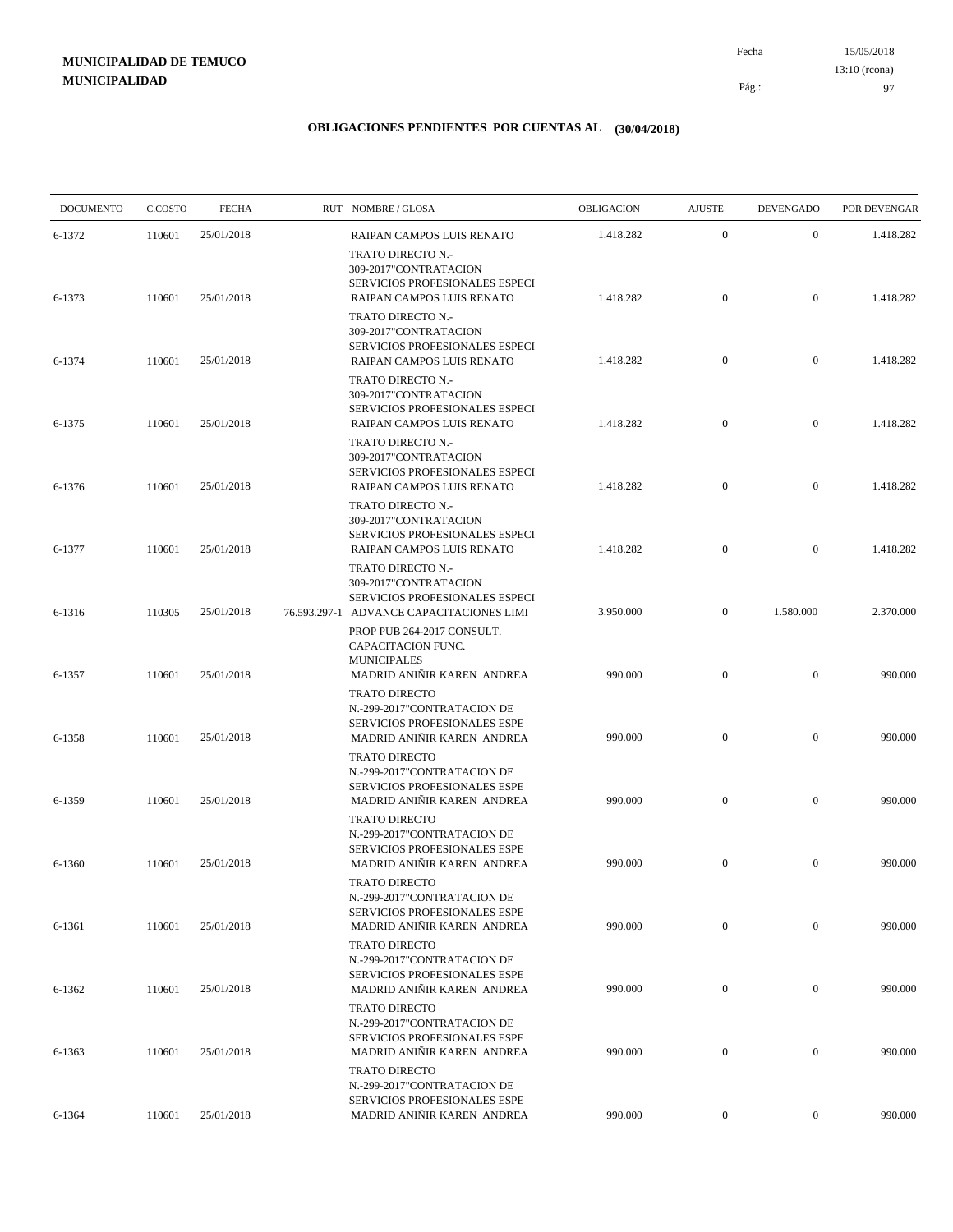15/05/2018 98 Pág.: Fecha 13:10 (rcona)

| <b>DOCUMENTO</b> | C.COSTO | <b>FECHA</b> | RUT NOMBRE/GLOSA                                                                                                   | OBLIGACION | <b>AJUSTE</b>    | <b>DEVENGADO</b> | POR DEVENGAR |
|------------------|---------|--------------|--------------------------------------------------------------------------------------------------------------------|------------|------------------|------------------|--------------|
| 6-1319           | 160303  | 25/01/2018   | <b>TRATO DIRECTO</b><br>N.-299-2017"CONTRATACION DE<br>SERVICIOS PROFESIONALES ESPE<br>OSORIO LÓPEZ CARLOS ENRIQUE | 465.000    | $\boldsymbol{0}$ | $\mathbf{0}$     | 465.000      |
|                  |         |              | TRATO DIRECTO N.- 06-2018<br>"CONTRATACION DE SERVICIOS<br>ESPECIALIZADOS EN                                       |            |                  |                  |              |
| 6-1320           | 160303  | 25/01/2018   | OSORIO LÓPEZ CARLOS ENRIQUE<br>TRATO DIRECTO N.-06-2018<br>"CONTRATACION DE SERVICIOS<br>ESPECIALIZADOS EN         | 465.000    | $\boldsymbol{0}$ | $\mathbf{0}$     | 465.000      |
| 6-1321           | 160303  | 25/01/2018   | OSORIO LÓPEZ CARLOS ENRIQUE<br>TRATO DIRECTO N.-06-2018<br>"CONTRATACION DE SERVICIOS                              | 465.000    | $\boldsymbol{0}$ | $\mathbf{0}$     | 465.000      |
| 6-1322           | 160303  | 25/01/2018   | ESPECIALIZADOS EN<br>OSORIO LÓPEZ CARLOS ENRIQUE<br>TRATO DIRECTO N. - 06-2018                                     | 465.000    | $\boldsymbol{0}$ | $\mathbf{0}$     | 465.000      |
| 6-1323           | 160303  | 25/01/2018   | "CONTRATACION DE SERVICIOS<br><b>ESPECIALIZADOS EN</b><br>OSORIO LÓPEZ CARLOS ENRIQUE                              | 465.000    | $\boldsymbol{0}$ | $\mathbf{0}$     | 465.000      |
| 6-1324           | 160303  | 25/01/2018   | TRATO DIRECTO N.- 06-2018<br>"CONTRATACION DE SERVICIOS<br>ESPECIALIZADOS EN<br>OSORIO LÓPEZ CARLOS ENRIQUE        | 465.000    | $\boldsymbol{0}$ | $\mathbf{0}$     | 465.000      |
|                  |         |              | TRATO DIRECTO N.-06-2018<br>"CONTRATACION DE SERVICIOS<br>ESPECIALIZADOS EN                                        |            |                  |                  |              |
| 6-1325           | 160303  | 25/01/2018   | OSORIO LÓPEZ CARLOS ENRIQUE<br>TRATO DIRECTO N.- 06-2018"<br>SERVICIO DE ACTUALIZACION DE<br><b>CONTENIDOS E</b>   | 465.000    | $\mathbf{0}$     | $\mathbf{0}$     | 465.000      |
| 6-1326           | 160303  | 25/01/2018   | OSORIO LÓPEZ CARLOS ENRIQUE<br>TRATO DIRECTO N.- 06-2018<br>"CONTRATACION DE SERVICIOS                             | 465.000    | $\boldsymbol{0}$ | $\mathbf{0}$     | 465.000      |
| 6-1331           | 110601  | 25/01/2018   | <b>ESPECIALIZADOS EN</b><br>LOYOLA ALVARADO JOSÉ LUIS<br><b>TRATO DIRECTO</b>                                      | 990.000    | $\mathbf{0}$     | $\mathbf{0}$     | 990.000      |
| 6-1332           | 110601  | 25/01/2018   | N.-316-2017"CONTRATACION DE<br>SERVICIOS PROFESIONALES ESPE<br>LOYOLA ALVARADO JOSÉ LUIS                           | 990.000    | $\boldsymbol{0}$ | $\mathbf{0}$     | 990.000      |
| 6-1333           | 110601  | 25/01/2018   | <b>TRATO DIRECTO</b><br>N.-316-2017"CONTRATACION DE<br>SERVICIOS PROFESIONALES ESPE<br>LOYOLA ALVARADO JOSÉ LUIS   | 990.000    | $\boldsymbol{0}$ | $\mathbf{0}$     | 990.000      |
|                  |         |              | <b>TRATO DIRECTO</b><br>N.-316-2017"CONTRATACION DE<br>SERVICIOS PROFESIONALES ESPE                                |            |                  |                  |              |
| 6-1334           | 110601  | 25/01/2018   | LOYOLA ALVARADO JOSÉ LUIS<br>TRATO DIRECTO<br>N.-316-2017"CONTRATACION DE                                          | 990.000    | $\boldsymbol{0}$ | $\bf{0}$         | 990.000      |
| 6-1335           | 110601  | 25/01/2018   | SERVICIOS PROFESIONALES ESPE<br>LOYOLA ALVARADO JOSÉ LUIS<br><b>TRATO DIRECTO</b>                                  | 990.000    | $\boldsymbol{0}$ | $\boldsymbol{0}$ | 990.000      |
| 6-1336           | 110601  | 25/01/2018   | N.-316-2017"CONTRATACION DE<br>SERVICIOS PROFESIONALES ESPE<br>LOYOLA ALVARADO JOSÉ LUIS                           | 990.000    | $\boldsymbol{0}$ | $\boldsymbol{0}$ | 990.000      |
|                  |         |              | <b>TRATO DIRECTO</b><br>N.-316-2017"CONTRATACION DE<br>SERVICIOS PROFESIONALES ESPE                                |            |                  |                  |              |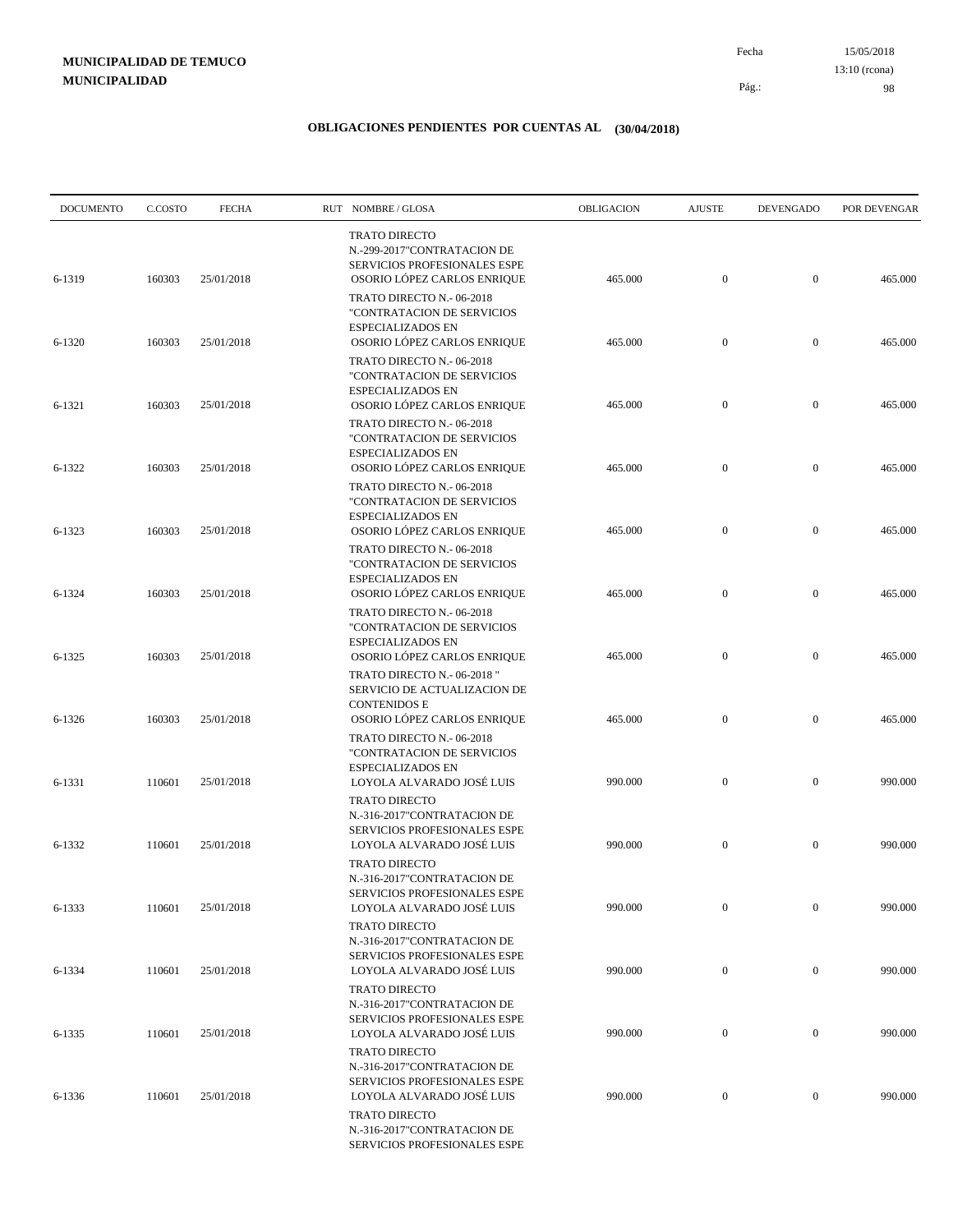15/05/2018 99 Pág.: Fecha 13:10 (rcona)

| <b>DOCUMENTO</b> | C.COSTO | <b>FECHA</b> | RUT NOMBRE/GLOSA                                                                                                                                | OBLIGACION | <b>AJUSTE</b>    | <b>DEVENGADO</b> | POR DEVENGAR |
|------------------|---------|--------------|-------------------------------------------------------------------------------------------------------------------------------------------------|------------|------------------|------------------|--------------|
| 6-1337           | 110601  | 25/01/2018   | LOYOLA ALVARADO JOSÉ LUIS<br><b>TRATO DIRECTO</b>                                                                                               | 990.000    | $\mathbf{0}$     | $\mathbf{0}$     | 990.000      |
| 6-1338           | 110601  | 25/01/2018   | N.-316-2017"CONTRATACION DE<br>SERVICIOS PROFESIONALES ESPE<br>LOYOLA ALVARADO JOSÉ LUIS<br><b>TRATO DIRECTO</b><br>N.-316-2017"CONTRATACION DE | 990.000    | $\boldsymbol{0}$ | $\mathbf{0}$     | 990.000      |
| 6-1290           | 160303  | 25/01/2018   | SERVICIOS PROFESIONALES ESPE<br>PEDREROS MATAMALA FRANCISCO<br>TRATO DIRECTO N.-08-2018                                                         | 900.000    | $\boldsymbol{0}$ | $\mathbf{0}$     | 900.000      |
| 6-1291           | 160303  | 25/01/2018   | "CONTRATACION DE SERVICIOS<br>ESPECIALIZADOS E<br>PEDREROS MATAMALA FRANCISCO                                                                   | 900.000    | $\boldsymbol{0}$ | $\mathbf{0}$     | 900.000      |
| 6-1292           | 160303  | 25/01/2018   | TRATO DIRECTO N.-08-2018<br>"CONTRATACION DE SERVICIOS<br><b>ESPECIALIZADOS E</b><br>PEDREROS MATAMALA FRANCISCO                                | 900.000    | $\boldsymbol{0}$ | $\mathbf{0}$     | 900.000      |
|                  |         |              | TRATO DIRECTO N.-08-2018<br>"CONTRATACION DE SERVICIOS<br><b>ESPECIALIZADOS E</b>                                                               |            |                  |                  |              |
| 6-1293           | 160303  | 25/01/2018   | PEDREROS MATAMALA FRANCISCO<br>TRATO DIRECTO N.-08-2018<br>"CONTRATACION DE SERVICIOS<br><b>ESPECIALIZADOS E</b>                                | 900.000    | $\boldsymbol{0}$ | $\mathbf{0}$     | 900.000      |
| 6-1295           | 160303  | 25/01/2018   | PEDREROS MATAMALA FRANCISCO<br>TRATO DIRECTO N.-08-2018<br>"CONTRATACION DE SERVICIOS                                                           | 900.000    | $\mathbf{0}$     | $\mathbf{0}$     | 900.000      |
| 6-1297           | 160303  | 25/01/2018   | <b>ESPECIALIZADOS E</b><br>PEDREROS MATAMALA FRANCISCO<br>TRATO DIRECTO N.-08-2018                                                              | 900.000    | $\mathbf{0}$     | $\mathbf{0}$     | 900.000      |
| 6-1298           | 160303  | 25/01/2018   | "CONTRATACION DE SERVICIOS<br><b>ESPECIALIZADOS E</b><br>PEDREROS MATAMALA FRANCISCO                                                            | 900.000    | $\boldsymbol{0}$ | $\mathbf{0}$     | 900.000      |
| 6-1300           | 160303  | 25/01/2018   | TRATO DIRECTO N.-08-2018<br>"CONTRATACION DE SERVICIOS<br>ESPECIALIZADOS E<br>PEDREROS MATAMALA FRANCISCO                                       | 900.000    | $\boldsymbol{0}$ | $\mathbf{0}$     | 900.000      |
|                  |         |              | TRATO DIRECTO N.-08-2018<br>"CONTRATACION DE SERVICIOS<br><b>ESPECIALIZADOS</b>                                                                 |            |                  |                  |              |
| 6-1656           | 160303  | 01/02/2018   | <b>CASTILLO MORAGA MOISES ALIRO</b><br>TRATO DIRECTO N.- 07-2018"<br>CONTRATACION DE SERVICIOS                                                  | 465.000    | $\mathbf{0}$     | $\mathbf{0}$     | 465.000      |
| 6-1657           | 160303  | 01/02/2018   | <b>ESPECIALIZADOS EN</b><br>CASTILLO MORAGA MOISES ALIRO<br>TRATO DIRECTO N.- 07-2018"                                                          | 465.000    | $\mathbf{0}$     | $\mathbf{0}$     | 465.000      |
| 6-1658           | 160303  | 01/02/2018   | <b>CONTRATACION DE SERVICIOS</b><br><b>ESPECIALIZADOS EN</b><br>CASTILLO MORAGA MOISES ALIRO                                                    | 465.000    | $\boldsymbol{0}$ | $\overline{0}$   | 465.000      |
|                  |         | 01/02/2018   | TRATO DIRECTO N.- 07-2018"<br><b>CONTRATACION DE SERVICIOS</b><br><b>ESPECIALIZADOS EN</b>                                                      | 465.000    | $\overline{0}$   | $\mathbf{0}$     | 465.000      |
| 6-1659           | 160303  |              | CASTILLO MORAGA MOISES ALIRO<br>TRATO DIRECTO N.- 07-2018"<br>CONTRATACION DE SERVICIOS                                                         |            |                  |                  |              |
| 6-1660           | 160303  | 01/02/2018   | ESPECIALIZADOS EN<br>CASTILLO MORAGA MOISES ALIRO                                                                                               | 465.000    | $\boldsymbol{0}$ | $\overline{0}$   | 465.000      |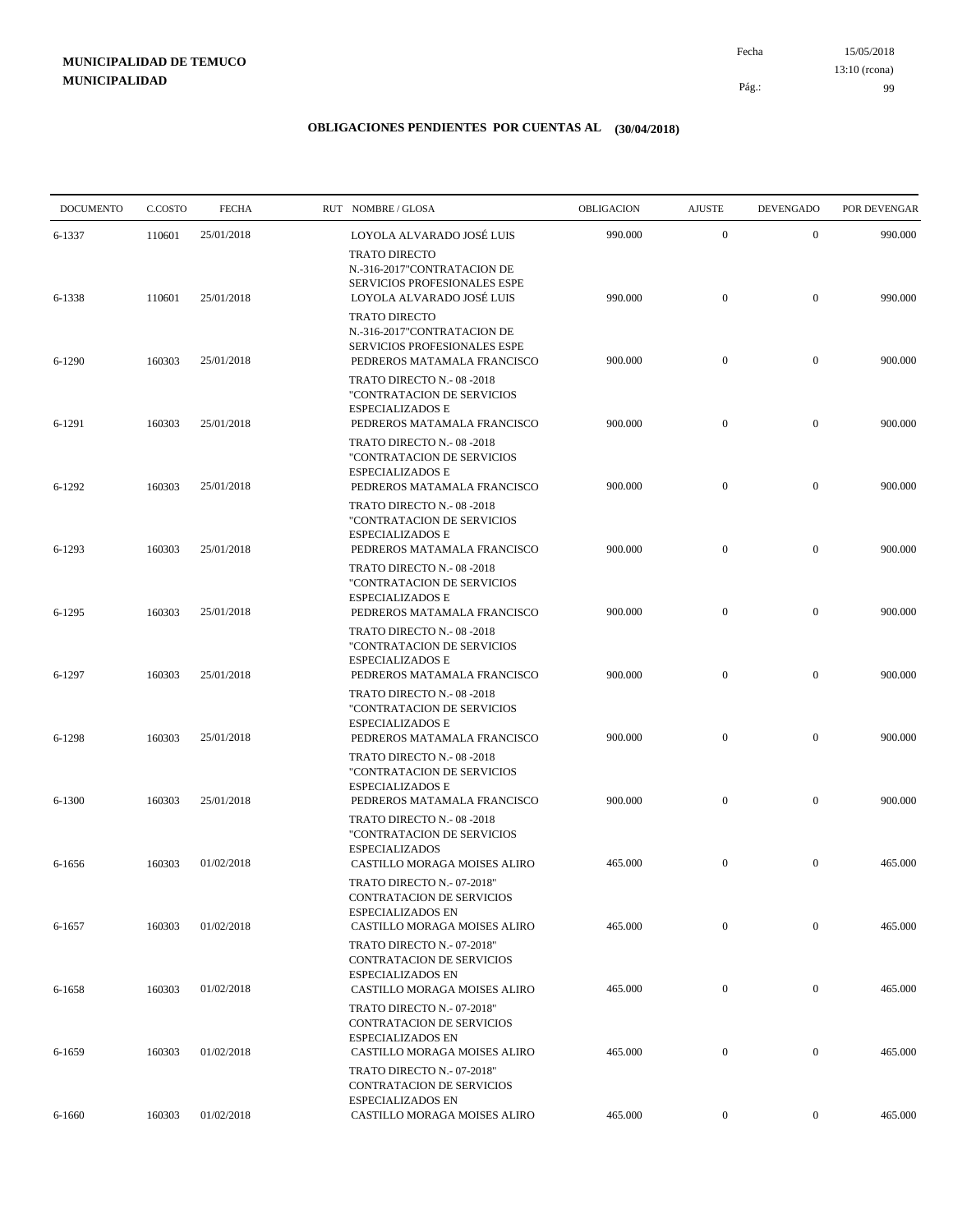15/05/2018 100 Pág.: Fecha 13:10 (rcona)

| <b>DOCUMENTO</b> | C.COSTO | <b>FECHA</b> | RUT NOMBRE/GLOSA                                                                                                           | OBLIGACION | <b>AJUSTE</b>    | <b>DEVENGADO</b> | POR DEVENGAR |
|------------------|---------|--------------|----------------------------------------------------------------------------------------------------------------------------|------------|------------------|------------------|--------------|
| 6-1661           | 160303  | 01/02/2018   | TRATO DIRECTO N.- 07-2018"<br><b>CONTRATACION DE SERVICIOS</b><br><b>ESPECIALIZADOS EN</b><br>CASTILLO MORAGA MOISES ALIRO | 465.000    | $\mathbf{0}$     | $\mathbf{0}$     | 465.000      |
|                  |         |              | TRATO DIRECTO N.- 07-2018"<br><b>CONTRATACION DE SERVICIOS</b><br><b>ESPECIALIZADOS EN</b>                                 |            |                  |                  |              |
| 6-1662           | 160303  | 01/02/2018   | CASTILLO MORAGA MOISES ALIRO<br>TRATO DIRECTO N.- 07-2018"<br><b>CONTRATACION DE SERVICIOS</b><br><b>ESPECIALIZADOS EN</b> | 465.000    | $\mathbf{0}$     | $\mathbf{0}$     | 465.000      |
| 6-1664           | 160303  | 01/02/2018   | CASTILLO MORAGA MOISES ALIRO<br>TRATO DIRECTO N.- 07-2018"<br><b>CONTRATACION DE SERVICIOS</b>                             | 465.000    | $\mathbf{0}$     | $\mathbf{0}$     | 465.000      |
| 6-1829           | 110702  | 07/02/2018   | <b>ESPECIALIZADOS EN</b><br>MARIANGEL ARANGUIZ NICOLAS A<br>TRATO DIRECTO N.- 03-2018"                                     | 500.000    | $\mathbf{0}$     | $\mathbf{0}$     | 500.000      |
| 6-1830           | 110702  | 07/02/2018   | CONTRATACION SERVICIOS<br>PROFESIONALES PARA L<br>MARIANGEL ARANGUIZ NICOLAS A                                             | 500.000    | $\mathbf{0}$     | $\mathbf{0}$     | 500.000      |
| 6-1831           | 110702  | 07/02/2018   | TRATO DIRECTO N.- 03-2018"<br>CONTRATACION SERVICIOS<br>PROFESIONALES PARA L<br>MARIANGEL ARANGUIZ NICOLAS A               | 500.000    | $\mathbf{0}$     | $\mathbf{0}$     | 500.000      |
| 6-1832           | 110702  | 07/02/2018   | TRATO DIRECTO N.-03-2018"<br>CONTRATACION SERVICIOS<br>PROFESIONALES PARA L<br>MARIANGEL ARANGUIZ NICOLAS A                | 500.000    | $\mathbf{0}$     | $\mathbf{0}$     | 500.000      |
| 6-1833           | 110702  | 07/02/2018   | TRATO DIRECTO N.- 03-2018"<br>CONTRATACION SERVICIOS<br>PROFESIONALES PARA L<br>MARIANGEL ARANGUIZ NICOLAS A               | 500.000    | $\mathbf{0}$     | $\mathbf{0}$     | 500.000      |
|                  |         |              | TRATO DIRECTO N.- 03-2018"<br>CONTRATACION SERVICIOS<br>PROFESIONALES PARA L                                               |            |                  |                  |              |
| 6-1839           | 120902  | 07/02/2018   | 25.194.425-3 MARTINEZ NIETO PAULINA<br>TRATO DIRECTO N.- 26-2018"<br>SERVICIOS DE ADIESTRAMIENTO                           | 1.060.510  | $\mathbf{0}$     | $\mathbf{0}$     | 1.060.510    |
| 6-1840           | 120902  | 07/02/2018   | PROFESIONAL PAR<br>25.194.425-3 MARTINEZ NIETO PAULINA<br>TRATO DIRECTO N.- 26-2018"                                       | 1.060.510  | $\mathbf{0}$     | $\mathbf{0}$     | 1.060.510    |
| 6-1841           | 120902  | 07/02/2018   | SERVICIOS DE ADIESTRAMIENTO<br>PROFESIONAL PAR<br>25.194.425-3 MARTINEZ NIETO PAULINA                                      | 1.060.510  | $\mathbf{0}$     | $\mathbf{0}$     | 1.060.510    |
| 6-1842           | 120902  | 07/02/2018   | TRATO DIRECTO N.- 26-2018"<br>SERVICIOS DE ADIESTRAMIENTO<br>PROFESIONAL PAR<br>25.194.425-3 MARTINEZ NIETO PAULINA        | 1.060.510  | $\mathbf{0}$     | $\boldsymbol{0}$ | 1.060.510    |
|                  |         |              | TRATO DIRECTO N.- 26-2018"<br>SERVICIOS DE ADIESTRAMIENTO<br>PROFESIONAL PAR                                               |            |                  |                  |              |
| 6-1843           | 120902  | 07/02/2018   | 25.194.425-3 MARTINEZ NIETO PAULINA<br>TRATO DIRECTO N.- 26-2018"<br>SERVICIOS DE ADIESTRAMIENTO                           | 1.060.510  | $\boldsymbol{0}$ | $\boldsymbol{0}$ | 1.060.510    |
| 6-1844           | 120902  | 07/02/2018   | PROFESIONAL PAR<br>25.194.425-3 MARTINEZ NIETO PAULINA<br>TRATO DIRECTO N.- 26-2018"                                       | 1.060.510  | $\mathbf{0}$     | $\boldsymbol{0}$ | 1.060.510    |
|                  |         |              | SERVICIOS DE ADIESTRAMIENTO<br>PROFESIONAL PAR                                                                             |            |                  |                  |              |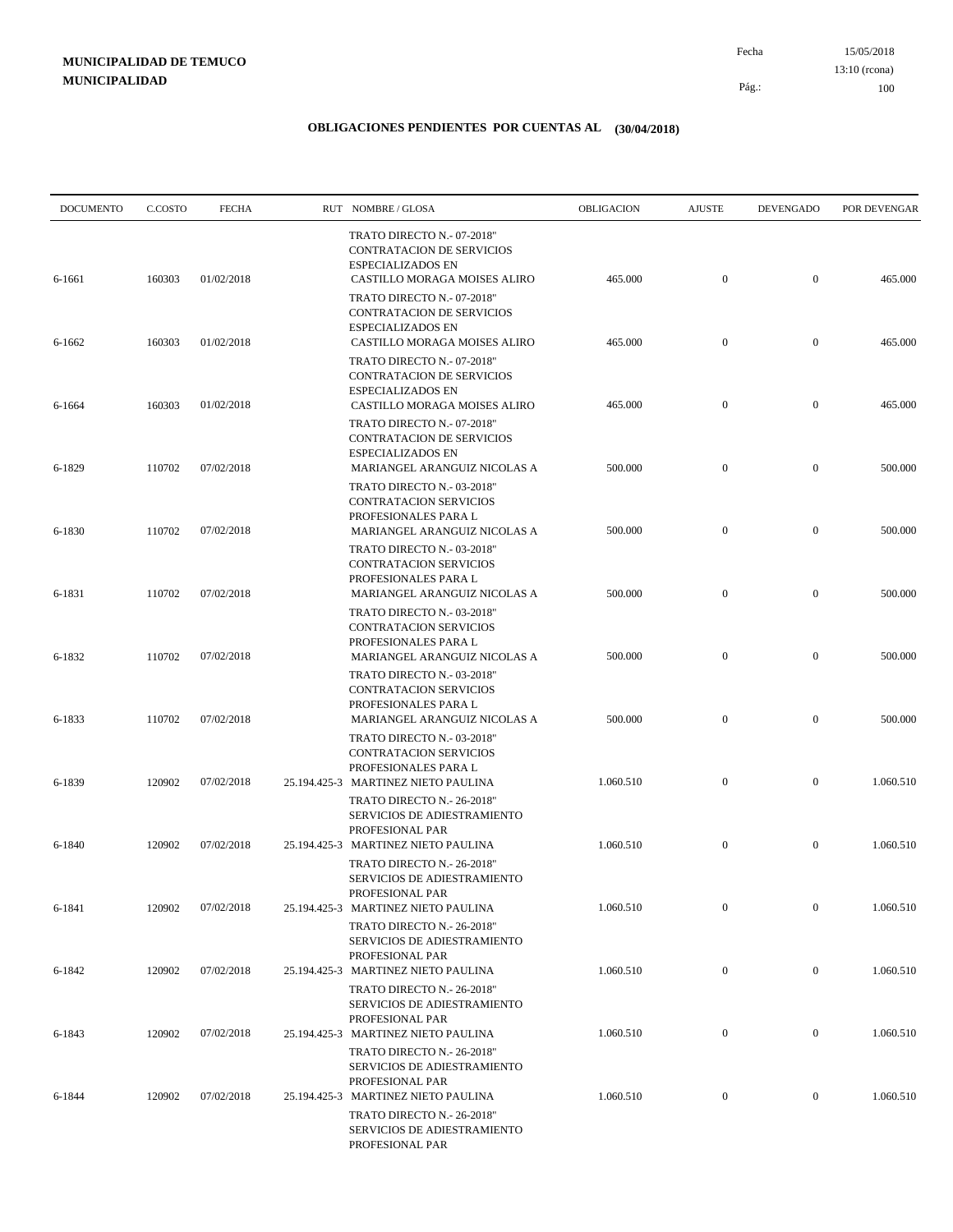15/05/2018 101 Pág.: Fecha 13:10 (rcona)

| <b>DOCUMENTO</b> | C.COSTO | <b>FECHA</b> | RUT NOMBRE/GLOSA                                                                                     | OBLIGACION | <b>AJUSTE</b>    | <b>DEVENGADO</b> | POR DEVENGAR |
|------------------|---------|--------------|------------------------------------------------------------------------------------------------------|------------|------------------|------------------|--------------|
| 6-1845           | 120902  | 07/02/2018   | 25.194.425-3 MARTINEZ NIETO PAULINA                                                                  | 1.060.510  | $\mathbf{0}$     | $\mathbf{0}$     | 1.060.510    |
|                  |         |              | TRATO DIRECTO N.- 26-2018"<br>SERVICIOS DE ADIESTRAMIENTO<br>PROFESIONAL PAR                         |            |                  |                  |              |
| 6-1846           | 120902  | 07/02/2018   | 25.194.425-3 MARTINEZ NIETO PAULINA                                                                  | 1.060.510  | $\mathbf{0}$     | $\mathbf{0}$     | 1.060.510    |
|                  |         |              | TRATO DIRECTO N.- 26-2018"<br>SERVICIOS DE ADIESTRAMIENTO<br>PROFESIONAL PAR                         |            |                  |                  |              |
| 6-2107           | 110201  | 14/02/2018   | ANTIVIL VIDAL SANDRA KATIUSKA<br>TRATO DIRECTO SERV TECNICOS<br>PRFESIONALES MENSUAL<br>1100000 .-   | 1.100.000  | $\mathbf{0}$     | $\mathbf{0}$     | 1.100.000    |
| 6-2111           | 110201  | 14/02/2018   | ANTIVIL VIDAL SANDRA KATIUSKA                                                                        | 1.100.000  | $\mathbf{0}$     | $\mathbf{0}$     | 1.100.000    |
| 6-2112           | 110201  | 14/02/2018   | TRATO DIRECTO SERV TECNICOS<br>PRFESIONALES MENSUAL<br>1100000 .-<br>ANTIVIL VIDAL SANDRA KATIUSKA   | 1.100.000  | $\mathbf{0}$     | $\mathbf{0}$     | 1.100.000    |
|                  |         |              | <b>TRATO DIRECTO SERV TECNICOS</b><br>PRFESIONALES MENSUAL<br>1100000 .-                             |            |                  |                  |              |
| 6-2113           | 110201  | 14/02/2018   | ANTIVIL VIDAL SANDRA KATIUSKA<br>TRATO DIRECTO SERV TECNICOS<br>PRFESIONALES MENSUAL<br>1100000 .-   | 1.100.000  | $\mathbf{0}$     | $\mathbf{0}$     | 1.100.000    |
| 6-2114           | 110201  | 14/02/2018   | ANTIVIL VIDAL SANDRA KATIUSKA                                                                        | 1.100.000  | $\mathbf{0}$     | $\mathbf{0}$     | 1.100.000    |
|                  |         |              | TRATO DIRECTO SERV TECNICOS<br>PRFESIONALES MENSUAL<br>1100000 .-                                    |            |                  |                  |              |
| 6-2115           | 110201  | 14/02/2018   | ANTIVIL VIDAL SANDRA KATIUSKA                                                                        | 1.100.000  | $\mathbf{0}$     | $\mathbf{0}$     | 1.100.000    |
| 6-2116           | 110201  | 14/02/2018   | TRATO DIRECTO SERV TECNICOS<br>PRFESIONALES MENSUAL<br>1100000 .-<br>ANTIVIL VIDAL SANDRA KATIUSKA   | 1.100.000  | $\mathbf{0}$     | $\mathbf{0}$     | 1.100.000    |
|                  |         |              | TRATO DIRECTO SERV TECNICOS<br>PRFESIONALES MENSUAL<br>1100000 .-                                    |            |                  |                  |              |
| 6-2117           | 110201  | 14/02/2018   | ANTIVIL VIDAL SANDRA KATIUSKA<br>TRATO DIRECTO SERV TECNICOS<br>PRFESIONALES MENSUAL                 | 1.100.000  | $\mathbf{0}$     | $\mathbf{0}$     | 1.100.000    |
| 6-2118           | 110201  | 14/02/2018   | 1100000 .-<br>ANTIVIL VIDAL SANDRA KATIUSKA<br>TRATO DIRECTO SERV TECNICOS                           | 1.100.000  | $\mathbf{0}$     | $\mathbf{0}$     | 1.100.000    |
| 6-2157           | 120101  | 15/02/2018   | PRFESIONALES MENSUAL<br>1100000 .-<br>RIFFO GONZALEZ ELVIS                                           | 971.501    | $\boldsymbol{0}$ | $\mathbf{0}$     | 971.501      |
|                  |         |              | TRATO DIRECTO N.- 20-2018"<br>PRESTACION DE SERVICIO<br>PROFESIONALES PARA E                         | 971.501    | $\boldsymbol{0}$ | $\boldsymbol{0}$ | 971.501      |
| 6-2158           | 120101  | 15/02/2018   | RIFFO GONZALEZ ELVIS<br>TRATO DIRECTO N.- 20-2018"<br>PRESTACION DE SERVICIO<br>PROFESIONALES PARA E |            |                  |                  |              |
| 6-2159           | 120101  | 15/02/2018   | RIFFO GONZALEZ ELVIS<br>TRATO DIRECTO N.- 20-2018"                                                   | 971.501    | $\boldsymbol{0}$ | $\boldsymbol{0}$ | 971.501      |
|                  |         |              | PRESTACION DE SERVICIO<br>PROFESIONALES PARA E                                                       |            |                  |                  |              |
| 6-2160           | 120101  | 15/02/2018   | RIFFO GONZALEZ ELVIS                                                                                 | 971.501    | $\overline{0}$   | $\boldsymbol{0}$ | 971.501      |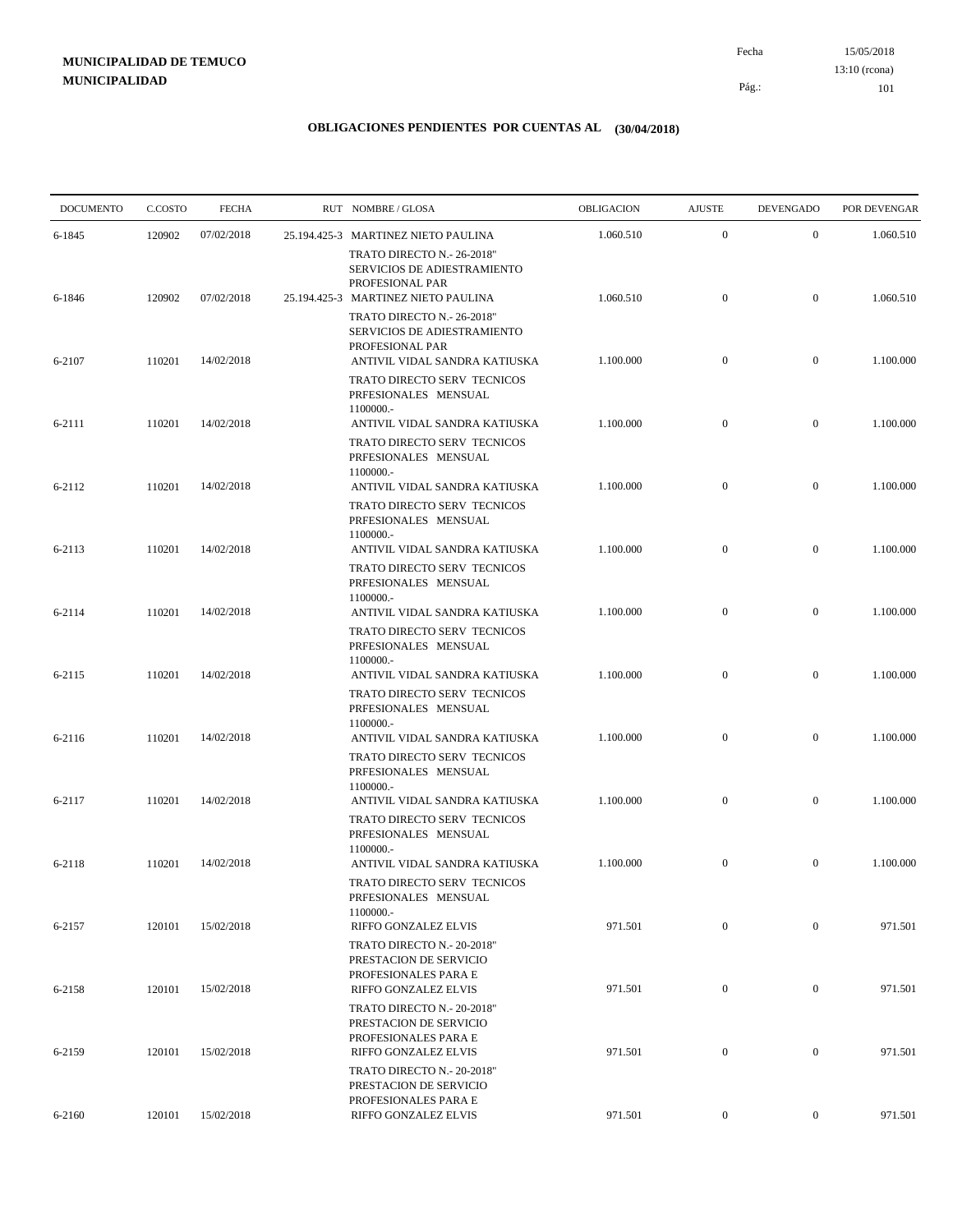15/05/2018 102 Pág.: Fecha 13:10 (rcona)

| <b>DOCUMENTO</b> | C.COSTO | <b>FECHA</b> | RUT NOMBRE/GLOSA                                                                                                           | OBLIGACION | <b>AJUSTE</b>    | <b>DEVENGADO</b> | POR DEVENGAR |
|------------------|---------|--------------|----------------------------------------------------------------------------------------------------------------------------|------------|------------------|------------------|--------------|
| 6-2161           | 120101  | 15/02/2018   | TRATO DIRECTO N.- 20-2018"<br>PRESTACION DE SERVICIO<br>PROFESIONALES PARA E<br>RIFFO GONZALEZ ELVIS                       | 971.501    | $\mathbf{0}$     | $\mathbf{0}$     | 971.501      |
| 6-2162           | 120101  | 15/02/2018   | TRATO DIRECTO N.- 20-2018"<br>PRESTACION DE SERVICIO<br>PROFESIONALES PARA E<br>RIFFO GONZALEZ ELVIS                       | 971.501    | $\boldsymbol{0}$ | $\mathbf{0}$     | 971.501      |
|                  |         |              | TRATO DIRECTO N.- 20-2018"<br>PRESTACION DE SERVICIO<br>PROFESIONALES PARA E                                               |            |                  |                  |              |
| 6-2163           | 120101  | 15/02/2018   | RIFFO GONZALEZ ELVIS<br>TRATO DIRECTO N.- 20-2018"<br>PRESTACION DE SERVICIO                                               | 971.501    | $\boldsymbol{0}$ | $\mathbf{0}$     | 971.501      |
| 6-2164           | 120101  | 15/02/2018   | PROFESIONALES PARA E<br>RIFFO GONZALEZ ELVIS<br>TRATO DIRECTO N.- 20-2018"                                                 | 971.501    | $\boldsymbol{0}$ | $\mathbf{0}$     | 971.501      |
| 6-2389           | 150301  | 22/02/2018   | PRESTACION DE SERVICIO<br>PROFESIONALES PARA E<br><b>BARRIENTOS MUÑOZ ELIAS</b>                                            | 943.713    | $\boldsymbol{0}$ | $\mathbf{0}$     | 943.713      |
| 6-2390           | 150301  | 22/02/2018   | TRAT.DIRECTO 32 -2018"<br>SERVICIOS ESPECIALIZADOS EN<br>REPARACION SISTEM<br><b>BARRIENTOS MUÑOZ ELIAS</b>                | 943.713    | $\boldsymbol{0}$ | $\mathbf{0}$     | 943.713      |
| 6-2391           | 150301  | 22/02/2018   | TRAT.DIRECTO 32 -2018"<br>SERVICIOS ESPECIALIZADOS EN<br>REPARACION SISTEM<br><b>BARRIENTOS MUÑOZ ELIAS</b>                | 943.713    | $\boldsymbol{0}$ | $\mathbf{0}$     | 943.713      |
| 6-2399           | 150301  | 22/02/2018   | TRAT.DIRECTO 32 -2018"<br>SERVICIOS ESPECIALIZADOS EN<br>REPARACION SISTEM<br>CEBALLOS CAYUQUEO CESAR ROD                  | 1.321.403  | $\boldsymbol{0}$ | $\overline{0}$   | 1.321.403    |
|                  |         |              | TRAT.DIRECTO 34 -2018"<br>SERVICIOS ESPECIALIZADOS EN<br>REPARACION Y MA                                                   |            |                  |                  |              |
| 6-2400           | 150301  | 22/02/2018   | CEBALLOS CAYUQUEO CESAR ROD<br>TRAT.DIRECTO 34 -2018"<br>SERVICIOS ESPECIALIZADOS EN                                       | 1.321.403  | $\boldsymbol{0}$ | $\mathbf{0}$     | 1.321.403    |
| 6-2401           | 150301  | 22/02/2018   | <b>REPARACION Y MA</b><br>CEBALLOS CAYUQUEO CESAR ROD<br>TRAT.DIRECTO 34 -2018"                                            | 1.321.403  | $\boldsymbol{0}$ | $\mathbf{0}$     | 1.321.403    |
| 6-2402           | 150301  | 22/02/2018   | SERVICIOS ESPECIALIZADOS EN<br>REPARACION Y MA<br>CEBALLOS CAYUQUEO CESAR ROD                                              | 1.321.403  | $\boldsymbol{0}$ | $\overline{0}$   | 1.321.403    |
| 6-2403           | 150301  | 22/02/2018   | TRAT.DIRECTO 34 -2018"<br>SERVICIOS ESPECIALIZADOS EN<br>REPARACION Y MA<br>CEBALLOS CAYUQUEO CESAR ROD                    | 1.321.403  | $\overline{0}$   | $\mathbf{0}$     | 1.321.403    |
|                  |         |              | TRAT.DIRECTO 34 -2018"<br>SERVICIOS ESPECIALIZADOS EN<br>REPARACION Y MA                                                   |            |                  |                  |              |
| 6-2404           | 150301  | 22/02/2018   | CEBALLOS CAYUQUEO CESAR ROD<br>TRAT.DIRECTO 34 -2018"<br>SERVICIOS ESPECIALIZADOS EN                                       | 1.321.403  | $\boldsymbol{0}$ | $\boldsymbol{0}$ | 1.321.403    |
| 6-2405           | 150301  | 22/02/2018   | REPARACION Y MA<br>CEBALLOS CAYUQUEO CESAR ROD<br>TRAT.DIRECTO 34 -2018"<br>SERVICIOS ESPECIALIZADOS EN<br>REPARACION Y MA | 1.321.403  | $\mathbf{0}$     | $\boldsymbol{0}$ | 1.321.403    |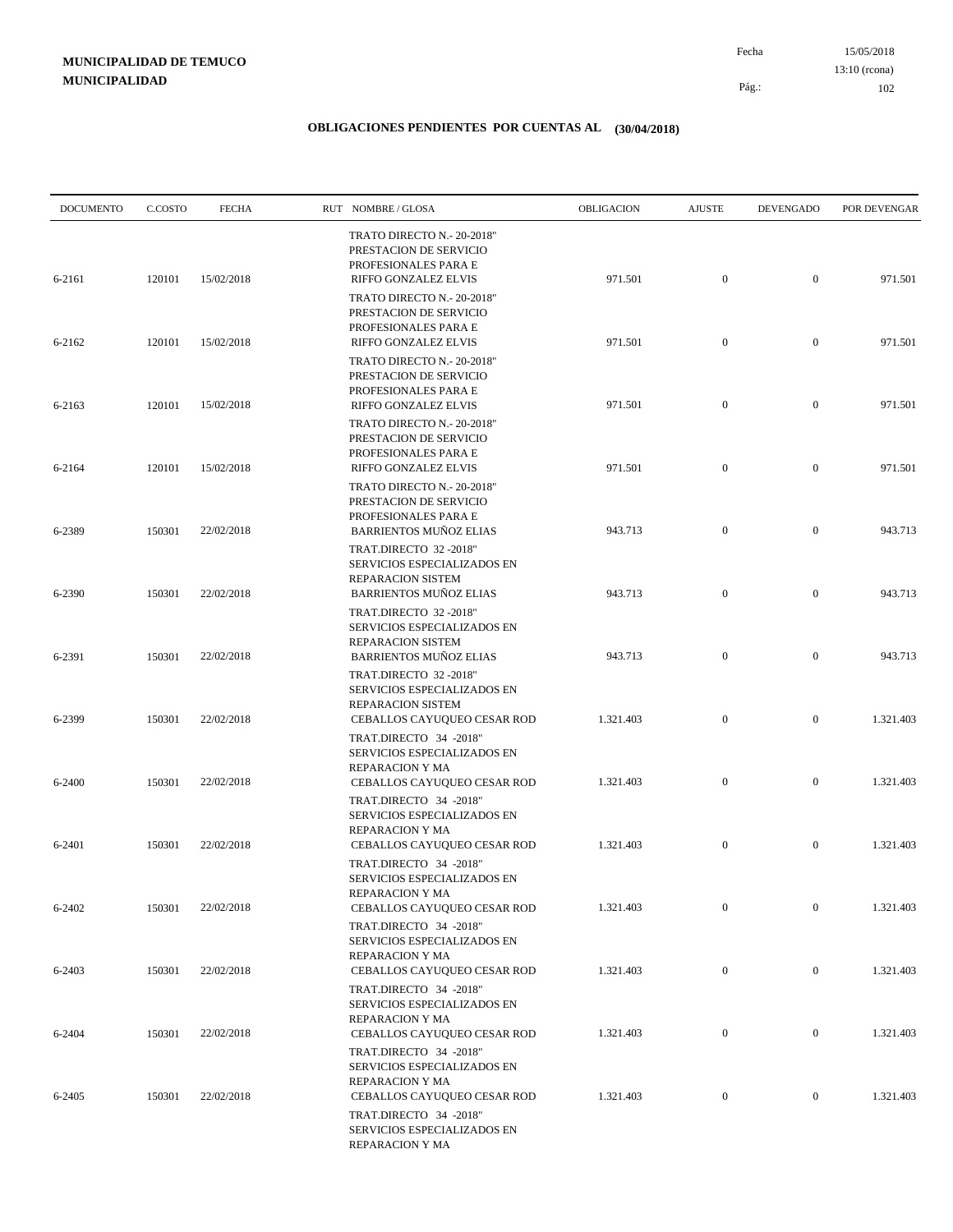15/05/2018 103 Pág.: Fecha 13:10 (rcona)

| <b>DOCUMENTO</b> | C.COSTO | <b>FECHA</b> | RUT NOMBRE/GLOSA                                                                                                           | OBLIGACION | <b>AJUSTE</b>    | <b>DEVENGADO</b> | POR DEVENGAR |
|------------------|---------|--------------|----------------------------------------------------------------------------------------------------------------------------|------------|------------------|------------------|--------------|
| 6-2406           | 150301  | 22/02/2018   | CEBALLOS CAYUQUEO CESAR ROD                                                                                                | 1.321.403  | $\boldsymbol{0}$ | $\mathbf{0}$     | 1.321.403    |
| 6-2362           | 150301  | 22/02/2018   | TRAT.DIRECTO 34 -2018"<br>SERVICIOS ESPECIALIZADOS EN<br><b>REPARACION Y MA</b><br>DARWING MEDINA SERGIO BLADIM            | 614.086    | $\boldsymbol{0}$ | $\mathbf{0}$     | 614.086      |
|                  |         |              | TRAT.DIRECTO 35-2018"<br>CONTRATACION DE SERVICIOS<br>ESPECIALIZADOS EN REPA                                               |            |                  |                  |              |
| 6-2363           | 150301  | 22/02/2018   | DARWING MEDINA SERGIO BLADIM<br>TRAT.DIRECTO 35-2018"<br>CONTRATACION DE SERVICIOS                                         | 614.086    | $\boldsymbol{0}$ | $\mathbf{0}$     | 614.086      |
| 6-2364           | 150301  | 22/02/2018   | ESPECIALIZADOS EN REPA<br>DARWING MEDINA SERGIO BLADIM                                                                     | 614.086    | $\boldsymbol{0}$ | $\mathbf{0}$     | 614.086      |
| 6-2365           | 150301  | 22/02/2018   | TRAT.DIRECTO 35-2018"<br>CONTRATACION DE SERVICIOS<br><b>ESPECIALIZADOS EN REPA</b><br>DARWING MEDINA SERGIO BLADIM        | 614.086    | $\boldsymbol{0}$ | $\mathbf{0}$     | 614.086      |
| 6-2366           | 150301  | 22/02/2018   | TRAT.DIRECTO 35-2018"<br>CONTRATACION DE SERVICIOS<br>ESPECIALIZADOS EN REPA<br>DARWING MEDINA SERGIO BLADIM               | 614.086    | $\boldsymbol{0}$ | $\mathbf{0}$     | 614.086      |
|                  |         |              | TRAT.DIRECTO 35-2018"<br><b>CONTRATACION DE SERVICIOS</b><br>ESPECIALIZADOS EN REPA                                        |            |                  |                  |              |
| 6-2367           | 150301  | 22/02/2018   | DARWING MEDINA SERGIO BLADIM<br>TRAT.DIRECTO 35-2018"<br>CONTRATACION DE SERVICIOS<br>ESPECIALIZADOS EN REPA               | 614.086    | $\boldsymbol{0}$ | $\mathbf{0}$     | 614.086      |
| 6-2368           | 150301  | 22/02/2018   | DARWING MEDINA SERGIO BLADIM<br>TRAT.DIRECTO 35-2018"<br>CONTRATACION DE SERVICIOS<br>ESPECIALIZADOS EN REPA               | 614.086    | $\boldsymbol{0}$ | $\mathbf{0}$     | 614.086      |
| 6-2369           | 150301  | 22/02/2018   | DARWING MEDINA SERGIO BLADIM<br>TRAT.DIRECTO 35-2018"<br>CONTRATACION DE SERVICIOS                                         | 614.086    | $\boldsymbol{0}$ | $\mathbf{0}$     | 614.086      |
| 6-2374           | 150301  | 22/02/2018   | ESPECIALIZADOS EN REPA<br>SANHUEZA BURGOS GABRIEL ISAA<br>TRAT.DIRECTO 28 -2018" SERVICIOS<br>ESPECIALIZADOS EN REPARACION | 1.057.800  | $\boldsymbol{0}$ | $\boldsymbol{0}$ | 1.057.800    |
| 6-2375           | 150301  | 22/02/2018   | <b>SISTEMA</b><br>SANHUEZA BURGOS GABRIEL ISAA<br>TRAT.DIRECTO 28 -2018" SERVICIOS<br>ESPECIALIZADOS EN REPARACION         | 1.057.800  | $\boldsymbol{0}$ | $\mathbf{0}$     | 1.057.800    |
| 6-2376           | 150301  | 22/02/2018   | <b>SISTEMA</b><br>SANHUEZA BURGOS GABRIEL ISAA                                                                             | 1.057.800  | $\boldsymbol{0}$ | $\overline{0}$   | 1.057.800    |
| 6-2377           | 150301  | 22/02/2018   | TRAT.DIRECTO 28 -2018" SERVICIOS<br>ESPECIALIZADOS EN REPARACION<br><b>SISTEMA</b><br>SANHUEZA BURGOS GABRIEL ISAA         | 1.057.800  | $\boldsymbol{0}$ | $\overline{0}$   | 1.057.800    |
|                  |         |              | TRAT.DIRECTO 28 -2018" SERVICIOS<br>ESPECIALIZADOS EN REPARACION<br><b>SISTEMA</b>                                         |            |                  |                  |              |
| 6-2378           | 150301  | 22/02/2018   | SANHUEZA BURGOS GABRIEL ISAA<br>TRAT.DIRECTO 28 -2018" SERVICIOS<br>ESPECIALIZADOS EN REPARACION                           | 1.057.800  | $\mathbf{0}$     | $\overline{0}$   | 1.057.800    |
| 6-2379           | 150301  | 22/02/2018   | <b>SISTEMA</b><br>SANHUEZA BURGOS GABRIEL ISAA                                                                             | 1.057.800  | $\overline{0}$   | $\mathbf{0}$     | 1.057.800    |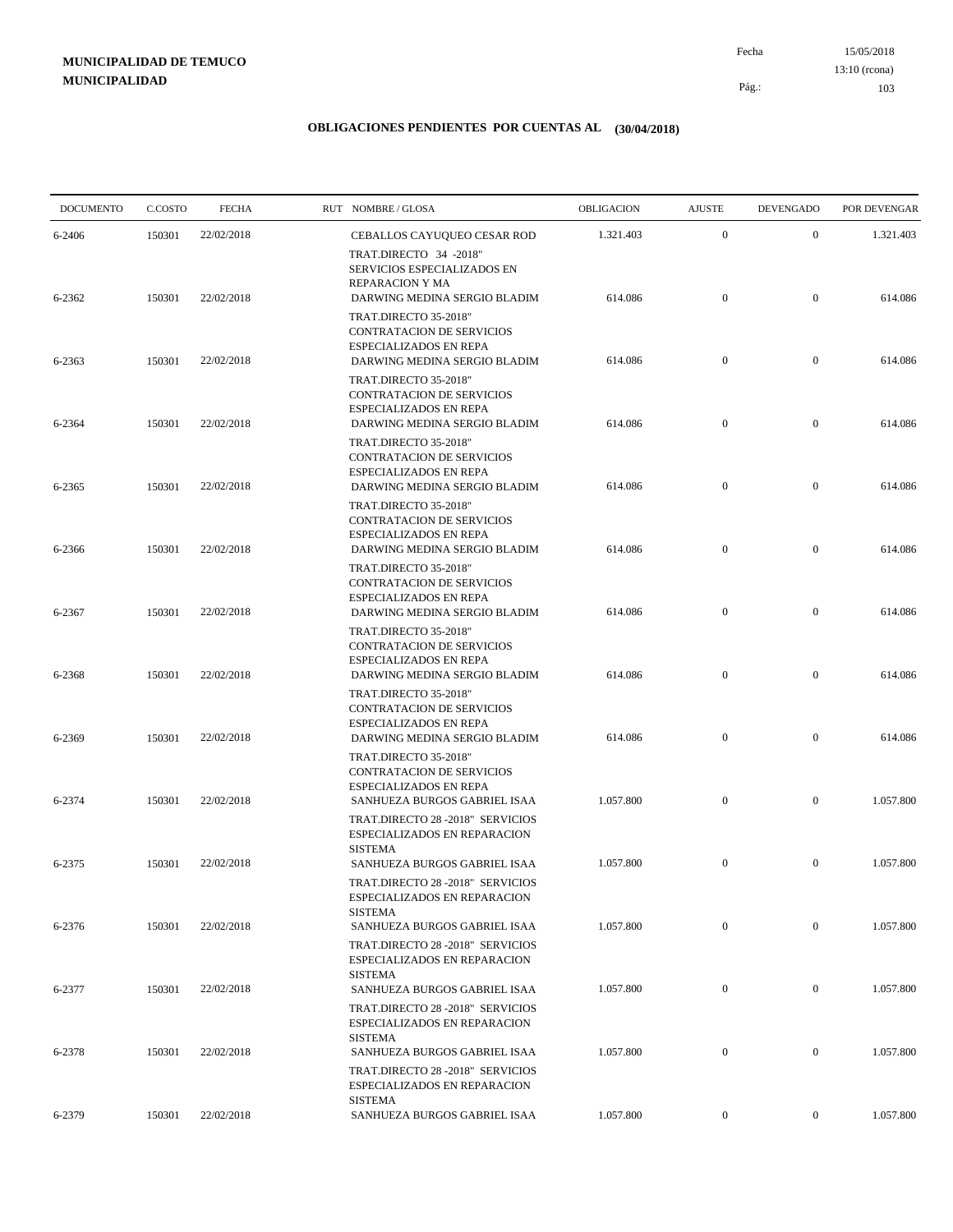15/05/2018 104 Pág.: Fecha 13:10 (rcona)

| <b>DOCUMENTO</b> | C.COSTO | <b>FECHA</b> | RUT NOMBRE/GLOSA                                                                                                   | OBLIGACION | <b>AJUSTE</b>    | <b>DEVENGADO</b> | POR DEVENGAR |
|------------------|---------|--------------|--------------------------------------------------------------------------------------------------------------------|------------|------------------|------------------|--------------|
| 6-2380           | 150301  | 22/02/2018   | TRAT.DIRECTO 28 -2018" SERVICIOS<br>ESPECIALIZADOS EN REPARACION<br><b>SISTEMA</b><br>SANHUEZA BURGOS GABRIEL ISAA | 1.057.800  | $\boldsymbol{0}$ | $\mathbf{0}$     | 1.057.800    |
|                  |         |              | TRAT.DIRECTO 28 -2018" SERVICIOS<br>ESPECIALIZADOS EN REPARACION<br><b>SISTEMA</b>                                 |            |                  |                  |              |
| 6-2383           | 150301  | 22/02/2018   | SANHUEZA BURGOS GABRIEL ISAA<br>TRAT.DIRECTO 28 -2018" SERVICIOS<br>ESPECIALIZADOS EN REPARACION                   | 1.057.800  | $\mathbf{0}$     | $\mathbf{0}$     | 1.057.800    |
| 6-2642           | 110601  | 01/03/2018   | <b>SISTEMA</b><br>DIAZ BAEZA RICHARD WILDO<br><b>ESTUDIO DE PROYECTO</b><br>REGULARIZACION DE CANAL                | 3.000.000  | $\mathbf{0}$     | $\mathbf{0}$     | 3.000.000    |
| 6-2688           | 110201  | 05/03/2018   | COIHUECO, TEMUCO A CA<br>77.222.100-2 FORTUNATO Y ASOCIADOS LIMITA<br>ADJUDICACION PROP PUB 370-2017               | 16.800.000 | $\boldsymbol{0}$ | $\mathbf{0}$     | 16.800.000   |
| 6-2896           | 120701  | 09/03/2018   | CONTRATACION SERVICIOS DE<br><b>AUDITORI</b><br>ARELLANO HINRICHSEN PATRICIO E                                     | 911.405    | $\boldsymbol{0}$ | $\mathbf{0}$     | 911.405      |
| 6-2897           | 120701  | 09/03/2018   | TRATO DIRECTO N°18-2018<br>CONTRATACION SERVICIO<br>PROFESIONALES PROD 5<br>ARELLANO HINRICHSEN PATRICIO E         | 911.405    | $\mathbf{0}$     | $\mathbf{0}$     | 911.405      |
| 6-2898           | 120701  | 09/03/2018   | TRATO DIRECTO N°18-2018<br>CONTRATACION SERVICIO<br>PROFESIONALES PROD 6<br>ARELLANO HINRICHSEN PATRICIO E         | 911.405    | $\boldsymbol{0}$ | $\mathbf{0}$     | 911.405      |
| 6-2899           | 120701  | 09/03/2018   | TRATO DIRECTO N°18-2018<br>CONTRATACION SERVICIO<br>PROFESIONALES PROD7<br>ARELLANO HINRICHSEN PATRICIO E          | 911.405    | $\boldsymbol{0}$ | $\mathbf{0}$     | 911.405      |
|                  |         |              | TRATO DIRECTO N°18-2018<br><b>CONTRATACION SERVICIO</b><br>PROFESIONALES PROD 8                                    |            |                  |                  |              |
| 6-2900           | 120701  | 09/03/2018   | ARELLANO HINRICHSEN PATRICIO E<br>TRATO DIRECTO N°18-2018<br>CONTRATACION SERVICIO                                 | 911.405    | $\boldsymbol{0}$ | $\mathbf{0}$     | 911.405      |
| 6-2901           | 120701  | 09/03/2018   | PROFESIONALES PROD 9<br>ARELLANO HINRICHSEN PATRICIO E<br>TRATO DIRECTO N°18-2018                                  | 911.405    | $\boldsymbol{0}$ | $\mathbf{0}$     | 911.405      |
| 6-2902           | 120701  | 09/03/2018   | CONTRATACION SERVICIO<br>PROFESIONALES PROD 10<br>ARELLANO HINRICHSEN PATRICIO E                                   | 911.405    | $\mathbf{0}$     | $\mathbf{0}$     | 911.405      |
| 6-2903           | 120701  | 09/03/2018   | TRATO DIRECTO Nº18-2018<br>CONTRATACION SERVICIO<br>PROFESIONALES PROD 11<br>ARELLANO HINRICHSEN PATRICIO E        | 911.405    | $\boldsymbol{0}$ | $\overline{0}$   | 911.405      |
|                  |         |              | TRATO DIRECTO Nº18-2018<br>CONTRATACION SERVICIO<br>PROFESIONALES PROD 12                                          |            |                  |                  |              |
| 6-2906           | 120603  | 09/03/2018   | CARRASCO GIMEN WALTER ADONY<br>TRATO DIRECTO N°22-2018<br>SERVICIOS ESPECIALIZADOS                                 | 1.030.000  | $\mathbf{0}$     | $\mathbf{0}$     | 1.030.000    |
| 6-2907           | 120603  | 09/03/2018   | PRODUCTO 4<br>CARRASCO GIMEN WALTER ADONY<br>TRATO DIRECTO N°22-2018<br>SERVICIOS ESPECIALIZADOS<br>PRODUCTO5      | 1.030.000  | $\boldsymbol{0}$ | $\mathbf{0}$     | 1.030.000    |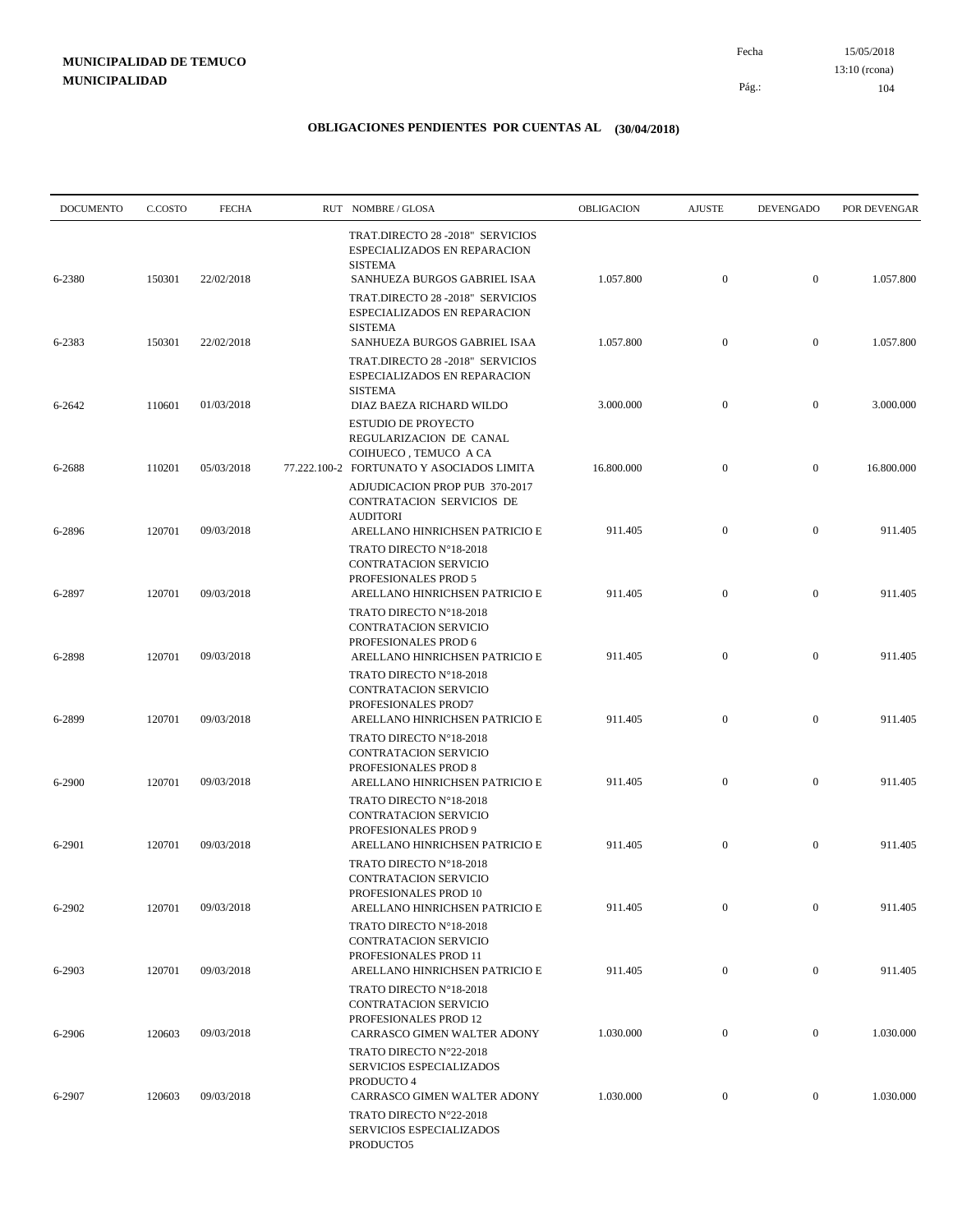15/05/2018 105 Pág.: Fecha 13:10 (rcona)

| <b>DOCUMENTO</b> | C.COSTO | <b>FECHA</b> | RUT NOMBRE/GLOSA                                                                                       | <b>OBLIGACION</b> | <b>AJUSTE</b>    | <b>DEVENGADO</b> | POR DEVENGAR |
|------------------|---------|--------------|--------------------------------------------------------------------------------------------------------|-------------------|------------------|------------------|--------------|
| 6-2908           | 120603  | 09/03/2018   | CARRASCO GIMEN WALTER ADONY                                                                            | 1.030.000         | $\boldsymbol{0}$ | $\mathbf{0}$     | 1.030.000    |
| 6-2909           | 120603  | 09/03/2018   | TRATO DIRECTO N°22-2018<br>SERVICIOS ESPECIALIZADOS<br>PRODUCTO 6<br>CARRASCO GIMEN WALTER ADONY       | 1.030.000         | $\mathbf{0}$     | $\overline{0}$   | 1.030.000    |
|                  |         |              | TRATO DIRECTO N°22-2018<br>SERVICIOS ESPECIALIZADOS                                                    |                   |                  |                  |              |
| 6-2910           | 120603  | 09/03/2018   | PRODUCTO 7<br>CARRASCO GIMEN WALTER ADONY<br>TRATO DIRECTO N°22-2018<br>SERVICIOS ESPECIALIZADOS       | 1.030.000         | $\mathbf{0}$     | $\mathbf{0}$     | 1.030.000    |
| 6-2911           | 120603  | 09/03/2018   | PRODUCTO 8<br>CARRASCO GIMEN WALTER ADONY<br>TRATO DIRECTO N°22-2018                                   | 1.030.000         | $\mathbf{0}$     | $\mathbf{0}$     | 1.030.000    |
| 6-2912           | 120603  | 09/03/2018   | SERVICIOS ESPECIALIZADOS<br>PRODUCTO 9<br>CARRASCO GIMEN WALTER ADONY                                  | 1.030.000         | $\mathbf{0}$     | $\mathbf{0}$     | 1.030.000    |
|                  |         |              | TRATO DIRECTO N°22-2018<br>SERVICIOS ESPECIALIZADOS                                                    |                   |                  |                  |              |
| 6-2913           | 120603  | 09/03/2018   | PRODUCTO 10<br>CARRASCO GIMEN WALTER ADONY<br>TRATO DIRECTO N°22-2018                                  | 1.030.000         | $\mathbf{0}$     | $\mathbf{0}$     | 1.030.000    |
| 6-2914           | 120603  | 09/03/2018   | SERVICIOS ESPECIALIZADOS<br>PRODUCTO 11<br>CARRASCO GIMEN WALTER ADONY                                 | 1.030.000         | $\mathbf{0}$     | $\mathbf{0}$     | 1.030.000    |
|                  |         |              | TRATO DIRECTO N°22-2018<br>SERVICIOS ESPECIALIZADOS<br>PRODUCTO 12                                     |                   |                  |                  |              |
| 6-3085           | 110601  | 14/03/2018   | SOLIS GARCIA FRANCISCO JAVIER<br>SERVICIOS ESPECIALIZADOS PARA<br>MEJORA EN LA GESTION                 | 1.100.000         | $\mathbf{0}$     | $\mathbf{0}$     | 1.100.000    |
| 6-3086           | 110601  | 14/03/2018   | PRODUCTO N 5<br>SOLIS GARCIA FRANCISCO JAVIER<br>SERVICIOS ESPECIALIZADOS PARA<br>MEJORA EN LA GESTION | 1.100.000         | $\mathbf{0}$     | $\mathbf{0}$     | 1.100.000    |
| 6-3193           | 120902  | 16/03/2018   | PRODUCTO N 6<br>76.150.723-0 ESPINOZA LIZANA HUGO OSVALDO Y                                            | 17.255.000        | $\overline{0}$   | 4.331.005        | 12.923.995   |
|                  |         |              | 1000 SERVICIO DE ESTERILIZACION<br>MASIVA DE MASCOTAS HEMBRAS<br>Y MACHO                               |                   |                  |                  |              |
| 6-3276           | 110305  | 20/03/2018   | DUARTE HIDALGO LUIS SEBASTIAN<br>PROP PUB 18-2018 CONSULTORIA<br>SISTEMA INFORMATIVO GESTION           | 34,000,000        | $\overline{0}$   | 6.800.000        | 27.200.000   |
| 6-3468           | 110305  | 26/03/2018   | <b>CONTROL P</b><br>ROJAS BORLAFF ALVARO MIGUEL<br>ADJUD. PROP. PUBLICA 19-2018"                       | 10.000.000        | $\mathbf{0}$     | $\mathbf{0}$     | 10.000.000   |
| 6-4003           | 110305  | 09/04/2018   | ASISTENCIA TECNICA PARA<br>DETERMINACION DE<br>MONJE CRIADO MARCELA FERNAND                            | 600.000           | $\mathbf{0}$     | $\mathbf{0}$     | 600.000      |
|                  |         |              | TRATO DIRECTO 68-2018<br>"CONTRATACION SERVICIO<br>ESPECIALIZADO PARA EL DEP                           |                   |                  |                  |              |
| 6-4461           | 110601  | 20/04/2018   | SILVA OTERO MARIO ANDRES<br>ACTUALIZA O/C 1030 06/02/2017<br>ASISTENCIA TECNICA                        | 1.700.000         | $\mathbf{0}$     | $\mathbf{0}$     | 1.700.000    |
|                  |         |              | <b>TOTALES CUENTA</b>                                                                                  | 231.441.268       | $\boldsymbol{0}$ | 12.711.005       | 218.730.263  |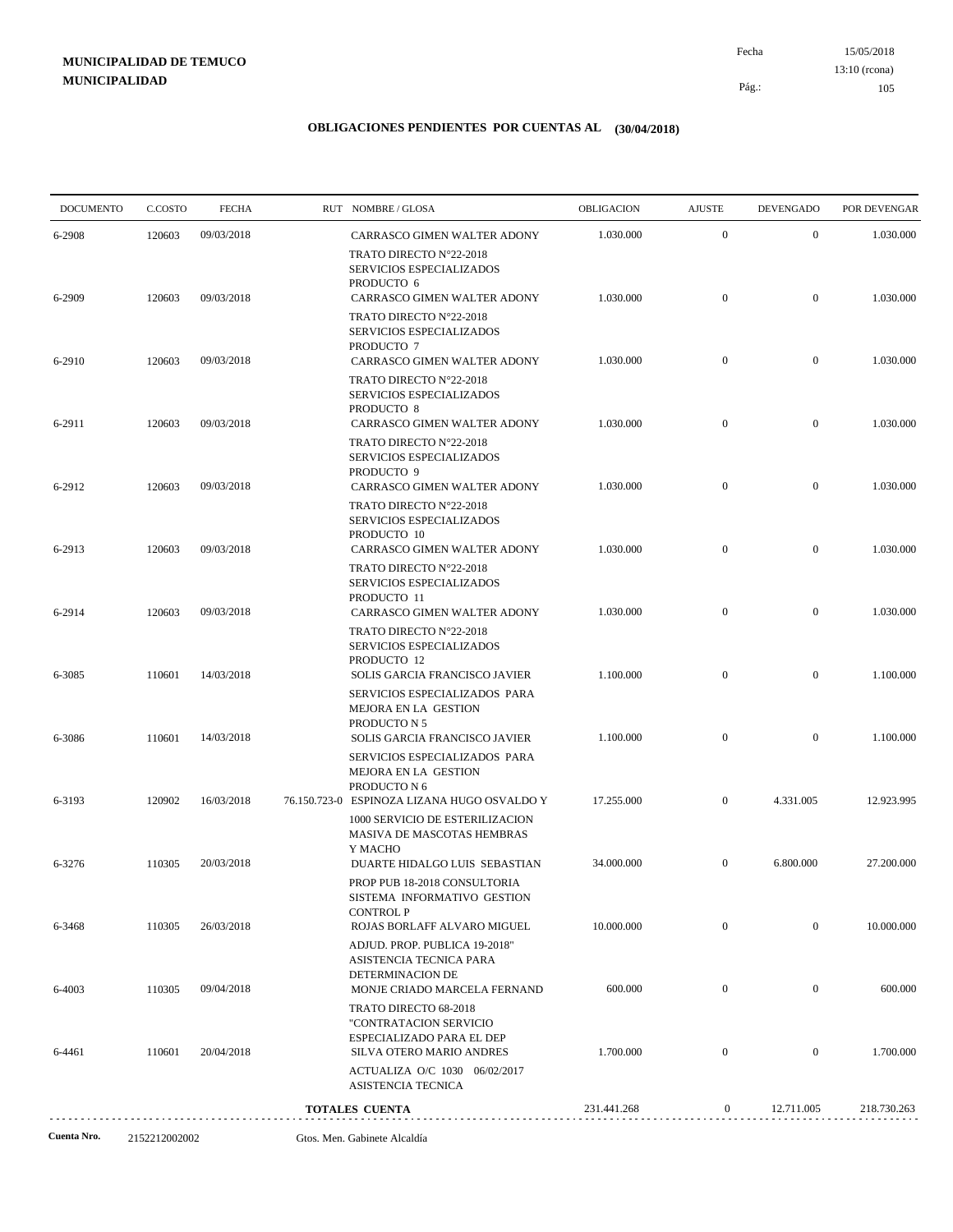15/05/2018 106 Pág.: Fecha 13:10 (rcona)

| <b>DOCUMENTO</b> | C.COSTO       | <b>FECHA</b> |                    | RUT NOMBRE/GLOSA                                                                                                    | OBLIGACION       | <b>AJUSTE</b>    | <b>DEVENGADO</b> | POR DEVENGAR |
|------------------|---------------|--------------|--------------------|---------------------------------------------------------------------------------------------------------------------|------------------|------------------|------------------|--------------|
| $7-1$            | 110201        | 01/01/2018   |                    | 69.190.700-7 MUNICIPALIDAD DE TEMUCO                                                                                | $\boldsymbol{0}$ | $\mathbf{0}$     | 37.000           | $-37.000$    |
| 6-2938           | 110201        | 12/03/2018   |                    | Saldos 31.12.17 y Ejec. Gtos. 2018<br>TOY SALAMANCA ROBERTO ANDRE                                                   | 100.000          | $\mathbf{0}$     | $\mathbf{0}$     | 100.000      |
|                  |               |              |                    | SERVICIO DE GASTOS MENORES<br>DEL DPTO. DE COMUNICACIONES<br>SEGUN DECRETO A                                        |                  |                  |                  |              |
|                  |               |              |                    | <b>TOTALES CUENTA</b>                                                                                               | 100.000          | $\boldsymbol{0}$ | 37.000           | 63.000       |
| Cuenta Nro.      | 2152212002003 |              |                    | Gtos. Men. Secretaría Municipal                                                                                     |                  |                  |                  |              |
| 6-2599           | 110201        | 28/02/2018   |                    | ARANEDA NAVARRO JUAN ALBER<br><b>GIRO DE FONDO PARA GASTOS</b><br>MENORES DEL SECRETARIO<br>MUNICIPAL SEGUN DECRE   | 120.000          | $\mathbf{0}$     | $\boldsymbol{0}$ | 120.000      |
|                  |               |              |                    | <b>TOTALES CUENTA</b>                                                                                               | 120.000          | 0                | $\boldsymbol{0}$ | 120.000      |
| Cuenta Nro.      | 2152212002004 |              |                    | Gtos. Men. Administ. Municipal                                                                                      |                  |                  |                  |              |
| $7-1$            | 110201        | 01/01/2018   |                    | 69.190.700-7 MUNICIPALIDAD DE TEMUCO                                                                                | $\boldsymbol{0}$ | $\mathbf{0}$     | 428.069          | $-428.069$   |
| 6-364            | 110201        | 12/01/2018   |                    | Saldos 31.12.17 y Ejec. Gtos. 2018<br>MILLAR ETTORI CARLOS FROILAN                                                  | 350.000          | $\mathbf{0}$     | $\mathbf{0}$     | 350.000      |
| 6-2728           | 110201        | 06/03/2018   |                    | <b>GIRO DE FONDOS PARA GASTOS</b><br>MENORES DEL PARA EL PARQUE<br>AUTOMOTRIZ SEG<br>MILLAR ETTORI CARLOS FROILAN   | 200.000          | $\mathbf{0}$     | $\overline{0}$   | 200.000      |
| 6-3152           | 110201        | 15/03/2018   |                    | GIRO DE FONDOS PARA GASTOS<br>MENORES DE LA DIRECCION DE<br><b>ADMINISTRACION S</b><br>MILLAR ETTORI CARLOS FROILAN | 350.000          | $\mathbf{0}$     | $\overline{0}$   | 350.000      |
|                  |               |              |                    | <b>GIRO DE FONDOS PARA GASTOS</b><br>MENORES DEL PARA EL PARQUE<br>AUTOMOTRIZ SEG                                   |                  |                  |                  |              |
|                  |               |              |                    | <b>TOTALES CUENTA</b>                                                                                               | 900.000          | $\boldsymbol{0}$ | 428.069          | 471.931      |
| Cuenta Nro.      | 2152212002005 |              |                    | Gtos. Men. Asesoría Jurídica                                                                                        |                  |                  |                  |              |
| $7-1$            | 110201        | 01/01/2018   |                    | 69.190.700-7 MUNICIPALIDAD DE TEMUCO                                                                                | $\boldsymbol{0}$ | $\mathbf{0}$     | 786.916          | $-786.916$   |
| $6 - 420$        | 110201        | 12/01/2018   |                    | Saldos 31.12.17 y Ejec. Gtos. 2018<br>RIFFO ALONSO MONICA 0RIETTA<br>GIRO DE FONDOS PARA GASTOS                     | 500.000          | $\mathbf{0}$     | $\mathbf{0}$     | 500.000      |
| 6-2994           | 110201        | 12/03/2018   |                    | MENORES DE LA DIRECCION DE<br>ASESORIA JURIDIC<br>RIFFO ALONSO MONICA 0RIETTA                                       | 500.000          | $\mathbf{0}$     | $\boldsymbol{0}$ | 500.000      |
|                  |               |              |                    | GIRO DE FONDOS PARA GASTOS<br>MENORES DE LA DIRECCION DE<br><b>ASESORIA JURIDIC</b>                                 |                  |                  |                  |              |
| 6-4105           | 110201        | 12/04/2018   |                    | RIFFO ALONSO MONICA 0RIETTA<br><b>GIRO DE FONDOS PARA GASTOS</b>                                                    | 500.000          | $\mathbf{0}$     | $\mathbf{0}$     | 500.000      |
|                  |               |              |                    | MENORES DE ASESORIA JURIDICAS                                                                                       |                  |                  |                  |              |
|                  |               |              |                    | <b>TOTALES CUENTA</b>                                                                                               | 1.500.000        | $\boldsymbol{0}$ | 786.916          | 713.084      |
| Cuenta Nro.      | 2152212002006 |              | Gtos. Men. Control |                                                                                                                     |                  |                  |                  |              |
| $7-1$            | 110201        | 01/01/2018   |                    | 69.190.700-7 MUNICIPALIDAD DE TEMUCO<br>Saldos 31.12.17 y Ejec. Gtos. 2018                                          | $\boldsymbol{0}$ | $\boldsymbol{0}$ | 105.300          | $-105.300$   |
| 6-365            | 110201        | 12/01/2018   |                    | CONCHA RIQUELME OCTAVIO MAU                                                                                         | 150.000          | $\boldsymbol{0}$ | $\boldsymbol{0}$ | 150.000      |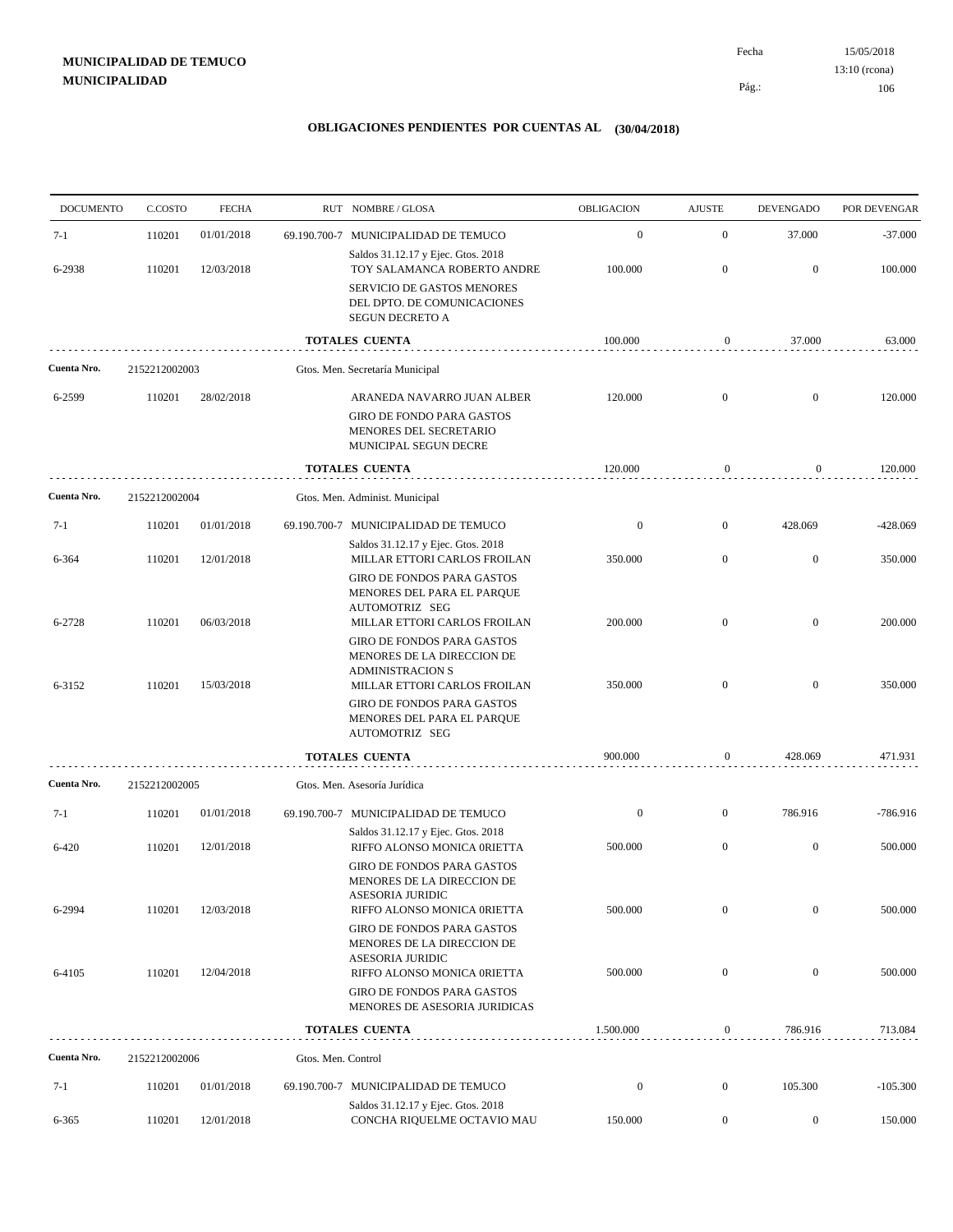15/05/2018 107 Pág.: Fecha 13:10 (rcona)

| <b>DOCUMENTO</b> | C.COSTO       | <b>FECHA</b> | RUT NOMBRE/GLOSA                                                                                                                                                                                        | <b>OBLIGACION</b> | <b>AJUSTE</b>    | <b>DEVENGADO</b> | POR DEVENGAR |
|------------------|---------------|--------------|---------------------------------------------------------------------------------------------------------------------------------------------------------------------------------------------------------|-------------------|------------------|------------------|--------------|
| 6-3997           | 110201        | 09/04/2018   | GIRO DE FONDOS PARA GASTOS<br>MENORES DE LA DIRECCION DE<br><b>CONTROL SEGUN DE</b><br>CONCHA RIQUELME OCTAVIO MAU<br><b>GIRO DE FONDOS PARA GASTOS</b><br>MENORES DE LA DIRECCION DE<br><b>CONTROL</b> | 100.000           | $\mathbf{0}$     | $\mathbf{0}$     | 100.000      |
|                  |               |              | <b>TOTALES CUENTA</b>                                                                                                                                                                                   | 250.000           | $\boldsymbol{0}$ | 105.300          | 144.700      |
| Cuenta Nro.      | 2152212002007 |              | Gtos. Men. Administ. y Finanzas                                                                                                                                                                         |                   |                  |                  |              |
| $7-1$            | 110201        | 01/01/2018   | 69.190.700-7 MUNICIPALIDAD DE TEMUCO                                                                                                                                                                    | $\boldsymbol{0}$  | $\mathbf{0}$     | 118.986          | $-118.986$   |
| 6-609            | 110201        | 16/01/2018   | Saldos 31.12.17 y Ejec. Gtos. 2018<br>BARRIGA GONZALEZ LAURA ELIUD<br>GIRO DE FONDOS PARA GASTOS<br>MENORES DE LA DIRECCION DE                                                                          | 120.000           | $\mathbf{0}$     | $\mathbf{0}$     | 120.000      |
| 6-3971           | 110201        | 05/04/2018   | <b>ADMINISTRACION Y</b><br>BARRIGA SEPULVEDA JAVIER ALAN<br>GIRO DE FONDOS PARA GASTOS<br>MENORES DE LA DIRECCION DE<br><b>ADMINISTRACION Y</b>                                                         | 120.000           | $\mathbf{0}$     | $\mathbf{0}$     | 120.000      |
|                  |               |              | <b>TOTALES CUENTA</b>                                                                                                                                                                                   | 240.000           | $\boldsymbol{0}$ | 118.986          | 121.014      |
| Cuenta Nro.      | 2152212002008 |              | Gtos. Men. Sec. Com. Planificación                                                                                                                                                                      |                   |                  |                  |              |
| $7-1$            | 110201        | 01/01/2018   | 69.190.700-7 MUNICIPALIDAD DE TEMUCO                                                                                                                                                                    | $\boldsymbol{0}$  | $\mathbf{0}$     | 62.340           | $-62.340$    |
| 6-1198           | 110201        | 24/01/2018   | Saldos 31.12.17 y Ejec. Gtos. 2018<br>REYES JIMENEZ MAURICIO RODRIG                                                                                                                                     | 160.000           | $\mathbf{0}$     | $\mathbf{0}$     | 160.000      |
|                  |               |              | <b>GIRO DE FONDOS PARA GASTOS</b><br>MENORES PARA LA DIRECCION DE<br><b>PLANIFICACION</b>                                                                                                               |                   |                  |                  |              |
|                  |               |              | <b>TOTALES CUENTA</b>                                                                                                                                                                                   | 160.000           | $\mathbf{0}$     | 62.340           | 97.660       |
| Cuenta Nro.      | 2152212002009 |              | Gtos. Men. 1º Juzg. Pol. Local                                                                                                                                                                          |                   |                  |                  |              |
| $7-1$            | 110201        | 01/01/2018   | 69.190.700-7 MUNICIPALIDAD DE TEMUCO                                                                                                                                                                    | $\boldsymbol{0}$  | $\mathbf{0}$     | 116.350          | $-116.350$   |
| 6-1574           | 110201        | 30/01/2018   | Saldos 31.12.17 y Ejec. Gtos. 2018<br>VENEGAS POBLETE RADY CECILIA                                                                                                                                      | 160.000           | $\mathbf{0}$     | $\boldsymbol{0}$ | 160.000      |
|                  |               |              | <b>GIRO DE FONDO PARA GASTOS</b><br>MENORES (ENERO-FEBRERO-<br>MARZO Y ABRIL 201                                                                                                                        |                   |                  |                  |              |
|                  |               |              | <b>TOTALES CUENTA</b>                                                                                                                                                                                   | 160.000           | $\boldsymbol{0}$ | 116.350          | 43.650       |
| Cuenta Nro.      | 2152212002010 |              | Gtos. Men. 2º Juzg. Pol. Local                                                                                                                                                                          |                   |                  |                  |              |
| $7-1$            | 110201        | 01/01/2018   | 69.190.700-7 MUNICIPALIDAD DE TEMUCO                                                                                                                                                                    | $\boldsymbol{0}$  | $\boldsymbol{0}$ | 19.890           | $-19.890$    |
| 6-616            | 110201        | 16/01/2018   | Saldos 31.12.17 y Ejec. Gtos. 2018<br>EYSSAUTIER SAHR MARIA INES                                                                                                                                        | 160.000           | $\mathbf{0}$     | $\mathbf{0}$     | 160.000      |
|                  |               |              | GIRO DE FONDO PARA GASTOS<br>MENORES PARA EL SEGUNDO<br>JUZGADO DE POLICIA L                                                                                                                            |                   |                  |                  |              |
|                  |               |              | <b>TOTALES CUENTA</b>                                                                                                                                                                                   | 160.000           | $\boldsymbol{0}$ | 19.890           | 140.110      |
| Cuenta Nro.      | 2152212002011 |              | Gtos. Men. 3º Juzg. Pol. Local                                                                                                                                                                          |                   |                  |                  |              |
| $7-1$            | 110201        | 01/01/2018   | 69.190.700-7 MUNICIPALIDAD DE TEMUCO                                                                                                                                                                    | $\boldsymbol{0}$  | $\boldsymbol{0}$ | 319.810          | $-319.810$   |
| 6-1230           | 110201        | 24/01/2018   | Saldos 31.12.17 y Ejec. Gtos. 2018<br>SAGREDO LEIVA GUIDO ALEJANDR                                                                                                                                      | 160.000           | $\overline{0}$   | $\boldsymbol{0}$ | 160.000      |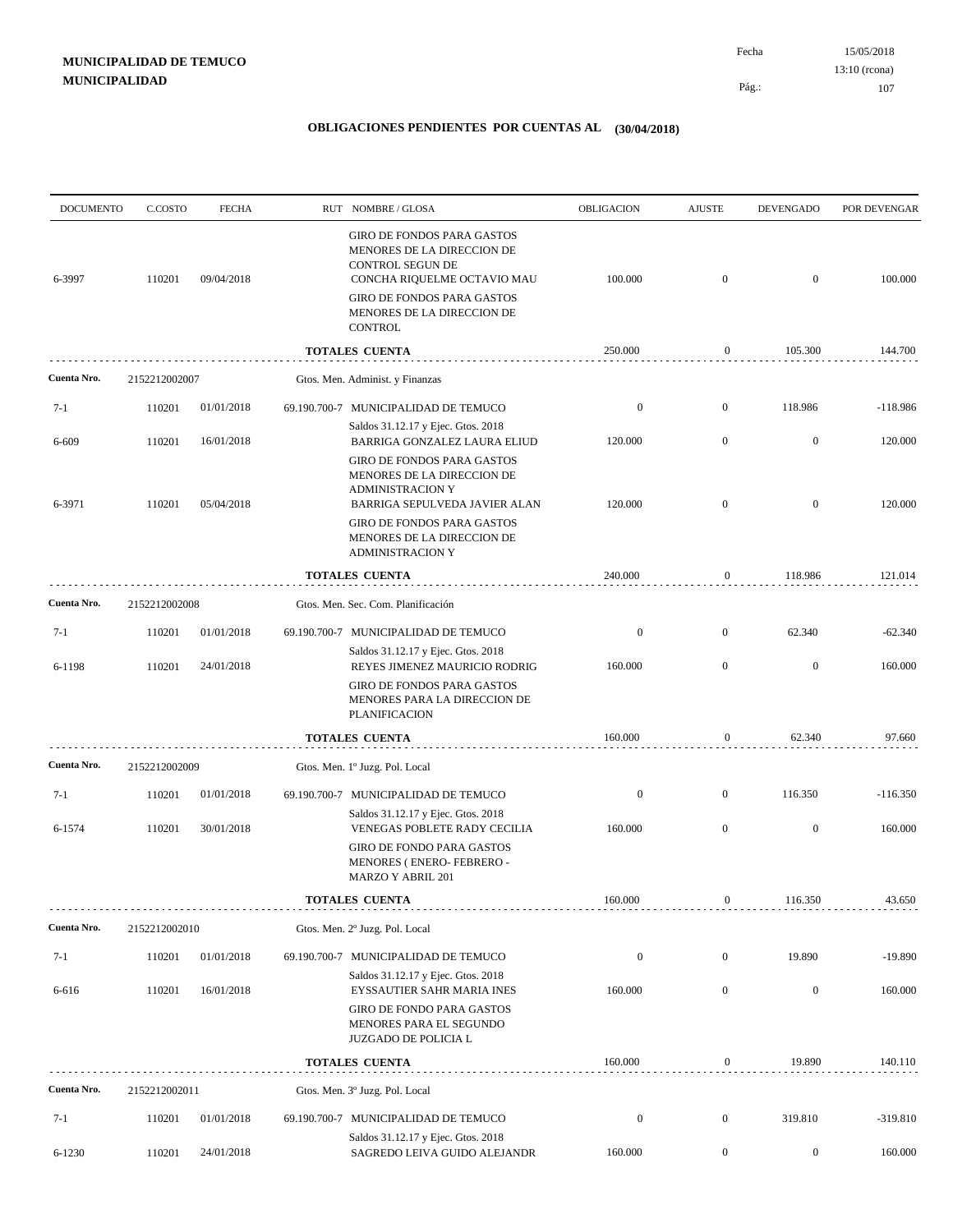15/05/2018 108 Pág.: Fecha 13:10 (rcona)

| <b>DOCUMENTO</b> | C.COSTO       | <b>FECHA</b> | RUT NOMBRE/GLOSA                                                                                                                                                                                  | OBLIGACION       | <b>AJUSTE</b>    | <b>DEVENGADO</b> | POR DEVENGAR |
|------------------|---------------|--------------|---------------------------------------------------------------------------------------------------------------------------------------------------------------------------------------------------|------------------|------------------|------------------|--------------|
| 6-3048           | 110201        | 14/03/2018   | GIRO DE FONDOS PARA GASTOS<br>MENORES DEL 3ER. JUZGADO DE<br>POLICIA LOCAL S<br>SAGREDO LEIVA GUIDO ALEJANDR                                                                                      | 160.000          | $-190$           | $\boldsymbol{0}$ | 159.810      |
| 6-4636           | 110201        | 27/04/2018   | <b>GIRO DE FONDOS PARA GASTOS</b><br>MENORES DEL 3ER. JUZGADO DE<br>POLICIA LOCAL<br>MONTECINOS LATORRE MIRIAM E<br><b>GIRO DE FONDOS PARA GASTOS</b><br>MENORES DEL TERCER JUZGADO               | 160.000          | $\mathbf{0}$     | $\mathbf{0}$     | 160.000      |
|                  |               |              | TOTALES CUENTA                                                                                                                                                                                    | 480.000          | $-190$           | 319.810          | 160.000      |
| Cuenta Nro.      | 2152212002012 |              | Gtos. Men. Tránsito y Trans. Púiblico                                                                                                                                                             |                  |                  |                  |              |
| $7-1$            | 110201        | 01/01/2018   | 69.190.700-7 MUNICIPALIDAD DE TEMUCO                                                                                                                                                              | $\boldsymbol{0}$ | $\overline{0}$   | 72.581           | $-72.581$    |
| 6-801            | 110201        | 18/01/2018   | Saldos 31.12.17 y Ejec. Gtos. 2018<br>JACOBI BAUMANN WALTER LEONAR<br><b>GIRO DE FONDOS PARA GASTOS</b><br>MENORES DE LA DIRECCION DE<br>TRANSITO SEGUN D                                         | 120.000          | $\overline{0}$   | $\mathbf{0}$     | 120.000      |
|                  |               |              | <b>TOTALES CUENTA</b>                                                                                                                                                                             | 120.000          | 0                | 72.581           | 47.419       |
| Cuenta Nro.      | 2152212002013 |              | Gtos. Men. Desarrollo Comunitario                                                                                                                                                                 |                  |                  |                  |              |
| 6-1157           | 110201        | 23/01/2018   | SILVA ROJAS MARCELO FLORINDO<br><b>GIRO DE GONDOS PARA GASTOS</b><br>MENORES PARA LA DIRECCION DE<br>DESARROLLO COM                                                                               | 350.000          | $\mathbf{0}$     | $\mathbf{0}$     | 350.000      |
|                  |               |              | <b>TOTALES CUENTA</b>                                                                                                                                                                             | 350.000          | $\boldsymbol{0}$ | 0                | 350.000      |
| Cuenta Nro.      | 2152212002014 |              | Gtos. Men. Obras Municipales                                                                                                                                                                      |                  |                  |                  |              |
| 6-652            | 110201        | 18/01/2018   | BERNIER RICHTER MARCELO ARIS<br><b>GIRO DE FONDO PARA GASTOS</b><br>MENORES DEL DEPARTAMENTO DE<br>OBRAS MUNICIPALE                                                                               | 160.000          | $\mathbf{0}$     | $\mathbf{0}$     | 160.000      |
|                  |               |              | <b>TOTALES CUENTA</b>                                                                                                                                                                             | 160.000          | $\boldsymbol{0}$ | 0                | 160.000      |
| Cuenta Nro.      | 2152212002015 |              | Gtos. Men. Aseo y Ornato                                                                                                                                                                          |                  |                  |                  |              |
| $7-1$            | 110201        | 01/01/2018   | 69.190.700-7 MUNICIPALIDAD DE TEMUCO                                                                                                                                                              | $\boldsymbol{0}$ | $\mathbf{0}$     | 303.489          | $-303.489$   |
| 6-615            | 110201        | 16/01/2018   | Saldos 31.12.17 y Ejec. Gtos. 2018<br>BAHAMONDES POO JUAN CARLOS                                                                                                                                  | 466.000          | $\mathbf{0}$     | $\boldsymbol{0}$ | 466.000      |
| 6-2424           | 110201        | 22/02/2018   | GIRO DE FONDOS PARA GASTOS<br>MENORES DE LA DIRECCION DE<br>ASEO Y ORNATO CO<br>BAHAMONDES POO JUAN CARLOS<br><b>GIRO DE FONDOS PARA GASTOS</b><br>MENORES DE LA DIRECCION DE<br>ASEO Y ORNATO CO | 466.000          | $\boldsymbol{0}$ | $\boldsymbol{0}$ | 466.000      |
|                  |               |              | <b>TOTALES CUENTA</b>                                                                                                                                                                             | 932.000          | $\boldsymbol{0}$ | 303.489          | 628.511      |
| Cuenta Nro.      | 2152212002016 |              | Gtos. Men. Seguridad Ciudadana                                                                                                                                                                    |                  |                  |                  |              |
| 6-2149           | 110201        | 15/02/2018   | NEIRA AYBAR FRANCISCO ELIAS<br>GIRO DE FONDOS PARA GASTOS<br>MENORES DE LA DIRECCION DE<br>SEGURIDAD CIUDAD                                                                                       | 120.000          | $\boldsymbol{0}$ | $\boldsymbol{0}$ | 120.000      |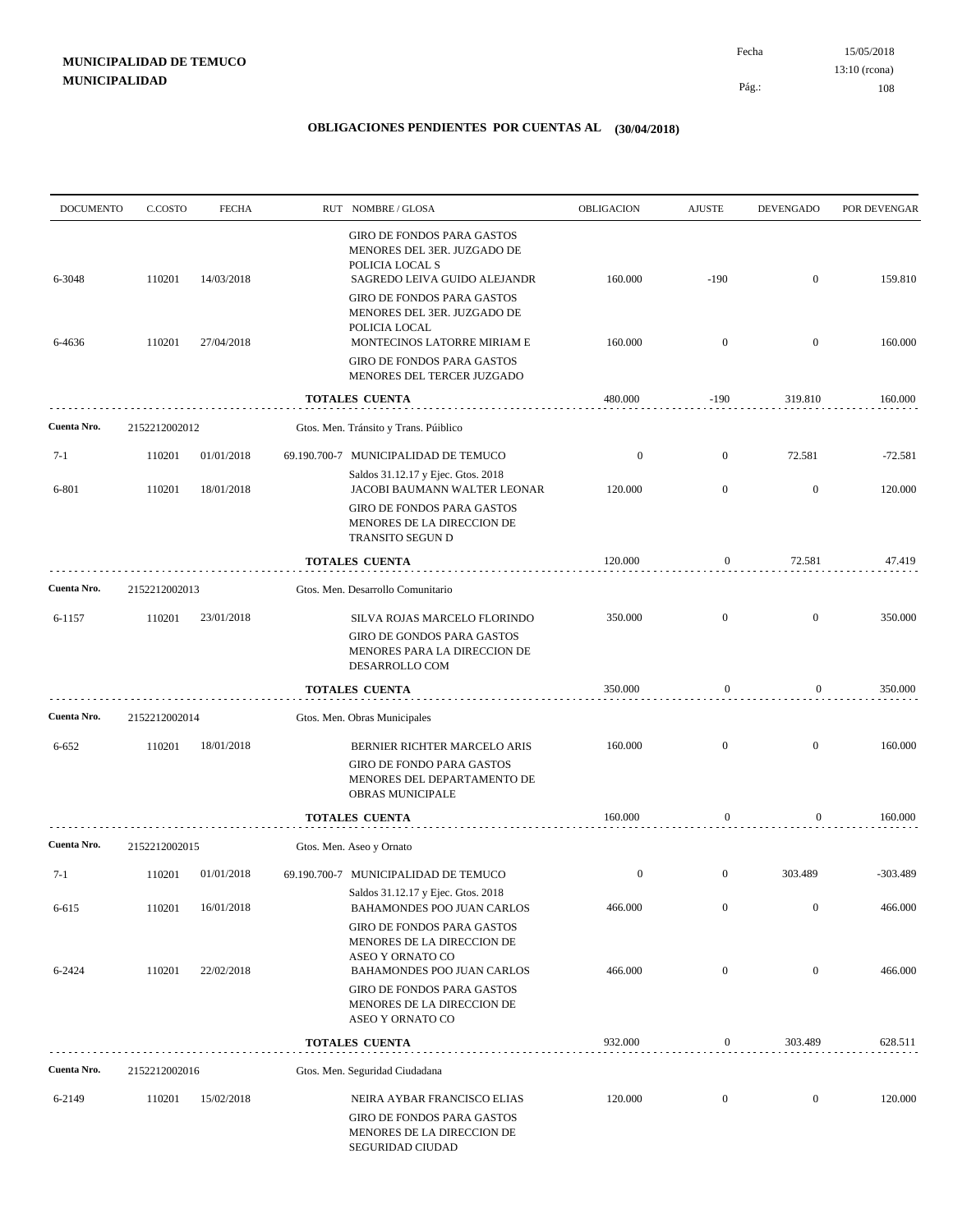| <b>DOCUMENTO</b> | C.COSTO       | <b>FECHA</b> |                    | RUT NOMBRE/GLOSA                                                                                                    | OBLIGACION       | <b>AJUSTE</b>    | <b>DEVENGADO</b> | POR DEVENGAR |
|------------------|---------------|--------------|--------------------|---------------------------------------------------------------------------------------------------------------------|------------------|------------------|------------------|--------------|
|                  |               |              |                    | <b>TOTALES CUENTA</b>                                                                                               | 120.000          | $\mathbf{0}$     | $\boldsymbol{0}$ | 120.000      |
| Cuenta Nro.      | 2152212002018 |              | Gtos. Men. Turismo |                                                                                                                     |                  |                  |                  |              |
| $7-1$            | 110201        | 01/01/2018   |                    | 69.190.700-7 MUNICIPALIDAD DE TEMUCO                                                                                | $\mathbf{0}$     | $\mathbf{0}$     | 157.429          | $-157.429$   |
| 6-370            | 110201        | 12/01/2018   |                    | Saldos 31.12.17 y Ejec. Gtos. 2018<br>: GAETE RENGIFO LORETO DEL CARM                                               | 160.000          | $\overline{0}$   | $\mathbf{0}$     | 160.000      |
|                  |               |              |                    | <b>GIRO DE FONDO PARA GASTOS</b><br>MENORES PARA LA DIRECCION DE<br>TURISMO SEGUN D                                 |                  |                  |                  |              |
|                  |               |              |                    | TOTALES CUENTA                                                                                                      | 160.000          | $\boldsymbol{0}$ | 157.429          | 2.571        |
| Cuenta Nro.      | 2152212002019 |              |                    | Gtos. Men. Desarrollo Rural                                                                                         |                  |                  |                  |              |
| $7-1$            | 110201        | 01/01/2018   |                    | 69.190.700-7 MUNICIPALIDAD DE TEMUCO                                                                                | $\boldsymbol{0}$ | $\mathbf{0}$     | 132.201          | $-132.201$   |
| 6-367            | 110201        | 12/01/2018   |                    | Saldos 31.12.17 y Ejec. Gtos. 2018<br>SEARLE VASQUEZ DENNIS ROBERT                                                  | 160.000          | $\mathbf{0}$     | $\mathbf{0}$     | 160.000      |
| 6-4007           | 110201        | 09/04/2018   |                    | <b>GIRO DE FONDO PARA GASTOS</b><br>MENOSRES DE LA DIRECCION DE<br>DESARROLLO RURAL<br>SEARLE VASQUEZ DENNIS ROBERT | 160.000          | $\mathbf{0}$     | $\overline{0}$   | 160.000      |
|                  |               |              |                    | <b>GIRO DE FONDO PARA GASTOS</b><br>MENOSRES DE LA DIRECCION DE<br>DESARROLLO RURAL                                 |                  |                  |                  |              |
|                  |               |              |                    | TOTALES CUENTA                                                                                                      | 320.000          | $\boldsymbol{0}$ | 132.201          | 187.799      |
| Cuenta Nro.      | 2152212002099 |              |                    | Otros Gastos Menores y Cometidos                                                                                    |                  |                  |                  |              |
| 6-2676           | 110201        | 02/03/2018   |                    | BELTRAN HUENTELAF NURIA DEL C                                                                                       | 200.000          | $\overline{0}$   | $\overline{0}$   | 200.000      |
|                  |               |              |                    | GIRO DE FONDOS PARA MANTENER<br>MONEDA DIVISIONAL EN LAS<br><b>DIFERENTES CAJAS</b>                                 |                  |                  |                  |              |
|                  |               |              |                    | <b>TOTALES CUENTA</b>                                                                                               | 200.000          | $\boldsymbol{0}$ | $\overline{0}$   | 200.000      |
| Cuenta Nro.      | 2152212003    |              |                    | Gastos de Representación, Protocolo y Ceremonial                                                                    |                  |                  |                  |              |
| 6-1670           | 111001        | 01/02/2018   |                    | SALAZAR LILLO GABRIEL AURELIO<br>ADQUISICION DE ARREGLOS<br>FLORALES PARA ORNAMENTACION<br>OFICINA DE ALCALDI       | 90.000           | $\mathbf{0}$     | $\overline{0}$   | 90.000       |
| 6-3781           | 111001        | 03/04/2018   |                    | MELO COFRE SERGIO FELIPE<br>TRATO DIRECTO N.- 69-2018                                                               | 23.901           | $\mathbf{0}$     | $\mathbf{0}$     | 23.901       |
| 6-3850           | 111001        | 04/04/2018   |                    | ADQUISICION DE 1 GALVANO<br>CEREMONIA CAMBIO D<br>SALAZAR LILLO GABRIEL AURELIO                                     | 90.000           | $\mathbf{0}$     | $\overline{0}$   | 90.000       |
|                  |               |              |                    | TRATO DIRECTO 72-2018"<br>ADQUISICION DE DOS PEDESTALES<br>Y UN BOUQUET DE                                          |                  |                  |                  |              |
| 6-4010           | 111001        | 09/04/2018   |                    | ARIAS SALAZAR MAGALY<br>COFECCION DE 24 CAJAS DE                                                                    | 91.392           | $\boldsymbol{0}$ | $\mathbf{0}$     | 91.392       |
| 6-4082           | 111001        | 11/04/2018   |                    | CARTON PARA GALVANOS Y 10<br><b>BOLSAS CON LOG</b><br>77.456.050-5 SOC. CONSTRUCTORAS DE OBRAS M                    | 92.000           | $\boldsymbol{0}$ | $\overline{0}$   | 92.000       |
|                  |               |              |                    | ADQUISICION DE 20 TABLAS PARA<br>GALVANOS, MADERA NATIVA PARA<br><b>ACTV. PROTO</b>                                 |                  |                  |                  |              |
| 6-4328           | 111001        | 17/04/2018   |                    | 79.675.200-9 TEPPER HNOS.Y CIA LTDA                                                                                 | 135.000          | $\boldsymbol{0}$ | $\overline{0}$   | 135.000      |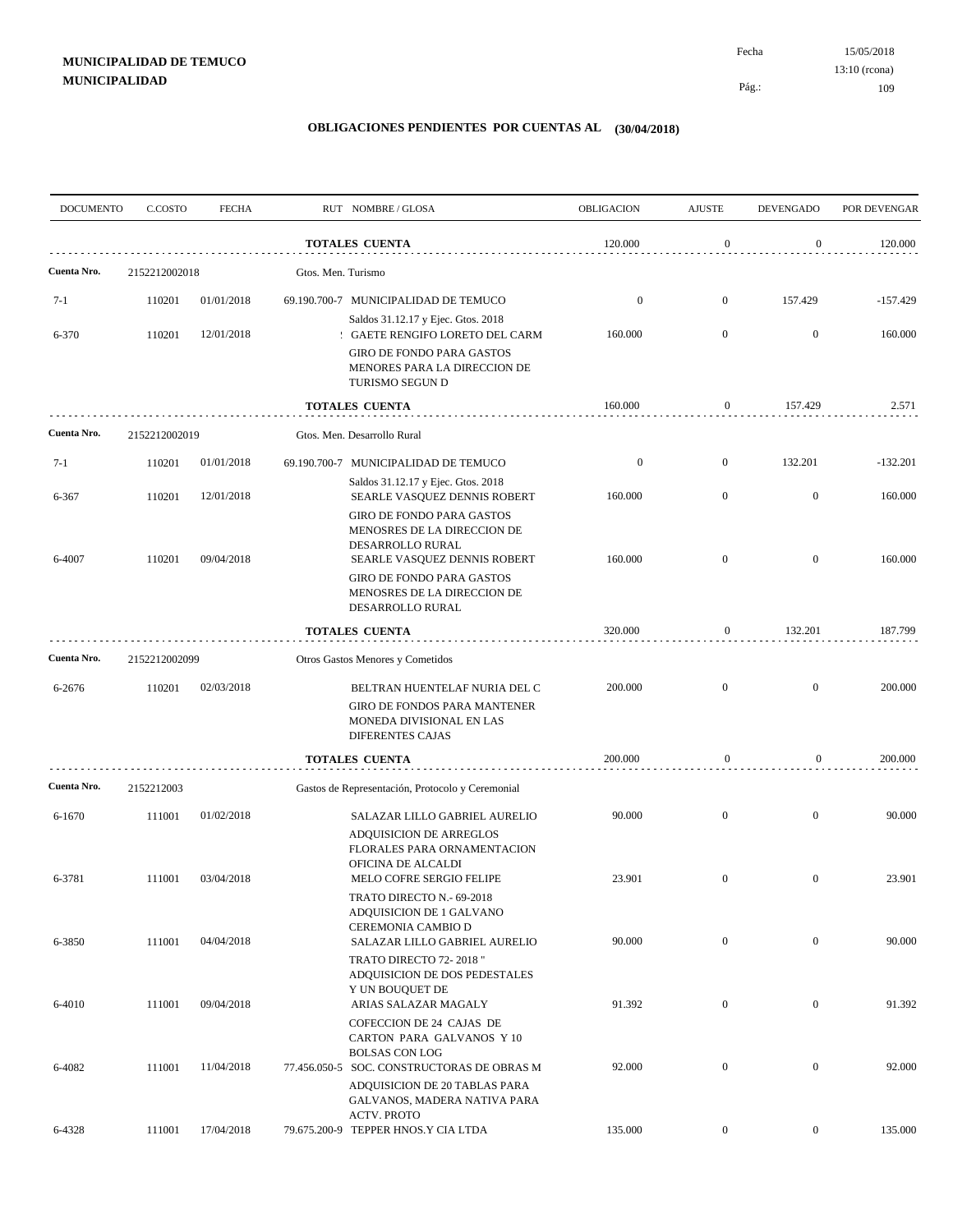| <b>DOCUMENTO</b> | C.COSTO          | <b>FECHA</b> |                          | RUT NOMBRE/GLOSA                                                                                                                 | OBLIGACION | <b>AJUSTE</b>    | <b>DEVENGADO</b> | POR DEVENGAR |
|------------------|------------------|--------------|--------------------------|----------------------------------------------------------------------------------------------------------------------------------|------------|------------------|------------------|--------------|
|                  |                  |              |                          | ALOJAMIENTO ALCALDE SANDRO<br>BADILLA (VILLA PEHUENIA) 10-04-<br>2018                                                            |            |                  |                  |              |
| 6-4326           | 111001           | 17/04/2018   |                          | 76.031.301-7 SOCIEDAD HOTELERA LUANCO LTD<br><b>REUNION DE TRABAJO (12)</b><br>PERSONAS) CON MINISTRA DEL                        | 314.400    | $\mathbf{0}$     | $\overline{0}$   | 314.400      |
| 6-4341           | 111001           | 18/04/2018   |                          | DEPORTE 18-03-2018<br>76.031.301-7 SOCIEDAD HOTELERA LUANCO LTD<br>REUNION DE TRABAJO CON<br>SERVICIO DE ALMUERZO TEMA           | 472.100    | $\mathbf{0}$     | $\overline{0}$   | 472.100      |
| 6-4372           | 111001           | 18/04/2018   |                          | FESTIVAL CHEF PATAGON<br>ALARCON SOMMER NORA CLARISA                                                                             | 93.030     | $\mathbf{0}$     | $\overline{0}$   | 93.030       |
| 6-4468           | 111001           | 20/04/2018   |                          | ALARCON SOMMER NORA CLARISA<br>ADQUISICION DE 11 TARROS DE<br>NESCAF, 30 KILOS DE AZUCAR Y 4<br><b>CAJAS DE TE</b>               | 92.793     | $\mathbf{0}$     | $\mathbf{0}$     | 92.793       |
| 6-4546           | 111001           | 24/04/2018   |                          | 78.420.060-4 SOC. ELAB. PROD.ALIMENTICIOS MA<br>ADQUISICION DE 10 CAJAS DE<br>CHOCOLATES PARA VISITAS<br><b>PROTOCOLARES</b>     | 166.000    | $\mathbf{0}$     | $\overline{0}$   | 166.000      |
| 6-4584           | 111001           | 26/04/2018   |                          | 87.778.800-8 SOC PERIODISTICA ARAUCANIA S.A.<br>SALUDO PARTE DEL SR ALCALDE<br>POR 91 ANIVERSARIO DE<br><b>CARABINERO DE CHI</b> | 464.100    | $\mathbf{0}$     | $\overline{0}$   | 464.100      |
| 6-4630           | 111001           | 27/04/2018   |                          | 76.749.614-1 FLAMINGO COFFE BREAK SPA<br>COFFE 100 PERSONAS CUENTA<br>PUBLICA 2017 CONSEJO                                       | 629.510    | $\mathbf{0}$     | $\overline{0}$   | 629.510      |
| 6-4631           | 111001           | 27/04/2018   |                          | SALAZAR LILLO GABRIEL AURELIO<br>1 PEDESTAL DE FLORES CUENTA<br>PUBLICA CONCEJO                                                  | 30.000     | $\mathbf{0}$     | $\boldsymbol{0}$ | 30.000       |
| 6-4628           | 111001           | 27/04/2018   |                          | SALAZAR LILLO GABRIEL AURELIO<br>ARREGLOS FLORALES<br>ORNAMENTACION OFICINA DE<br><b>ALCALDIA</b>                                | 90.000     | $\overline{0}$   | $\mathbf{0}$     | 90.000       |
|                  |                  |              |                          | <b>TOTALES CUENTA</b>                                                                                                            | 2.874.226  | $\boldsymbol{0}$ | $\boldsymbol{0}$ | 2.874.226    |
| Cuenta Nro.      | 2152212005003    |              | <b>Gastos Notariales</b> |                                                                                                                                  |            |                  |                  |              |
| $6 - 1024$       | 110201           | 22/01/2018   |                          | TADRES HALES JORGE ELIAS<br>SERVICIO DE REDUCCIOON DE<br>ESCRITURA PUBLICA POR COMPRA<br><b>VENTA DE INMUEB</b>                  | 139.000    | $\overline{0}$   | $\mathbf{0}$     | 139.000      |
|                  |                  |              |                          | <b>TOTALES CUENTA</b>                                                                                                            | 139.000    | $\bf{0}$         | $\mathbf{0}$     | 139.000      |
| Cuenta Nro.      | 2152401001002002 |              |                          | Transporte Déficit Hídirico                                                                                                      |            |                  |                  |              |
| 6-3640           | 141403           | 29/03/2018   |                          | PEÑA TORRES REYNALDO<br>SERVICIO DE ARRIENDO DE<br>CAMION ALJIBE PARA DIST. DE<br><b>AGUA AGOSTO</b>                             | 2.618.000  | $\boldsymbol{0}$ | $\mathbf{0}$     | 2.618.000    |
| 6-3641           | 141403           | 29/03/2018   |                          | AVELLO ILLESCA CYNTHIA SOLEDA<br>SERVICIO DE ARRIENDO DE<br>CAMION ALJIBE PARA DIST. DE                                          | 2.550.000  | $\boldsymbol{0}$ | $\mathbf{0}$     | 2.550.000    |
| 6-3642           | 141403           | 29/03/2018   |                          | <b>AGUA ABRIL</b><br>AVELLO ILLESCA CYNTHIA SOLEDA<br>SERVICIO DE ARRIENDO DE<br>CAMION ALJIBE PARA DIST. DE<br>AGUA MAYO        | 2.550.000  | $\mathbf{0}$     | $\mathbf{0}$     | 2.550.000    |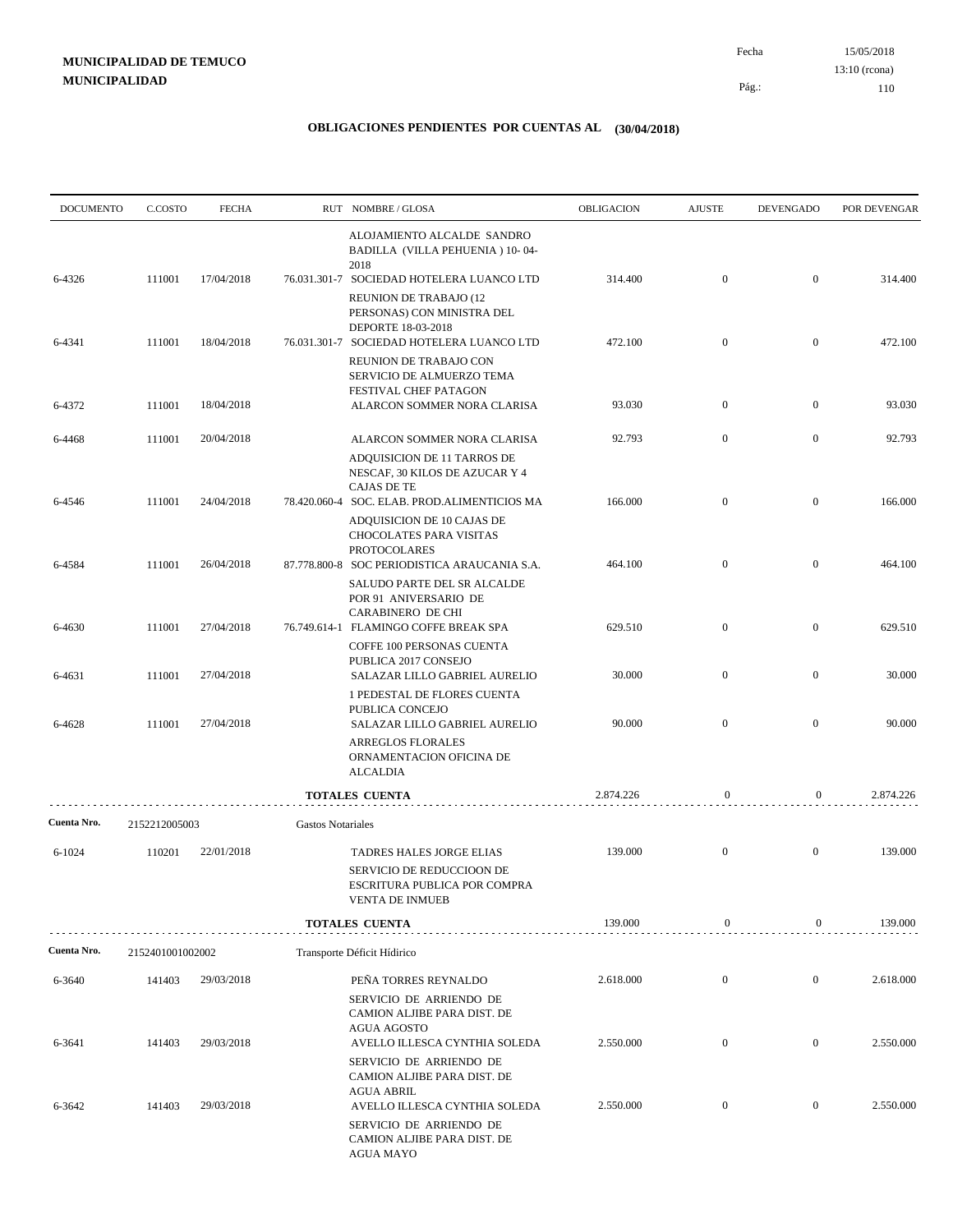15/05/2018 111 Pág.: Fecha 13:10 (rcona)

| <b>DOCUMENTO</b> | C.COSTO       | <b>FECHA</b> |                   | RUT NOMBRE/GLOSA                                                                                                                   | <b>OBLIGACION</b> | <b>AJUSTE</b>    | <b>DEVENGADO</b> | POR DEVENGAR  |
|------------------|---------------|--------------|-------------------|------------------------------------------------------------------------------------------------------------------------------------|-------------------|------------------|------------------|---------------|
| 6-3643           | 141403        | 29/03/2018   |                   | AVELLO ILLESCA CYNTHIA SOLEDA                                                                                                      | 2.550.000         | $\boldsymbol{0}$ | $\mathbf{0}$     | 2.550.000     |
| 6-3644           | 141403        | 29/03/2018   |                   | SERVICIO DE ARRIENDO DE<br>CAMION ALJIBE PARA DIST. DE<br><b>AGUA JUNIO</b><br>AVELLO ILLESCA CYNTHIA SOLEDA                       | 2.550.000         | $\boldsymbol{0}$ | $\boldsymbol{0}$ | 2.550.000     |
|                  |               |              |                   | SERVICIO DE ARRIENDO DE<br>CAMION ALJIBE PARA DIST. DE                                                                             |                   |                  |                  |               |
| 6-3645           | 141403        | 29/03/2018   |                   | <b>AGUA JULIO</b><br>AVELLO ILLESCA CYNTHIA SOLEDA<br>SERVICIO DE ARRIENDO DE<br>CAMION ALJIBE PARA DIST. DE<br><b>AGUA AGOSTO</b> | 2.550.000         | $\boldsymbol{0}$ | $\boldsymbol{0}$ | 2.550.000     |
| 6-3630           | 141403        | 29/03/2018   |                   | 76.523.404-2 TRANSPORTES Y AGRICOLA JN LTD<br>SERVICIO DE ARRIENDO DE<br>CAMION ALJIBE PARA DIST. DE<br>AGUA ABRIL                 | 2.450.000         | $\boldsymbol{0}$ | $\boldsymbol{0}$ | 2.450.000     |
| 6-3631           | 141403        | 29/03/2018   |                   | 76.523.404-2 TRANSPORTES Y AGRICOLA JN LTD<br>SERVICIO DE ARRIENDO DE<br>CAMION ALJIBE PARA DIST. DE                               | 2.450.000         | $\boldsymbol{0}$ | $\boldsymbol{0}$ | 2.450.000     |
| 6-3632           | 141403        | 29/03/2018   |                   | <b>AGUA MAYO</b><br>76.523.404-2 TRANSPORTES Y AGRICOLA JN LTD<br>SERVICIO DE ARRIENDO DE                                          | 2.450.000         | $\mathbf{0}$     | $\mathbf{0}$     | 2.450.000     |
| 6-3633           | 141403        | 29/03/2018   |                   | CAMION ALJIBE PARA DIST. DE<br><b>AGUA JUNIO</b><br>76.523.404-2 TRANSPORTES Y AGRICOLA JN LTD<br>SERVICIO DE ARRIENDO DE          | 2.450.000         | $\boldsymbol{0}$ | $\mathbf{0}$     | 2.450.000     |
| 6-3634           | 141403        | 29/03/2018   |                   | CAMION ALJIBE PARA DIST. DE<br><b>AGUA JULIO</b><br>76.523.404-2 TRANSPORTES Y AGRICOLA JN LTD<br>SERVICIO DE ARRIENDO DE          | 2.450.000         | $\mathbf{0}$     | $\overline{0}$   | 2.450.000     |
| 6-3636           | 141403        | 29/03/2018   |                   | CAMION ALJIBE PARA DIST. DE<br><b>AGUA AGOSTO</b><br>PEÑA TORRES REYNALDO<br>SERVICIO DE ARRIENDO DE                               | 2.618.000         | $\boldsymbol{0}$ | $\mathbf{0}$     | 2.618.000     |
| 6-3637           | 141403        | 29/03/2018   |                   | CAMION ALJIBE PARA DIST. DE<br><b>AGUA ABRIL</b><br>PEÑA TORRES REYNALDO                                                           | 2.618.000         | $\boldsymbol{0}$ | $\boldsymbol{0}$ | 2.618.000     |
| 6-3638           | 141403        | 29/03/2018   |                   | SERVICIO DE ARRIENDO DE<br>CAMION ALJIBE PARA DIST. DE<br><b>AGUA MAYO</b><br>PEÑA TORRES REYNALDO                                 | 2.618.000         | $\boldsymbol{0}$ | $\overline{0}$   | 2.618.000     |
|                  | 141403        | 29/03/2018   |                   | SERVICIO DE ARRIENDO DE<br>CAMION ALJIBE PARA DIST. DE<br><b>AGUAJUNIO</b><br>PEÑA TORRES REYNALDO                                 | 2.618.000         | $\mathbf{0}$     | $\boldsymbol{0}$ | 2.618.000     |
| 6-3639           |               |              |                   | SERVICIO DE ARRIENDO DE<br>CAMION ALJIBE PARA DIST. DE<br><b>AGUAJ JULIO</b>                                                       |                   |                  |                  |               |
|                  |               |              |                   | <b>TOTALES CUENTA</b>                                                                                                              | 38.090.000        | $\boldsymbol{0}$ | $\overline{0}$   | 38.090.000    |
| Cuenta Nro.      | 2152401005001 |              | Subv. Municipales |                                                                                                                                    |                   |                  |                  |               |
| 6-1650           | 140705        | 01/02/2018   |                   | 65.836.190-2 CORPORACION MUNICIPAL PARA E<br>OTORGUESE UNA SUBVENCION<br>MUNICIPAL DESTINADA A<br>HONORARIOS DE INCENTIVO          | 35.480.000        | -35.480.000      | 35.480.000       | $-35.480.000$ |
|                  |               |              |                   | <b>TOTALES CUENTA</b>                                                                                                              | 35.480.000        | $-35.480.000$    | 35.480.000       | $-35.480.000$ |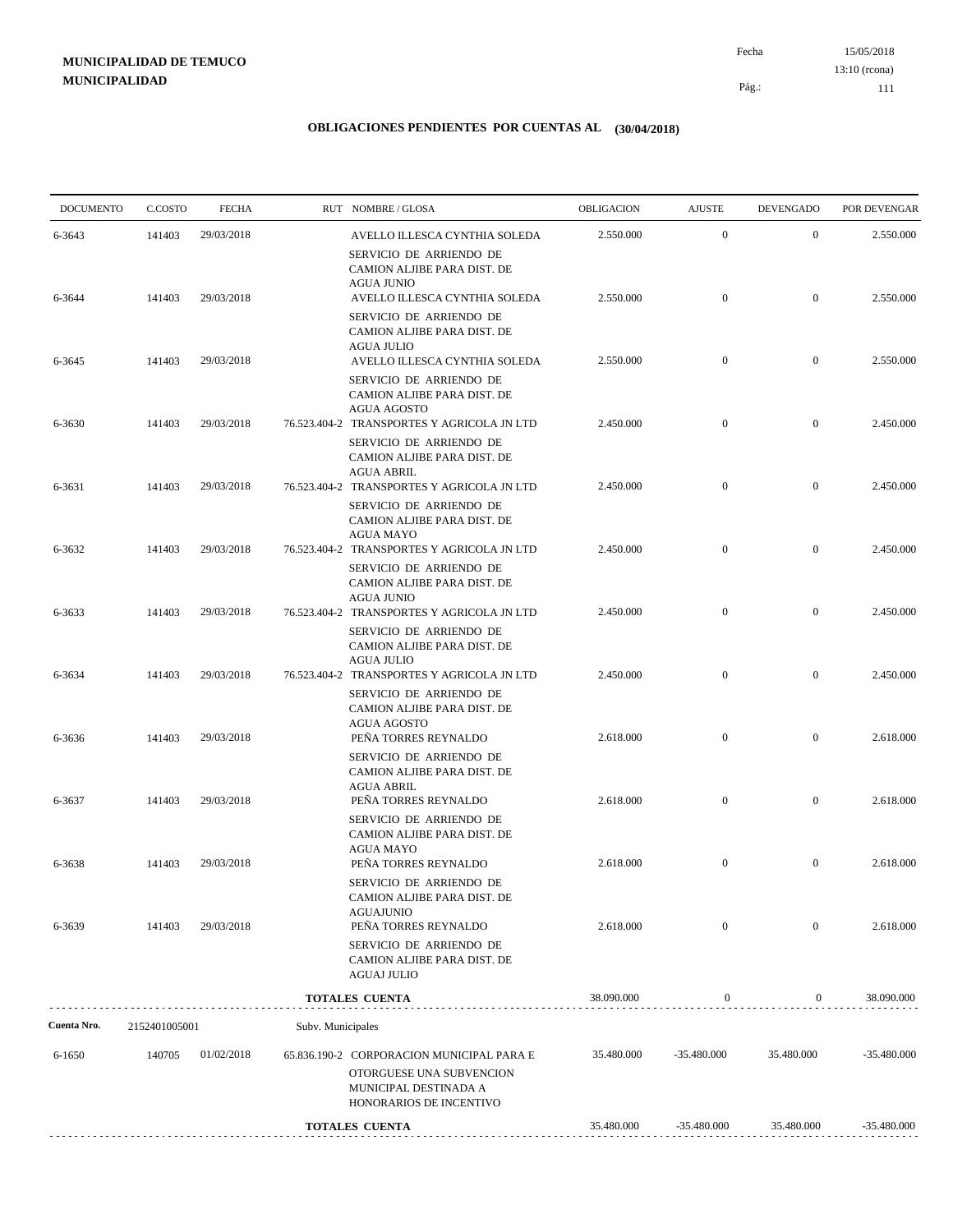15/05/2018 112 Pág.: Fecha 13:10 (rcona)

| <b>DOCUMENTO</b> | C.COSTO          | <b>FECHA</b> | RUT NOMBRE/GLOSA                                                                                                                     | OBLIGACION | <b>AJUSTE</b>    | <b>DEVENGADO</b> | POR DEVENGAR |
|------------------|------------------|--------------|--------------------------------------------------------------------------------------------------------------------------------------|------------|------------------|------------------|--------------|
| Cuenta Nro.      | 2152401007001001 |              | Aydas. Soc. Paliativas Dideco                                                                                                        |            |                  |                  |              |
| 6-1021           | 140201           | 22/01/2018   | NUNEZ AREVALO ALFREDO GUIDO<br>ADQUISICION DE 50 MARQUESAS<br>DE 1 PLAZA PARA OTORGAR                                                | 2.043.150  | $\mathbf{0}$     | $\boldsymbol{0}$ | 2.043.150    |
| 6-1019           | 140201           | 22/01/2018   | AYUDA SOCIAL. SEG<br>NUNEZ AREVALO ALFREDO GUIDO<br>ADQUISICION DE 100 COLCHONES<br>DE ESPUMA DE 1 PLAZA Y 200                       | 4.985.300  | $\mathbf{0}$     | $\overline{0}$   | 4.985.300    |
| 6-2734           | 140201           | 06/03/2018   | <b>FRAZADAS DE 1</b><br>76.041.579-0 PROVEEDORES INTEGRALES DEL S<br>1950 CAJAS DE ALIMENTOS PARA                                    | 32.580.600 | $\mathbf{0}$     | 10.859.940       | 21.720.660   |
| 6-3567           | 140201           | 27/03/2018   | AYUDA SOCIAL A PERSONAS EN<br><b>ESTADO DE</b><br>RODRIGUEZ LARA ANA                                                                 | 131.928    | $\mathbf{0}$     | $\mathbf{0}$     | 131.928      |
| 6-3806           | 140501           | 03/04/2018   | AYUDA SOCIAL PALIATIVA<br>ECONOMICA PARA EL PAGO DE<br>SUPLEMENTO ALIMENTICI<br>SALAZAR ZÚÑIGA GUILLERMO DAV                         | 144.000    | $\mathbf{0}$     | $\overline{0}$   | 144.000      |
| 6-3855           | 140201           | 04/04/2018   | AYUDA SOCIAL PALIATIVA<br>ECONOMICA PARA LA COMPRA DE<br><b>240 SONDAS NELATON</b><br>CASTILLO VALLE FELIPE ESTEBAN                  | 525.504    | $\mathbf{0}$     | $\mathbf{0}$     | 525.504      |
| 6-3948           | 140201           | 05/04/2018   | <b>30 SUPLEMENTO NUTRICIONAL</b><br><b>ENSURE VAINILLA DE 900 GR</b><br>PARA AYUDA S<br>86.887.200-4 COMERCIALIZADORA DE ART PRO     | 4.079.368  | $\mathbf{0}$     | $\mathbf{0}$     | 4.079.368    |
| 6-3906           | 140502           | 05/04/2018   | 1100 PAQUETE DE PAÑALES DE<br>ADULTO G PARA AYUDA A<br>PERSONAS EN E<br>61.002.022-4 SERVICIO DE REGISTRO CIVIL E IDE                | 87.860     | $\mathbf{0}$     | $\mathbf{0}$     | 87.860       |
|                  |                  |              | 23 CEDULAS DE IDENTIDAD PARA<br>USUARIOS DEL PROGRAMA<br><b>PERSONAS</b>                                                             |            |                  |                  |              |
| 6-3945           | 140501           | 05/04/2018   | 76.546.360-2 DISTRIB DE ARTICULOS DE OFICINA<br>1000 PAÑALES DE ADULTO PARA<br>ENTREGAR A PERSONAS EN                                | 3.524.078  | $\mathbf{0}$     | $\mathbf{0}$     | 3.524.078    |
| 6-4175           | 140201           | 12/04/2018   | <b>SITUACION</b><br>BARRERA GATICA INGRID DEL CA<br>AYUDA SOCIAL PALIATIVA                                                           | 101.940    | $\mathbf{0}$     | $\mathbf{0}$     | 101.940      |
| 6-4234           | 140201           | 16/04/2018   | ECONOMICA.- PROGRAMA SOCIAL<br>76.068.721-9 AGRICOLA COMERCIAL Y MADERA<br>MADERA DIFERENTES TAMAÑOS                                 | 3.004.500  | $\mathbf{0}$     | $\mathbf{0}$     | 3.004.500    |
| 6-4235           | 140201           | 16/04/2018   | PARA AYUDA SOCIAL<br>POZA VASQUEZ AGUSTIN OSCIEL<br>05 MEDIAGUAS PREFABRICADAS                                                       | 5.712.000  | $\boldsymbol{0}$ | $\overline{0}$   | 5.712.000    |
| 6-4243           | 140201           | 16/04/2018   | PARA AYUDA SOCIAL<br>76.337.943-4 FERRETERIA VENTURA ELOINA HE                                                                       | 5.553.660  | $\boldsymbol{0}$ | $\boldsymbol{0}$ | 5.553.660    |
| 6-4344           | 140501           | 18/04/2018   | CLAVOS, PAPEL FIELTRO, ECOPLAC,<br>ZINC PARA AYUDA SOCIAL<br>76.201.380-0 COMERC ART MEDICOS ORTHO SA<br>ADQUISICION DE 2 MULETAS DE | 19.800     | $\boldsymbol{0}$ | $\mathbf{0}$     | 19.800       |
| 6-4516           | 140502           | 23/04/2018   | ADULTO PARA USUARIOS DEL PG<br><b>DISCAPACIDA</b><br>NUNEZ AREVALO ALFREDO GUIDO                                                     | 2.291.000  | $\boldsymbol{0}$ | $\boldsymbol{0}$ | 2.291.000    |
|                  |                  |              | 290 FRAZADA AYUDA SOCIAL                                                                                                             | 80.000     |                  | $\boldsymbol{0}$ | 80.000       |
| 6-4506           | 140201           | 23/04/2018   | VELASQUEZ MUÑOZ IVETTE EDITH                                                                                                         |            | $\boldsymbol{0}$ |                  |              |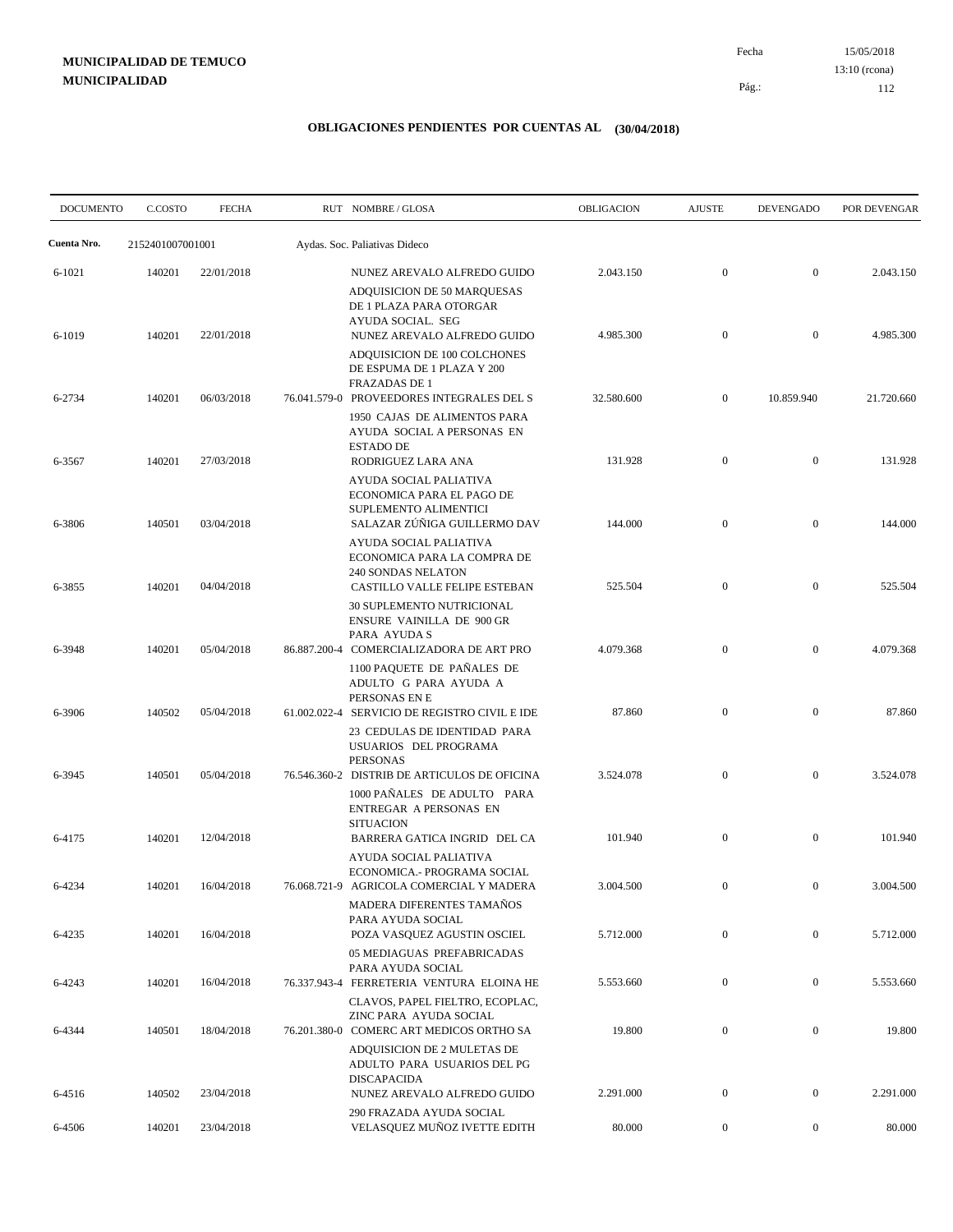15/05/2018 113 Pág.: Fecha 13:10 (rcona)

| <b>DOCUMENTO</b> | C.COSTO | <b>FECHA</b> | RUT NOMBRE/GLOSA                                                                                                                                  | OBLIGACION | <b>AJUSTE</b>    | <b>DEVENGADO</b> | POR DEVENGAR |
|------------------|---------|--------------|---------------------------------------------------------------------------------------------------------------------------------------------------|------------|------------------|------------------|--------------|
| 6-4508           | 140201  | 23/04/2018   | AYUDA SOCIAL PALIATIVA<br>ECONOMICA PARA IVETTE<br>VELASQUEZ MUÑOZ<br>RODRIGUEZ LARA ANA                                                          | 131.928    | $\mathbf{0}$     | $\mathbf{0}$     | 131.928      |
|                  |         |              | <b>AYUDA SOCIAL PALIATIVA</b><br>ECONOMICA PARA ANA<br>RODRIGUEZ LARA                                                                             |            |                  |                  |              |
| 7-71             | 140201  | 25/04/2018   | TORRES OÑATE EDUVINA                                                                                                                              | $-2.337$   | $\boldsymbol{0}$ | $\mathbf{0}$     | $-2.337$     |
| 6-4625           | 140201  | 27/04/2018   | E.Torres Reintg. E/1225<br>FIGUEROA VIDAL SERGIO ENRIQUE                                                                                          | 714.610    | $\boldsymbol{0}$ | $\mathbf{0}$     | 714.610      |
| 6-4626           | 140201  | 27/04/2018   | INTERVENCION QUIRURGICAPARA<br>LETICIA HERNANDEZ<br>PARRA GUTIERREZ ANA MARIA<br><b>6 BARRAS METALICAS Y 1 SILLA</b><br>DUCHA PARA NERY GUTIERREZ | 81.300     | $\boldsymbol{0}$ | $\mathbf{0}$     | 81.300       |
| 6-4610           | 140501  | 27/04/2018   | <b>MARIN</b><br>SAN MARTIN CEBALLOS GLENY PA<br>8 TARROOS SUPLEMENTO<br>ALIMENTICIO PARA MARIA                                                    | 156.720    | $\mathbf{0}$     | $\mathbf{0}$     | 156.720      |
| 6-4612           | 140201  | 27/04/2018   | <b>CEBALLOS GONZALEZ</b><br>MILLAQUEO ALCAMAN GINA                                                                                                | 470.000    | $\boldsymbol{0}$ | $\mathbf{0}$     | 470.000      |
| 6-4613           | 140501  | 27/04/2018   | CIRUGIA DE VISION PARA DIEGO<br>HUIRCAN MILLAQUEO<br>BELTRAN GUTIERREZ ERIKA ISABE                                                                | 156.720    | $\boldsymbol{0}$ | $\boldsymbol{0}$ | 156.720      |
| 6-4590           | 140201  | 27/04/2018   | <b>8 TARROS SUPLEMENTO</b><br>ALIMENTICIO PARA MARIA<br><b>BELTRAN GUTIERREZ</b><br>CAYUQUEO MARTA MARIA                                          | 40.000     | $\mathbf{0}$     | $\mathbf{0}$     | 40.000       |
| 6-4591           | 140501  | 27/04/2018   | <b>EXAMEN ECOTOMOGRAFIA</b><br>ABDOMINAL DE JORGE VEJAR<br>CAYUQUEO<br>BELTRAN GUTIERREZ ERIKA ISABE                                              | 156.720    | $\mathbf{0}$     | $\boldsymbol{0}$ | 156.720      |
|                  |         |              | <b>8 TARROS SUPLEMENTO</b><br>ALIMENTICIO PARA SU MADRE                                                                                           |            |                  |                  |              |
| 6-4592           | 140501  | 27/04/2018   | POBLETE QUEZADA LILIA PATRIC<br>CONSTRUCCION RAMPA DE<br>ACCESO A VIVIENDA DE LIDIA<br>POBLETE QUEZADA                                            | 710.430    | $\mathbf{0}$     | $\mathbf{0}$     | 710.430      |
| 6-4593           | 140501  | 27/04/2018   | HUIRCAPAN QUINTRIQUEO LORETO<br>LENTES ORGANICOS PARA<br>CRISTOBAL LINCOQUEO                                                                      | 80.000     | $\mathbf{0}$     | $\mathbf{0}$     | 80.000       |
| 6-4594           | 140501  | 27/04/2018   | QUINTRIQUEO<br>ZAPATA LEIVA DORIS JEANNETTE<br>LIMPIEZA DE YAC LASER LENTES                                                                       | 338.000    | 0                | $\bf{0}$         | 338.000      |
| 6-4595           | 140201  | 27/04/2018   | <b>INTRAOCULARES DE LUIS</b><br>HERNANDEZ GONZALES<br>SEPULVEDA BASSO CARLOS JAIME                                                                | 80.000     | $\mathbf{0}$     | $\boldsymbol{0}$ | 80.000       |
| 6-4597           | 140201  | 27/04/2018   | BARRA ESMALTADA Y UN ALZA<br>BAÑO CON APOYA BRAZOS PARA<br>ADRIANA NAVARRET<br>CARRASCO CARRASCO NICOLE TA                                        | 150.000    | $\boldsymbol{0}$ | $\boldsymbol{0}$ | 150.000      |
|                  |         |              | APORTE SERVICIO FUNERARIO<br>FALLECIMIENTO SRA. BERNARDIT<br><b>EBNER</b>                                                                         |            |                  |                  |              |
| 6-4598           | 140201  | 27/04/2018   | BARRIGA ARRIAGADA EDITH SONNI<br>BONO PAD CIRUGIA ABDOMINAL<br>COMPLEJA DE CORINA MARTINEZ                                                        | 345.610    | $\mathbf{0}$     | $\boldsymbol{0}$ | 345.610      |
| 6-4599           | 140201  | 27/04/2018   | <b>BARRIGA</b><br>GARCIA ALEGRIA VERONICA                                                                                                         | 358.160    | $\mathbf{0}$     | $\boldsymbol{0}$ | 358.160      |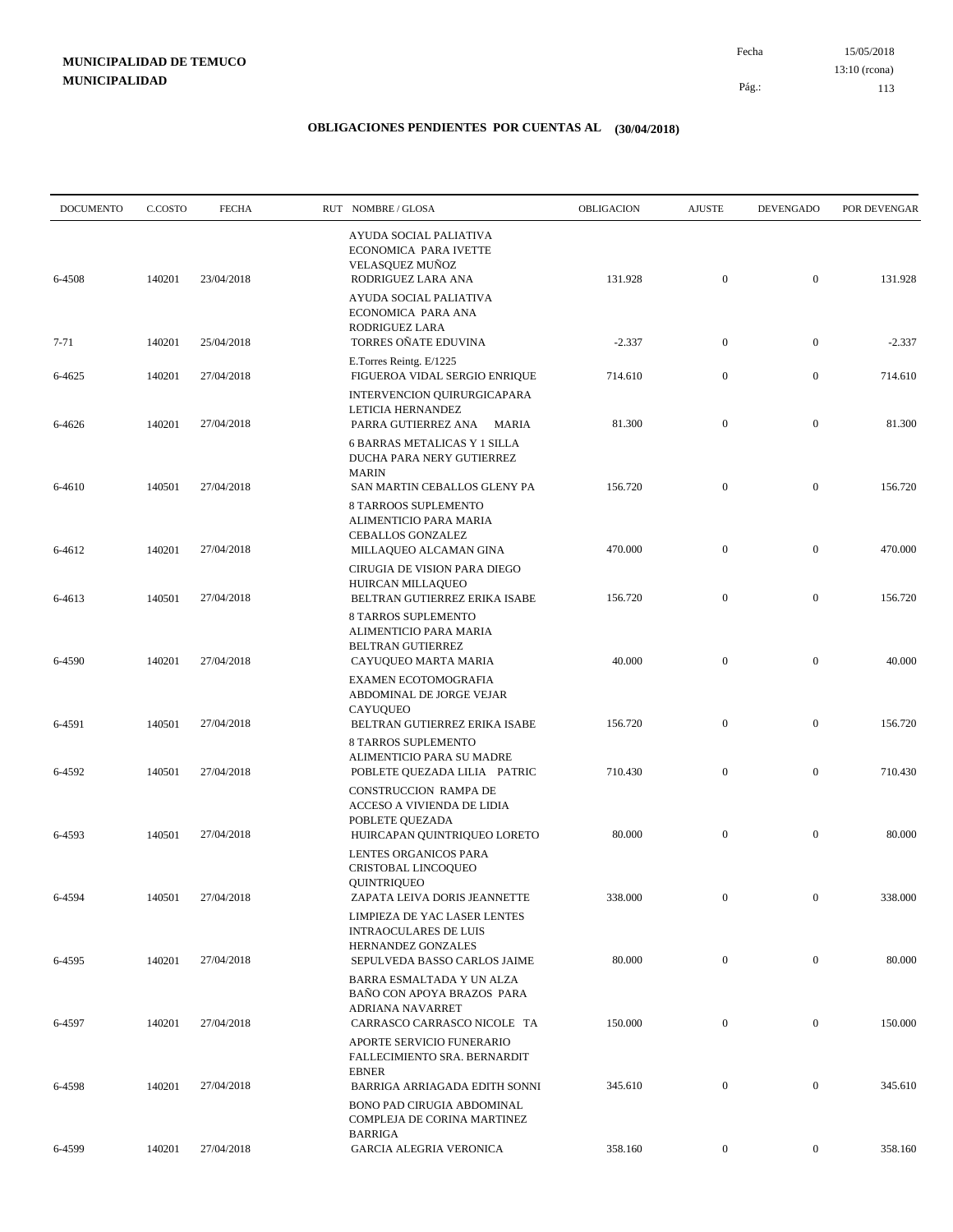15/05/2018 114 Pág.: Fecha 13:10 (rcona)

| <b>DOCUMENTO</b> | C.COSTO          | <b>FECHA</b> | RUT NOMBRE/GLOSA                                                                                                              | <b>OBLIGACION</b> | <b>AJUSTE</b>    | <b>DEVENGADO</b> | POR DEVENGAR |
|------------------|------------------|--------------|-------------------------------------------------------------------------------------------------------------------------------|-------------------|------------------|------------------|--------------|
| 6-4603           | 140201           | 27/04/2018   | INSUMOS MEDICOS Y SUPLEMENTO<br>ALIMENTICIO PARA YAJAIRA<br><b>RUMINOT</b><br>CHAVEZ ARAYA IRMA LORETTO                       | 71.490            | $\mathbf{0}$     | $\mathbf{0}$     | 71.490       |
| 6-4604           | 140201           | 27/04/2018   | 3 BARRAS METALICAS, 1 SILLA DE<br>DUCHA PARA FLORINDA BURGOS<br>MORA VALENZUELA HILDA NIEVES                                  | 57.490            | $\mathbf{0}$     | $\mathbf{0}$     | 57.490       |
| 6-4605           | 140201           | 27/04/2018   | 3 BARRAS METALICAS, 1 SILLA DE<br>DUCHA PARA LUIS MORALES<br><b>LLANCAFIL</b><br><b>QUIDEL QUIDEL JUAN</b>                    | 80.000            | $\mathbf{0}$     | $\mathbf{0}$     | 80.000       |
| 6-4606           | 140201           | 27/04/2018   | 3 BARRAS METALICAS, 1 SILLA DE<br>DUCHA PARA JUAN QUIDEL QUIDEL<br>DONOSO JIMENEZ VERONICA CECI                               | 87.960            | $\mathbf{0}$     | $\boldsymbol{0}$ | 87.960       |
| 6-4607           | 140201           | 27/04/2018   | MEDICAMENTOS POR 4 MESES<br>PARA VERONICA DONOSO JIMENEZ<br>GUTIÉRREZ CERDA THELMA                                            | 479.000           | $\mathbf{0}$     | $\mathbf{0}$     | 479.000      |
| 6-4608           | 140501           | 27/04/2018   | 1 CATRE MANUAL FIJO Y 1<br>COLCHON 8CMS.PARA HERMAN<br>ALVARES SANDOVAL<br>PARDO PARDO MARIA ELIANA                           | 248.400           | $\mathbf{0}$     | $\mathbf{0}$     | 248.400      |
|                  |                  |              | 360 SONDAS NELATON 16 PARA<br>MARIA PARDO PARDO                                                                               |                   |                  |                  |              |
|                  |                  |              | <b>TOTALES CUENTA</b>                                                                                                         | 69.856.889        | $\boldsymbol{0}$ | 10.859.940       | 58.996.949   |
| Cuenta Nro.      | 2152401007001002 |              | Aydas. Soc. Paliativas Rural                                                                                                  |                   |                  |                  |              |
| 6-1040           | 140204           | 22/01/2018   | NUNEZ AREVALO ALFREDO GUIDO<br>ADQUISICION DE 10 LITERAS, 20<br><b>COLCHONES RESORTE, 40</b><br>FRAZADAS, 20 SABAN            | 2.910.340         | $\mathbf{0}$     | $\mathbf{0}$     | 2.910.340    |
| 6-1017           | 140204           | 22/01/2018   | NUNEZ AREVALO ALFREDO GUIDO<br>ADQUISICION DE 14 MARQUESAS,<br>14 COLCHONES RESORTE, 28<br>FRAZADAS, 14 SAB                   | 2.186.940         | $\mathbf{0}$     | $\boldsymbol{0}$ | 2.186.940    |
| $6 - 2521$       | 140204           | 26/02/2018   | 76.051.775-5 MAQUINARIAS Y CONSTRUCCIONE<br>60 ESTANQUE ACUMULADORES DE<br>AGUA POTABLE PARA SECTORES<br><b>RURALES DE LA</b> | 2.819.221         | $\mathbf{0}$     | $\boldsymbol{0}$ | 2.819.221    |
| 6-3721           | 140204           | 29/03/2018   | 76.042.313-0 SOC. COMERCIAL ARAUCANIA LTD<br>20 COCINA A LEÑA PARA<br>USUARIOS DEL PG DE ASISTENCIA                           | 3.950.800         | $\mathbf{0}$     | $\mathbf{0}$     | 3.950.800    |
| 6-3894           | 140204           | 05/04/2018   | <b>SOCIAL RURAL</b><br>89.528.900-0 INDUST Y COMERCIAL BURZIO LTD<br>28 TUBOS DE ATRAVIESO PARA<br>MEJORAMIENTO DE ACCESO     | 544.582           | $\mathbf{0}$     | $\overline{0}$   | 544.582      |
| 6-4078           | 140204           | 11/04/2018   | DOMICILIARIOS A<br>50.207.400-8 SOC.TRANSPORTE Y ARIDOS MAQUE<br>1100 M3 DE MATERIAL ARIDO<br>INTEGRAL PARA ACCESO            | 5.500.000         | $\mathbf{0}$     | $\overline{0}$   | 5.500.000    |
| 6-4507           | 140204           | 23/04/2018   | <b>DOMICILIARIOS P</b><br>LEPIN LLANQUITRU CÉSAR<br>AYUDA SOCIAL PALIATIVA                                                    | 378.888           | $\mathbf{0}$     | $\boldsymbol{0}$ | 378.888      |
| 6-4669           | 140204           | 30/04/2018   | ECONOMICA PARA CESAR LEPIN<br><b>LLANQUITRU</b><br>POZA VASQUEZ AGUSTIN OSCIEL<br>05 MEDIAGUAS PREFABRICADAS                  | 5.712.000         | $\mathbf{0}$     | $\boldsymbol{0}$ | 5.712.000    |
|                  |                  |              | USUARIOS AYUDA SOCIAL                                                                                                         |                   |                  |                  |              |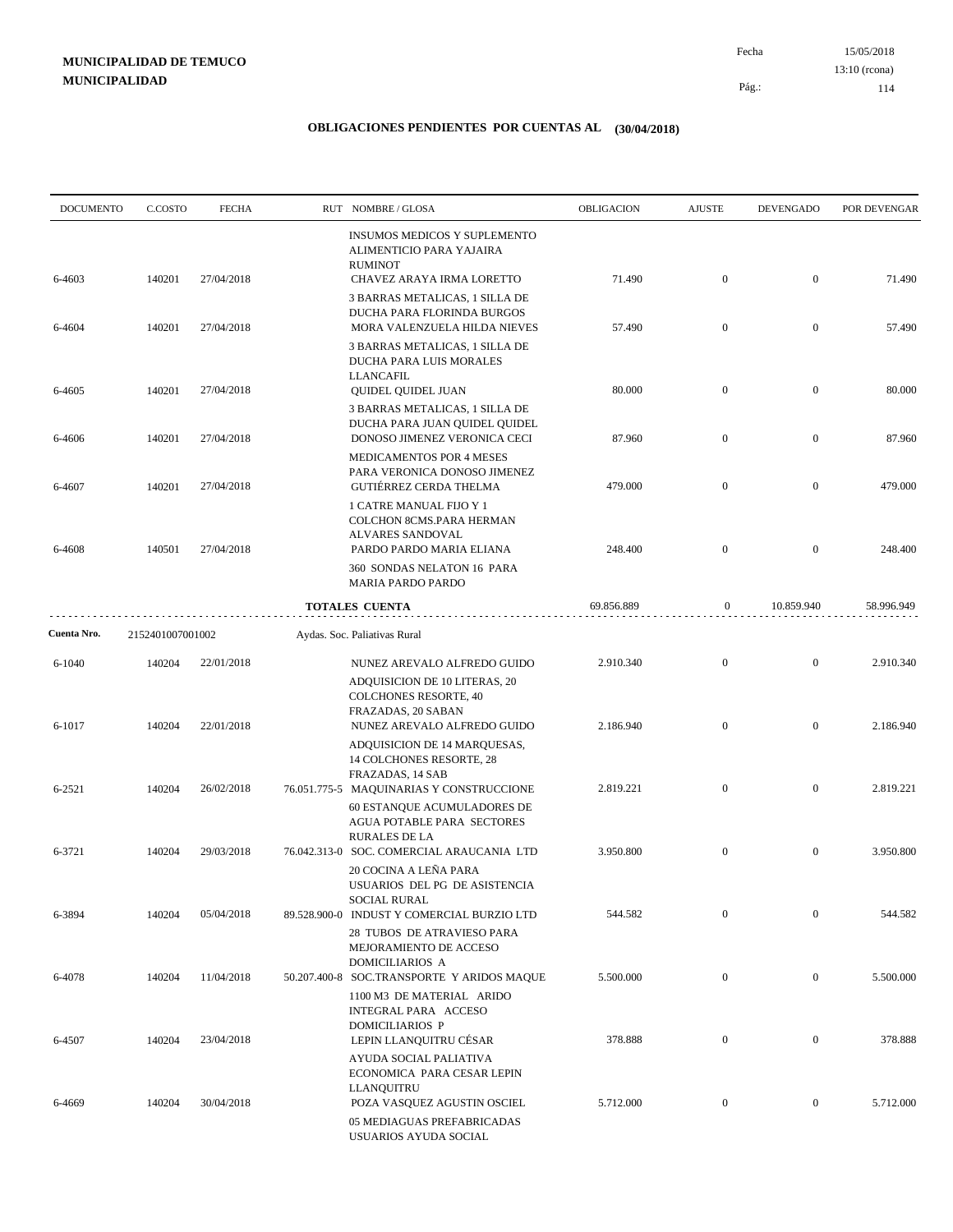| <b>DOCUMENTO</b> | C.COSTO          | <b>FECHA</b> |                      | RUT NOMBRE/GLOSA                                                                                                                                   | <b>OBLIGACION</b> | <b>AJUSTE</b>    | <b>DEVENGADO</b> | POR DEVENGAR |
|------------------|------------------|--------------|----------------------|----------------------------------------------------------------------------------------------------------------------------------------------------|-------------------|------------------|------------------|--------------|
|                  |                  |              |                      | <b>TOTALES CUENTA</b>                                                                                                                              | 24.002.771        | $\mathbf{0}$     | $\boldsymbol{0}$ | 24.002.771   |
| Cuenta Nro.      | 2152401008002    |              |                      | Premios Programas y Actividades                                                                                                                    |                   |                  |                  |              |
| 6-1798           | 150502           | 07/02/2018   |                      | <b>GARCES IBARRA SANDRA MARGARIT</b><br>03 SET DE COPAS, 135 MEDALLAS                                                                              | 450.000           | $\mathbf{0}$     | $\overline{0}$   | 450.000      |
| 6-1919           | 150502           | 08/02/2018   |                      | Y 10 GALVANOS PARA<br><b>CAMPEONATO</b><br>76.231.306-5 NUEVA TROFEOS MEDAL LTDA.<br>ADQUISICION DE 60 COPAS, 60<br>MEDALLAS, 4 TROFEOS, 8 BALONES | 422.700           | $\mathbf{0}$     | $\boldsymbol{0}$ | 422.700      |
| 6-4090           | 150101           | 12/04/2018   |                      | DE FUTBOL P<br><b>GARCES IBARRA SANDRA MARGARIT</b><br>MEDALLAS Y COPAS PARA<br>CAMPEONATO RUGBY VETERANOS<br>ARAUCANO 201                         | 217.999           | $\mathbf{0}$     | $\mathbf{0}$     | 217.999      |
|                  |                  |              |                      | <b>TOTALES CUENTA</b>                                                                                                                              | 1.090.699         | $\bf{0}$         | $\boldsymbol{0}$ | 1.090.699    |
| Cuenta Nro.      | 2152401999009    |              |                      | Trasnf. Programas y Acltividades                                                                                                                   |                   |                  |                  |              |
| 6-1650           | 160102           | 01/02/2018   |                      | 65.836.190-2 CORPORACION MUNICIPAL PARA E<br>OTORGUESE UNA SUBVENCION<br>MUNICIPAL DESTINADA A<br>HONORARIOS DE INCENTIVO                          | $\boldsymbol{0}$  | 35.480.000       | $\mathbf{0}$     | 35.480.000   |
|                  |                  |              |                      | <b>TOTALES CUENTA</b>                                                                                                                              | $\mathbf{0}$      | 35.480.000       | $\overline{0}$   | 35.480.000   |
| Cuenta Nro.      | 2152403101001002 |              | A Educación Infancia |                                                                                                                                                    |                   |                  |                  |              |
| 6-3342           | 120801           | 21/03/2018   |                      | 69.190.700-7 MUNICIPALIDAD DE TEMUCO<br>TRANSFERENCIA DE FONDOS DEL<br>PRESUPUESTO MUNICIPAL AL<br>PRESUPUESTO DE ED                               | 100.000.000       | $\overline{0}$   | 50.000.000       | 50.000.000   |
|                  |                  |              |                      | <b>TOTALES CUENTA</b>                                                                                                                              | 100.000.000       | $\boldsymbol{0}$ | 50.000.000       | 50.000.000   |
| Cuenta Nro.      | 2152601          |              | Devoluciones         |                                                                                                                                                    |                   |                  |                  |              |
| 6-3903           | 110202           | 05/04/2018   |                      | 69.190.700-7 MUNICIPALIDAD DE TEMUCO<br>TRANSFERENCIA DE FONDOS DEL<br>PRESUPUESTO MUNICIPAL AL<br>PRESUPUESTO DE CE                               | 118.086           | $\mathbf{0}$     | $\mathbf{0}$     | 118.086      |
|                  |                  |              |                      | <b>TOTALES CUENTA</b>                                                                                                                              | 118.086           | $\bf{0}$         | 0                | 118.086      |
| Cuenta Nro.      | 2152602          |              |                      | Compensaciones por daños a terceros y/o a la propiedad                                                                                             |                   |                  |                  |              |
| 6-384            | 110202           | 12/01/2018   |                      | MACKAY PASLACK STEVEN RICH                                                                                                                         | 3.085.200         | $\mathbf{0}$     | $\overline{0}$   | 3.085.200    |
| 6-392            | 110202           | 12/01/2018   |                      | ACTUALIZA O/C 8653 DEL 23-11-<br>2017" PAGUESE POR CONCEPTO DE<br><b>REAJUSTE</b><br>QUIJADA LLANCALEO LUIS ALEJAN                                 | 11.945.726        | $\mathbf{0}$     | $\overline{0}$   | 11.945.726   |
|                  |                  |              |                      | ACTUALIZA O/C 8657 DEL 23-11-<br>2017" PAGUESE POR CONCEPTO DE<br><b>CAPITAL</b>                                                                   |                   |                  |                  |              |
|                  |                  |              |                      | <b>TOTALES CUENTA</b>                                                                                                                              | 15.030.926        | $\boldsymbol{0}$ | $\overline{0}$   | 15.030.926   |
| Cuenta Nro.      | 2152904          |              | Mobiliario y Otros   |                                                                                                                                                    |                   |                  |                  |              |
| 6-280            | 110502           | 11/01/2018   |                      | 77.624.270-5 SOCIEDAD MUEBLES SANTA ANA L<br>ACTUALIZA O.C 7844 23.10.2017                                                                         | 729.173           | $\boldsymbol{0}$ | $\overline{0}$   | 729.173      |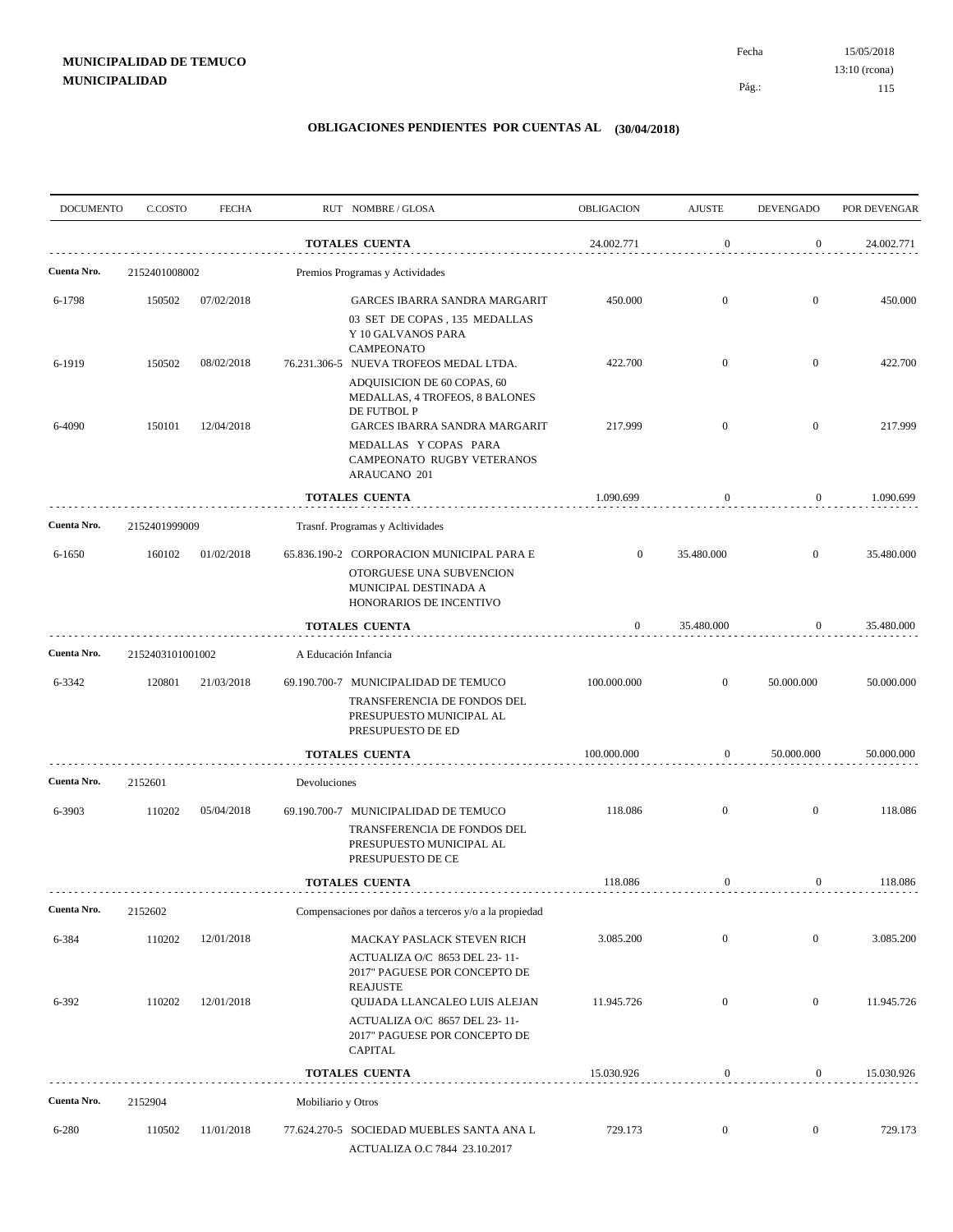15/05/2018 116 Pág.: Fecha 13:10 (rcona)

| <b>DOCUMENTO</b> | C.COSTO    | <b>FECHA</b> | RUT NOMBRE/GLOSA                                                                                                          | OBLIGACION | <b>AJUSTE</b>    | <b>DEVENGADO</b> | POR DEVENGAR |
|------------------|------------|--------------|---------------------------------------------------------------------------------------------------------------------------|------------|------------------|------------------|--------------|
| 6-2835           | 110502     | 08/03/2018   | 76.339.657-6 PEDREROS ASTETE Y COMPAÑIA LI                                                                                | 352.046    | $\mathbf{0}$     | $\mathbf{0}$     | 352.046      |
|                  |            |              | 03 MUEBEL COMPUTADOR CON<br>PORTA TECLADO MELAMINA<br>COLOR PERAL PA                                                      |            | $\mathbf{0}$     | $\overline{0}$   | 210.149      |
| 6-3424           | 110502     | 23/03/2018   | 76.287.853-4 COMERCIAL AGUSTIN LIMITADA<br>10 ESTUFA ELECTRICA PARA<br>SALONES Y OFICINA ENCARGADA                        | 210.149    |                  |                  |              |
| 6-3618           | 110502     | 27/03/2018   | DE LOS CEN<br>77.624.270-5 SOCIEDAD MUEBLES SANTA ANA L                                                                   | 504.203    | $\overline{0}$   | $\overline{0}$   | 504.203      |
|                  |            |              | 02 SILLAS OPERATIVAS Y 02<br><b>BIBLIOTECAS PARA</b><br>EQUIPAMIENTO OFICI                                                |            |                  | $\overline{0}$   |              |
| 6-3777           | 110502     | 03/04/2018   | 12.534.680-4 VASQUEZ NAMBRARD CRISTIAN LU<br>ADQUISICION DE 8 SILLAS<br>INFANTILES DE COLORES PARA<br>BIBLIOTECA MOVIL SE | 108.385    | $\mathbf{0}$     |                  | 108.385      |
| 6-3881           | 110502     | 04/04/2018   | 77.624.270-5 SOCIEDAD MUEBLES SANTA ANA L                                                                                 | 275.842    | $\mathbf{0}$     | $\overline{0}$   | 275.842      |
|                  |            |              | 100 SACOS DE CEMENTO PARA EL<br>PROGRAMA OPERATIVO 24 HRS A<br><b>CARGO D</b>                                             | 173.120    | $\mathbf{0}$     | $\mathbf{0}$     | 173.120      |
| 6-3885           | 110502     | 05/04/2018   | 76.287.853-4 COMERCIAL AGUSTIN LIMITADA<br>ESTUFA A PARAFINA PARA<br>CALEFACCION DEL EDIFICIO                             |            |                  |                  |              |
| 6-3946           | 110502     | 05/04/2018   | VARAS 490 DE<br>76.387.797-3 COMERCIALIZADORA MATCHING D                                                                  | 118.893    | $\overline{0}$   | $\mathbf{0}$     | 118.893      |
|                  |            |              | 02 EQUIPAMIENTO SALA CUNA Y<br>JARDIN INFANTIL DIDACTICO MESA<br><b>CUADRAD</b>                                           |            |                  |                  |              |
| 6-4023           | 110502     | 10/04/2018   | 76.102.918-5 COMERCIAL HAGELIN LTDA.<br>ESTANTE ESCOLAR PARA<br>EXHIBIDOR LIBRERO PARA                                    | 223.490    | $\overline{0}$   | $\mathbf{0}$     | 223.490      |
| 6-4439           | 110502     | 20/04/2018   | BIBLIOTECA MOVIL A<br>77.624.270-5 SOCIEDAD MUEBLES SANTA ANA L                                                           | 617.253    | $\mathbf{0}$     | $\mathbf{0}$     | 617.253      |
|                  |            |              | 06 BUTACAS SPRONG 3 CUERPO<br>PARA LA DIRECCION DE DIDECO                                                                 |            | $\mathbf{0}$     | $\mathbf{0}$     | 267.758      |
| 6-4527           | 110502     | 23/04/2018   | 77.624.270-5 SOCIEDAD MUEBLES SANTA ANA L<br>ADQUISICION DE 6 SILLAS PARA<br>OFICINA DE INFORMACION                       | 267.758    |                  |                  |              |
| 6-4531           | 110502     | 23/04/2018   | TURISTICA DE PLAZA<br>76.216.810-3 BIBLIOINSUMOS LIMITADA                                                                 | 1.618.093  | $\mathbf{0}$     | $\overline{0}$   | 1.618.093    |
| 6-4611           |            | 27/04/2018   | PROVISION E INSTALACION DE<br>MESON DE ATENCION DE PUBLICO<br>EN EDIFICIO DE<br>FIGUEROA MELLADO ENILDA TERES             | 63.744     | $\mathbf{0}$     | $\mathbf{0}$     | 63.744       |
|                  | 110502     |              | SILLA GIRATORIA PARA OF.<br>ATENCION DE PUBLICO PRAT 650                                                                  |            |                  |                  |              |
|                  |            |              | TOTALES CUENTA                                                                                                            | 5.262.149  | $\boldsymbol{0}$ | $\overline{0}$   | 5.262.149    |
| Cuenta Nro.      | 2152905001 |              | Máquinas y Equipos de Oficina                                                                                             |            |                  |                  |              |
| 6-3365           | 110501     | 21/03/2018   | ALARCON SOMMER NORA CLARISA                                                                                               | 145.000    | $\boldsymbol{0}$ | $\boldsymbol{0}$ | 145.000      |
|                  |            |              | EQUIPO DE MUSICA PARA<br>CENTRO COMUNITARIO LANIN A<br>CARGO DEL PG                                                       |            |                  |                  |              |
| 6-3932           | 110501     | 05/04/2018   | 76.398.886-4 TODODIGITAL SPA<br>BATERIA NIKON, MOCHILA<br>MULTIPRO, Y LENTE DE CAMARA<br><b>NIKON PARA</b>                | 459.741    | $\mathbf{0}$     | $\mathbf{0}$     | 459.741      |